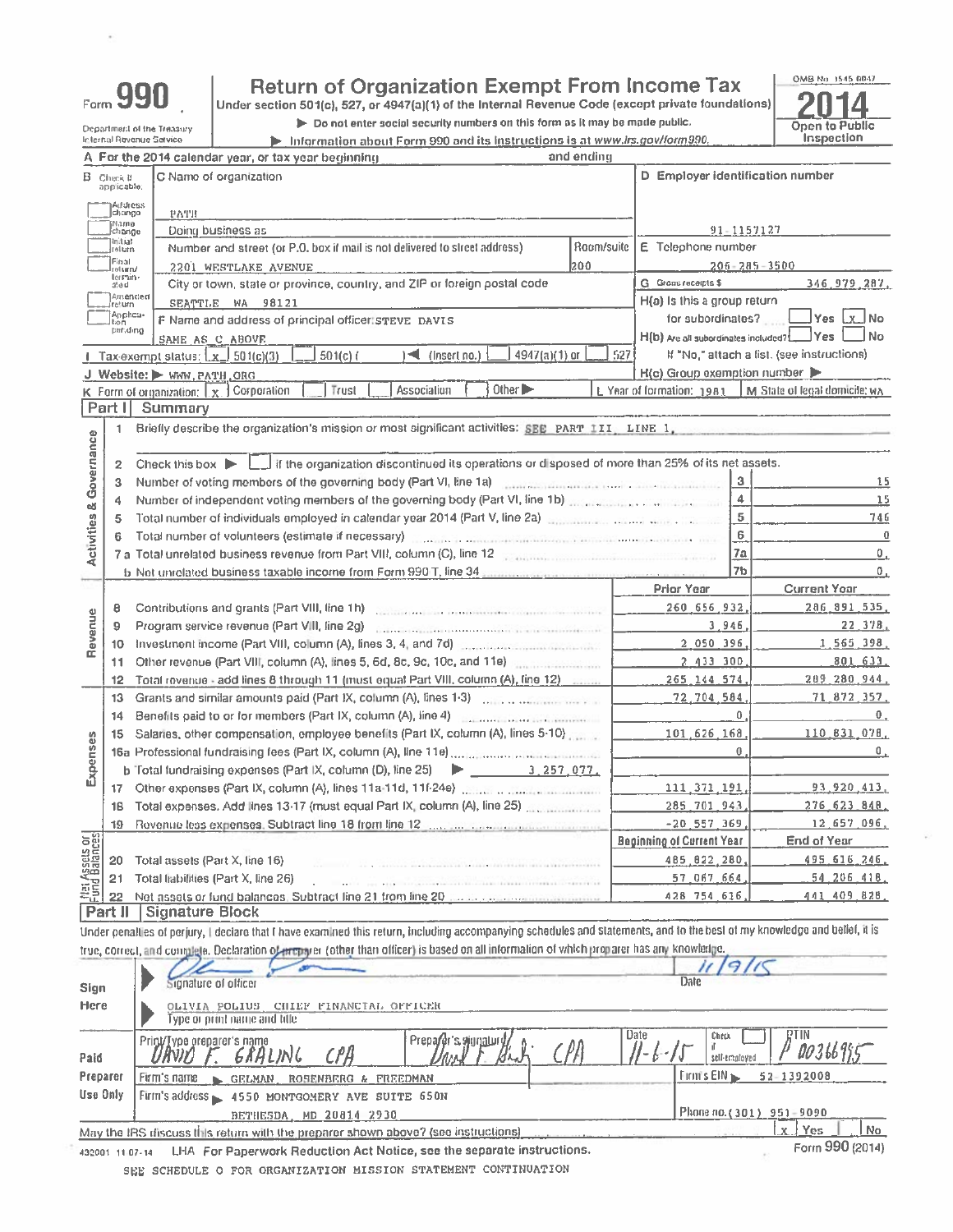|                                                                                                                                                                                                                                                                                                                                                                                                                                                                                                                                                                                                                                                                                                                                                                                                                                                                                                                                                                                                                                                                                                                                                                                                                                                                                                                                                                                                                                                                                                                                                                                                                                                                                                                                                                                                                                                                                                                                                                                                                                                                                                                                                                                                                        |                                                                                                                                                                                                                                | 91-1157127 | Page 2                               |
|------------------------------------------------------------------------------------------------------------------------------------------------------------------------------------------------------------------------------------------------------------------------------------------------------------------------------------------------------------------------------------------------------------------------------------------------------------------------------------------------------------------------------------------------------------------------------------------------------------------------------------------------------------------------------------------------------------------------------------------------------------------------------------------------------------------------------------------------------------------------------------------------------------------------------------------------------------------------------------------------------------------------------------------------------------------------------------------------------------------------------------------------------------------------------------------------------------------------------------------------------------------------------------------------------------------------------------------------------------------------------------------------------------------------------------------------------------------------------------------------------------------------------------------------------------------------------------------------------------------------------------------------------------------------------------------------------------------------------------------------------------------------------------------------------------------------------------------------------------------------------------------------------------------------------------------------------------------------------------------------------------------------------------------------------------------------------------------------------------------------------------------------------------------------------------------------------------------------|--------------------------------------------------------------------------------------------------------------------------------------------------------------------------------------------------------------------------------|------------|--------------------------------------|
|                                                                                                                                                                                                                                                                                                                                                                                                                                                                                                                                                                                                                                                                                                                                                                                                                                                                                                                                                                                                                                                                                                                                                                                                                                                                                                                                                                                                                                                                                                                                                                                                                                                                                                                                                                                                                                                                                                                                                                                                                                                                                                                                                                                                                        |                                                                                                                                                                                                                                |            |                                      |
|                                                                                                                                                                                                                                                                                                                                                                                                                                                                                                                                                                                                                                                                                                                                                                                                                                                                                                                                                                                                                                                                                                                                                                                                                                                                                                                                                                                                                                                                                                                                                                                                                                                                                                                                                                                                                                                                                                                                                                                                                                                                                                                                                                                                                        |                                                                                                                                                                                                                                |            | $\mathbf{x}$                         |
|                                                                                                                                                                                                                                                                                                                                                                                                                                                                                                                                                                                                                                                                                                                                                                                                                                                                                                                                                                                                                                                                                                                                                                                                                                                                                                                                                                                                                                                                                                                                                                                                                                                                                                                                                                                                                                                                                                                                                                                                                                                                                                                                                                                                                        |                                                                                                                                                                                                                                |            |                                      |
|                                                                                                                                                                                                                                                                                                                                                                                                                                                                                                                                                                                                                                                                                                                                                                                                                                                                                                                                                                                                                                                                                                                                                                                                                                                                                                                                                                                                                                                                                                                                                                                                                                                                                                                                                                                                                                                                                                                                                                                                                                                                                                                                                                                                                        |                                                                                                                                                                                                                                |            |                                      |
|                                                                                                                                                                                                                                                                                                                                                                                                                                                                                                                                                                                                                                                                                                                                                                                                                                                                                                                                                                                                                                                                                                                                                                                                                                                                                                                                                                                                                                                                                                                                                                                                                                                                                                                                                                                                                                                                                                                                                                                                                                                                                                                                                                                                                        |                                                                                                                                                                                                                                |            |                                      |
| PATH<br>Form 990 (2014)<br>Part III   Statement of Program Service Accomplishments<br>Briefly describe the organization's mission:<br>1<br>OUR MISSION IS TO IMPROVE THE HEALTH OF PEOPLE AROUND THE WORLD BY<br>ADVANCING TECHNOLOGIES, STRENGTHENING SYSTEMS, AND ENCOURAGING HEALTHY<br>BEHAVIORS. (CONTINUED ON SCHEDULE O)<br>Did the organization undertake any significant program services during the year which were not listed on<br>2<br>the prior Form 990 or 990-EZ?<br>If "Yes," describe these new services on Schedule O.<br>Did the organization cease conducting, or make significant changes in how it conducts, any program services?<br>3<br>If "Yes," describe these changes on Schedule O.<br>Describe the organization's program service accomplishments for each of its three largest program services, as measured by expenses.<br>4<br>Section 501(c)(3) and 501(c)(4) organizations are required to report the amount of grants and allocations to others, the total expenses, and<br>revenue, if any, for each program service reported.<br>108,848,538. including grants of \$ 39,768,359. The venue \$<br>4a<br>(Express \$<br>(Code:<br>PRODUCT DEVELOPMENT: PATH IS A GLOBAL LEADER IN IDENTIFYING.<br>DEVELOPING, AND INTRODUCING AFFORDABLE, EFFECTIVE, AND EASY-TO-USE<br>HEALTH TECHNOLOGIES TO ADDRESS URGENT HEALTH CHALLENGES. OUR VACCINES,<br>IN LOW-RESOURCE SETTINGS.<br>INNOVATIONS ALL THE WAY FROM BRIGHT IDEA TO LIFESAVING USE IN<br>INNOVATION," INCLUDING MARKET CONCERNS, GAPS IN DEMAND AND SUPPLY,<br>POLICY AND REGULATORY ROADBLOCKS, INTRODUCTION, AND OTHER<br>4b<br>$\left($ Expenses \$<br>(Code:<br>AREAS: REPRODUCTIVE HEALTH; MATERNAL, NEWBORN, AND CHILD HEALTH AND<br>AND HIV/AIDS AND TB PROGRAMS. IT ALSO SUPPORTS CROSS-PROGRAM<br>THE LOCAL AND NATIONAL HEALTH SYSTEMS THAT PROVIDE CRUCIAL SERVICES. WE<br>ENCOURAGE HEALTHY BEHAVIORS.<br>4c<br>INTERNATIONAL DEVELOPMENT<br>4d Other program services (Describe in Schedule O.)<br>10,076,043. including grants of \$<br>(Expenses \$<br>$227,364,723$ .<br><b>4e</b> Total program service expenses $\blacktriangleright$<br>432002<br>11-07-14<br>2014.04030 PATH<br>14171104 745960 25260 |                                                                                                                                                                                                                                |            |                                      |
|                                                                                                                                                                                                                                                                                                                                                                                                                                                                                                                                                                                                                                                                                                                                                                                                                                                                                                                                                                                                                                                                                                                                                                                                                                                                                                                                                                                                                                                                                                                                                                                                                                                                                                                                                                                                                                                                                                                                                                                                                                                                                                                                                                                                                        |                                                                                                                                                                                                                                |            |                                      |
|                                                                                                                                                                                                                                                                                                                                                                                                                                                                                                                                                                                                                                                                                                                                                                                                                                                                                                                                                                                                                                                                                                                                                                                                                                                                                                                                                                                                                                                                                                                                                                                                                                                                                                                                                                                                                                                                                                                                                                                                                                                                                                                                                                                                                        |                                                                                                                                                                                                                                |            | $\Box$ Yes $\boxed{\text{x}}$ No     |
|                                                                                                                                                                                                                                                                                                                                                                                                                                                                                                                                                                                                                                                                                                                                                                                                                                                                                                                                                                                                                                                                                                                                                                                                                                                                                                                                                                                                                                                                                                                                                                                                                                                                                                                                                                                                                                                                                                                                                                                                                                                                                                                                                                                                                        |                                                                                                                                                                                                                                |            |                                      |
|                                                                                                                                                                                                                                                                                                                                                                                                                                                                                                                                                                                                                                                                                                                                                                                                                                                                                                                                                                                                                                                                                                                                                                                                                                                                                                                                                                                                                                                                                                                                                                                                                                                                                                                                                                                                                                                                                                                                                                                                                                                                                                                                                                                                                        |                                                                                                                                                                                                                                |            | $\overline{X}$ Yes $\overline{X}$ No |
|                                                                                                                                                                                                                                                                                                                                                                                                                                                                                                                                                                                                                                                                                                                                                                                                                                                                                                                                                                                                                                                                                                                                                                                                                                                                                                                                                                                                                                                                                                                                                                                                                                                                                                                                                                                                                                                                                                                                                                                                                                                                                                                                                                                                                        |                                                                                                                                                                                                                                |            |                                      |
|                                                                                                                                                                                                                                                                                                                                                                                                                                                                                                                                                                                                                                                                                                                                                                                                                                                                                                                                                                                                                                                                                                                                                                                                                                                                                                                                                                                                                                                                                                                                                                                                                                                                                                                                                                                                                                                                                                                                                                                                                                                                                                                                                                                                                        |                                                                                                                                                                                                                                |            |                                      |
|                                                                                                                                                                                                                                                                                                                                                                                                                                                                                                                                                                                                                                                                                                                                                                                                                                                                                                                                                                                                                                                                                                                                                                                                                                                                                                                                                                                                                                                                                                                                                                                                                                                                                                                                                                                                                                                                                                                                                                                                                                                                                                                                                                                                                        |                                                                                                                                                                                                                                |            |                                      |
|                                                                                                                                                                                                                                                                                                                                                                                                                                                                                                                                                                                                                                                                                                                                                                                                                                                                                                                                                                                                                                                                                                                                                                                                                                                                                                                                                                                                                                                                                                                                                                                                                                                                                                                                                                                                                                                                                                                                                                                                                                                                                                                                                                                                                        |                                                                                                                                                                                                                                |            |                                      |
|                                                                                                                                                                                                                                                                                                                                                                                                                                                                                                                                                                                                                                                                                                                                                                                                                                                                                                                                                                                                                                                                                                                                                                                                                                                                                                                                                                                                                                                                                                                                                                                                                                                                                                                                                                                                                                                                                                                                                                                                                                                                                                                                                                                                                        |                                                                                                                                                                                                                                |            | 750.                                 |
|                                                                                                                                                                                                                                                                                                                                                                                                                                                                                                                                                                                                                                                                                                                                                                                                                                                                                                                                                                                                                                                                                                                                                                                                                                                                                                                                                                                                                                                                                                                                                                                                                                                                                                                                                                                                                                                                                                                                                                                                                                                                                                                                                                                                                        |                                                                                                                                                                                                                                |            |                                      |
|                                                                                                                                                                                                                                                                                                                                                                                                                                                                                                                                                                                                                                                                                                                                                                                                                                                                                                                                                                                                                                                                                                                                                                                                                                                                                                                                                                                                                                                                                                                                                                                                                                                                                                                                                                                                                                                                                                                                                                                                                                                                                                                                                                                                                        |                                                                                                                                                                                                                                |            |                                      |
|                                                                                                                                                                                                                                                                                                                                                                                                                                                                                                                                                                                                                                                                                                                                                                                                                                                                                                                                                                                                                                                                                                                                                                                                                                                                                                                                                                                                                                                                                                                                                                                                                                                                                                                                                                                                                                                                                                                                                                                                                                                                                                                                                                                                                        |                                                                                                                                                                                                                                |            |                                      |
|                                                                                                                                                                                                                                                                                                                                                                                                                                                                                                                                                                                                                                                                                                                                                                                                                                                                                                                                                                                                                                                                                                                                                                                                                                                                                                                                                                                                                                                                                                                                                                                                                                                                                                                                                                                                                                                                                                                                                                                                                                                                                                                                                                                                                        | DRUGS, DIAGNOSTICS, DEVICES AND TOOLS, AND DIGITAL HEALTH SOLUTIONS ARE                                                                                                                                                        |            |                                      |
|                                                                                                                                                                                                                                                                                                                                                                                                                                                                                                                                                                                                                                                                                                                                                                                                                                                                                                                                                                                                                                                                                                                                                                                                                                                                                                                                                                                                                                                                                                                                                                                                                                                                                                                                                                                                                                                                                                                                                                                                                                                                                                                                                                                                                        | EMPOWERING COMMUNITIES AND TRANSFORMING HEALTH WORLDWIDE PARTICULARLY                                                                                                                                                          |            |                                      |
|                                                                                                                                                                                                                                                                                                                                                                                                                                                                                                                                                                                                                                                                                                                                                                                                                                                                                                                                                                                                                                                                                                                                                                                                                                                                                                                                                                                                                                                                                                                                                                                                                                                                                                                                                                                                                                                                                                                                                                                                                                                                                                                                                                                                                        |                                                                                                                                                                                                                                |            |                                      |
|                                                                                                                                                                                                                                                                                                                                                                                                                                                                                                                                                                                                                                                                                                                                                                                                                                                                                                                                                                                                                                                                                                                                                                                                                                                                                                                                                                                                                                                                                                                                                                                                                                                                                                                                                                                                                                                                                                                                                                                                                                                                                                                                                                                                                        |                                                                                                                                                                                                                                |            |                                      |
|                                                                                                                                                                                                                                                                                                                                                                                                                                                                                                                                                                                                                                                                                                                                                                                                                                                                                                                                                                                                                                                                                                                                                                                                                                                                                                                                                                                                                                                                                                                                                                                                                                                                                                                                                                                                                                                                                                                                                                                                                                                                                                                                                                                                                        | PATH SPECIALIZES IN USHERING HEALTH TECHNOLOGIES AND SYSTEMS                                                                                                                                                                   |            |                                      |
|                                                                                                                                                                                                                                                                                                                                                                                                                                                                                                                                                                                                                                                                                                                                                                                                                                                                                                                                                                                                                                                                                                                                                                                                                                                                                                                                                                                                                                                                                                                                                                                                                                                                                                                                                                                                                                                                                                                                                                                                                                                                                                                                                                                                                        |                                                                                                                                                                                                                                |            |                                      |
|                                                                                                                                                                                                                                                                                                                                                                                                                                                                                                                                                                                                                                                                                                                                                                                                                                                                                                                                                                                                                                                                                                                                                                                                                                                                                                                                                                                                                                                                                                                                                                                                                                                                                                                                                                                                                                                                                                                                                                                                                                                                                                                                                                                                                        | COMMUNITIES AROUND THE WORLD. WE OVERCOME BARRIERS ON THIS "JOURNEY OF                                                                                                                                                         |            |                                      |
|                                                                                                                                                                                                                                                                                                                                                                                                                                                                                                                                                                                                                                                                                                                                                                                                                                                                                                                                                                                                                                                                                                                                                                                                                                                                                                                                                                                                                                                                                                                                                                                                                                                                                                                                                                                                                                                                                                                                                                                                                                                                                                                                                                                                                        |                                                                                                                                                                                                                                |            |                                      |
|                                                                                                                                                                                                                                                                                                                                                                                                                                                                                                                                                                                                                                                                                                                                                                                                                                                                                                                                                                                                                                                                                                                                                                                                                                                                                                                                                                                                                                                                                                                                                                                                                                                                                                                                                                                                                                                                                                                                                                                                                                                                                                                                                                                                                        |                                                                                                                                                                                                                                |            |                                      |
|                                                                                                                                                                                                                                                                                                                                                                                                                                                                                                                                                                                                                                                                                                                                                                                                                                                                                                                                                                                                                                                                                                                                                                                                                                                                                                                                                                                                                                                                                                                                                                                                                                                                                                                                                                                                                                                                                                                                                                                                                                                                                                                                                                                                                        | 71, 547, 298. including grants of \$ 16, 148, 119. ) (Revenue \$                                                                                                                                                               |            | 1,083.                               |
|                                                                                                                                                                                                                                                                                                                                                                                                                                                                                                                                                                                                                                                                                                                                                                                                                                                                                                                                                                                                                                                                                                                                                                                                                                                                                                                                                                                                                                                                                                                                                                                                                                                                                                                                                                                                                                                                                                                                                                                                                                                                                                                                                                                                                        | PUBLIC HEALTH: PATH'S PUBLIC HEALTH PORTFOLIO FOCUSES ON SEVERAL KEY                                                                                                                                                           |            |                                      |
|                                                                                                                                                                                                                                                                                                                                                                                                                                                                                                                                                                                                                                                                                                                                                                                                                                                                                                                                                                                                                                                                                                                                                                                                                                                                                                                                                                                                                                                                                                                                                                                                                                                                                                                                                                                                                                                                                                                                                                                                                                                                                                                                                                                                                        |                                                                                                                                                                                                                                |            |                                      |
|                                                                                                                                                                                                                                                                                                                                                                                                                                                                                                                                                                                                                                                                                                                                                                                                                                                                                                                                                                                                                                                                                                                                                                                                                                                                                                                                                                                                                                                                                                                                                                                                                                                                                                                                                                                                                                                                                                                                                                                                                                                                                                                                                                                                                        | NUTRITION; NONCOMMUNICABLE DISEASES; MALARIA CONTROL AND ELIMINATION;                                                                                                                                                          |            |                                      |
|                                                                                                                                                                                                                                                                                                                                                                                                                                                                                                                                                                                                                                                                                                                                                                                                                                                                                                                                                                                                                                                                                                                                                                                                                                                                                                                                                                                                                                                                                                                                                                                                                                                                                                                                                                                                                                                                                                                                                                                                                                                                                                                                                                                                                        |                                                                                                                                                                                                                                |            |                                      |
|                                                                                                                                                                                                                                                                                                                                                                                                                                                                                                                                                                                                                                                                                                                                                                                                                                                                                                                                                                                                                                                                                                                                                                                                                                                                                                                                                                                                                                                                                                                                                                                                                                                                                                                                                                                                                                                                                                                                                                                                                                                                                                                                                                                                                        | COLLABORATIONS THAT INCREASE OUR IMPACT BY PUTTING OUR RESOURCES TO                                                                                                                                                            |            |                                      |
|                                                                                                                                                                                                                                                                                                                                                                                                                                                                                                                                                                                                                                                                                                                                                                                                                                                                                                                                                                                                                                                                                                                                                                                                                                                                                                                                                                                                                                                                                                                                                                                                                                                                                                                                                                                                                                                                                                                                                                                                                                                                                                                                                                                                                        | BEST USE. THROUGHOUT THESE EFFORTS, WE COLLABORATE WITH GOVERNMENTS,                                                                                                                                                           |            |                                      |
|                                                                                                                                                                                                                                                                                                                                                                                                                                                                                                                                                                                                                                                                                                                                                                                                                                                                                                                                                                                                                                                                                                                                                                                                                                                                                                                                                                                                                                                                                                                                                                                                                                                                                                                                                                                                                                                                                                                                                                                                                                                                                                                                                                                                                        | COMMUNITIES, AND CIVIL SOCIETY GROUPS AROUND THE WORLD TO STRENGTHEN                                                                                                                                                           |            |                                      |
|                                                                                                                                                                                                                                                                                                                                                                                                                                                                                                                                                                                                                                                                                                                                                                                                                                                                                                                                                                                                                                                                                                                                                                                                                                                                                                                                                                                                                                                                                                                                                                                                                                                                                                                                                                                                                                                                                                                                                                                                                                                                                                                                                                                                                        |                                                                                                                                                                                                                                |            |                                      |
|                                                                                                                                                                                                                                                                                                                                                                                                                                                                                                                                                                                                                                                                                                                                                                                                                                                                                                                                                                                                                                                                                                                                                                                                                                                                                                                                                                                                                                                                                                                                                                                                                                                                                                                                                                                                                                                                                                                                                                                                                                                                                                                                                                                                                        | ALSO DEVELOP AND INTRODUCE PROVEN STRATEGIES TO IMPROVE HEALTH AND                                                                                                                                                             |            |                                      |
|                                                                                                                                                                                                                                                                                                                                                                                                                                                                                                                                                                                                                                                                                                                                                                                                                                                                                                                                                                                                                                                                                                                                                                                                                                                                                                                                                                                                                                                                                                                                                                                                                                                                                                                                                                                                                                                                                                                                                                                                                                                                                                                                                                                                                        |                                                                                                                                                                                                                                |            |                                      |
|                                                                                                                                                                                                                                                                                                                                                                                                                                                                                                                                                                                                                                                                                                                                                                                                                                                                                                                                                                                                                                                                                                                                                                                                                                                                                                                                                                                                                                                                                                                                                                                                                                                                                                                                                                                                                                                                                                                                                                                                                                                                                                                                                                                                                        |                                                                                                                                                                                                                                |            |                                      |
|                                                                                                                                                                                                                                                                                                                                                                                                                                                                                                                                                                                                                                                                                                                                                                                                                                                                                                                                                                                                                                                                                                                                                                                                                                                                                                                                                                                                                                                                                                                                                                                                                                                                                                                                                                                                                                                                                                                                                                                                                                                                                                                                                                                                                        | IN 2014, WE CONTINUED OUR EFFORTS TO REDUCE THE BURDEN OF HIV/AIDS AND                                                                                                                                                         |            |                                      |
|                                                                                                                                                                                                                                                                                                                                                                                                                                                                                                                                                                                                                                                                                                                                                                                                                                                                                                                                                                                                                                                                                                                                                                                                                                                                                                                                                                                                                                                                                                                                                                                                                                                                                                                                                                                                                                                                                                                                                                                                                                                                                                                                                                                                                        | (Code: (Compared to the Separate of Senation of Senation of Senation of Senation of Senation of Senation of Senation of Senation of Senation of Senation of Senation of Senation of Senation of Senation of Senation of Senati |            |                                      |
|                                                                                                                                                                                                                                                                                                                                                                                                                                                                                                                                                                                                                                                                                                                                                                                                                                                                                                                                                                                                                                                                                                                                                                                                                                                                                                                                                                                                                                                                                                                                                                                                                                                                                                                                                                                                                                                                                                                                                                                                                                                                                                                                                                                                                        |                                                                                                                                                                                                                                |            |                                      |
|                                                                                                                                                                                                                                                                                                                                                                                                                                                                                                                                                                                                                                                                                                                                                                                                                                                                                                                                                                                                                                                                                                                                                                                                                                                                                                                                                                                                                                                                                                                                                                                                                                                                                                                                                                                                                                                                                                                                                                                                                                                                                                                                                                                                                        |                                                                                                                                                                                                                                |            |                                      |
|                                                                                                                                                                                                                                                                                                                                                                                                                                                                                                                                                                                                                                                                                                                                                                                                                                                                                                                                                                                                                                                                                                                                                                                                                                                                                                                                                                                                                                                                                                                                                                                                                                                                                                                                                                                                                                                                                                                                                                                                                                                                                                                                                                                                                        | PATH'S ON-THE-GROUND EXPERIENCE ALLOWS US TO APPLY TAILOR-MADE                                                                                                                                                                 |            |                                      |
|                                                                                                                                                                                                                                                                                                                                                                                                                                                                                                                                                                                                                                                                                                                                                                                                                                                                                                                                                                                                                                                                                                                                                                                                                                                                                                                                                                                                                                                                                                                                                                                                                                                                                                                                                                                                                                                                                                                                                                                                                                                                                                                                                                                                                        | SOLUTIONS TO URGENT HEALTH NEEDS IN THE COMMUNITIES WE SERVE. WE                                                                                                                                                               |            |                                      |
|                                                                                                                                                                                                                                                                                                                                                                                                                                                                                                                                                                                                                                                                                                                                                                                                                                                                                                                                                                                                                                                                                                                                                                                                                                                                                                                                                                                                                                                                                                                                                                                                                                                                                                                                                                                                                                                                                                                                                                                                                                                                                                                                                                                                                        | COLLABORATE WITH COUNTRY PARTNERS TO IMPLEMENT SUSTAINABLE,                                                                                                                                                                    |            |                                      |
|                                                                                                                                                                                                                                                                                                                                                                                                                                                                                                                                                                                                                                                                                                                                                                                                                                                                                                                                                                                                                                                                                                                                                                                                                                                                                                                                                                                                                                                                                                                                                                                                                                                                                                                                                                                                                                                                                                                                                                                                                                                                                                                                                                                                                        | COUNTRY-OWNED INNOVATIONS THAT STRENGTHEN HEALTH SYSTEMS, ENCOURAGE                                                                                                                                                            |            |                                      |
|                                                                                                                                                                                                                                                                                                                                                                                                                                                                                                                                                                                                                                                                                                                                                                                                                                                                                                                                                                                                                                                                                                                                                                                                                                                                                                                                                                                                                                                                                                                                                                                                                                                                                                                                                                                                                                                                                                                                                                                                                                                                                                                                                                                                                        | HEALTHIER BEHAVIORS, AND FOSTER MORE EQUAL ACCESS TO CARE AND SERVICES.                                                                                                                                                        |            |                                      |
|                                                                                                                                                                                                                                                                                                                                                                                                                                                                                                                                                                                                                                                                                                                                                                                                                                                                                                                                                                                                                                                                                                                                                                                                                                                                                                                                                                                                                                                                                                                                                                                                                                                                                                                                                                                                                                                                                                                                                                                                                                                                                                                                                                                                                        |                                                                                                                                                                                                                                |            |                                      |
|                                                                                                                                                                                                                                                                                                                                                                                                                                                                                                                                                                                                                                                                                                                                                                                                                                                                                                                                                                                                                                                                                                                                                                                                                                                                                                                                                                                                                                                                                                                                                                                                                                                                                                                                                                                                                                                                                                                                                                                                                                                                                                                                                                                                                        |                                                                                                                                                                                                                                |            |                                      |
|                                                                                                                                                                                                                                                                                                                                                                                                                                                                                                                                                                                                                                                                                                                                                                                                                                                                                                                                                                                                                                                                                                                                                                                                                                                                                                                                                                                                                                                                                                                                                                                                                                                                                                                                                                                                                                                                                                                                                                                                                                                                                                                                                                                                                        | IN 2014, OUR INTERNATIONAL DEVELOPMENT PORTFOLIO SUPPORTED OFFICES IN                                                                                                                                                          |            |                                      |
|                                                                                                                                                                                                                                                                                                                                                                                                                                                                                                                                                                                                                                                                                                                                                                                                                                                                                                                                                                                                                                                                                                                                                                                                                                                                                                                                                                                                                                                                                                                                                                                                                                                                                                                                                                                                                                                                                                                                                                                                                                                                                                                                                                                                                        | 19 COUNTRIES. THIS WORK RANGED FROM SMALL-SCALE PILOTS TO LARGE,                                                                                                                                                               |            |                                      |
|                                                                                                                                                                                                                                                                                                                                                                                                                                                                                                                                                                                                                                                                                                                                                                                                                                                                                                                                                                                                                                                                                                                                                                                                                                                                                                                                                                                                                                                                                                                                                                                                                                                                                                                                                                                                                                                                                                                                                                                                                                                                                                                                                                                                                        | MULTI-COUNTRY EFFORTS. THROUGHOUT, OUR SOLUTIONS WERE DESIGNED TO                                                                                                                                                              |            |                                      |
|                                                                                                                                                                                                                                                                                                                                                                                                                                                                                                                                                                                                                                                                                                                                                                                                                                                                                                                                                                                                                                                                                                                                                                                                                                                                                                                                                                                                                                                                                                                                                                                                                                                                                                                                                                                                                                                                                                                                                                                                                                                                                                                                                                                                                        |                                                                                                                                                                                                                                |            |                                      |
|                                                                                                                                                                                                                                                                                                                                                                                                                                                                                                                                                                                                                                                                                                                                                                                                                                                                                                                                                                                                                                                                                                                                                                                                                                                                                                                                                                                                                                                                                                                                                                                                                                                                                                                                                                                                                                                                                                                                                                                                                                                                                                                                                                                                                        | 3,539,407.) (Revenue \$                                                                                                                                                                                                        |            | 20, 545.                             |
|                                                                                                                                                                                                                                                                                                                                                                                                                                                                                                                                                                                                                                                                                                                                                                                                                                                                                                                                                                                                                                                                                                                                                                                                                                                                                                                                                                                                                                                                                                                                                                                                                                                                                                                                                                                                                                                                                                                                                                                                                                                                                                                                                                                                                        |                                                                                                                                                                                                                                |            |                                      |
|                                                                                                                                                                                                                                                                                                                                                                                                                                                                                                                                                                                                                                                                                                                                                                                                                                                                                                                                                                                                                                                                                                                                                                                                                                                                                                                                                                                                                                                                                                                                                                                                                                                                                                                                                                                                                                                                                                                                                                                                                                                                                                                                                                                                                        |                                                                                                                                                                                                                                |            | Form 990 (2014)                      |
|                                                                                                                                                                                                                                                                                                                                                                                                                                                                                                                                                                                                                                                                                                                                                                                                                                                                                                                                                                                                                                                                                                                                                                                                                                                                                                                                                                                                                                                                                                                                                                                                                                                                                                                                                                                                                                                                                                                                                                                                                                                                                                                                                                                                                        | SEE SCHEDULE O FOR CONTINUATION(S)                                                                                                                                                                                             |            |                                      |
|                                                                                                                                                                                                                                                                                                                                                                                                                                                                                                                                                                                                                                                                                                                                                                                                                                                                                                                                                                                                                                                                                                                                                                                                                                                                                                                                                                                                                                                                                                                                                                                                                                                                                                                                                                                                                                                                                                                                                                                                                                                                                                                                                                                                                        | 2                                                                                                                                                                                                                              |            |                                      |
|                                                                                                                                                                                                                                                                                                                                                                                                                                                                                                                                                                                                                                                                                                                                                                                                                                                                                                                                                                                                                                                                                                                                                                                                                                                                                                                                                                                                                                                                                                                                                                                                                                                                                                                                                                                                                                                                                                                                                                                                                                                                                                                                                                                                                        |                                                                                                                                                                                                                                |            |                                      |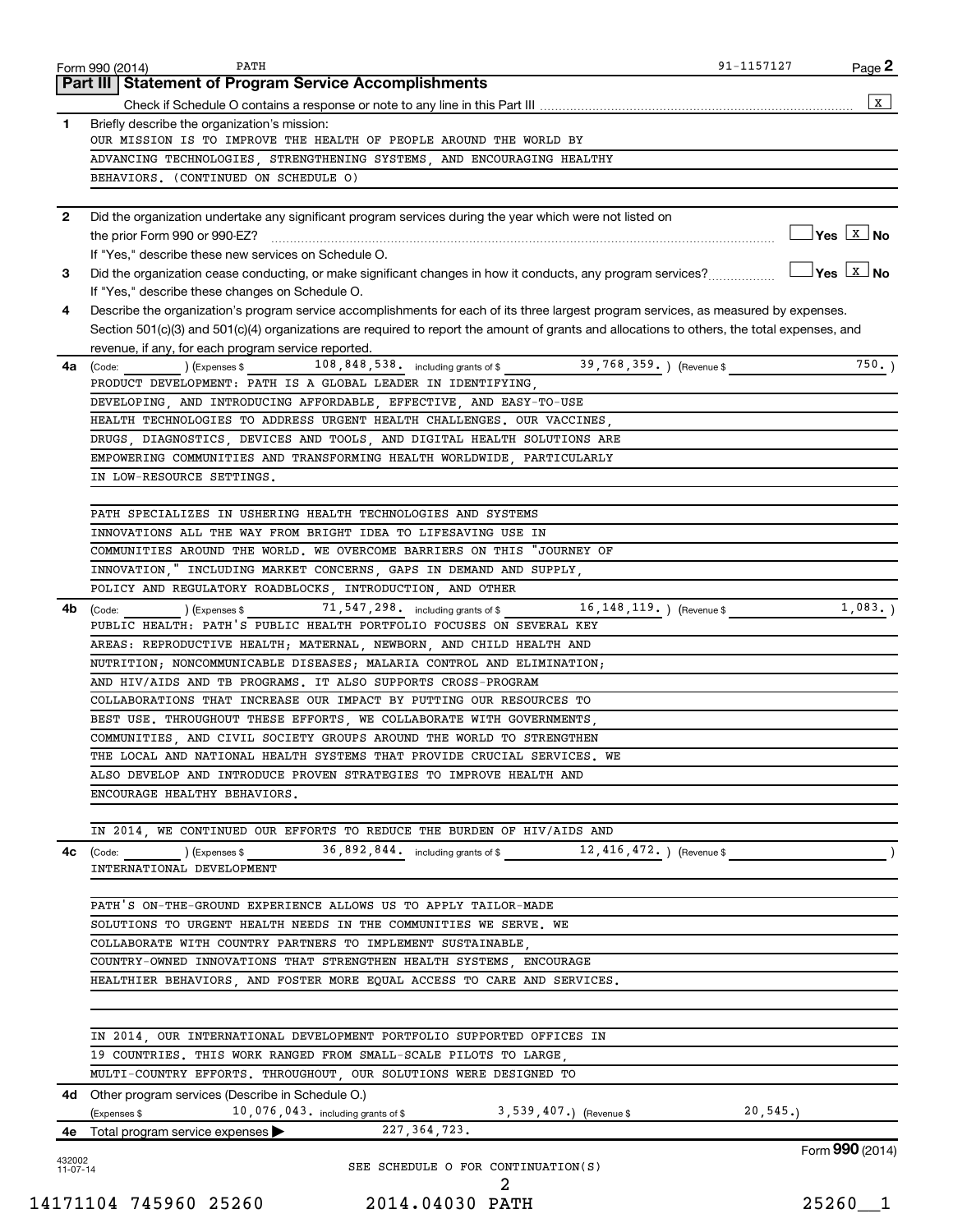|    | 91-1157127<br>PATH<br>Form 990 (2014)                                                                                                                                                                                                                     |                        |     | Page 3 |
|----|-----------------------------------------------------------------------------------------------------------------------------------------------------------------------------------------------------------------------------------------------------------|------------------------|-----|--------|
|    | <b>Part IV   Checklist of Required Schedules</b>                                                                                                                                                                                                          |                        |     |        |
|    |                                                                                                                                                                                                                                                           |                        | Yes | No     |
| 1. | Is the organization described in section 501(c)(3) or 4947(a)(1) (other than a private foundation)?                                                                                                                                                       |                        |     |        |
|    |                                                                                                                                                                                                                                                           | 1                      | х   |        |
| 2  | Is the organization required to complete Schedule B, Schedule of Contributors? [11] The organization required to complete Schedule B, Schedule of Contributors?                                                                                           | $\mathbf{2}$           | X   |        |
| З  | Did the organization engage in direct or indirect political campaign activities on behalf of or in opposition to candidates for                                                                                                                           |                        |     |        |
|    |                                                                                                                                                                                                                                                           | 3                      |     | x      |
| 4  | Section 501(c)(3) organizations. Did the organization engage in lobbying activities, or have a section 501(h) election in effect                                                                                                                          |                        |     |        |
|    |                                                                                                                                                                                                                                                           | 4                      | х   |        |
| 5  | Is the organization a section 501(c)(4), 501(c)(5), or 501(c)(6) organization that receives membership dues, assessments, or                                                                                                                              | 5                      |     | x      |
| 6  |                                                                                                                                                                                                                                                           |                        |     |        |
|    | Did the organization maintain any donor advised funds or any similar funds or accounts for which donors have the right to<br>provide advice on the distribution or investment of amounts in such funds or accounts? If "Yes," complete Schedule D, Part I | 6                      |     | x      |
| 7  | Did the organization receive or hold a conservation easement, including easements to preserve open space,                                                                                                                                                 |                        |     |        |
|    |                                                                                                                                                                                                                                                           | $\overline{7}$         |     | x      |
| 8  | Did the organization maintain collections of works of art, historical treasures, or other similar assets? If "Yes," complete                                                                                                                              |                        |     |        |
|    |                                                                                                                                                                                                                                                           | 8                      |     | х      |
| 9  | Did the organization report an amount in Part X, line 21, for escrow or custodial account liability; serve as a custodian for                                                                                                                             |                        |     |        |
|    | amounts not listed in Part X; or provide credit counseling, debt management, credit repair, or debt negotiation services?                                                                                                                                 |                        |     |        |
|    | If "Yes," complete Schedule D, Part IV                                                                                                                                                                                                                    | 9                      |     | X      |
| 10 | Did the organization, directly or through a related organization, hold assets in temporarily restricted endowments, permanent                                                                                                                             |                        |     |        |
|    |                                                                                                                                                                                                                                                           | 10                     | х   |        |
| 11 | If the organization's answer to any of the following questions is "Yes," then complete Schedule D, Parts VI, VII, VIII, IX, or X                                                                                                                          |                        |     |        |
|    | as applicable.                                                                                                                                                                                                                                            |                        |     |        |
|    | a Did the organization report an amount for land, buildings, and equipment in Part X, line 10? If "Yes," complete Schedule D,                                                                                                                             |                        |     |        |
|    | Part VI                                                                                                                                                                                                                                                   | 11a                    | х   |        |
|    | <b>b</b> Did the organization report an amount for investments - other securities in Part X, line 12 that is 5% or more of its total                                                                                                                      |                        |     |        |
|    |                                                                                                                                                                                                                                                           | 11b                    |     | x      |
|    | c Did the organization report an amount for investments - program related in Part X, line 13 that is 5% or more of its total                                                                                                                              |                        |     |        |
|    |                                                                                                                                                                                                                                                           | 11c                    |     | x      |
|    | d Did the organization report an amount for other assets in Part X, line 15 that is 5% or more of its total assets reported in                                                                                                                            |                        |     | x      |
|    |                                                                                                                                                                                                                                                           | 11d<br>11 <sub>e</sub> |     | X      |
| f  | Did the organization's separate or consolidated financial statements for the tax year include a footnote that addresses                                                                                                                                   |                        |     |        |
|    | the organization's liability for uncertain tax positions under FIN 48 (ASC 740)? If "Yes," complete Schedule D, Part X                                                                                                                                    | 11f                    |     | х      |
|    | 12a Did the organization obtain separate, independent audited financial statements for the tax year? If "Yes," complete                                                                                                                                   |                        |     |        |
|    | Schedule D, Parts XI and XII                                                                                                                                                                                                                              | <b>12a</b>             |     | Χ      |
|    | <b>b</b> Was the organization included in consolidated, independent audited financial statements for the tax year?                                                                                                                                        |                        |     |        |
|    | If "Yes," and if the organization answered "No" to line 12a, then completing Schedule D, Parts XI and XII is optional <i>manum</i>                                                                                                                        | <b>12b</b>             | х   |        |
| 13 |                                                                                                                                                                                                                                                           | 13                     |     | x      |
|    | 14a Did the organization maintain an office, employees, or agents outside of the United States?                                                                                                                                                           | 14a                    | х   |        |
|    | <b>b</b> Did the organization have aggregate revenues or expenses of more than \$10,000 from grantmaking, fundraising, business,                                                                                                                          |                        |     |        |
|    | investment, and program service activities outside the United States, or aggregate foreign investments valued at \$100,000                                                                                                                                |                        |     |        |
|    |                                                                                                                                                                                                                                                           | 14b                    | х   |        |
| 15 | Did the organization report on Part IX, column (A), line 3, more than \$5,000 of grants or other assistance to or for any                                                                                                                                 |                        |     |        |
|    |                                                                                                                                                                                                                                                           | 15                     | х   |        |
| 16 | Did the organization report on Part IX, column (A), line 3, more than \$5,000 of aggregate grants or other assistance to                                                                                                                                  |                        |     |        |
|    |                                                                                                                                                                                                                                                           | 16                     |     | x      |
| 17 | Did the organization report a total of more than \$15,000 of expenses for professional fundraising services on Part IX,                                                                                                                                   |                        |     |        |
|    |                                                                                                                                                                                                                                                           | 17                     |     | x      |
| 18 | Did the organization report more than \$15,000 total of fundraising event gross income and contributions on Part VIII, lines                                                                                                                              | 18                     | х   |        |
| 19 | Did the organization report more than \$15,000 of gross income from gaming activities on Part VIII, line 9a? If "Yes,"                                                                                                                                    |                        |     |        |
|    |                                                                                                                                                                                                                                                           | 19                     |     | х      |
|    |                                                                                                                                                                                                                                                           | 20a                    |     | x      |
|    |                                                                                                                                                                                                                                                           | 20 <sub>b</sub>        |     |        |
|    |                                                                                                                                                                                                                                                           |                        |     |        |

|  |  | Form 990 (2014) |
|--|--|-----------------|
|--|--|-----------------|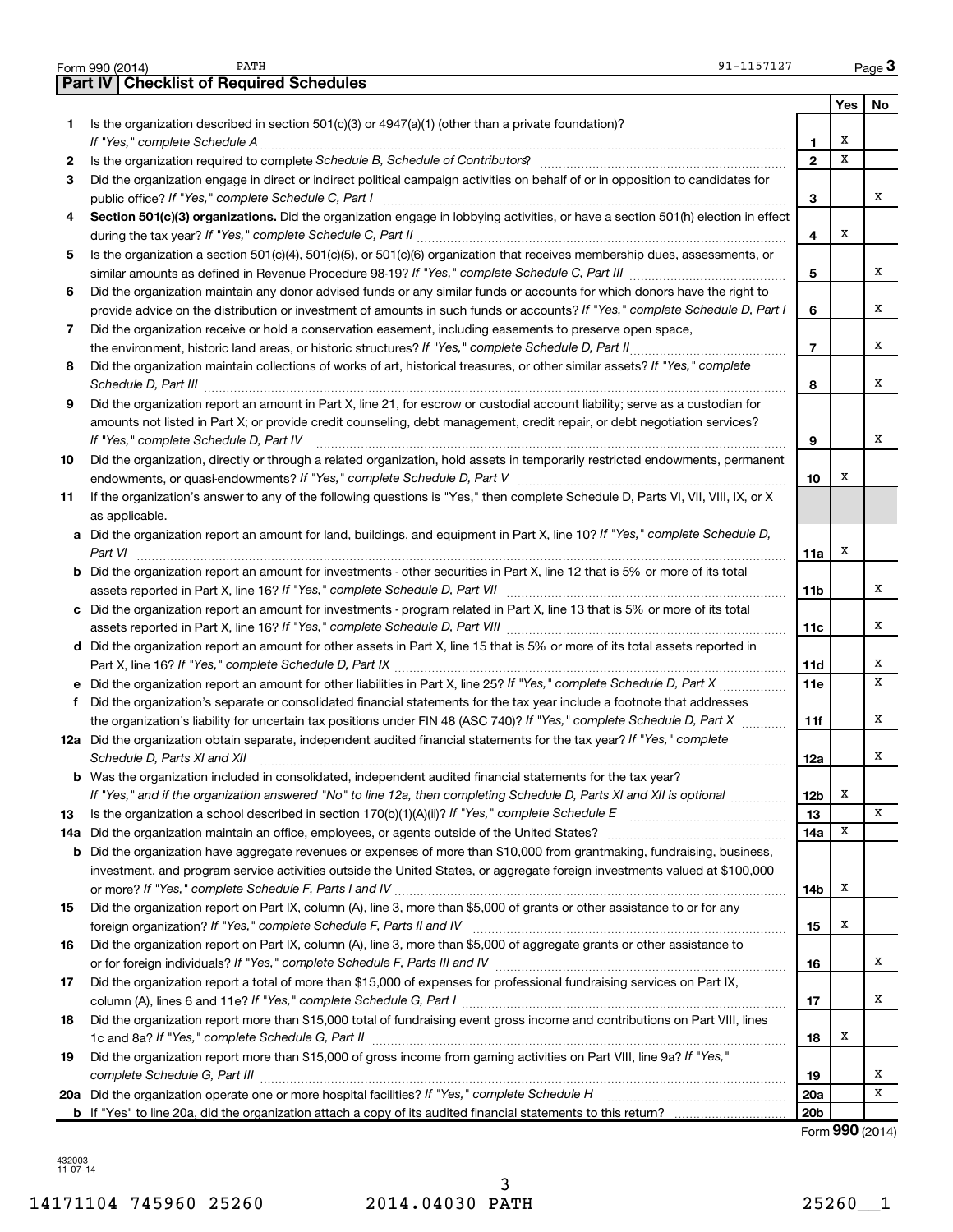| <b>Part IV   Checklist of Required Schedules (continued)</b><br><b>Yes</b><br>No<br>Did the organization report more than \$5,000 of grants or other assistance to any domestic organization or<br>21<br>domestic government on Part IX, column (A), line 1? If "Yes," complete Schedule I, Parts I and II manufactured with the distance of the distance of the distance of the distance of the distance of the distance of the distan<br>21<br>х<br>Did the organization report more than \$5,000 of grants or other assistance to or for domestic individuals on<br>22<br>х<br>22<br>Part IX, column (A), line 2? If "Yes," complete Schedule I, Parts I and III [11]] [11]] [11] [11] [11] [11] [1<br>Did the organization answer "Yes" to Part VII, Section A, line 3, 4, or 5 about compensation of the organization's current<br>23<br>and former officers, directors, trustees, key employees, and highest compensated employees? If "Yes," complete<br>х<br>Schedule J <b>Example 2 Constant Constant Constant Constant Constant Constant Constant Constant Constant Constant Constant Constant Constant Constant Constant Constant Constant Constant Constant Constant Constant Constant </b><br>23<br>24a Did the organization have a tax-exempt bond issue with an outstanding principal amount of more than \$100,000 as of the<br>last day of the year, that was issued after December 31, 2002? If "Yes," answer lines 24b through 24d and complete<br>x<br>Schedule K. If "No", go to line 25a [11] Schedule K. If "No", go to line 25a<br>24a<br>b Did the organization invest any proceeds of tax-exempt bonds beyond a temporary period exception?<br>24b<br>c Did the organization maintain an escrow account other than a refunding escrow at any time during the year to defease<br>24c<br>24d<br>25a Section 501(c)(3), 501(c)(4), and 501(c)(29) organizations. Did the organization engage in an excess benefit<br>x<br>25a<br><b>b</b> Is the organization aware that it engaged in an excess benefit transaction with a disqualified person in a prior year, and<br>that the transaction has not been reported on any of the organization's prior Forms 990 or 990-EZ? If "Yes," complete<br>х<br>Schedule L, Part I<br>25b<br>Did the organization report any amount on Part X, line 5, 6, or 22 for receivables from or payables to any current or<br>26<br>former officers, directors, trustees, key employees, highest compensated employees, or disqualified persons? If "Yes,"<br>X<br>26<br>Did the organization provide a grant or other assistance to an officer, director, trustee, key employee, substantial<br>27<br>contributor or employee thereof, a grant selection committee member, or to a 35% controlled entity or family member<br>х<br>27<br>Was the organization a party to a business transaction with one of the following parties (see Schedule L, Part IV<br>28<br>instructions for applicable filing thresholds, conditions, and exceptions):<br>х<br>a A current or former officer, director, trustee, or key employee? If "Yes," complete Schedule L, Part IV<br>28a<br>x<br>28b<br><b>b</b> A family member of a current or former officer, director, trustee, or key employee? If "Yes," complete Schedule L, Part IV<br>c An entity of which a current or former officer, director, trustee, or key employee (or a family member thereof) was an officer,<br>x<br>28c<br>29<br>х<br>29<br>Did the organization receive contributions of art, historical treasures, or other similar assets, or qualified conservation<br>30<br>x<br>30<br>31<br>Did the organization liquidate, terminate, or dissolve and cease operations?<br>х<br>31<br>Did the organization sell, exchange, dispose of, or transfer more than 25% of its net assets? If "Yes," complete<br>32<br>x<br>Schedule N, Part II<br>32<br>Did the organization own 100% of an entity disregarded as separate from the organization under Regulations<br>33<br>x<br>33<br>Was the organization related to any tax-exempt or taxable entity? If "Yes," complete Schedule R, Part II, III, or IV, and<br>34<br>х<br>Part V, line 1<br>34<br>х<br>35a<br>b If "Yes" to line 35a, did the organization receive any payment from or engage in any transaction with a controlled entity<br>35 <sub>b</sub><br>х<br>Section 501(c)(3) organizations. Did the organization make any transfers to an exempt non-charitable related organization?<br>36<br>x<br>36<br>Did the organization conduct more than 5% of its activities through an entity that is not a related organization<br>37<br>x<br>37<br>Did the organization complete Schedule O and provide explanations in Schedule O for Part VI, lines 11b and 19?<br>38<br>х<br>38 | 91-1157127<br>PATH<br>Form 990 (2014) |  | Page 4 |
|----------------------------------------------------------------------------------------------------------------------------------------------------------------------------------------------------------------------------------------------------------------------------------------------------------------------------------------------------------------------------------------------------------------------------------------------------------------------------------------------------------------------------------------------------------------------------------------------------------------------------------------------------------------------------------------------------------------------------------------------------------------------------------------------------------------------------------------------------------------------------------------------------------------------------------------------------------------------------------------------------------------------------------------------------------------------------------------------------------------------------------------------------------------------------------------------------------------------------------------------------------------------------------------------------------------------------------------------------------------------------------------------------------------------------------------------------------------------------------------------------------------------------------------------------------------------------------------------------------------------------------------------------------------------------------------------------------------------------------------------------------------------------------------------------------------------------------------------------------------------------------------------------------------------------------------------------------------------------------------------------------------------------------------------------------------------------------------------------------------------------------------------------------------------------------------------------------------------------------------------------------------------------------------------------------------------------------------------------------------------------------------------------------------------------------------------------------------------------------------------------------------------------------------------------------------------------------------------------------------------------------------------------------------------------------------------------------------------------------------------------------------------------------------------------------------------------------------------------------------------------------------------------------------------------------------------------------------------------------------------------------------------------------------------------------------------------------------------------------------------------------------------------------------------------------------------------------------------------------------------------------------------------------------------------------------------------------------------------------------------------------------------------------------------------------------------------------------------------------------------------------------------------------------------------------------------------------------------------------------------------------------------------------------------------------------------------------------------------------------------------------------------------------------------------------------------------------------------------------------------------------------------------------------------------------------------------------------------------------------------------------------------------------------------------------------------------------------------------------------------------------------------------------------------------------------------------------------------------------------------------------------------------------------------------------------------------------------------------------------------------------------------------------------------------------------------------------------------------------------------------------------------------------------------------------------------------------------------------------------------------------------------------------------------------------------------------------------------------------------------------------|---------------------------------------|--|--------|
|                                                                                                                                                                                                                                                                                                                                                                                                                                                                                                                                                                                                                                                                                                                                                                                                                                                                                                                                                                                                                                                                                                                                                                                                                                                                                                                                                                                                                                                                                                                                                                                                                                                                                                                                                                                                                                                                                                                                                                                                                                                                                                                                                                                                                                                                                                                                                                                                                                                                                                                                                                                                                                                                                                                                                                                                                                                                                                                                                                                                                                                                                                                                                                                                                                                                                                                                                                                                                                                                                                                                                                                                                                                                                                                                                                                                                                                                                                                                                                                                                                                                                                                                                                                                                                                                                                                                                                                                                                                                                                                                                                                                                                                                                                                                                          |                                       |  |        |
|                                                                                                                                                                                                                                                                                                                                                                                                                                                                                                                                                                                                                                                                                                                                                                                                                                                                                                                                                                                                                                                                                                                                                                                                                                                                                                                                                                                                                                                                                                                                                                                                                                                                                                                                                                                                                                                                                                                                                                                                                                                                                                                                                                                                                                                                                                                                                                                                                                                                                                                                                                                                                                                                                                                                                                                                                                                                                                                                                                                                                                                                                                                                                                                                                                                                                                                                                                                                                                                                                                                                                                                                                                                                                                                                                                                                                                                                                                                                                                                                                                                                                                                                                                                                                                                                                                                                                                                                                                                                                                                                                                                                                                                                                                                                                          |                                       |  |        |
|                                                                                                                                                                                                                                                                                                                                                                                                                                                                                                                                                                                                                                                                                                                                                                                                                                                                                                                                                                                                                                                                                                                                                                                                                                                                                                                                                                                                                                                                                                                                                                                                                                                                                                                                                                                                                                                                                                                                                                                                                                                                                                                                                                                                                                                                                                                                                                                                                                                                                                                                                                                                                                                                                                                                                                                                                                                                                                                                                                                                                                                                                                                                                                                                                                                                                                                                                                                                                                                                                                                                                                                                                                                                                                                                                                                                                                                                                                                                                                                                                                                                                                                                                                                                                                                                                                                                                                                                                                                                                                                                                                                                                                                                                                                                                          |                                       |  |        |
|                                                                                                                                                                                                                                                                                                                                                                                                                                                                                                                                                                                                                                                                                                                                                                                                                                                                                                                                                                                                                                                                                                                                                                                                                                                                                                                                                                                                                                                                                                                                                                                                                                                                                                                                                                                                                                                                                                                                                                                                                                                                                                                                                                                                                                                                                                                                                                                                                                                                                                                                                                                                                                                                                                                                                                                                                                                                                                                                                                                                                                                                                                                                                                                                                                                                                                                                                                                                                                                                                                                                                                                                                                                                                                                                                                                                                                                                                                                                                                                                                                                                                                                                                                                                                                                                                                                                                                                                                                                                                                                                                                                                                                                                                                                                                          |                                       |  |        |
|                                                                                                                                                                                                                                                                                                                                                                                                                                                                                                                                                                                                                                                                                                                                                                                                                                                                                                                                                                                                                                                                                                                                                                                                                                                                                                                                                                                                                                                                                                                                                                                                                                                                                                                                                                                                                                                                                                                                                                                                                                                                                                                                                                                                                                                                                                                                                                                                                                                                                                                                                                                                                                                                                                                                                                                                                                                                                                                                                                                                                                                                                                                                                                                                                                                                                                                                                                                                                                                                                                                                                                                                                                                                                                                                                                                                                                                                                                                                                                                                                                                                                                                                                                                                                                                                                                                                                                                                                                                                                                                                                                                                                                                                                                                                                          |                                       |  |        |
|                                                                                                                                                                                                                                                                                                                                                                                                                                                                                                                                                                                                                                                                                                                                                                                                                                                                                                                                                                                                                                                                                                                                                                                                                                                                                                                                                                                                                                                                                                                                                                                                                                                                                                                                                                                                                                                                                                                                                                                                                                                                                                                                                                                                                                                                                                                                                                                                                                                                                                                                                                                                                                                                                                                                                                                                                                                                                                                                                                                                                                                                                                                                                                                                                                                                                                                                                                                                                                                                                                                                                                                                                                                                                                                                                                                                                                                                                                                                                                                                                                                                                                                                                                                                                                                                                                                                                                                                                                                                                                                                                                                                                                                                                                                                                          |                                       |  |        |
|                                                                                                                                                                                                                                                                                                                                                                                                                                                                                                                                                                                                                                                                                                                                                                                                                                                                                                                                                                                                                                                                                                                                                                                                                                                                                                                                                                                                                                                                                                                                                                                                                                                                                                                                                                                                                                                                                                                                                                                                                                                                                                                                                                                                                                                                                                                                                                                                                                                                                                                                                                                                                                                                                                                                                                                                                                                                                                                                                                                                                                                                                                                                                                                                                                                                                                                                                                                                                                                                                                                                                                                                                                                                                                                                                                                                                                                                                                                                                                                                                                                                                                                                                                                                                                                                                                                                                                                                                                                                                                                                                                                                                                                                                                                                                          |                                       |  |        |
|                                                                                                                                                                                                                                                                                                                                                                                                                                                                                                                                                                                                                                                                                                                                                                                                                                                                                                                                                                                                                                                                                                                                                                                                                                                                                                                                                                                                                                                                                                                                                                                                                                                                                                                                                                                                                                                                                                                                                                                                                                                                                                                                                                                                                                                                                                                                                                                                                                                                                                                                                                                                                                                                                                                                                                                                                                                                                                                                                                                                                                                                                                                                                                                                                                                                                                                                                                                                                                                                                                                                                                                                                                                                                                                                                                                                                                                                                                                                                                                                                                                                                                                                                                                                                                                                                                                                                                                                                                                                                                                                                                                                                                                                                                                                                          |                                       |  |        |
|                                                                                                                                                                                                                                                                                                                                                                                                                                                                                                                                                                                                                                                                                                                                                                                                                                                                                                                                                                                                                                                                                                                                                                                                                                                                                                                                                                                                                                                                                                                                                                                                                                                                                                                                                                                                                                                                                                                                                                                                                                                                                                                                                                                                                                                                                                                                                                                                                                                                                                                                                                                                                                                                                                                                                                                                                                                                                                                                                                                                                                                                                                                                                                                                                                                                                                                                                                                                                                                                                                                                                                                                                                                                                                                                                                                                                                                                                                                                                                                                                                                                                                                                                                                                                                                                                                                                                                                                                                                                                                                                                                                                                                                                                                                                                          |                                       |  |        |
|                                                                                                                                                                                                                                                                                                                                                                                                                                                                                                                                                                                                                                                                                                                                                                                                                                                                                                                                                                                                                                                                                                                                                                                                                                                                                                                                                                                                                                                                                                                                                                                                                                                                                                                                                                                                                                                                                                                                                                                                                                                                                                                                                                                                                                                                                                                                                                                                                                                                                                                                                                                                                                                                                                                                                                                                                                                                                                                                                                                                                                                                                                                                                                                                                                                                                                                                                                                                                                                                                                                                                                                                                                                                                                                                                                                                                                                                                                                                                                                                                                                                                                                                                                                                                                                                                                                                                                                                                                                                                                                                                                                                                                                                                                                                                          |                                       |  |        |
|                                                                                                                                                                                                                                                                                                                                                                                                                                                                                                                                                                                                                                                                                                                                                                                                                                                                                                                                                                                                                                                                                                                                                                                                                                                                                                                                                                                                                                                                                                                                                                                                                                                                                                                                                                                                                                                                                                                                                                                                                                                                                                                                                                                                                                                                                                                                                                                                                                                                                                                                                                                                                                                                                                                                                                                                                                                                                                                                                                                                                                                                                                                                                                                                                                                                                                                                                                                                                                                                                                                                                                                                                                                                                                                                                                                                                                                                                                                                                                                                                                                                                                                                                                                                                                                                                                                                                                                                                                                                                                                                                                                                                                                                                                                                                          |                                       |  |        |
|                                                                                                                                                                                                                                                                                                                                                                                                                                                                                                                                                                                                                                                                                                                                                                                                                                                                                                                                                                                                                                                                                                                                                                                                                                                                                                                                                                                                                                                                                                                                                                                                                                                                                                                                                                                                                                                                                                                                                                                                                                                                                                                                                                                                                                                                                                                                                                                                                                                                                                                                                                                                                                                                                                                                                                                                                                                                                                                                                                                                                                                                                                                                                                                                                                                                                                                                                                                                                                                                                                                                                                                                                                                                                                                                                                                                                                                                                                                                                                                                                                                                                                                                                                                                                                                                                                                                                                                                                                                                                                                                                                                                                                                                                                                                                          |                                       |  |        |
|                                                                                                                                                                                                                                                                                                                                                                                                                                                                                                                                                                                                                                                                                                                                                                                                                                                                                                                                                                                                                                                                                                                                                                                                                                                                                                                                                                                                                                                                                                                                                                                                                                                                                                                                                                                                                                                                                                                                                                                                                                                                                                                                                                                                                                                                                                                                                                                                                                                                                                                                                                                                                                                                                                                                                                                                                                                                                                                                                                                                                                                                                                                                                                                                                                                                                                                                                                                                                                                                                                                                                                                                                                                                                                                                                                                                                                                                                                                                                                                                                                                                                                                                                                                                                                                                                                                                                                                                                                                                                                                                                                                                                                                                                                                                                          |                                       |  |        |
|                                                                                                                                                                                                                                                                                                                                                                                                                                                                                                                                                                                                                                                                                                                                                                                                                                                                                                                                                                                                                                                                                                                                                                                                                                                                                                                                                                                                                                                                                                                                                                                                                                                                                                                                                                                                                                                                                                                                                                                                                                                                                                                                                                                                                                                                                                                                                                                                                                                                                                                                                                                                                                                                                                                                                                                                                                                                                                                                                                                                                                                                                                                                                                                                                                                                                                                                                                                                                                                                                                                                                                                                                                                                                                                                                                                                                                                                                                                                                                                                                                                                                                                                                                                                                                                                                                                                                                                                                                                                                                                                                                                                                                                                                                                                                          |                                       |  |        |
|                                                                                                                                                                                                                                                                                                                                                                                                                                                                                                                                                                                                                                                                                                                                                                                                                                                                                                                                                                                                                                                                                                                                                                                                                                                                                                                                                                                                                                                                                                                                                                                                                                                                                                                                                                                                                                                                                                                                                                                                                                                                                                                                                                                                                                                                                                                                                                                                                                                                                                                                                                                                                                                                                                                                                                                                                                                                                                                                                                                                                                                                                                                                                                                                                                                                                                                                                                                                                                                                                                                                                                                                                                                                                                                                                                                                                                                                                                                                                                                                                                                                                                                                                                                                                                                                                                                                                                                                                                                                                                                                                                                                                                                                                                                                                          |                                       |  |        |
|                                                                                                                                                                                                                                                                                                                                                                                                                                                                                                                                                                                                                                                                                                                                                                                                                                                                                                                                                                                                                                                                                                                                                                                                                                                                                                                                                                                                                                                                                                                                                                                                                                                                                                                                                                                                                                                                                                                                                                                                                                                                                                                                                                                                                                                                                                                                                                                                                                                                                                                                                                                                                                                                                                                                                                                                                                                                                                                                                                                                                                                                                                                                                                                                                                                                                                                                                                                                                                                                                                                                                                                                                                                                                                                                                                                                                                                                                                                                                                                                                                                                                                                                                                                                                                                                                                                                                                                                                                                                                                                                                                                                                                                                                                                                                          |                                       |  |        |
|                                                                                                                                                                                                                                                                                                                                                                                                                                                                                                                                                                                                                                                                                                                                                                                                                                                                                                                                                                                                                                                                                                                                                                                                                                                                                                                                                                                                                                                                                                                                                                                                                                                                                                                                                                                                                                                                                                                                                                                                                                                                                                                                                                                                                                                                                                                                                                                                                                                                                                                                                                                                                                                                                                                                                                                                                                                                                                                                                                                                                                                                                                                                                                                                                                                                                                                                                                                                                                                                                                                                                                                                                                                                                                                                                                                                                                                                                                                                                                                                                                                                                                                                                                                                                                                                                                                                                                                                                                                                                                                                                                                                                                                                                                                                                          |                                       |  |        |
|                                                                                                                                                                                                                                                                                                                                                                                                                                                                                                                                                                                                                                                                                                                                                                                                                                                                                                                                                                                                                                                                                                                                                                                                                                                                                                                                                                                                                                                                                                                                                                                                                                                                                                                                                                                                                                                                                                                                                                                                                                                                                                                                                                                                                                                                                                                                                                                                                                                                                                                                                                                                                                                                                                                                                                                                                                                                                                                                                                                                                                                                                                                                                                                                                                                                                                                                                                                                                                                                                                                                                                                                                                                                                                                                                                                                                                                                                                                                                                                                                                                                                                                                                                                                                                                                                                                                                                                                                                                                                                                                                                                                                                                                                                                                                          |                                       |  |        |
|                                                                                                                                                                                                                                                                                                                                                                                                                                                                                                                                                                                                                                                                                                                                                                                                                                                                                                                                                                                                                                                                                                                                                                                                                                                                                                                                                                                                                                                                                                                                                                                                                                                                                                                                                                                                                                                                                                                                                                                                                                                                                                                                                                                                                                                                                                                                                                                                                                                                                                                                                                                                                                                                                                                                                                                                                                                                                                                                                                                                                                                                                                                                                                                                                                                                                                                                                                                                                                                                                                                                                                                                                                                                                                                                                                                                                                                                                                                                                                                                                                                                                                                                                                                                                                                                                                                                                                                                                                                                                                                                                                                                                                                                                                                                                          |                                       |  |        |
|                                                                                                                                                                                                                                                                                                                                                                                                                                                                                                                                                                                                                                                                                                                                                                                                                                                                                                                                                                                                                                                                                                                                                                                                                                                                                                                                                                                                                                                                                                                                                                                                                                                                                                                                                                                                                                                                                                                                                                                                                                                                                                                                                                                                                                                                                                                                                                                                                                                                                                                                                                                                                                                                                                                                                                                                                                                                                                                                                                                                                                                                                                                                                                                                                                                                                                                                                                                                                                                                                                                                                                                                                                                                                                                                                                                                                                                                                                                                                                                                                                                                                                                                                                                                                                                                                                                                                                                                                                                                                                                                                                                                                                                                                                                                                          |                                       |  |        |
|                                                                                                                                                                                                                                                                                                                                                                                                                                                                                                                                                                                                                                                                                                                                                                                                                                                                                                                                                                                                                                                                                                                                                                                                                                                                                                                                                                                                                                                                                                                                                                                                                                                                                                                                                                                                                                                                                                                                                                                                                                                                                                                                                                                                                                                                                                                                                                                                                                                                                                                                                                                                                                                                                                                                                                                                                                                                                                                                                                                                                                                                                                                                                                                                                                                                                                                                                                                                                                                                                                                                                                                                                                                                                                                                                                                                                                                                                                                                                                                                                                                                                                                                                                                                                                                                                                                                                                                                                                                                                                                                                                                                                                                                                                                                                          |                                       |  |        |
|                                                                                                                                                                                                                                                                                                                                                                                                                                                                                                                                                                                                                                                                                                                                                                                                                                                                                                                                                                                                                                                                                                                                                                                                                                                                                                                                                                                                                                                                                                                                                                                                                                                                                                                                                                                                                                                                                                                                                                                                                                                                                                                                                                                                                                                                                                                                                                                                                                                                                                                                                                                                                                                                                                                                                                                                                                                                                                                                                                                                                                                                                                                                                                                                                                                                                                                                                                                                                                                                                                                                                                                                                                                                                                                                                                                                                                                                                                                                                                                                                                                                                                                                                                                                                                                                                                                                                                                                                                                                                                                                                                                                                                                                                                                                                          |                                       |  |        |
|                                                                                                                                                                                                                                                                                                                                                                                                                                                                                                                                                                                                                                                                                                                                                                                                                                                                                                                                                                                                                                                                                                                                                                                                                                                                                                                                                                                                                                                                                                                                                                                                                                                                                                                                                                                                                                                                                                                                                                                                                                                                                                                                                                                                                                                                                                                                                                                                                                                                                                                                                                                                                                                                                                                                                                                                                                                                                                                                                                                                                                                                                                                                                                                                                                                                                                                                                                                                                                                                                                                                                                                                                                                                                                                                                                                                                                                                                                                                                                                                                                                                                                                                                                                                                                                                                                                                                                                                                                                                                                                                                                                                                                                                                                                                                          |                                       |  |        |
|                                                                                                                                                                                                                                                                                                                                                                                                                                                                                                                                                                                                                                                                                                                                                                                                                                                                                                                                                                                                                                                                                                                                                                                                                                                                                                                                                                                                                                                                                                                                                                                                                                                                                                                                                                                                                                                                                                                                                                                                                                                                                                                                                                                                                                                                                                                                                                                                                                                                                                                                                                                                                                                                                                                                                                                                                                                                                                                                                                                                                                                                                                                                                                                                                                                                                                                                                                                                                                                                                                                                                                                                                                                                                                                                                                                                                                                                                                                                                                                                                                                                                                                                                                                                                                                                                                                                                                                                                                                                                                                                                                                                                                                                                                                                                          |                                       |  |        |
|                                                                                                                                                                                                                                                                                                                                                                                                                                                                                                                                                                                                                                                                                                                                                                                                                                                                                                                                                                                                                                                                                                                                                                                                                                                                                                                                                                                                                                                                                                                                                                                                                                                                                                                                                                                                                                                                                                                                                                                                                                                                                                                                                                                                                                                                                                                                                                                                                                                                                                                                                                                                                                                                                                                                                                                                                                                                                                                                                                                                                                                                                                                                                                                                                                                                                                                                                                                                                                                                                                                                                                                                                                                                                                                                                                                                                                                                                                                                                                                                                                                                                                                                                                                                                                                                                                                                                                                                                                                                                                                                                                                                                                                                                                                                                          |                                       |  |        |
|                                                                                                                                                                                                                                                                                                                                                                                                                                                                                                                                                                                                                                                                                                                                                                                                                                                                                                                                                                                                                                                                                                                                                                                                                                                                                                                                                                                                                                                                                                                                                                                                                                                                                                                                                                                                                                                                                                                                                                                                                                                                                                                                                                                                                                                                                                                                                                                                                                                                                                                                                                                                                                                                                                                                                                                                                                                                                                                                                                                                                                                                                                                                                                                                                                                                                                                                                                                                                                                                                                                                                                                                                                                                                                                                                                                                                                                                                                                                                                                                                                                                                                                                                                                                                                                                                                                                                                                                                                                                                                                                                                                                                                                                                                                                                          |                                       |  |        |
|                                                                                                                                                                                                                                                                                                                                                                                                                                                                                                                                                                                                                                                                                                                                                                                                                                                                                                                                                                                                                                                                                                                                                                                                                                                                                                                                                                                                                                                                                                                                                                                                                                                                                                                                                                                                                                                                                                                                                                                                                                                                                                                                                                                                                                                                                                                                                                                                                                                                                                                                                                                                                                                                                                                                                                                                                                                                                                                                                                                                                                                                                                                                                                                                                                                                                                                                                                                                                                                                                                                                                                                                                                                                                                                                                                                                                                                                                                                                                                                                                                                                                                                                                                                                                                                                                                                                                                                                                                                                                                                                                                                                                                                                                                                                                          |                                       |  |        |
|                                                                                                                                                                                                                                                                                                                                                                                                                                                                                                                                                                                                                                                                                                                                                                                                                                                                                                                                                                                                                                                                                                                                                                                                                                                                                                                                                                                                                                                                                                                                                                                                                                                                                                                                                                                                                                                                                                                                                                                                                                                                                                                                                                                                                                                                                                                                                                                                                                                                                                                                                                                                                                                                                                                                                                                                                                                                                                                                                                                                                                                                                                                                                                                                                                                                                                                                                                                                                                                                                                                                                                                                                                                                                                                                                                                                                                                                                                                                                                                                                                                                                                                                                                                                                                                                                                                                                                                                                                                                                                                                                                                                                                                                                                                                                          |                                       |  |        |
|                                                                                                                                                                                                                                                                                                                                                                                                                                                                                                                                                                                                                                                                                                                                                                                                                                                                                                                                                                                                                                                                                                                                                                                                                                                                                                                                                                                                                                                                                                                                                                                                                                                                                                                                                                                                                                                                                                                                                                                                                                                                                                                                                                                                                                                                                                                                                                                                                                                                                                                                                                                                                                                                                                                                                                                                                                                                                                                                                                                                                                                                                                                                                                                                                                                                                                                                                                                                                                                                                                                                                                                                                                                                                                                                                                                                                                                                                                                                                                                                                                                                                                                                                                                                                                                                                                                                                                                                                                                                                                                                                                                                                                                                                                                                                          |                                       |  |        |
|                                                                                                                                                                                                                                                                                                                                                                                                                                                                                                                                                                                                                                                                                                                                                                                                                                                                                                                                                                                                                                                                                                                                                                                                                                                                                                                                                                                                                                                                                                                                                                                                                                                                                                                                                                                                                                                                                                                                                                                                                                                                                                                                                                                                                                                                                                                                                                                                                                                                                                                                                                                                                                                                                                                                                                                                                                                                                                                                                                                                                                                                                                                                                                                                                                                                                                                                                                                                                                                                                                                                                                                                                                                                                                                                                                                                                                                                                                                                                                                                                                                                                                                                                                                                                                                                                                                                                                                                                                                                                                                                                                                                                                                                                                                                                          |                                       |  |        |
|                                                                                                                                                                                                                                                                                                                                                                                                                                                                                                                                                                                                                                                                                                                                                                                                                                                                                                                                                                                                                                                                                                                                                                                                                                                                                                                                                                                                                                                                                                                                                                                                                                                                                                                                                                                                                                                                                                                                                                                                                                                                                                                                                                                                                                                                                                                                                                                                                                                                                                                                                                                                                                                                                                                                                                                                                                                                                                                                                                                                                                                                                                                                                                                                                                                                                                                                                                                                                                                                                                                                                                                                                                                                                                                                                                                                                                                                                                                                                                                                                                                                                                                                                                                                                                                                                                                                                                                                                                                                                                                                                                                                                                                                                                                                                          |                                       |  |        |
|                                                                                                                                                                                                                                                                                                                                                                                                                                                                                                                                                                                                                                                                                                                                                                                                                                                                                                                                                                                                                                                                                                                                                                                                                                                                                                                                                                                                                                                                                                                                                                                                                                                                                                                                                                                                                                                                                                                                                                                                                                                                                                                                                                                                                                                                                                                                                                                                                                                                                                                                                                                                                                                                                                                                                                                                                                                                                                                                                                                                                                                                                                                                                                                                                                                                                                                                                                                                                                                                                                                                                                                                                                                                                                                                                                                                                                                                                                                                                                                                                                                                                                                                                                                                                                                                                                                                                                                                                                                                                                                                                                                                                                                                                                                                                          |                                       |  |        |
|                                                                                                                                                                                                                                                                                                                                                                                                                                                                                                                                                                                                                                                                                                                                                                                                                                                                                                                                                                                                                                                                                                                                                                                                                                                                                                                                                                                                                                                                                                                                                                                                                                                                                                                                                                                                                                                                                                                                                                                                                                                                                                                                                                                                                                                                                                                                                                                                                                                                                                                                                                                                                                                                                                                                                                                                                                                                                                                                                                                                                                                                                                                                                                                                                                                                                                                                                                                                                                                                                                                                                                                                                                                                                                                                                                                                                                                                                                                                                                                                                                                                                                                                                                                                                                                                                                                                                                                                                                                                                                                                                                                                                                                                                                                                                          |                                       |  |        |
|                                                                                                                                                                                                                                                                                                                                                                                                                                                                                                                                                                                                                                                                                                                                                                                                                                                                                                                                                                                                                                                                                                                                                                                                                                                                                                                                                                                                                                                                                                                                                                                                                                                                                                                                                                                                                                                                                                                                                                                                                                                                                                                                                                                                                                                                                                                                                                                                                                                                                                                                                                                                                                                                                                                                                                                                                                                                                                                                                                                                                                                                                                                                                                                                                                                                                                                                                                                                                                                                                                                                                                                                                                                                                                                                                                                                                                                                                                                                                                                                                                                                                                                                                                                                                                                                                                                                                                                                                                                                                                                                                                                                                                                                                                                                                          |                                       |  |        |
|                                                                                                                                                                                                                                                                                                                                                                                                                                                                                                                                                                                                                                                                                                                                                                                                                                                                                                                                                                                                                                                                                                                                                                                                                                                                                                                                                                                                                                                                                                                                                                                                                                                                                                                                                                                                                                                                                                                                                                                                                                                                                                                                                                                                                                                                                                                                                                                                                                                                                                                                                                                                                                                                                                                                                                                                                                                                                                                                                                                                                                                                                                                                                                                                                                                                                                                                                                                                                                                                                                                                                                                                                                                                                                                                                                                                                                                                                                                                                                                                                                                                                                                                                                                                                                                                                                                                                                                                                                                                                                                                                                                                                                                                                                                                                          |                                       |  |        |
|                                                                                                                                                                                                                                                                                                                                                                                                                                                                                                                                                                                                                                                                                                                                                                                                                                                                                                                                                                                                                                                                                                                                                                                                                                                                                                                                                                                                                                                                                                                                                                                                                                                                                                                                                                                                                                                                                                                                                                                                                                                                                                                                                                                                                                                                                                                                                                                                                                                                                                                                                                                                                                                                                                                                                                                                                                                                                                                                                                                                                                                                                                                                                                                                                                                                                                                                                                                                                                                                                                                                                                                                                                                                                                                                                                                                                                                                                                                                                                                                                                                                                                                                                                                                                                                                                                                                                                                                                                                                                                                                                                                                                                                                                                                                                          |                                       |  |        |
|                                                                                                                                                                                                                                                                                                                                                                                                                                                                                                                                                                                                                                                                                                                                                                                                                                                                                                                                                                                                                                                                                                                                                                                                                                                                                                                                                                                                                                                                                                                                                                                                                                                                                                                                                                                                                                                                                                                                                                                                                                                                                                                                                                                                                                                                                                                                                                                                                                                                                                                                                                                                                                                                                                                                                                                                                                                                                                                                                                                                                                                                                                                                                                                                                                                                                                                                                                                                                                                                                                                                                                                                                                                                                                                                                                                                                                                                                                                                                                                                                                                                                                                                                                                                                                                                                                                                                                                                                                                                                                                                                                                                                                                                                                                                                          |                                       |  |        |
|                                                                                                                                                                                                                                                                                                                                                                                                                                                                                                                                                                                                                                                                                                                                                                                                                                                                                                                                                                                                                                                                                                                                                                                                                                                                                                                                                                                                                                                                                                                                                                                                                                                                                                                                                                                                                                                                                                                                                                                                                                                                                                                                                                                                                                                                                                                                                                                                                                                                                                                                                                                                                                                                                                                                                                                                                                                                                                                                                                                                                                                                                                                                                                                                                                                                                                                                                                                                                                                                                                                                                                                                                                                                                                                                                                                                                                                                                                                                                                                                                                                                                                                                                                                                                                                                                                                                                                                                                                                                                                                                                                                                                                                                                                                                                          |                                       |  |        |
|                                                                                                                                                                                                                                                                                                                                                                                                                                                                                                                                                                                                                                                                                                                                                                                                                                                                                                                                                                                                                                                                                                                                                                                                                                                                                                                                                                                                                                                                                                                                                                                                                                                                                                                                                                                                                                                                                                                                                                                                                                                                                                                                                                                                                                                                                                                                                                                                                                                                                                                                                                                                                                                                                                                                                                                                                                                                                                                                                                                                                                                                                                                                                                                                                                                                                                                                                                                                                                                                                                                                                                                                                                                                                                                                                                                                                                                                                                                                                                                                                                                                                                                                                                                                                                                                                                                                                                                                                                                                                                                                                                                                                                                                                                                                                          |                                       |  |        |
|                                                                                                                                                                                                                                                                                                                                                                                                                                                                                                                                                                                                                                                                                                                                                                                                                                                                                                                                                                                                                                                                                                                                                                                                                                                                                                                                                                                                                                                                                                                                                                                                                                                                                                                                                                                                                                                                                                                                                                                                                                                                                                                                                                                                                                                                                                                                                                                                                                                                                                                                                                                                                                                                                                                                                                                                                                                                                                                                                                                                                                                                                                                                                                                                                                                                                                                                                                                                                                                                                                                                                                                                                                                                                                                                                                                                                                                                                                                                                                                                                                                                                                                                                                                                                                                                                                                                                                                                                                                                                                                                                                                                                                                                                                                                                          |                                       |  |        |
|                                                                                                                                                                                                                                                                                                                                                                                                                                                                                                                                                                                                                                                                                                                                                                                                                                                                                                                                                                                                                                                                                                                                                                                                                                                                                                                                                                                                                                                                                                                                                                                                                                                                                                                                                                                                                                                                                                                                                                                                                                                                                                                                                                                                                                                                                                                                                                                                                                                                                                                                                                                                                                                                                                                                                                                                                                                                                                                                                                                                                                                                                                                                                                                                                                                                                                                                                                                                                                                                                                                                                                                                                                                                                                                                                                                                                                                                                                                                                                                                                                                                                                                                                                                                                                                                                                                                                                                                                                                                                                                                                                                                                                                                                                                                                          |                                       |  |        |
|                                                                                                                                                                                                                                                                                                                                                                                                                                                                                                                                                                                                                                                                                                                                                                                                                                                                                                                                                                                                                                                                                                                                                                                                                                                                                                                                                                                                                                                                                                                                                                                                                                                                                                                                                                                                                                                                                                                                                                                                                                                                                                                                                                                                                                                                                                                                                                                                                                                                                                                                                                                                                                                                                                                                                                                                                                                                                                                                                                                                                                                                                                                                                                                                                                                                                                                                                                                                                                                                                                                                                                                                                                                                                                                                                                                                                                                                                                                                                                                                                                                                                                                                                                                                                                                                                                                                                                                                                                                                                                                                                                                                                                                                                                                                                          |                                       |  |        |
|                                                                                                                                                                                                                                                                                                                                                                                                                                                                                                                                                                                                                                                                                                                                                                                                                                                                                                                                                                                                                                                                                                                                                                                                                                                                                                                                                                                                                                                                                                                                                                                                                                                                                                                                                                                                                                                                                                                                                                                                                                                                                                                                                                                                                                                                                                                                                                                                                                                                                                                                                                                                                                                                                                                                                                                                                                                                                                                                                                                                                                                                                                                                                                                                                                                                                                                                                                                                                                                                                                                                                                                                                                                                                                                                                                                                                                                                                                                                                                                                                                                                                                                                                                                                                                                                                                                                                                                                                                                                                                                                                                                                                                                                                                                                                          |                                       |  |        |
|                                                                                                                                                                                                                                                                                                                                                                                                                                                                                                                                                                                                                                                                                                                                                                                                                                                                                                                                                                                                                                                                                                                                                                                                                                                                                                                                                                                                                                                                                                                                                                                                                                                                                                                                                                                                                                                                                                                                                                                                                                                                                                                                                                                                                                                                                                                                                                                                                                                                                                                                                                                                                                                                                                                                                                                                                                                                                                                                                                                                                                                                                                                                                                                                                                                                                                                                                                                                                                                                                                                                                                                                                                                                                                                                                                                                                                                                                                                                                                                                                                                                                                                                                                                                                                                                                                                                                                                                                                                                                                                                                                                                                                                                                                                                                          |                                       |  |        |
|                                                                                                                                                                                                                                                                                                                                                                                                                                                                                                                                                                                                                                                                                                                                                                                                                                                                                                                                                                                                                                                                                                                                                                                                                                                                                                                                                                                                                                                                                                                                                                                                                                                                                                                                                                                                                                                                                                                                                                                                                                                                                                                                                                                                                                                                                                                                                                                                                                                                                                                                                                                                                                                                                                                                                                                                                                                                                                                                                                                                                                                                                                                                                                                                                                                                                                                                                                                                                                                                                                                                                                                                                                                                                                                                                                                                                                                                                                                                                                                                                                                                                                                                                                                                                                                                                                                                                                                                                                                                                                                                                                                                                                                                                                                                                          |                                       |  |        |
|                                                                                                                                                                                                                                                                                                                                                                                                                                                                                                                                                                                                                                                                                                                                                                                                                                                                                                                                                                                                                                                                                                                                                                                                                                                                                                                                                                                                                                                                                                                                                                                                                                                                                                                                                                                                                                                                                                                                                                                                                                                                                                                                                                                                                                                                                                                                                                                                                                                                                                                                                                                                                                                                                                                                                                                                                                                                                                                                                                                                                                                                                                                                                                                                                                                                                                                                                                                                                                                                                                                                                                                                                                                                                                                                                                                                                                                                                                                                                                                                                                                                                                                                                                                                                                                                                                                                                                                                                                                                                                                                                                                                                                                                                                                                                          |                                       |  |        |
|                                                                                                                                                                                                                                                                                                                                                                                                                                                                                                                                                                                                                                                                                                                                                                                                                                                                                                                                                                                                                                                                                                                                                                                                                                                                                                                                                                                                                                                                                                                                                                                                                                                                                                                                                                                                                                                                                                                                                                                                                                                                                                                                                                                                                                                                                                                                                                                                                                                                                                                                                                                                                                                                                                                                                                                                                                                                                                                                                                                                                                                                                                                                                                                                                                                                                                                                                                                                                                                                                                                                                                                                                                                                                                                                                                                                                                                                                                                                                                                                                                                                                                                                                                                                                                                                                                                                                                                                                                                                                                                                                                                                                                                                                                                                                          |                                       |  |        |
|                                                                                                                                                                                                                                                                                                                                                                                                                                                                                                                                                                                                                                                                                                                                                                                                                                                                                                                                                                                                                                                                                                                                                                                                                                                                                                                                                                                                                                                                                                                                                                                                                                                                                                                                                                                                                                                                                                                                                                                                                                                                                                                                                                                                                                                                                                                                                                                                                                                                                                                                                                                                                                                                                                                                                                                                                                                                                                                                                                                                                                                                                                                                                                                                                                                                                                                                                                                                                                                                                                                                                                                                                                                                                                                                                                                                                                                                                                                                                                                                                                                                                                                                                                                                                                                                                                                                                                                                                                                                                                                                                                                                                                                                                                                                                          |                                       |  |        |
|                                                                                                                                                                                                                                                                                                                                                                                                                                                                                                                                                                                                                                                                                                                                                                                                                                                                                                                                                                                                                                                                                                                                                                                                                                                                                                                                                                                                                                                                                                                                                                                                                                                                                                                                                                                                                                                                                                                                                                                                                                                                                                                                                                                                                                                                                                                                                                                                                                                                                                                                                                                                                                                                                                                                                                                                                                                                                                                                                                                                                                                                                                                                                                                                                                                                                                                                                                                                                                                                                                                                                                                                                                                                                                                                                                                                                                                                                                                                                                                                                                                                                                                                                                                                                                                                                                                                                                                                                                                                                                                                                                                                                                                                                                                                                          |                                       |  |        |
|                                                                                                                                                                                                                                                                                                                                                                                                                                                                                                                                                                                                                                                                                                                                                                                                                                                                                                                                                                                                                                                                                                                                                                                                                                                                                                                                                                                                                                                                                                                                                                                                                                                                                                                                                                                                                                                                                                                                                                                                                                                                                                                                                                                                                                                                                                                                                                                                                                                                                                                                                                                                                                                                                                                                                                                                                                                                                                                                                                                                                                                                                                                                                                                                                                                                                                                                                                                                                                                                                                                                                                                                                                                                                                                                                                                                                                                                                                                                                                                                                                                                                                                                                                                                                                                                                                                                                                                                                                                                                                                                                                                                                                                                                                                                                          |                                       |  |        |
|                                                                                                                                                                                                                                                                                                                                                                                                                                                                                                                                                                                                                                                                                                                                                                                                                                                                                                                                                                                                                                                                                                                                                                                                                                                                                                                                                                                                                                                                                                                                                                                                                                                                                                                                                                                                                                                                                                                                                                                                                                                                                                                                                                                                                                                                                                                                                                                                                                                                                                                                                                                                                                                                                                                                                                                                                                                                                                                                                                                                                                                                                                                                                                                                                                                                                                                                                                                                                                                                                                                                                                                                                                                                                                                                                                                                                                                                                                                                                                                                                                                                                                                                                                                                                                                                                                                                                                                                                                                                                                                                                                                                                                                                                                                                                          |                                       |  |        |
| $000 \text{ hours}$                                                                                                                                                                                                                                                                                                                                                                                                                                                                                                                                                                                                                                                                                                                                                                                                                                                                                                                                                                                                                                                                                                                                                                                                                                                                                                                                                                                                                                                                                                                                                                                                                                                                                                                                                                                                                                                                                                                                                                                                                                                                                                                                                                                                                                                                                                                                                                                                                                                                                                                                                                                                                                                                                                                                                                                                                                                                                                                                                                                                                                                                                                                                                                                                                                                                                                                                                                                                                                                                                                                                                                                                                                                                                                                                                                                                                                                                                                                                                                                                                                                                                                                                                                                                                                                                                                                                                                                                                                                                                                                                                                                                                                                                                                                                      |                                       |  |        |

Form (2014) **990**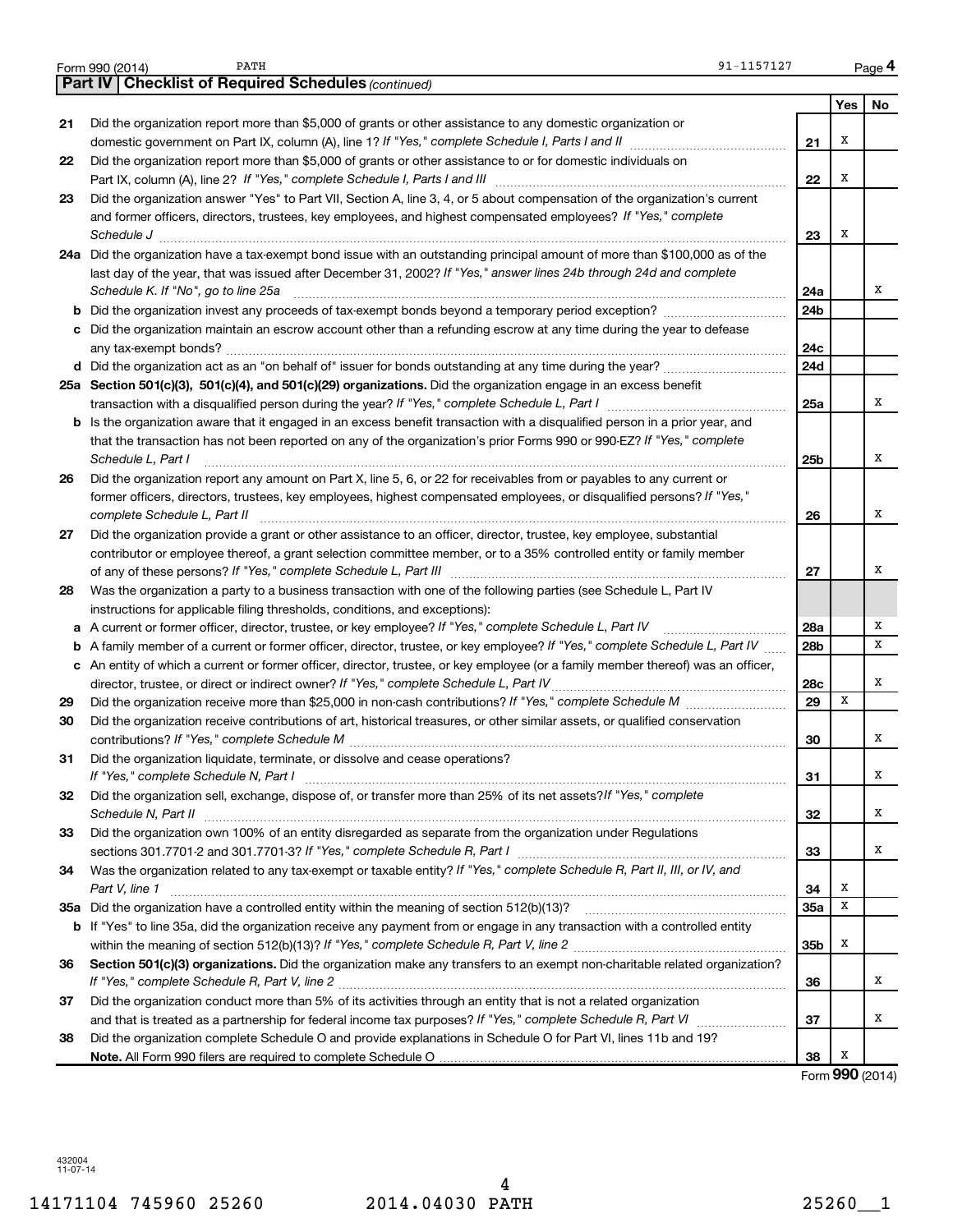|               | PATH<br>91-1157127<br>Form 990 (2014)                                                                                                           |                 |                                                | Page 5    |
|---------------|-------------------------------------------------------------------------------------------------------------------------------------------------|-----------------|------------------------------------------------|-----------|
| <b>Part V</b> | <b>Statements Regarding Other IRS Filings and Tax Compliance</b>                                                                                |                 |                                                |           |
|               | Check if Schedule O contains a response or note to any line in this Part V                                                                      |                 |                                                | x         |
|               |                                                                                                                                                 |                 | <b>Yes</b>                                     | <b>No</b> |
|               | 246<br>1a                                                                                                                                       |                 |                                                |           |
| b             | 1 <sub>b</sub><br>Enter the number of Forms W-2G included in line 1a. Enter -0- if not applicable                                               |                 |                                                |           |
| с             | Did the organization comply with backup withholding rules for reportable payments to vendors and reportable gaming                              |                 |                                                |           |
|               |                                                                                                                                                 | 1c              | Х                                              |           |
|               | 2a Enter the number of employees reported on Form W-3, Transmittal of Wage and Tax Statements,                                                  |                 |                                                |           |
|               | 746<br>filed for the calendar year ending with or within the year covered by this return <i>[[[[[[[[[[[[[[]]]]</i> ]<br>2a                      |                 |                                                |           |
|               |                                                                                                                                                 | 2 <sub>b</sub>  | Х                                              |           |
|               |                                                                                                                                                 |                 |                                                |           |
|               | 3a Did the organization have unrelated business gross income of \$1,000 or more during the year?                                                | За              |                                                | х         |
| b             | If "Yes," has it filed a Form 990 T for this year? If "No," to line 3b, provide an explanation in Schedule O manumerrous                        | 3b              |                                                |           |
|               | 4a At any time during the calendar year, did the organization have an interest in, or a signature or other authority over, a                    |                 |                                                |           |
|               | financial account in a foreign country (such as a bank account, securities account, or other financial account)?                                | 4a              | х                                              |           |
|               | <b>b</b> If "Yes," enter the name of the foreign country: $\triangleright$ SEE SCHEDULE O                                                       |                 |                                                |           |
|               | See instructions for filing requirements for FinCEN Form 114, Report of Foreign Bank and Financial Accounts (FBAR).                             |                 |                                                |           |
|               |                                                                                                                                                 | 5a              |                                                | х         |
|               |                                                                                                                                                 | 5 <sub>b</sub>  |                                                | x         |
| b             |                                                                                                                                                 | 5c              |                                                |           |
| с             |                                                                                                                                                 |                 |                                                |           |
|               | 6a Does the organization have annual gross receipts that are normally greater than \$100,000, and did the organization solicit                  |                 |                                                | х         |
|               |                                                                                                                                                 | 6а              |                                                |           |
|               | <b>b</b> If "Yes," did the organization include with every solicitation an express statement that such contributions or gifts                   |                 |                                                |           |
|               |                                                                                                                                                 | 6b              |                                                |           |
| 7             | Organizations that may receive deductible contributions under section 170(c).                                                                   |                 |                                                |           |
| а             | Did the organization receive a payment in excess of \$75 made partly as a contribution and partly for goods and services provided to the payor? | 7a              | х<br>X                                         |           |
| b             |                                                                                                                                                 | 7b              |                                                |           |
|               | c Did the organization sell, exchange, or otherwise dispose of tangible personal property for which it was required                             |                 |                                                |           |
|               |                                                                                                                                                 | 7c              |                                                | х         |
|               | 7d                                                                                                                                              |                 |                                                |           |
| е             |                                                                                                                                                 | 7е              |                                                | х         |
| f.            | Did the organization, during the year, pay premiums, directly or indirectly, on a personal benefit contract?                                    | 7f              |                                                | x         |
| g             | If the organization received a contribution of qualified intellectual property, did the organization file Form 8899 as required?                | 7g              |                                                |           |
|               | h If the organization received a contribution of cars, boats, airplanes, or other vehicles, did the organization file a Form 1098-C?            | 7h              |                                                |           |
| 8             | N/A<br>Sponsoring organizations maintaining donor advised funds. Did a donor advised fund maintained by the                                     |                 |                                                |           |
|               | sponsoring organization have excess business holdings at any time during the year?                                                              | 8               |                                                |           |
|               | Sponsoring organizations maintaining donor advised funds.                                                                                       |                 |                                                |           |
| а             | N/A<br>Did the sponsoring organization make any taxable distributions under section 4966?                                                       | 9а              |                                                |           |
| b             | N/A                                                                                                                                             | 9b              |                                                |           |
| 10            | Section 501(c)(7) organizations. Enter:                                                                                                         |                 |                                                |           |
| а             | N/A<br>10a<br>Initiation fees and capital contributions included on Part VIII, line 12                                                          |                 |                                                |           |
| b             | Gross receipts, included on Form 990, Part VIII, line 12, for public use of club facilities<br>10 <sub>b</sub>                                  |                 |                                                |           |
| 11            | Section 501(c)(12) organizations. Enter:                                                                                                        |                 |                                                |           |
| а             | N/A<br>11a                                                                                                                                      |                 |                                                |           |
| b             | Gross income from other sources (Do not net amounts due or paid to other sources against                                                        |                 |                                                |           |
|               | amounts due or received from them.)<br>11b                                                                                                      |                 |                                                |           |
|               | 12a Section 4947(a)(1) non-exempt charitable trusts. Is the organization filing Form 990 in lieu of Form 1041?                                  | 12a             |                                                |           |
| b             | If "Yes," enter the amount of tax-exempt interest received or accrued during the year<br>12b                                                    |                 |                                                |           |
| 13            | Section 501(c)(29) qualified nonprofit health insurance issuers.                                                                                |                 |                                                |           |
|               | N/A<br>a Is the organization licensed to issue qualified health plans in more than one state?                                                   | 13a             |                                                |           |
|               | Note. See the instructions for additional information the organization must report on Schedule O.                                               |                 |                                                |           |
|               | <b>b</b> Enter the amount of reserves the organization is required to maintain by the states in which the                                       |                 |                                                |           |
|               | 13 <sub>b</sub>                                                                                                                                 |                 |                                                |           |
| с             | 13с                                                                                                                                             |                 |                                                |           |
|               | 14a Did the organization receive any payments for indoor tanning services during the tax year?                                                  | 14a             |                                                | х         |
|               |                                                                                                                                                 | 14 <sub>b</sub> |                                                |           |
|               |                                                                                                                                                 |                 | $F_{\text{arm}}$ $\Omega \Omega \Omega$ (2014) |           |

|  |  | Form 990 (2014) |
|--|--|-----------------|
|--|--|-----------------|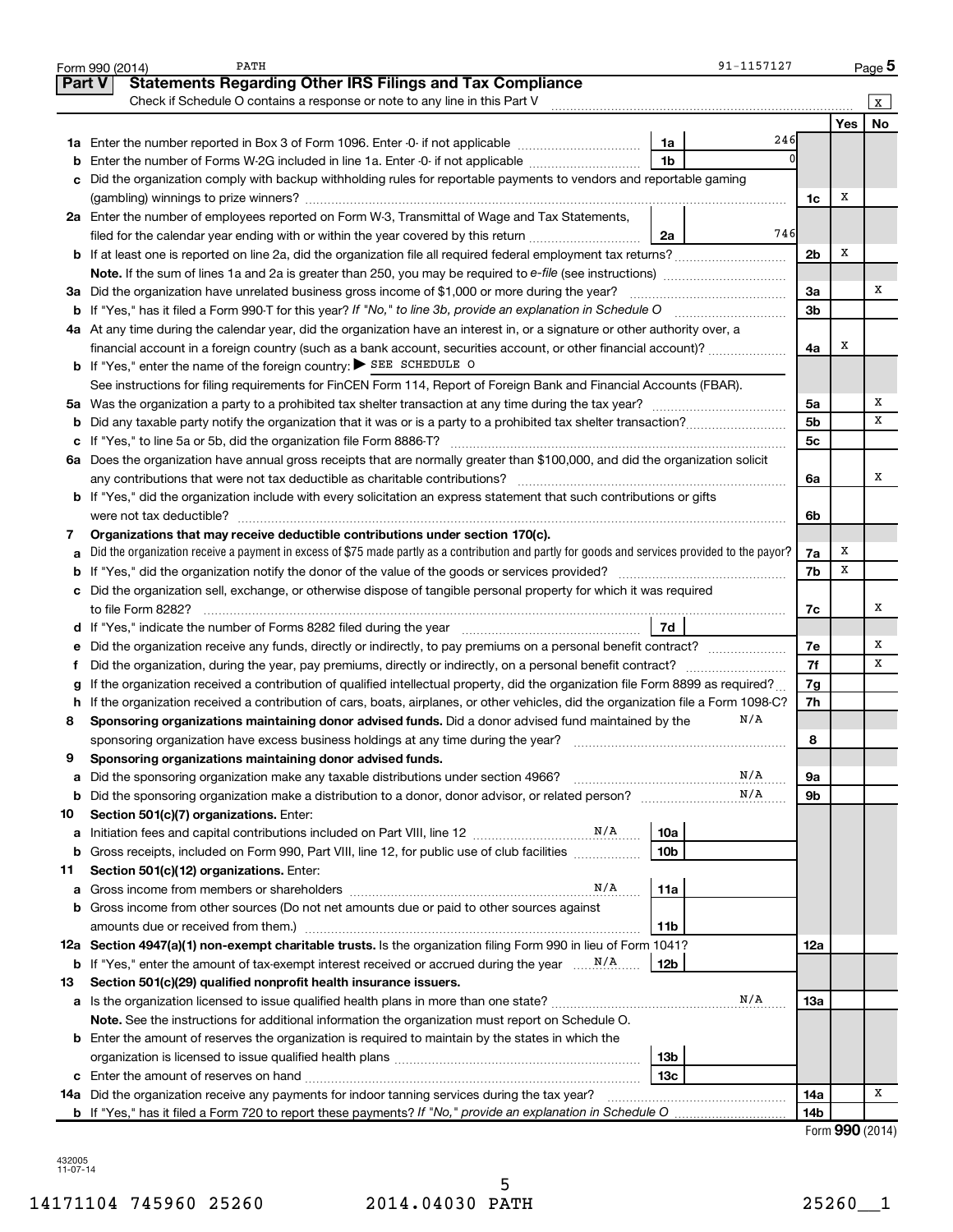| <b>Section A. Governing Body and Management</b><br>Yes  <br>15<br>1a Enter the number of voting members of the governing body at the end of the tax year<br>1a<br>If there are material differences in voting rights among members of the governing body, or if the governing<br>body delegated broad authority to an executive committee or similar committee, explain in Schedule O.<br>15<br>Enter the number of voting members included in line 1a, above, who are independent<br>1b<br>Did any officer, director, trustee, or key employee have a family relationship or a business relationship with any other<br>2<br>$\mathbf{2}$<br>officer, director, trustee, or key employee?<br>Did the organization delegate control over management duties customarily performed by or under the direct supervision<br>З<br>3<br>$\overline{4}$<br>Did the organization make any significant changes to its governing documents since the prior Form 990 was filed?<br>4<br>5<br>5<br>6<br>Did the organization have members, stockholders, or other persons who had the power to elect or appoint one or<br>7a<br>7a<br><b>b</b> Are any governance decisions of the organization reserved to (or subject to approval by) members, stockholders, or<br>persons other than the governing body?<br>7b<br>Did the organization contemporaneously document the meetings held or written actions undertaken during the year by the following:<br>8<br>X<br>8а<br>a<br>х<br>Each committee with authority to act on behalf of the governing body?<br>8b<br>Is there any officer, director, trustee, or key employee listed in Part VII, Section A, who cannot be reached at the<br>9<br>9<br>Section B. Policies (This Section B requests information about policies not required by the Internal Revenue Code.)<br>Yes<br>10a<br>b If "Yes," did the organization have written policies and procedures governing the activities of such chapters, affiliates,<br>10 <sub>b</sub><br>х<br>11a Has the organization provided a complete copy of this Form 990 to all members of its governing body before filing the form?<br>11a<br><b>b</b> Describe in Schedule O the process, if any, used by the organization to review this Form 990.<br>х<br>Did the organization have a written conflict of interest policy? If "No," go to line 13<br>12a<br>х<br><b>b</b> Were officers, directors, or trustees, and key employees required to disclose annually interests that could give rise to conflicts?<br>12 <sub>b</sub><br>Did the organization regularly and consistently monitor and enforce compliance with the policy? If "Yes," describe<br>х<br>in Schedule O how this was done<br>12c<br>х<br>13<br>13<br>X<br>Did the organization have a written document retention and destruction policy? [11] manufaction in the organization have a written document retention and destruction policy?<br>14<br>14<br>Did the process for determining compensation of the following persons include a review and approval by independent<br>15<br>persons, comparability data, and contemporaneous substantiation of the deliberation and decision?<br>Х<br>The organization's CEO, Executive Director, or top management official manufactured content of the organization's CEO, Executive Director, or top management official manufactured content of the state of the state of the st<br>15a<br>X<br>15b<br>If "Yes" to line 15a or 15b, describe the process in Schedule O (see instructions).<br><b>16a</b> Did the organization invest in, contribute assets to, or participate in a joint venture or similar arrangement with a<br>taxable entity during the year?<br>16a<br>b If "Yes," did the organization follow a written policy or procedure requiring the organization to evaluate its participation<br>in joint venture arrangements under applicable federal tax law, and take steps to safeguard the organization's<br>exempt status with respect to such arrangements?<br>16 <sub>b</sub><br><b>Section C. Disclosure</b><br>List the states with which a copy of this Form 990 is required to be filed $\blacktriangleright$ SEE SCHEDULE O<br>17<br>Section 6104 requires an organization to make its Forms 1023 (or 1024 if applicable), 990, and 990-T (Section 501(c)(3)s only) available<br>18<br>for public inspection. Indicate how you made these available. Check all that apply.<br>  X   Own website<br>$\Box$ Another's website<br>$\boxed{\text{X}}$ Upon request<br>Other (explain in Schedule O)<br>Describe in Schedule O whether (and if so, how) the organization made its governing documents, conflict of interest policy, and financial<br>statements available to the public during the tax year.<br>State the name, address, and telephone number of the person who possesses the organization's books and records:<br>OLIVIA POLIUS, CHIEF FINANCIAL OFFICER - 206-285-3500<br>2201 WESTLAKE AVE., SUITE 200, SEATTLE, WA 98121<br>Form 990 (2014)<br>432006 11-07-14<br>6 | 2014.04030 PATH<br>14171104 745960 25260<br>25260 |     | Part VI Governance, Management, and Disclosure For each "Yes" response to lines 2 through 7b below, and for a "No" response<br>to line 8a, 8b, or 10b below, describe the circumstances, processes, or changes in Schedule O. See instructions. |  |              |
|------------------------------------------------------------------------------------------------------------------------------------------------------------------------------------------------------------------------------------------------------------------------------------------------------------------------------------------------------------------------------------------------------------------------------------------------------------------------------------------------------------------------------------------------------------------------------------------------------------------------------------------------------------------------------------------------------------------------------------------------------------------------------------------------------------------------------------------------------------------------------------------------------------------------------------------------------------------------------------------------------------------------------------------------------------------------------------------------------------------------------------------------------------------------------------------------------------------------------------------------------------------------------------------------------------------------------------------------------------------------------------------------------------------------------------------------------------------------------------------------------------------------------------------------------------------------------------------------------------------------------------------------------------------------------------------------------------------------------------------------------------------------------------------------------------------------------------------------------------------------------------------------------------------------------------------------------------------------------------------------------------------------------------------------------------------------------------------------------------------------------------------------------------------------------------------------------------------------------------------------------------------------------------------------------------------------------------------------------------------------------------------------------------------------------------------------------------------------------------------------------------------------------------------------------------------------------------------------------------------------------------------------------------------------------------------------------------------------------------------------------------------------------------------------------------------------------------------------------------------------------------------------------------------------------------------------------------------------------------------------------------------------------------------------------------------------------------------------------------------------------------------------------------------------------------------------------------------------------------------------------------------------------------------------------------------------------------------------------------------------------------------------------------------------------------------------------------------------------------------------------------------------------------------------------------------------------------------------------------------------------------------------------------------------------------------------------------------------------------------------------------------------------------------------------------------------------------------------------------------------------------------------------------------------------------------------------------------------------------------------------------------------------------------------------------------------------------------------------------------------------------------------------------------------------------------------------------------------------------------------------------------------------------------------------------------------------------------------------------------------------------------------------------------------------------------------------------------------------------------------------------------------------------------------------------------------------------------------------------------------------------------------------------------------------------------------------------------------------------------------------------------------------------------------------------------------------------------------------------------------------------------------------------------------------------------------------------------------------------------------------------------|---------------------------------------------------|-----|-------------------------------------------------------------------------------------------------------------------------------------------------------------------------------------------------------------------------------------------------|--|--------------|
|                                                                                                                                                                                                                                                                                                                                                                                                                                                                                                                                                                                                                                                                                                                                                                                                                                                                                                                                                                                                                                                                                                                                                                                                                                                                                                                                                                                                                                                                                                                                                                                                                                                                                                                                                                                                                                                                                                                                                                                                                                                                                                                                                                                                                                                                                                                                                                                                                                                                                                                                                                                                                                                                                                                                                                                                                                                                                                                                                                                                                                                                                                                                                                                                                                                                                                                                                                                                                                                                                                                                                                                                                                                                                                                                                                                                                                                                                                                                                                                                                                                                                                                                                                                                                                                                                                                                                                                                                                                                                                                                                                                                                                                                                                                                                                                                                                                                                                                                                                                                                  |                                                   |     |                                                                                                                                                                                                                                                 |  | $\mathbf{x}$ |
|                                                                                                                                                                                                                                                                                                                                                                                                                                                                                                                                                                                                                                                                                                                                                                                                                                                                                                                                                                                                                                                                                                                                                                                                                                                                                                                                                                                                                                                                                                                                                                                                                                                                                                                                                                                                                                                                                                                                                                                                                                                                                                                                                                                                                                                                                                                                                                                                                                                                                                                                                                                                                                                                                                                                                                                                                                                                                                                                                                                                                                                                                                                                                                                                                                                                                                                                                                                                                                                                                                                                                                                                                                                                                                                                                                                                                                                                                                                                                                                                                                                                                                                                                                                                                                                                                                                                                                                                                                                                                                                                                                                                                                                                                                                                                                                                                                                                                                                                                                                                                  |                                                   |     |                                                                                                                                                                                                                                                 |  |              |
|                                                                                                                                                                                                                                                                                                                                                                                                                                                                                                                                                                                                                                                                                                                                                                                                                                                                                                                                                                                                                                                                                                                                                                                                                                                                                                                                                                                                                                                                                                                                                                                                                                                                                                                                                                                                                                                                                                                                                                                                                                                                                                                                                                                                                                                                                                                                                                                                                                                                                                                                                                                                                                                                                                                                                                                                                                                                                                                                                                                                                                                                                                                                                                                                                                                                                                                                                                                                                                                                                                                                                                                                                                                                                                                                                                                                                                                                                                                                                                                                                                                                                                                                                                                                                                                                                                                                                                                                                                                                                                                                                                                                                                                                                                                                                                                                                                                                                                                                                                                                                  |                                                   |     |                                                                                                                                                                                                                                                 |  | No           |
|                                                                                                                                                                                                                                                                                                                                                                                                                                                                                                                                                                                                                                                                                                                                                                                                                                                                                                                                                                                                                                                                                                                                                                                                                                                                                                                                                                                                                                                                                                                                                                                                                                                                                                                                                                                                                                                                                                                                                                                                                                                                                                                                                                                                                                                                                                                                                                                                                                                                                                                                                                                                                                                                                                                                                                                                                                                                                                                                                                                                                                                                                                                                                                                                                                                                                                                                                                                                                                                                                                                                                                                                                                                                                                                                                                                                                                                                                                                                                                                                                                                                                                                                                                                                                                                                                                                                                                                                                                                                                                                                                                                                                                                                                                                                                                                                                                                                                                                                                                                                                  |                                                   |     |                                                                                                                                                                                                                                                 |  |              |
|                                                                                                                                                                                                                                                                                                                                                                                                                                                                                                                                                                                                                                                                                                                                                                                                                                                                                                                                                                                                                                                                                                                                                                                                                                                                                                                                                                                                                                                                                                                                                                                                                                                                                                                                                                                                                                                                                                                                                                                                                                                                                                                                                                                                                                                                                                                                                                                                                                                                                                                                                                                                                                                                                                                                                                                                                                                                                                                                                                                                                                                                                                                                                                                                                                                                                                                                                                                                                                                                                                                                                                                                                                                                                                                                                                                                                                                                                                                                                                                                                                                                                                                                                                                                                                                                                                                                                                                                                                                                                                                                                                                                                                                                                                                                                                                                                                                                                                                                                                                                                  |                                                   |     |                                                                                                                                                                                                                                                 |  |              |
|                                                                                                                                                                                                                                                                                                                                                                                                                                                                                                                                                                                                                                                                                                                                                                                                                                                                                                                                                                                                                                                                                                                                                                                                                                                                                                                                                                                                                                                                                                                                                                                                                                                                                                                                                                                                                                                                                                                                                                                                                                                                                                                                                                                                                                                                                                                                                                                                                                                                                                                                                                                                                                                                                                                                                                                                                                                                                                                                                                                                                                                                                                                                                                                                                                                                                                                                                                                                                                                                                                                                                                                                                                                                                                                                                                                                                                                                                                                                                                                                                                                                                                                                                                                                                                                                                                                                                                                                                                                                                                                                                                                                                                                                                                                                                                                                                                                                                                                                                                                                                  |                                                   |     |                                                                                                                                                                                                                                                 |  |              |
|                                                                                                                                                                                                                                                                                                                                                                                                                                                                                                                                                                                                                                                                                                                                                                                                                                                                                                                                                                                                                                                                                                                                                                                                                                                                                                                                                                                                                                                                                                                                                                                                                                                                                                                                                                                                                                                                                                                                                                                                                                                                                                                                                                                                                                                                                                                                                                                                                                                                                                                                                                                                                                                                                                                                                                                                                                                                                                                                                                                                                                                                                                                                                                                                                                                                                                                                                                                                                                                                                                                                                                                                                                                                                                                                                                                                                                                                                                                                                                                                                                                                                                                                                                                                                                                                                                                                                                                                                                                                                                                                                                                                                                                                                                                                                                                                                                                                                                                                                                                                                  |                                                   |     |                                                                                                                                                                                                                                                 |  |              |
|                                                                                                                                                                                                                                                                                                                                                                                                                                                                                                                                                                                                                                                                                                                                                                                                                                                                                                                                                                                                                                                                                                                                                                                                                                                                                                                                                                                                                                                                                                                                                                                                                                                                                                                                                                                                                                                                                                                                                                                                                                                                                                                                                                                                                                                                                                                                                                                                                                                                                                                                                                                                                                                                                                                                                                                                                                                                                                                                                                                                                                                                                                                                                                                                                                                                                                                                                                                                                                                                                                                                                                                                                                                                                                                                                                                                                                                                                                                                                                                                                                                                                                                                                                                                                                                                                                                                                                                                                                                                                                                                                                                                                                                                                                                                                                                                                                                                                                                                                                                                                  |                                                   |     |                                                                                                                                                                                                                                                 |  |              |
|                                                                                                                                                                                                                                                                                                                                                                                                                                                                                                                                                                                                                                                                                                                                                                                                                                                                                                                                                                                                                                                                                                                                                                                                                                                                                                                                                                                                                                                                                                                                                                                                                                                                                                                                                                                                                                                                                                                                                                                                                                                                                                                                                                                                                                                                                                                                                                                                                                                                                                                                                                                                                                                                                                                                                                                                                                                                                                                                                                                                                                                                                                                                                                                                                                                                                                                                                                                                                                                                                                                                                                                                                                                                                                                                                                                                                                                                                                                                                                                                                                                                                                                                                                                                                                                                                                                                                                                                                                                                                                                                                                                                                                                                                                                                                                                                                                                                                                                                                                                                                  |                                                   |     |                                                                                                                                                                                                                                                 |  |              |
|                                                                                                                                                                                                                                                                                                                                                                                                                                                                                                                                                                                                                                                                                                                                                                                                                                                                                                                                                                                                                                                                                                                                                                                                                                                                                                                                                                                                                                                                                                                                                                                                                                                                                                                                                                                                                                                                                                                                                                                                                                                                                                                                                                                                                                                                                                                                                                                                                                                                                                                                                                                                                                                                                                                                                                                                                                                                                                                                                                                                                                                                                                                                                                                                                                                                                                                                                                                                                                                                                                                                                                                                                                                                                                                                                                                                                                                                                                                                                                                                                                                                                                                                                                                                                                                                                                                                                                                                                                                                                                                                                                                                                                                                                                                                                                                                                                                                                                                                                                                                                  |                                                   |     |                                                                                                                                                                                                                                                 |  |              |
|                                                                                                                                                                                                                                                                                                                                                                                                                                                                                                                                                                                                                                                                                                                                                                                                                                                                                                                                                                                                                                                                                                                                                                                                                                                                                                                                                                                                                                                                                                                                                                                                                                                                                                                                                                                                                                                                                                                                                                                                                                                                                                                                                                                                                                                                                                                                                                                                                                                                                                                                                                                                                                                                                                                                                                                                                                                                                                                                                                                                                                                                                                                                                                                                                                                                                                                                                                                                                                                                                                                                                                                                                                                                                                                                                                                                                                                                                                                                                                                                                                                                                                                                                                                                                                                                                                                                                                                                                                                                                                                                                                                                                                                                                                                                                                                                                                                                                                                                                                                                                  |                                                   |     |                                                                                                                                                                                                                                                 |  |              |
|                                                                                                                                                                                                                                                                                                                                                                                                                                                                                                                                                                                                                                                                                                                                                                                                                                                                                                                                                                                                                                                                                                                                                                                                                                                                                                                                                                                                                                                                                                                                                                                                                                                                                                                                                                                                                                                                                                                                                                                                                                                                                                                                                                                                                                                                                                                                                                                                                                                                                                                                                                                                                                                                                                                                                                                                                                                                                                                                                                                                                                                                                                                                                                                                                                                                                                                                                                                                                                                                                                                                                                                                                                                                                                                                                                                                                                                                                                                                                                                                                                                                                                                                                                                                                                                                                                                                                                                                                                                                                                                                                                                                                                                                                                                                                                                                                                                                                                                                                                                                                  |                                                   |     |                                                                                                                                                                                                                                                 |  |              |
|                                                                                                                                                                                                                                                                                                                                                                                                                                                                                                                                                                                                                                                                                                                                                                                                                                                                                                                                                                                                                                                                                                                                                                                                                                                                                                                                                                                                                                                                                                                                                                                                                                                                                                                                                                                                                                                                                                                                                                                                                                                                                                                                                                                                                                                                                                                                                                                                                                                                                                                                                                                                                                                                                                                                                                                                                                                                                                                                                                                                                                                                                                                                                                                                                                                                                                                                                                                                                                                                                                                                                                                                                                                                                                                                                                                                                                                                                                                                                                                                                                                                                                                                                                                                                                                                                                                                                                                                                                                                                                                                                                                                                                                                                                                                                                                                                                                                                                                                                                                                                  |                                                   |     |                                                                                                                                                                                                                                                 |  |              |
|                                                                                                                                                                                                                                                                                                                                                                                                                                                                                                                                                                                                                                                                                                                                                                                                                                                                                                                                                                                                                                                                                                                                                                                                                                                                                                                                                                                                                                                                                                                                                                                                                                                                                                                                                                                                                                                                                                                                                                                                                                                                                                                                                                                                                                                                                                                                                                                                                                                                                                                                                                                                                                                                                                                                                                                                                                                                                                                                                                                                                                                                                                                                                                                                                                                                                                                                                                                                                                                                                                                                                                                                                                                                                                                                                                                                                                                                                                                                                                                                                                                                                                                                                                                                                                                                                                                                                                                                                                                                                                                                                                                                                                                                                                                                                                                                                                                                                                                                                                                                                  |                                                   | 6   |                                                                                                                                                                                                                                                 |  |              |
|                                                                                                                                                                                                                                                                                                                                                                                                                                                                                                                                                                                                                                                                                                                                                                                                                                                                                                                                                                                                                                                                                                                                                                                                                                                                                                                                                                                                                                                                                                                                                                                                                                                                                                                                                                                                                                                                                                                                                                                                                                                                                                                                                                                                                                                                                                                                                                                                                                                                                                                                                                                                                                                                                                                                                                                                                                                                                                                                                                                                                                                                                                                                                                                                                                                                                                                                                                                                                                                                                                                                                                                                                                                                                                                                                                                                                                                                                                                                                                                                                                                                                                                                                                                                                                                                                                                                                                                                                                                                                                                                                                                                                                                                                                                                                                                                                                                                                                                                                                                                                  |                                                   |     |                                                                                                                                                                                                                                                 |  |              |
|                                                                                                                                                                                                                                                                                                                                                                                                                                                                                                                                                                                                                                                                                                                                                                                                                                                                                                                                                                                                                                                                                                                                                                                                                                                                                                                                                                                                                                                                                                                                                                                                                                                                                                                                                                                                                                                                                                                                                                                                                                                                                                                                                                                                                                                                                                                                                                                                                                                                                                                                                                                                                                                                                                                                                                                                                                                                                                                                                                                                                                                                                                                                                                                                                                                                                                                                                                                                                                                                                                                                                                                                                                                                                                                                                                                                                                                                                                                                                                                                                                                                                                                                                                                                                                                                                                                                                                                                                                                                                                                                                                                                                                                                                                                                                                                                                                                                                                                                                                                                                  |                                                   |     |                                                                                                                                                                                                                                                 |  |              |
|                                                                                                                                                                                                                                                                                                                                                                                                                                                                                                                                                                                                                                                                                                                                                                                                                                                                                                                                                                                                                                                                                                                                                                                                                                                                                                                                                                                                                                                                                                                                                                                                                                                                                                                                                                                                                                                                                                                                                                                                                                                                                                                                                                                                                                                                                                                                                                                                                                                                                                                                                                                                                                                                                                                                                                                                                                                                                                                                                                                                                                                                                                                                                                                                                                                                                                                                                                                                                                                                                                                                                                                                                                                                                                                                                                                                                                                                                                                                                                                                                                                                                                                                                                                                                                                                                                                                                                                                                                                                                                                                                                                                                                                                                                                                                                                                                                                                                                                                                                                                                  |                                                   |     |                                                                                                                                                                                                                                                 |  |              |
|                                                                                                                                                                                                                                                                                                                                                                                                                                                                                                                                                                                                                                                                                                                                                                                                                                                                                                                                                                                                                                                                                                                                                                                                                                                                                                                                                                                                                                                                                                                                                                                                                                                                                                                                                                                                                                                                                                                                                                                                                                                                                                                                                                                                                                                                                                                                                                                                                                                                                                                                                                                                                                                                                                                                                                                                                                                                                                                                                                                                                                                                                                                                                                                                                                                                                                                                                                                                                                                                                                                                                                                                                                                                                                                                                                                                                                                                                                                                                                                                                                                                                                                                                                                                                                                                                                                                                                                                                                                                                                                                                                                                                                                                                                                                                                                                                                                                                                                                                                                                                  |                                                   |     |                                                                                                                                                                                                                                                 |  |              |
|                                                                                                                                                                                                                                                                                                                                                                                                                                                                                                                                                                                                                                                                                                                                                                                                                                                                                                                                                                                                                                                                                                                                                                                                                                                                                                                                                                                                                                                                                                                                                                                                                                                                                                                                                                                                                                                                                                                                                                                                                                                                                                                                                                                                                                                                                                                                                                                                                                                                                                                                                                                                                                                                                                                                                                                                                                                                                                                                                                                                                                                                                                                                                                                                                                                                                                                                                                                                                                                                                                                                                                                                                                                                                                                                                                                                                                                                                                                                                                                                                                                                                                                                                                                                                                                                                                                                                                                                                                                                                                                                                                                                                                                                                                                                                                                                                                                                                                                                                                                                                  |                                                   |     |                                                                                                                                                                                                                                                 |  |              |
|                                                                                                                                                                                                                                                                                                                                                                                                                                                                                                                                                                                                                                                                                                                                                                                                                                                                                                                                                                                                                                                                                                                                                                                                                                                                                                                                                                                                                                                                                                                                                                                                                                                                                                                                                                                                                                                                                                                                                                                                                                                                                                                                                                                                                                                                                                                                                                                                                                                                                                                                                                                                                                                                                                                                                                                                                                                                                                                                                                                                                                                                                                                                                                                                                                                                                                                                                                                                                                                                                                                                                                                                                                                                                                                                                                                                                                                                                                                                                                                                                                                                                                                                                                                                                                                                                                                                                                                                                                                                                                                                                                                                                                                                                                                                                                                                                                                                                                                                                                                                                  |                                                   |     |                                                                                                                                                                                                                                                 |  |              |
|                                                                                                                                                                                                                                                                                                                                                                                                                                                                                                                                                                                                                                                                                                                                                                                                                                                                                                                                                                                                                                                                                                                                                                                                                                                                                                                                                                                                                                                                                                                                                                                                                                                                                                                                                                                                                                                                                                                                                                                                                                                                                                                                                                                                                                                                                                                                                                                                                                                                                                                                                                                                                                                                                                                                                                                                                                                                                                                                                                                                                                                                                                                                                                                                                                                                                                                                                                                                                                                                                                                                                                                                                                                                                                                                                                                                                                                                                                                                                                                                                                                                                                                                                                                                                                                                                                                                                                                                                                                                                                                                                                                                                                                                                                                                                                                                                                                                                                                                                                                                                  |                                                   |     |                                                                                                                                                                                                                                                 |  |              |
|                                                                                                                                                                                                                                                                                                                                                                                                                                                                                                                                                                                                                                                                                                                                                                                                                                                                                                                                                                                                                                                                                                                                                                                                                                                                                                                                                                                                                                                                                                                                                                                                                                                                                                                                                                                                                                                                                                                                                                                                                                                                                                                                                                                                                                                                                                                                                                                                                                                                                                                                                                                                                                                                                                                                                                                                                                                                                                                                                                                                                                                                                                                                                                                                                                                                                                                                                                                                                                                                                                                                                                                                                                                                                                                                                                                                                                                                                                                                                                                                                                                                                                                                                                                                                                                                                                                                                                                                                                                                                                                                                                                                                                                                                                                                                                                                                                                                                                                                                                                                                  |                                                   |     |                                                                                                                                                                                                                                                 |  |              |
|                                                                                                                                                                                                                                                                                                                                                                                                                                                                                                                                                                                                                                                                                                                                                                                                                                                                                                                                                                                                                                                                                                                                                                                                                                                                                                                                                                                                                                                                                                                                                                                                                                                                                                                                                                                                                                                                                                                                                                                                                                                                                                                                                                                                                                                                                                                                                                                                                                                                                                                                                                                                                                                                                                                                                                                                                                                                                                                                                                                                                                                                                                                                                                                                                                                                                                                                                                                                                                                                                                                                                                                                                                                                                                                                                                                                                                                                                                                                                                                                                                                                                                                                                                                                                                                                                                                                                                                                                                                                                                                                                                                                                                                                                                                                                                                                                                                                                                                                                                                                                  |                                                   |     |                                                                                                                                                                                                                                                 |  |              |
|                                                                                                                                                                                                                                                                                                                                                                                                                                                                                                                                                                                                                                                                                                                                                                                                                                                                                                                                                                                                                                                                                                                                                                                                                                                                                                                                                                                                                                                                                                                                                                                                                                                                                                                                                                                                                                                                                                                                                                                                                                                                                                                                                                                                                                                                                                                                                                                                                                                                                                                                                                                                                                                                                                                                                                                                                                                                                                                                                                                                                                                                                                                                                                                                                                                                                                                                                                                                                                                                                                                                                                                                                                                                                                                                                                                                                                                                                                                                                                                                                                                                                                                                                                                                                                                                                                                                                                                                                                                                                                                                                                                                                                                                                                                                                                                                                                                                                                                                                                                                                  |                                                   |     |                                                                                                                                                                                                                                                 |  |              |
|                                                                                                                                                                                                                                                                                                                                                                                                                                                                                                                                                                                                                                                                                                                                                                                                                                                                                                                                                                                                                                                                                                                                                                                                                                                                                                                                                                                                                                                                                                                                                                                                                                                                                                                                                                                                                                                                                                                                                                                                                                                                                                                                                                                                                                                                                                                                                                                                                                                                                                                                                                                                                                                                                                                                                                                                                                                                                                                                                                                                                                                                                                                                                                                                                                                                                                                                                                                                                                                                                                                                                                                                                                                                                                                                                                                                                                                                                                                                                                                                                                                                                                                                                                                                                                                                                                                                                                                                                                                                                                                                                                                                                                                                                                                                                                                                                                                                                                                                                                                                                  |                                                   |     |                                                                                                                                                                                                                                                 |  |              |
|                                                                                                                                                                                                                                                                                                                                                                                                                                                                                                                                                                                                                                                                                                                                                                                                                                                                                                                                                                                                                                                                                                                                                                                                                                                                                                                                                                                                                                                                                                                                                                                                                                                                                                                                                                                                                                                                                                                                                                                                                                                                                                                                                                                                                                                                                                                                                                                                                                                                                                                                                                                                                                                                                                                                                                                                                                                                                                                                                                                                                                                                                                                                                                                                                                                                                                                                                                                                                                                                                                                                                                                                                                                                                                                                                                                                                                                                                                                                                                                                                                                                                                                                                                                                                                                                                                                                                                                                                                                                                                                                                                                                                                                                                                                                                                                                                                                                                                                                                                                                                  |                                                   |     |                                                                                                                                                                                                                                                 |  |              |
|                                                                                                                                                                                                                                                                                                                                                                                                                                                                                                                                                                                                                                                                                                                                                                                                                                                                                                                                                                                                                                                                                                                                                                                                                                                                                                                                                                                                                                                                                                                                                                                                                                                                                                                                                                                                                                                                                                                                                                                                                                                                                                                                                                                                                                                                                                                                                                                                                                                                                                                                                                                                                                                                                                                                                                                                                                                                                                                                                                                                                                                                                                                                                                                                                                                                                                                                                                                                                                                                                                                                                                                                                                                                                                                                                                                                                                                                                                                                                                                                                                                                                                                                                                                                                                                                                                                                                                                                                                                                                                                                                                                                                                                                                                                                                                                                                                                                                                                                                                                                                  |                                                   |     |                                                                                                                                                                                                                                                 |  |              |
|                                                                                                                                                                                                                                                                                                                                                                                                                                                                                                                                                                                                                                                                                                                                                                                                                                                                                                                                                                                                                                                                                                                                                                                                                                                                                                                                                                                                                                                                                                                                                                                                                                                                                                                                                                                                                                                                                                                                                                                                                                                                                                                                                                                                                                                                                                                                                                                                                                                                                                                                                                                                                                                                                                                                                                                                                                                                                                                                                                                                                                                                                                                                                                                                                                                                                                                                                                                                                                                                                                                                                                                                                                                                                                                                                                                                                                                                                                                                                                                                                                                                                                                                                                                                                                                                                                                                                                                                                                                                                                                                                                                                                                                                                                                                                                                                                                                                                                                                                                                                                  |                                                   |     |                                                                                                                                                                                                                                                 |  |              |
|                                                                                                                                                                                                                                                                                                                                                                                                                                                                                                                                                                                                                                                                                                                                                                                                                                                                                                                                                                                                                                                                                                                                                                                                                                                                                                                                                                                                                                                                                                                                                                                                                                                                                                                                                                                                                                                                                                                                                                                                                                                                                                                                                                                                                                                                                                                                                                                                                                                                                                                                                                                                                                                                                                                                                                                                                                                                                                                                                                                                                                                                                                                                                                                                                                                                                                                                                                                                                                                                                                                                                                                                                                                                                                                                                                                                                                                                                                                                                                                                                                                                                                                                                                                                                                                                                                                                                                                                                                                                                                                                                                                                                                                                                                                                                                                                                                                                                                                                                                                                                  |                                                   |     |                                                                                                                                                                                                                                                 |  |              |
|                                                                                                                                                                                                                                                                                                                                                                                                                                                                                                                                                                                                                                                                                                                                                                                                                                                                                                                                                                                                                                                                                                                                                                                                                                                                                                                                                                                                                                                                                                                                                                                                                                                                                                                                                                                                                                                                                                                                                                                                                                                                                                                                                                                                                                                                                                                                                                                                                                                                                                                                                                                                                                                                                                                                                                                                                                                                                                                                                                                                                                                                                                                                                                                                                                                                                                                                                                                                                                                                                                                                                                                                                                                                                                                                                                                                                                                                                                                                                                                                                                                                                                                                                                                                                                                                                                                                                                                                                                                                                                                                                                                                                                                                                                                                                                                                                                                                                                                                                                                                                  |                                                   |     |                                                                                                                                                                                                                                                 |  |              |
|                                                                                                                                                                                                                                                                                                                                                                                                                                                                                                                                                                                                                                                                                                                                                                                                                                                                                                                                                                                                                                                                                                                                                                                                                                                                                                                                                                                                                                                                                                                                                                                                                                                                                                                                                                                                                                                                                                                                                                                                                                                                                                                                                                                                                                                                                                                                                                                                                                                                                                                                                                                                                                                                                                                                                                                                                                                                                                                                                                                                                                                                                                                                                                                                                                                                                                                                                                                                                                                                                                                                                                                                                                                                                                                                                                                                                                                                                                                                                                                                                                                                                                                                                                                                                                                                                                                                                                                                                                                                                                                                                                                                                                                                                                                                                                                                                                                                                                                                                                                                                  |                                                   | 12a |                                                                                                                                                                                                                                                 |  |              |
|                                                                                                                                                                                                                                                                                                                                                                                                                                                                                                                                                                                                                                                                                                                                                                                                                                                                                                                                                                                                                                                                                                                                                                                                                                                                                                                                                                                                                                                                                                                                                                                                                                                                                                                                                                                                                                                                                                                                                                                                                                                                                                                                                                                                                                                                                                                                                                                                                                                                                                                                                                                                                                                                                                                                                                                                                                                                                                                                                                                                                                                                                                                                                                                                                                                                                                                                                                                                                                                                                                                                                                                                                                                                                                                                                                                                                                                                                                                                                                                                                                                                                                                                                                                                                                                                                                                                                                                                                                                                                                                                                                                                                                                                                                                                                                                                                                                                                                                                                                                                                  |                                                   |     |                                                                                                                                                                                                                                                 |  |              |
|                                                                                                                                                                                                                                                                                                                                                                                                                                                                                                                                                                                                                                                                                                                                                                                                                                                                                                                                                                                                                                                                                                                                                                                                                                                                                                                                                                                                                                                                                                                                                                                                                                                                                                                                                                                                                                                                                                                                                                                                                                                                                                                                                                                                                                                                                                                                                                                                                                                                                                                                                                                                                                                                                                                                                                                                                                                                                                                                                                                                                                                                                                                                                                                                                                                                                                                                                                                                                                                                                                                                                                                                                                                                                                                                                                                                                                                                                                                                                                                                                                                                                                                                                                                                                                                                                                                                                                                                                                                                                                                                                                                                                                                                                                                                                                                                                                                                                                                                                                                                                  |                                                   |     |                                                                                                                                                                                                                                                 |  |              |
|                                                                                                                                                                                                                                                                                                                                                                                                                                                                                                                                                                                                                                                                                                                                                                                                                                                                                                                                                                                                                                                                                                                                                                                                                                                                                                                                                                                                                                                                                                                                                                                                                                                                                                                                                                                                                                                                                                                                                                                                                                                                                                                                                                                                                                                                                                                                                                                                                                                                                                                                                                                                                                                                                                                                                                                                                                                                                                                                                                                                                                                                                                                                                                                                                                                                                                                                                                                                                                                                                                                                                                                                                                                                                                                                                                                                                                                                                                                                                                                                                                                                                                                                                                                                                                                                                                                                                                                                                                                                                                                                                                                                                                                                                                                                                                                                                                                                                                                                                                                                                  |                                                   |     |                                                                                                                                                                                                                                                 |  |              |
|                                                                                                                                                                                                                                                                                                                                                                                                                                                                                                                                                                                                                                                                                                                                                                                                                                                                                                                                                                                                                                                                                                                                                                                                                                                                                                                                                                                                                                                                                                                                                                                                                                                                                                                                                                                                                                                                                                                                                                                                                                                                                                                                                                                                                                                                                                                                                                                                                                                                                                                                                                                                                                                                                                                                                                                                                                                                                                                                                                                                                                                                                                                                                                                                                                                                                                                                                                                                                                                                                                                                                                                                                                                                                                                                                                                                                                                                                                                                                                                                                                                                                                                                                                                                                                                                                                                                                                                                                                                                                                                                                                                                                                                                                                                                                                                                                                                                                                                                                                                                                  |                                                   |     |                                                                                                                                                                                                                                                 |  |              |
|                                                                                                                                                                                                                                                                                                                                                                                                                                                                                                                                                                                                                                                                                                                                                                                                                                                                                                                                                                                                                                                                                                                                                                                                                                                                                                                                                                                                                                                                                                                                                                                                                                                                                                                                                                                                                                                                                                                                                                                                                                                                                                                                                                                                                                                                                                                                                                                                                                                                                                                                                                                                                                                                                                                                                                                                                                                                                                                                                                                                                                                                                                                                                                                                                                                                                                                                                                                                                                                                                                                                                                                                                                                                                                                                                                                                                                                                                                                                                                                                                                                                                                                                                                                                                                                                                                                                                                                                                                                                                                                                                                                                                                                                                                                                                                                                                                                                                                                                                                                                                  |                                                   |     |                                                                                                                                                                                                                                                 |  |              |
|                                                                                                                                                                                                                                                                                                                                                                                                                                                                                                                                                                                                                                                                                                                                                                                                                                                                                                                                                                                                                                                                                                                                                                                                                                                                                                                                                                                                                                                                                                                                                                                                                                                                                                                                                                                                                                                                                                                                                                                                                                                                                                                                                                                                                                                                                                                                                                                                                                                                                                                                                                                                                                                                                                                                                                                                                                                                                                                                                                                                                                                                                                                                                                                                                                                                                                                                                                                                                                                                                                                                                                                                                                                                                                                                                                                                                                                                                                                                                                                                                                                                                                                                                                                                                                                                                                                                                                                                                                                                                                                                                                                                                                                                                                                                                                                                                                                                                                                                                                                                                  |                                                   |     |                                                                                                                                                                                                                                                 |  |              |
|                                                                                                                                                                                                                                                                                                                                                                                                                                                                                                                                                                                                                                                                                                                                                                                                                                                                                                                                                                                                                                                                                                                                                                                                                                                                                                                                                                                                                                                                                                                                                                                                                                                                                                                                                                                                                                                                                                                                                                                                                                                                                                                                                                                                                                                                                                                                                                                                                                                                                                                                                                                                                                                                                                                                                                                                                                                                                                                                                                                                                                                                                                                                                                                                                                                                                                                                                                                                                                                                                                                                                                                                                                                                                                                                                                                                                                                                                                                                                                                                                                                                                                                                                                                                                                                                                                                                                                                                                                                                                                                                                                                                                                                                                                                                                                                                                                                                                                                                                                                                                  |                                                   |     |                                                                                                                                                                                                                                                 |  |              |
|                                                                                                                                                                                                                                                                                                                                                                                                                                                                                                                                                                                                                                                                                                                                                                                                                                                                                                                                                                                                                                                                                                                                                                                                                                                                                                                                                                                                                                                                                                                                                                                                                                                                                                                                                                                                                                                                                                                                                                                                                                                                                                                                                                                                                                                                                                                                                                                                                                                                                                                                                                                                                                                                                                                                                                                                                                                                                                                                                                                                                                                                                                                                                                                                                                                                                                                                                                                                                                                                                                                                                                                                                                                                                                                                                                                                                                                                                                                                                                                                                                                                                                                                                                                                                                                                                                                                                                                                                                                                                                                                                                                                                                                                                                                                                                                                                                                                                                                                                                                                                  |                                                   |     |                                                                                                                                                                                                                                                 |  |              |
|                                                                                                                                                                                                                                                                                                                                                                                                                                                                                                                                                                                                                                                                                                                                                                                                                                                                                                                                                                                                                                                                                                                                                                                                                                                                                                                                                                                                                                                                                                                                                                                                                                                                                                                                                                                                                                                                                                                                                                                                                                                                                                                                                                                                                                                                                                                                                                                                                                                                                                                                                                                                                                                                                                                                                                                                                                                                                                                                                                                                                                                                                                                                                                                                                                                                                                                                                                                                                                                                                                                                                                                                                                                                                                                                                                                                                                                                                                                                                                                                                                                                                                                                                                                                                                                                                                                                                                                                                                                                                                                                                                                                                                                                                                                                                                                                                                                                                                                                                                                                                  |                                                   |     |                                                                                                                                                                                                                                                 |  |              |
|                                                                                                                                                                                                                                                                                                                                                                                                                                                                                                                                                                                                                                                                                                                                                                                                                                                                                                                                                                                                                                                                                                                                                                                                                                                                                                                                                                                                                                                                                                                                                                                                                                                                                                                                                                                                                                                                                                                                                                                                                                                                                                                                                                                                                                                                                                                                                                                                                                                                                                                                                                                                                                                                                                                                                                                                                                                                                                                                                                                                                                                                                                                                                                                                                                                                                                                                                                                                                                                                                                                                                                                                                                                                                                                                                                                                                                                                                                                                                                                                                                                                                                                                                                                                                                                                                                                                                                                                                                                                                                                                                                                                                                                                                                                                                                                                                                                                                                                                                                                                                  |                                                   |     |                                                                                                                                                                                                                                                 |  |              |
|                                                                                                                                                                                                                                                                                                                                                                                                                                                                                                                                                                                                                                                                                                                                                                                                                                                                                                                                                                                                                                                                                                                                                                                                                                                                                                                                                                                                                                                                                                                                                                                                                                                                                                                                                                                                                                                                                                                                                                                                                                                                                                                                                                                                                                                                                                                                                                                                                                                                                                                                                                                                                                                                                                                                                                                                                                                                                                                                                                                                                                                                                                                                                                                                                                                                                                                                                                                                                                                                                                                                                                                                                                                                                                                                                                                                                                                                                                                                                                                                                                                                                                                                                                                                                                                                                                                                                                                                                                                                                                                                                                                                                                                                                                                                                                                                                                                                                                                                                                                                                  |                                                   |     |                                                                                                                                                                                                                                                 |  |              |
|                                                                                                                                                                                                                                                                                                                                                                                                                                                                                                                                                                                                                                                                                                                                                                                                                                                                                                                                                                                                                                                                                                                                                                                                                                                                                                                                                                                                                                                                                                                                                                                                                                                                                                                                                                                                                                                                                                                                                                                                                                                                                                                                                                                                                                                                                                                                                                                                                                                                                                                                                                                                                                                                                                                                                                                                                                                                                                                                                                                                                                                                                                                                                                                                                                                                                                                                                                                                                                                                                                                                                                                                                                                                                                                                                                                                                                                                                                                                                                                                                                                                                                                                                                                                                                                                                                                                                                                                                                                                                                                                                                                                                                                                                                                                                                                                                                                                                                                                                                                                                  |                                                   |     |                                                                                                                                                                                                                                                 |  |              |
|                                                                                                                                                                                                                                                                                                                                                                                                                                                                                                                                                                                                                                                                                                                                                                                                                                                                                                                                                                                                                                                                                                                                                                                                                                                                                                                                                                                                                                                                                                                                                                                                                                                                                                                                                                                                                                                                                                                                                                                                                                                                                                                                                                                                                                                                                                                                                                                                                                                                                                                                                                                                                                                                                                                                                                                                                                                                                                                                                                                                                                                                                                                                                                                                                                                                                                                                                                                                                                                                                                                                                                                                                                                                                                                                                                                                                                                                                                                                                                                                                                                                                                                                                                                                                                                                                                                                                                                                                                                                                                                                                                                                                                                                                                                                                                                                                                                                                                                                                                                                                  |                                                   |     |                                                                                                                                                                                                                                                 |  |              |
|                                                                                                                                                                                                                                                                                                                                                                                                                                                                                                                                                                                                                                                                                                                                                                                                                                                                                                                                                                                                                                                                                                                                                                                                                                                                                                                                                                                                                                                                                                                                                                                                                                                                                                                                                                                                                                                                                                                                                                                                                                                                                                                                                                                                                                                                                                                                                                                                                                                                                                                                                                                                                                                                                                                                                                                                                                                                                                                                                                                                                                                                                                                                                                                                                                                                                                                                                                                                                                                                                                                                                                                                                                                                                                                                                                                                                                                                                                                                                                                                                                                                                                                                                                                                                                                                                                                                                                                                                                                                                                                                                                                                                                                                                                                                                                                                                                                                                                                                                                                                                  |                                                   |     |                                                                                                                                                                                                                                                 |  |              |
|                                                                                                                                                                                                                                                                                                                                                                                                                                                                                                                                                                                                                                                                                                                                                                                                                                                                                                                                                                                                                                                                                                                                                                                                                                                                                                                                                                                                                                                                                                                                                                                                                                                                                                                                                                                                                                                                                                                                                                                                                                                                                                                                                                                                                                                                                                                                                                                                                                                                                                                                                                                                                                                                                                                                                                                                                                                                                                                                                                                                                                                                                                                                                                                                                                                                                                                                                                                                                                                                                                                                                                                                                                                                                                                                                                                                                                                                                                                                                                                                                                                                                                                                                                                                                                                                                                                                                                                                                                                                                                                                                                                                                                                                                                                                                                                                                                                                                                                                                                                                                  |                                                   |     |                                                                                                                                                                                                                                                 |  |              |
|                                                                                                                                                                                                                                                                                                                                                                                                                                                                                                                                                                                                                                                                                                                                                                                                                                                                                                                                                                                                                                                                                                                                                                                                                                                                                                                                                                                                                                                                                                                                                                                                                                                                                                                                                                                                                                                                                                                                                                                                                                                                                                                                                                                                                                                                                                                                                                                                                                                                                                                                                                                                                                                                                                                                                                                                                                                                                                                                                                                                                                                                                                                                                                                                                                                                                                                                                                                                                                                                                                                                                                                                                                                                                                                                                                                                                                                                                                                                                                                                                                                                                                                                                                                                                                                                                                                                                                                                                                                                                                                                                                                                                                                                                                                                                                                                                                                                                                                                                                                                                  |                                                   |     |                                                                                                                                                                                                                                                 |  |              |
|                                                                                                                                                                                                                                                                                                                                                                                                                                                                                                                                                                                                                                                                                                                                                                                                                                                                                                                                                                                                                                                                                                                                                                                                                                                                                                                                                                                                                                                                                                                                                                                                                                                                                                                                                                                                                                                                                                                                                                                                                                                                                                                                                                                                                                                                                                                                                                                                                                                                                                                                                                                                                                                                                                                                                                                                                                                                                                                                                                                                                                                                                                                                                                                                                                                                                                                                                                                                                                                                                                                                                                                                                                                                                                                                                                                                                                                                                                                                                                                                                                                                                                                                                                                                                                                                                                                                                                                                                                                                                                                                                                                                                                                                                                                                                                                                                                                                                                                                                                                                                  |                                                   |     |                                                                                                                                                                                                                                                 |  |              |
|                                                                                                                                                                                                                                                                                                                                                                                                                                                                                                                                                                                                                                                                                                                                                                                                                                                                                                                                                                                                                                                                                                                                                                                                                                                                                                                                                                                                                                                                                                                                                                                                                                                                                                                                                                                                                                                                                                                                                                                                                                                                                                                                                                                                                                                                                                                                                                                                                                                                                                                                                                                                                                                                                                                                                                                                                                                                                                                                                                                                                                                                                                                                                                                                                                                                                                                                                                                                                                                                                                                                                                                                                                                                                                                                                                                                                                                                                                                                                                                                                                                                                                                                                                                                                                                                                                                                                                                                                                                                                                                                                                                                                                                                                                                                                                                                                                                                                                                                                                                                                  |                                                   |     |                                                                                                                                                                                                                                                 |  |              |
|                                                                                                                                                                                                                                                                                                                                                                                                                                                                                                                                                                                                                                                                                                                                                                                                                                                                                                                                                                                                                                                                                                                                                                                                                                                                                                                                                                                                                                                                                                                                                                                                                                                                                                                                                                                                                                                                                                                                                                                                                                                                                                                                                                                                                                                                                                                                                                                                                                                                                                                                                                                                                                                                                                                                                                                                                                                                                                                                                                                                                                                                                                                                                                                                                                                                                                                                                                                                                                                                                                                                                                                                                                                                                                                                                                                                                                                                                                                                                                                                                                                                                                                                                                                                                                                                                                                                                                                                                                                                                                                                                                                                                                                                                                                                                                                                                                                                                                                                                                                                                  |                                                   |     |                                                                                                                                                                                                                                                 |  |              |
|                                                                                                                                                                                                                                                                                                                                                                                                                                                                                                                                                                                                                                                                                                                                                                                                                                                                                                                                                                                                                                                                                                                                                                                                                                                                                                                                                                                                                                                                                                                                                                                                                                                                                                                                                                                                                                                                                                                                                                                                                                                                                                                                                                                                                                                                                                                                                                                                                                                                                                                                                                                                                                                                                                                                                                                                                                                                                                                                                                                                                                                                                                                                                                                                                                                                                                                                                                                                                                                                                                                                                                                                                                                                                                                                                                                                                                                                                                                                                                                                                                                                                                                                                                                                                                                                                                                                                                                                                                                                                                                                                                                                                                                                                                                                                                                                                                                                                                                                                                                                                  |                                                   |     |                                                                                                                                                                                                                                                 |  |              |
|                                                                                                                                                                                                                                                                                                                                                                                                                                                                                                                                                                                                                                                                                                                                                                                                                                                                                                                                                                                                                                                                                                                                                                                                                                                                                                                                                                                                                                                                                                                                                                                                                                                                                                                                                                                                                                                                                                                                                                                                                                                                                                                                                                                                                                                                                                                                                                                                                                                                                                                                                                                                                                                                                                                                                                                                                                                                                                                                                                                                                                                                                                                                                                                                                                                                                                                                                                                                                                                                                                                                                                                                                                                                                                                                                                                                                                                                                                                                                                                                                                                                                                                                                                                                                                                                                                                                                                                                                                                                                                                                                                                                                                                                                                                                                                                                                                                                                                                                                                                                                  |                                                   |     |                                                                                                                                                                                                                                                 |  |              |
|                                                                                                                                                                                                                                                                                                                                                                                                                                                                                                                                                                                                                                                                                                                                                                                                                                                                                                                                                                                                                                                                                                                                                                                                                                                                                                                                                                                                                                                                                                                                                                                                                                                                                                                                                                                                                                                                                                                                                                                                                                                                                                                                                                                                                                                                                                                                                                                                                                                                                                                                                                                                                                                                                                                                                                                                                                                                                                                                                                                                                                                                                                                                                                                                                                                                                                                                                                                                                                                                                                                                                                                                                                                                                                                                                                                                                                                                                                                                                                                                                                                                                                                                                                                                                                                                                                                                                                                                                                                                                                                                                                                                                                                                                                                                                                                                                                                                                                                                                                                                                  |                                                   | 19  |                                                                                                                                                                                                                                                 |  |              |
|                                                                                                                                                                                                                                                                                                                                                                                                                                                                                                                                                                                                                                                                                                                                                                                                                                                                                                                                                                                                                                                                                                                                                                                                                                                                                                                                                                                                                                                                                                                                                                                                                                                                                                                                                                                                                                                                                                                                                                                                                                                                                                                                                                                                                                                                                                                                                                                                                                                                                                                                                                                                                                                                                                                                                                                                                                                                                                                                                                                                                                                                                                                                                                                                                                                                                                                                                                                                                                                                                                                                                                                                                                                                                                                                                                                                                                                                                                                                                                                                                                                                                                                                                                                                                                                                                                                                                                                                                                                                                                                                                                                                                                                                                                                                                                                                                                                                                                                                                                                                                  |                                                   |     |                                                                                                                                                                                                                                                 |  |              |
|                                                                                                                                                                                                                                                                                                                                                                                                                                                                                                                                                                                                                                                                                                                                                                                                                                                                                                                                                                                                                                                                                                                                                                                                                                                                                                                                                                                                                                                                                                                                                                                                                                                                                                                                                                                                                                                                                                                                                                                                                                                                                                                                                                                                                                                                                                                                                                                                                                                                                                                                                                                                                                                                                                                                                                                                                                                                                                                                                                                                                                                                                                                                                                                                                                                                                                                                                                                                                                                                                                                                                                                                                                                                                                                                                                                                                                                                                                                                                                                                                                                                                                                                                                                                                                                                                                                                                                                                                                                                                                                                                                                                                                                                                                                                                                                                                                                                                                                                                                                                                  |                                                   | 20  |                                                                                                                                                                                                                                                 |  |              |
|                                                                                                                                                                                                                                                                                                                                                                                                                                                                                                                                                                                                                                                                                                                                                                                                                                                                                                                                                                                                                                                                                                                                                                                                                                                                                                                                                                                                                                                                                                                                                                                                                                                                                                                                                                                                                                                                                                                                                                                                                                                                                                                                                                                                                                                                                                                                                                                                                                                                                                                                                                                                                                                                                                                                                                                                                                                                                                                                                                                                                                                                                                                                                                                                                                                                                                                                                                                                                                                                                                                                                                                                                                                                                                                                                                                                                                                                                                                                                                                                                                                                                                                                                                                                                                                                                                                                                                                                                                                                                                                                                                                                                                                                                                                                                                                                                                                                                                                                                                                                                  |                                                   |     |                                                                                                                                                                                                                                                 |  |              |
|                                                                                                                                                                                                                                                                                                                                                                                                                                                                                                                                                                                                                                                                                                                                                                                                                                                                                                                                                                                                                                                                                                                                                                                                                                                                                                                                                                                                                                                                                                                                                                                                                                                                                                                                                                                                                                                                                                                                                                                                                                                                                                                                                                                                                                                                                                                                                                                                                                                                                                                                                                                                                                                                                                                                                                                                                                                                                                                                                                                                                                                                                                                                                                                                                                                                                                                                                                                                                                                                                                                                                                                                                                                                                                                                                                                                                                                                                                                                                                                                                                                                                                                                                                                                                                                                                                                                                                                                                                                                                                                                                                                                                                                                                                                                                                                                                                                                                                                                                                                                                  |                                                   |     |                                                                                                                                                                                                                                                 |  |              |
|                                                                                                                                                                                                                                                                                                                                                                                                                                                                                                                                                                                                                                                                                                                                                                                                                                                                                                                                                                                                                                                                                                                                                                                                                                                                                                                                                                                                                                                                                                                                                                                                                                                                                                                                                                                                                                                                                                                                                                                                                                                                                                                                                                                                                                                                                                                                                                                                                                                                                                                                                                                                                                                                                                                                                                                                                                                                                                                                                                                                                                                                                                                                                                                                                                                                                                                                                                                                                                                                                                                                                                                                                                                                                                                                                                                                                                                                                                                                                                                                                                                                                                                                                                                                                                                                                                                                                                                                                                                                                                                                                                                                                                                                                                                                                                                                                                                                                                                                                                                                                  |                                                   |     |                                                                                                                                                                                                                                                 |  |              |
|                                                                                                                                                                                                                                                                                                                                                                                                                                                                                                                                                                                                                                                                                                                                                                                                                                                                                                                                                                                                                                                                                                                                                                                                                                                                                                                                                                                                                                                                                                                                                                                                                                                                                                                                                                                                                                                                                                                                                                                                                                                                                                                                                                                                                                                                                                                                                                                                                                                                                                                                                                                                                                                                                                                                                                                                                                                                                                                                                                                                                                                                                                                                                                                                                                                                                                                                                                                                                                                                                                                                                                                                                                                                                                                                                                                                                                                                                                                                                                                                                                                                                                                                                                                                                                                                                                                                                                                                                                                                                                                                                                                                                                                                                                                                                                                                                                                                                                                                                                                                                  |                                                   |     |                                                                                                                                                                                                                                                 |  |              |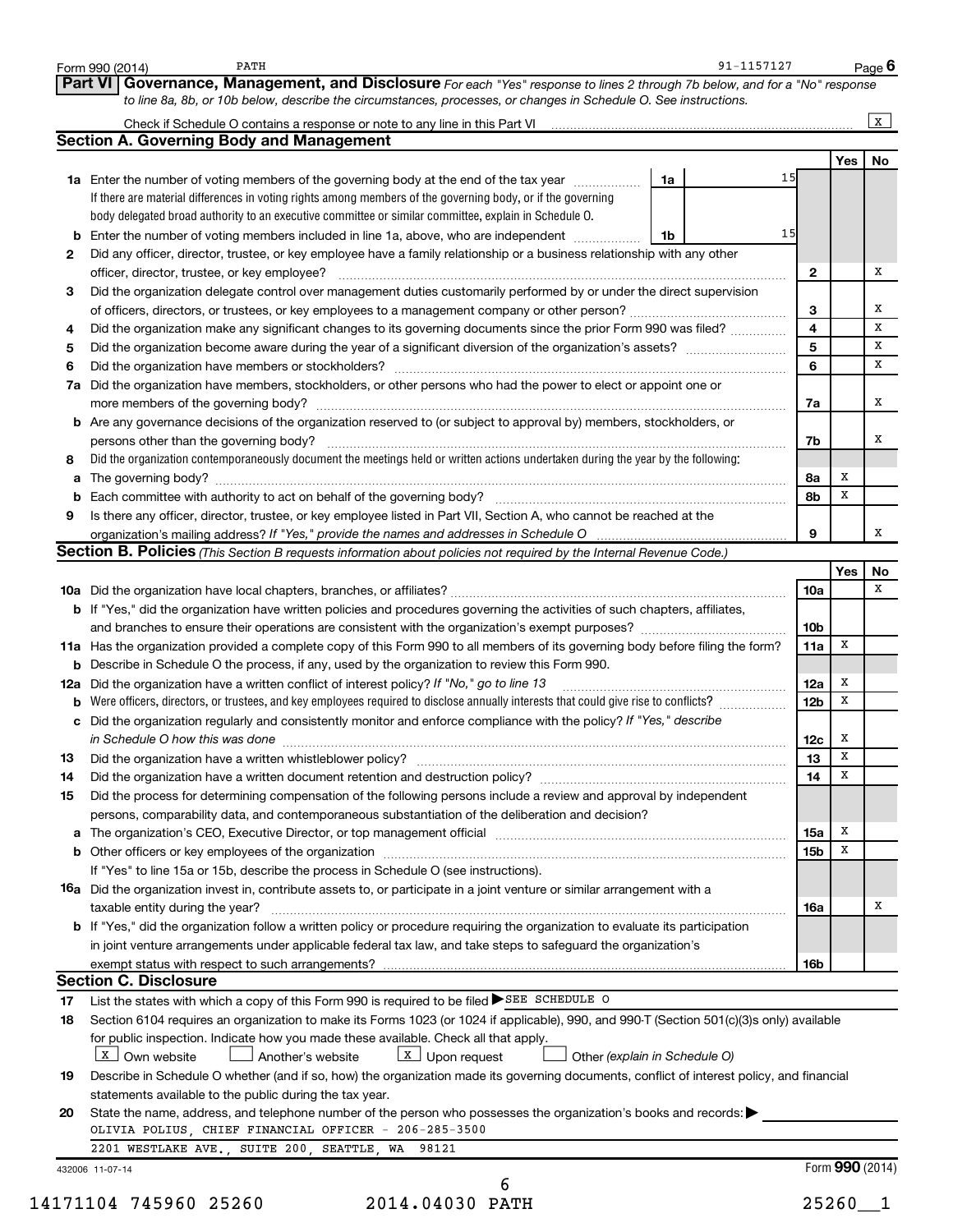$\Box$ 

| Part VII Compensation of Officers, Directors, Trustees, Key Employees, Highest Compensated |  |
|--------------------------------------------------------------------------------------------|--|
| <b>Employees, and Independent Contractors</b>                                              |  |
| Check if Schedule O contains a response or note to any line in this Part VII               |  |

**Section A. Officers, Directors, Trustees, Key Employees, and Highest Compensated Employees**

**1a**  Complete this table for all persons required to be listed. Report compensation for the calendar year ending with or within the organization's tax year.

**•** List all of the organization's current officers, directors, trustees (whether individuals or organizations), regardless of amount of compensation.

Enter -0- in columns  $(D)$ ,  $(E)$ , and  $(F)$  if no compensation was paid.

**•** List all of the organization's **current** key employees, if any. See instructions for definition of "key employee."

**•** List the organization's five current highest compensated employees (other than an officer, director, trustee, or key employee) who received reportable compensation (Box 5 of Form W-2 and/or Box 7 of Form 1099-MISC) of more than \$100,000 from the organization and any related organizations.

**•** List all of the organization's former officers, key employees, and highest compensated employees who received more than \$100,000 of reportable compensation from the organization and any related organizations.

**•** List all of the organization's former directors or trustees that received, in the capacity as a former director or trustee of the organization, more than \$10,000 of reportable compensation from the organization and any related organizations.

List persons in the following order: individual trustees or directors; institutional trustees; officers; key employees; highest compensated employees; and former such persons.

Check this box if neither the organization nor any related organization compensated any current officer, director, or trustee.  $\Box$ 

| Position<br>Name and Title<br>Reportable<br>Reportable<br>Estimated<br>Average<br>(do not check more than one<br>hours per<br>compensation<br>compensation<br>amount of<br>box, unless person is both an<br>officer and a director/trustee)<br>from related<br>week<br>from<br>other<br>Individual trustee or director<br>(list any<br>the<br>organizations<br>compensation<br>organization<br>(W-2/1099-MISC)<br>hours for<br>from the<br>Highest compensated<br>employee<br>(W-2/1099-MISC)<br>related<br>organization<br>Key employee<br>organizations<br>and related<br>Institutional t<br>below<br>organizations<br>Former<br>Officer<br>line)<br>DEAN ALLEN<br>2,00<br>(1)<br>0.00<br>X<br>X<br><b>BOARD CHAIR</b><br>0.<br>0<br>0.<br>GEORGE GOTSADZE<br>2,00<br>(2)<br>0.00<br>X<br>BOARD VICE CHAIR<br>X<br>$\mathbf 0$ .<br>0<br>0.<br>EIVOR HALKJAER<br>2.00<br>(3)<br><b>BOARD SECRETARY</b><br>0.00<br>X<br>X<br>$\mathbf{0}$ .<br>0<br>0.<br>DAVID KING<br>2.00<br>(4)<br><b>BOARD TREASURER</b><br>0.00<br>X<br>X<br>$\mathbf{0}$ .<br>0<br>0.<br>2.00<br>JO ADDY<br>(5)<br>0.00<br><b>DIRECTOR</b><br>X<br>$\mathbf{0}$ .<br>0.<br>0<br>(6) KOFI AMEGASHIE<br>2.00<br><b>DIRECTOR</b><br>0.00<br>X<br>$\mathbf 0$ .<br>0<br>0.<br>2,00<br>(7)<br>PHYLLIS CAMPBELL<br><b>DIRECTOR</b><br>0.00<br>X<br>$\mathbf{0}$ .<br>0<br>0.<br>ALEX CHIKA EZAH<br>2,00<br>(8)<br>0.00<br><b>DIRECTOR</b><br>х<br>0.<br>0<br>0.<br>(9) RAJENDRA VATTIKUTI<br>2,00<br>0.00<br><b>DIRECTOR</b><br>х<br>0.<br>0<br>0.<br>(10) KEVIN REILLY<br>2.00<br>0.00<br><b>DIRECTOR</b><br>х<br>0.<br>0<br>0.<br>2.00<br>(11) VINCENT MCGEE<br>0.00<br><b>DIRECTOR</b><br>X<br>0.<br>0<br>0.<br>(12) FELIX OLALE<br>2.00<br><b>DIRECTOR</b><br>0.00<br>$\mathbf{0}$ .<br>0<br>х<br>(13) TSITSI MASIYIWA<br>2.00<br>0.00<br>DIRECTOR (BEGAN 12/17/14)<br>X<br>0.<br>0<br>0.<br>(14) IREENA VITTAL<br>2.00<br>0.00<br>X<br>$\mathbf{0}$ .<br>0<br>DIRECTOR (BEGAN 12/17/14)<br>0.<br>(15) YEHONG ZHANG<br>2.00<br>0.00<br>DIRECTOR (BEGAN 12/17/14)<br>X<br>$\mathbf{0}$ .<br>0<br>0.<br>38.00<br>(16) STEVEN B. DAVIS<br>2,00<br>PRESIDENT AND CEO<br>X<br>569,984.<br>0<br>43,512.<br>(17) MICHAEL B. KOLLINS<br>40.00<br>0.00<br>$\mathbf x$<br>CHIEF OPERATING OFFICER<br>$\mathbf{0}$ .<br>40,645.<br>275,774. | (A) | (B) |  | (C) |  | (D) | (E) | (F) |
|--------------------------------------------------------------------------------------------------------------------------------------------------------------------------------------------------------------------------------------------------------------------------------------------------------------------------------------------------------------------------------------------------------------------------------------------------------------------------------------------------------------------------------------------------------------------------------------------------------------------------------------------------------------------------------------------------------------------------------------------------------------------------------------------------------------------------------------------------------------------------------------------------------------------------------------------------------------------------------------------------------------------------------------------------------------------------------------------------------------------------------------------------------------------------------------------------------------------------------------------------------------------------------------------------------------------------------------------------------------------------------------------------------------------------------------------------------------------------------------------------------------------------------------------------------------------------------------------------------------------------------------------------------------------------------------------------------------------------------------------------------------------------------------------------------------------------------------------------------------------------------------------------------------------------------------------------------------------------------------------------------------------------------------------------------------------------------------------------------------------------------------------------------------------------------------------------------------------------------------------------------------------------------------------------------|-----|-----|--|-----|--|-----|-----|-----|
| $\mathbf 0$ .                                                                                                                                                                                                                                                                                                                                                                                                                                                                                                                                                                                                                                                                                                                                                                                                                                                                                                                                                                                                                                                                                                                                                                                                                                                                                                                                                                                                                                                                                                                                                                                                                                                                                                                                                                                                                                                                                                                                                                                                                                                                                                                                                                                                                                                                                          |     |     |  |     |  |     |     |     |
|                                                                                                                                                                                                                                                                                                                                                                                                                                                                                                                                                                                                                                                                                                                                                                                                                                                                                                                                                                                                                                                                                                                                                                                                                                                                                                                                                                                                                                                                                                                                                                                                                                                                                                                                                                                                                                                                                                                                                                                                                                                                                                                                                                                                                                                                                                        |     |     |  |     |  |     |     |     |
|                                                                                                                                                                                                                                                                                                                                                                                                                                                                                                                                                                                                                                                                                                                                                                                                                                                                                                                                                                                                                                                                                                                                                                                                                                                                                                                                                                                                                                                                                                                                                                                                                                                                                                                                                                                                                                                                                                                                                                                                                                                                                                                                                                                                                                                                                                        |     |     |  |     |  |     |     |     |
|                                                                                                                                                                                                                                                                                                                                                                                                                                                                                                                                                                                                                                                                                                                                                                                                                                                                                                                                                                                                                                                                                                                                                                                                                                                                                                                                                                                                                                                                                                                                                                                                                                                                                                                                                                                                                                                                                                                                                                                                                                                                                                                                                                                                                                                                                                        |     |     |  |     |  |     |     |     |
|                                                                                                                                                                                                                                                                                                                                                                                                                                                                                                                                                                                                                                                                                                                                                                                                                                                                                                                                                                                                                                                                                                                                                                                                                                                                                                                                                                                                                                                                                                                                                                                                                                                                                                                                                                                                                                                                                                                                                                                                                                                                                                                                                                                                                                                                                                        |     |     |  |     |  |     |     |     |
|                                                                                                                                                                                                                                                                                                                                                                                                                                                                                                                                                                                                                                                                                                                                                                                                                                                                                                                                                                                                                                                                                                                                                                                                                                                                                                                                                                                                                                                                                                                                                                                                                                                                                                                                                                                                                                                                                                                                                                                                                                                                                                                                                                                                                                                                                                        |     |     |  |     |  |     |     |     |
|                                                                                                                                                                                                                                                                                                                                                                                                                                                                                                                                                                                                                                                                                                                                                                                                                                                                                                                                                                                                                                                                                                                                                                                                                                                                                                                                                                                                                                                                                                                                                                                                                                                                                                                                                                                                                                                                                                                                                                                                                                                                                                                                                                                                                                                                                                        |     |     |  |     |  |     |     |     |
|                                                                                                                                                                                                                                                                                                                                                                                                                                                                                                                                                                                                                                                                                                                                                                                                                                                                                                                                                                                                                                                                                                                                                                                                                                                                                                                                                                                                                                                                                                                                                                                                                                                                                                                                                                                                                                                                                                                                                                                                                                                                                                                                                                                                                                                                                                        |     |     |  |     |  |     |     |     |
|                                                                                                                                                                                                                                                                                                                                                                                                                                                                                                                                                                                                                                                                                                                                                                                                                                                                                                                                                                                                                                                                                                                                                                                                                                                                                                                                                                                                                                                                                                                                                                                                                                                                                                                                                                                                                                                                                                                                                                                                                                                                                                                                                                                                                                                                                                        |     |     |  |     |  |     |     |     |
|                                                                                                                                                                                                                                                                                                                                                                                                                                                                                                                                                                                                                                                                                                                                                                                                                                                                                                                                                                                                                                                                                                                                                                                                                                                                                                                                                                                                                                                                                                                                                                                                                                                                                                                                                                                                                                                                                                                                                                                                                                                                                                                                                                                                                                                                                                        |     |     |  |     |  |     |     |     |
|                                                                                                                                                                                                                                                                                                                                                                                                                                                                                                                                                                                                                                                                                                                                                                                                                                                                                                                                                                                                                                                                                                                                                                                                                                                                                                                                                                                                                                                                                                                                                                                                                                                                                                                                                                                                                                                                                                                                                                                                                                                                                                                                                                                                                                                                                                        |     |     |  |     |  |     |     |     |
|                                                                                                                                                                                                                                                                                                                                                                                                                                                                                                                                                                                                                                                                                                                                                                                                                                                                                                                                                                                                                                                                                                                                                                                                                                                                                                                                                                                                                                                                                                                                                                                                                                                                                                                                                                                                                                                                                                                                                                                                                                                                                                                                                                                                                                                                                                        |     |     |  |     |  |     |     |     |
|                                                                                                                                                                                                                                                                                                                                                                                                                                                                                                                                                                                                                                                                                                                                                                                                                                                                                                                                                                                                                                                                                                                                                                                                                                                                                                                                                                                                                                                                                                                                                                                                                                                                                                                                                                                                                                                                                                                                                                                                                                                                                                                                                                                                                                                                                                        |     |     |  |     |  |     |     |     |
|                                                                                                                                                                                                                                                                                                                                                                                                                                                                                                                                                                                                                                                                                                                                                                                                                                                                                                                                                                                                                                                                                                                                                                                                                                                                                                                                                                                                                                                                                                                                                                                                                                                                                                                                                                                                                                                                                                                                                                                                                                                                                                                                                                                                                                                                                                        |     |     |  |     |  |     |     |     |
|                                                                                                                                                                                                                                                                                                                                                                                                                                                                                                                                                                                                                                                                                                                                                                                                                                                                                                                                                                                                                                                                                                                                                                                                                                                                                                                                                                                                                                                                                                                                                                                                                                                                                                                                                                                                                                                                                                                                                                                                                                                                                                                                                                                                                                                                                                        |     |     |  |     |  |     |     |     |
|                                                                                                                                                                                                                                                                                                                                                                                                                                                                                                                                                                                                                                                                                                                                                                                                                                                                                                                                                                                                                                                                                                                                                                                                                                                                                                                                                                                                                                                                                                                                                                                                                                                                                                                                                                                                                                                                                                                                                                                                                                                                                                                                                                                                                                                                                                        |     |     |  |     |  |     |     |     |
|                                                                                                                                                                                                                                                                                                                                                                                                                                                                                                                                                                                                                                                                                                                                                                                                                                                                                                                                                                                                                                                                                                                                                                                                                                                                                                                                                                                                                                                                                                                                                                                                                                                                                                                                                                                                                                                                                                                                                                                                                                                                                                                                                                                                                                                                                                        |     |     |  |     |  |     |     |     |
|                                                                                                                                                                                                                                                                                                                                                                                                                                                                                                                                                                                                                                                                                                                                                                                                                                                                                                                                                                                                                                                                                                                                                                                                                                                                                                                                                                                                                                                                                                                                                                                                                                                                                                                                                                                                                                                                                                                                                                                                                                                                                                                                                                                                                                                                                                        |     |     |  |     |  |     |     |     |
|                                                                                                                                                                                                                                                                                                                                                                                                                                                                                                                                                                                                                                                                                                                                                                                                                                                                                                                                                                                                                                                                                                                                                                                                                                                                                                                                                                                                                                                                                                                                                                                                                                                                                                                                                                                                                                                                                                                                                                                                                                                                                                                                                                                                                                                                                                        |     |     |  |     |  |     |     |     |
|                                                                                                                                                                                                                                                                                                                                                                                                                                                                                                                                                                                                                                                                                                                                                                                                                                                                                                                                                                                                                                                                                                                                                                                                                                                                                                                                                                                                                                                                                                                                                                                                                                                                                                                                                                                                                                                                                                                                                                                                                                                                                                                                                                                                                                                                                                        |     |     |  |     |  |     |     |     |
|                                                                                                                                                                                                                                                                                                                                                                                                                                                                                                                                                                                                                                                                                                                                                                                                                                                                                                                                                                                                                                                                                                                                                                                                                                                                                                                                                                                                                                                                                                                                                                                                                                                                                                                                                                                                                                                                                                                                                                                                                                                                                                                                                                                                                                                                                                        |     |     |  |     |  |     |     |     |
|                                                                                                                                                                                                                                                                                                                                                                                                                                                                                                                                                                                                                                                                                                                                                                                                                                                                                                                                                                                                                                                                                                                                                                                                                                                                                                                                                                                                                                                                                                                                                                                                                                                                                                                                                                                                                                                                                                                                                                                                                                                                                                                                                                                                                                                                                                        |     |     |  |     |  |     |     |     |
|                                                                                                                                                                                                                                                                                                                                                                                                                                                                                                                                                                                                                                                                                                                                                                                                                                                                                                                                                                                                                                                                                                                                                                                                                                                                                                                                                                                                                                                                                                                                                                                                                                                                                                                                                                                                                                                                                                                                                                                                                                                                                                                                                                                                                                                                                                        |     |     |  |     |  |     |     |     |
|                                                                                                                                                                                                                                                                                                                                                                                                                                                                                                                                                                                                                                                                                                                                                                                                                                                                                                                                                                                                                                                                                                                                                                                                                                                                                                                                                                                                                                                                                                                                                                                                                                                                                                                                                                                                                                                                                                                                                                                                                                                                                                                                                                                                                                                                                                        |     |     |  |     |  |     |     |     |
|                                                                                                                                                                                                                                                                                                                                                                                                                                                                                                                                                                                                                                                                                                                                                                                                                                                                                                                                                                                                                                                                                                                                                                                                                                                                                                                                                                                                                                                                                                                                                                                                                                                                                                                                                                                                                                                                                                                                                                                                                                                                                                                                                                                                                                                                                                        |     |     |  |     |  |     |     |     |
|                                                                                                                                                                                                                                                                                                                                                                                                                                                                                                                                                                                                                                                                                                                                                                                                                                                                                                                                                                                                                                                                                                                                                                                                                                                                                                                                                                                                                                                                                                                                                                                                                                                                                                                                                                                                                                                                                                                                                                                                                                                                                                                                                                                                                                                                                                        |     |     |  |     |  |     |     |     |
|                                                                                                                                                                                                                                                                                                                                                                                                                                                                                                                                                                                                                                                                                                                                                                                                                                                                                                                                                                                                                                                                                                                                                                                                                                                                                                                                                                                                                                                                                                                                                                                                                                                                                                                                                                                                                                                                                                                                                                                                                                                                                                                                                                                                                                                                                                        |     |     |  |     |  |     |     |     |
|                                                                                                                                                                                                                                                                                                                                                                                                                                                                                                                                                                                                                                                                                                                                                                                                                                                                                                                                                                                                                                                                                                                                                                                                                                                                                                                                                                                                                                                                                                                                                                                                                                                                                                                                                                                                                                                                                                                                                                                                                                                                                                                                                                                                                                                                                                        |     |     |  |     |  |     |     |     |
|                                                                                                                                                                                                                                                                                                                                                                                                                                                                                                                                                                                                                                                                                                                                                                                                                                                                                                                                                                                                                                                                                                                                                                                                                                                                                                                                                                                                                                                                                                                                                                                                                                                                                                                                                                                                                                                                                                                                                                                                                                                                                                                                                                                                                                                                                                        |     |     |  |     |  |     |     |     |
|                                                                                                                                                                                                                                                                                                                                                                                                                                                                                                                                                                                                                                                                                                                                                                                                                                                                                                                                                                                                                                                                                                                                                                                                                                                                                                                                                                                                                                                                                                                                                                                                                                                                                                                                                                                                                                                                                                                                                                                                                                                                                                                                                                                                                                                                                                        |     |     |  |     |  |     |     |     |
|                                                                                                                                                                                                                                                                                                                                                                                                                                                                                                                                                                                                                                                                                                                                                                                                                                                                                                                                                                                                                                                                                                                                                                                                                                                                                                                                                                                                                                                                                                                                                                                                                                                                                                                                                                                                                                                                                                                                                                                                                                                                                                                                                                                                                                                                                                        |     |     |  |     |  |     |     |     |
|                                                                                                                                                                                                                                                                                                                                                                                                                                                                                                                                                                                                                                                                                                                                                                                                                                                                                                                                                                                                                                                                                                                                                                                                                                                                                                                                                                                                                                                                                                                                                                                                                                                                                                                                                                                                                                                                                                                                                                                                                                                                                                                                                                                                                                                                                                        |     |     |  |     |  |     |     |     |
|                                                                                                                                                                                                                                                                                                                                                                                                                                                                                                                                                                                                                                                                                                                                                                                                                                                                                                                                                                                                                                                                                                                                                                                                                                                                                                                                                                                                                                                                                                                                                                                                                                                                                                                                                                                                                                                                                                                                                                                                                                                                                                                                                                                                                                                                                                        |     |     |  |     |  |     |     |     |
|                                                                                                                                                                                                                                                                                                                                                                                                                                                                                                                                                                                                                                                                                                                                                                                                                                                                                                                                                                                                                                                                                                                                                                                                                                                                                                                                                                                                                                                                                                                                                                                                                                                                                                                                                                                                                                                                                                                                                                                                                                                                                                                                                                                                                                                                                                        |     |     |  |     |  |     |     |     |
|                                                                                                                                                                                                                                                                                                                                                                                                                                                                                                                                                                                                                                                                                                                                                                                                                                                                                                                                                                                                                                                                                                                                                                                                                                                                                                                                                                                                                                                                                                                                                                                                                                                                                                                                                                                                                                                                                                                                                                                                                                                                                                                                                                                                                                                                                                        |     |     |  |     |  |     |     |     |
|                                                                                                                                                                                                                                                                                                                                                                                                                                                                                                                                                                                                                                                                                                                                                                                                                                                                                                                                                                                                                                                                                                                                                                                                                                                                                                                                                                                                                                                                                                                                                                                                                                                                                                                                                                                                                                                                                                                                                                                                                                                                                                                                                                                                                                                                                                        |     |     |  |     |  |     |     |     |
|                                                                                                                                                                                                                                                                                                                                                                                                                                                                                                                                                                                                                                                                                                                                                                                                                                                                                                                                                                                                                                                                                                                                                                                                                                                                                                                                                                                                                                                                                                                                                                                                                                                                                                                                                                                                                                                                                                                                                                                                                                                                                                                                                                                                                                                                                                        |     |     |  |     |  |     |     |     |
|                                                                                                                                                                                                                                                                                                                                                                                                                                                                                                                                                                                                                                                                                                                                                                                                                                                                                                                                                                                                                                                                                                                                                                                                                                                                                                                                                                                                                                                                                                                                                                                                                                                                                                                                                                                                                                                                                                                                                                                                                                                                                                                                                                                                                                                                                                        |     |     |  |     |  |     |     |     |
|                                                                                                                                                                                                                                                                                                                                                                                                                                                                                                                                                                                                                                                                                                                                                                                                                                                                                                                                                                                                                                                                                                                                                                                                                                                                                                                                                                                                                                                                                                                                                                                                                                                                                                                                                                                                                                                                                                                                                                                                                                                                                                                                                                                                                                                                                                        |     |     |  |     |  |     |     |     |
|                                                                                                                                                                                                                                                                                                                                                                                                                                                                                                                                                                                                                                                                                                                                                                                                                                                                                                                                                                                                                                                                                                                                                                                                                                                                                                                                                                                                                                                                                                                                                                                                                                                                                                                                                                                                                                                                                                                                                                                                                                                                                                                                                                                                                                                                                                        |     |     |  |     |  |     |     |     |
|                                                                                                                                                                                                                                                                                                                                                                                                                                                                                                                                                                                                                                                                                                                                                                                                                                                                                                                                                                                                                                                                                                                                                                                                                                                                                                                                                                                                                                                                                                                                                                                                                                                                                                                                                                                                                                                                                                                                                                                                                                                                                                                                                                                                                                                                                                        |     |     |  |     |  |     |     |     |
|                                                                                                                                                                                                                                                                                                                                                                                                                                                                                                                                                                                                                                                                                                                                                                                                                                                                                                                                                                                                                                                                                                                                                                                                                                                                                                                                                                                                                                                                                                                                                                                                                                                                                                                                                                                                                                                                                                                                                                                                                                                                                                                                                                                                                                                                                                        |     |     |  |     |  |     |     |     |

432007 11-07-14

14171104 745960 25260 2014.04030 PATH 25260\_\_1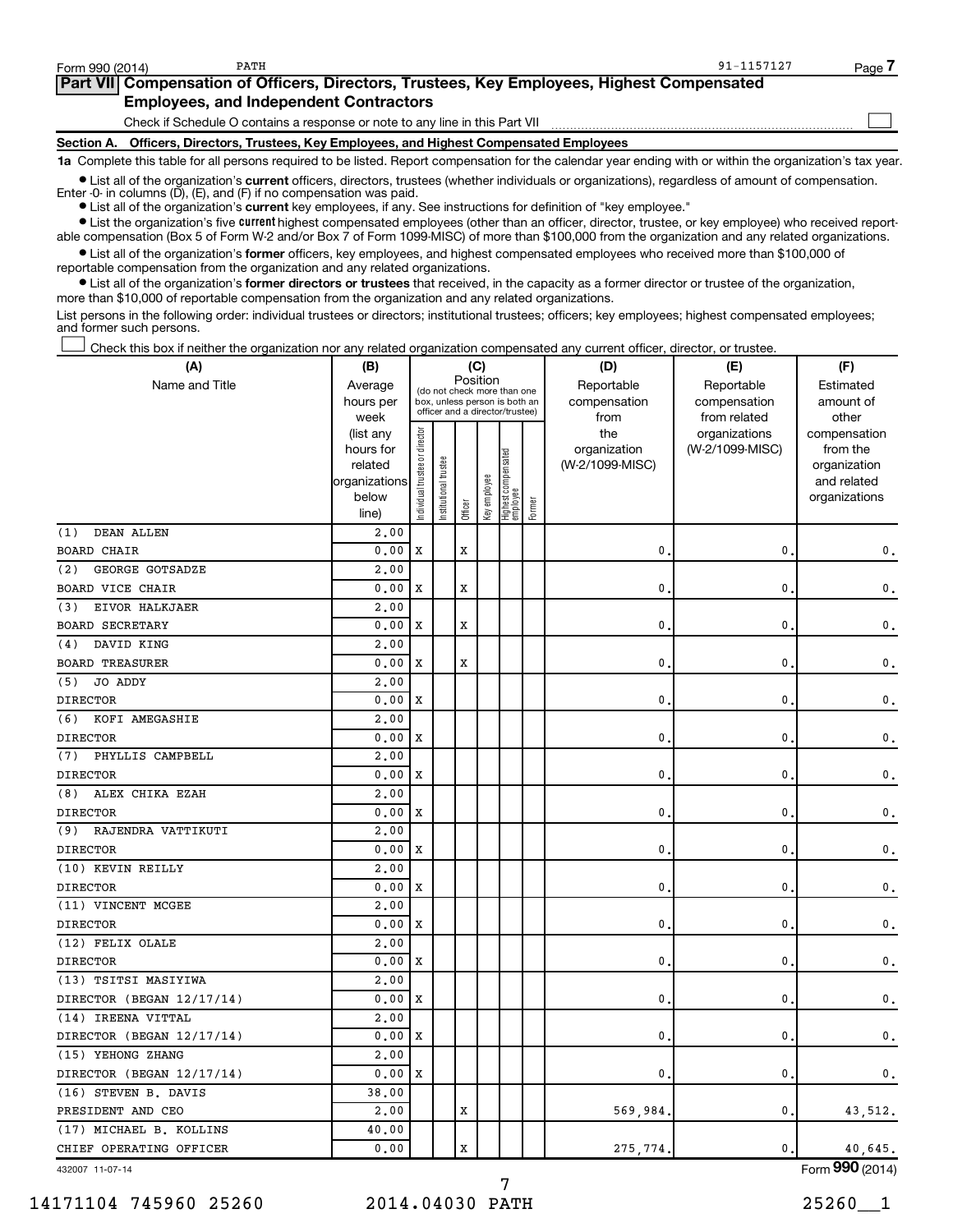| PATH<br>Form 990 (2014)                                                                                                                                                             |                                                            |                                |                       |         |                 |                                                                     |        |                                                | 91-1157127                                       |              |                                                                  | Page 8          |
|-------------------------------------------------------------------------------------------------------------------------------------------------------------------------------------|------------------------------------------------------------|--------------------------------|-----------------------|---------|-----------------|---------------------------------------------------------------------|--------|------------------------------------------------|--------------------------------------------------|--------------|------------------------------------------------------------------|-----------------|
| Part VII Section A. Officers, Directors, Trustees, Key Employees, and Highest Compensated Employees (continued)                                                                     |                                                            |                                |                       |         |                 |                                                                     |        |                                                |                                                  |              |                                                                  |                 |
| (A)<br>Name and title                                                                                                                                                               | (B)<br>Average<br>hours per                                |                                |                       |         | (C)<br>Position | (do not check more than one<br>box, unless person is both an        |        | (D)<br>Reportable<br>compensation              | (E)<br>Reportable<br>compensation                |              | (F)<br>Estimated<br>amount of                                    |                 |
|                                                                                                                                                                                     | week<br>(list any<br>hours for<br>related<br>organizations | Individual trustee or director | Institutional trustee |         |                 | officer and a director/trustee)<br>Highest compensated<br> employee |        | from<br>the<br>organization<br>(W-2/1099-MISC) | from related<br>organizations<br>(W-2/1099-MISC) |              | other<br>compensation<br>from the<br>organization<br>and related |                 |
|                                                                                                                                                                                     | below<br>line)                                             |                                |                       | Officer | key employee    |                                                                     | Former |                                                |                                                  |              | organizations                                                    |                 |
| (18) OLIVIA POLIUS                                                                                                                                                                  | 38.00                                                      |                                |                       |         |                 |                                                                     |        |                                                |                                                  |              |                                                                  |                 |
| CHIEF FINANCIAL OFFICER                                                                                                                                                             | 2,00                                                       |                                |                       | X       |                 |                                                                     |        | 255,770.                                       |                                                  | 0.           |                                                                  | 39,644.         |
| (19) DAVID C. KASLOW                                                                                                                                                                | 38.00                                                      |                                |                       |         |                 |                                                                     |        |                                                |                                                  |              |                                                                  |                 |
| VP, PRODUCT DEVELOPMENT                                                                                                                                                             | 2,00                                                       |                                |                       |         | x               |                                                                     |        | 378,301.                                       |                                                  | 0.           |                                                                  | 41,432.         |
| (20) JOHN W. BOSLEGO                                                                                                                                                                | 40.00                                                      |                                |                       |         |                 |                                                                     |        |                                                |                                                  |              |                                                                  |                 |
| GLOBAL PROG. LDR II (UNTIL 12/2/14)                                                                                                                                                 | 0.00                                                       |                                |                       |         | x               |                                                                     |        | 328,552.                                       |                                                  | 0.           |                                                                  | 40,363.         |
| (21) AMIE E. BATSON                                                                                                                                                                 | 39.00                                                      |                                |                       |         |                 |                                                                     |        |                                                |                                                  |              |                                                                  |                 |
| CHIEF STRATEGY OFFICER                                                                                                                                                              | 1.00                                                       |                                |                       |         | x               |                                                                     |        | 275, 229.                                      |                                                  | 0.           |                                                                  | 32,472.         |
| (22) RIKKA E. TRANGSRUD                                                                                                                                                             | 40.00                                                      |                                |                       |         |                 |                                                                     |        |                                                |                                                  |              |                                                                  |                 |
| COUNTRY PROGRAM LEADER II                                                                                                                                                           | 0.00                                                       |                                |                       |         | x               |                                                                     |        | 272,382.                                       |                                                  | 0.           |                                                                  | 31, 254.        |
| (23) ASHLEY J. BIRKETT                                                                                                                                                              | 40.00                                                      |                                |                       |         |                 |                                                                     |        |                                                |                                                  |              |                                                                  |                 |
| GLOBAL PROGRAM LEADER I                                                                                                                                                             | 0.00                                                       |                                |                       |         | x               |                                                                     |        | 271,008.                                       |                                                  | 0.           |                                                                  | 26, 224.        |
| (24) KATHLEEN M. NEUZIL                                                                                                                                                             | 40.00                                                      |                                |                       |         |                 |                                                                     |        |                                                |                                                  |              |                                                                  |                 |
| GLOBAL PROGRAM LEADER I                                                                                                                                                             | 0.00                                                       |                                |                       |         | x               |                                                                     |        | 255,164.                                       |                                                  | 0.           |                                                                  | 35,920.         |
| (25) DANIEL LASTER                                                                                                                                                                  | 38.00                                                      |                                |                       |         |                 |                                                                     |        |                                                |                                                  |              |                                                                  |                 |
| GENERAL COUNSEL                                                                                                                                                                     | 2,00                                                       |                                |                       |         | x               |                                                                     |        | 250,848.                                       |                                                  | 0.           |                                                                  | 39,180.         |
| (26) ANURAG PRABHAKAR MAIRAL                                                                                                                                                        | 40.00                                                      |                                |                       |         |                 |                                                                     |        |                                                |                                                  |              |                                                                  |                 |
| GLOBAL PROGRAM LEADER I                                                                                                                                                             | 0.00                                                       |                                |                       |         | X               |                                                                     |        | 236,991.                                       |                                                  | 0.           |                                                                  | 38,525.         |
|                                                                                                                                                                                     |                                                            |                                |                       |         |                 |                                                                     |        | 3,370,003.                                     |                                                  | 0.           |                                                                  | 409,171.        |
|                                                                                                                                                                                     |                                                            |                                |                       |         |                 |                                                                     |        | 2,320,500.                                     |                                                  | 0.           |                                                                  | 285,068.        |
|                                                                                                                                                                                     |                                                            |                                |                       |         |                 |                                                                     |        | 5,690,503.                                     |                                                  | 0.           |                                                                  | 694,239.        |
| Total number of individuals (including but not limited to those listed above) who received more than \$100,000 of reportable<br>$\mathbf{2}$                                        |                                                            |                                |                       |         |                 |                                                                     |        |                                                |                                                  |              |                                                                  |                 |
| compensation from the organization $\blacktriangleright$                                                                                                                            |                                                            |                                |                       |         |                 |                                                                     |        |                                                |                                                  |              |                                                                  | 237             |
|                                                                                                                                                                                     |                                                            |                                |                       |         |                 |                                                                     |        |                                                |                                                  |              | Yes                                                              | No              |
| 3<br>Did the organization list any former officer, director, or trustee, key employee, or highest compensated employee on                                                           |                                                            |                                |                       |         |                 |                                                                     |        |                                                |                                                  |              |                                                                  |                 |
| line 1a? If "Yes," complete Schedule J for such individual manufacture content to the set of the set of the schedule J for such individual                                          |                                                            |                                |                       |         |                 |                                                                     |        |                                                |                                                  | З            |                                                                  | х               |
| For any individual listed on line 1a, is the sum of reportable compensation and other compensation from the organization                                                            |                                                            |                                |                       |         |                 |                                                                     |        |                                                |                                                  |              |                                                                  |                 |
| and related organizations greater than \$150,000? If "Yes," complete Schedule J for such individual                                                                                 |                                                            |                                |                       |         |                 |                                                                     |        |                                                |                                                  | 4            | x                                                                |                 |
| Did any person listed on line 1a receive or accrue compensation from any unrelated organization or individual for services<br>5                                                     |                                                            |                                |                       |         |                 |                                                                     |        |                                                |                                                  |              |                                                                  |                 |
|                                                                                                                                                                                     |                                                            |                                |                       |         |                 |                                                                     |        |                                                |                                                  | 5            |                                                                  | Χ               |
| <b>Section B. Independent Contractors</b>                                                                                                                                           |                                                            |                                |                       |         |                 |                                                                     |        |                                                |                                                  |              |                                                                  |                 |
| Complete this table for your five highest compensated independent contractors that received more than \$100,000 of compensation from<br>1                                           |                                                            |                                |                       |         |                 |                                                                     |        |                                                |                                                  |              |                                                                  |                 |
| the organization. Report compensation for the calendar year ending with or within the organization's tax year.                                                                      |                                                            |                                |                       |         |                 |                                                                     |        |                                                |                                                  |              |                                                                  |                 |
| (A)<br>Name and business address                                                                                                                                                    |                                                            |                                |                       |         |                 |                                                                     |        | (B)<br>Description of services                 |                                                  | Compensation | (C)                                                              |                 |
|                                                                                                                                                                                     |                                                            |                                |                       |         |                 |                                                                     |        |                                                |                                                  |              |                                                                  |                 |
| AEROTEK, INC.                                                                                                                                                                       |                                                            |                                |                       |         |                 |                                                                     |        |                                                |                                                  |              |                                                                  |                 |
| 7301 PARKWAY DRIVE S, HANOVER, MD 21076                                                                                                                                             |                                                            |                                |                       |         |                 |                                                                     |        | STAFFING SERVICES                              |                                                  |              |                                                                  | 811, 419.       |
| WIDENET CONSULTING GROUP, LLC                                                                                                                                                       |                                                            |                                |                       |         |                 |                                                                     |        |                                                |                                                  |              |                                                                  |                 |
| 11400 SE 6TH ST #130, BELLEVUE, WA 98004                                                                                                                                            |                                                            |                                |                       |         |                 |                                                                     |        | CONSULTING                                     |                                                  |              |                                                                  | 721,903.        |
| NYHUS COMMUNICATIONS, LLC.                                                                                                                                                          |                                                            |                                |                       |         |                 |                                                                     |        |                                                |                                                  |              |                                                                  |                 |
| 1525 4TH AVE. #400, SEATTLE, WA 98104                                                                                                                                               |                                                            |                                |                       |         |                 |                                                                     |        | CONSULTING                                     |                                                  |              |                                                                  | 470,845.        |
| SLALOM, LLC                                                                                                                                                                         |                                                            |                                |                       |         |                 |                                                                     |        |                                                |                                                  |              |                                                                  |                 |
| 821 2ND AVE, STE 1900, SEATTLE, WA 98124                                                                                                                                            |                                                            |                                |                       |         |                 |                                                                     |        | CONSULTING                                     |                                                  |              |                                                                  | 360,018.        |
| RESOURCES GLOBAL PROFESSIONALS                                                                                                                                                      |                                                            |                                |                       |         |                 |                                                                     |        |                                                |                                                  |              |                                                                  |                 |
| 17101 ARMSTRONG AVE. #100, IRVINE, CA 90074                                                                                                                                         |                                                            |                                |                       |         |                 |                                                                     |        | STAFFING SERVICES                              |                                                  |              |                                                                  | 320,038.        |
| Total number of independent contractors (including but not limited to those listed above) who received more than<br>$\mathbf{2}$<br>\$100,000 of compensation from the organization |                                                            |                                |                       |         |                 | 21                                                                  |        |                                                |                                                  |              |                                                                  |                 |
| SEE PART VII, SECTION A CONTINUATION SHEETS                                                                                                                                         |                                                            |                                |                       |         |                 |                                                                     |        |                                                |                                                  |              |                                                                  | Form 990 (2014) |
| 432008<br>11-07-14                                                                                                                                                                  |                                                            |                                |                       |         |                 |                                                                     |        |                                                |                                                  |              |                                                                  |                 |
|                                                                                                                                                                                     |                                                            |                                |                       |         |                 | 8                                                                   |        |                                                |                                                  |              |                                                                  |                 |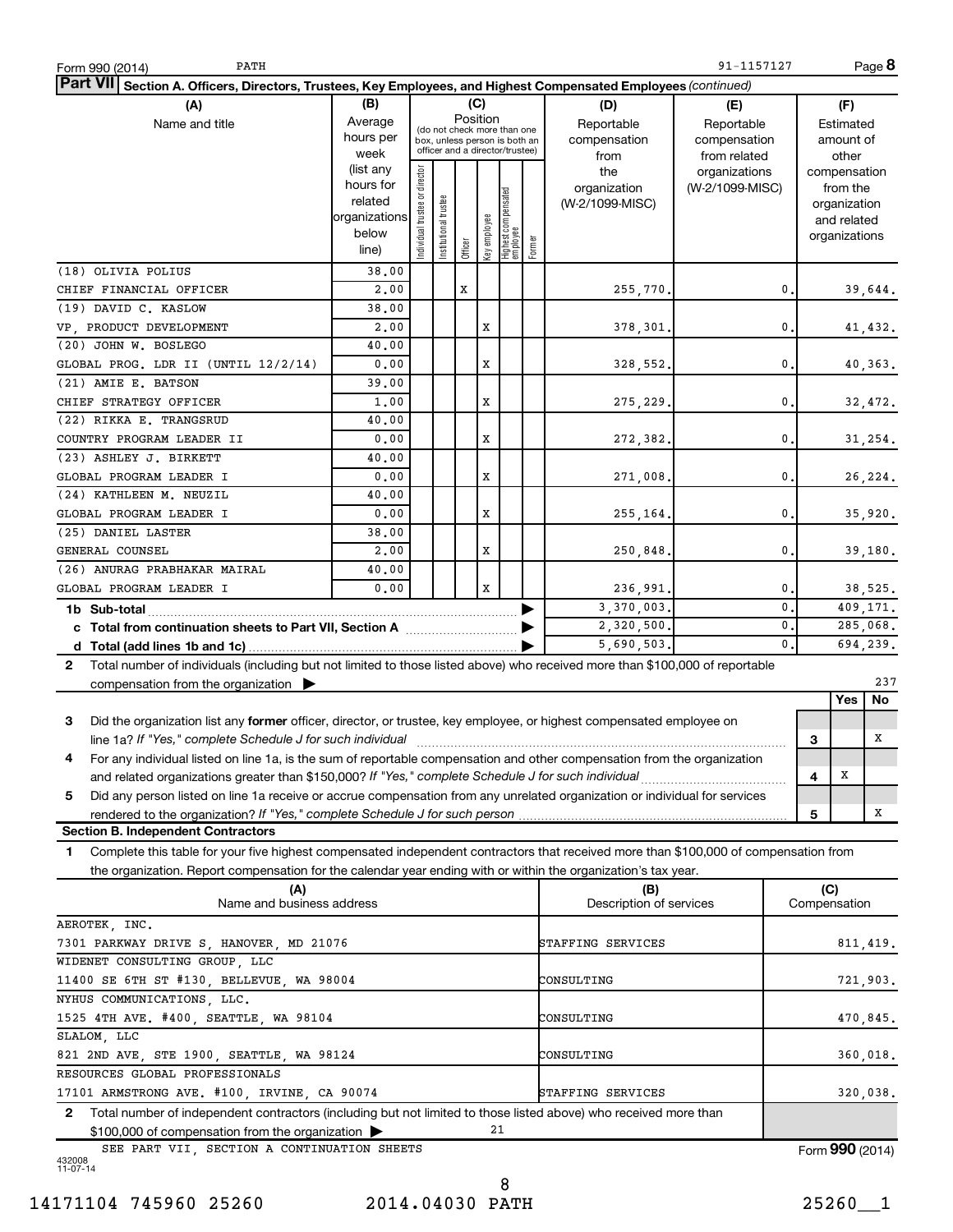| PATH<br>Form 990                                                                                                |                      |                                |                       |                        |              |                              |        |                 | 91-1157127      |                             |
|-----------------------------------------------------------------------------------------------------------------|----------------------|--------------------------------|-----------------------|------------------------|--------------|------------------------------|--------|-----------------|-----------------|-----------------------------|
| Part VII Section A. Officers, Directors, Trustees, Key Employees, and Highest Compensated Employees (continued) |                      |                                |                       |                        |              |                              |        |                 |                 |                             |
| (A)                                                                                                             | (B)                  |                                |                       |                        | (C)          |                              |        | (D)             | (E)             | (F)                         |
| Name and title                                                                                                  | Average              |                                |                       | Position               |              |                              |        | Reportable      | Reportable      | Estimated                   |
|                                                                                                                 | hours                |                                |                       | (check all that apply) |              |                              |        | compensation    | compensation    | amount of                   |
|                                                                                                                 | per                  |                                |                       |                        |              |                              |        | from            | from related    | other                       |
|                                                                                                                 | week                 |                                |                       |                        |              |                              |        | the             | organizations   | compensation                |
|                                                                                                                 | (list any            |                                |                       |                        |              |                              |        | organization    | (W-2/1099-MISC) | from the                    |
|                                                                                                                 | hours for<br>related |                                |                       |                        |              |                              |        | (W-2/1099-MISC) |                 | organization<br>and related |
|                                                                                                                 | organizations        | Individual trustee or director | Institutional trustee |                        |              | Highest compensated employee |        |                 |                 | organizations               |
|                                                                                                                 | below                |                                |                       |                        |              |                              |        |                 |                 |                             |
|                                                                                                                 | line)                |                                |                       | Officer                | Key employee |                              | Former |                 |                 |                             |
| (27) KATHRYN A. O'DRISCOLL                                                                                      | 40.00                |                                |                       |                        |              |                              |        |                 |                 |                             |
| CHIEF H.R. OFFICER                                                                                              | 0.00                 |                                |                       |                        | X            |                              |        | 223,925.        | 0.              | 37,734.                     |
| (28) AYORINDE ALBERT AJAYI                                                                                      | 40.00                |                                |                       |                        |              |                              |        |                 |                 |                             |
| VP, INTL. DEV. (UNTIL 9/10/14)                                                                                  | 0.00                 |                                |                       |                        | X            |                              |        | 222,691.        | 0.              | 30,722.                     |
| (29) JANE E. HUTCHINGS                                                                                          | 40.00                |                                |                       |                        |              |                              |        |                 |                 |                             |
| GLOBAL PROGRAM LEADER I                                                                                         | 0.00                 |                                |                       |                        | X            |                              |        | 217,735.        | $\mathbf{0}$    | 38,569.                     |
| (30) CARLOS CLINTON CAMPBELL                                                                                    | 40.00                |                                |                       |                        |              |                              |        |                 |                 |                             |
| GLOBAL PROGRAM LEADER I                                                                                         | 0.00                 |                                |                       |                        | X            |                              |        | 206,490.        | $\mathbf{0}$ .  | 22,662.                     |
| (31) JOHN SKIBIAK                                                                                               | 40.00                |                                |                       |                        |              |                              |        |                 |                 |                             |
| ASSOCIATE DIRECTOR II                                                                                           | 0.00                 |                                |                       |                        |              | X                            |        | 388,090.        | 0.              | 35, 254.                    |
| (32) GRANT N. COLFAX                                                                                            | 40.00                |                                |                       |                        |              |                              |        |                 |                 |                             |
| GLOBAL PROGRAM LEADER I                                                                                         | 0.00                 |                                |                       |                        |              | X                            |        | 284,055.        | $\mathbf{0}$    | 29,573.                     |
| (33) TRAD M. HATTON                                                                                             | 40.00                |                                |                       |                        |              |                              |        |                 |                 |                             |
| CHIEF OF PARTY                                                                                                  | 0.00                 |                                |                       |                        |              | X                            |        | 272,736.        | $\mathbf{0}$ .  | 25,971.                     |
| (34) RAMONDA ANNE BYRKIT                                                                                        | 40.00                |                                |                       |                        |              |                              |        |                 |                 |                             |
| COUNTRY PROGRAM LEADER I                                                                                        | 0.00                 |                                |                       |                        |              | X                            |        | 254,930.        | 0.              | 32,356.                     |
| (35) DUNCAN OWENS EARLE                                                                                         | 40.00                |                                |                       |                        |              |                              |        |                 |                 |                             |
| ASSOCIATE DIRECTOR II                                                                                           | 0.00                 |                                |                       |                        |              | X                            |        | 249,848.        | 0.              | 32,227.                     |
|                                                                                                                 |                      |                                |                       |                        |              |                              |        |                 |                 |                             |
|                                                                                                                 |                      |                                |                       |                        |              |                              |        |                 |                 |                             |
|                                                                                                                 |                      |                                |                       |                        |              |                              |        |                 |                 |                             |
|                                                                                                                 |                      |                                |                       |                        |              |                              |        |                 |                 |                             |
|                                                                                                                 |                      |                                |                       |                        |              |                              |        |                 |                 |                             |
|                                                                                                                 |                      |                                |                       |                        |              |                              |        |                 |                 |                             |
|                                                                                                                 |                      |                                |                       |                        |              |                              |        |                 |                 |                             |
|                                                                                                                 |                      |                                |                       |                        |              |                              |        |                 |                 |                             |
|                                                                                                                 |                      |                                |                       |                        |              |                              |        |                 |                 |                             |
|                                                                                                                 |                      |                                |                       |                        |              |                              |        |                 |                 |                             |
|                                                                                                                 |                      |                                |                       |                        |              |                              |        |                 |                 |                             |
|                                                                                                                 |                      |                                |                       |                        |              |                              |        |                 |                 |                             |
|                                                                                                                 |                      |                                |                       |                        |              |                              |        |                 |                 |                             |
|                                                                                                                 |                      |                                |                       |                        |              |                              |        |                 |                 |                             |
|                                                                                                                 |                      |                                |                       |                        |              |                              |        |                 |                 |                             |
|                                                                                                                 |                      |                                |                       |                        |              |                              |        |                 |                 |                             |
|                                                                                                                 |                      |                                |                       |                        |              |                              |        |                 |                 |                             |
|                                                                                                                 |                      |                                |                       |                        |              |                              |        |                 |                 |                             |
|                                                                                                                 |                      |                                |                       |                        |              |                              |        |                 |                 |                             |
|                                                                                                                 |                      |                                |                       |                        |              |                              |        |                 |                 |                             |
|                                                                                                                 |                      |                                |                       |                        |              |                              |        |                 |                 |                             |
|                                                                                                                 |                      |                                |                       |                        |              |                              |        |                 |                 |                             |
|                                                                                                                 |                      |                                |                       |                        |              |                              |        | 2,320,500.      |                 | 285,068.                    |

432201 05-01-14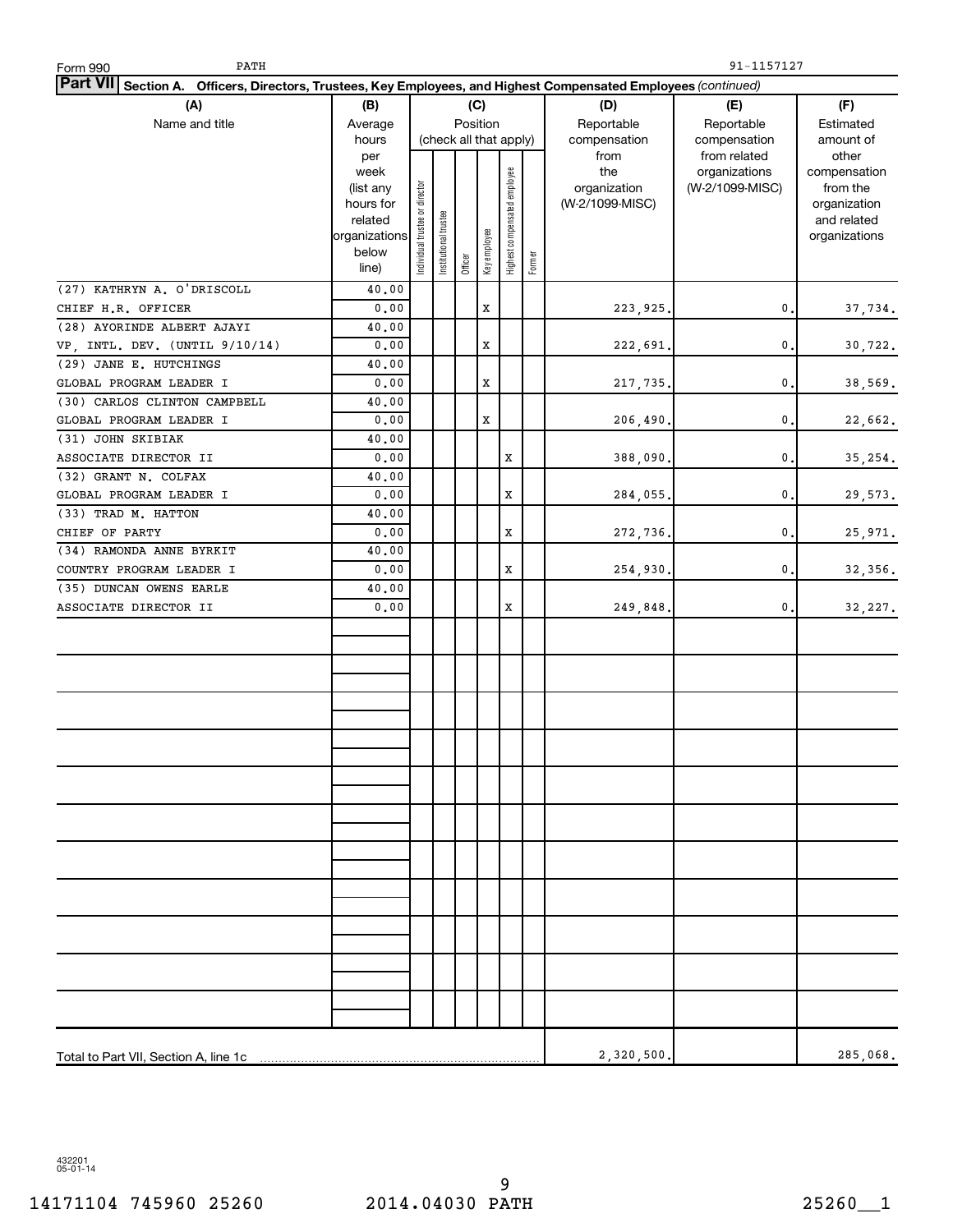|                                                                     |                  |                                                    | PATH<br>Form 990 (2014)                                                            |                  |                                |                      |                                          | 91-1157127                       | Page 9                                                      |
|---------------------------------------------------------------------|------------------|----------------------------------------------------|------------------------------------------------------------------------------------|------------------|--------------------------------|----------------------|------------------------------------------|----------------------------------|-------------------------------------------------------------|
|                                                                     | <b>Part VIII</b> |                                                    | <b>Statement of Revenue</b>                                                        |                  |                                |                      |                                          |                                  |                                                             |
|                                                                     |                  |                                                    | Check if Schedule O contains a response or note to any line in this Part VIII      |                  |                                | (A)                  | (B)                                      | (C)                              | (D)                                                         |
|                                                                     |                  |                                                    |                                                                                    |                  |                                | Total revenue        | Related or<br>exempt function<br>revenue | Unrelated<br>business<br>revenue | Revenue excluded<br>from tax under<br>sections<br>512 - 514 |
|                                                                     |                  |                                                    | 1 a Federated campaigns                                                            | 1a               |                                |                      |                                          |                                  |                                                             |
| Grants<br>Contributions, Gifts, Grants<br>and Other Similar Amounts |                  |                                                    | <b>b</b> Membership dues                                                           | 1b               |                                |                      |                                          |                                  |                                                             |
|                                                                     |                  |                                                    | c Fundraising events                                                               | 1c               | 35,220.                        |                      |                                          |                                  |                                                             |
|                                                                     |                  |                                                    | d Related organizations                                                            | 1d               | 22,856,948.                    |                      |                                          |                                  |                                                             |
|                                                                     |                  |                                                    | e Government grants (contributions)                                                | 1e               | 79,718,238.                    |                      |                                          |                                  |                                                             |
|                                                                     |                  |                                                    | f All other contributions, gifts, grants, and                                      |                  |                                |                      |                                          |                                  |                                                             |
|                                                                     |                  |                                                    | similar amounts not included above                                                 | 1f               | 184, 281, 129.                 |                      |                                          |                                  |                                                             |
|                                                                     |                  |                                                    | g Noncash contributions included in lines 1a-1f: \$                                |                  | 722,100.                       | 286,891,535.         |                                          |                                  |                                                             |
|                                                                     |                  |                                                    |                                                                                    |                  | <b>Business Code</b>           |                      |                                          |                                  |                                                             |
|                                                                     |                  |                                                    | 2 a HONORARIUM                                                                     |                  | 900099                         | 15,328.              | 15,328.                                  |                                  |                                                             |
|                                                                     |                  | b                                                  | CONSULTANCIES                                                                      |                  | 541900                         | 5,967.               | 5,967.                                   |                                  |                                                             |
|                                                                     |                  | C                                                  | <b>SALES</b>                                                                       |                  | 900099                         | 1,083.               | 1,083.                                   |                                  |                                                             |
|                                                                     |                  | d                                                  |                                                                                    |                  |                                |                      |                                          |                                  |                                                             |
| Program Service<br>Revenue                                          |                  | е                                                  |                                                                                    |                  |                                |                      |                                          |                                  |                                                             |
|                                                                     |                  | f.                                                 | All other program service revenue                                                  |                  |                                |                      |                                          |                                  |                                                             |
|                                                                     |                  |                                                    |                                                                                    |                  |                                | 22,378.              |                                          |                                  |                                                             |
|                                                                     | 3                |                                                    | Investment income (including dividends, interest, and                              |                  |                                |                      |                                          |                                  |                                                             |
|                                                                     |                  |                                                    |                                                                                    |                  |                                | 1,370,599.           |                                          |                                  | 1,370,599.                                                  |
|                                                                     | 4                | Income from investment of tax-exempt bond proceeds |                                                                                    |                  |                                |                      |                                          |                                  |                                                             |
|                                                                     | 5                |                                                    |                                                                                    |                  |                                |                      |                                          |                                  |                                                             |
|                                                                     |                  |                                                    |                                                                                    | (i) Real         | (ii) Personal                  |                      |                                          |                                  |                                                             |
|                                                                     |                  |                                                    | 6 a Gross rents<br>$\ldots \ldots \ldots \ldots$<br><b>b</b> Less: rental expenses |                  |                                |                      |                                          |                                  |                                                             |
|                                                                     |                  |                                                    | c Rental income or (loss)                                                          |                  |                                |                      |                                          |                                  |                                                             |
|                                                                     |                  |                                                    | <b>d</b> Net rental income or (loss)                                               |                  |                                |                      |                                          |                                  |                                                             |
|                                                                     |                  |                                                    | 7 a Gross amount from sales of                                                     | (i) Securities   | (ii) Other                     |                      |                                          |                                  |                                                             |
|                                                                     |                  |                                                    | assets other than inventory                                                        | 57,687,644.      | 97,000.                        |                      |                                          |                                  |                                                             |
|                                                                     |                  |                                                    | <b>b</b> Less: cost or other basis                                                 |                  |                                |                      |                                          |                                  |                                                             |
|                                                                     |                  |                                                    | and sales expenses                                                                 | 57, 219, 488.    | 370, 357.                      |                      |                                          |                                  |                                                             |
|                                                                     |                  |                                                    | c Gain or (loss)                                                                   | 468,156.         | $-273, 357.$                   |                      |                                          |                                  |                                                             |
|                                                                     |                  |                                                    |                                                                                    |                  |                                | 194,799.             |                                          |                                  | 194,799.                                                    |
|                                                                     |                  |                                                    | 8 a Gross income from fundraising events (not                                      |                  |                                |                      |                                          |                                  |                                                             |
|                                                                     |                  |                                                    | including $$35,220.$ of                                                            |                  |                                |                      |                                          |                                  |                                                             |
| <b>Other Revenue</b>                                                |                  |                                                    | contributions reported on line 1c). See                                            |                  | 141,900.                       |                      |                                          |                                  |                                                             |
|                                                                     |                  |                                                    | b Less: direct expenses                                                            | a<br>$\mathbf b$ | 105,259.                       |                      |                                          |                                  |                                                             |
|                                                                     |                  |                                                    | c Net income or (loss) from fundraising events                                     |                  |                                | 36,641.              |                                          |                                  | 36,641.                                                     |
|                                                                     |                  |                                                    | 9 a Gross income from gaming activities. See                                       |                  |                                |                      |                                          |                                  |                                                             |
|                                                                     |                  |                                                    |                                                                                    | a                | 5,100.                         |                      |                                          |                                  |                                                             |
|                                                                     |                  |                                                    |                                                                                    | $\mathbf{b}$     | 3,239.                         |                      |                                          |                                  |                                                             |
|                                                                     |                  |                                                    | c Net income or (loss) from gaming activities                                      |                  | ▶                              | 1,861.               |                                          |                                  | 1,861.                                                      |
|                                                                     |                  |                                                    | 10 a Gross sales of inventory, less returns                                        |                  |                                |                      |                                          |                                  |                                                             |
|                                                                     |                  |                                                    |                                                                                    | а                |                                |                      |                                          |                                  |                                                             |
|                                                                     |                  |                                                    | <b>b</b> Less: cost of goods sold                                                  | $\mathbf b$      |                                |                      |                                          |                                  |                                                             |
|                                                                     |                  |                                                    | c Net income or (loss) from sales of inventory                                     |                  |                                |                      |                                          |                                  |                                                             |
|                                                                     |                  |                                                    | Miscellaneous Revenue<br>REIMBURSEMENTS                                            |                  | <b>Business Code</b><br>900099 |                      |                                          |                                  |                                                             |
|                                                                     | 11 a             |                                                    | OTHER                                                                              |                  | 900099                         | 519,092.<br>141,068. |                                          |                                  | 519,092.<br>141,068.                                        |
|                                                                     |                  | b<br>c                                             | GAIN-FOREIGN EXCH.                                                                 |                  | 900099                         | 102,971.             |                                          |                                  | 102,971.                                                    |
|                                                                     |                  | d                                                  |                                                                                    |                  |                                |                      |                                          |                                  |                                                             |
|                                                                     |                  | е                                                  |                                                                                    |                  |                                | 763,131.             |                                          |                                  |                                                             |
|                                                                     | 12               |                                                    |                                                                                    |                  |                                | 289, 280, 944.       | 22,378.                                  | 0.                               | 2,367,031.                                                  |
| 432009<br>11-07-14                                                  |                  |                                                    |                                                                                    |                  |                                |                      |                                          |                                  | Form 990 (2014)                                             |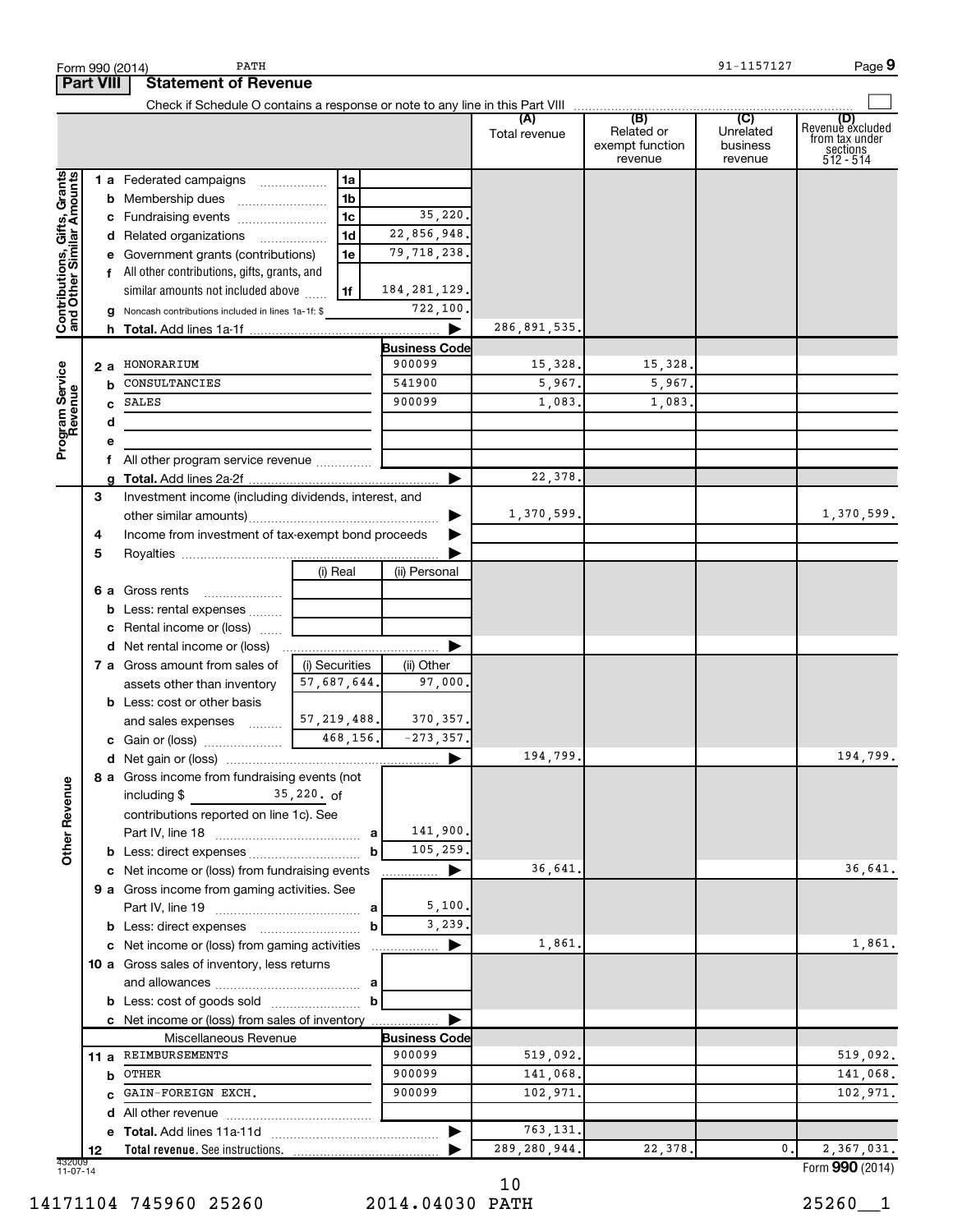**10**

#### **Part IX Statement of Functional Expenses**

*Section 501(c)(3) and 501(c)(4) organizations must complete all columns. All other organizations must complete column (A).*

|              | Check if Schedule O contains a response or note to any line in this Part IX                     |                       |                                    |                                           |                                |
|--------------|-------------------------------------------------------------------------------------------------|-----------------------|------------------------------------|-------------------------------------------|--------------------------------|
|              | Do not include amounts reported on lines 6b,<br>7b, 8b, 9b, and 10b of Part VIII.               | (A)<br>Total expenses | (B)<br>Program service<br>expenses | (C)<br>Management and<br>general expenses | (D)<br>Fundraising<br>expenses |
| $\mathbf 1$  | Grants and other assistance to domestic organizations                                           |                       |                                    |                                           |                                |
|              | and domestic governments. See Part IV, line 21                                                  | 30, 755, 257.         | 30, 755, 257.                      |                                           |                                |
| $\mathbf{2}$ | Grants and other assistance to domestic                                                         |                       |                                    |                                           |                                |
|              | individuals. See Part IV, line 22                                                               | 250,504.              | 250,504.                           |                                           |                                |
| 3            | Grants and other assistance to foreign                                                          |                       |                                    |                                           |                                |
|              | organizations, foreign governments, and foreign                                                 |                       |                                    |                                           |                                |
|              | individuals. See Part IV, lines 15 and 16                                                       | 40,866,596.           | 40,866,596.                        |                                           |                                |
| 4            | Benefits paid to or for members                                                                 |                       |                                    |                                           |                                |
| 5            | Compensation of current officers, directors,                                                    |                       |                                    |                                           |                                |
|              | trustees, and key employees                                                                     | 4,779,705.            | 2,263,520.                         | 2,493,243.                                | 22,942.                        |
| 6            | Compensation not included above, to disqualified                                                |                       |                                    |                                           |                                |
|              | persons (as defined under section 4958(f)(1)) and                                               |                       |                                    |                                           |                                |
|              | persons described in section 4958(c)(3)(B)                                                      |                       |                                    |                                           |                                |
| 7            | Other salaries and wages                                                                        | 80,749,839.           | 48,180,820.                        | 31,404,940.                               | 1,164,079.                     |
| 8            | Pension plan accruals and contributions (include                                                |                       |                                    |                                           |                                |
|              | section 401(k) and 403(b) employer contributions)                                               | 7,616,783.            |                                    | 7,616,783.                                |                                |
| 9            |                                                                                                 | 11, 283, 728.         | 1,009,697.                         | 10,274,031.                               |                                |
| 10           |                                                                                                 | 6,401,023.            | 231,905.                           | 6, 169, 118.                              |                                |
| 11           | Fees for services (non-employees):                                                              |                       |                                    |                                           |                                |
| a            |                                                                                                 |                       |                                    |                                           |                                |
| b            |                                                                                                 | 311,708.              | 86,294.                            | 225, 414.                                 |                                |
|              |                                                                                                 | 388,147.              | 23,687.                            | 364,460.                                  |                                |
| d            |                                                                                                 | 113,288.              | 26,136.                            | 87,152.                                   |                                |
| е            | Professional fundraising services. See Part IV, line 17                                         |                       |                                    |                                           |                                |
| f            | Investment management fees                                                                      | 266,421.              |                                    | 266,421                                   |                                |
| g            | Other. (If line 11g amount exceeds 10% of line 25,                                              |                       |                                    |                                           |                                |
|              | column (A) amount, list line 11g expenses on Sch O.)                                            | 10,043,281.           | 6,516,284.                         | 3,455,486.                                | 71,511.                        |
| 12           |                                                                                                 | 314,518.              | 151,918.                           | 153,915.                                  | 8,685.                         |
| 13           |                                                                                                 | 4,658,968.            | 3,542,303.                         | 1,070,422.                                | 46, 243.                       |
| 14           |                                                                                                 | 1,020,432.            | 491.233.                           | 481,825.                                  | 47,374.                        |
| 15           |                                                                                                 | 48,980.               | 48,980.                            |                                           |                                |
| 16           |                                                                                                 | 10,248,321.           | 625,861.                           | 9,622,460.                                |                                |
| 17           |                                                                                                 | 18,020,598.           | 15,719,728.                        | 2,215,508.                                | 85,362.                        |
| 18           | Payments of travel or entertainment expenses                                                    |                       |                                    |                                           |                                |
|              | for any federal, state, or local public officials                                               |                       |                                    |                                           |                                |
| 19           | Conferences, conventions, and meetings                                                          | 6,494,926.            | 5,991,886.                         | 341,775                                   | 161,265.                       |
| 20           | Interest                                                                                        | 75,698.               |                                    | 75,698                                    |                                |
| 21<br>22     | Depreciation, depletion, and amortization                                                       | 2,489,286.            | 179,178.                           | 2,310,108                                 |                                |
|              |                                                                                                 | 339,568.              | 22,259.                            | 317,309.                                  |                                |
| 23<br>24     | Insurance<br>Other expenses. Itemize expenses not covered                                       |                       |                                    |                                           |                                |
|              | above. (List miscellaneous expenses in line 24e. If line                                        |                       |                                    |                                           |                                |
|              | 24e amount exceeds 10% of line 25, column (A)<br>amount, list line 24e expenses on Schedule O.) |                       |                                    |                                           |                                |
| a            | <b>SUBCONTRACTS</b>                                                                             | 25,037,206.           | 23,859,661.                        | 585,746                                   | 591,799.                       |
| b            | EQUIP RENT & MAINT                                                                              | 5,833,787.            | 4,819,336.                         | 977,047.                                  | 37,404.                        |
|              | FACILITIES ALLOC                                                                                | 0.                    | 9,953,020.                         | $-10, 314, 538$                           | 361,518.                       |
| d            | LEAVE & BENS ALLOC                                                                              | 0.                    | 26, 131, 638.                      | $-26, 759, 258$                           | 627,620.                       |
|              | e All other expenses                                                                            | 8, 215, 280.          | 5,617,022.                         | 2,566,983                                 | 31,275.                        |
| 25           | Total functional expenses. Add lines 1 through 24e                                              | 276, 623, 848.        | 227, 364, 723.                     | 46,002,048                                | 3,257,077.                     |
| 26           | <b>Joint costs.</b> Complete this line only if the organization                                 |                       |                                    |                                           |                                |
|              | reported in column (B) joint costs from a combined                                              |                       |                                    |                                           |                                |
|              | educational campaign and fundraising solicitation.                                              |                       |                                    |                                           |                                |
|              | Check here $\blacktriangleright$<br>if following SOP 98-2 (ASC 958-720)                         |                       |                                    |                                           |                                |

432010 11-07-14

Form (2014) **990**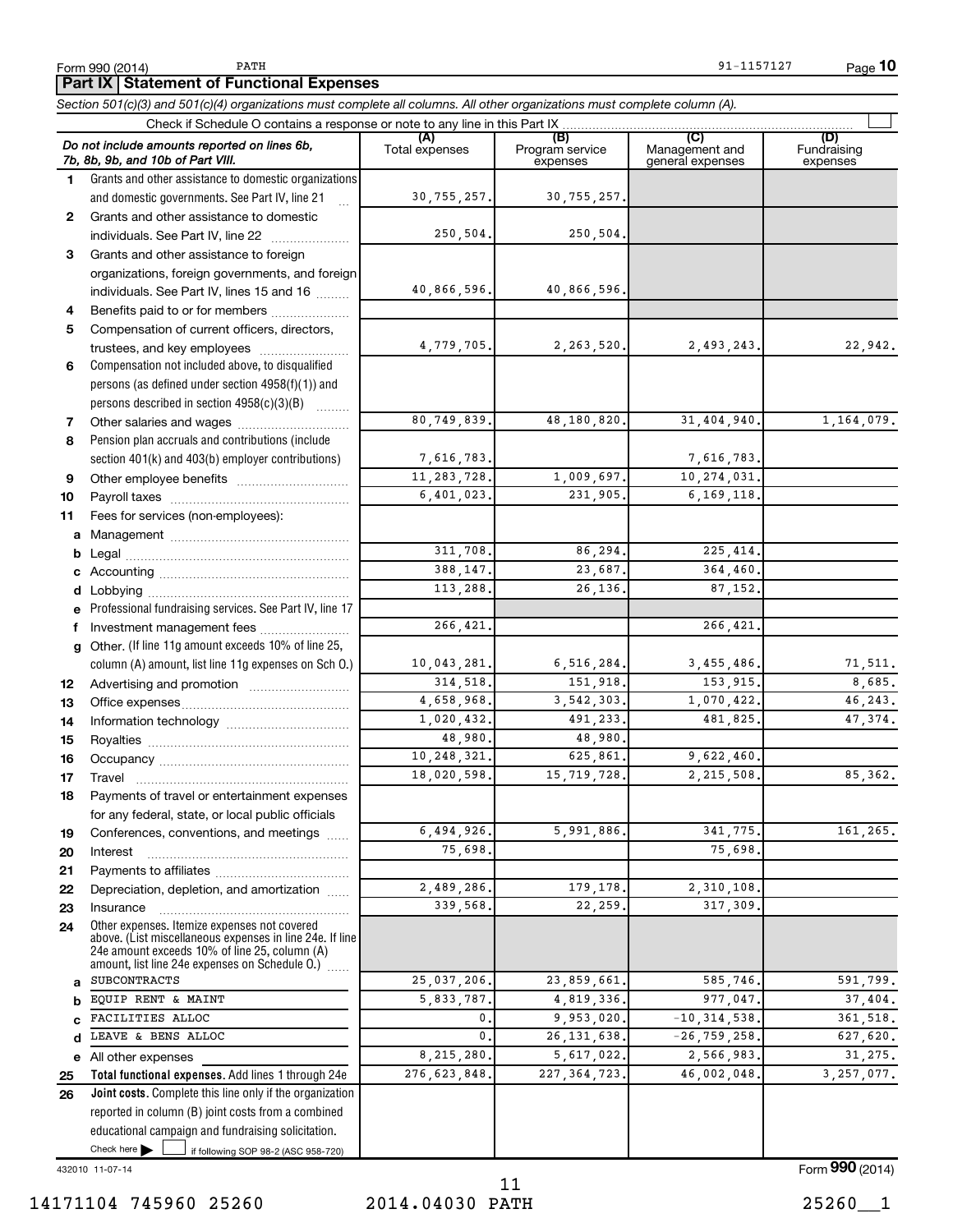$\overline{\phantom{0}}$ 

432011 11-07-14

### 14171104 745960 25260 2014.04030 PATH 25260\_\_1 12

Form (2014) **990**

|                   |    |                                                                                                                                                                                                                                |               | (A)<br>Beginning of year |                | (B)<br>End of year |
|-------------------|----|--------------------------------------------------------------------------------------------------------------------------------------------------------------------------------------------------------------------------------|---------------|--------------------------|----------------|--------------------|
|                   | 1  |                                                                                                                                                                                                                                |               | 13, 397, 133.            | $\mathbf{1}$   | 27, 155, 160.      |
|                   | 2  |                                                                                                                                                                                                                                |               | 40,026,863.              | $\mathbf{2}$   | 85,106,641.        |
|                   | З  |                                                                                                                                                                                                                                |               | 254, 302, 858.           | 3              | 225,750,342.       |
|                   | 4  |                                                                                                                                                                                                                                | 7,771,974.    | 4                        | 12,072,596.    |                    |
|                   | 5  | Loans and other receivables from current and former officers, directors,                                                                                                                                                       |               |                          |                |                    |
|                   |    | trustees, key employees, and highest compensated employees. Complete                                                                                                                                                           |               |                          |                |                    |
|                   |    | Part II of Schedule L                                                                                                                                                                                                          |               |                          | 5              |                    |
|                   | 6  | Loans and other receivables from other disqualified persons (as defined under                                                                                                                                                  |               |                          |                |                    |
|                   |    | section 4958(f)(1)), persons described in section 4958(c)(3)(B), and contributing                                                                                                                                              |               |                          |                |                    |
|                   |    | employers and sponsoring organizations of section 501(c)(9) voluntary                                                                                                                                                          |               |                          |                |                    |
|                   |    | employees' beneficiary organizations (see instr). Complete Part II of Sch L                                                                                                                                                    |               |                          | 6              |                    |
| Assets            | 7  |                                                                                                                                                                                                                                |               |                          | $\overline{7}$ |                    |
|                   | 8  |                                                                                                                                                                                                                                |               |                          | 8              |                    |
|                   | 9  | Prepaid expenses and deferred charges [11] matter continuum matter and referred charges [11] matter continuum matter continuum matter and continuum matter continuum matter and continuum matter continuum matter continuum ma |               | 2,850,259.               | 9              | 2,917,489.         |
|                   |    | 10a Land, buildings, and equipment: cost or other                                                                                                                                                                              |               |                          |                |                    |
|                   |    | basis. Complete Part VI of Schedule D    10a   33, 563, 347.                                                                                                                                                                   |               |                          |                |                    |
|                   |    |                                                                                                                                                                                                                                | 16,642,765.   | 18, 577, 714. 10c        |                | 16,920,582.        |
|                   | 11 |                                                                                                                                                                                                                                |               | 148,068,288.             | 11             | 125,648,641.       |
|                   | 12 |                                                                                                                                                                                                                                |               |                          | 12             |                    |
|                   | 13 |                                                                                                                                                                                                                                |               |                          | 13             |                    |
|                   | 14 | Intangible assets with an annumerous contracts are all the contracts and an analysis of the assets with an annumerous contracts and an analysis and an analysis and an analysis and an analysis and an analysis and an analysi |               | 223,973.                 | 14             | 44,795.            |
|                   | 15 |                                                                                                                                                                                                                                |               | 603,218.                 | 15             | 0.                 |
|                   | 16 |                                                                                                                                                                                                                                |               | 485, 822, 280.           | 16             | 495,616,246.       |
|                   | 17 |                                                                                                                                                                                                                                | 52, 731, 771. | 17                       | 50,802,396.    |                    |
|                   | 18 |                                                                                                                                                                                                                                |               |                          | 18             |                    |
|                   | 19 |                                                                                                                                                                                                                                |               |                          | 19             |                    |
|                   | 20 |                                                                                                                                                                                                                                |               |                          | 20             |                    |
|                   | 21 | Escrow or custodial account liability. Complete Part IV of Schedule D                                                                                                                                                          |               |                          | 21             |                    |
|                   | 22 | Loans and other payables to current and former officers, directors, trustees,                                                                                                                                                  |               |                          |                |                    |
| Liabilities       |    | key employees, highest compensated employees, and disqualified persons.                                                                                                                                                        |               |                          |                |                    |
|                   |    |                                                                                                                                                                                                                                |               |                          | 22             |                    |
|                   | 23 | Secured mortgages and notes payable to unrelated third parties                                                                                                                                                                 |               | 4,335,893.               | 23             | 3,404,022.         |
|                   | 24 |                                                                                                                                                                                                                                |               |                          | 24             |                    |
|                   | 25 | Other liabilities (including federal income tax, payables to related third                                                                                                                                                     |               |                          |                |                    |
|                   |    | parties, and other liabilities not included on lines 17-24). Complete Part X of                                                                                                                                                |               |                          |                |                    |
|                   |    | Schedule D                                                                                                                                                                                                                     |               |                          | 25             |                    |
|                   | 26 |                                                                                                                                                                                                                                |               | 57,067,664.              | 26             | 54, 206, 418.      |
|                   |    | Organizations that follow SFAS 117 (ASC 958), check here $\blacktriangleright$ $\lfloor x \rfloor$                                                                                                                             | and           |                          |                |                    |
|                   |    | complete lines 27 through 29, and lines 33 and 34.                                                                                                                                                                             |               |                          |                |                    |
|                   | 27 |                                                                                                                                                                                                                                |               | 21,836,456.              | 27             | 19,517,592.        |
|                   | 28 |                                                                                                                                                                                                                                |               | 403, 540, 565.           | 28             | 418,505,291.       |
|                   | 29 | Permanently restricted net assets                                                                                                                                                                                              |               | 3, 377, 595.             | 29             | 3,386,945.         |
| or Fund Balances  |    | Organizations that do not follow SFAS 117 (ASC 958), check here $\blacktriangleright$                                                                                                                                          |               |                          |                |                    |
|                   |    | and complete lines 30 through 34.                                                                                                                                                                                              |               |                          |                |                    |
|                   | 30 |                                                                                                                                                                                                                                |               |                          | 30             |                    |
|                   | 31 | Paid-in or capital surplus, or land, building, or equipment fund                                                                                                                                                               |               |                          | 31             |                    |
| <b>Net Assets</b> | 32 | Retained earnings, endowment, accumulated income, or other funds                                                                                                                                                               |               |                          | 32             |                    |
|                   | 33 |                                                                                                                                                                                                                                |               | 428, 754, 616.           | 33             | 441,409,828.       |
|                   | 34 |                                                                                                                                                                                                                                |               | 485,822,280.             | 34             | 495,616,246.       |

Check if Schedule O contains a response or note to any line in this Part X

**11** 91-1157127

 $\perp$ 

Form 990 (2014) PATH **Part X Balance Sheet**

 $\overline{\phantom{0}}$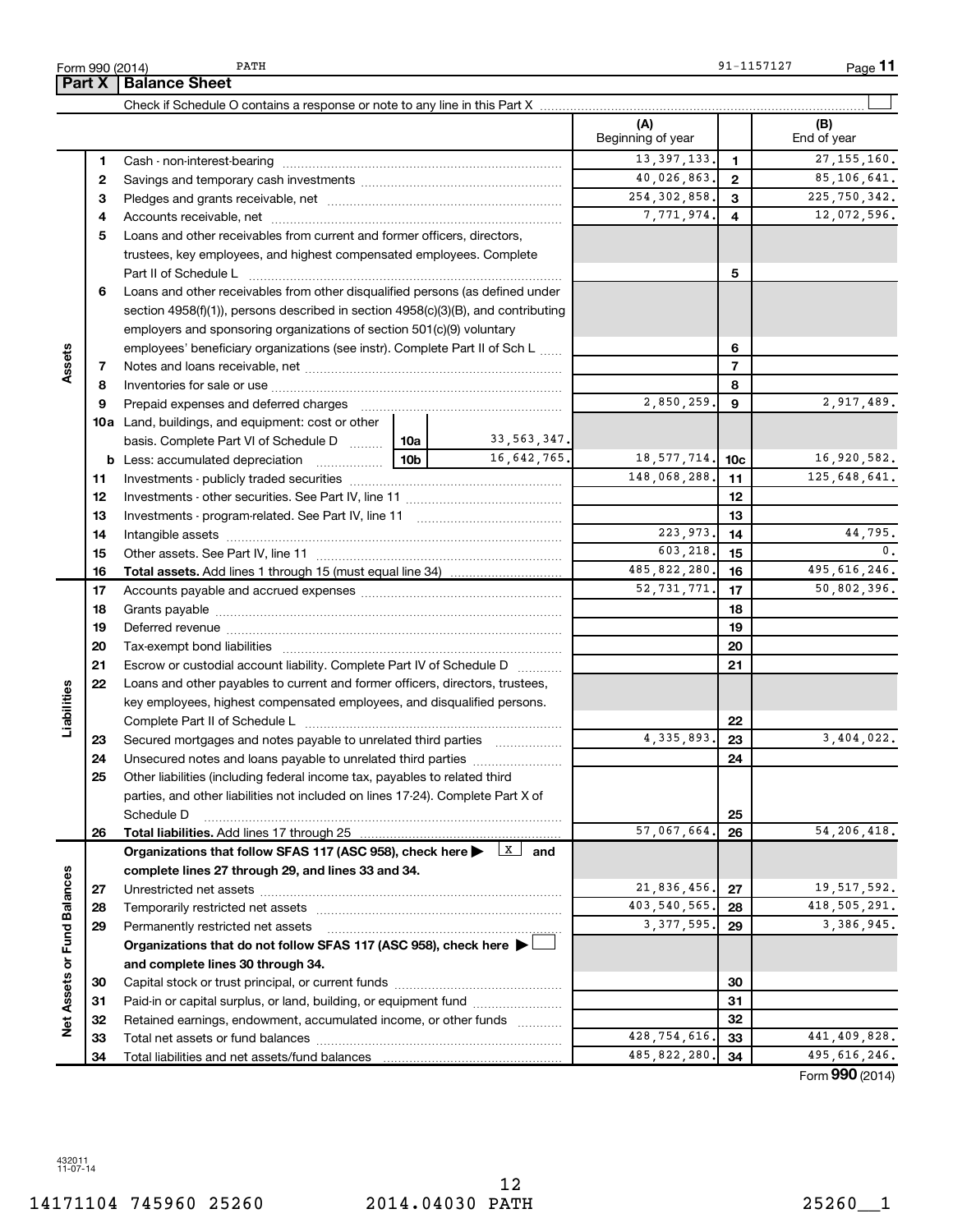|    | PATH<br>Form 990 (2014)                                                                                                                                                                                                        | 91-1157127     |                |                     | Page 12        |
|----|--------------------------------------------------------------------------------------------------------------------------------------------------------------------------------------------------------------------------------|----------------|----------------|---------------------|----------------|
|    | Part XI<br><b>Reconciliation of Net Assets</b>                                                                                                                                                                                 |                |                |                     |                |
|    |                                                                                                                                                                                                                                |                |                |                     |                |
|    |                                                                                                                                                                                                                                |                |                |                     |                |
| 1  |                                                                                                                                                                                                                                | 1              |                |                     | 289, 280, 944. |
| 2  |                                                                                                                                                                                                                                | $\mathbf{2}$   |                |                     | 276, 623, 848. |
| З  | Revenue less expenses. Subtract line 2 from line 1                                                                                                                                                                             | 3              |                |                     | 12,657,096.    |
| 4  |                                                                                                                                                                                                                                | $\overline{4}$ |                |                     | 428,754,616.   |
| 5  | Net unrealized gains (losses) on investments [11] matter in the contract of the contract of the contract of the contract of the contract of the contract of the contract of the contract of the contract of the contract of th | 5              |                |                     | $-1.884.$      |
| 6  | Donated services and use of facilities                                                                                                                                                                                         | 6              |                |                     |                |
| 7  | Investment expenses                                                                                                                                                                                                            | $\overline{7}$ |                |                     |                |
| 8  | Prior period adjustments [111] matter contracts and adjustments and account and account of the contracts and account of the contracts and account of the contracts and account of the contracts and account of the contracts a | 8              |                |                     |                |
| 9  |                                                                                                                                                                                                                                | 9              |                |                     | $\mathbf{0}$ . |
| 10 | Net assets or fund balances at end of year. Combine lines 3 through 9 (must equal Part X, line 33,                                                                                                                             |                |                |                     |                |
|    | column (B))                                                                                                                                                                                                                    | 10             |                |                     | 441,409,828.   |
|    | Part XII Financial Statements and Reporting                                                                                                                                                                                    |                |                |                     |                |
|    |                                                                                                                                                                                                                                |                |                |                     |                |
|    |                                                                                                                                                                                                                                |                |                | <b>Yes</b>          | No             |
| 1. | $\lfloor x \rfloor$ Accrual<br>Accounting method used to prepare the Form 990: $\Box$ Cash<br>Other                                                                                                                            |                |                |                     |                |
|    | If the organization changed its method of accounting from a prior year or checked "Other," explain in Schedule O.                                                                                                              |                |                |                     |                |
|    | 2a Were the organization's financial statements compiled or reviewed by an independent accountant?                                                                                                                             |                | 2a             |                     | х              |
|    | If "Yes," check a box below to indicate whether the financial statements for the year were compiled or reviewed on a                                                                                                           |                |                |                     |                |
|    | separate basis, consolidated basis, or both:                                                                                                                                                                                   |                |                |                     |                |
|    | <b>Consolidated basis</b><br>Both consolidated and separate basis<br>Separate basis                                                                                                                                            |                |                |                     |                |
|    |                                                                                                                                                                                                                                |                | 2 <sub>b</sub> | х                   |                |
|    | If "Yes," check a box below to indicate whether the financial statements for the year were audited on a separate basis,                                                                                                        |                |                |                     |                |
|    | consolidated basis, or both:                                                                                                                                                                                                   |                |                |                     |                |
|    | X   Consolidated basis<br>Both consolidated and separate basis<br>Separate basis                                                                                                                                               |                |                |                     |                |
|    | c If "Yes" to line 2a or 2b, does the organization have a committee that assumes responsibility for oversight of the audit,                                                                                                    |                |                |                     |                |
|    | review, or compilation of its financial statements and selection of an independent accountant?                                                                                                                                 |                | 2c             | х                   |                |
|    | If the organization changed either its oversight process or selection process during the tax year, explain in Schedule O.                                                                                                      |                |                |                     |                |
|    | 3a As a result of a federal award, was the organization required to undergo an audit or audits as set forth in the Single Audit                                                                                                |                |                |                     |                |
|    |                                                                                                                                                                                                                                |                | За             | х                   |                |
|    | b If "Yes," did the organization undergo the required audit or audits? If the organization did not undergo the required audit                                                                                                  |                |                |                     |                |
|    |                                                                                                                                                                                                                                |                | Зb             | x<br><u>nnn 100</u> |                |

Form (2014) **990**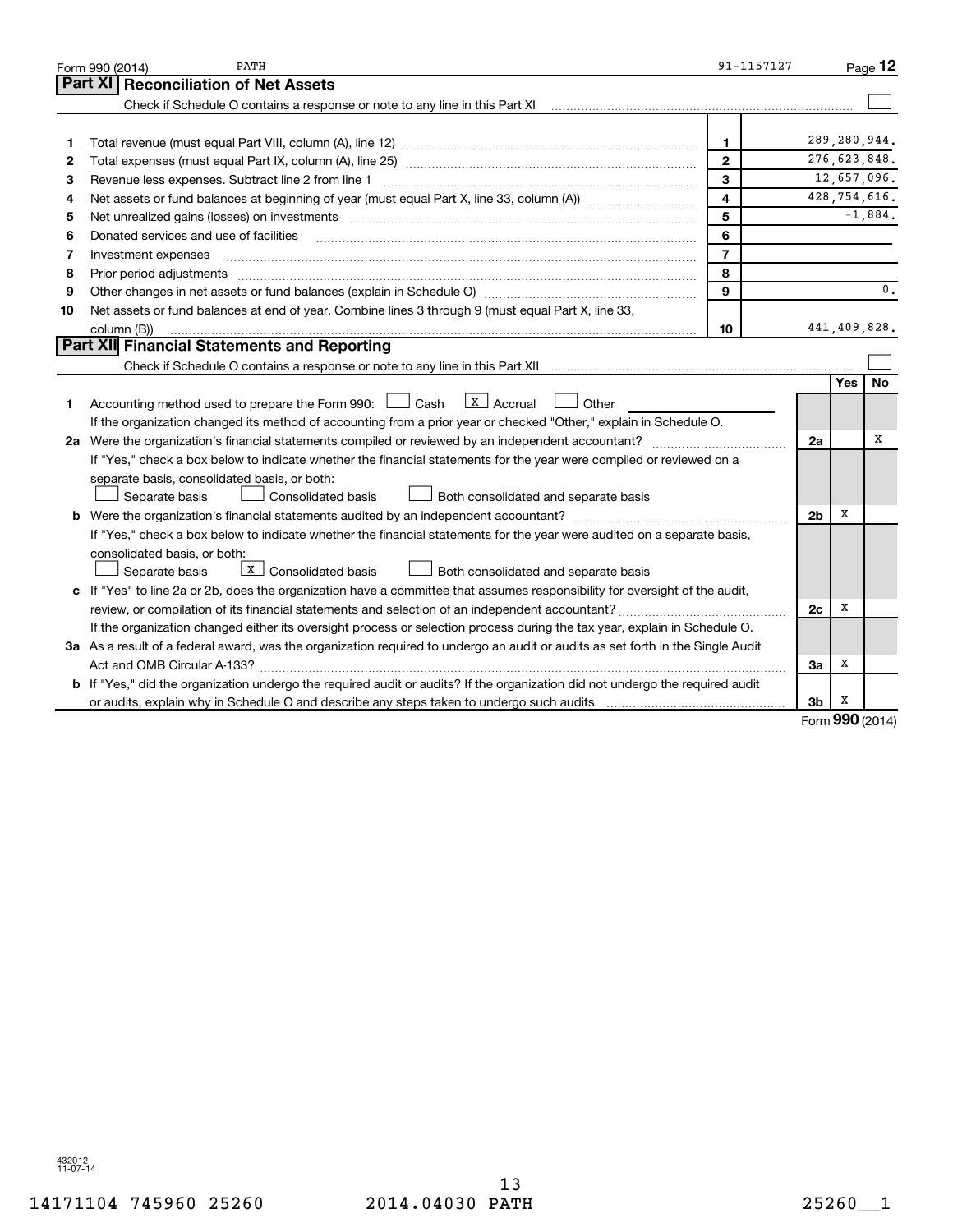Department of the Treasury Internal Revenue Service

| (Form 990 or 990-EZ |  |  |  |  |
|---------------------|--|--|--|--|
|---------------------|--|--|--|--|

# Form 990 or 990-EZ) **Public Charity Status and Public Support**<br>
Complete if the organization is a section 501(c)(3) organization or a section<br> **2014**

**4947(a)(1) nonexempt charitable trust. | Attach to Form 990 or Form 990-EZ.** 

| OMB No 1545-0047                    |
|-------------------------------------|
| 014                                 |
| <b>Open to Public</b><br>Inspection |

|  | Name of the organizatic |  |
|--|-------------------------|--|

Information about Schedule A (Form 990 or 990-EZ) and its instructions is at www.irs.gov/form990.

|              |              | Name of the organization                                                                                                                                                                                            |          |                            |                            |    |                        | <b>Employer identification number</b> |
|--------------|--------------|---------------------------------------------------------------------------------------------------------------------------------------------------------------------------------------------------------------------|----------|----------------------------|----------------------------|----|------------------------|---------------------------------------|
|              |              | PATH                                                                                                                                                                                                                |          |                            |                            |    |                        | 91-1157127                            |
| Part I       |              | Reason for Public Charity Status (All organizations must complete this part.) See instructions.                                                                                                                     |          |                            |                            |    |                        |                                       |
|              |              | The organization is not a private foundation because it is: (For lines 1 through 11, check only one box.)                                                                                                           |          |                            |                            |    |                        |                                       |
| 1.           |              | A church, convention of churches, or association of churches described in section 170(b)(1)(A)(i).                                                                                                                  |          |                            |                            |    |                        |                                       |
| 2            |              | A school described in section 170(b)(1)(A)(ii). (Attach Schedule E.)                                                                                                                                                |          |                            |                            |    |                        |                                       |
| з            |              | A hospital or a cooperative hospital service organization described in section 170(b)(1)(A)(iii).                                                                                                                   |          |                            |                            |    |                        |                                       |
| 4            |              | A medical research organization operated in conjunction with a hospital described in section 170(b)(1)(A)(iii). Enter the hospital's name,                                                                          |          |                            |                            |    |                        |                                       |
|              |              | city, and state:                                                                                                                                                                                                    |          |                            |                            |    |                        |                                       |
| 5            |              | An organization operated for the benefit of a college or university owned or operated by a governmental unit described in                                                                                           |          |                            |                            |    |                        |                                       |
|              |              | section 170(b)(1)(A)(iv). (Complete Part II.)                                                                                                                                                                       |          |                            |                            |    |                        |                                       |
| 6.           |              | A federal, state, or local government or governmental unit described in section 170(b)(1)(A)(v).                                                                                                                    |          |                            |                            |    |                        |                                       |
| $\mathbf{7}$ | $\mathbf{X}$ | An organization that normally receives a substantial part of its support from a governmental unit or from the general public described in                                                                           |          |                            |                            |    |                        |                                       |
|              |              | section 170(b)(1)(A)(vi). (Complete Part II.)                                                                                                                                                                       |          |                            |                            |    |                        |                                       |
| 8            |              | A community trust described in section 170(b)(1)(A)(vi). (Complete Part II.)                                                                                                                                        |          |                            |                            |    |                        |                                       |
| 9            |              | An organization that normally receives: (1) more than 33 1/3% of its support from contributions, membership fees, and gross receipts from                                                                           |          |                            |                            |    |                        |                                       |
|              |              | activities related to its exempt functions - subject to certain exceptions, and (2) no more than 33 1/3% of its support from gross investment                                                                       |          |                            |                            |    |                        |                                       |
|              |              | income and unrelated business taxable income (less section 511 tax) from businesses acquired by the organization after June 30, 1975.                                                                               |          |                            |                            |    |                        |                                       |
|              |              | See section 509(a)(2). (Complete Part III.)                                                                                                                                                                         |          |                            |                            |    |                        |                                       |
| 10           |              | An organization organized and operated exclusively to test for public safety. See section 509(a)(4).                                                                                                                |          |                            |                            |    |                        |                                       |
| 11           |              | An organization organized and operated exclusively for the benefit of, to perform the functions of, or to carry out the purposes of one or                                                                          |          |                            |                            |    |                        |                                       |
|              |              | more publicly supported organizations described in section 509(a)(1) or section 509(a)(2). See section 509(a)(3). Check the box in                                                                                  |          |                            |                            |    |                        |                                       |
|              |              | lines 11a through 11d that describes the type of supporting organization and complete lines 11e, 11f, and 11g.                                                                                                      |          |                            |                            |    |                        |                                       |
| а            |              | Type I. A supporting organization operated, supervised, or controlled by its supported organization(s), typically by giving                                                                                         |          |                            |                            |    |                        |                                       |
|              |              | the supported organization(s) the power to regularly appoint or elect a majority of the directors or trustees of the supporting                                                                                     |          |                            |                            |    |                        |                                       |
|              |              | organization. You must complete Part IV, Sections A and B.                                                                                                                                                          |          |                            |                            |    |                        |                                       |
| b            |              | Type II. A supporting organization supervised or controlled in connection with its supported organization(s), by having                                                                                             |          |                            |                            |    |                        |                                       |
|              |              | control or management of the supporting organization vested in the same persons that control or manage the supported                                                                                                |          |                            |                            |    |                        |                                       |
|              |              | organization(s). You must complete Part IV, Sections A and C.                                                                                                                                                       |          |                            |                            |    |                        |                                       |
|              |              | Type III functionally integrated. A supporting organization operated in connection with, and functionally integrated with,                                                                                          |          |                            |                            |    |                        |                                       |
| с            |              | its supported organization(s) (see instructions). You must complete Part IV, Sections A, D, and E.                                                                                                                  |          |                            |                            |    |                        |                                       |
| d            |              | Type III non-functionally integrated. A supporting organization operated in connection with its supported organization(s)                                                                                           |          |                            |                            |    |                        |                                       |
|              |              | that is not functionally integrated. The organization generally must satisfy a distribution requirement and an attentiveness                                                                                        |          |                            |                            |    |                        |                                       |
|              |              |                                                                                                                                                                                                                     |          |                            |                            |    |                        |                                       |
|              |              | requirement (see instructions). You must complete Part IV, Sections A and D, and Part V.<br>Check this box if the organization received a written determination from the IRS that it is a Type I, Type II, Type III |          |                            |                            |    |                        |                                       |
| е            |              |                                                                                                                                                                                                                     |          |                            |                            |    |                        |                                       |
|              |              | functionally integrated, or Type III non-functionally integrated supporting organization.                                                                                                                           |          |                            |                            |    |                        |                                       |
|              |              | g Provide the following information about the supported organization(s).                                                                                                                                            |          |                            |                            |    |                        |                                       |
|              |              | (i) Name of supported                                                                                                                                                                                               | (ii) EIN | (iii) Type of organization | (iv) Is the organization   |    | (v) Amount of monetary | (vi) Amount of                        |
|              |              | organization                                                                                                                                                                                                        |          | (described on lines 1-9    | listed in your             |    | support (see           | other support (see                    |
|              |              |                                                                                                                                                                                                                     |          | above or IRC section       | governing document?<br>Yes | No | Instructions)          | Instructions)                         |
|              |              |                                                                                                                                                                                                                     |          | (see instructions))        |                            |    |                        |                                       |
|              |              |                                                                                                                                                                                                                     |          |                            |                            |    |                        |                                       |
|              |              |                                                                                                                                                                                                                     |          |                            |                            |    |                        |                                       |
|              |              |                                                                                                                                                                                                                     |          |                            |                            |    |                        |                                       |
|              |              |                                                                                                                                                                                                                     |          |                            |                            |    |                        |                                       |
|              |              |                                                                                                                                                                                                                     |          |                            |                            |    |                        |                                       |
|              |              |                                                                                                                                                                                                                     |          |                            |                            |    |                        |                                       |

**Total**

Form 990 or 990-EZ. 432021 09-17-14

LHA **For Paperwork Reduction Act Notice, see the Instructions for**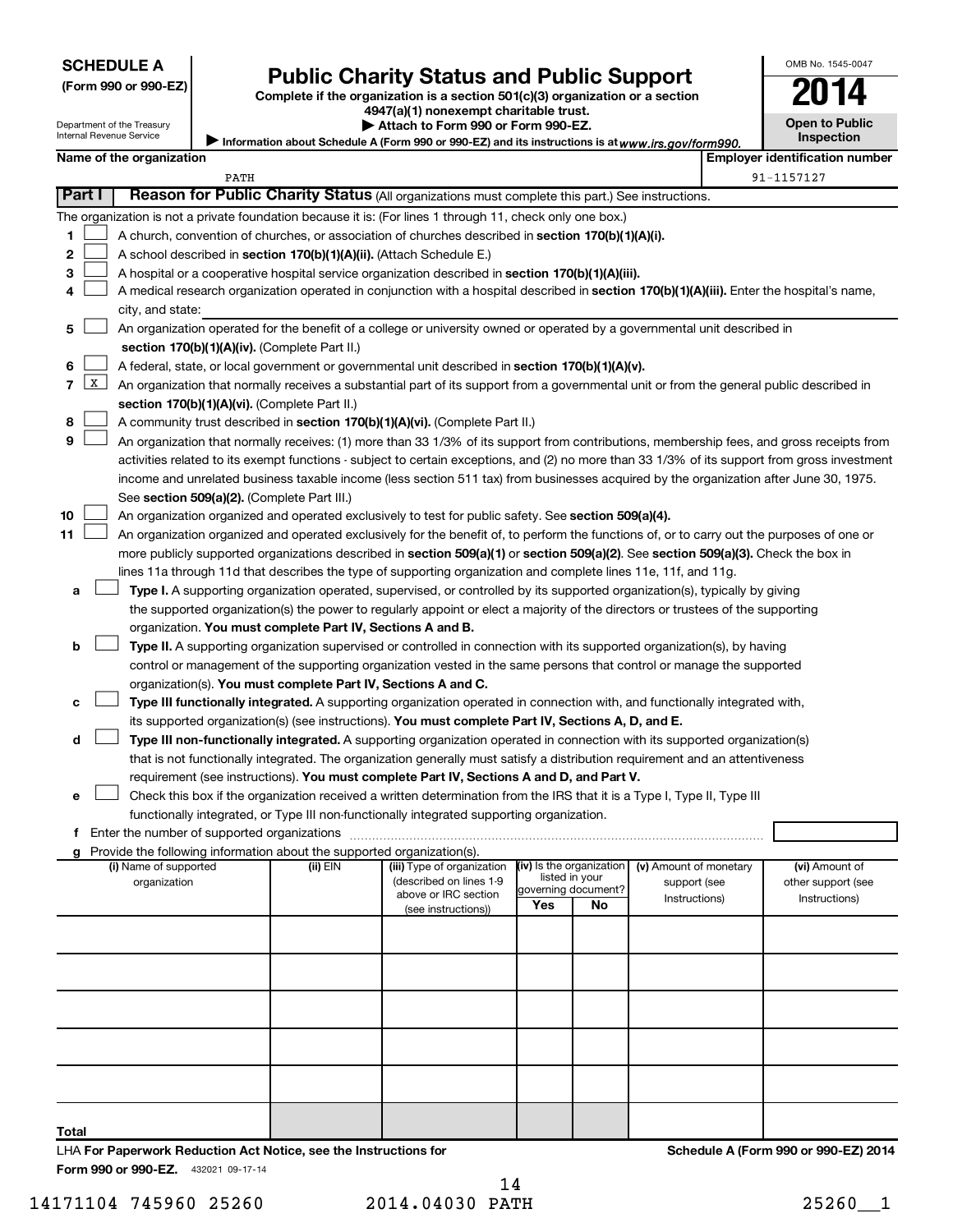|     | Calendar year (or fiscal year beginning in)<br>(a) 2010<br>(b) 2011<br>(c) 2012<br>$(d)$ 2013<br>(e) 2014<br>(f) Total                     |                |              |                |              |                                      |                                    |  |  |
|-----|--------------------------------------------------------------------------------------------------------------------------------------------|----------------|--------------|----------------|--------------|--------------------------------------|------------------------------------|--|--|
|     | 1 Gifts, grants, contributions, and                                                                                                        |                |              |                |              |                                      |                                    |  |  |
|     | membership fees received. (Do not                                                                                                          |                |              |                |              |                                      |                                    |  |  |
|     | include any "unusual grants.")                                                                                                             | 152, 434, 405. | 240,628,741. | 171,536,869.   | 260,656,932. | 286,891,535.                         | 1112148482.                        |  |  |
|     | 2 Tax revenues levied for the organ-                                                                                                       |                |              |                |              |                                      |                                    |  |  |
|     | ization's benefit and either paid to                                                                                                       |                |              |                |              |                                      |                                    |  |  |
|     | or expended on its behalf                                                                                                                  |                |              |                |              |                                      |                                    |  |  |
|     | 3 The value of services or facilities                                                                                                      |                |              |                |              |                                      |                                    |  |  |
|     | furnished by a governmental unit to                                                                                                        |                |              |                |              |                                      |                                    |  |  |
|     | the organization without charge                                                                                                            |                |              |                |              |                                      |                                    |  |  |
| 4   | <b>Total.</b> Add lines 1 through 3                                                                                                        | 152,434,405.   | 240,628,741. | 171, 536, 869. | 260,656,932. | 286,891,535.                         | 1112148482.                        |  |  |
| 5   | The portion of total contributions                                                                                                         |                |              |                |              |                                      |                                    |  |  |
|     | by each person (other than a                                                                                                               |                |              |                |              |                                      |                                    |  |  |
|     | governmental unit or publicly                                                                                                              |                |              |                |              |                                      |                                    |  |  |
|     | supported organization) included                                                                                                           |                |              |                |              |                                      |                                    |  |  |
|     | on line 1 that exceeds 2% of the                                                                                                           |                |              |                |              |                                      |                                    |  |  |
|     | amount shown on line 11,                                                                                                                   |                |              |                |              |                                      |                                    |  |  |
|     | column (f)                                                                                                                                 |                |              |                |              |                                      | 362, 632, 553.                     |  |  |
|     | 6 Public support. Subtract line 5 from line 4.                                                                                             |                |              |                |              |                                      | 749, 515, 929.                     |  |  |
|     | <b>Section B. Total Support</b>                                                                                                            |                |              |                |              |                                      |                                    |  |  |
|     | Calendar year (or fiscal year beginning in)                                                                                                | (a) 2010       | (b) 2011     | $(c)$ 2012     | $(d)$ 2013   | (e) 2014                             | (f) Total                          |  |  |
|     | <b>7</b> Amounts from line 4                                                                                                               | 152, 434, 405. | 240,628,741. | 171,536,869    | 260,656,932  | 286,891,535.                         | 1112148482.                        |  |  |
| 8   | Gross income from interest,                                                                                                                |                |              |                |              |                                      |                                    |  |  |
|     | dividends, payments received on                                                                                                            |                |              |                |              |                                      |                                    |  |  |
|     | securities loans, rents, royalties                                                                                                         |                |              |                |              |                                      |                                    |  |  |
|     | and income from similar sources                                                                                                            | 4,380,066.     | 2,797,154.   | 2, 295, 453.   | 1,577,831.   | 1,370,599.                           | 12, 421, 103.                      |  |  |
|     | Net income from unrelated business                                                                                                         |                |              |                |              |                                      |                                    |  |  |
|     | activities, whether or not the                                                                                                             |                |              |                |              |                                      |                                    |  |  |
|     | business is regularly carried on                                                                                                           |                |              |                |              | 38,502.                              | 38,502.                            |  |  |
|     | 10 Other income. Do not include gain                                                                                                       |                |              |                |              |                                      |                                    |  |  |
|     | or loss from the sale of capital                                                                                                           |                |              |                |              |                                      |                                    |  |  |
|     | assets (Explain in Part VI.)                                                                                                               | 1,557,958.     | 502,596.     | 730,742.       | 2,432,891.   | 763,131.                             | 5,987,318.                         |  |  |
|     | 11 Total support. Add lines 7 through 10                                                                                                   |                |              |                |              |                                      | 1130595405.                        |  |  |
| 12  | Gross receipts from related activities, etc. (see instructions)                                                                            |                |              |                |              | 12                                   | 172,419.                           |  |  |
| 13  | First five years. If the Form 990 is for the organization's first, second, third, fourth, or fifth tax year as a section 501(c)(3)         |                |              |                |              |                                      |                                    |  |  |
|     | organization, check this box and stop here                                                                                                 |                |              |                |              |                                      |                                    |  |  |
|     | Section C. Computation of Public Support Percentage                                                                                        |                |              |                |              |                                      |                                    |  |  |
|     |                                                                                                                                            |                |              |                |              | 14                                   | 66.29<br>%                         |  |  |
|     |                                                                                                                                            |                |              |                |              |                                      | 70.73<br>%                         |  |  |
|     | 16a 33 1/3% support test - 2014. If the organization did not check the box on line 13, and line 14 is 33 1/3% or more, check this box and  |                |              |                |              |                                      |                                    |  |  |
|     |                                                                                                                                            |                |              |                |              |                                      | $\blacktriangleright$ $\mathbf{X}$ |  |  |
|     | b 33 1/3% support test - 2013. If the organization did not check a box on line 13 or 16a, and line 15 is 33 1/3% or more, check this box   |                |              |                |              |                                      |                                    |  |  |
|     |                                                                                                                                            |                |              |                |              |                                      |                                    |  |  |
|     | 17a 10% -facts-and-circumstances test - 2014. If the organization did not check a box on line 13, 16a, or 16b, and line 14 is 10% or more, |                |              |                |              |                                      |                                    |  |  |
|     | and if the organization meets the "facts-and-circumstances" test, check this box and stop here. Explain in Part VI how the organization    |                |              |                |              |                                      |                                    |  |  |
|     |                                                                                                                                            |                |              |                |              |                                      |                                    |  |  |
|     | b 10% -facts-and-circumstances test - 2013. If the organization did not check a box on line 13, 16a, 16b, or 17a, and line 15 is 10% or    |                |              |                |              |                                      |                                    |  |  |
|     | more, and if the organization meets the "facts-and-circumstances" test, check this box and stop here. Explain in Part VI how the           |                |              |                |              |                                      |                                    |  |  |
|     |                                                                                                                                            |                |              |                |              |                                      |                                    |  |  |
| 18. | Private foundation. If the organization did not check a box on line 13, 16a, 16b, 17a, or 17b, check this box and see instructions         |                |              |                |              |                                      |                                    |  |  |
|     |                                                                                                                                            |                |              |                |              | Schedule A (Form 990 or 990-EZ) 2014 |                                    |  |  |

(Complete only if you checked the box on line 5, 7, or 8 of Part I or if the organization failed to qualify under Part III. If the organization

**Part II Support Schedule for Organizations Described in Sections 170(b)(1)(A)(iv) and 170(b)(1)(A)(vi)**

432022 09-17-14

Schedule A (Form 990 or 990-EZ) 2014 PATH

**Section A. Public Support**

fails to qualify under the tests listed below, please complete Part III.)

91-1157127

**2**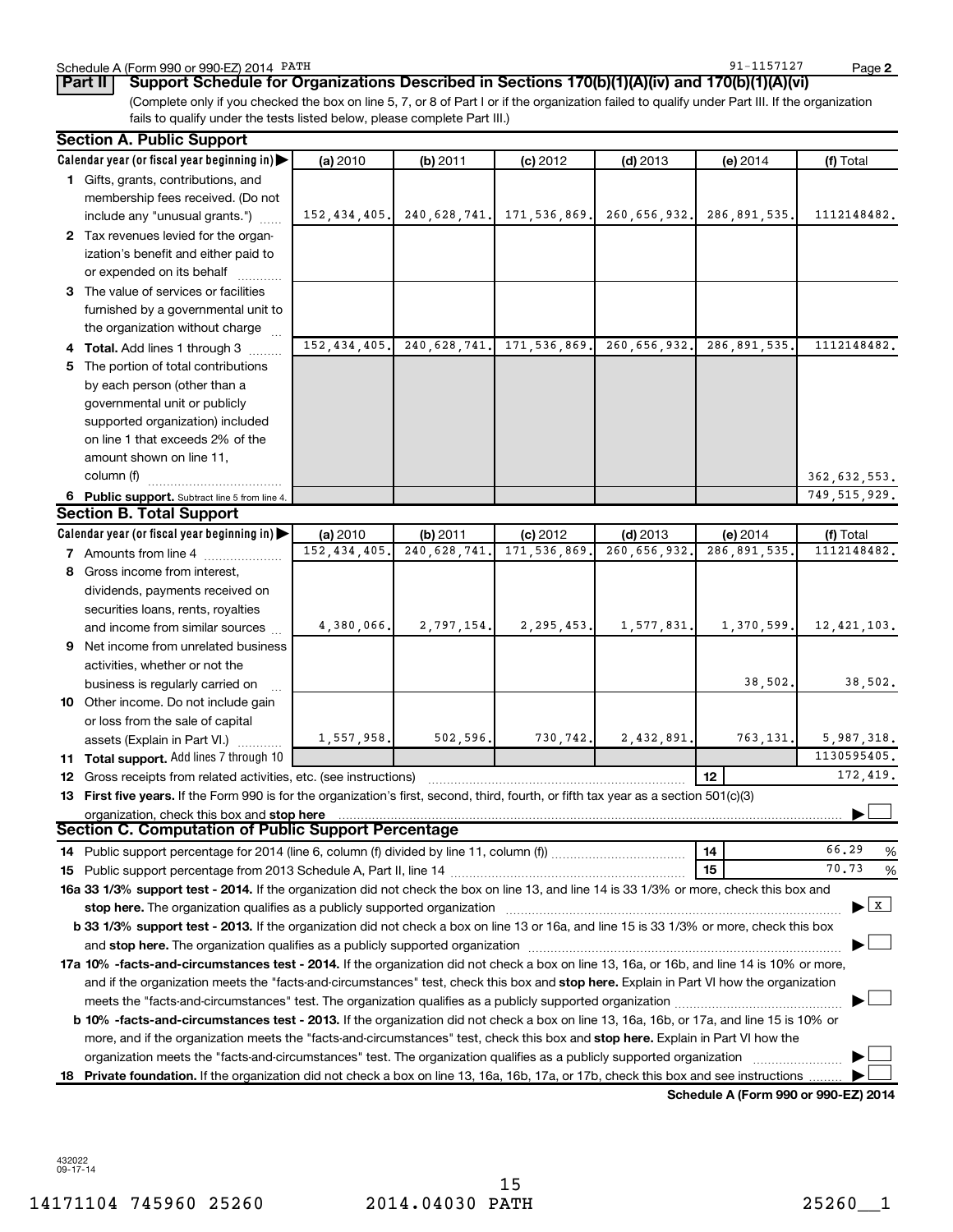#### **Part III Support Schedule for Organizations Described in Section 509(a)(2)**

(Complete only if you checked the box on line 9 of Part I or if the organization failed to qualify under Part II. If the organization fails to qualify under the tests listed below, please complete Part II.)

| <b>Section A. Public Support</b>                                                                                                                                                                                         |          |            |            |            |          |                                      |
|--------------------------------------------------------------------------------------------------------------------------------------------------------------------------------------------------------------------------|----------|------------|------------|------------|----------|--------------------------------------|
| Calendar year (or fiscal year beginning in)                                                                                                                                                                              | (a) 2010 | $(b)$ 2011 | $(c)$ 2012 | $(d)$ 2013 | (e) 2014 | (f) Total                            |
| 1 Gifts, grants, contributions, and                                                                                                                                                                                      |          |            |            |            |          |                                      |
| membership fees received. (Do not                                                                                                                                                                                        |          |            |            |            |          |                                      |
| include any "unusual grants.")                                                                                                                                                                                           |          |            |            |            |          |                                      |
| 2 Gross receipts from admissions,<br>merchandise sold or services per-<br>formed, or facilities furnished in<br>any activity that is related to the                                                                      |          |            |            |            |          |                                      |
| organization's tax-exempt purpose                                                                                                                                                                                        |          |            |            |            |          |                                      |
| 3 Gross receipts from activities that                                                                                                                                                                                    |          |            |            |            |          |                                      |
| are not an unrelated trade or bus-                                                                                                                                                                                       |          |            |            |            |          |                                      |
| iness under section 513                                                                                                                                                                                                  |          |            |            |            |          |                                      |
| 4 Tax revenues levied for the organ-<br>ization's benefit and either paid to                                                                                                                                             |          |            |            |            |          |                                      |
| or expended on its behalf                                                                                                                                                                                                |          |            |            |            |          |                                      |
| 5 The value of services or facilities                                                                                                                                                                                    |          |            |            |            |          |                                      |
| furnished by a governmental unit to                                                                                                                                                                                      |          |            |            |            |          |                                      |
| the organization without charge                                                                                                                                                                                          |          |            |            |            |          |                                      |
|                                                                                                                                                                                                                          |          |            |            |            |          |                                      |
| 6 Total. Add lines 1 through 5                                                                                                                                                                                           |          |            |            |            |          |                                      |
| 7a Amounts included on lines 1, 2, and                                                                                                                                                                                   |          |            |            |            |          |                                      |
| 3 received from disqualified persons<br><b>b</b> Amounts included on lines 2 and 3 received<br>from other than disqualified persons that<br>exceed the greater of \$5,000 or 1% of the<br>amount on line 13 for the year |          |            |            |            |          |                                      |
| c Add lines 7a and 7b                                                                                                                                                                                                    |          |            |            |            |          |                                      |
| 8 Public support (Subtract line 7c from line 6.)                                                                                                                                                                         |          |            |            |            |          |                                      |
| <b>Section B. Total Support</b>                                                                                                                                                                                          |          |            |            |            |          |                                      |
| Calendar year (or fiscal year beginning in)                                                                                                                                                                              | (a) 2010 | (b) 2011   | $(c)$ 2012 | $(d)$ 2013 | (e) 2014 | (f) Total                            |
| 9 Amounts from line 6                                                                                                                                                                                                    |          |            |            |            |          |                                      |
| <b>10a</b> Gross income from interest,<br>dividends, payments received on<br>securities loans, rents, royalties<br>and income from similar sources                                                                       |          |            |            |            |          |                                      |
| <b>b</b> Unrelated business taxable income                                                                                                                                                                               |          |            |            |            |          |                                      |
| (less section 511 taxes) from businesses<br>acquired after June 30, 1975                                                                                                                                                 |          |            |            |            |          |                                      |
| c Add lines 10a and 10b                                                                                                                                                                                                  |          |            |            |            |          |                                      |
| <b>11</b> Net income from unrelated business<br>activities not included in line 10b.<br>whether or not the business is<br>regularly carried on                                                                           |          |            |            |            |          |                                      |
| <b>12</b> Other income. Do not include gain<br>or loss from the sale of capital<br>assets (Explain in Part VI.)                                                                                                          |          |            |            |            |          |                                      |
| <b>13</b> Total support. (Add lines 9, 10c, 11, and 12.)                                                                                                                                                                 |          |            |            |            |          |                                      |
| 14 First five years. If the Form 990 is for the organization's first, second, third, fourth, or fifth tax year as a section 501(c)(3) organization,                                                                      |          |            |            |            |          |                                      |
| check this box and stop here                                                                                                                                                                                             |          |            |            |            |          |                                      |
| Section C. Computation of Public Support Percentage                                                                                                                                                                      |          |            |            |            |          |                                      |
|                                                                                                                                                                                                                          |          |            |            |            | 15       | %                                    |
| 16 Public support percentage from 2013 Schedule A, Part III, line 15                                                                                                                                                     |          |            |            |            | 16       | %                                    |
| Section D. Computation of Investment Income Percentage                                                                                                                                                                   |          |            |            |            |          |                                      |
|                                                                                                                                                                                                                          |          |            |            |            | 17       | %                                    |
| 18 Investment income percentage from 2013 Schedule A, Part III, line 17                                                                                                                                                  |          |            |            |            | 18       | %                                    |
| 19a 33 1/3% support tests - 2014. If the organization did not check the box on line 14, and line 15 is more than 33 1/3%, and line 17 is not                                                                             |          |            |            |            |          |                                      |
| more than 33 1/3%, check this box and stop here. The organization qualifies as a publicly supported organization                                                                                                         |          |            |            |            |          |                                      |
| b 33 1/3% support tests - 2013. If the organization did not check a box on line 14 or line 19a, and line 16 is more than 33 1/3%, and                                                                                    |          |            |            |            |          |                                      |
| line 18 is not more than 33 1/3%, check this box and stop here. The organization qualifies as a publicly supported organization                                                                                          |          |            |            |            |          |                                      |
|                                                                                                                                                                                                                          |          |            |            |            |          |                                      |
| 432023 09-17-14                                                                                                                                                                                                          |          |            | 16         |            |          | Schedule A (Form 990 or 990-EZ) 2014 |

14171104 745960 25260 2014.04030 PATH 25260\_\_1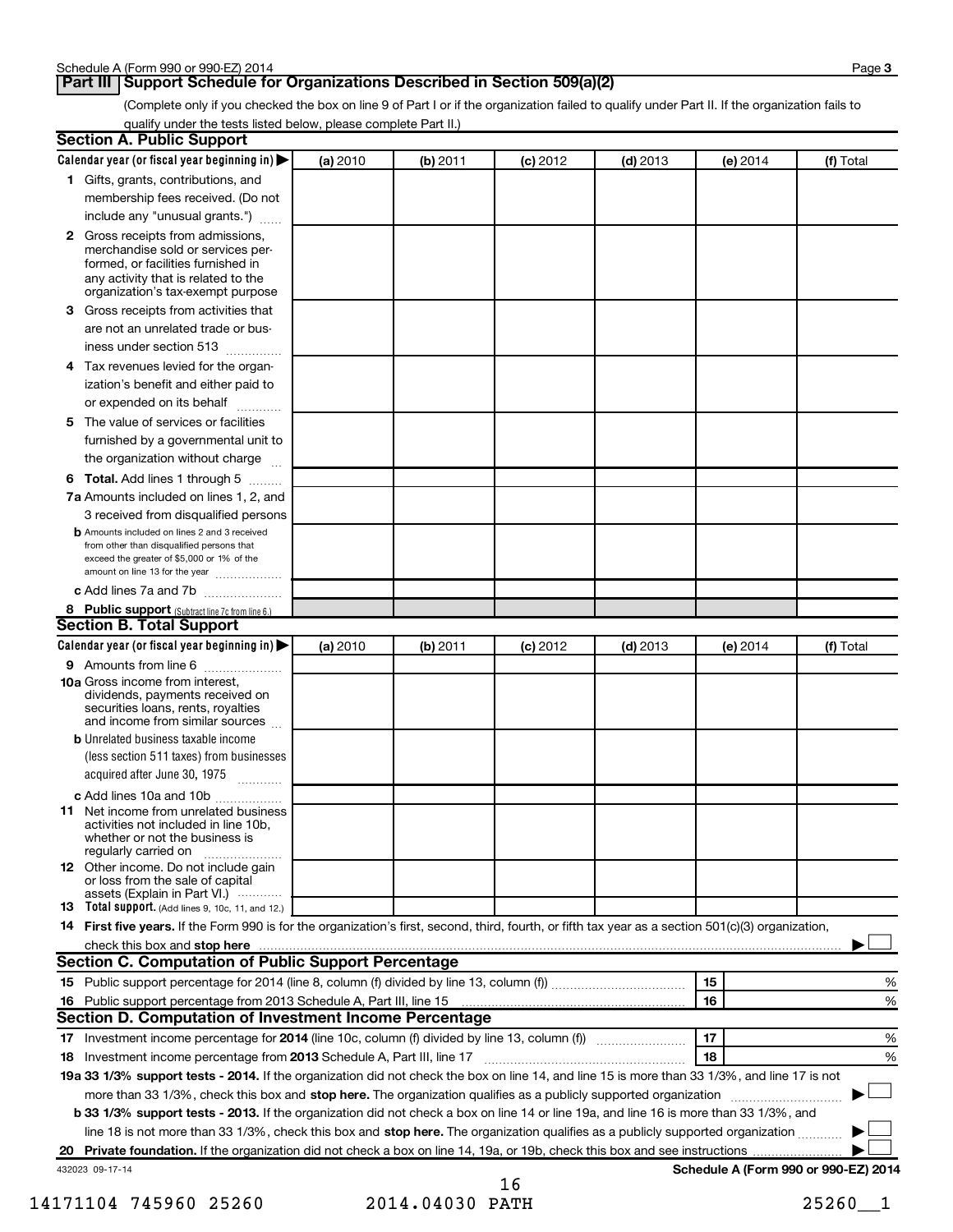### **Part IV Supporting Organizations**

(Complete only if you checked a box on line 11 of Part I. If you checked 11a of Part I, complete Sections A and B. If you checked 11b of Part I, complete Sections A and C. If you checked 11c of Part I, complete Sections A, D, and E. If you checked 11d of Part I, complete Sections A and D, and complete Part V.)

#### **Section A. All Supporting Organizations**

- **1** Are all of the organization's supported organizations listed by name in the organization's governing documents? If "No" describe in  $_{\mathsf{Part}}$   $_{\mathsf{V}}$  how the supported organizations are designated. If designated by *class or purpose, describe the designation. If historic and continuing relationship, explain.*
- **2** Did the organization have any supported organization that does not have an IRS determination of status under section 509(a)(1) or (2)? If "Yes," explain in  $_{\sf Part}$   $_{\sf VI}$  how the organization determined that the supported *organization was described in section 509(a)(1) or (2).*
- **3a** Did the organization have a supported organization described in section 501(c)(4), (5), or (6)? If "Yes," answer *(b) and (c) below.*
- **b** Did the organization confirm that each supported organization qualified under section 501(c)(4), (5), or (6) and satisfied the public support tests under section 509(a)(2)? If "Yes," describe in  $_{\rm Part}$   $_{\rm VI}$  when and how the *organization made the determination.*
- **c** Did the organization ensure that all support to such organizations was used exclusively for section 170(c)(2) (B) purposes? If "Yes," explain in  $_{\mathsf{Part}}$   $_{\mathsf{V}}$  what controls the organization put in place to ensure such use.
- **4 a** *If* Was any supported organization not organized in the United States ("foreign supported organization")? *"Yes" and if you checked 11a or 11b in Part I, answer (b) and (c) below.*
- **b** Did the organization have ultimate control and discretion in deciding whether to make grants to the foreign supported organization? If "Yes," describe in Part VI how the organization had such control and discretion *despite being controlled or supervised by or in connection with its supported organizations.*
- **c** Did the organization support any foreign supported organization that does not have an IRS determination under sections 501(c)(3) and 509(a)(1) or (2)? If "Yes," ex*plain in*  $_{\sf Part}$  *v*J what controls the organization used *to ensure that all support to the foreign supported organization was used exclusively for section 170(c)(2)(B) purposes.*
- **5a** Did the organization add, substitute, or remove any supported organizations during the tax year? If "Yes," answer (b) and (c) below (if applicable). Also, provide detail in  $_{\mathsf{Part}}$   $_{\mathsf{V{\mathsf{I}}}}$ , including (i) the names and EIN *numbers of the supported organizations added, substituted, or removed, (ii) the reasons for each such action, (iii) the authority under the organization's organizing document authorizing such action, and (iv) how the action was accomplished (such as by amendment to the organizing document).*
- **b** Type I or Type II only. Was any added or substituted supported organization part of a class already designated in the organization's organizing document?
- **c Substitutions only.**  Was the substitution the result of an event beyond the organization's control?
- **6** Did the organization provide support (whether in the form of grants or the provision of services or facilities) to support or benefit one or more of the filing organization's supported organizations? If "Yes," provide detail in anyone other than (a) its supported organizations; (b) individuals that are part of the charitable class benefited by one or more of its supported organizations; or (c) other supporting organizations that also *Part VI.*
- **7** Did the organization provide a grant, loan, compensation, or other similar payment to a substantial controlled entity with regard to a substantial contributor? If "Yes," complete Part I of Schedule L (Form 990). contributor (defined in IRC 4958(c)(3)(C)), a family member of a substantial contributor, or a 35-percent
- **8** Did the organization make a loan to a disqualified person (as defined in section 4958) not described in line 7? *If "Yes," complete Part I of Schedule L (Form 990).*
- **9 a** Was the organization controlled directly or indirectly at any time during the tax year by one or more *If "Yes," provide detail in*  in section 509(a)(1) or (2))? *Part VI.* disqualified persons as defined in section 4946 (other than foundation managers and organizations described
- **b** Did one or more disqualified persons (as defined in line 9(a)) hold a controlling interest in any entity in which  *If "Yes," provide detail in*  the supporting organization had an interest? *Part VI.*
- **c** Did a disqualified person (as defined in line 9(a)) have an ownership interest in, or derive any personal benefit from, assets in which the supporting organization also had an interest? If "Yes," *provide detail in Part VI.*
- **10 a** Was the organization subject to the excess business holdings rules of IRC 4943 because of IRC 4943(f)  *If "Yes," answer (b) below.* organizations)? (regarding certain Type II supporting organizations, and all Type III non-functionally integrated supporting
	- **b** Did the organization have any excess business holdings in the tax year? (Use Schedule C, Form 4720, to *determine whether the organization had excess business holdings.)*

432024 09-17-14

**3b 3c 4a 4b 4c 5a 5b 5c 6 7 8 9a 9b 9c 10a 10b Schedule A (Form 990 or 990-EZ) 2014**

**1**

**2**

**3a**

**Yes No**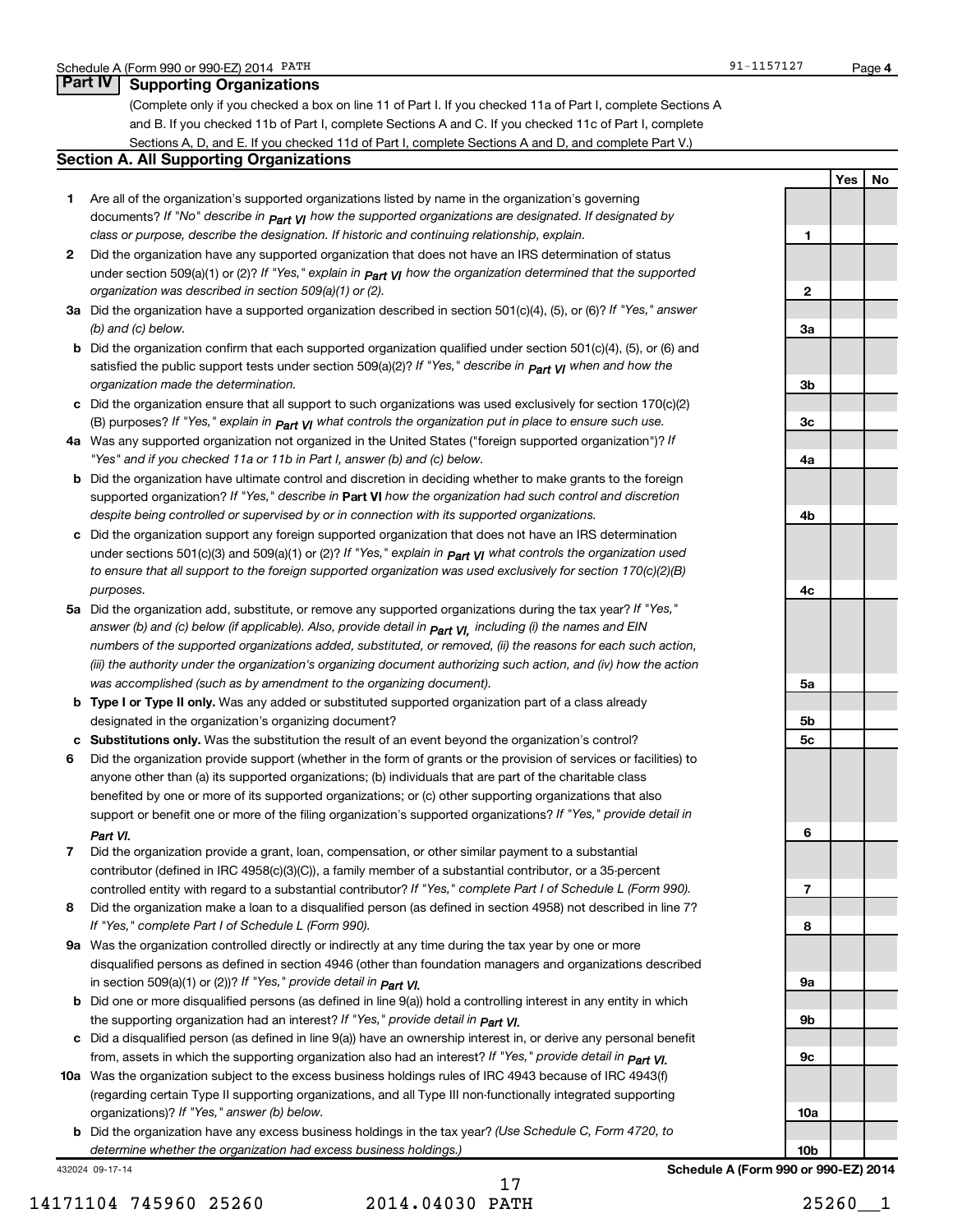|    | Schedule A (Form 990 or 990-EZ) 2014 PATH                                                                                                                                                                                               | 91-1157127                           |     | Page 5 |
|----|-----------------------------------------------------------------------------------------------------------------------------------------------------------------------------------------------------------------------------------------|--------------------------------------|-----|--------|
|    | <b>Part IV</b><br><b>Supporting Organizations (continued)</b>                                                                                                                                                                           |                                      |     |        |
|    |                                                                                                                                                                                                                                         |                                      | Yes | No     |
| 11 | Has the organization accepted a gift or contribution from any of the following persons?                                                                                                                                                 |                                      |     |        |
|    | a A person who directly or indirectly controls, either alone or together with persons described in (b) and (c)                                                                                                                          |                                      |     |        |
|    | below, the governing body of a supported organization?                                                                                                                                                                                  | 11a                                  |     |        |
|    | <b>b</b> A family member of a person described in (a) above?                                                                                                                                                                            | 11 <sub>b</sub>                      |     |        |
|    | c A 35% controlled entity of a person described in (a) or (b) above? If "Yes" to a, b, or c, provide detail in $P_{\text{part}}$ VI.<br><b>Section B. Type I Supporting Organizations</b>                                               | 11c                                  |     |        |
|    |                                                                                                                                                                                                                                         |                                      | Yes | No     |
| 1. | Did the directors, trustees, or membership of one or more supported organizations have the power to                                                                                                                                     |                                      |     |        |
|    | regularly appoint or elect at least a majority of the organization's directors or trustees at all times during the                                                                                                                      |                                      |     |        |
|    | tax year? If "No," describe in $p_{art}$ VI how the supported organization(s) effectively operated, supervised, or                                                                                                                      |                                      |     |        |
|    | controlled the organization's activities. If the organization had more than one supported organization,                                                                                                                                 |                                      |     |        |
|    | describe how the powers to appoint and/or remove directors or trustees were allocated among the supported                                                                                                                               |                                      |     |        |
|    | organizations and what conditions or restrictions, if any, applied to such powers during the tax year.                                                                                                                                  | 1                                    |     |        |
| 2  | Did the organization operate for the benefit of any supported organization other than the supported                                                                                                                                     |                                      |     |        |
|    | organization(s) that operated, supervised, or controlled the supporting organization? If "Yes," explain in                                                                                                                              |                                      |     |        |
|    | $_{Part}$ v <sub>I</sub> how providing such benefit carried out the purposes of the supported organization(s) that operated,                                                                                                            |                                      |     |        |
|    | supervised, or controlled the supporting organization.                                                                                                                                                                                  | $\mathbf{2}$                         |     |        |
|    | <b>Section C. Type II Supporting Organizations</b>                                                                                                                                                                                      |                                      |     |        |
|    |                                                                                                                                                                                                                                         |                                      | Yes | No     |
| 1  | Were a majority of the organization's directors or trustees during the tax year also a majority of the directors                                                                                                                        |                                      |     |        |
|    | or trustees of each of the organization's supported organization(s)? If "No," describe in $_{Part}$ $_{VI}$ how control                                                                                                                 |                                      |     |        |
|    | or management of the supporting organization was vested in the same persons that controlled or managed                                                                                                                                  |                                      |     |        |
|    | the supported organization(s).                                                                                                                                                                                                          | 1                                    |     |        |
|    | <b>Section D. Type III Supporting Organizations</b>                                                                                                                                                                                     |                                      |     |        |
|    |                                                                                                                                                                                                                                         |                                      | Yes | No     |
| 1  | Did the organization provide to each of its supported organizations, by the last day of the fifth month of the<br>organization's tax year, (1) a written notice describing the type and amount of support provided during the prior tax |                                      |     |        |
|    | year, (2) a copy of the Form 990 that was most recently filed as of the date of notification, and (3) copies of the                                                                                                                     |                                      |     |        |
|    | organization's governing documents in effect on the date of notification, to the extent not previously provided?                                                                                                                        | 1                                    |     |        |
| 2  | Were any of the organization's officers, directors, or trustees either (i) appointed or elected by the supported                                                                                                                        |                                      |     |        |
|    | organization(s) or (ii) serving on the governing body of a supported organization? If "No," explain in part VI how                                                                                                                      |                                      |     |        |
|    | the organization maintained a close and continuous working relationship with the supported organization(s).                                                                                                                             | 2                                    |     |        |
| 3  | By reason of the relationship described in (2), did the organization's supported organizations have a                                                                                                                                   |                                      |     |        |
|    | significant voice in the organization's investment policies and in directing the use of the organization's                                                                                                                              |                                      |     |        |
|    | income or assets at all times during the tax year? If "Yes," describe in part VI the role the organization's                                                                                                                            |                                      |     |        |
|    | supported organizations played in this regard.                                                                                                                                                                                          | 3                                    |     |        |
|    | Section E. Type III Functionally-Integrated Supporting Organizations                                                                                                                                                                    |                                      |     |        |
| 1  | Check the box next to the method that the organization used to satisfy the Integral Part Test during the year(see instructions):                                                                                                        |                                      |     |        |
| a  | The organization satisfied the Activities Test. Complete line 2 below.                                                                                                                                                                  |                                      |     |        |
| b  | The organization is the parent of each of its supported organizations. Complete $_{\text{line 3}}$ below.                                                                                                                               |                                      |     |        |
| c  | The organization supported a governmental entity. Describe in Part VI how you supported a government entity (see instructions).                                                                                                         |                                      |     |        |
| 2  | Activities Test. Answer (a) and (b) below.                                                                                                                                                                                              |                                      | Yes | No     |
| a  | Did substantially all of the organization's activities during the tax year directly further the exempt purposes of                                                                                                                      |                                      |     |        |
|    | the supported organization(s) to which the organization was responsive? If "Yes," then in Part VI identify                                                                                                                              |                                      |     |        |
|    | how these activities directly furthered their exempt purposes,<br>those supported organizations and explain                                                                                                                             |                                      |     |        |
|    | how the organization was responsive to those supported organizations, and how the organization determined                                                                                                                               |                                      |     |        |
|    | that these activities constituted substantially all of its activities.                                                                                                                                                                  | 2a                                   |     |        |
|    | <b>b</b> Did the activities described in (a) constitute activities that, but for the organization's involvement, one or more                                                                                                            |                                      |     |        |
|    | of the organization's supported organization(s) would have been engaged in? If "Yes," explain in <b>Part VI</b> the                                                                                                                     |                                      |     |        |
|    | reasons for the organization's position that its supported organization(s) would have engaged in these<br>activities but for the organization's involvement.                                                                            |                                      |     |        |
| З  |                                                                                                                                                                                                                                         | 2b                                   |     |        |
| a  | Parent of Supported Organizations. Answer (a) and (b) below.<br>Did the organization have the power to regularly appoint or elect a majority of the officers, directors, or                                                             |                                      |     |        |
|    | trustees of each of the supported organizations? Provide details in <i>Part VI.</i>                                                                                                                                                     | За                                   |     |        |
|    | <b>b</b> Did the organization exercise a substantial degree of direction over the policies, programs, and activities of each                                                                                                            |                                      |     |        |
|    | of its supported organizations? If "Yes," describe in $P_{\text{art}}$ VI the role played by the organization in this regard.                                                                                                           | 3b                                   |     |        |
|    | 432025 09-17-14                                                                                                                                                                                                                         | Schedule A (Form 990 or 990-EZ) 2014 |     |        |
|    | 10                                                                                                                                                                                                                                      |                                      |     |        |

14171104 745960 25260 2014.04030 PATH 25260\_\_1

18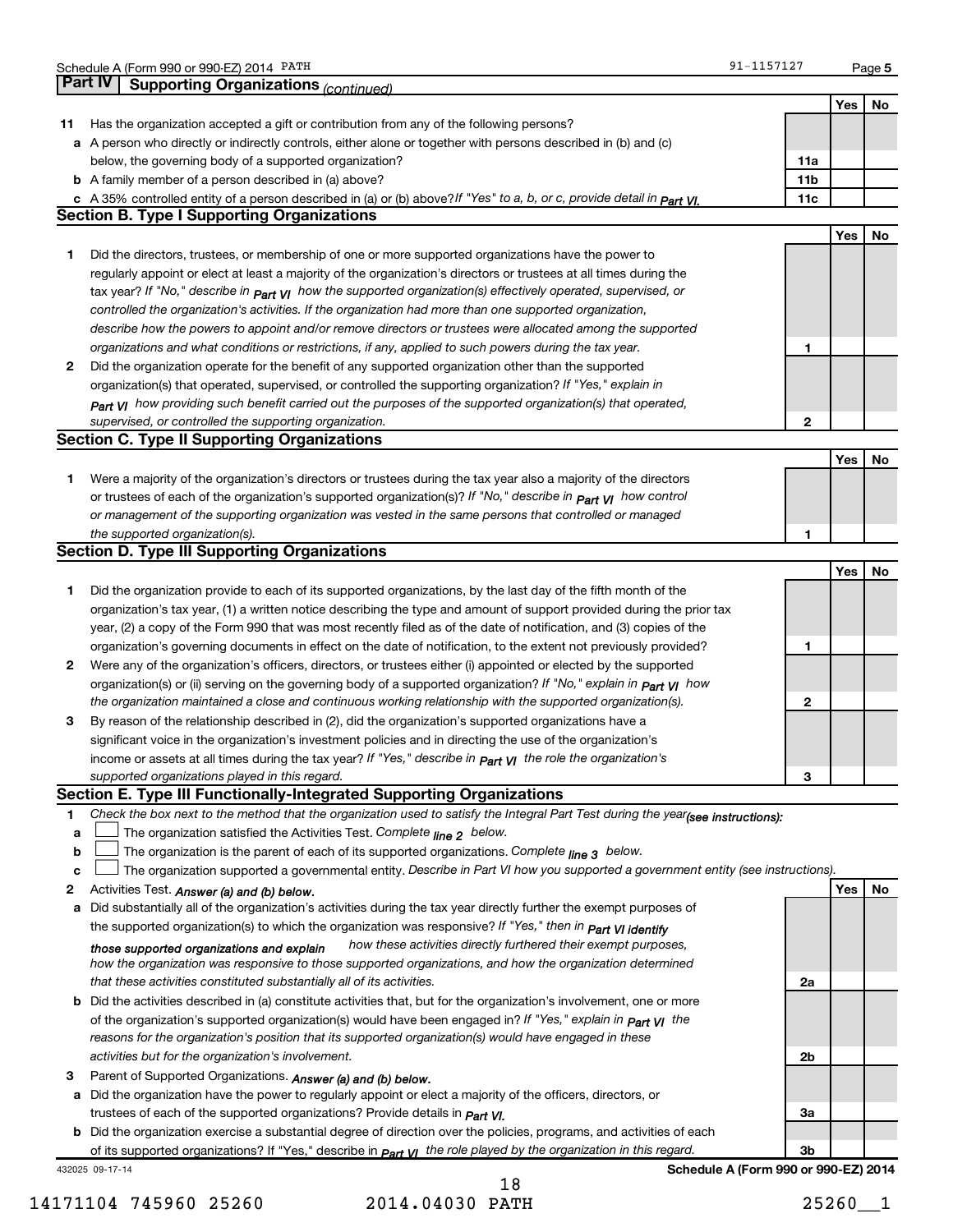|              | <b>Part V</b><br>Type III Non-Functionally Integrated 509(a)(3) Supporting Organizations                                      |                |                |                                |
|--------------|-------------------------------------------------------------------------------------------------------------------------------|----------------|----------------|--------------------------------|
| 1            | Check here if the organization satisfied the Integral Part Test as a qualifying trust on Nov. 20, 1970. See instructions. All |                |                |                                |
|              | other Type III non-functionally integrated supporting organizations must complete Sections A through E.                       |                |                |                                |
|              | Section A - Adjusted Net Income                                                                                               |                | (A) Prior Year | (B) Current Year<br>(optional) |
| 1            | Net short-term capital gain                                                                                                   | 1              |                |                                |
| $\mathbf{2}$ | Recoveries of prior-year distributions                                                                                        | $\mathbf{2}$   |                |                                |
| З            | Other gross income (see instructions)                                                                                         | 3              |                |                                |
| 4            | Add lines 1 through 3                                                                                                         | 4              |                |                                |
| 5            | Depreciation and depletion                                                                                                    | 5              |                |                                |
| 6            | Portion of operating expenses paid or incurred for production or                                                              |                |                |                                |
|              | collection of gross income or for management, conservation, or                                                                |                |                |                                |
|              | maintenance of property held for production of income (see instructions)                                                      | 6              |                |                                |
| 7            | Other expenses (see instructions)                                                                                             | $\overline{7}$ |                |                                |
| 8            | <b>Adjusted Net Income</b> (subtract lines 5, 6 and 7 from line 4)                                                            | 8              |                |                                |
|              | Section B - Minimum Asset Amount                                                                                              |                | (A) Prior Year | (B) Current Year<br>(optional) |
| 1            | Aggregate fair market value of all non-exempt-use assets (see                                                                 |                |                |                                |
|              | instructions for short tax year or assets held for part of year):                                                             |                |                |                                |
|              | a Average monthly value of securities                                                                                         | 1a             |                |                                |
|              | <b>b</b> Average monthly cash balances                                                                                        | 1 <sub>b</sub> |                |                                |
|              | <b>c</b> Fair market value of other non-exempt-use assets                                                                     | 1c             |                |                                |
|              | <b>d</b> Total (add lines 1a, 1b, and 1c)                                                                                     | 1d             |                |                                |
|              | <b>e</b> Discount claimed for blockage or other                                                                               |                |                |                                |
|              | factors (explain in detail in <b>Part VI</b> ):                                                                               |                |                |                                |
| 2            | Acquisition indebtedness applicable to non-exempt-use assets                                                                  | $\mathbf{2}$   |                |                                |
| З            | Subtract line 2 from line 1d                                                                                                  | 3              |                |                                |
| 4            | Cash deemed held for exempt use. Enter 1-1/2% of line 3 (for greater amount,                                                  |                |                |                                |
|              | see instructions).                                                                                                            | 4              |                |                                |
| 5            | Net value of non-exempt-use assets (subtract line 4 from line 3)                                                              | 5              |                |                                |
| 6            | Multiply line 5 by .035                                                                                                       | 6              |                |                                |
| 7            | Recoveries of prior-year distributions                                                                                        | 7              |                |                                |
| 8            | Minimum Asset Amount (add line 7 to line 6)                                                                                   | 8              |                |                                |
|              | <b>Section C - Distributable Amount</b>                                                                                       |                |                | <b>Current Year</b>            |
| 1            | Adjusted net income for prior year (from Section A, line 8, Column A)                                                         | 1              |                |                                |
| $\mathbf{2}$ | Enter 85% of line 1                                                                                                           | $\overline{2}$ |                |                                |
| З            | Minimum asset amount for prior year (from Section B, line 8, Column A)                                                        | 3              |                |                                |
| 4            | Enter greater of line 2 or line 3                                                                                             | 4              |                |                                |
| 5            | Income tax imposed in prior year                                                                                              | 5              |                |                                |
| 6            | <b>Distributable Amount.</b> Subtract line 5 from line 4, unless subject to                                                   |                |                |                                |
|              | emergency temporary reduction (see instructions)                                                                              | 6              |                |                                |
|              |                                                                                                                               |                |                |                                |

Schedule A (Form 990 or 990-EZ) 2014 Page

PATH 91-1157127

**7** Check here if the current year is the organization's first as a non-functionally-integrated Type III supporting organization (see † instructions).

**Schedule A (Form 990 or 990-EZ) 2014**

432026 09-17-14

**6**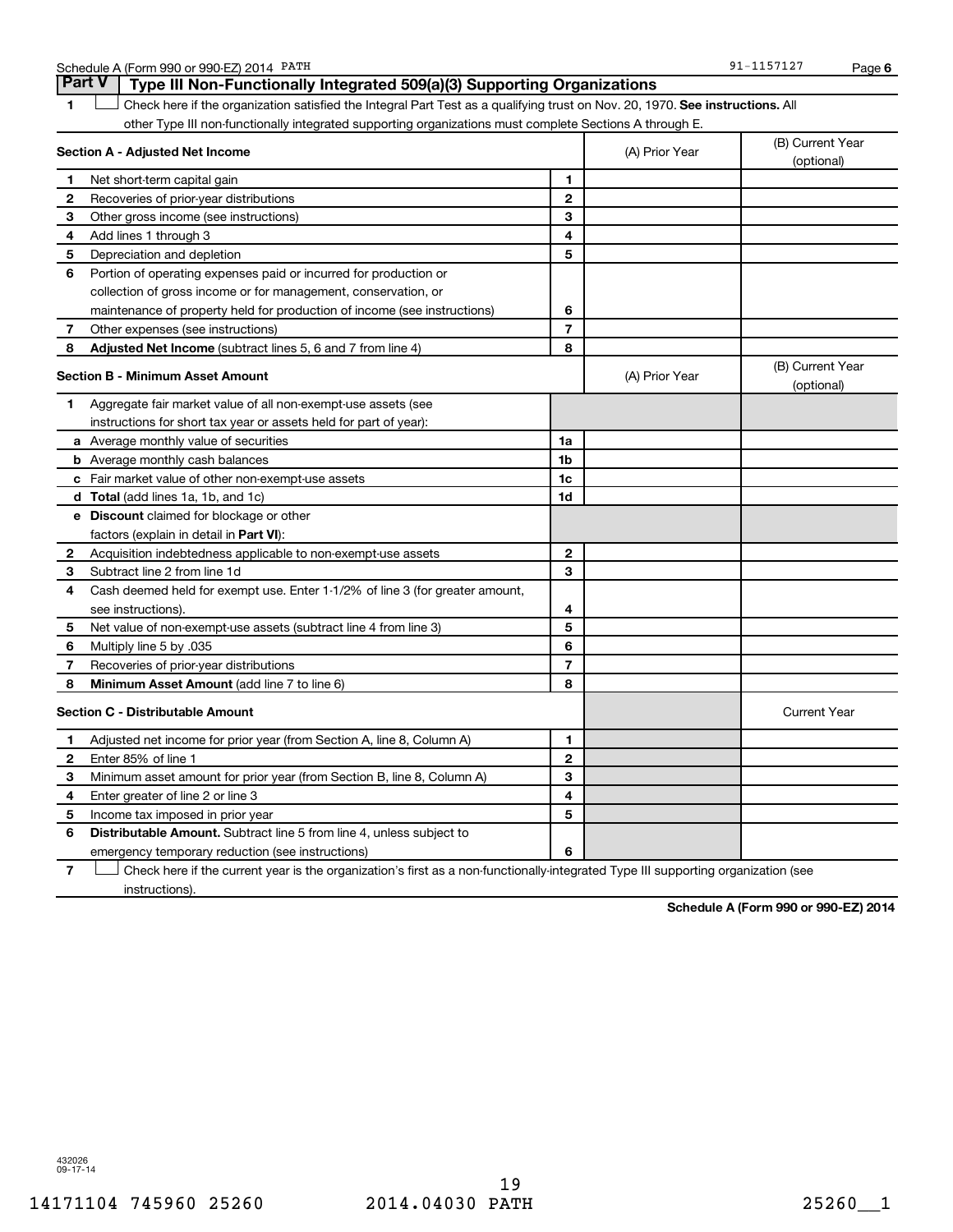| <b>Part V</b> | Schedule A (Form 990 or 990-EZ) 2014 PATH<br>Type III Non-Functionally Integrated 509(a)(3) Supporting Organizations (continued) |                             |                           | 91-1157127<br>Page 7 |
|---------------|----------------------------------------------------------------------------------------------------------------------------------|-----------------------------|---------------------------|----------------------|
|               | <b>Section D - Distributions</b>                                                                                                 |                             |                           | <b>Current Year</b>  |
| 1             | Amounts paid to supported organizations to accomplish exempt purposes                                                            |                             |                           |                      |
| 2             | Amounts paid to perform activity that directly furthers exempt purposes of supported                                             |                             |                           |                      |
|               | organizations, in excess of income from activity                                                                                 |                             |                           |                      |
| З             | Administrative expenses paid to accomplish exempt purposes of supported organizations                                            |                             |                           |                      |
| 4             | Amounts paid to acquire exempt-use assets                                                                                        |                             |                           |                      |
| 5             | Qualified set-aside amounts (prior IRS approval required)                                                                        |                             |                           |                      |
| 6             | Other distributions (describe in Part VI). See instructions.                                                                     |                             |                           |                      |
| 7             | Total annual distributions. Add lines 1 through 6.                                                                               |                             |                           |                      |
| 8             | Distributions to attentive supported organizations to which the organization is responsive                                       |                             |                           |                      |
|               | (provide details in Part VI). See instructions.                                                                                  |                             |                           |                      |
| 9             | Distributable amount for 2014 from Section C, line 6                                                                             |                             |                           |                      |
| 10            | Line 8 amount divided by Line 9 amount                                                                                           |                             |                           |                      |
|               |                                                                                                                                  | (i)                         | (ii)                      | (iii)                |
|               |                                                                                                                                  | <b>Excess Distributions</b> | <b>Underdistributions</b> | <b>Distributable</b> |
|               | Section E - Distribution Allocations (see instructions)                                                                          |                             | Pre-2014                  | Amount for 2014      |
| 1             | Distributable amount for 2014 from Section C, line 6                                                                             |                             |                           |                      |
| $\mathbf{2}$  | Underdistributions, if any, for years prior to 2014                                                                              |                             |                           |                      |
|               | (reasonable cause required-see instructions)                                                                                     |                             |                           |                      |
| 3             | Excess distributions carryover, if any, to 2014:                                                                                 |                             |                           |                      |
| а             |                                                                                                                                  |                             |                           |                      |
| b             |                                                                                                                                  |                             |                           |                      |
| с             |                                                                                                                                  |                             |                           |                      |
| d             |                                                                                                                                  |                             |                           |                      |
|               | e From 2013                                                                                                                      |                             |                           |                      |
|               | f Total of lines 3a through e                                                                                                    |                             |                           |                      |
|               | g Applied to underdistributions of prior years                                                                                   |                             |                           |                      |
|               | h Applied to 2014 distributable amount                                                                                           |                             |                           |                      |
| j.            | Carryover from 2009 not applied (see instructions)                                                                               |                             |                           |                      |
|               | Remainder. Subtract lines 3g, 3h, and 3i from 3f.                                                                                |                             |                           |                      |
| 4             | Distributions for 2014 from Section D,                                                                                           |                             |                           |                      |
|               | \$<br>line $7:$                                                                                                                  |                             |                           |                      |
|               | a Applied to underdistributions of prior years                                                                                   |                             |                           |                      |
|               | <b>b</b> Applied to 2014 distributable amount                                                                                    |                             |                           |                      |
|               | <b>c</b> Remainder. Subtract lines 4a and 4b from 4.                                                                             |                             |                           |                      |
| 5             | Remaining underdistributions for years prior to 2014, if                                                                         |                             |                           |                      |
|               | any. Subtract lines 3g and 4a from line 2 (if amount                                                                             |                             |                           |                      |
|               | greater than zero, see instructions).                                                                                            |                             |                           |                      |
| 6             | Remaining underdistributions for 2014. Subtract lines 3h                                                                         |                             |                           |                      |
|               | and 4b from line 1 (if amount greater than zero, see                                                                             |                             |                           |                      |
|               | instructions).                                                                                                                   |                             |                           |                      |
| 7             | Excess distributions carryover to 2015. Add lines 3j                                                                             |                             |                           |                      |
|               | and 4c.                                                                                                                          |                             |                           |                      |
| 8             | Breakdown of line 7:                                                                                                             |                             |                           |                      |
| а             |                                                                                                                                  |                             |                           |                      |
| b             |                                                                                                                                  |                             |                           |                      |
| с             |                                                                                                                                  |                             |                           |                      |
|               | d Excess from 2013                                                                                                               |                             |                           |                      |
|               | e Excess from 2014                                                                                                               |                             |                           |                      |

**Schedule A (Form 990 or 990-EZ) 2014**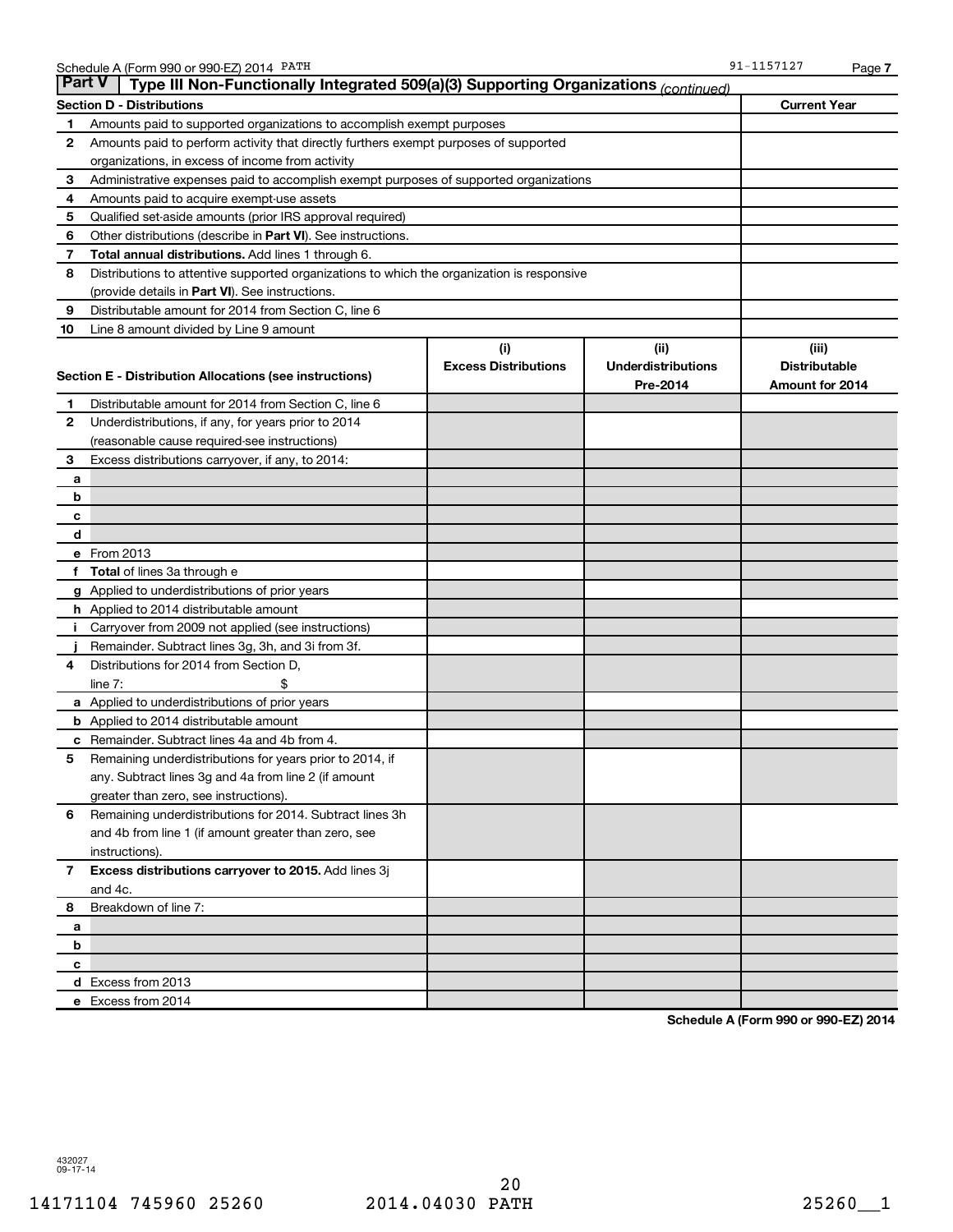| Part VI Supplemental Information. Provide the explanations required by Part II, line 10; Part II, line 17a or 17b; and Part III, line 12. |  |
|-------------------------------------------------------------------------------------------------------------------------------------------|--|
| Also complete this part for any additional information. (See instructions).                                                               |  |

| 432028 09-17-14 | 21 | Schedule A (Form 990 or 990-EZ) 2014 |
|-----------------|----|--------------------------------------|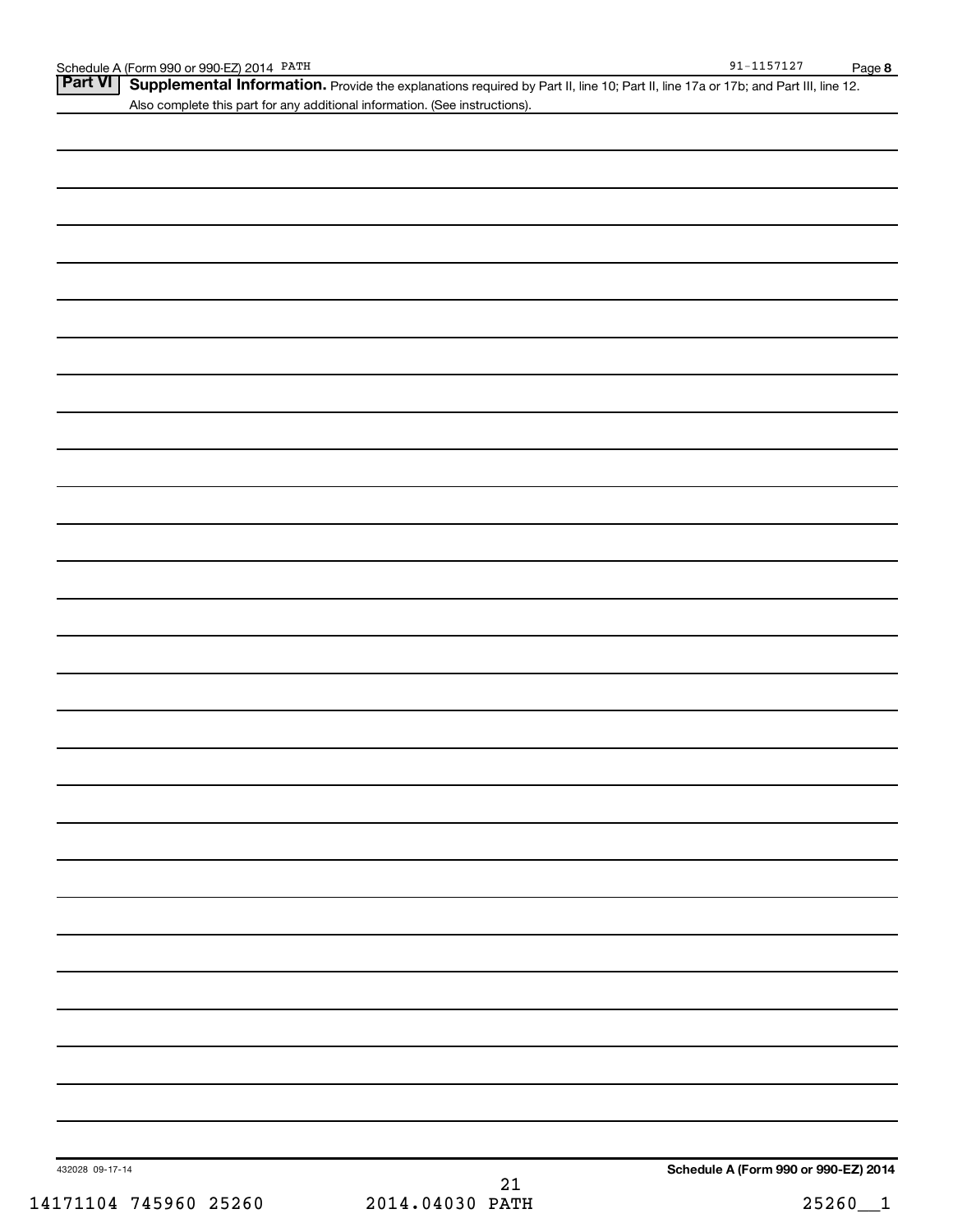\*\* PUBLIC DISCLOSURE COPY \*\*

### **Schedule of Contributors**

**or 990-PF) | Attach to Form 990, Form 990-EZ, or Form 990-PF. | Information about Schedule B (Form 990, 990-EZ, or 990-PF) and** its instructions is at <sub>www.irs.gov/form990  $\cdot$ </sub>

OMB No. 1545-0047

## **2014**

**Name of the organization Employer identification number**

| PATH | 91-1157127 |
|------|------------|
|      |            |

| <b>Schedule B</b><br>(Form 990, 990-EZ,<br>or 990-PF)  |
|--------------------------------------------------------|
| Department of the Treasury<br>Internal Revenue Service |

**Organization type** (check one):

| -----<br>_ |  |
|------------|--|
|            |  |

| Filers of:         | Section:                                                                  |
|--------------------|---------------------------------------------------------------------------|
| Form 990 or 990-EZ | $\boxed{\text{X}}$ 501(c)( 3) (enter number) organization                 |
|                    | 4947(a)(1) nonexempt charitable trust not treated as a private foundation |
|                    | 527 political organization                                                |
| Form 990-PF        | 501(c)(3) exempt private foundation                                       |
|                    | 4947(a)(1) nonexempt charitable trust treated as a private foundation     |
|                    | 501(c)(3) taxable private foundation                                      |

Check if your organization is covered by the General Rule or a Special Rule.

**Note.**  Only a section 501(c)(7), (8), or (10) organization can check boxes for both the General Rule and a Special Rule. See instructions.

#### **General Rule**

 $\Box$ 

For an organization filing Form 990, 990-EZ, or 990-PF that received, during the year, contributions totaling \$5,000 or more (in money or property) from any one contributor. Complete Parts I and II. See instructions for determining a contributor's total contributions.

#### **Special Rules**

any one contributor, during the year, total contributions of the greater of **(1)** \$5,000 or **(2)** 2% of the amount on (i) Form 990, Part VIII, line 1h, **K** For an organization described in section 501(c)(3) filing Form 990 or 990-EZ that met the 33 1/3% support test of the regulations under sections 509(a)(1) and 170(b)(1)(A)(vi), that checked Schedule A (Form 990 or 990-EZ), Part II, line 13, 16a, or 16b, and that received from or (ii) Form 990-EZ, line 1. Complete Parts I and II.

year, total contributions of more than \$1,000 *exclusively* for religious, charitable, scientific, literary, or educational purposes, or for For an organization described in section 501(c)(7), (8), or (10) filing Form 990 or 990-EZ that received from any one contributor, during the the prevention of cruelty to children or animals. Complete Parts I, II, and III.  $\Box$ 

purpose. Do not complete any of the parts unless the General Rule applies to this organization because it received nonexclusively year, contributions exclusively for religious, charitable, etc., purposes, but no such contributions totaled more than \$1,000. If this box is checked, enter here the total contributions that were received during the year for an exclusively religious, charitable, etc., For an organization described in section 501(c)(7), (8), or (10) filing Form 990 or 990-EZ that received from any one contributor, during the religious, charitable, etc., contributions totaling \$5,000 or more during the year  $\ldots$  $\ldots$  $\ldots$  $\ldots$  $\ldots$  $\ldots$  $\Box$ 

**Caution.** An organization that is not covered by the General Rule and/or the Special Rules does not file Schedule B (Form 990, 990-EZ, or 990-PF),  **must** but it answer "No" on Part IV, line 2, of its Form 990; or check the box on line H of its Form 990-EZ or on its Form 990-PF, Part I, line 2, to certify that it does not meet the filing requirements of Schedule B (Form 990, 990-EZ, or 990-PF).

LHA For Paperwork Reduction Act Notice, see the Instructions for Form 990, 990-EZ, or 990-PF. Schedule B (Form 990, 990-EZ, or 990-PF) (2014)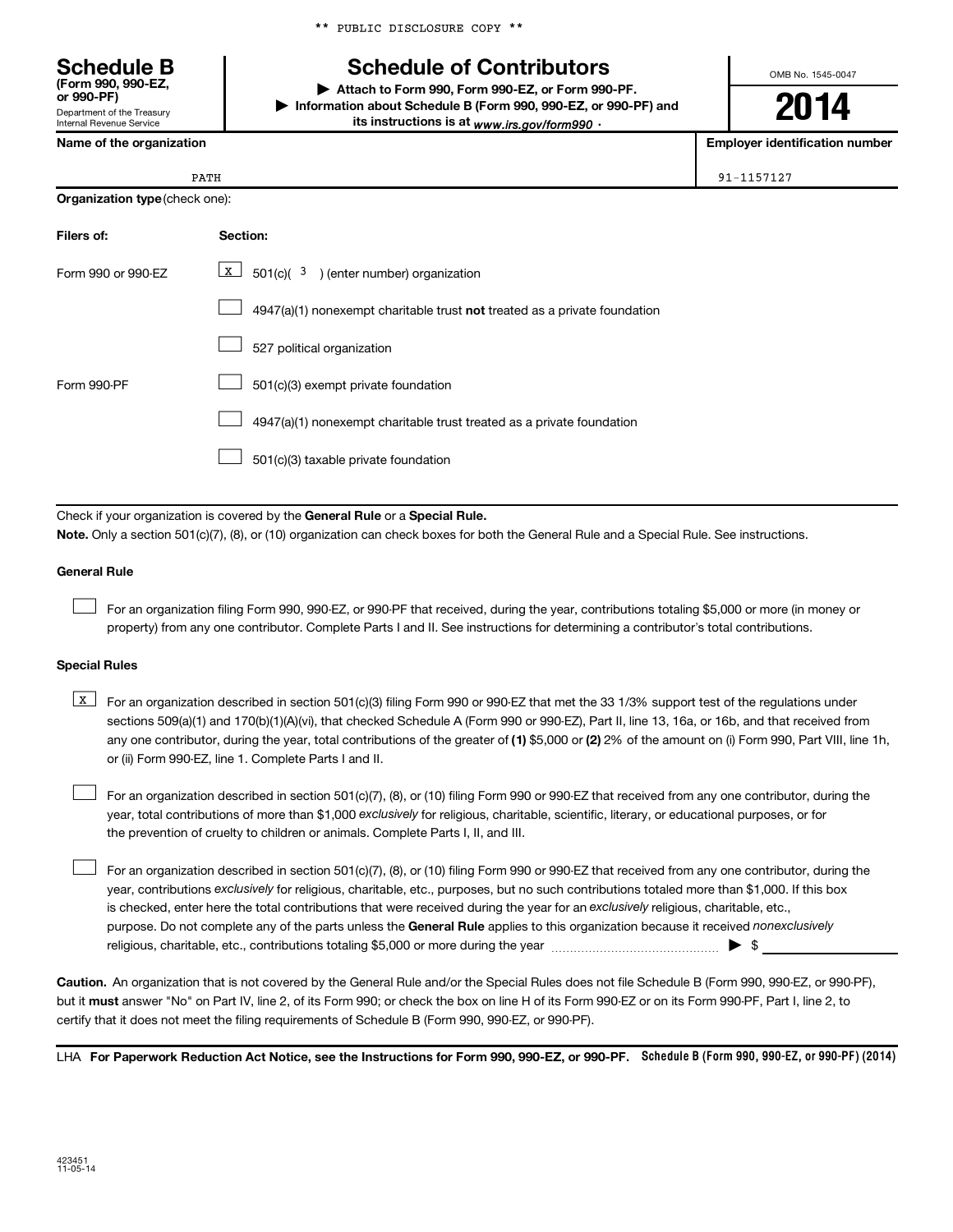| Schedule B (Form 990, 990-EZ, or 990-PF) (2014) | Page                                  |
|-------------------------------------------------|---------------------------------------|
| Name of organization                            | <b>Employer identification number</b> |
| PATH                                            | 91-1157127                            |

**Part I** Contributors (see instructions). Use duplicate copies of Part I if additional space is needed.

| (a)<br>No.              | (b)<br>Name, address, and ZIP + 4 | (c)<br><b>Total contributions</b> | (d)<br>Type of contribution                                                                            |
|-------------------------|-----------------------------------|-----------------------------------|--------------------------------------------------------------------------------------------------------|
| 1                       |                                   | 151,014,110.<br>\$                | $\mathbf X$<br>Person<br>Payroll<br>Noncash<br>(Complete Part II for<br>noncash contributions.)        |
| (a)<br>No.              | (b)<br>Name, address, and ZIP + 4 | (c)<br><b>Total contributions</b> | (d)<br>Type of contribution                                                                            |
| $\overline{\mathbf{2}}$ |                                   | 15,586,258.<br>\$                 | $\mathbf X$<br>Person<br>Payroll<br><b>Noncash</b><br>(Complete Part II for<br>noncash contributions.) |
| (a)<br>No.              | (b)<br>Name, address, and ZIP + 4 | (c)<br><b>Total contributions</b> | (d)<br>Type of contribution                                                                            |
| 3                       |                                   | 47, 221, 549.<br>\$               | X<br>Person<br>Payroll<br><b>Noncash</b><br>(Complete Part II for<br>noncash contributions.)           |
| (a)<br>No.              | (b)<br>Name, address, and ZIP + 4 | (c)<br><b>Total contributions</b> | (d)<br>Type of contribution                                                                            |
|                         |                                   | \$                                | Person<br>Payroll<br><b>Noncash</b><br>(Complete Part II for<br>noncash contributions.)                |
| (a)<br>No.              | (b)<br>Name, address, and ZIP + 4 | (c)<br><b>Total contributions</b> | (d)<br>Type of contribution                                                                            |
|                         |                                   | \$                                | Person<br>Payroll<br>Noncash<br>(Complete Part II for<br>noncash contributions.)                       |
| (a)<br>No.              | (b)<br>Name, address, and ZIP + 4 | (c)<br><b>Total contributions</b> | (d)<br>Type of contribution                                                                            |
|                         |                                   | \$                                | Person<br>Payroll<br><b>Noncash</b><br>(Complete Part II for<br>noncash contributions.)                |

423452 11-05-14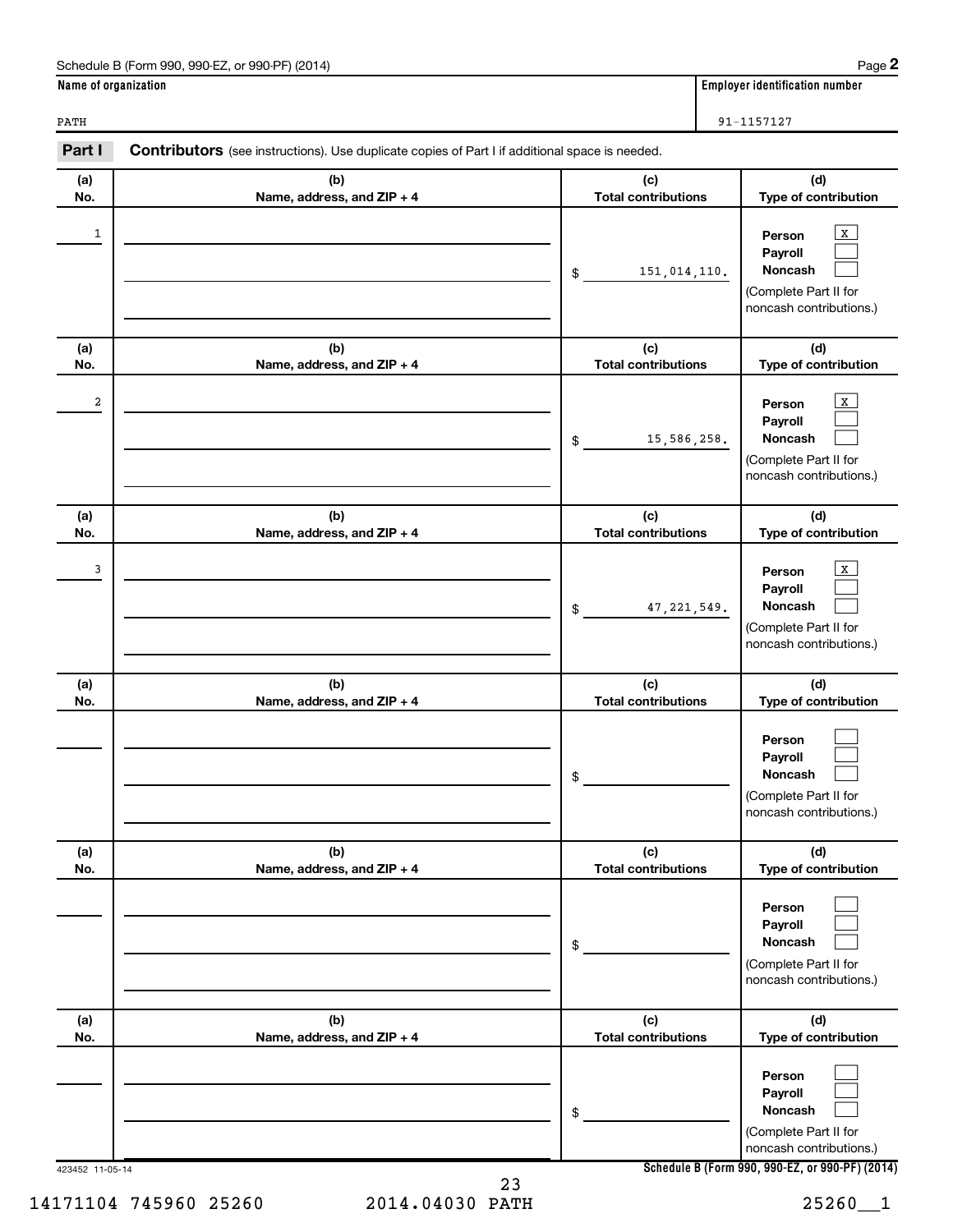| 990-EZ<br>Schedule B (Form<br>(2014)<br>990-PF)<br>n 990<br>. or | Page                           |
|------------------------------------------------------------------|--------------------------------|
| Name                                                             |                                |
| of organization (                                                | Emplover identification number |

**Employer identification number** 

423453 11-05-14 **Schedule B (Form 990, 990-EZ, or 990-PF) (2014) (a) No. from Part I (c) FMV (or estimate) (see instructions) (b) Description of noncash property given (d) Date received (a) No. from Part I (c) FMV (or estimate) (see instructions) (b) Description of noncash property given (d) Date received (a) No. from Part I (c) FMV (or estimate) (see instructions) (b) Description of noncash property given (d) Date received (a) No. from Part I (c) FMV (or estimate) (see instructions) (b) Description of noncash property given (d) Date received (a) No. from Part I (c) FMV (or estimate) (see instructions) (b) Description of noncash property given (d) Date received (a) No. from Part I (c) FMV (or estimate) (see instructions) (b) Description of noncash property given (d) Date received** Part II Noncash Property (see instructions). Use duplicate copies of Part II if additional space is needed. \$ \$ \$ \$ \$ \$ PATH 91-1157127 24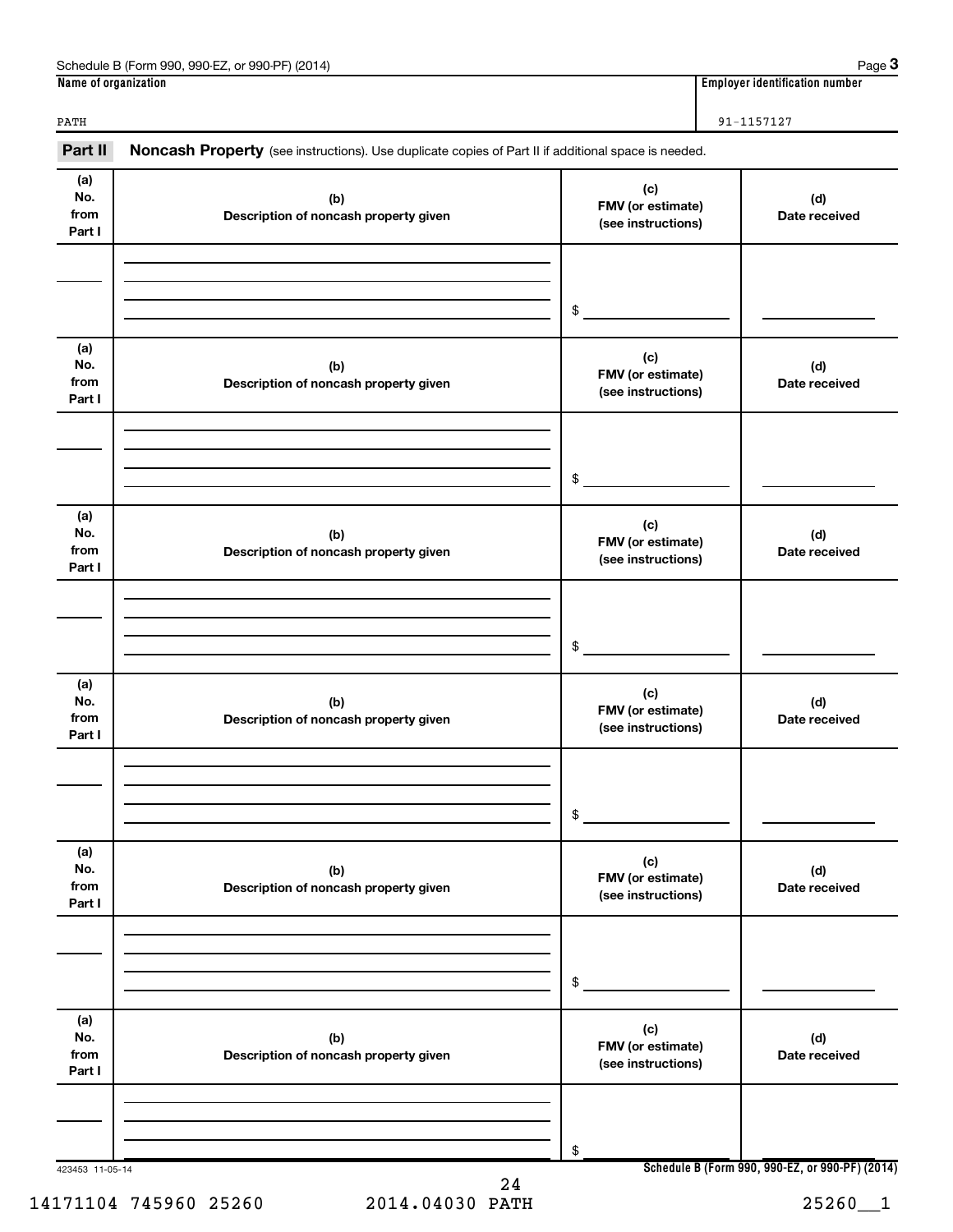| Part III                  |                                                                                                                                                          |                      | 91-1157127<br><i>Exclusively</i> religious, charitable, etc., contributions to organizations described in section 501(c)(7), (8), or (10) that total more than \$1,000 for<br>the year from any one contributor. Complete columns (a) through (e) and |  |  |  |  |
|---------------------------|----------------------------------------------------------------------------------------------------------------------------------------------------------|----------------------|-------------------------------------------------------------------------------------------------------------------------------------------------------------------------------------------------------------------------------------------------------|--|--|--|--|
|                           | completing Part III, enter the total of exclusively religious, charitable, etc., contributions of \$1,000 or less for the year. (Enter this info. once.) |                      |                                                                                                                                                                                                                                                       |  |  |  |  |
| (a) No.                   | Use duplicate copies of Part III if additional space is needed.                                                                                          |                      |                                                                                                                                                                                                                                                       |  |  |  |  |
| from<br>Part I            | (b) Purpose of gift                                                                                                                                      | (c) Use of gift      | (d) Description of how gift is held                                                                                                                                                                                                                   |  |  |  |  |
|                           |                                                                                                                                                          |                      |                                                                                                                                                                                                                                                       |  |  |  |  |
|                           |                                                                                                                                                          | (e) Transfer of gift |                                                                                                                                                                                                                                                       |  |  |  |  |
|                           | Transferee's name, address, and ZIP + 4                                                                                                                  |                      | Relationship of transferor to transferee                                                                                                                                                                                                              |  |  |  |  |
| $(a)$ No.<br>from         | (b) Purpose of gift                                                                                                                                      | (c) Use of gift      | (d) Description of how gift is held                                                                                                                                                                                                                   |  |  |  |  |
| Part I                    |                                                                                                                                                          |                      |                                                                                                                                                                                                                                                       |  |  |  |  |
|                           |                                                                                                                                                          | (e) Transfer of gift |                                                                                                                                                                                                                                                       |  |  |  |  |
|                           | Transferee's name, address, and ZIP + 4                                                                                                                  |                      | Relationship of transferor to transferee                                                                                                                                                                                                              |  |  |  |  |
|                           |                                                                                                                                                          |                      |                                                                                                                                                                                                                                                       |  |  |  |  |
| (a) No.<br>from<br>Part I | (b) Purpose of gift                                                                                                                                      | (c) Use of gift      | (d) Description of how gift is held                                                                                                                                                                                                                   |  |  |  |  |
|                           |                                                                                                                                                          |                      |                                                                                                                                                                                                                                                       |  |  |  |  |
|                           | (e) Transfer of gift                                                                                                                                     |                      |                                                                                                                                                                                                                                                       |  |  |  |  |
|                           | Transferee's name, address, and $ZIP + 4$                                                                                                                |                      | Relationship of transferor to transferee                                                                                                                                                                                                              |  |  |  |  |
| (a) No.<br>from           | (b) Purpose of gift                                                                                                                                      | (c) Use of gift      | (d) Description of how gift is held                                                                                                                                                                                                                   |  |  |  |  |
| Part I                    |                                                                                                                                                          |                      |                                                                                                                                                                                                                                                       |  |  |  |  |
|                           |                                                                                                                                                          | (e) Transfer of gift |                                                                                                                                                                                                                                                       |  |  |  |  |
|                           | Transferee's name, address, and ZIP + 4                                                                                                                  |                      | Relationship of transferor to transferee                                                                                                                                                                                                              |  |  |  |  |
|                           |                                                                                                                                                          |                      |                                                                                                                                                                                                                                                       |  |  |  |  |

14171104 745960 25260 2014.04030 PATH 25260\_\_1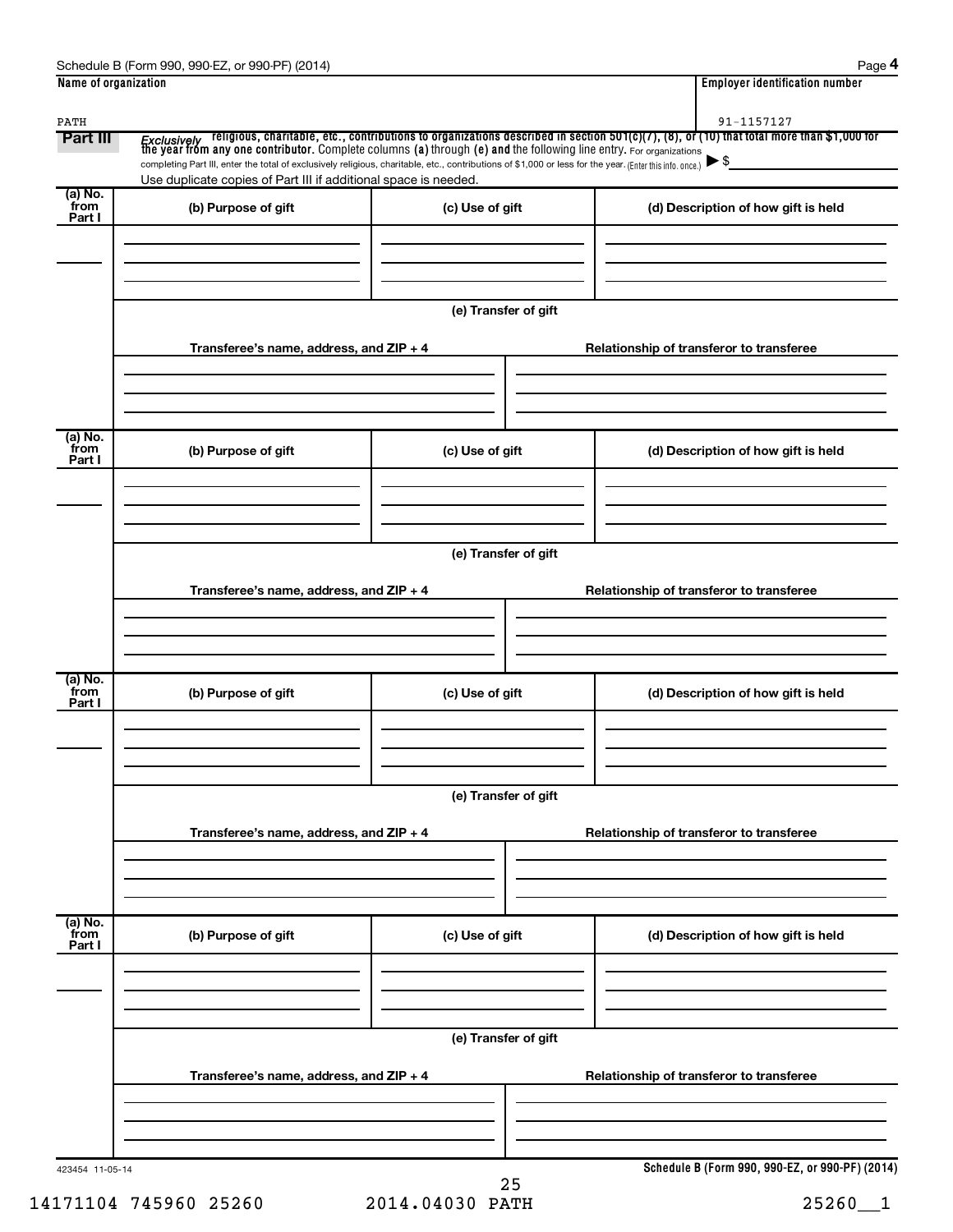### **SCHEDULE C**

Department of the Treasury Internal Revenue Service

## **Political Campaign and Lobbying Activities** 2016 MB No. 1545-00<br>Draanizations Exempt From Income Tax Under section 501(c) and section 527

**Information about Schedule C (Form 990 or 990-EZ) and its instructions is at |**  *www.irs.gov/form990.* **(Form 990 or 990-EZ) For Organizations Exempt From Income Tax Under section 501(c) and section 527** Complete if the organization is described below. > Attach to Form 990 or Form 990-EZ. **Open to Public Inspection**

OMB No. 1545-0047

**If the organization answered "Yes," to Form 990, Part IV, line 3, or Form 990-EZ, Part V, line 46 (Political Campaign Activities), then**

- Section 501(c)(3) organizations: Complete Parts I-A and B. Do not complete Part I-C.
- Section 501(c) (other than section 501(c)(3)) organizations: Complete Parts I-A and C below. Do not complete Part I-B.
- Section 527 organizations: Complete Part I-A only.

#### **If the organization answered "Yes," to Form 990, Part IV, line 4, or Form 990-EZ, Part VI, line 47 (Lobbying Activities), then**

- Section 501(c)(3) organizations that have filed Form 5768 (election under section 501(h)): Complete Part II-A. Do not complete Part II-B.
- Section 501(c)(3) organizations that have NOT filed Form 5768 (election under section 501(h)): Complete Part II-B. Do not complete Part II-A.

**If the organization answered "Yes," to Form 990, Part IV, line 5 (Proxy Tax) (see separate instructions) or Form 990-EZ, Part V, line 35c (Proxy Tax) (see separate instructions), then**

• Section 501(c)(4), (5), or (6) organizations: Complete Part III.

| Name of organization                                                                                                                                                                                                                                                                                                                                                                                                                                                                                                                                      |                                                                                               |           |                                                                             | <b>Employer identification number</b>                                                                                                                       |
|-----------------------------------------------------------------------------------------------------------------------------------------------------------------------------------------------------------------------------------------------------------------------------------------------------------------------------------------------------------------------------------------------------------------------------------------------------------------------------------------------------------------------------------------------------------|-----------------------------------------------------------------------------------------------|-----------|-----------------------------------------------------------------------------|-------------------------------------------------------------------------------------------------------------------------------------------------------------|
| PATH                                                                                                                                                                                                                                                                                                                                                                                                                                                                                                                                                      |                                                                                               |           |                                                                             | 91-1157127                                                                                                                                                  |
| <b>Part I-A</b>                                                                                                                                                                                                                                                                                                                                                                                                                                                                                                                                           | Complete if the organization is exempt under section 501(c) or is a section 527 organization. |           |                                                                             |                                                                                                                                                             |
| 1 Provide a description of the organization's direct and indirect political campaign activities in Part IV.<br>2 Political expenditures <b>communications</b> successful and service and service and service and service and service service of the service of the service of the service of the service of the service of the service of the serv                                                                                                                                                                                                        |                                                                                               |           |                                                                             |                                                                                                                                                             |
| $Part I-B$                                                                                                                                                                                                                                                                                                                                                                                                                                                                                                                                                | Complete if the organization is exempt under section 501(c)(3).                               |           |                                                                             |                                                                                                                                                             |
|                                                                                                                                                                                                                                                                                                                                                                                                                                                                                                                                                           |                                                                                               |           |                                                                             |                                                                                                                                                             |
| 2 Enter the amount of any excise tax incurred by organization managers under section 4955 [1] [1] [1] \$                                                                                                                                                                                                                                                                                                                                                                                                                                                  |                                                                                               |           |                                                                             |                                                                                                                                                             |
|                                                                                                                                                                                                                                                                                                                                                                                                                                                                                                                                                           |                                                                                               |           |                                                                             | Yes<br><b>No</b>                                                                                                                                            |
|                                                                                                                                                                                                                                                                                                                                                                                                                                                                                                                                                           |                                                                                               |           |                                                                             | <b>No</b><br>Yes                                                                                                                                            |
| <b>b</b> If "Yes," describe in Part IV.                                                                                                                                                                                                                                                                                                                                                                                                                                                                                                                   |                                                                                               |           |                                                                             |                                                                                                                                                             |
| $\overline{Part I-C}$ Complete if the organization is exempt under section 501(c), except section 501(c)(3).                                                                                                                                                                                                                                                                                                                                                                                                                                              |                                                                                               |           |                                                                             |                                                                                                                                                             |
| 1 Enter the amount directly expended by the filing organization for section 527 exempt function activities                                                                                                                                                                                                                                                                                                                                                                                                                                                |                                                                                               |           | $\blacktriangleright$ \$                                                    |                                                                                                                                                             |
| 2 Enter the amount of the filing organization's funds contributed to other organizations for section 527                                                                                                                                                                                                                                                                                                                                                                                                                                                  |                                                                                               |           |                                                                             |                                                                                                                                                             |
|                                                                                                                                                                                                                                                                                                                                                                                                                                                                                                                                                           |                                                                                               |           | $\blacktriangleright$ \$                                                    |                                                                                                                                                             |
| 3 Total exempt function expenditures. Add lines 1 and 2. Enter here and on Form 1120-POL,                                                                                                                                                                                                                                                                                                                                                                                                                                                                 |                                                                                               |           |                                                                             |                                                                                                                                                             |
|                                                                                                                                                                                                                                                                                                                                                                                                                                                                                                                                                           |                                                                                               |           |                                                                             |                                                                                                                                                             |
|                                                                                                                                                                                                                                                                                                                                                                                                                                                                                                                                                           |                                                                                               |           |                                                                             | Yes<br><b>No</b>                                                                                                                                            |
| Enter the names, addresses and employer identification number (EIN) of all section 527 political organizations to which the filing organization<br>5<br>made payments. For each organization listed, enter the amount paid from the filing organization's funds. Also enter the amount of political<br>contributions received that were promptly and directly delivered to a separate political organization, such as a separate segregated fund or a<br>political action committee (PAC). If additional space is needed, provide information in Part IV. |                                                                                               |           |                                                                             |                                                                                                                                                             |
| (a) Name                                                                                                                                                                                                                                                                                                                                                                                                                                                                                                                                                  | (b) Address                                                                                   | $(c)$ EIN | (d) Amount paid from<br>filing organization's<br>funds. If none, enter -0-. | (e) Amount of political<br>contributions received and<br>promptly and directly<br>delivered to a separate<br>political organization.<br>If none, enter -0-. |
|                                                                                                                                                                                                                                                                                                                                                                                                                                                                                                                                                           |                                                                                               |           |                                                                             |                                                                                                                                                             |
|                                                                                                                                                                                                                                                                                                                                                                                                                                                                                                                                                           |                                                                                               |           |                                                                             |                                                                                                                                                             |
|                                                                                                                                                                                                                                                                                                                                                                                                                                                                                                                                                           |                                                                                               |           |                                                                             |                                                                                                                                                             |
|                                                                                                                                                                                                                                                                                                                                                                                                                                                                                                                                                           |                                                                                               |           |                                                                             |                                                                                                                                                             |
|                                                                                                                                                                                                                                                                                                                                                                                                                                                                                                                                                           |                                                                                               |           |                                                                             |                                                                                                                                                             |
|                                                                                                                                                                                                                                                                                                                                                                                                                                                                                                                                                           |                                                                                               |           |                                                                             |                                                                                                                                                             |

**For Paperwork Reduction Act Notice, see the Instructions for Form 990 or 990-EZ. Schedule C (Form 990 or 990-EZ) 2014** LHA

432041 10-21-14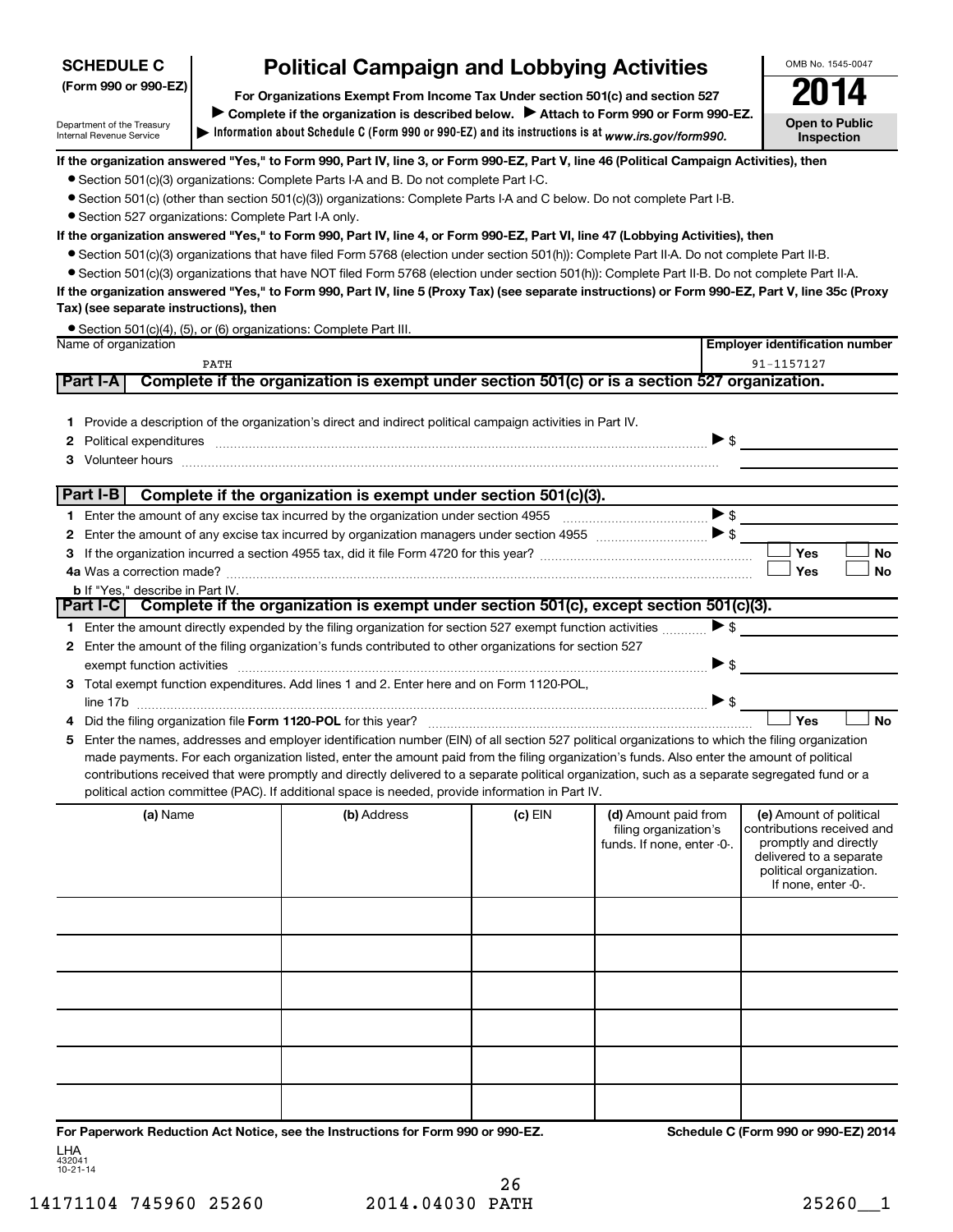| Schedule C (Form 990 or 990-EZ) 2014 PATH<br>Complete if the organization is exempt under section 501(c)(3) and filed Form 5768 (election under<br>Part II-A |                                        |                                                                                                                                   |            | 91-1157127                             | Page 2                         |
|--------------------------------------------------------------------------------------------------------------------------------------------------------------|----------------------------------------|-----------------------------------------------------------------------------------------------------------------------------------|------------|----------------------------------------|--------------------------------|
| section 501(h)).                                                                                                                                             |                                        |                                                                                                                                   |            |                                        |                                |
| A Check $\blacktriangleright$                                                                                                                                |                                        | if the filing organization belongs to an affiliated group (and list in Part IV each affiliated group member's name, address, EIN, |            |                                        |                                |
| expenses, and share of excess lobbying expenditures).                                                                                                        |                                        |                                                                                                                                   |            |                                        |                                |
| <b>B</b> Check ▶                                                                                                                                             |                                        | if the filing organization checked box A and "limited control" provisions apply.                                                  |            |                                        |                                |
|                                                                                                                                                              | <b>Limits on Lobbying Expenditures</b> | (The term "expenditures" means amounts paid or incurred.)                                                                         |            | (a) Filing<br>organization's<br>totals | (b) Affiliated group<br>totals |
|                                                                                                                                                              |                                        |                                                                                                                                   |            | 1,207.                                 |                                |
| <b>b</b> Total lobbying expenditures to influence a legislative body (direct lobbying) <i>manumanomes</i>                                                    |                                        |                                                                                                                                   |            | 221,479.                               |                                |
|                                                                                                                                                              |                                        |                                                                                                                                   |            | 222,686.                               |                                |
| d Other exempt purpose expenditures                                                                                                                          |                                        |                                                                                                                                   |            | 276, 401, 162.                         |                                |
|                                                                                                                                                              |                                        |                                                                                                                                   |            | 276, 623, 848.                         |                                |
| f Lobbying nontaxable amount. Enter the amount from the following table in both columns.                                                                     |                                        |                                                                                                                                   |            | 1,000,000.                             |                                |
| If the amount on line 1e, column $(a)$ or $(b)$ is:                                                                                                          |                                        | The lobbying nontaxable amount is:                                                                                                |            |                                        |                                |
| Not over \$500,000                                                                                                                                           |                                        | 20% of the amount on line 1e.                                                                                                     |            |                                        |                                |
| Over \$500,000 but not over \$1,000,000                                                                                                                      |                                        | \$100,000 plus 15% of the excess over \$500,000.                                                                                  |            |                                        |                                |
| Over \$1,000,000 but not over \$1,500,000                                                                                                                    |                                        | \$175,000 plus 10% of the excess over \$1,000,000                                                                                 |            |                                        |                                |
| Over \$1,500,000 but not over \$17,000,000                                                                                                                   |                                        | \$225,000 plus 5% of the excess over \$1,500,000.                                                                                 |            |                                        |                                |
| Over \$17,000,000                                                                                                                                            |                                        | \$1,000,000.                                                                                                                      |            |                                        |                                |
|                                                                                                                                                              |                                        |                                                                                                                                   |            |                                        |                                |
| g Grassroots nontaxable amount (enter 25% of line 1f)                                                                                                        |                                        |                                                                                                                                   |            | 250,000                                |                                |
| h Subtract line 1g from line 1a. If zero or less, enter -0-                                                                                                  |                                        |                                                                                                                                   |            | $\mathbf{0}$                           |                                |
| i Subtract line 1f from line 1c. If zero or less, enter -0-                                                                                                  |                                        |                                                                                                                                   |            | 0                                      |                                |
| If there is an amount other than zero on either line 1h or line 1i, did the organization file Form 4720                                                      |                                        |                                                                                                                                   |            |                                        |                                |
| reporting section 4911 tax for this year?                                                                                                                    |                                        |                                                                                                                                   |            |                                        | Yes<br>No                      |
|                                                                                                                                                              |                                        | 4-Year Averaging Period Under section 501(h)                                                                                      |            |                                        |                                |
| (Some organizations that made a section 501(h) election do not have to complete all of the five columns below.                                               |                                        |                                                                                                                                   |            |                                        |                                |
|                                                                                                                                                              |                                        | See the separate instructions for lines 2a through 2f.)                                                                           |            |                                        |                                |
|                                                                                                                                                              |                                        | Lobbying Expenditures During 4-Year Averaging Period                                                                              |            |                                        |                                |
| Calendar year<br>(or fiscal year beginning in)                                                                                                               | (a) 2011                               | (b) 2012                                                                                                                          | $(c)$ 2013 | $(d)$ 2014                             | (e) Total                      |
| <b>2a</b> Lobbying nontaxable amount                                                                                                                         | 1,000,000.                             | 1,000,000.                                                                                                                        | 1,000,000. | 1,000,000.                             | 4,000,000.                     |
| <b>b</b> Lobbying ceiling amount<br>(150% of line 2a, column(e))                                                                                             |                                        |                                                                                                                                   |            |                                        | 6,000,000.                     |
| c Total lobbying expenditures                                                                                                                                | 197,270.                               | 193,545                                                                                                                           | 106,680    | 222,686.                               | 720,181.                       |
| d Grassroots nontaxable amount                                                                                                                               | 250,000.                               | 250,000                                                                                                                           | 250,000    | 250,000.                               | 1,000,000.                     |
| e Grassroots ceiling amount                                                                                                                                  |                                        |                                                                                                                                   |            |                                        |                                |
| (150% of line 2d, column (e))                                                                                                                                |                                        |                                                                                                                                   |            |                                        | 1,500,000.                     |
|                                                                                                                                                              |                                        |                                                                                                                                   |            |                                        |                                |
| f Grassroots lobbying expenditures                                                                                                                           |                                        |                                                                                                                                   | 3,098.     | 1,207.                                 | 4,305.                         |

**Schedule C (Form 990 or 990-EZ) 2014**

432042 10-21-14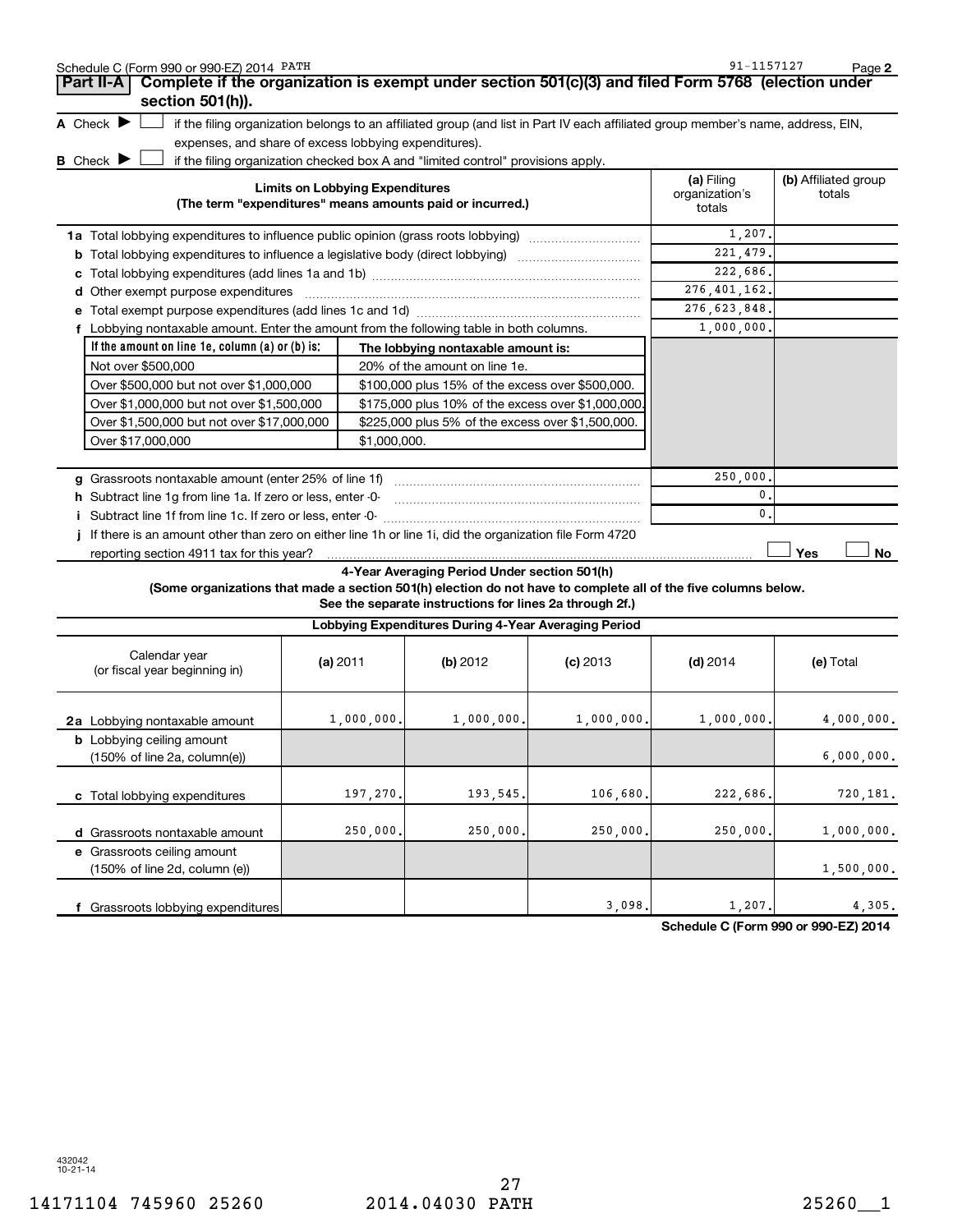|  | Schedule C (Form 990 or 990-EZ) 2014 PATH | 1157107<br>$91 - i$<br>17777 | Page |  |
|--|-------------------------------------------|------------------------------|------|--|
|--|-------------------------------------------|------------------------------|------|--|

#### **Part II-B Complete if the organization is exempt under section 501(c)(3) and has NOT filed Form 5768 (election under section 501(h)).**

|    | For each "Yes," response to lines 1a through 1i below, provide in Part IV a detailed description                                                                                                                                                                                                                                                                                                                                                                               |     | (a)            | (b) |        |
|----|--------------------------------------------------------------------------------------------------------------------------------------------------------------------------------------------------------------------------------------------------------------------------------------------------------------------------------------------------------------------------------------------------------------------------------------------------------------------------------|-----|----------------|-----|--------|
|    | of the lobbying activity.                                                                                                                                                                                                                                                                                                                                                                                                                                                      | Yes | No             |     | Amount |
| 1. | During the year, did the filing organization attempt to influence foreign, national, state or<br>local legislation, including any attempt to influence public opinion on a legislative matter<br>or referendum, through the use of:                                                                                                                                                                                                                                            |     |                |     |        |
|    | <b>b</b> Paid staff or management (include compensation in expenses reported on lines 1c through 1i)?                                                                                                                                                                                                                                                                                                                                                                          |     |                |     |        |
|    |                                                                                                                                                                                                                                                                                                                                                                                                                                                                                |     |                |     |        |
|    |                                                                                                                                                                                                                                                                                                                                                                                                                                                                                |     |                |     |        |
|    |                                                                                                                                                                                                                                                                                                                                                                                                                                                                                |     |                |     |        |
|    | g Direct contact with legislators, their staffs, government officials, or a legislative body?                                                                                                                                                                                                                                                                                                                                                                                  |     |                |     |        |
|    | h Rallies, demonstrations, seminars, conventions, speeches, lectures, or any similar means?                                                                                                                                                                                                                                                                                                                                                                                    |     |                |     |        |
|    | <i>i</i> Other activities?<br>$\begin{minipage}{0.5\textwidth} \begin{tabular}{ l l l } \hline \multicolumn{1}{ l l l } \hline \multicolumn{1}{ l l } \hline \multicolumn{1}{ l } \multicolumn{1}{ l } \hline \multicolumn{1}{ l } \multicolumn{1}{ l } \multicolumn{1}{ l } \hline \multicolumn{1}{ l } \multicolumn{1}{ l } \multicolumn{1}{ l } \hline \multicolumn{1}{ l } \multicolumn{1}{ l } \hline \multicolumn{1}{ l } \multicolumn{1}{ l } \hline \multicolumn{1}{ $ |     |                |     |        |
|    |                                                                                                                                                                                                                                                                                                                                                                                                                                                                                |     |                |     |        |
|    | 2a Did the activities in line 1 cause the organization to be not described in section 501(c)(3)?                                                                                                                                                                                                                                                                                                                                                                               |     |                |     |        |
|    |                                                                                                                                                                                                                                                                                                                                                                                                                                                                                |     |                |     |        |
|    | c If "Yes," enter the amount of any tax incurred by organization managers under section 4912                                                                                                                                                                                                                                                                                                                                                                                   |     |                |     |        |
|    | d If the filing organization incurred a section 4912 tax, did it file Form 4720 for this year?                                                                                                                                                                                                                                                                                                                                                                                 |     |                |     |        |
|    | Part III-A Complete if the organization is exempt under section 501(c)(4), section 501(c)(5), or section                                                                                                                                                                                                                                                                                                                                                                       |     |                |     |        |
|    | 501(c)(6).                                                                                                                                                                                                                                                                                                                                                                                                                                                                     |     |                |     |        |
|    |                                                                                                                                                                                                                                                                                                                                                                                                                                                                                |     |                | Yes | No     |
| 1  | Were substantially all (90% or more) dues received nondeductible by members? www.communition.communition.                                                                                                                                                                                                                                                                                                                                                                      |     | 1              |     |        |
| 2  |                                                                                                                                                                                                                                                                                                                                                                                                                                                                                |     | $\mathbf{2}$   |     |        |
| 3  |                                                                                                                                                                                                                                                                                                                                                                                                                                                                                |     | 3              |     |        |
|    | Part III-B Complete if the organization is exempt under section 501(c)(4), section 501(c)(5), or section<br>501(c)(6) and if either (a) BOTH Part III-A, lines 1 and 2, are answered "No," OR (b) Part III-A, line 3, is<br>answered "Yes."                                                                                                                                                                                                                                    |     |                |     |        |
| 1. | Dues, assessments and similar amounts from members [11] matter content and streamly matter and similar amounts from members [11] matter contents and similar amounts from members [11] matter contents and streamly matter and                                                                                                                                                                                                                                                 |     | 1              |     |        |
| 2  | Section 162(e) nondeductible lobbying and political expenditures (do not include amounts of political                                                                                                                                                                                                                                                                                                                                                                          |     |                |     |        |
|    | expenses for which the section 527(f) tax was paid).                                                                                                                                                                                                                                                                                                                                                                                                                           |     |                |     |        |
|    |                                                                                                                                                                                                                                                                                                                                                                                                                                                                                |     | 2a             |     |        |
|    | b Carryover from last year manufactured and continuum control of the control of the control of the control of the control of the control of the control of the control of the control of the control of the control of the con                                                                                                                                                                                                                                                 |     | 2b             |     |        |
|    |                                                                                                                                                                                                                                                                                                                                                                                                                                                                                |     | 2 <sub>c</sub> |     |        |
| 3  |                                                                                                                                                                                                                                                                                                                                                                                                                                                                                |     | 3              |     |        |
| 4  | If notices were sent and the amount on line 2c exceeds the amount on line 3, what portion of the excess                                                                                                                                                                                                                                                                                                                                                                        |     |                |     |        |
|    | does the organization agree to carryover to the reasonable estimate of nondeductible lobbying and political                                                                                                                                                                                                                                                                                                                                                                    |     |                |     |        |
|    |                                                                                                                                                                                                                                                                                                                                                                                                                                                                                |     | 4              |     |        |
| 5  |                                                                                                                                                                                                                                                                                                                                                                                                                                                                                |     | 5              |     |        |
|    | ∣Part IV ∣<br><b>Supplemental Information</b>                                                                                                                                                                                                                                                                                                                                                                                                                                  |     |                |     |        |
|    | Provide the descriptions required for Part I-A, line 1; Part I-B, line 4; Part I-C, line 5; Part II-A (affiliated group list); Part II-A, lines 1 and 2 (see                                                                                                                                                                                                                                                                                                                   |     |                |     |        |

instructions); and Part II-B, line 1. Also, complete this part for any additional information.

432043 10-21-14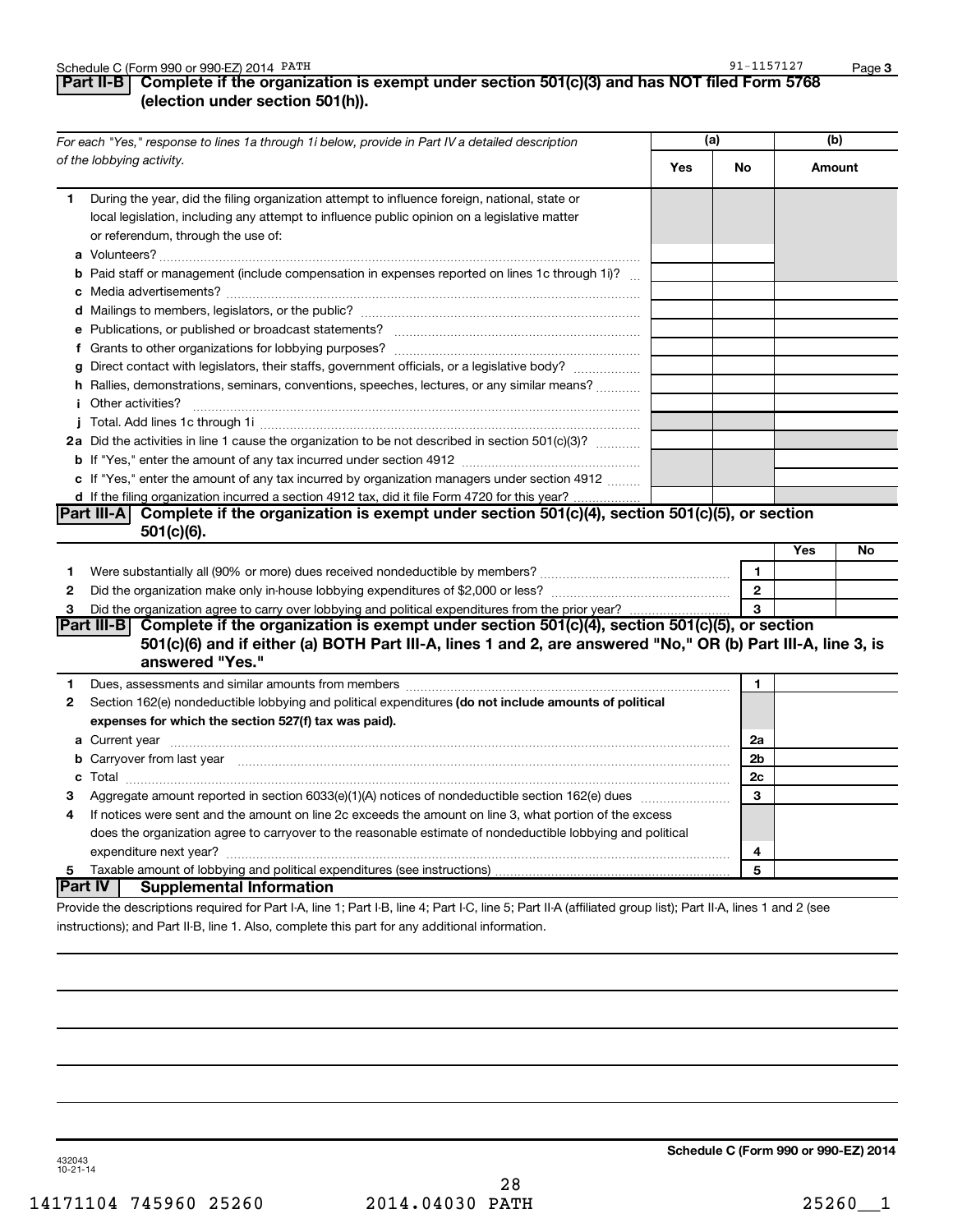| (Form 990) |
|------------|
|------------|

**(Form 990) | Complete if the organization answered "Yes" to Form 990, Part IV, line 6, 7, 8, 9, 10, 11a, 11b, 11c, 11d, 11e, 11f, 12a, or 12b. | Attach to Form 990. | Information about Schedule D (Form 990) and its instructions is at**  *www.irs.gov/form990.* **SCHEDULE D Supplemental Financial Statements**<br> **Form 990 2014**<br> **Part IV** line 6.7.8.9.10, 11a, 11b, 11d, 11d, 11d, 11d, 11d, 12a, 0r, 12b

OMB No. 1545-0047 **Open to Public Inspection**

| h la secara de Aldade de secara de la Aldade |                                  |
|----------------------------------------------|----------------------------------|
| Internal Revenue Service                     | $\blacktriangleright$ Informatio |
| Department of the Treasury                   |                                  |

|         | Name of the organization<br>PATH                                                                                                                                                      |                         | <b>Employer identification number</b><br>91-1157127 |
|---------|---------------------------------------------------------------------------------------------------------------------------------------------------------------------------------------|-------------------------|-----------------------------------------------------|
| Part I  | Organizations Maintaining Donor Advised Funds or Other Similar Funds or Accounts. Complete if the                                                                                     |                         |                                                     |
|         | organization answered "Yes" to Form 990, Part IV, line 6.                                                                                                                             |                         |                                                     |
|         |                                                                                                                                                                                       | (a) Donor advised funds | (b) Funds and other accounts                        |
|         |                                                                                                                                                                                       |                         |                                                     |
| 1.<br>2 | Aggregate value of contributions to (during year)                                                                                                                                     |                         |                                                     |
| з       | Aggregate value of grants from (during year)                                                                                                                                          |                         |                                                     |
| 4       |                                                                                                                                                                                       |                         |                                                     |
| 5       | Did the organization inform all donors and donor advisors in writing that the assets held in donor advised funds                                                                      |                         |                                                     |
|         |                                                                                                                                                                                       |                         | Yes<br>No                                           |
| 6       | Did the organization inform all grantees, donors, and donor advisors in writing that grant funds can be used only                                                                     |                         |                                                     |
|         | for charitable purposes and not for the benefit of the donor or donor advisor, or for any other purpose conferring                                                                    |                         |                                                     |
|         | impermissible private benefit?                                                                                                                                                        |                         | Yes<br>No                                           |
| Part II | Conservation Easements. Complete if the organization answered "Yes" to Form 990, Part IV, line 7.                                                                                     |                         |                                                     |
| 1.      | Purpose(s) of conservation easements held by the organization (check all that apply).                                                                                                 |                         |                                                     |
|         | Preservation of land for public use (e.g., recreation or education)                                                                                                                   |                         | Preservation of a historically important land area  |
|         | Protection of natural habitat                                                                                                                                                         |                         | Preservation of a certified historic structure      |
|         | Preservation of open space                                                                                                                                                            |                         |                                                     |
| 2       | Complete lines 2a through 2d if the organization held a qualified conservation contribution in the form of a conservation easement on the last                                        |                         |                                                     |
|         | day of the tax year.                                                                                                                                                                  |                         |                                                     |
|         |                                                                                                                                                                                       |                         | Held at the End of the Tax Year                     |
|         |                                                                                                                                                                                       |                         | 2a                                                  |
| b       |                                                                                                                                                                                       |                         | 2b                                                  |
| с       | Number of conservation easements on a certified historic structure included in (a) manufacture included in (a)                                                                        |                         | 2c                                                  |
|         | d Number of conservation easements included in (c) acquired after 8/17/06, and not on a historic structure                                                                            |                         |                                                     |
|         |                                                                                                                                                                                       |                         | 2d                                                  |
| З       | Number of conservation easements modified, transferred, released, extinguished, or terminated by the organization during the tax                                                      |                         |                                                     |
|         | $year \blacktriangleright$                                                                                                                                                            |                         |                                                     |
| 4       | Number of states where property subject to conservation easement is located >                                                                                                         |                         |                                                     |
| 5       | Does the organization have a written policy regarding the periodic monitoring, inspection, handling of                                                                                |                         |                                                     |
|         | violations, and enforcement of the conservation easements it holds?                                                                                                                   |                         | Yes<br><b>No</b>                                    |
| 6       | Staff and volunteer hours devoted to monitoring, inspecting, and enforcing conservation easements during the year $\blacktriangleright$                                               |                         |                                                     |
| 7       | Amount of expenses incurred in monitoring, inspecting, and enforcing conservation easements during the year $\triangleright$ \$                                                       |                         |                                                     |
| 8       | Does each conservation easement reported on line 2(d) above satisfy the requirements of section 170(h)(4)(B)(i)                                                                       |                         |                                                     |
|         |                                                                                                                                                                                       |                         | <b>No</b><br>Yes                                    |
| 9       | In Part XIII, describe how the organization reports conservation easements in its revenue and expense statement, and balance sheet, and                                               |                         |                                                     |
|         | include, if applicable, the text of the footnote to the organization's financial statements that describes the organization's accounting for                                          |                         |                                                     |
|         | conservation easements.                                                                                                                                                               |                         |                                                     |
|         | Organizations Maintaining Collections of Art, Historical Treasures, or Other Similar Assets.<br>Part III<br>Complete if the organization answered "Yes" to Form 990, Part IV, line 8. |                         |                                                     |
|         |                                                                                                                                                                                       |                         |                                                     |
|         | 1a If the organization elected, as permitted under SFAS 116 (ASC 958), not to report in its revenue statement and balance sheet works of art,                                         |                         |                                                     |
|         | historical treasures, or other similar assets held for public exhibition, education, or research in furtherance of public service, provide, in Part XIII,                             |                         |                                                     |
|         | the text of the footnote to its financial statements that describes these items.                                                                                                      |                         |                                                     |
|         | <b>b</b> If the organization elected, as permitted under SFAS 116 (ASC 958), to report in its revenue statement and balance sheet works of art, historical                            |                         |                                                     |
|         | treasures, or other similar assets held for public exhibition, education, or research in furtherance of public service, provide the following amounts                                 |                         |                                                     |
|         | relating to these items:                                                                                                                                                              |                         |                                                     |
|         | (i) Revenue included in Form 990, Part VIII, line 1 [1] [1] [1] [1] [1] [1] [1] [1] Revenue included in Form 990, Part VIII, line 1                                                   |                         | $\triangleright$ \$                                 |
|         | (ii) Assets included in Form 990, Part X                                                                                                                                              |                         | $\blacktriangleright$ \$                            |
| 2       | If the organization received or held works of art, historical treasures, or other similar assets for financial gain, provide                                                          |                         |                                                     |
|         | the following amounts required to be reported under SFAS 116 (ASC 958) relating to these items:                                                                                       |                         |                                                     |
| a       | <b>b</b> Assets included in Form 990, Part X                                                                                                                                          |                         | $\frac{1}{\sqrt{2}}$                                |
|         |                                                                                                                                                                                       |                         |                                                     |

432051 10-01-14 **For Paperwork Reduction Act Notice, see the Instructions for Form 990. Schedule D (Form 990) 2014** LHA

14171104 745960 25260 2014.04030 PATH 25260\_\_1

|                 | 29 |
|-----------------|----|
| 1014.04030 PATH |    |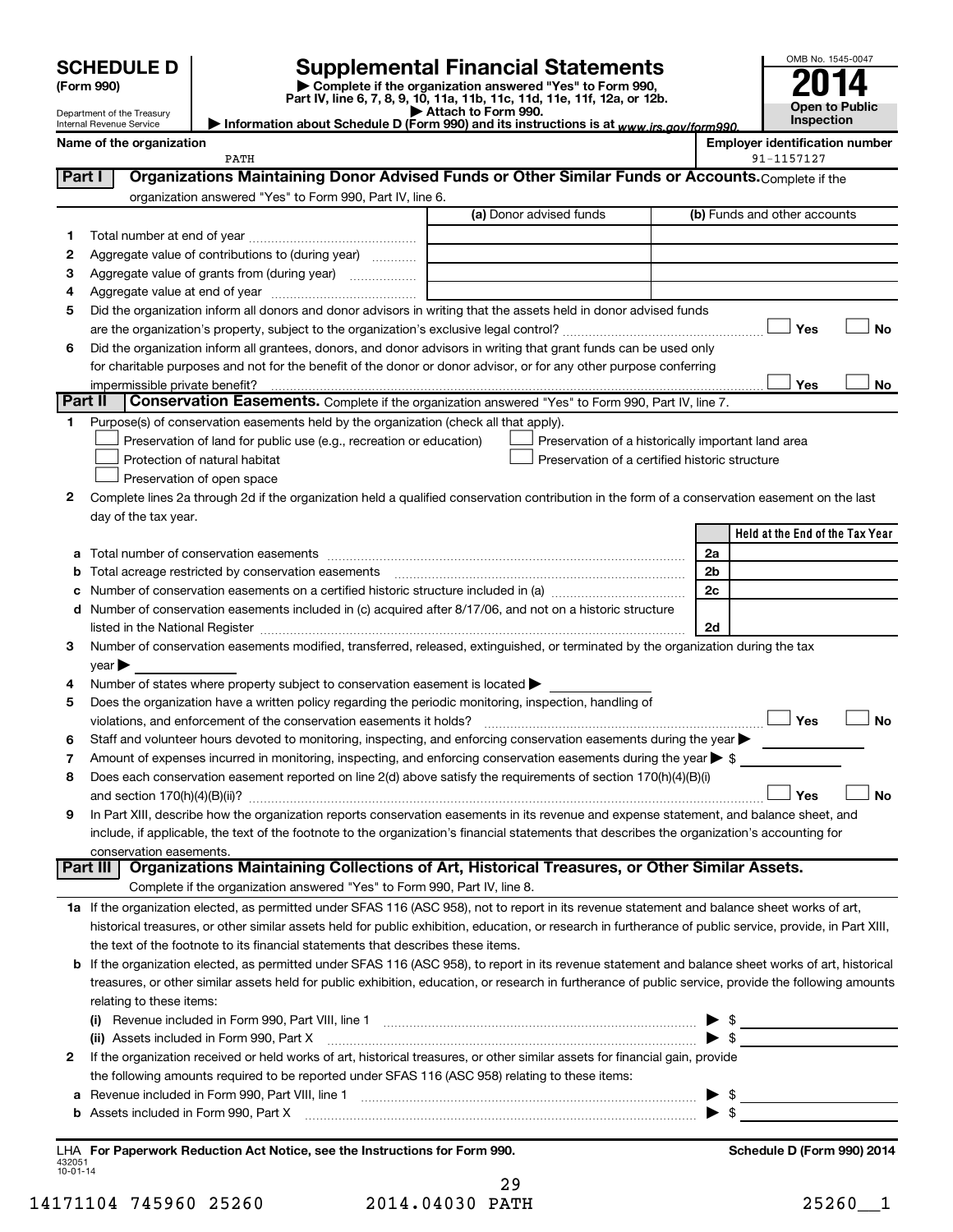|        | PATH<br>Schedule D (Form 990) 2014                                                                                                                                                                                                        |                                |                              |                           |          |                                                    | 91-1157127 |                            |     | Page 2               |
|--------|-------------------------------------------------------------------------------------------------------------------------------------------------------------------------------------------------------------------------------------------|--------------------------------|------------------------------|---------------------------|----------|----------------------------------------------------|------------|----------------------------|-----|----------------------|
|        | Part III<br>Organizations Maintaining Collections of Art, Historical Treasures, or Other Similar Assets(continued)                                                                                                                        |                                |                              |                           |          |                                                    |            |                            |     |                      |
| 3      | Using the organization's acquisition, accession, and other records, check any of the following that are a significant use of its collection items                                                                                         |                                |                              |                           |          |                                                    |            |                            |     |                      |
|        | (check all that apply):                                                                                                                                                                                                                   |                                |                              |                           |          |                                                    |            |                            |     |                      |
| a      | Public exhibition                                                                                                                                                                                                                         | d                              |                              | Loan or exchange programs |          |                                                    |            |                            |     |                      |
| b      | Scholarly research                                                                                                                                                                                                                        | e                              | Other                        |                           |          |                                                    |            |                            |     |                      |
| c      | Preservation for future generations                                                                                                                                                                                                       |                                |                              |                           |          |                                                    |            |                            |     |                      |
| 4      | Provide a description of the organization's collections and explain how they further the organization's exempt purpose in Part XIII.                                                                                                      |                                |                              |                           |          |                                                    |            |                            |     |                      |
| 5      | During the year, did the organization solicit or receive donations of art, historical treasures, or other similar assets                                                                                                                  |                                |                              |                           |          |                                                    |            |                            |     |                      |
|        |                                                                                                                                                                                                                                           |                                |                              |                           |          |                                                    |            | Yes                        |     | No                   |
|        | Part IV<br><b>Escrow and Custodial Arrangements.</b> Complete if the organization answered "Yes" to Form 990, Part IV, line 9, or                                                                                                         |                                |                              |                           |          |                                                    |            |                            |     |                      |
|        | reported an amount on Form 990, Part X, line 21.                                                                                                                                                                                          |                                |                              |                           |          |                                                    |            |                            |     |                      |
|        | 1a Is the organization an agent, trustee, custodian or other intermediary for contributions or other assets not included                                                                                                                  |                                |                              |                           |          |                                                    |            |                            |     |                      |
|        | on Form 990, Part X? [11] matter contracts and contracts and contracts are contracted as a function of the set of the set of the set of the set of the set of the set of the set of the set of the set of the set of the set o            |                                |                              |                           |          |                                                    |            | Yes                        |     | No                   |
|        | b If "Yes," explain the arrangement in Part XIII and complete the following table:                                                                                                                                                        |                                |                              |                           |          |                                                    |            |                            |     |                      |
|        |                                                                                                                                                                                                                                           |                                |                              |                           |          |                                                    |            | Amount                     |     |                      |
|        |                                                                                                                                                                                                                                           |                                |                              |                           |          | 1c                                                 |            |                            |     |                      |
|        | c Beginning balance measurements and the contract of the contract of the contract of the contract of the contract of the contract of the contract of the contract of the contract of the contract of the contract of the contr            |                                |                              |                           |          | 1d                                                 |            |                            |     |                      |
|        |                                                                                                                                                                                                                                           |                                |                              |                           |          | 1e                                                 |            |                            |     |                      |
| е      | Distributions during the year manufactured and an account of the year manufactured and the year manufactured and the year manufactured and the year manufactured and the year manufactured and the year manufactured and the s            |                                |                              |                           |          | 1f                                                 |            |                            |     |                      |
| f.     | 2a Did the organization include an amount on Form 990, Part X, line 21, for escrow or custodial account liability?                                                                                                                        |                                |                              |                           |          |                                                    |            | Yes                        |     | No                   |
|        |                                                                                                                                                                                                                                           |                                |                              |                           |          |                                                    |            |                            |     |                      |
| Part V | <b>b</b> If "Yes," explain the arrangement in Part XIII. Check here if the explanation has been provided in Part XIII<br><b>Endowment Funds.</b> Complete if the organization answered "Yes" to Form 990, Part IV, line 10.               |                                |                              |                           |          |                                                    |            |                            |     |                      |
|        |                                                                                                                                                                                                                                           |                                |                              | (c) Two years back        |          |                                                    |            |                            |     |                      |
|        |                                                                                                                                                                                                                                           | (a) Current year<br>9,016,994. | (b) Prior year<br>7,806,786. | 6,868,767.                |          | $\vert$ (d) Three years back $\vert$<br>6,671,532. |            | (e) Four years back        |     |                      |
| 1a     | Beginning of year balance <i>manumman</i>                                                                                                                                                                                                 | 9,350.                         | 2,550.                       |                           | 5,392.   |                                                    | 2,700.     |                            |     | 5,943,911.<br>1,790. |
| b      |                                                                                                                                                                                                                                           |                                |                              |                           |          |                                                    |            |                            |     |                      |
|        | Net investment earnings, gains, and losses                                                                                                                                                                                                | 768,184.                       | 1,503,301.                   |                           | 932,627. | 194,535.                                           |            |                            |     | 725,831.             |
| d      |                                                                                                                                                                                                                                           |                                |                              |                           |          |                                                    |            |                            |     |                      |
|        | e Other expenditures for facilities                                                                                                                                                                                                       |                                |                              |                           |          |                                                    |            |                            |     |                      |
|        | and programs                                                                                                                                                                                                                              | 390,340.                       | 295,643.                     |                           |          |                                                    |            |                            |     |                      |
|        | f Administrative expenses                                                                                                                                                                                                                 |                                |                              |                           |          |                                                    |            |                            |     |                      |
| g      | End of year balance                                                                                                                                                                                                                       | 9,404,188.                     | 9,016,994.                   | 7,806,786.                |          | 6,868,767.                                         |            |                            |     | 6,671,532.           |
| 2      | Provide the estimated percentage of the current year end balance (line 1g, column (a)) held as:                                                                                                                                           |                                |                              |                           |          |                                                    |            |                            |     |                      |
| а      | Board designated or quasi-endowment                                                                                                                                                                                                       | 37.00                          | %                            |                           |          |                                                    |            |                            |     |                      |
|        | Permanent endowment<br>36,00                                                                                                                                                                                                              | %                              |                              |                           |          |                                                    |            |                            |     |                      |
|        | <b>c</b> Temporarily restricted endowment $\blacktriangleright$                                                                                                                                                                           | 27.00<br>%                     |                              |                           |          |                                                    |            |                            |     |                      |
|        | The percentages in lines 2a, 2b, and 2c should equal 100%.                                                                                                                                                                                |                                |                              |                           |          |                                                    |            |                            |     |                      |
|        | 3a Are there endowment funds not in the possession of the organization that are held and administered for the organization                                                                                                                |                                |                              |                           |          |                                                    |            |                            |     |                      |
|        | by:                                                                                                                                                                                                                                       |                                |                              |                           |          |                                                    |            |                            | Yes | No                   |
|        | (i)                                                                                                                                                                                                                                       |                                |                              |                           |          |                                                    |            | 3a(i)                      |     | X                    |
|        |                                                                                                                                                                                                                                           |                                |                              |                           |          |                                                    |            | 3a(ii)                     |     | X                    |
|        |                                                                                                                                                                                                                                           |                                |                              |                           |          |                                                    |            | 3b                         |     |                      |
| 4      | Describe in Part XIII the intended uses of the organization's endowment funds.                                                                                                                                                            |                                |                              |                           |          |                                                    |            |                            |     |                      |
|        | <b>Part VI</b><br>Land, Buildings, and Equipment.                                                                                                                                                                                         |                                |                              |                           |          |                                                    |            |                            |     |                      |
|        | Complete if the organization answered "Yes" to Form 990, Part IV, line 11a. See Form 990, Part X, line 10.                                                                                                                                |                                |                              |                           |          |                                                    |            |                            |     |                      |
|        | Description of property                                                                                                                                                                                                                   | (a) Cost or other              |                              | (b) Cost or other         |          | (c) Accumulated                                    |            | (d) Book value             |     |                      |
|        |                                                                                                                                                                                                                                           | basis (investment)             |                              | basis (other)             |          | depreciation                                       |            |                            |     |                      |
|        | <b>1a</b> Land <b>Executive Contract and Service Contract and Service Contract and Service Contract and Service Contract and Service Contract and Service Contract and Service Contract and Service Contract and Service Contract and</b> |                                |                              |                           |          |                                                    |            |                            |     |                      |
|        |                                                                                                                                                                                                                                           |                                |                              |                           |          |                                                    |            |                            |     |                      |
|        |                                                                                                                                                                                                                                           |                                |                              | 19,881,814.               |          | 7,463,795.                                         |            |                            |     | 12,418,019.          |
|        |                                                                                                                                                                                                                                           |                                |                              | 10,092,316.               |          | 7,428,727.                                         |            |                            |     | 2,663,589.           |
|        |                                                                                                                                                                                                                                           |                                |                              | 3,589,217.                |          | 1,750,243.                                         |            |                            |     | 1,838,974.           |
|        | Total. Add lines 1a through 1e. (Column (d) must equal Form 990, Part X, column (B), line 10c.)                                                                                                                                           |                                |                              |                           |          |                                                    |            |                            |     | 16,920,582.          |
|        |                                                                                                                                                                                                                                           |                                |                              |                           |          |                                                    |            | Schedule D (Form 990) 2014 |     |                      |
|        |                                                                                                                                                                                                                                           |                                |                              |                           |          |                                                    |            |                            |     |                      |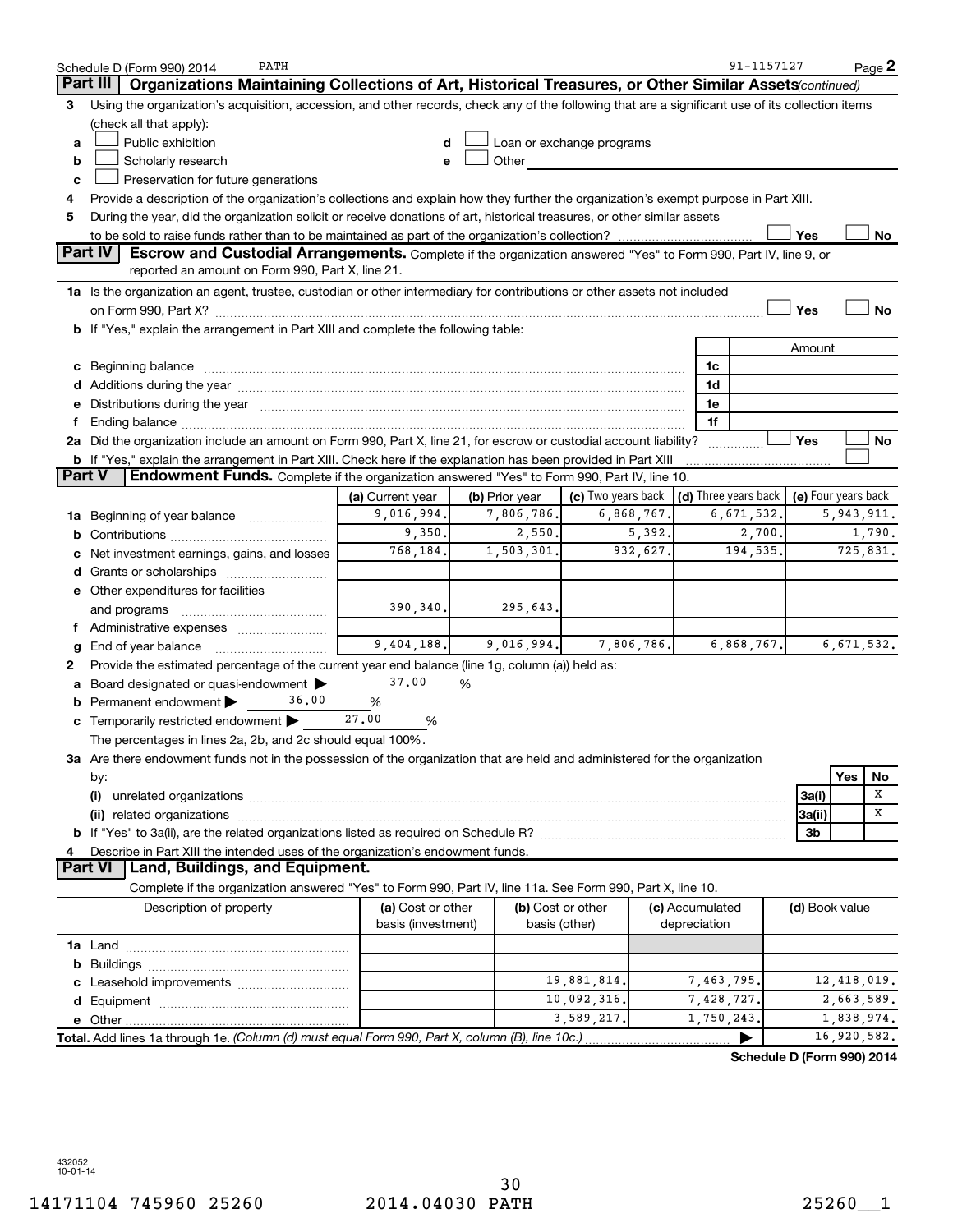|                           | Part VII Investments - Other Securities.                                                                                                             |                 |                |                                                           |
|---------------------------|------------------------------------------------------------------------------------------------------------------------------------------------------|-----------------|----------------|-----------------------------------------------------------|
|                           | Complete if the organization answered "Yes" to Form 990, Part IV, line 11b. See Form 990, Part X, line 12.                                           |                 |                |                                                           |
|                           | (a) Description of security or category (including name of security)                                                                                 | (b) Book value  |                | (c) Method of valuation: Cost or end-of-year market value |
| (1) Financial derivatives |                                                                                                                                                      |                 |                |                                                           |
|                           |                                                                                                                                                      |                 |                |                                                           |
| (3) Other                 |                                                                                                                                                      |                 |                |                                                           |
| (A)                       |                                                                                                                                                      |                 |                |                                                           |
| (B)                       |                                                                                                                                                      |                 |                |                                                           |
| (C)                       |                                                                                                                                                      |                 |                |                                                           |
| (D)<br>(E)                |                                                                                                                                                      |                 |                |                                                           |
| (F)                       |                                                                                                                                                      |                 |                |                                                           |
| (G)                       |                                                                                                                                                      |                 |                |                                                           |
| (H)                       |                                                                                                                                                      |                 |                |                                                           |
|                           | Total. (Col. (b) must equal Form 990, Part X, col. (B) line 12.)                                                                                     |                 |                |                                                           |
|                           | Part VIII Investments - Program Related.                                                                                                             |                 |                |                                                           |
|                           | Complete if the organization answered "Yes" to Form 990, Part IV, line 11c. See Form 990, Part X, line 13.                                           |                 |                |                                                           |
|                           | (a) Description of investment                                                                                                                        | (b) Book value  |                | (c) Method of valuation: Cost or end-of-year market value |
| (1)                       |                                                                                                                                                      |                 |                |                                                           |
| (2)                       |                                                                                                                                                      |                 |                |                                                           |
| (3)                       |                                                                                                                                                      |                 |                |                                                           |
| (4)                       |                                                                                                                                                      |                 |                |                                                           |
| (5)                       |                                                                                                                                                      |                 |                |                                                           |
| (6)                       |                                                                                                                                                      |                 |                |                                                           |
| (7)                       |                                                                                                                                                      |                 |                |                                                           |
| (8)                       |                                                                                                                                                      |                 |                |                                                           |
| (9)                       |                                                                                                                                                      |                 |                |                                                           |
|                           | Total. (Col. (b) must equal Form 990, Part X, col. (B) line 13.) $\blacktriangleright$                                                               |                 |                |                                                           |
| Part IX                   | <b>Other Assets.</b>                                                                                                                                 |                 |                |                                                           |
|                           | Complete if the organization answered "Yes" to Form 990, Part IV, line 11d. See Form 990, Part X, line 15.                                           |                 |                |                                                           |
|                           |                                                                                                                                                      | (a) Description |                | (b) Book value                                            |
| (1)                       |                                                                                                                                                      |                 |                |                                                           |
| (2)                       |                                                                                                                                                      |                 |                |                                                           |
| (3)                       |                                                                                                                                                      |                 |                |                                                           |
| (4)                       |                                                                                                                                                      |                 |                |                                                           |
| (5)                       |                                                                                                                                                      |                 |                |                                                           |
| (6)                       |                                                                                                                                                      |                 |                |                                                           |
| (7)                       |                                                                                                                                                      |                 |                |                                                           |
| (8)                       |                                                                                                                                                      |                 |                |                                                           |
| (9)                       |                                                                                                                                                      |                 |                |                                                           |
| Part X                    | Total. (Column (b) must equal Form 990, Part X, col. (B) line 15.)<br><b>Other Liabilities.</b>                                                      |                 |                |                                                           |
|                           | Complete if the organization answered "Yes" to Form 990, Part IV, line 11e or 11f. See Form 990, Part X, line 25.                                    |                 |                |                                                           |
|                           | (a) Description of liability                                                                                                                         |                 | (b) Book value |                                                           |
| 1.<br>(1)                 | Federal income taxes                                                                                                                                 |                 |                |                                                           |
| (2)                       |                                                                                                                                                      |                 |                |                                                           |
| (3)                       |                                                                                                                                                      |                 |                |                                                           |
| (4)                       |                                                                                                                                                      |                 |                |                                                           |
| (5)                       |                                                                                                                                                      |                 |                |                                                           |
| (6)                       |                                                                                                                                                      |                 |                |                                                           |
| (7)                       |                                                                                                                                                      |                 |                |                                                           |
| (8)                       |                                                                                                                                                      |                 |                |                                                           |
| (9)                       |                                                                                                                                                      |                 |                |                                                           |
|                           | Total. (Column (b) must equal Form 990, Part X, col. (B) line 25.)                                                                                   |                 |                |                                                           |
|                           | 2. Liability for uncertain tax positions. In Part XIII, provide the text of the footnote to the organization's financial statements that reports the |                 |                |                                                           |
|                           | organization's liability for uncertain tax positions under FIN 48 (ASC 740). Check here if the text of the footnote has been provided in Part XIII   |                 |                |                                                           |
|                           |                                                                                                                                                      |                 |                | Schedule D (Form 990) 2014                                |

**3**

 $91 - 1157127$ 

Schedule D (Form 990) 2014 PATH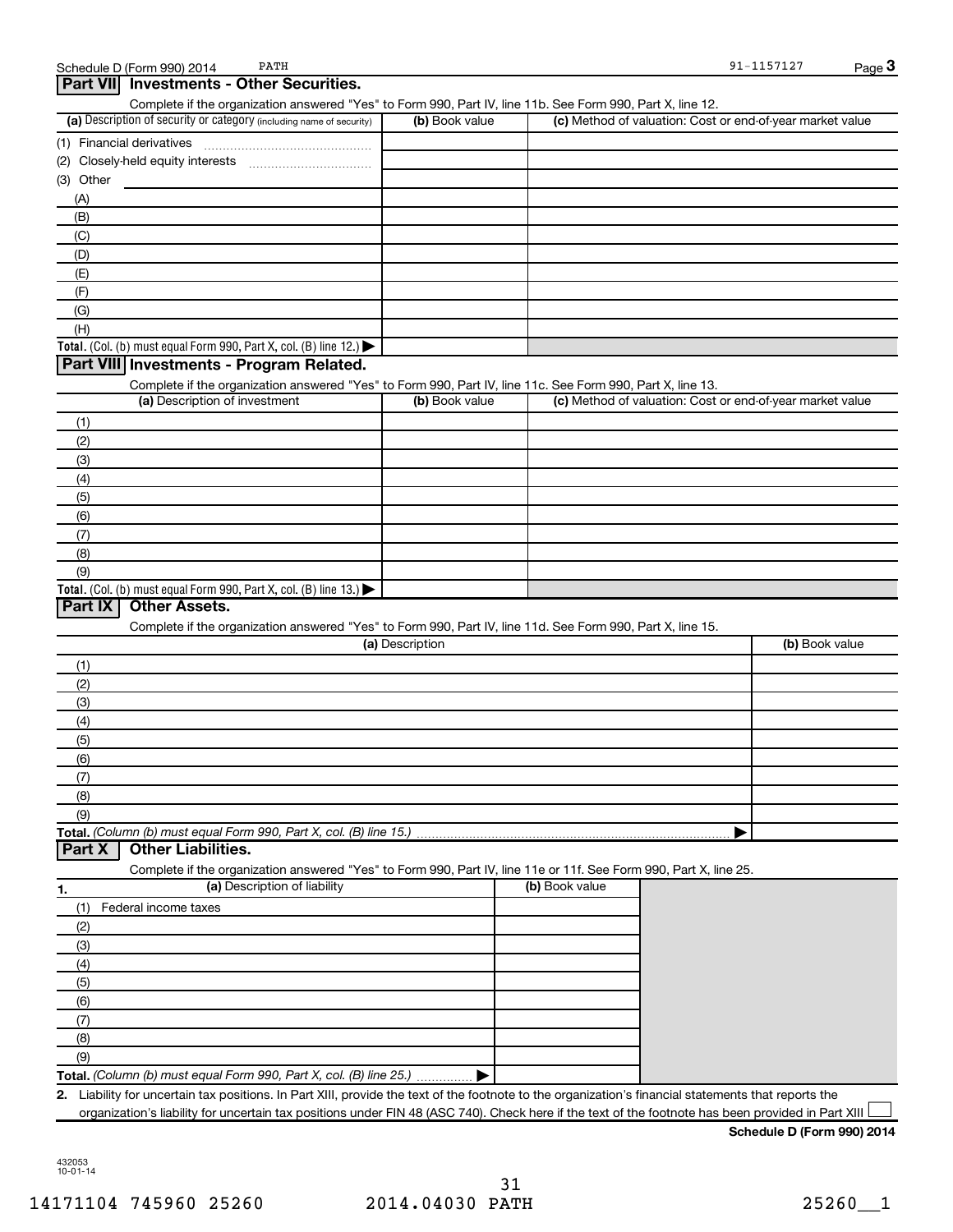|    | PATH<br>Schedule D (Form 990) 2014                                                                                                                                                                                                   |                | 91-1157127<br>Page 4 |
|----|--------------------------------------------------------------------------------------------------------------------------------------------------------------------------------------------------------------------------------------|----------------|----------------------|
|    | Part XI<br>Reconciliation of Revenue per Audited Financial Statements With Revenue per Return.                                                                                                                                       |                |                      |
|    | Complete if the organization answered "Yes" to Form 990, Part IV, line 12a.                                                                                                                                                          |                |                      |
| 1  | Total revenue, gains, and other support per audited financial statements [11, 11] matter contains the statements and the support per audited financial statements [11] matter support of the statements and the statements and       |                | $\mathbf{1}$         |
| 2  | Amounts included on line 1 but not on Form 990, Part VIII, line 12:                                                                                                                                                                  |                |                      |
| a  |                                                                                                                                                                                                                                      | 2a             |                      |
|    |                                                                                                                                                                                                                                      | 2 <sub>b</sub> |                      |
| с  |                                                                                                                                                                                                                                      | 2 <sub>c</sub> |                      |
| d  | Other (Describe in Part XIII.) <b>Construction Contract Construction</b> Chemistry Chemistry Chemistry Chemistry Chemistry                                                                                                           | 2d             |                      |
| е  | Add lines 2a through 2d <b>continuum continuum contract and all the contract and all the contract and all the contract and all the contract of the contract of the contract of the contract of the contract of the contract of t</b> |                | 2e                   |
| 3  |                                                                                                                                                                                                                                      |                | 3                    |
| 4  | Amounts included on Form 990, Part VIII, line 12, but not on line 1:                                                                                                                                                                 |                |                      |
| а  |                                                                                                                                                                                                                                      | 4a             |                      |
| b  |                                                                                                                                                                                                                                      | 4 <sub>b</sub> |                      |
| C. | Add lines 4a and 4b                                                                                                                                                                                                                  |                | 4c                   |
| 5  |                                                                                                                                                                                                                                      |                | 5                    |
|    | Part XII   Reconciliation of Expenses per Audited Financial Statements With Expenses per Return.                                                                                                                                     |                |                      |
|    | Complete if the organization answered "Yes" to Form 990, Part IV, line 12a.                                                                                                                                                          |                |                      |
| 1  |                                                                                                                                                                                                                                      |                | $\mathbf{1}$         |
| 2  | Amounts included on line 1 but not on Form 990, Part IX, line 25:                                                                                                                                                                    |                |                      |
| a  |                                                                                                                                                                                                                                      | 2a             |                      |
| b  |                                                                                                                                                                                                                                      | 2 <sub>b</sub> |                      |
| c  |                                                                                                                                                                                                                                      | 2 <sub>c</sub> |                      |
| d  |                                                                                                                                                                                                                                      | 2d             |                      |
| е  | Add lines 2a through 2d                                                                                                                                                                                                              |                | 2e                   |
| 3  |                                                                                                                                                                                                                                      |                | 3                    |
| 4  | Amounts included on Form 990, Part IX, line 25, but not on line 1:                                                                                                                                                                   |                |                      |
| a  |                                                                                                                                                                                                                                      | 4a             |                      |
| b  |                                                                                                                                                                                                                                      | 4b.            |                      |
| c. | Add lines 4a and 4b                                                                                                                                                                                                                  |                | 4с                   |
|    |                                                                                                                                                                                                                                      |                | 5                    |
|    | Part XIII Supplemental Information.                                                                                                                                                                                                  |                |                      |

Provide the descriptions required for Part II, lines 3, 5, and 9; Part III, lines 1a and 4; Part IV, lines 1b and 2b; Part V, line 4; Part X, line 2; Part XI, lines 2d and 4b; and Part XII, lines 2d and 4b. Also complete this part to provide any additional information.

PART V, LINE 4:

PATH UTILIZES THE INVESTED INTEREST EARNINGS FROM THE ENDOWMENT AS AN

IMPORTANT FUNDING SOURCE TO FUND NEW OPPORTUNITIES TO EXPAND ITS REACH AND

IMPACT AS AN ORGANIZATION IN THE FIELD OF GLOBAL HEALTH, IN ACCORDANCE

WITH PATH'S ENDOWMENT SPENDING POLICY.

432054 10-01-14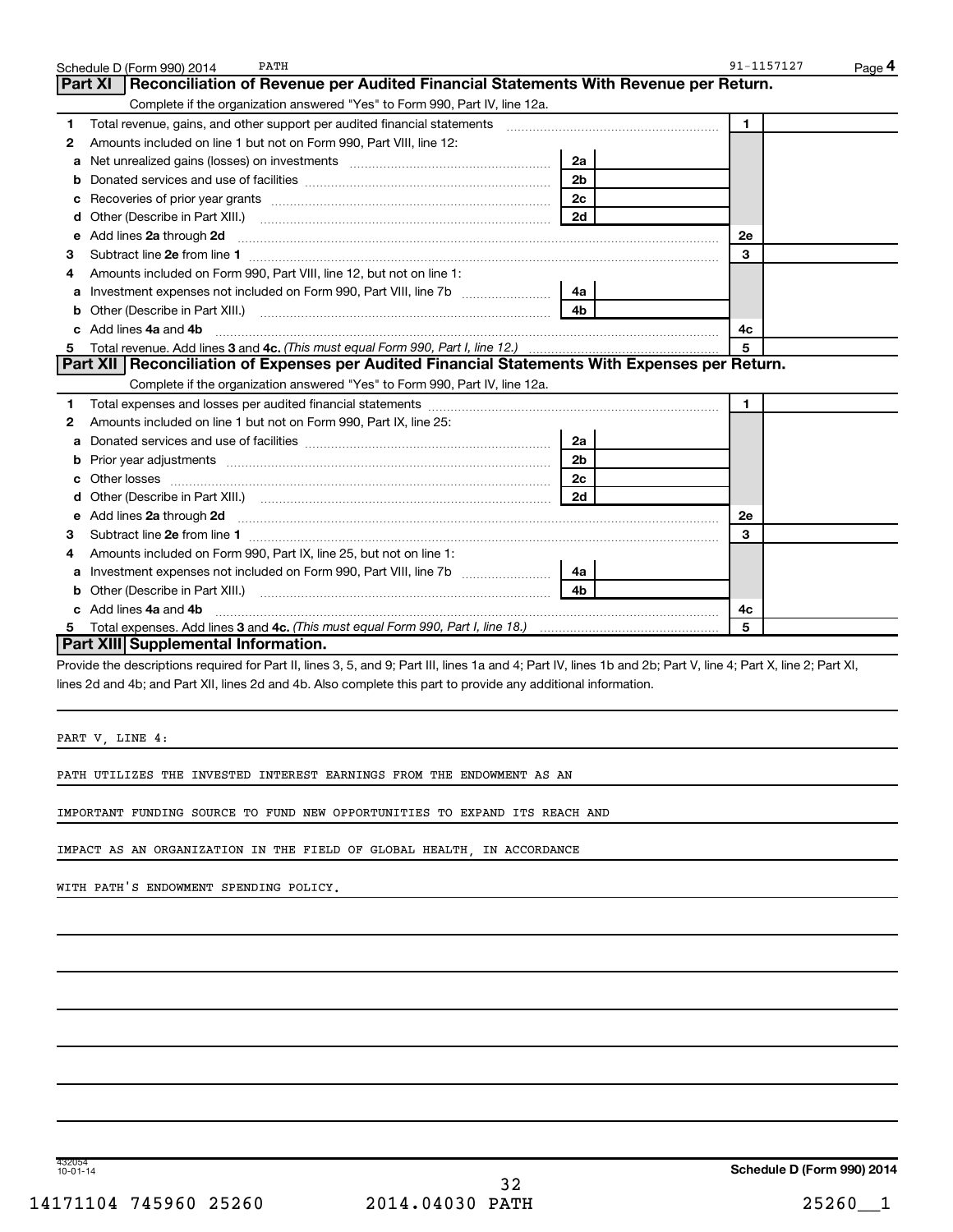| <b>SCHEDULE F</b> |  |
|-------------------|--|
| (Form 990)        |  |

**| Complete if the organization answered "Yes" on Form 990, Part IV, line 14b, 15, or 16. | Attach to Form 990.** Information about Schedule F (Form 990) and its instructions is at *www.irs.gov/form990.* Public line pection Statement of Activities Outside the United States<br>  $\triangleright$  Complete if the organization answered "Yes" on Form 990, Part IV, line 14b, 15, or 16.<br>  $\triangleright$  Attach to Form 990.

Department of the Treasury Internal Revenue Service

| m990. | <b>Inspection</b>                     |  |  |
|-------|---------------------------------------|--|--|
|       | <b>Employer identification number</b> |  |  |

OMB No. 1545-0047

| Name of the organization |  |
|--------------------------|--|
|                          |  |

| PATH                                                 |                                           |                                                                                       |                                                                                                                                                      | 91-1157127                                                                                                  |                                                                  |
|------------------------------------------------------|-------------------------------------------|---------------------------------------------------------------------------------------|------------------------------------------------------------------------------------------------------------------------------------------------------|-------------------------------------------------------------------------------------------------------------|------------------------------------------------------------------|
| Part I                                               |                                           |                                                                                       | General Information on Activities Outside the United States. Complete if the organization answered "Yes" on                                          |                                                                                                             |                                                                  |
| Form 990, Part IV, line 14b.                         |                                           |                                                                                       |                                                                                                                                                      |                                                                                                             |                                                                  |
| 1.                                                   |                                           |                                                                                       | For grantmakers. Does the organization maintain records to substantiate the amount of its grants and other assistance,                               |                                                                                                             |                                                                  |
|                                                      |                                           |                                                                                       | the grantees' eligibility for the grants or assistance, and the selection criteria used to award the grants or assistance?                           |                                                                                                             | $\lfloor x \rfloor$ Yes<br><b>No</b>                             |
| 2<br>United States.                                  |                                           |                                                                                       | For grantmakers. Describe in Part V the organization's procedures for monitoring the use of its grants and other assistance outside the              |                                                                                                             |                                                                  |
| 3                                                    |                                           |                                                                                       | Activities per Region. (The following Part I, line 3 table can be duplicated if additional space is needed.)                                         |                                                                                                             |                                                                  |
| (a) Region                                           | (b) Number of<br>offices<br>in the region | (c) Number of<br>employees,<br>agents, and<br>independent<br>contractors<br>in region | (d) Activities conducted in region<br>(by type) (e.g., fundraising, program<br>services, investments, grants to<br>recipients located in the region) | (e) If activity listed in (d)<br>is a program service,<br>describe specific type<br>of service(s) in region | (f) Total<br>expenditures<br>for and<br>investments<br>in region |
| CENTRAL AMERICA AND<br>THE CARIBBEAN                 | -1                                        | 1                                                                                     | MANAGEMENT & GENERAL                                                                                                                                 |                                                                                                             | 2,136.                                                           |
| CENTRAL AMERICA AND<br>THE CARIBBEAN                 | 0                                         | 0                                                                                     | <b>PROGRAM SERVICES</b>                                                                                                                              | PUBLIC HEALTH                                                                                               | 186,353.                                                         |
| CENTRAL AMERICA AND<br>THE CARIBBEAN                 | 0                                         | 0                                                                                     | GRANTMAKING                                                                                                                                          |                                                                                                             | 125,619.                                                         |
| EAST ASIA AND THE<br>PACIFIC                         | 5                                         | 53                                                                                    | MANAGEMENT & GENERAL                                                                                                                                 |                                                                                                             | 1,468,082.                                                       |
| EAST ASIA AND THE<br>PACIFIC                         | 0                                         | 0                                                                                     | PROGRAM SERVICES                                                                                                                                     | PRODUCT DEVELOPMENT                                                                                         | 2, 217, 011.                                                     |
| EAST ASIA AND THE<br>PACIFIC                         | 0                                         | 0                                                                                     | PROGRAM SERVICES                                                                                                                                     | INTERNATIONAL<br><b>DEVELOPMENT</b>                                                                         | 2,838,917.                                                       |
| EAST ASIA AND THE<br>PACIFIC                         | 0                                         | 0                                                                                     | PROGRAM SERVICES                                                                                                                                     | PUBLIC HEALTH                                                                                               | 1,088,502.                                                       |
| EAST ASIA AND THE                                    |                                           |                                                                                       |                                                                                                                                                      |                                                                                                             |                                                                  |
| PACIFIC                                              | 0<br>6                                    | 0<br>54                                                                               | PROGRAM SERVICES                                                                                                                                     | OTHER                                                                                                       | 15, 144.<br>7,941,764.                                           |
| 3 a Sub-total                                        |                                           |                                                                                       |                                                                                                                                                      |                                                                                                             |                                                                  |
| <b>b</b> Total from continuation<br>sheets to Part I | 29                                        | 584                                                                                   |                                                                                                                                                      |                                                                                                             | 135,791,396.                                                     |
| c Totals (add lines 3a<br>and 3b)                    | 35                                        | 638                                                                                   |                                                                                                                                                      |                                                                                                             | 143,733,160.                                                     |

**For Paperwork Reduction Act Notice, see the Instructions for Form 990. Schedule F (Form 990) 2014** LHA

432071 09-24-14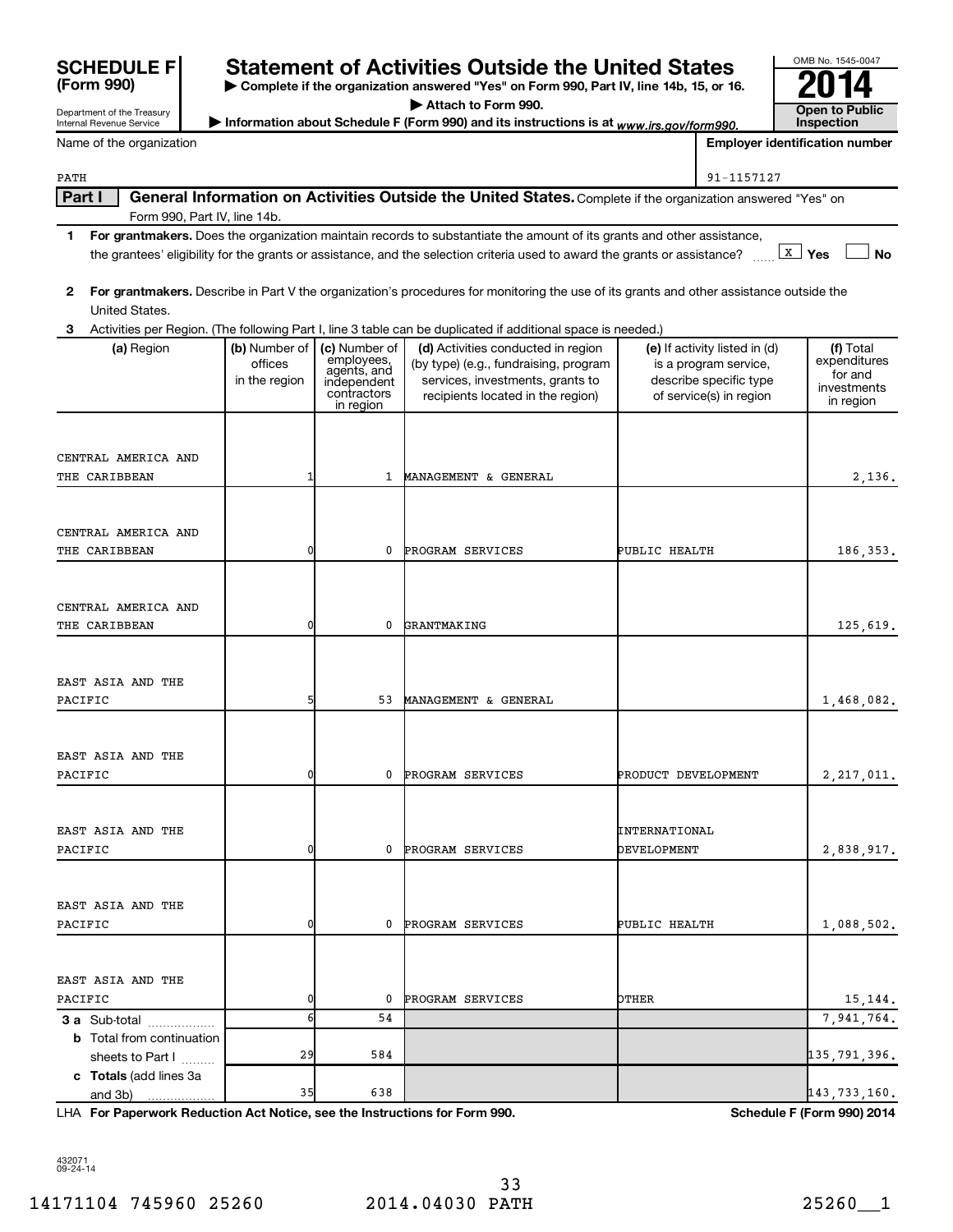| 91-1157127<br>PATH<br>Schedule F (Form 990)<br>Page 1                                           |                                           |                                                      |                                                                                                                                         |                                                                                                             |                                         |
|-------------------------------------------------------------------------------------------------|-------------------------------------------|------------------------------------------------------|-----------------------------------------------------------------------------------------------------------------------------------------|-------------------------------------------------------------------------------------------------------------|-----------------------------------------|
| Continuation of Activities per Region. (Schedule F (Form 990), Part I, line 3)<br><b>Part I</b> |                                           |                                                      |                                                                                                                                         |                                                                                                             |                                         |
| (a) Region                                                                                      | (b) Number of<br>offices<br>in the region | (c) Number of<br>employees or<br>agents in<br>region | (d) Activities conducted in region<br>(by type) (i.e., fundraising,<br>program services, grants to<br>recipients located in the region) | (e) If activity listed in (d)<br>is a program service,<br>describe specific type<br>of service(s) in region | (f) Total<br>expenditures<br>for region |
| EAST ASIA AND THE                                                                               |                                           |                                                      |                                                                                                                                         |                                                                                                             |                                         |
| PACIFIC                                                                                         | 0                                         | 0                                                    | GRANTMAKING                                                                                                                             |                                                                                                             | 3,457,996.                              |
|                                                                                                 |                                           |                                                      |                                                                                                                                         |                                                                                                             |                                         |
| <b>EUROPE</b>                                                                                   |                                           | 27                                                   | MANAGEMENT & GENERAL                                                                                                                    |                                                                                                             | 2, 112, 395.                            |
|                                                                                                 |                                           |                                                      |                                                                                                                                         |                                                                                                             |                                         |
| <b>EUROPE</b>                                                                                   | 0                                         | 0                                                    | PROGRAM SERVICES                                                                                                                        | PRODUCT DEVELOPMENT                                                                                         | 21, 478, 042.                           |
|                                                                                                 |                                           |                                                      |                                                                                                                                         | INTERNATIONAL                                                                                               |                                         |
| EUROPE                                                                                          | 0                                         | 0                                                    | PROGRAM SERVICES                                                                                                                        | DEVELOPMENT                                                                                                 | 2,932,936.                              |
|                                                                                                 |                                           |                                                      |                                                                                                                                         |                                                                                                             |                                         |
| <b>EUROPE</b>                                                                                   | 0                                         | 0                                                    | PROGRAM SERVICES                                                                                                                        | PUBLIC HEALTH                                                                                               | 5,697,140.                              |
|                                                                                                 |                                           |                                                      |                                                                                                                                         |                                                                                                             |                                         |
| <b>EUROPE</b>                                                                                   | 0                                         | 0                                                    | PROGRAM SERVICES                                                                                                                        | OTHER                                                                                                       | 76,062.                                 |
| <b>EUROPE</b>                                                                                   | 0                                         | 0                                                    | FUNDRAISING                                                                                                                             |                                                                                                             | 2,327.                                  |
| <b>EUROPE</b>                                                                                   |                                           | $\mathbf{0}$                                         | GRANTMAKING                                                                                                                             |                                                                                                             | 23,005,012.                             |
|                                                                                                 |                                           |                                                      |                                                                                                                                         |                                                                                                             |                                         |
| MIDDLE EAST AND                                                                                 |                                           |                                                      |                                                                                                                                         |                                                                                                             |                                         |
| NORTH AFRICA                                                                                    | 0                                         | 0                                                    | MANAGEMENT & GENERAL                                                                                                                    |                                                                                                             | $-405.$                                 |
| MIDDLE EAST AND                                                                                 |                                           |                                                      |                                                                                                                                         |                                                                                                             |                                         |
| NORTH AFRICA                                                                                    | 0                                         | 0                                                    | PROGRAM SERVICES                                                                                                                        | PUBLIC HEALTH                                                                                               | 136,050.                                |
|                                                                                                 |                                           |                                                      |                                                                                                                                         |                                                                                                             |                                         |
| <b>Totals</b>                                                                                   |                                           |                                                      |                                                                                                                                         |                                                                                                             |                                         |

432181 05-01-14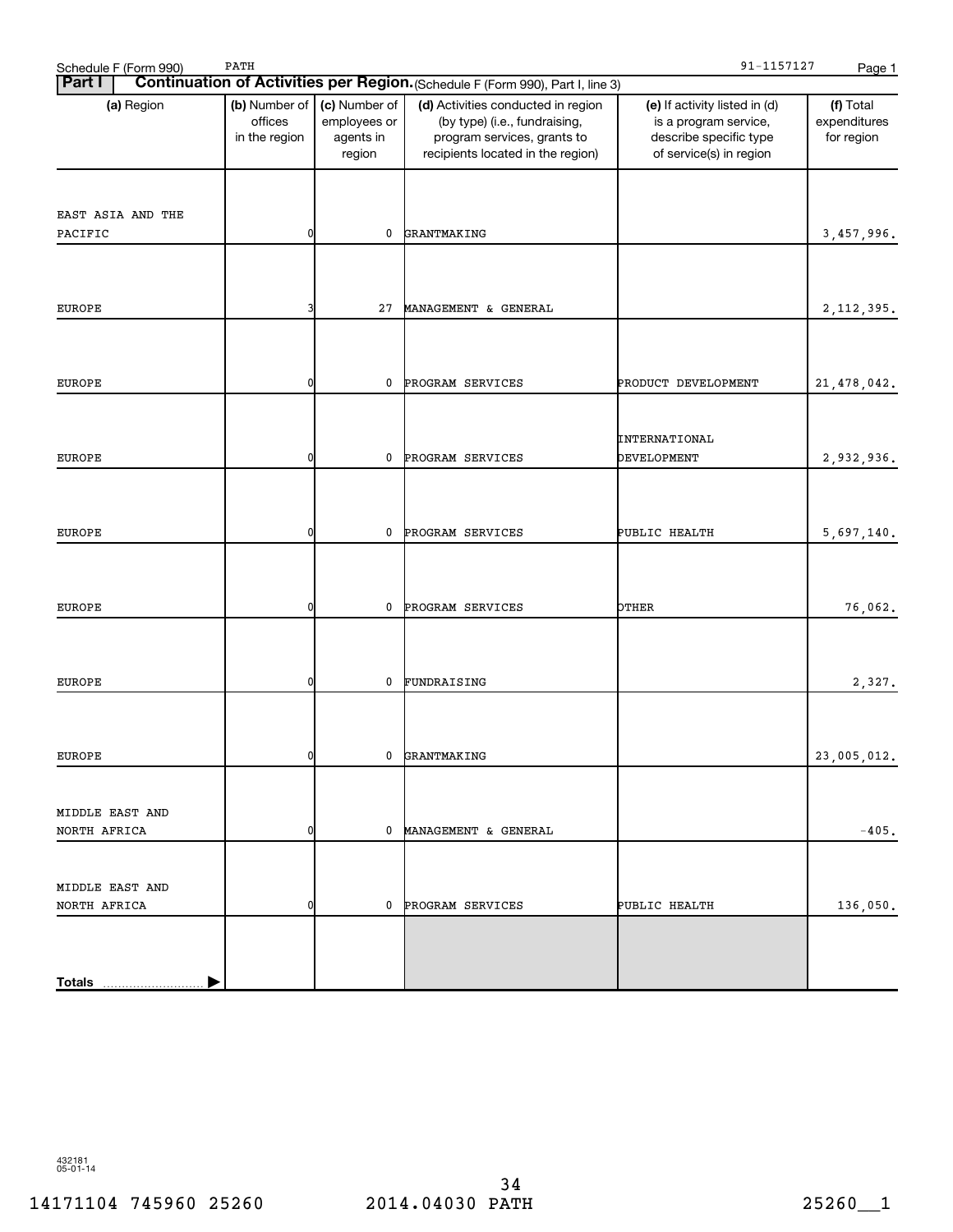| PATH<br>91-1157127<br>Schedule F (Form 990)<br>Page 1                                           |                                           |                                                      |                                                                                                                                         |                                                                                                             |                                         |
|-------------------------------------------------------------------------------------------------|-------------------------------------------|------------------------------------------------------|-----------------------------------------------------------------------------------------------------------------------------------------|-------------------------------------------------------------------------------------------------------------|-----------------------------------------|
| Continuation of Activities per Region. (Schedule F (Form 990), Part I, line 3)<br><b>Part I</b> |                                           |                                                      |                                                                                                                                         |                                                                                                             |                                         |
| (a) Region                                                                                      | (b) Number of<br>offices<br>in the region | (c) Number of<br>employees or<br>agents in<br>region | (d) Activities conducted in region<br>(by type) (i.e., fundraising,<br>program services, grants to<br>recipients located in the region) | (e) If activity listed in (d)<br>is a program service,<br>describe specific type<br>of service(s) in region | (f) Total<br>expenditures<br>for region |
| MIDDLE EAST AND<br>NORTH AFRICA                                                                 | 0                                         | 0                                                    | GRANTMAKING                                                                                                                             |                                                                                                             | 53,201.                                 |
| NORTH AMERICA                                                                                   | 0                                         | 0                                                    | MANAGEMENT & GENERAL                                                                                                                    |                                                                                                             | 16,521.                                 |
| NORTH AMERICA                                                                                   | 0                                         | 0                                                    | PROGRAM SERVICES                                                                                                                        | PRODUCT DEVELOPMENT                                                                                         | 466,724.                                |
| NORTH AMERICA                                                                                   | 0                                         | 0                                                    | PROGRAM SERVICES                                                                                                                        | PUBLIC HEALTH                                                                                               | 225,042.                                |
| NORTH AMERICA                                                                                   | 0                                         | 0                                                    | PROGRAM SERVICES                                                                                                                        | OTHER                                                                                                       | 2,225.                                  |
| NORTH AMERICA                                                                                   | 0                                         | 0                                                    | GRANTMAKING                                                                                                                             |                                                                                                             | 182,219.                                |
| RUSSIA & THE NEWLY<br>INDEPENDENT STATES                                                        | 1                                         | 10                                                   | MANAGEMENT & GENERAL                                                                                                                    |                                                                                                             | 493, 412.                               |
| RUSSIA & THE NEWLY<br>INDEPENDENT STATES                                                        | ωı                                        | $\mathbf{0}$                                         | PROGRAM SERVICES                                                                                                                        | INTERNATIONAL<br><b>DEVELOPMENT</b>                                                                         | 748,659.                                |
| RUSSIA & THE NEWLY<br>INDEPENDENT STATES                                                        | 0                                         | 0                                                    | PROGRAM SERVICES                                                                                                                        | PUBLIC HEALTH                                                                                               | 2,362.                                  |
| RUSSIA & THE NEWLY<br>INDEPENDENT STATES                                                        | 0                                         | 0                                                    | PROGRAM SERVICES                                                                                                                        | OTHER                                                                                                       | 16, 252.                                |
| <b>Totals</b>                                                                                   |                                           |                                                      |                                                                                                                                         |                                                                                                             |                                         |

432181 05-01-14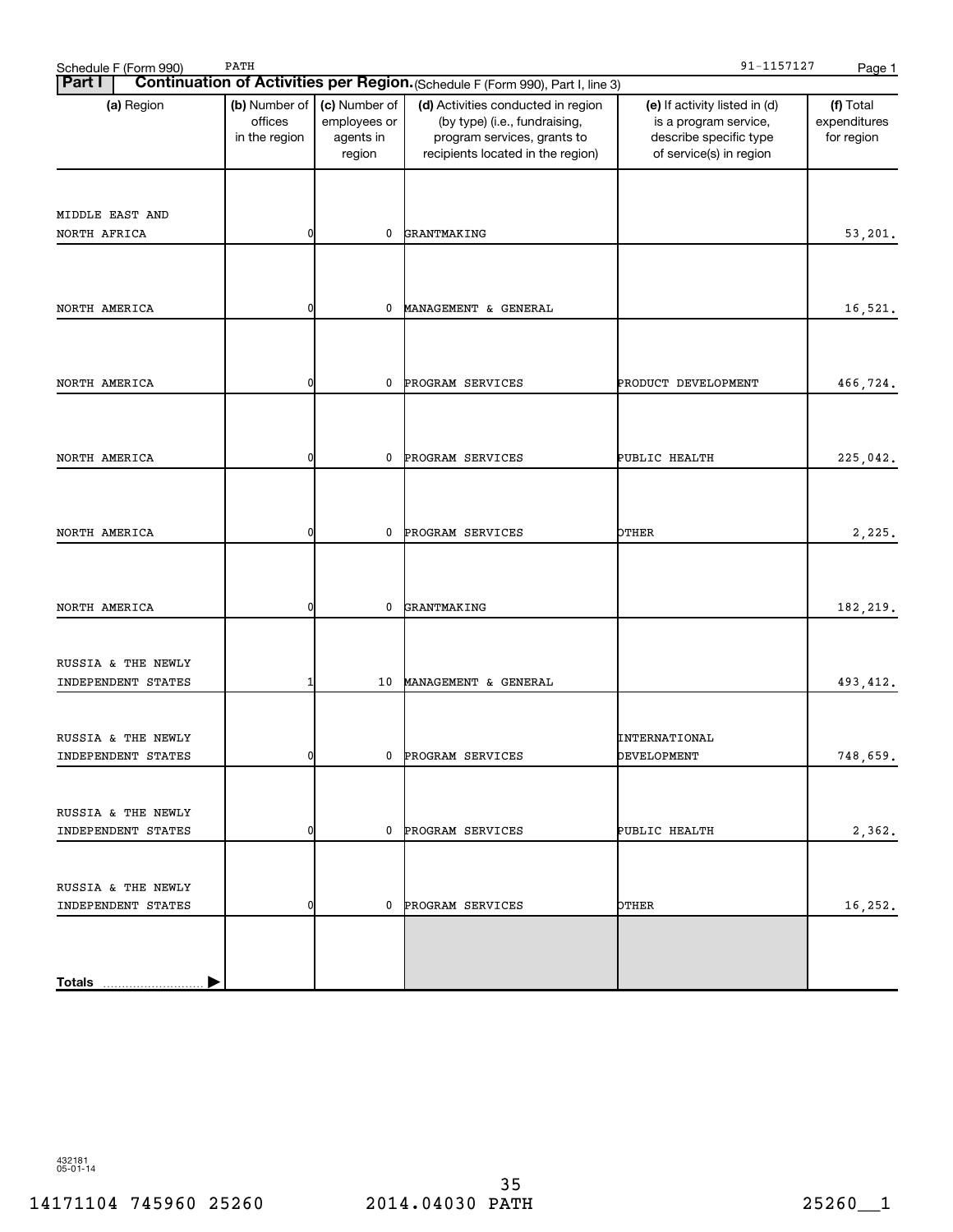| PATH<br>91-1157127<br>Schedule F (Form 990)<br>Page 1                                           |                                           |                                                      |                                                                                                                                         |                                                                                                             |                                         |
|-------------------------------------------------------------------------------------------------|-------------------------------------------|------------------------------------------------------|-----------------------------------------------------------------------------------------------------------------------------------------|-------------------------------------------------------------------------------------------------------------|-----------------------------------------|
| Continuation of Activities per Region. (Schedule F (Form 990), Part I, line 3)<br><b>Part I</b> |                                           |                                                      |                                                                                                                                         |                                                                                                             |                                         |
| (a) Region                                                                                      | (b) Number of<br>offices<br>in the region | (c) Number of<br>employees or<br>agents in<br>region | (d) Activities conducted in region<br>(by type) (i.e., fundraising,<br>program services, grants to<br>recipients located in the region) | (e) If activity listed in (d)<br>is a program service,<br>describe specific type<br>of service(s) in region | (f) Total<br>expenditures<br>for region |
| RUSSIA & THE NEWLY<br>INDEPENDENT STATES                                                        | 0                                         | 0                                                    | GRANTMAKING                                                                                                                             |                                                                                                             | 54,094.                                 |
| SOUTH AMERICA                                                                                   | -1                                        | 2                                                    | MANAGEMENT & GENERAL                                                                                                                    |                                                                                                             | 96,818.                                 |
| SOUTH AMERICA                                                                                   | 0                                         | 0                                                    | PROGRAM SERVICES                                                                                                                        | PRODUCT DEVELOPMENT                                                                                         | 265, 117.                               |
| SOUTH AMERICA                                                                                   | 0                                         | 0                                                    | PROGRAM SERVICES                                                                                                                        | PUBLIC HEALTH                                                                                               | 466,029.                                |
| SOUTH AMERICA                                                                                   | 0                                         | 0                                                    | GRANTMAKING                                                                                                                             |                                                                                                             | 475,908.                                |
| SOUTH ASIA                                                                                      | 6                                         | 63                                                   | MANAGEMENT & GENERAL                                                                                                                    |                                                                                                             | 1,445,057.                              |
| SOUTH ASIA                                                                                      | 0                                         | 0                                                    | PROGRAM SERVICES                                                                                                                        | PRODUCT DEVELOPMENT                                                                                         | 3,382,369.                              |
| SOUTH ASIA                                                                                      |                                           | $\mathbf{0}$                                         | PROGRAM SERVICES                                                                                                                        | INTERNATIONAL<br><b>DEVELOPMENT</b>                                                                         | 2,871,215.                              |
| SOUTH ASIA                                                                                      | 0                                         | $\mathbf{0}$                                         | PROGRAM SERVICES                                                                                                                        | PUBLIC HEALTH                                                                                               | 528,391.                                |
| SOUTH ASIA                                                                                      | 0                                         | $\mathbf{0}$                                         | PROGRAM SERVICES                                                                                                                        | OTHER                                                                                                       | 14,333.                                 |
| <b>Totals</b>                                                                                   |                                           |                                                      |                                                                                                                                         |                                                                                                             |                                         |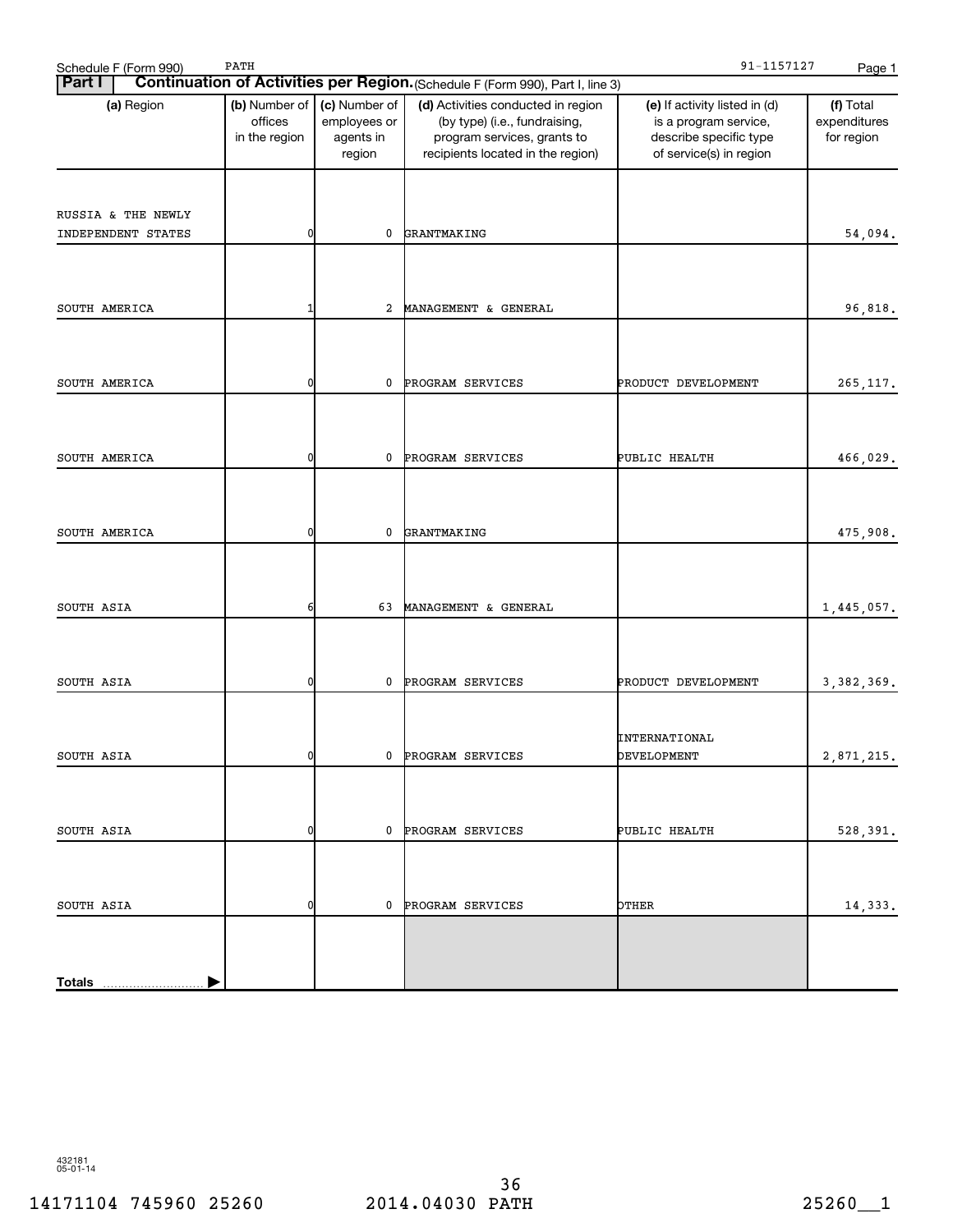| PATH<br>91-1157127<br>Schedule F (Form 990)<br>Page 1<br>Continuation of Activities per Region. (Schedule F (Form 990), Part I, line 3) |                                           |                                                      |                                                                                                                                         |                                                                                                             |                                         |  |  |  |  |  |  |  |
|-----------------------------------------------------------------------------------------------------------------------------------------|-------------------------------------------|------------------------------------------------------|-----------------------------------------------------------------------------------------------------------------------------------------|-------------------------------------------------------------------------------------------------------------|-----------------------------------------|--|--|--|--|--|--|--|
| <b>Part I</b>                                                                                                                           |                                           |                                                      |                                                                                                                                         |                                                                                                             |                                         |  |  |  |  |  |  |  |
| (a) Region                                                                                                                              | (b) Number of<br>offices<br>in the region | (c) Number of<br>employees or<br>agents in<br>region | (d) Activities conducted in region<br>(by type) (i.e., fundraising,<br>program services, grants to<br>recipients located in the region) | (e) If activity listed in (d)<br>is a program service,<br>describe specific type<br>of service(s) in region | (f) Total<br>expenditures<br>for region |  |  |  |  |  |  |  |
| SOUTH ASIA                                                                                                                              | $\Omega$                                  | $\mathbf 0$                                          | FUNDRAISING                                                                                                                             |                                                                                                             | 19,237.                                 |  |  |  |  |  |  |  |
|                                                                                                                                         |                                           |                                                      |                                                                                                                                         |                                                                                                             |                                         |  |  |  |  |  |  |  |
| SOUTH ASIA                                                                                                                              | $\Omega$                                  | $\mathbf 0$                                          | GRANTMAKING                                                                                                                             |                                                                                                             | 3,238,100.                              |  |  |  |  |  |  |  |
| SUB-SAHARAN AFRICA                                                                                                                      | 18                                        | 482                                                  | MANAGEMENT & GENERAL                                                                                                                    |                                                                                                             | 10,203,240.                             |  |  |  |  |  |  |  |
| SUB-SAHARAN AFRICA                                                                                                                      | $\Omega$                                  | $\mathbf 0$                                          | PROGRAM SERVICES                                                                                                                        | PRODUCT DEVELOPMENT                                                                                         | 6,843,688.                              |  |  |  |  |  |  |  |
| SUB-SAHARAN AFRICA                                                                                                                      | $\Omega$                                  | $\mathbf 0$                                          | PROGRAM SERVICES                                                                                                                        | INTERNATIONAL<br>DEVELOPMENT                                                                                | 18, 943, 397.                           |  |  |  |  |  |  |  |
| SUB-SAHARAN AFRICA                                                                                                                      | 0                                         | 0                                                    | PROGRAM SERVICES                                                                                                                        | PUBLIC HEALTH                                                                                               | 15,015,023.                             |  |  |  |  |  |  |  |
|                                                                                                                                         |                                           |                                                      |                                                                                                                                         |                                                                                                             |                                         |  |  |  |  |  |  |  |
| SUB-SAHARAN AFRICA                                                                                                                      | $\Omega$                                  | 0                                                    | PROGRAM SERVICES                                                                                                                        | OTHER                                                                                                       | 539,705.                                |  |  |  |  |  |  |  |
| SUB-SAHARAN AFRICA                                                                                                                      | U                                         | 0                                                    | FUNDRAISING                                                                                                                             |                                                                                                             | 11,056.                                 |  |  |  |  |  |  |  |
| SUB-SAHARAN AFRICA                                                                                                                      | 0                                         |                                                      | 0 GRANTMAKING                                                                                                                           |                                                                                                             | 10, 274, 447.                           |  |  |  |  |  |  |  |
|                                                                                                                                         |                                           |                                                      |                                                                                                                                         |                                                                                                             |                                         |  |  |  |  |  |  |  |
|                                                                                                                                         |                                           |                                                      |                                                                                                                                         |                                                                                                             |                                         |  |  |  |  |  |  |  |
| <b>Totals</b>                                                                                                                           | 29                                        | 584                                                  |                                                                                                                                         |                                                                                                             | 135, 791, 396.                          |  |  |  |  |  |  |  |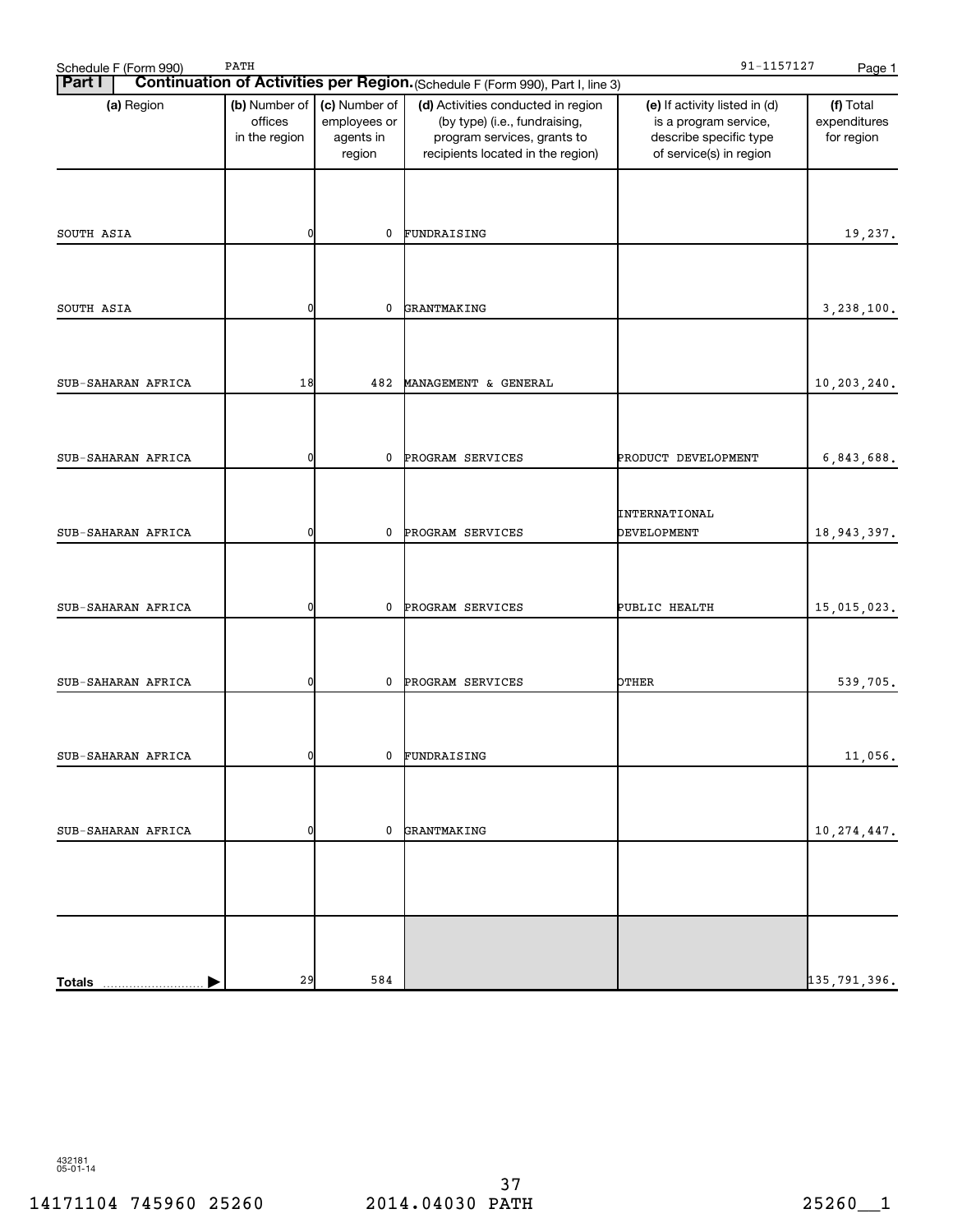**2**

Part II | Grants and Other Assistance to Organizations or Entities Outside the United States. Complete if the organization answered "Yes" on Form 990, Part IV, line 15, for any recipient who received more than \$5,000. Part II can be duplicated if additional space is needed.

| $\mathbf{1}$<br>(a) Name of organization                   | (b) IRS code section<br>and EIN (if applicable) | (c) Region            | (d) Purpose of<br>grant                                                                                                                                                | (e) Amount<br>of cash grant | (f) Manner of<br>cash disbursement | (g) Amount of<br>non-cash<br>assistance | (h) Description<br>of non-cash<br>assistance | (i) Method of<br>valuation (book, FMV,<br>appraisal, other) |
|------------------------------------------------------------|-------------------------------------------------|-----------------------|------------------------------------------------------------------------------------------------------------------------------------------------------------------------|-----------------------------|------------------------------------|-----------------------------------------|----------------------------------------------|-------------------------------------------------------------|
|                                                            |                                                 |                       |                                                                                                                                                                        |                             |                                    |                                         |                                              |                                                             |
|                                                            |                                                 | SUB-SAHARAN           | INTERNATIONAL                                                                                                                                                          |                             |                                    |                                         |                                              |                                                             |
|                                                            |                                                 | AFRICA                | <b>DEVELOPMENT</b>                                                                                                                                                     |                             | 23,661. CHECK/WIRE                 | 0                                       |                                              |                                                             |
|                                                            |                                                 |                       |                                                                                                                                                                        |                             |                                    |                                         |                                              |                                                             |
|                                                            |                                                 | SUB-SAHARAN           |                                                                                                                                                                        |                             |                                    |                                         |                                              |                                                             |
|                                                            |                                                 | AFRICA                | PUBLIC HEALTH                                                                                                                                                          |                             | 25,764. CHECK/WIRE                 | $\mathbf{0}$                            |                                              |                                                             |
|                                                            |                                                 |                       |                                                                                                                                                                        |                             |                                    |                                         |                                              |                                                             |
|                                                            |                                                 |                       |                                                                                                                                                                        |                             |                                    |                                         |                                              |                                                             |
|                                                            |                                                 |                       |                                                                                                                                                                        |                             |                                    |                                         |                                              |                                                             |
|                                                            |                                                 | <b>EUROPE</b>         | PUBLIC HEALTH                                                                                                                                                          |                             | 64,952. CHECK/WIRE                 | $\mathbf{0}$                            |                                              |                                                             |
|                                                            |                                                 |                       |                                                                                                                                                                        |                             |                                    |                                         |                                              |                                                             |
|                                                            |                                                 | SUB-SAHARAN           | INTERNATIONAL                                                                                                                                                          |                             |                                    |                                         |                                              |                                                             |
|                                                            |                                                 | AFRICA                | <b>DEVELOPMENT</b>                                                                                                                                                     |                             | 18,610. CHECK/WIRE                 | $\mathbf{0}$                            |                                              |                                                             |
|                                                            |                                                 |                       |                                                                                                                                                                        |                             |                                    |                                         |                                              |                                                             |
|                                                            |                                                 |                       |                                                                                                                                                                        |                             |                                    |                                         |                                              |                                                             |
|                                                            |                                                 | SUB-SAHARAN<br>AFRICA | INTERNATIONAL<br><b>DEVELOPMENT</b>                                                                                                                                    |                             | 46,567. CHECK/WIRE                 | $\mathbf{0}$                            |                                              |                                                             |
|                                                            |                                                 |                       |                                                                                                                                                                        |                             |                                    |                                         |                                              |                                                             |
|                                                            |                                                 |                       |                                                                                                                                                                        |                             |                                    |                                         |                                              |                                                             |
|                                                            |                                                 |                       |                                                                                                                                                                        |                             |                                    |                                         |                                              |                                                             |
|                                                            |                                                 | SOUTH ASIA            | PRODUCT DEVELOPMENT                                                                                                                                                    |                             | 335, 294. CHECK/WIRE               | $\mathbf{0}$                            |                                              |                                                             |
|                                                            |                                                 |                       |                                                                                                                                                                        |                             |                                    |                                         |                                              |                                                             |
|                                                            |                                                 | SUB-SAHARAN           |                                                                                                                                                                        |                             |                                    |                                         |                                              |                                                             |
|                                                            |                                                 | AFRICA                | PUBLIC HEALTH                                                                                                                                                          |                             | 8,468. CHECK/WIRE                  | $\mathbf{0}$                            |                                              |                                                             |
|                                                            |                                                 |                       |                                                                                                                                                                        |                             |                                    |                                         |                                              |                                                             |
|                                                            |                                                 |                       |                                                                                                                                                                        |                             |                                    |                                         |                                              |                                                             |
|                                                            |                                                 |                       |                                                                                                                                                                        |                             |                                    |                                         |                                              |                                                             |
|                                                            |                                                 | <b>EUROPE</b>         | PRODUCT DEVELOPMENT<br>Enter total number of recipient organizations listed above that are recognized as charities by the foreign country, recognized as tax-exempt by |                             | 16, 347. CHECK/WIRE                | $\mathbf{0}$                            |                                              |                                                             |
| $\mathbf{2}$                                               |                                                 |                       | the IRS, or for which the grantee or counsel has provided a section 501(c)(3) equivalency letter                                                                       |                             |                                    |                                         |                                              | 274                                                         |
| Enter total number of other organizations or entities<br>3 |                                                 |                       |                                                                                                                                                                        |                             |                                    |                                         |                                              | 50                                                          |

**Schedule F (Form 990) 2014**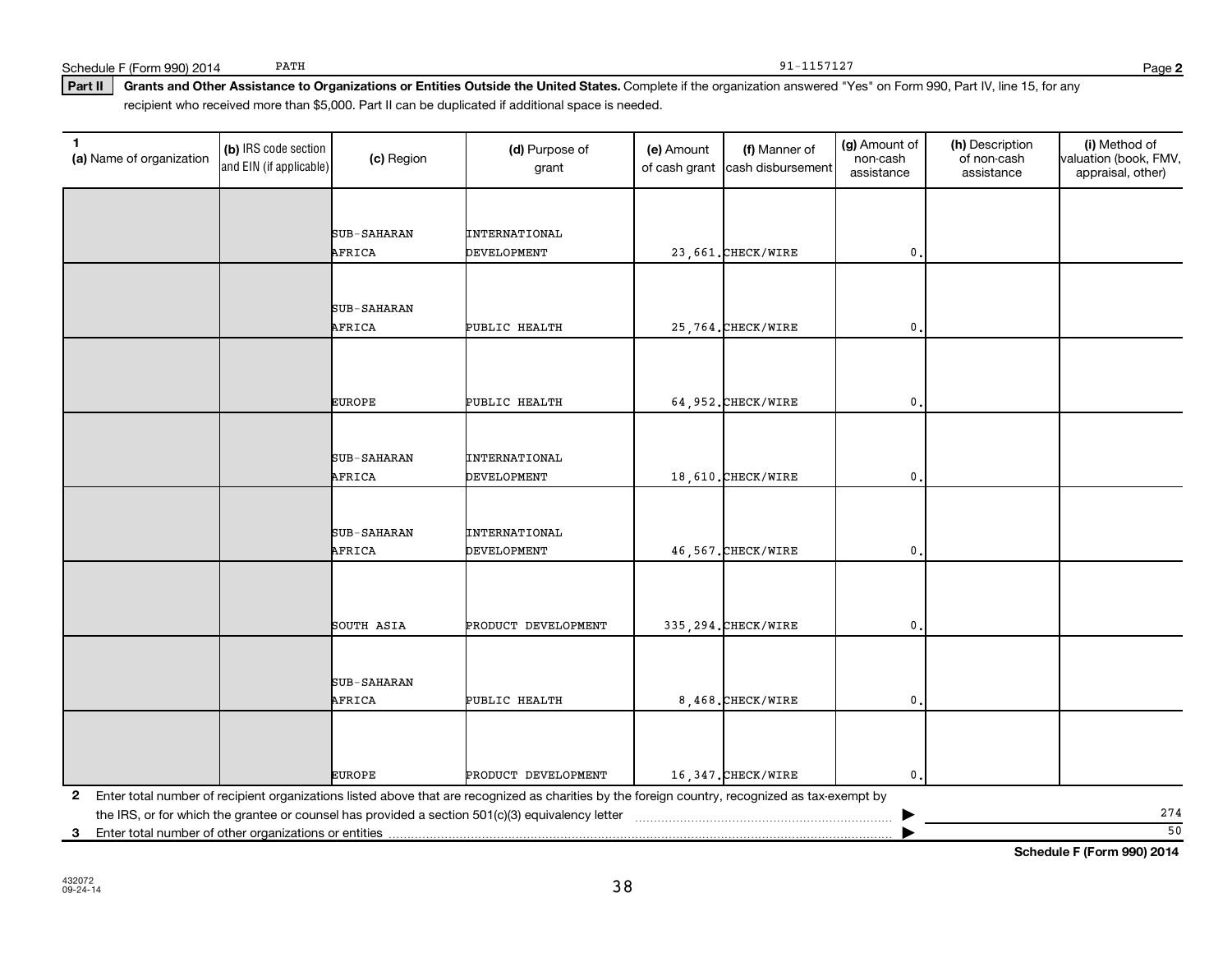|              | Schedule F (Form 990)    | PATH                                            |                                            |                                                                                                                                              | 91-1157127<br>Page 2 |                                                  |                                         |                                              |                                                             |  |
|--------------|--------------------------|-------------------------------------------------|--------------------------------------------|----------------------------------------------------------------------------------------------------------------------------------------------|----------------------|--------------------------------------------------|-----------------------------------------|----------------------------------------------|-------------------------------------------------------------|--|
| Part II      |                          |                                                 |                                            | Continuation of Grants and Other Assistance to Organizations or Entities Outside the United States. (Schedule F (Form 990), Part II, line 1) |                      |                                                  |                                         |                                              |                                                             |  |
| $\mathbf{1}$ | (a) Name of organization | (b) IRS code section<br>and EIN (if applicable) | (c) Region                                 | (d) Purpose of<br>grant                                                                                                                      | (e) Amount           | (f) Manner of<br>of cash grant cash disbursement | (g) Amount of<br>non-cash<br>assistance | (h) Description<br>of non-cash<br>assistance | (i) Method of<br>valuation (book, FMV,<br>appraisal, other) |  |
|              |                          |                                                 | <b>SUB-SAHARAN</b><br>AFRICA               | <b>OTHER</b>                                                                                                                                 |                      | 7,802. CHECK/WIRE                                | $\mathbf 0$ .                           |                                              |                                                             |  |
|              |                          |                                                 | SOUTH ASIA                                 | INTERNATIONAL<br><b>DEVELOPMENT</b>                                                                                                          |                      | 498, 546. CHECK/WIRE                             | $\mathfrak{o}$ .                        |                                              |                                                             |  |
|              |                          |                                                 | SUB-SAHARAN<br>AFRICA                      | INTERNATIONAL<br>DEVELOPMENT                                                                                                                 |                      | 296, 515. CHECK/WIRE                             | $\mathbf 0$ .                           |                                              |                                                             |  |
|              |                          |                                                 | <b>SUB-SAHARAN</b><br>AFRICA               | <b>INTERNATIONAL</b><br><b>DEVELOPMENT</b>                                                                                                   |                      | 16,509. CHECK/WIRE                               | $\mathbf{0}$ .                          |                                              |                                                             |  |
|              |                          |                                                 | <b>SUB-SAHARAN</b><br>AFRICA               | INTERNATIONAL<br><b>DEVELOPMENT</b>                                                                                                          |                      | 12,507. CHECK/WIRE                               | $\mathbf{0}$                            |                                              |                                                             |  |
|              |                          |                                                 | <b>SUB-SAHARAN</b><br>AFRICA               | INTERNATIONAL<br><b>DEVELOPMENT</b>                                                                                                          |                      | 29, 282. CHECK/WIRE                              | $\mathbf{0}$ .                          |                                              |                                                             |  |
|              |                          |                                                 | SOUTH AMERICA                              | PUBLIC HEALTH                                                                                                                                |                      | 7.702. CHECK/WIRE                                | 0.                                      |                                              |                                                             |  |
|              |                          |                                                 | RUSSIA AND<br>NEIGHBORING<br><b>STATES</b> | INTERNATIONAL<br>DEVELOPMENT                                                                                                                 |                      | 54,094. CHECK/WIRE                               | $\mathbf{0}$ .                          |                                              |                                                             |  |
|              |                          |                                                 | SUB-SAHARAN<br>AFRICA                      | <b>INTERNATIONAL</b><br><b>DEVELOPMENT</b>                                                                                                   |                      | 16,079. CHECK/WIRE                               | 0.                                      |                                              |                                                             |  |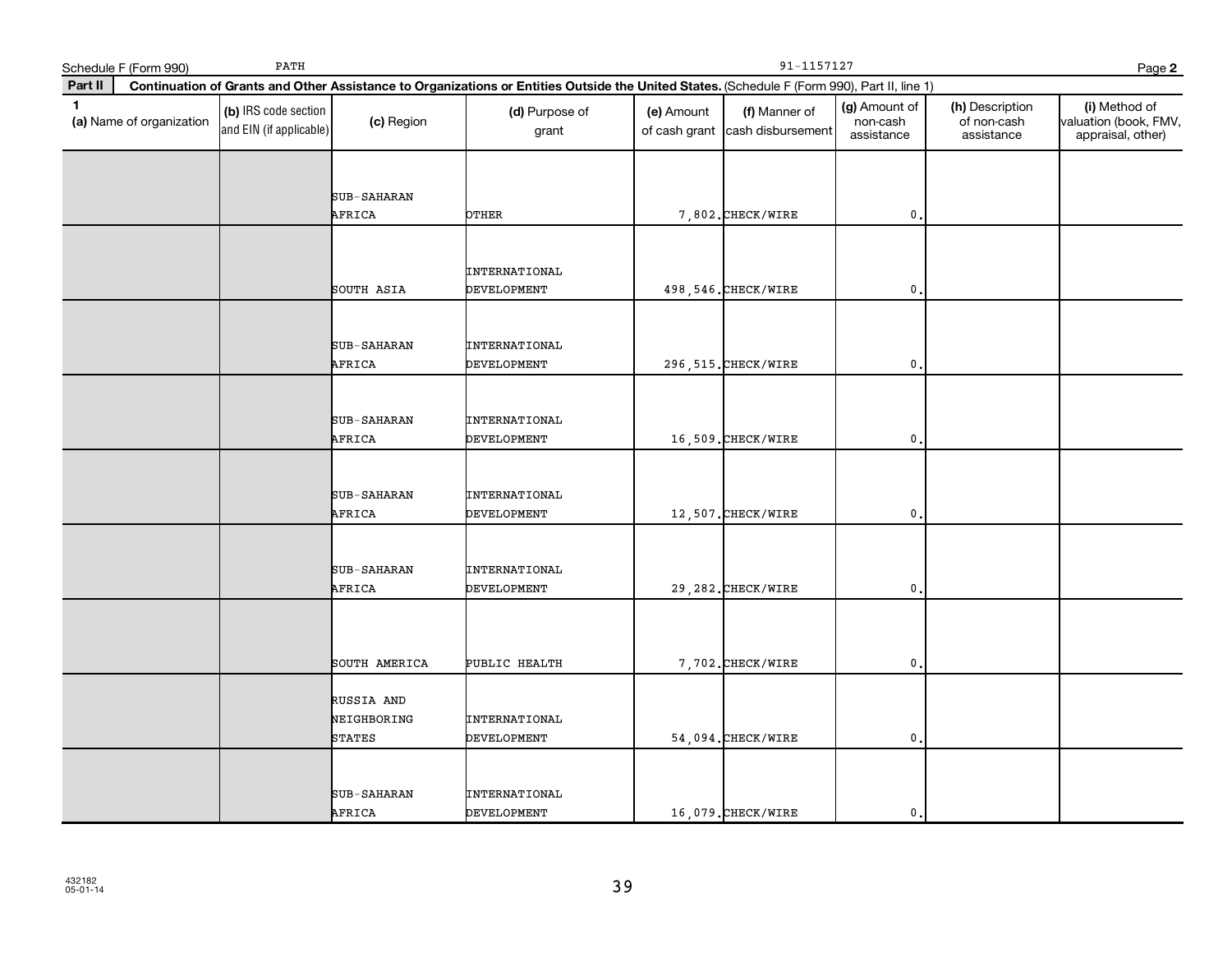|         | Schedule F (Form 990)    | PATH                                            |                                 |                                                                                                                                              | 91-1157127 |                                                  |                                         |                                              |                                                             |  |  |
|---------|--------------------------|-------------------------------------------------|---------------------------------|----------------------------------------------------------------------------------------------------------------------------------------------|------------|--------------------------------------------------|-----------------------------------------|----------------------------------------------|-------------------------------------------------------------|--|--|
| Part II |                          |                                                 |                                 | Continuation of Grants and Other Assistance to Organizations or Entities Outside the United States. (Schedule F (Form 990), Part II, line 1) |            |                                                  |                                         |                                              | Page 2                                                      |  |  |
| 1       | (a) Name of organization | (b) IRS code section<br>and EIN (if applicable) | (c) Region                      | (d) Purpose of<br>grant                                                                                                                      | (e) Amount | (f) Manner of<br>of cash grant cash disbursement | (g) Amount of<br>non-cash<br>assistance | (h) Description<br>of non-cash<br>assistance | (i) Method of<br>valuation (book, FMV,<br>appraisal, other) |  |  |
|         |                          |                                                 | SUB-SAHARAN<br>AFRICA           | <b>INTERNATIONAL</b><br>DEVELOPMENT                                                                                                          |            | 15,744. CHECK/WIRE                               | $\pmb{0}$                               |                                              |                                                             |  |  |
|         |                          |                                                 | <b>SUB-SAHARAN</b><br>AFRICA    | PUBLIC HEALTH                                                                                                                                |            | 21,633. CHECK/WIRE                               | $\mathfrak{o}$ .                        |                                              |                                                             |  |  |
|         |                          |                                                 | MIDDLE EAST AND<br>NORTH AFRICA | PUBLIC HEALTH                                                                                                                                |            | 53, 201. CHECK/WIRE                              | $\mathbf 0$                             |                                              |                                                             |  |  |
|         |                          |                                                 | SUB-SAHARAN<br>AFRICA           | PUBLIC HEALTH                                                                                                                                |            | 52,849. CHECK/WIRE                               | $\mathfrak o$ .                         |                                              |                                                             |  |  |
|         |                          |                                                 | SUB-SAHARAN<br>AFRICA           | PUBLIC HEALTH                                                                                                                                |            | 16,664. CHECK/WIRE                               | $\pmb{0}$                               |                                              |                                                             |  |  |
|         |                          |                                                 | <b>SUB-SAHARAN</b><br>AFRICA    | PUBLIC HEALTH                                                                                                                                |            | 23, 273. CHECK/WIRE                              | $\mathfrak{o}$ .                        |                                              |                                                             |  |  |
|         |                          |                                                 | SUB-SAHARAN<br>AFRICA           | <b>INTERNATIONAL</b><br><b>DEVELOPMENT</b>                                                                                                   |            | 12, 249. CHECK/WIRE                              | $\mathbf 0$ .                           |                                              |                                                             |  |  |
|         |                          |                                                 | <b>SUB-SAHARAN</b><br>AFRICA    | INTERNATIONAL<br>DEVELOPMENT                                                                                                                 |            | 8,825. CHECK/WIRE                                | $\mathbf 0$ .                           |                                              |                                                             |  |  |
|         |                          |                                                 | <b>EUROPE</b>                   | PRODUCT DEVELOPMENT                                                                                                                          |            | 132,050. CHECK/WIRE                              | $\mathfrak{o}$ .                        |                                              |                                                             |  |  |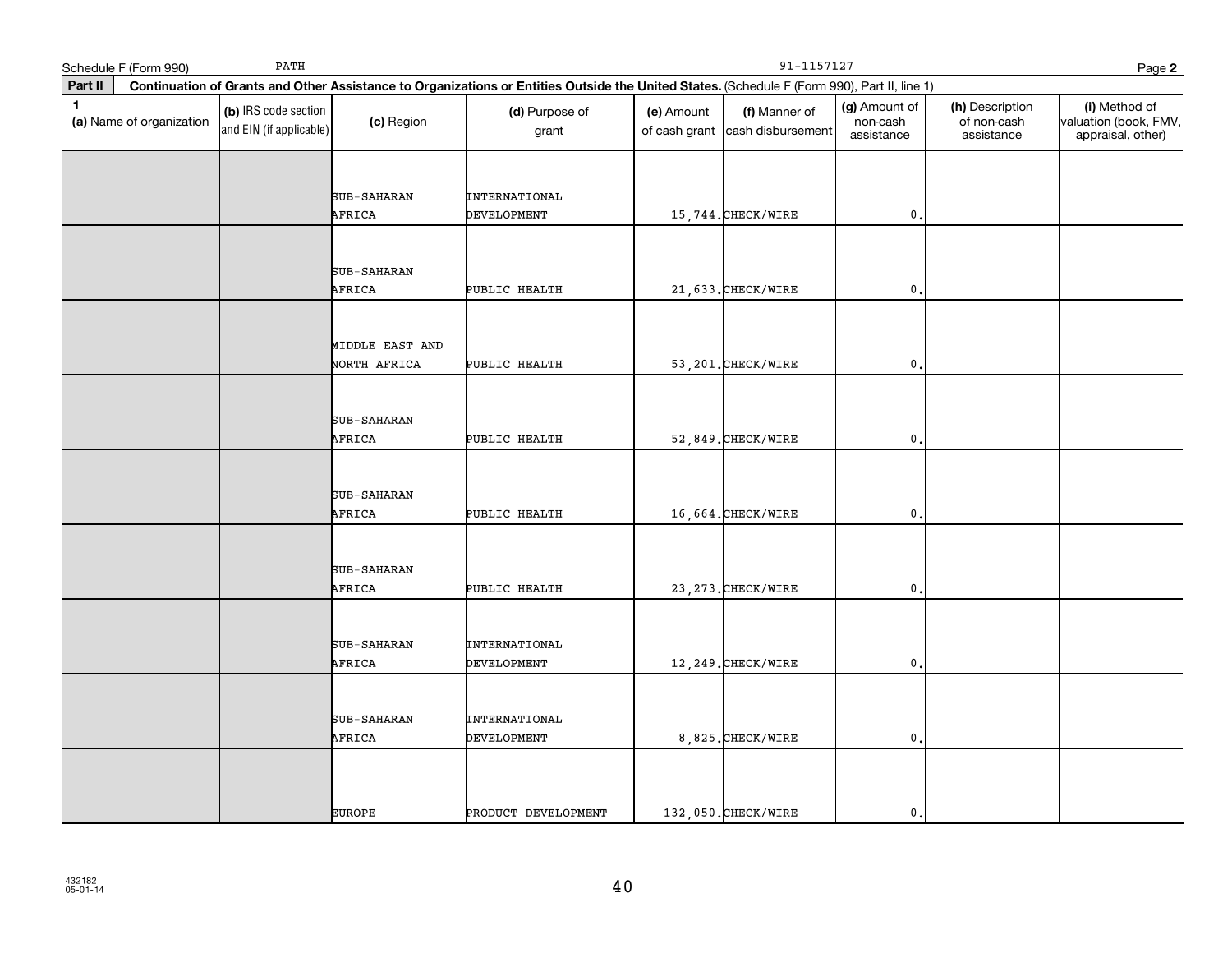|              | Schedule F (Form 990)    | PATH                                            |                                                    |                                                                                                                                              | 91-1157127<br>Page 2 |                                                  |                                         |                                              |                                                             |  |
|--------------|--------------------------|-------------------------------------------------|----------------------------------------------------|----------------------------------------------------------------------------------------------------------------------------------------------|----------------------|--------------------------------------------------|-----------------------------------------|----------------------------------------------|-------------------------------------------------------------|--|
| Part II      |                          |                                                 |                                                    | Continuation of Grants and Other Assistance to Organizations or Entities Outside the United States. (Schedule F (Form 990), Part II, line 1) |                      |                                                  |                                         |                                              |                                                             |  |
| $\mathbf{1}$ | (a) Name of organization | (b) IRS code section<br>and EIN (if applicable) | (c) Region                                         | (d) Purpose of<br>grant                                                                                                                      | (e) Amount           | (f) Manner of<br>of cash grant cash disbursement | (g) Amount of<br>non-cash<br>assistance | (h) Description<br>of non-cash<br>assistance | (i) Method of<br>valuation (book, FMV,<br>appraisal, other) |  |
|              |                          |                                                 | CENTRAL AMERICA<br>AND THE CARIBBEAN PUBLIC HEALTH |                                                                                                                                              |                      | 74,760. CHECK/WIRE                               | $\mathfrak o$ .                         |                                              |                                                             |  |
|              |                          |                                                 | SUB-SAHARAN<br>AFRICA                              | PUBLIC HEALTH                                                                                                                                |                      | 7,576. CHECK/WIRE                                | $\mathfrak{o}$ .                        |                                              |                                                             |  |
|              |                          |                                                 | SOUTH ASIA                                         | INTERNATIONAL<br>DEVELOPMENT                                                                                                                 |                      | 261, 494. CHECK/WIRE                             | $\mathbf 0$ .                           |                                              |                                                             |  |
|              |                          |                                                 | SUB-SAHARAN<br>AFRICA                              | <b>INTERNATIONAL</b><br><b>DEVELOPMENT</b>                                                                                                   |                      | 10,975. CHECK/WIRE                               | $\mathbf{0}$ .                          |                                              |                                                             |  |
|              |                          |                                                 | EAST ASIA AND THE<br>PACIFIC                       | PRODUCT DEVELOPMENT                                                                                                                          |                      | $5,092.$ CHECK/WIRE                              | $\mathbf{0}$                            |                                              |                                                             |  |
|              |                          |                                                 | SUB-SAHARAN<br>AFRICA                              | PUBLIC HEALTH                                                                                                                                |                      | 8,025. CHECK/WIRE                                | $\mathbf{0}$ .                          |                                              |                                                             |  |
|              |                          |                                                 | EAST ASIA AND THE INTERNATIONAL<br>PACIFIC         | <b>DEVELOPMENT</b>                                                                                                                           |                      | 93,851. CHECK/WIRE                               | $\mathbf 0$ .                           |                                              |                                                             |  |
|              |                          |                                                 | EUROPE                                             | PRODUCT DEVELOPMENT                                                                                                                          |                      | 378, 366. CHECK/WIRE                             | $\mathfrak{o}$ .                        |                                              |                                                             |  |
|              |                          |                                                 | SUB-SAHARAN<br>AFRICA                              | PUBLIC HEALTH                                                                                                                                |                      | 15,556. CHECK/WIRE                               | $\mathbf{0}$ .                          |                                              |                                                             |  |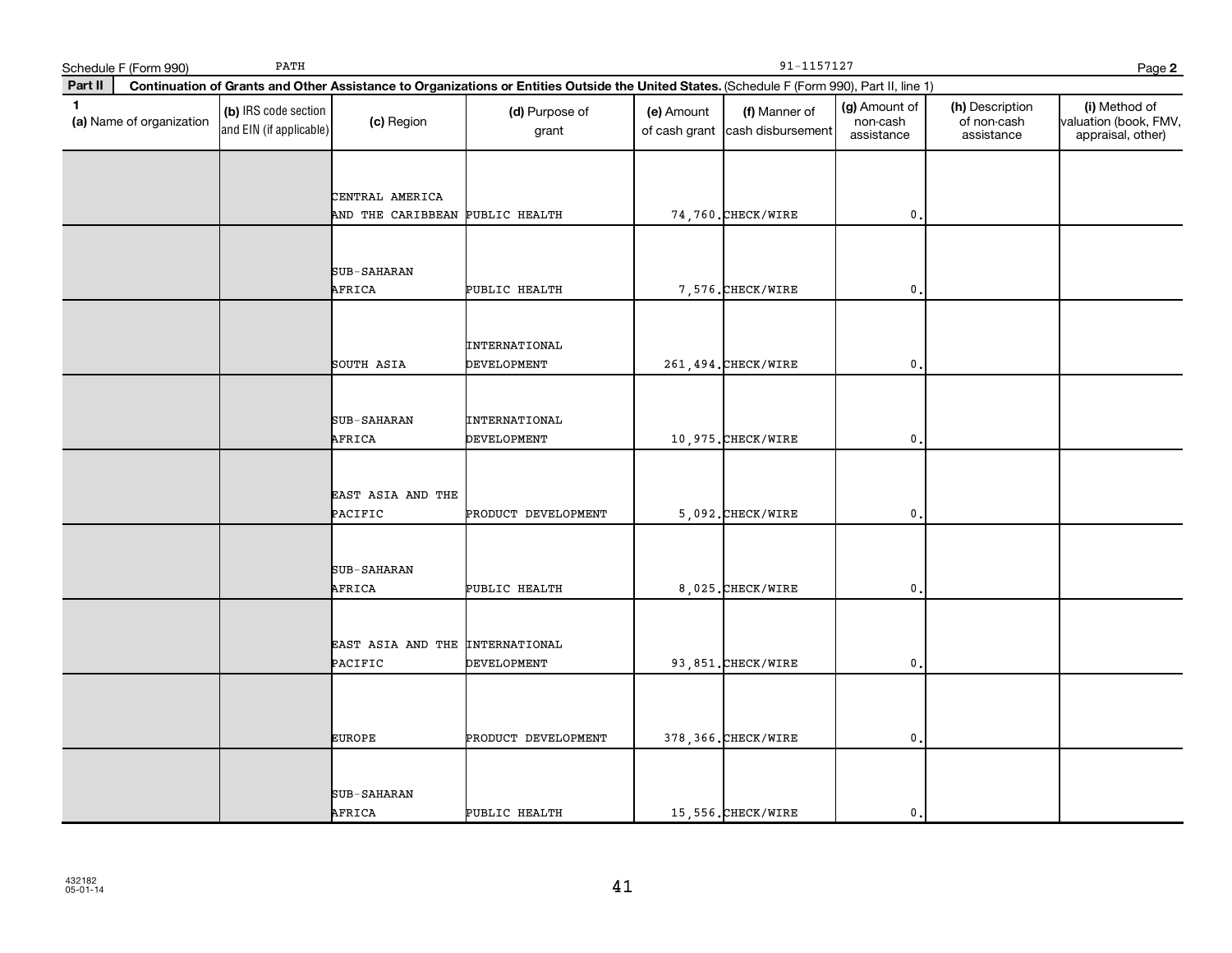|              | Schedule F (Form 990)    | PATH                                            |                                            |                                                                                                                                              | 91-1157127<br>Page 2 |                                                  |                                         |                                              |                                                             |  |
|--------------|--------------------------|-------------------------------------------------|--------------------------------------------|----------------------------------------------------------------------------------------------------------------------------------------------|----------------------|--------------------------------------------------|-----------------------------------------|----------------------------------------------|-------------------------------------------------------------|--|
| Part II      |                          |                                                 |                                            | Continuation of Grants and Other Assistance to Organizations or Entities Outside the United States. (Schedule F (Form 990), Part II, line 1) |                      |                                                  |                                         |                                              |                                                             |  |
| $\mathbf{1}$ | (a) Name of organization | (b) IRS code section<br>and EIN (if applicable) | (c) Region                                 | (d) Purpose of<br>grant                                                                                                                      | (e) Amount           | (f) Manner of<br>of cash grant cash disbursement | (g) Amount of<br>non-cash<br>assistance | (h) Description<br>of non-cash<br>assistance | (i) Method of<br>valuation (book, FMV,<br>appraisal, other) |  |
|              |                          |                                                 | <b>SUB-SAHARAN</b><br>AFRICA               | INTERNATIONAL<br><b>DEVELOPMENT</b>                                                                                                          |                      | 20,478. CHECK/WIRE                               | $\mathbf 0$ .                           |                                              |                                                             |  |
|              |                          |                                                 | EAST ASIA AND THE INTERNATIONAL<br>PACIFIC | <b>DEVELOPMENT</b>                                                                                                                           |                      | 8,906. CHECK/WIRE                                | $\mathfrak{o}$ .                        |                                              |                                                             |  |
|              |                          |                                                 | EAST ASIA AND THE INTERNATIONAL<br>PACIFIC | DEVELOPMENT                                                                                                                                  |                      | 70, 553. CHECK/WIRE                              | $\mathbf 0$ .                           |                                              |                                                             |  |
|              |                          |                                                 | <b>SUB-SAHARAN</b><br>AFRICA               | PUBLIC HEALTH                                                                                                                                |                      | 43,357. CHECK/WIRE                               | $\mathbf{0}$ .                          |                                              |                                                             |  |
|              |                          |                                                 | <b>SUB-SAHARAN</b><br>AFRICA               | INTERNATIONAL<br><b>DEVELOPMENT</b>                                                                                                          |                      | 19,614. CHECK/WIRE                               | $\mathbf{0}$                            |                                              |                                                             |  |
|              |                          |                                                 | <b>SUB-SAHARAN</b><br>AFRICA               | PUBLIC HEALTH                                                                                                                                |                      | 5,329. CHECK/WIRE                                | $\mathbf{0}$ .                          |                                              |                                                             |  |
|              |                          |                                                 | <b>SUB-SAHARAN</b><br>AFRICA               | PUBLIC HEALTH                                                                                                                                |                      | 6,599. CHECK/WIRE                                | $\mathfrak o$ .                         |                                              |                                                             |  |
|              |                          |                                                 | <b>SUB-SAHARAN</b><br>AFRICA               | PUBLIC HEALTH                                                                                                                                |                      | 6,088. CHECK/WIRE                                | $\mathbf{0}$ .                          |                                              |                                                             |  |
|              |                          |                                                 | SUB-SAHARAN<br>AFRICA                      | PUBLIC HEALTH                                                                                                                                |                      | 61,455. CHECK/WIRE                               | 0.                                      |                                              |                                                             |  |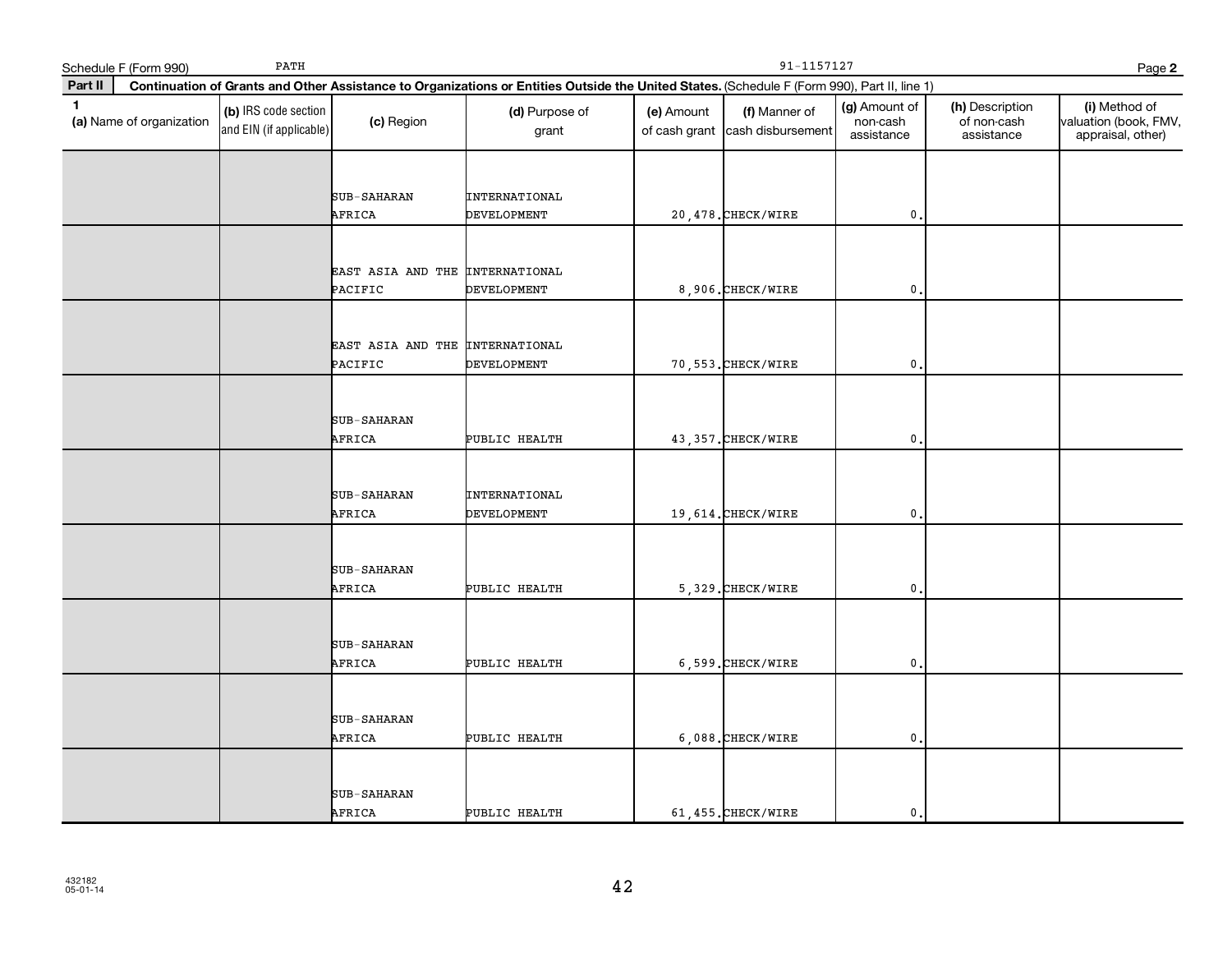|              | Schedule F (Form 990)    | PATH                                            |                    |                                                                                                                                              | 91-1157127<br>Page 2 |                                                  |                                         |                                              |                                                             |  |  |
|--------------|--------------------------|-------------------------------------------------|--------------------|----------------------------------------------------------------------------------------------------------------------------------------------|----------------------|--------------------------------------------------|-----------------------------------------|----------------------------------------------|-------------------------------------------------------------|--|--|
| Part II      |                          |                                                 |                    | Continuation of Grants and Other Assistance to Organizations or Entities Outside the United States. (Schedule F (Form 990), Part II, line 1) |                      |                                                  |                                         |                                              |                                                             |  |  |
| $\mathbf{1}$ | (a) Name of organization | (b) IRS code section<br>and EIN (if applicable) | (c) Region         | (d) Purpose of<br>grant                                                                                                                      | (e) Amount           | (f) Manner of<br>of cash grant cash disbursement | (g) Amount of<br>non-cash<br>assistance | (h) Description<br>of non-cash<br>assistance | (i) Method of<br>valuation (book, FMV,<br>appraisal, other) |  |  |
|              |                          |                                                 |                    |                                                                                                                                              |                      |                                                  |                                         |                                              |                                                             |  |  |
|              |                          |                                                 | SUB-SAHARAN        |                                                                                                                                              |                      |                                                  |                                         |                                              |                                                             |  |  |
|              |                          |                                                 | AFRICA             | PUBLIC HEALTH                                                                                                                                |                      | 172,097. CHECK/WIRE                              | 0.                                      |                                              |                                                             |  |  |
|              |                          |                                                 |                    |                                                                                                                                              |                      |                                                  |                                         |                                              |                                                             |  |  |
|              |                          |                                                 | SUB-SAHARAN        | INTERNATIONAL                                                                                                                                |                      |                                                  |                                         |                                              |                                                             |  |  |
|              |                          |                                                 | AFRICA             | <b>DEVELOPMENT</b>                                                                                                                           |                      | 25,057. CHECK/WIRE                               | $\mathfrak{o}$ .                        |                                              |                                                             |  |  |
|              |                          |                                                 |                    |                                                                                                                                              |                      |                                                  |                                         |                                              |                                                             |  |  |
|              |                          |                                                 | SUB-SAHARAN        | INTERNATIONAL                                                                                                                                |                      |                                                  |                                         |                                              |                                                             |  |  |
|              |                          |                                                 | AFRICA             | DEVELOPMENT                                                                                                                                  |                      | 10,475. CHECK/WIRE                               | $\mathbf 0$ .                           |                                              |                                                             |  |  |
|              |                          |                                                 |                    |                                                                                                                                              |                      |                                                  |                                         |                                              |                                                             |  |  |
|              |                          |                                                 | <b>SUB-SAHARAN</b> |                                                                                                                                              |                      |                                                  |                                         |                                              |                                                             |  |  |
|              |                          |                                                 | AFRICA             | PUBLIC HEALTH                                                                                                                                |                      | 13,440. CHECK/WIRE                               | $\mathbf{0}$ .                          |                                              |                                                             |  |  |
|              |                          |                                                 |                    |                                                                                                                                              |                      |                                                  |                                         |                                              |                                                             |  |  |
|              |                          |                                                 | SUB-SAHARAN        | INTERNATIONAL                                                                                                                                |                      |                                                  |                                         |                                              |                                                             |  |  |
|              |                          |                                                 | AFRICA             | <b>DEVELOPMENT</b>                                                                                                                           |                      | 25, 917. CHECK/WIRE                              | $\mathbf{0}$                            |                                              |                                                             |  |  |
|              |                          |                                                 |                    |                                                                                                                                              |                      |                                                  |                                         |                                              |                                                             |  |  |
|              |                          |                                                 | <b>SUB-SAHARAN</b> |                                                                                                                                              |                      |                                                  |                                         |                                              |                                                             |  |  |
|              |                          |                                                 | AFRICA             | PUBLIC HEALTH                                                                                                                                |                      | 7,072. CHECK/WIRE                                | $\mathbf{0}$ .                          |                                              |                                                             |  |  |
|              |                          |                                                 |                    |                                                                                                                                              |                      |                                                  |                                         |                                              |                                                             |  |  |
|              |                          |                                                 | EAST ASIA AND THE  |                                                                                                                                              |                      |                                                  |                                         |                                              |                                                             |  |  |
|              |                          |                                                 | PACIFIC            | PRODUCT DEVELOPMENT                                                                                                                          |                      | 181,636. CHECK/WIRE                              | 0.                                      |                                              |                                                             |  |  |
|              |                          |                                                 |                    |                                                                                                                                              |                      |                                                  |                                         |                                              |                                                             |  |  |
|              |                          |                                                 | <b>SUB-SAHARAN</b> | INTERNATIONAL                                                                                                                                |                      |                                                  |                                         |                                              |                                                             |  |  |
|              |                          |                                                 | AFRICA             | DEVELOPMENT                                                                                                                                  |                      | 16,783. CHECK/WIRE                               | $\mathbf{0}$ .                          |                                              |                                                             |  |  |
|              |                          |                                                 |                    |                                                                                                                                              |                      |                                                  |                                         |                                              |                                                             |  |  |
|              |                          |                                                 | SUB-SAHARAN        | <b>INTERNATIONAL</b>                                                                                                                         |                      |                                                  |                                         |                                              |                                                             |  |  |
|              |                          |                                                 | AFRICA             | <b>DEVELOPMENT</b>                                                                                                                           |                      | 11,447. CHECK/WIRE                               | 0.                                      |                                              |                                                             |  |  |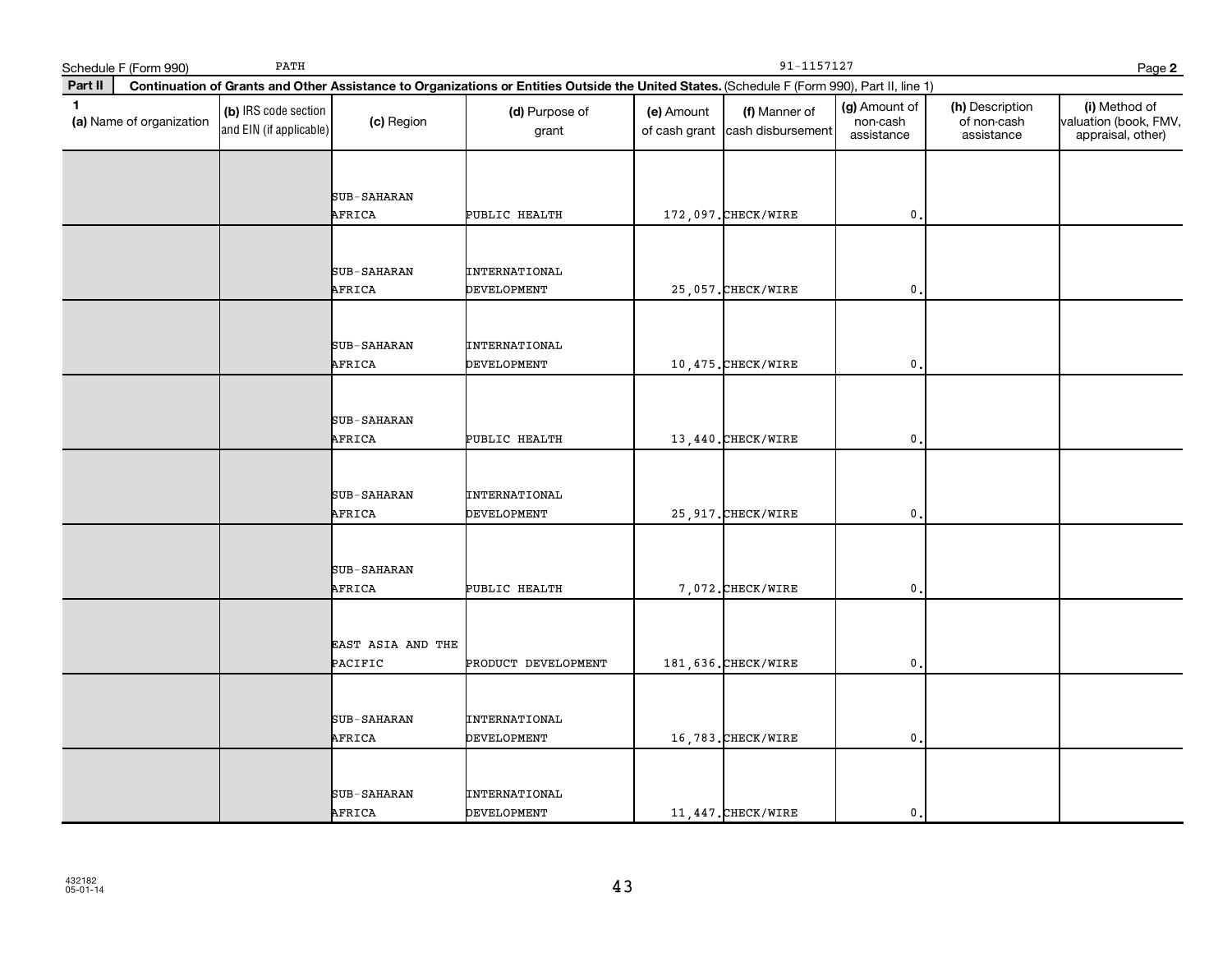|              | Schedule F (Form 990)    | PATH                                            |                              | 91-1157127<br>Page 2                                                                                                                         |            |                                                  |                                         |                                              |                                                             |  |  |
|--------------|--------------------------|-------------------------------------------------|------------------------------|----------------------------------------------------------------------------------------------------------------------------------------------|------------|--------------------------------------------------|-----------------------------------------|----------------------------------------------|-------------------------------------------------------------|--|--|
| Part II      |                          |                                                 |                              | Continuation of Grants and Other Assistance to Organizations or Entities Outside the United States. (Schedule F (Form 990), Part II, line 1) |            |                                                  |                                         |                                              |                                                             |  |  |
| $\mathbf{1}$ | (a) Name of organization | (b) IRS code section<br>and EIN (if applicable) | (c) Region                   | (d) Purpose of<br>grant                                                                                                                      | (e) Amount | (f) Manner of<br>of cash grant cash disbursement | (g) Amount of<br>non-cash<br>assistance | (h) Description<br>of non-cash<br>assistance | (i) Method of<br>valuation (book, FMV,<br>appraisal, other) |  |  |
|              |                          |                                                 | SUB-SAHARAN<br>AFRICA        | <b>INTERNATIONAL</b><br><b>DEVELOPMENT</b>                                                                                                   |            | 11,236. CHECK/WIRE                               | $\mathbf 0$ .                           |                                              |                                                             |  |  |
|              |                          |                                                 | SOUTH AMERICA                | PRODUCT DEVELOPMENT                                                                                                                          |            | 47,631. CHECK/WIRE                               | $\mathbf{0}$ .                          |                                              |                                                             |  |  |
|              |                          |                                                 | <b>EUROPE</b>                | PUBLIC HEALTH                                                                                                                                |            | 109,064. CHECK/WIRE                              | $\mathbf 0$ .                           |                                              |                                                             |  |  |
|              |                          |                                                 | SUB-SAHARAN<br>AFRICA        | PUBLIC HEALTH                                                                                                                                |            | 34, 742. CHECK/WIRE                              | $\mathfrak{o}$ .                        |                                              |                                                             |  |  |
|              |                          |                                                 | SUB-SAHARAN<br>AFRICA        | PUBLIC HEALTH                                                                                                                                |            | 81,758. CHECK/WIRE                               | $\mathbf{0}$                            |                                              |                                                             |  |  |
|              |                          |                                                 | SUB-SAHARAN<br>AFRICA        | INTERNATIONAL<br>DEVELOPMENT                                                                                                                 |            | 26,576. CHECK/WIRE                               | $\mathfrak{o}$ .                        |                                              |                                                             |  |  |
|              |                          |                                                 | SUB-SAHARAN<br>AFRICA        | <b>INTERNATIONAL</b><br><b>DEVELOPMENT</b>                                                                                                   |            | 19,775. CHECK/WIRE                               | $\mathbf{0}$ .                          |                                              |                                                             |  |  |
|              |                          |                                                 | EAST ASIA AND THE<br>PACIFIC | PRODUCT DEVELOPMENT                                                                                                                          |            | 70,867. CHECK/WIRE                               | $\mathfrak{o}$ .                        |                                              |                                                             |  |  |
|              |                          |                                                 | SUB-SAHARAN<br>AFRICA        | PUBLIC HEALTH                                                                                                                                |            | 9.192. CHECK/WIRE                                | $\mathbf{0}$ .                          |                                              |                                                             |  |  |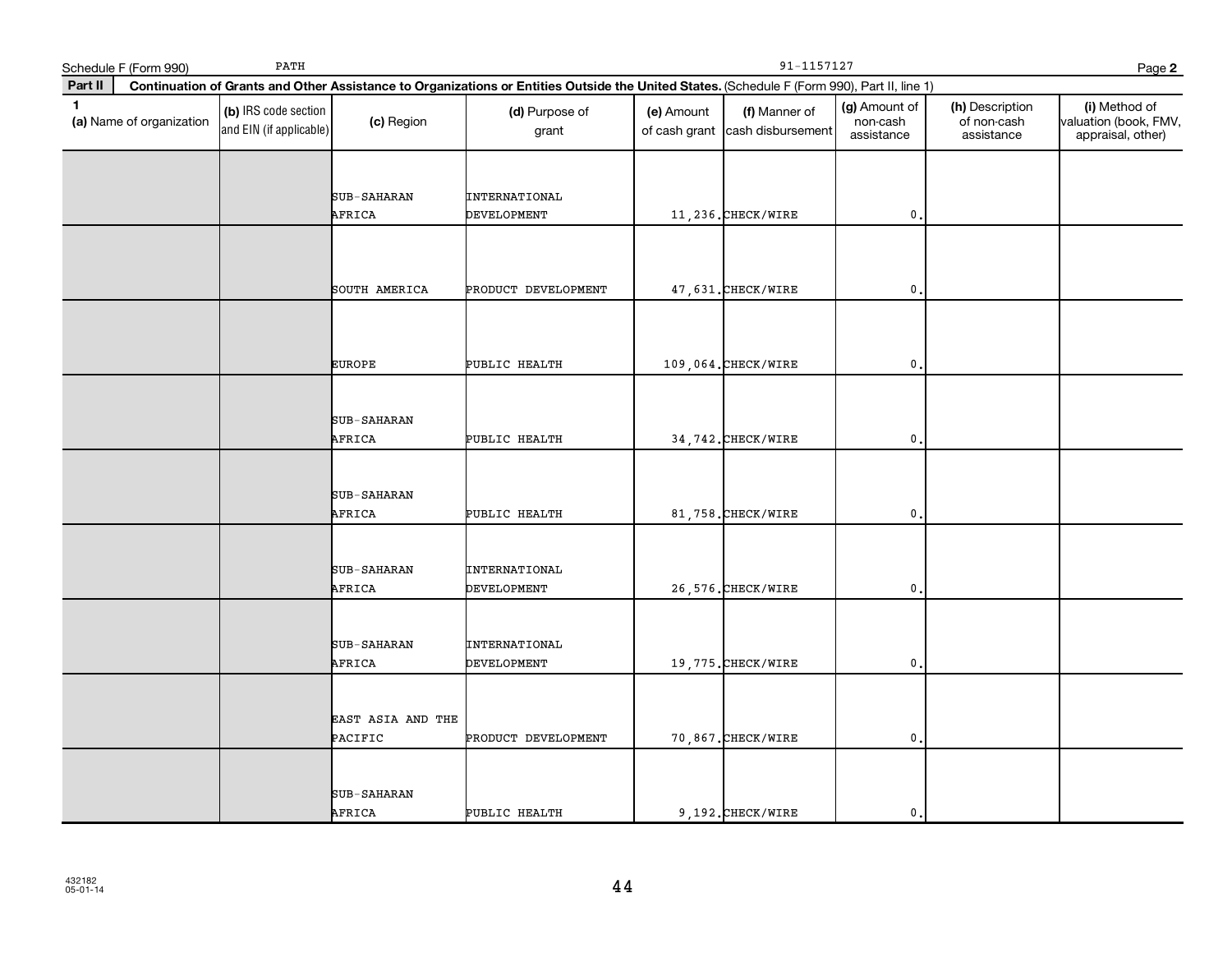|              | Schedule F (Form 990)    | PATH                                            |                                            |                                                                                                                                              | 91-1157127<br>Page 2 |                                                  |                                         |                                              |                                                             |  |  |
|--------------|--------------------------|-------------------------------------------------|--------------------------------------------|----------------------------------------------------------------------------------------------------------------------------------------------|----------------------|--------------------------------------------------|-----------------------------------------|----------------------------------------------|-------------------------------------------------------------|--|--|
| Part II      |                          |                                                 |                                            | Continuation of Grants and Other Assistance to Organizations or Entities Outside the United States. (Schedule F (Form 990), Part II, line 1) |                      |                                                  |                                         |                                              |                                                             |  |  |
| $\mathbf{1}$ | (a) Name of organization | (b) IRS code section<br>and EIN (if applicable) | (c) Region                                 | (d) Purpose of<br>grant                                                                                                                      | (e) Amount           | (f) Manner of<br>of cash grant cash disbursement | (g) Amount of<br>non-cash<br>assistance | (h) Description<br>of non-cash<br>assistance | (i) Method of<br>valuation (book, FMV,<br>appraisal, other) |  |  |
|              |                          |                                                 | EAST ASIA AND THE INTERNATIONAL<br>PACIFIC | <b>DEVELOPMENT</b>                                                                                                                           |                      | 64, 522. CHECK/WIRE                              | $\mathbf 0$ .                           |                                              |                                                             |  |  |
|              |                          |                                                 | SUB-SAHARAN<br>AFRICA                      | PUBLIC HEALTH                                                                                                                                |                      | 8,445. CHECK/WIRE                                | $\mathbf{0}$ .                          |                                              |                                                             |  |  |
|              |                          |                                                 | SUB-SAHARAN<br>AFRICA                      | PUBLIC HEALTH                                                                                                                                |                      | $6, 297.$ CHECK/WIRE                             | $\mathbf 0$ .                           |                                              |                                                             |  |  |
|              |                          |                                                 | SUB-SAHARAN<br>AFRICA                      | PUBLIC HEALTH                                                                                                                                |                      | $6,033.$ CHECK/WIRE                              | $\mathfrak{o}$ .                        |                                              |                                                             |  |  |
|              |                          |                                                 | SUB-SAHARAN<br>AFRICA                      | PUBLIC HEALTH                                                                                                                                |                      | 9,700. CHECK/WIRE                                | $\mathbf{0}$                            |                                              |                                                             |  |  |
|              |                          |                                                 | SUB-SAHARAN<br>AFRICA                      | PUBLIC HEALTH                                                                                                                                |                      | 43,339. CHECK/WIRE                               | $\mathbf{0}$ .                          |                                              |                                                             |  |  |
|              |                          |                                                 | SOUTH ASIA                                 | PRODUCT DEVELOPMENT                                                                                                                          |                      | 174,900. CHECK/WIRE                              | $\mathbf{0}$ .                          |                                              |                                                             |  |  |
|              |                          |                                                 | <b>EUROPE</b>                              | OTHER                                                                                                                                        |                      | 10,000. CHECK/WIRE                               | $\mathfrak{o}$ .                        |                                              |                                                             |  |  |
|              |                          |                                                 | SUB-SAHARAN<br>AFRICA                      | PRODUCT DEVELOPMENT                                                                                                                          |                      | 40,059. CHECK/WIRE                               | $\mathbf{0}$ .                          |                                              |                                                             |  |  |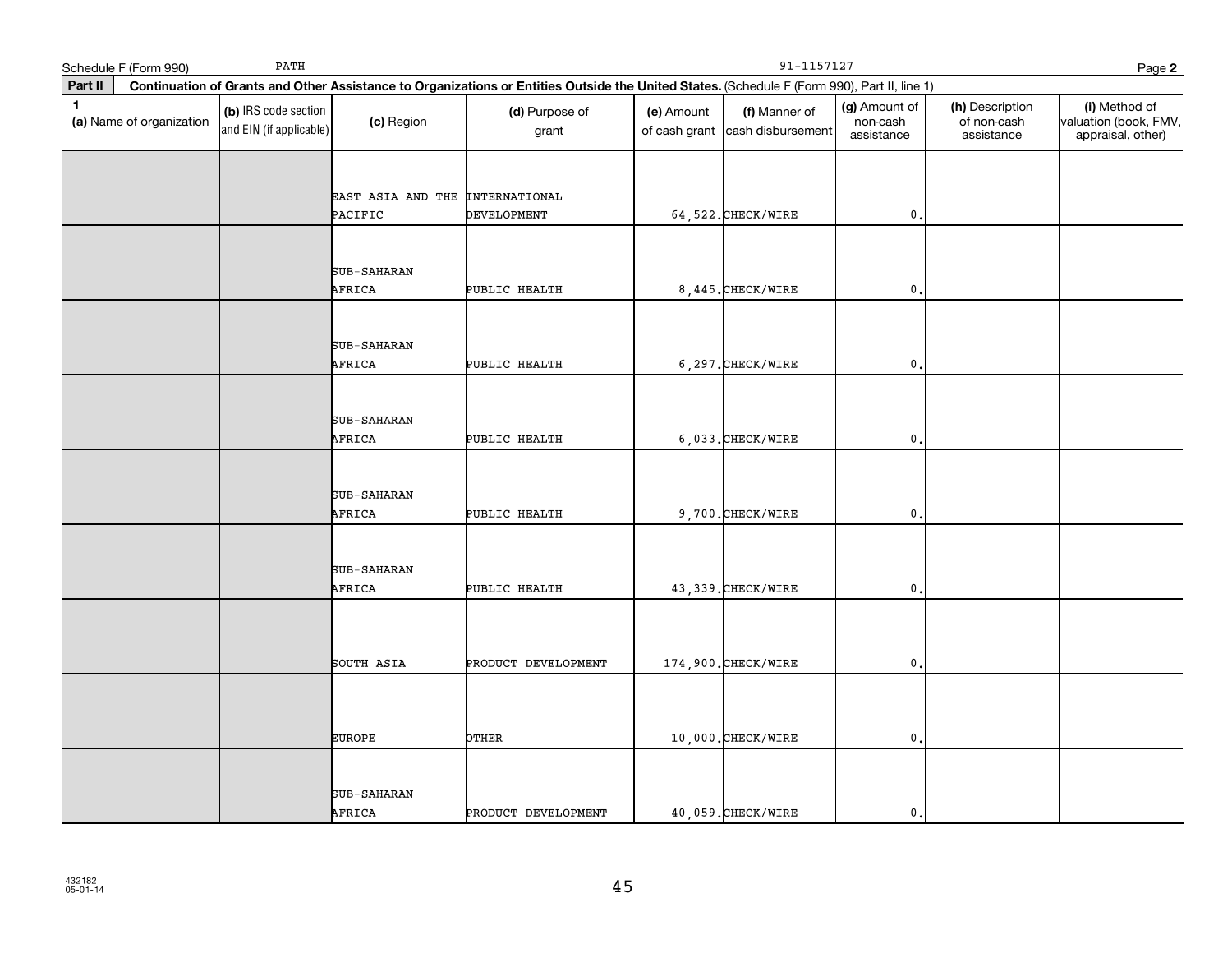|             | Schedule F (Form 990)    | PATH                                            |                              | 91-1157127<br>Page 2                                                                                                                         |            |                                                  |                                         |                                              |                                                             |  |  |
|-------------|--------------------------|-------------------------------------------------|------------------------------|----------------------------------------------------------------------------------------------------------------------------------------------|------------|--------------------------------------------------|-----------------------------------------|----------------------------------------------|-------------------------------------------------------------|--|--|
| Part II     |                          |                                                 |                              | Continuation of Grants and Other Assistance to Organizations or Entities Outside the United States. (Schedule F (Form 990), Part II, line 1) |            |                                                  |                                         |                                              |                                                             |  |  |
| $\mathbf 1$ | (a) Name of organization | (b) IRS code section<br>and EIN (if applicable) | (c) Region                   | (d) Purpose of<br>grant                                                                                                                      | (e) Amount | (f) Manner of<br>of cash grant cash disbursement | (g) Amount of<br>non-cash<br>assistance | (h) Description<br>of non-cash<br>assistance | (i) Method of<br>valuation (book, FMV,<br>appraisal, other) |  |  |
|             |                          |                                                 | SUB-SAHARAN<br>AFRICA        | <b>INTERNATIONAL</b><br>DEVELOPMENT                                                                                                          |            | 36,192. CHECK/WIRE                               | $\mathbf{0}$ .                          |                                              |                                                             |  |  |
|             |                          |                                                 | SUB-SAHARAN<br>AFRICA        | PRODUCT DEVELOPMENT                                                                                                                          |            | 652, 171. CHECK/WIRE                             | $\mathbf 0$ .                           |                                              |                                                             |  |  |
|             |                          |                                                 | SUB-SAHARAN<br>AFRICA        | PRODUCT DEVELOPMENT                                                                                                                          |            | 445, 431. CHECK/WIRE                             | $\mathfrak{o}$ .                        |                                              |                                                             |  |  |
|             |                          |                                                 | SUB-SAHARAN<br>AFRICA        | PUBLIC HEALTH                                                                                                                                |            | 6,353. CHECK/WIRE                                | $\mathbf{0}$ .                          |                                              |                                                             |  |  |
|             |                          |                                                 | EAST ASIA AND THE<br>PACIFIC | PRODUCT DEVELOPMENT                                                                                                                          |            | 7,800. CHECK/WIRE                                | $\mathfrak{o}$ .                        |                                              |                                                             |  |  |
|             |                          |                                                 | SUB-SAHARAN<br>AFRICA        | PUBLIC HEALTH                                                                                                                                |            | 6,600. CHECK/WIRE                                | $\mathbf{0}$                            |                                              |                                                             |  |  |
|             |                          |                                                 | SOUTH ASIA                   | PRODUCT DEVELOPMENT                                                                                                                          |            | 21,484. CHECK/WIRE                               | $\mathbf{0}$ .                          |                                              |                                                             |  |  |
|             |                          |                                                 | SUB-SAHARAN<br>AFRICA        | OTHER                                                                                                                                        |            | 25, 379. CHECK/WIRE                              | $\mathfrak{o}$ .                        |                                              |                                                             |  |  |
|             |                          |                                                 | SUB-SAHARAN<br>AFRICA        | PUBLIC HEALTH                                                                                                                                |            | 46,810. CHECK/WIRE                               | $\mathbf{0}$ .                          |                                              |                                                             |  |  |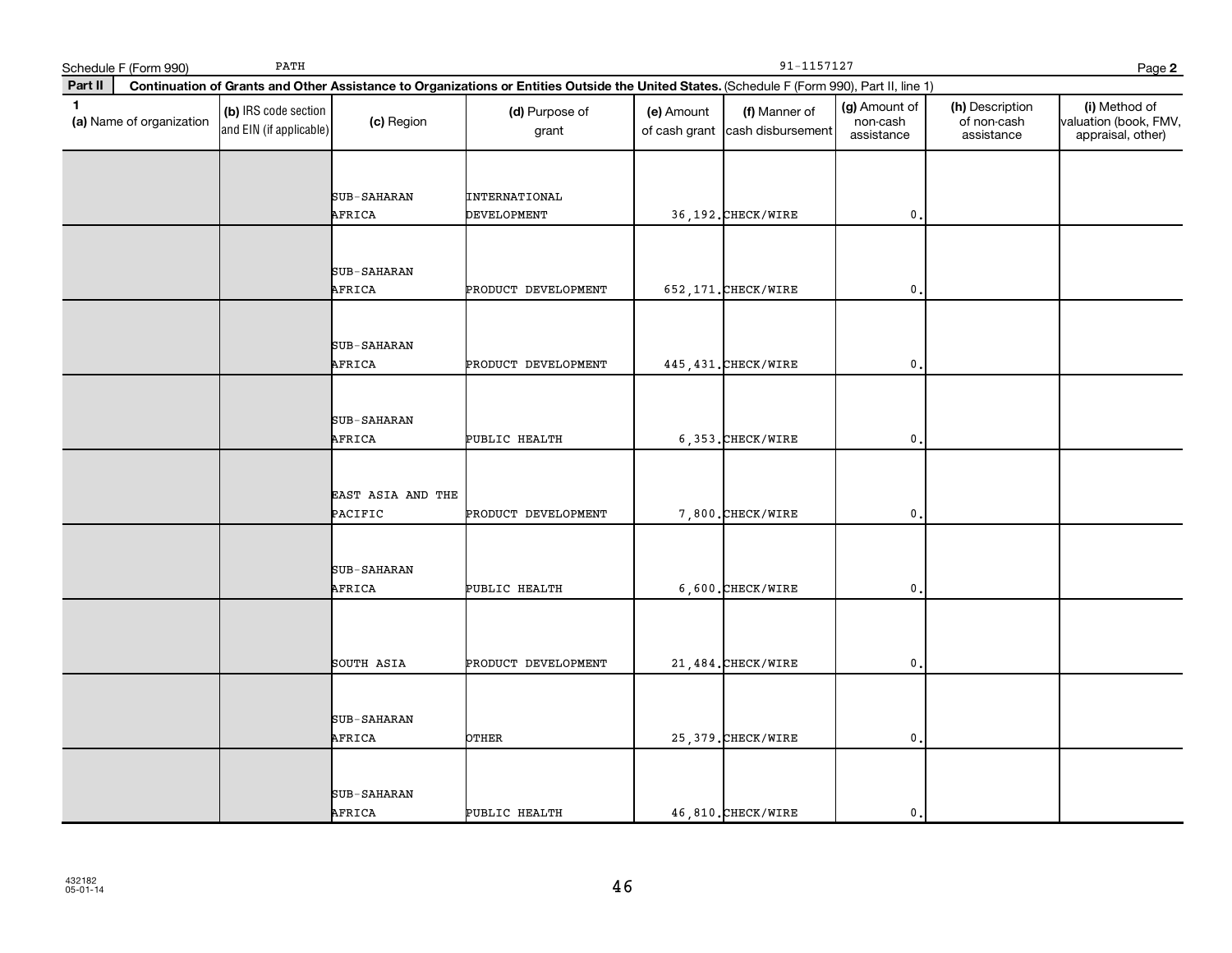|              | Schedule F (Form 990)    | PATH                                            |                              | 91-1157127<br>Page 2                                                                                                                         |            |                                                  |                                         |                                              |                                                             |  |  |
|--------------|--------------------------|-------------------------------------------------|------------------------------|----------------------------------------------------------------------------------------------------------------------------------------------|------------|--------------------------------------------------|-----------------------------------------|----------------------------------------------|-------------------------------------------------------------|--|--|
| Part II      |                          |                                                 |                              | Continuation of Grants and Other Assistance to Organizations or Entities Outside the United States. (Schedule F (Form 990), Part II, line 1) |            |                                                  |                                         |                                              |                                                             |  |  |
| $\mathbf{1}$ | (a) Name of organization | (b) IRS code section<br>and EIN (if applicable) | (c) Region                   | (d) Purpose of<br>grant                                                                                                                      | (e) Amount | (f) Manner of<br>of cash grant cash disbursement | (g) Amount of<br>non-cash<br>assistance | (h) Description<br>of non-cash<br>assistance | (i) Method of<br>valuation (book, FMV,<br>appraisal, other) |  |  |
|              |                          |                                                 | SUB-SAHARAN<br>AFRICA        | INTERNATIONAL<br>DEVELOPMENT                                                                                                                 |            | 24,936. CHECK/WIRE                               | $\mathfrak o$ .                         |                                              |                                                             |  |  |
|              |                          |                                                 | SUB-SAHARAN<br>AFRICA        | <b>INTERNATIONAL</b><br><b>DEVELOPMENT</b>                                                                                                   |            | 23,883. CHECK/WIRE                               | $\mathbf{0}$                            |                                              |                                                             |  |  |
|              |                          |                                                 | SUB-SAHARAN<br>AFRICA        | PUBLIC HEALTH                                                                                                                                |            | 25,158. CHECK/WIRE                               | $\mathbf{0}$                            |                                              |                                                             |  |  |
|              |                          |                                                 | EAST ASIA AND THE<br>PACIFIC | PUBLIC HEALTH                                                                                                                                |            | 801, 124. CHECK/WIRE                             | $\mathbf{0}$                            |                                              |                                                             |  |  |
|              |                          |                                                 | <b>EUROPE</b>                | PRODUCT DEVELOPMENT                                                                                                                          |            | 143,666. CHECK/WIRE                              | $\mathfrak o$ .                         |                                              |                                                             |  |  |
|              |                          |                                                 | SUB-SAHARAN<br>AFRICA        | PUBLIC HEALTH                                                                                                                                |            | 24,061. CHECK/WIRE                               | $\mathfrak o$ .                         |                                              |                                                             |  |  |
|              |                          |                                                 | SUB-SAHARAN<br>AFRICA        | INTERNATIONAL<br>DEVELOPMENT                                                                                                                 |            | 17,076. CHECK/WIRE                               | $\mathbf{0}$ .                          |                                              |                                                             |  |  |
|              |                          |                                                 | SUB-SAHARAN<br>AFRICA        | PUBLIC HEALTH                                                                                                                                |            | 27,096. CHECK/WIRE                               | $\mathfrak o$ .                         |                                              |                                                             |  |  |
|              |                          |                                                 | SUB-SAHARAN<br>AFRICA        | PUBLIC HEALTH                                                                                                                                |            | 31,999. CHECK/WIRE                               | $\mathbf{0}$ .                          |                                              |                                                             |  |  |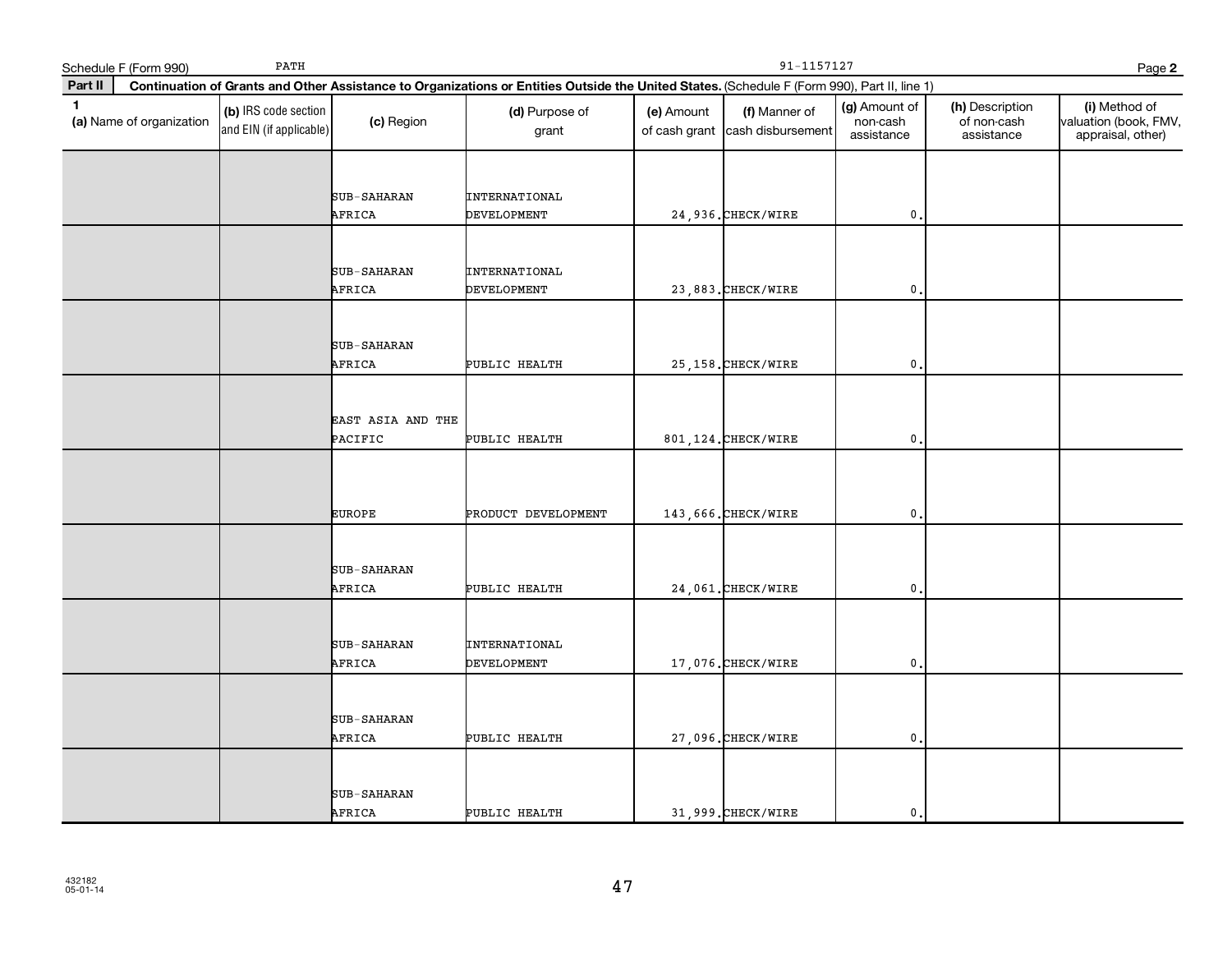|              | Schedule F (Form 990)    | PATH                                            |                              | 91-1157127<br>Page 2                                                                                                                         |            |                                                  |                                         |                                              |                                                             |  |
|--------------|--------------------------|-------------------------------------------------|------------------------------|----------------------------------------------------------------------------------------------------------------------------------------------|------------|--------------------------------------------------|-----------------------------------------|----------------------------------------------|-------------------------------------------------------------|--|
| Part II      |                          |                                                 |                              | Continuation of Grants and Other Assistance to Organizations or Entities Outside the United States. (Schedule F (Form 990), Part II, line 1) |            |                                                  |                                         |                                              |                                                             |  |
| $\mathbf{1}$ | (a) Name of organization | (b) IRS code section<br>and EIN (if applicable) | (c) Region                   | (d) Purpose of<br>grant                                                                                                                      | (e) Amount | (f) Manner of<br>of cash grant cash disbursement | (g) Amount of<br>non-cash<br>assistance | (h) Description<br>of non-cash<br>assistance | (i) Method of<br>valuation (book, FMV,<br>appraisal, other) |  |
|              |                          |                                                 | EAST ASIA AND THE<br>PACIFIC | PRODUCT DEVELOPMENT                                                                                                                          |            | 177, 701. CHECK/WIRE                             | $\mathbf 0$ .                           |                                              |                                                             |  |
|              |                          |                                                 | EAST ASIA AND THE<br>PACIFIC | PRODUCT DEVELOPMENT                                                                                                                          |            | 38, 287. CHECK/WIRE                              | $\mathfrak o$ .                         |                                              |                                                             |  |
|              |                          |                                                 | EUROPE                       | PUBLIC HEALTH                                                                                                                                |            | 20,360. CHECK/WIRE                               | $\mathbf{0}$                            |                                              |                                                             |  |
|              |                          |                                                 | <b>EUROPE</b>                | PRODUCT DEVELOPMENT                                                                                                                          |            | 100,758. CHECK/WIRE                              | $\mathbf{0}$ .                          |                                              |                                                             |  |
|              |                          |                                                 | SUB-SAHARAN<br>AFRICA        | <b>INTERNATIONAL</b><br>DEVELOPMENT                                                                                                          |            | 61,767. CHECK/WIRE                               | $\mathfrak o$ .                         |                                              |                                                             |  |
|              |                          |                                                 | SUB-SAHARAN<br>AFRICA        | INTERNATIONAL<br>DEVELOPMENT                                                                                                                 |            | 34, 321. CHECK/WIRE                              | $\mathbf{0}$ .                          |                                              |                                                             |  |
|              |                          |                                                 | SUB-SAHARAN<br>AFRICA        | PUBLIC HEALTH                                                                                                                                |            | 8,301.CHECK/WIRE                                 | $\mathfrak o$ .                         |                                              |                                                             |  |
|              |                          |                                                 | SUB-SAHARAN<br>AFRICA        | PUBLIC HEALTH                                                                                                                                |            | 11,604. CHECK/WIRE                               | $\mathfrak{o}$ .                        |                                              |                                                             |  |
|              |                          |                                                 | SUB-SAHARAN<br>AFRICA        | PUBLIC HEALTH                                                                                                                                |            | 42, 203. CHECK/WIRE                              | $\mathbf{0}$ .                          |                                              |                                                             |  |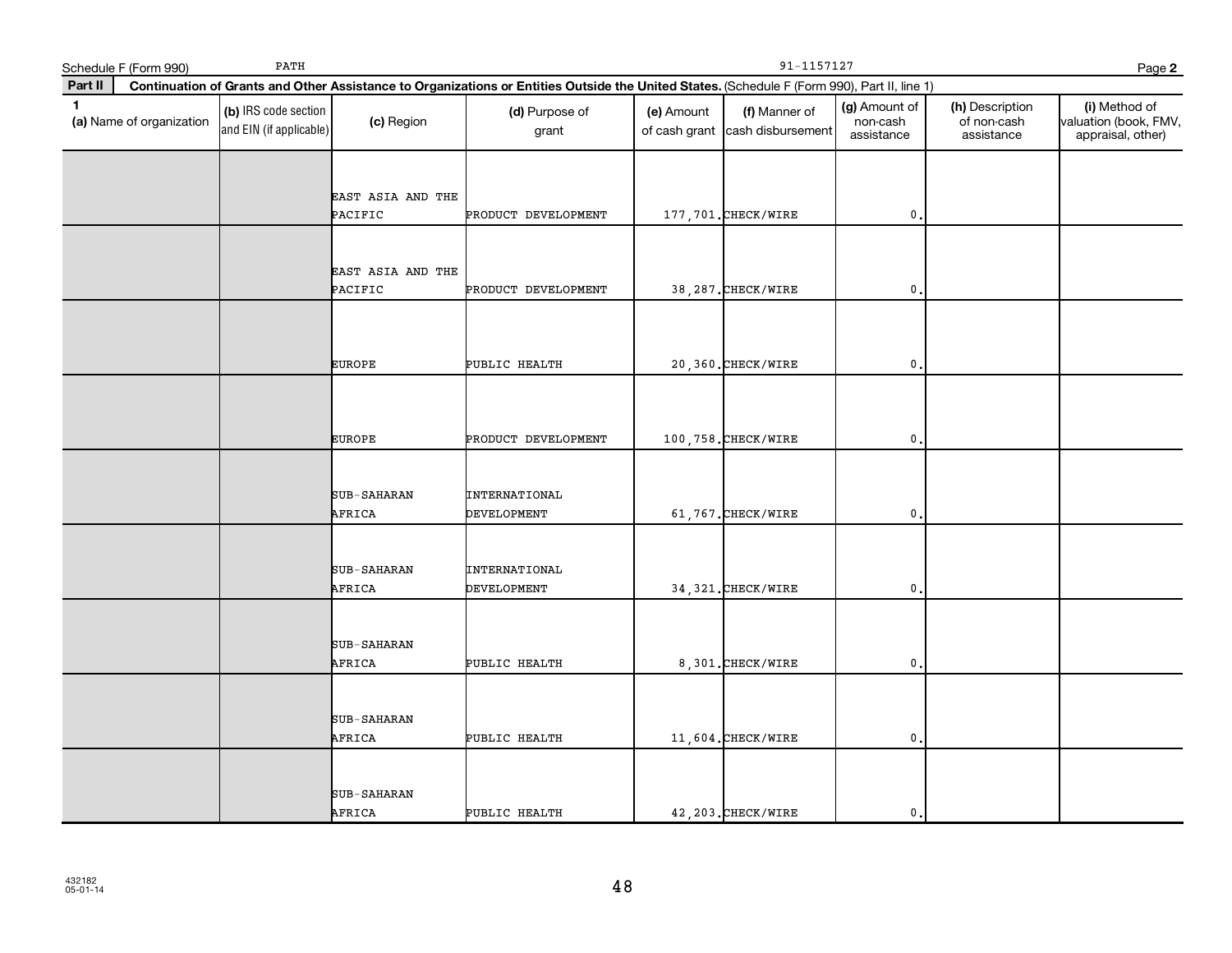|              | Schedule F (Form 990)    | PATH                                            |                                            | 91-1157127<br>Page 2                                                                                                                         |            |                                                  |                                         |                                              |                                                             |  |
|--------------|--------------------------|-------------------------------------------------|--------------------------------------------|----------------------------------------------------------------------------------------------------------------------------------------------|------------|--------------------------------------------------|-----------------------------------------|----------------------------------------------|-------------------------------------------------------------|--|
| Part II      |                          |                                                 |                                            | Continuation of Grants and Other Assistance to Organizations or Entities Outside the United States. (Schedule F (Form 990), Part II, line 1) |            |                                                  |                                         |                                              |                                                             |  |
| $\mathbf{1}$ | (a) Name of organization | (b) IRS code section<br>and EIN (if applicable) | (c) Region                                 | (d) Purpose of<br>grant                                                                                                                      | (e) Amount | (f) Manner of<br>of cash grant cash disbursement | (g) Amount of<br>non-cash<br>assistance | (h) Description<br>of non-cash<br>assistance | (i) Method of<br>valuation (book, FMV,<br>appraisal, other) |  |
|              |                          |                                                 | SUB-SAHARAN<br>AFRICA                      | PUBLIC HEALTH                                                                                                                                |            | 35,440. CHECK/WIRE                               | $\mathfrak o$ .                         |                                              |                                                             |  |
|              |                          |                                                 | SUB-SAHARAN                                |                                                                                                                                              |            |                                                  |                                         |                                              |                                                             |  |
|              |                          |                                                 | AFRICA                                     | PUBLIC HEALTH                                                                                                                                |            | $21,653.$ CHECK/WIRE                             | $\mathfrak{o}$ .                        |                                              |                                                             |  |
|              |                          |                                                 | SOUTH AMERICA                              | PUBLIC HEALTH                                                                                                                                |            | 13,858. CHECK/WIRE                               | $\mathbf 0$ .                           |                                              |                                                             |  |
|              |                          |                                                 |                                            |                                                                                                                                              |            |                                                  |                                         |                                              |                                                             |  |
|              |                          |                                                 | <b>SUB-SAHARAN</b><br>AFRICA               | <b>INTERNATIONAL</b><br><b>DEVELOPMENT</b>                                                                                                   |            | 16,859. CHECK/WIRE                               | $\mathbf{0}$ .                          |                                              |                                                             |  |
|              |                          |                                                 | <b>SUB-SAHARAN</b><br>AFRICA               | PUBLIC HEALTH                                                                                                                                |            | 9,696. CHECK/WIRE                                | $\mathbf 0$ .                           |                                              |                                                             |  |
|              |                          |                                                 | SOUTH ASIA                                 | PRODUCT DEVELOPMENT                                                                                                                          |            | 733,020. CHECK/WIRE                              | $\mathbf{0}$ .                          |                                              |                                                             |  |
|              |                          |                                                 | <b>SUB-SAHARAN</b><br>AFRICA               | PUBLIC HEALTH                                                                                                                                |            | 174, 746. CHECK/WIRE                             | $\mathbf{0}$ .                          |                                              |                                                             |  |
|              |                          |                                                 | <b>EUROPE</b>                              | PRODUCT DEVELOPMENT                                                                                                                          |            | 4, 391, 410. CHECK/WIRE                          | $\mathfrak o$ .                         |                                              |                                                             |  |
|              |                          |                                                 | EAST ASIA AND THE INTERNATIONAL<br>PACIFIC | <b>DEVELOPMENT</b>                                                                                                                           |            | 58, 516. CHECK/WIRE                              | $\mathbf{0}$ .                          |                                              |                                                             |  |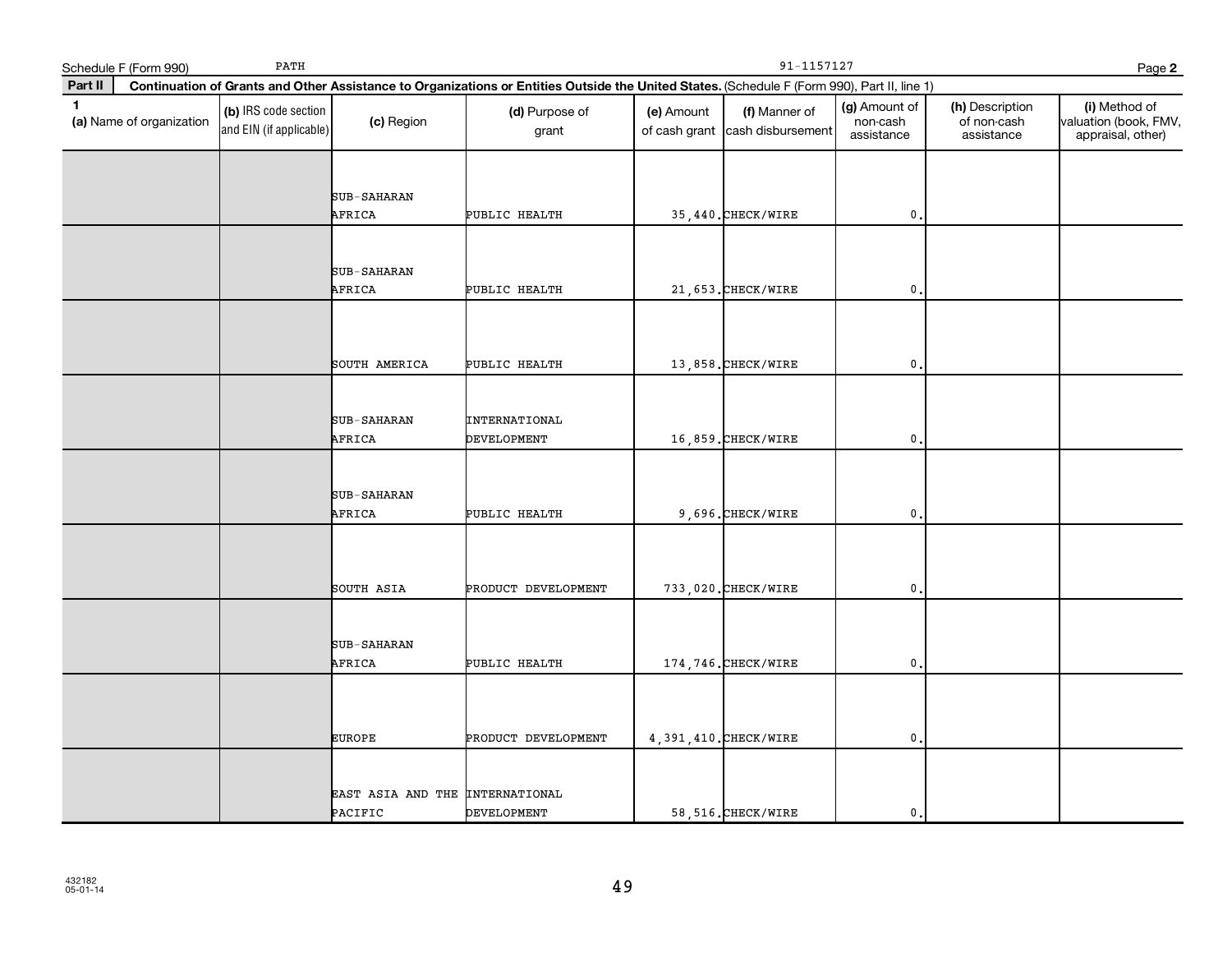|              | Schedule F (Form 990)    | PATH                                            |                       | 91-1157127<br>Page 2                                                                                                                         |            |                                                  |                                         |                                              |                                                             |  |
|--------------|--------------------------|-------------------------------------------------|-----------------------|----------------------------------------------------------------------------------------------------------------------------------------------|------------|--------------------------------------------------|-----------------------------------------|----------------------------------------------|-------------------------------------------------------------|--|
| Part II      |                          |                                                 |                       | Continuation of Grants and Other Assistance to Organizations or Entities Outside the United States. (Schedule F (Form 990), Part II, line 1) |            |                                                  |                                         |                                              |                                                             |  |
| $\mathbf{1}$ | (a) Name of organization | (b) IRS code section<br>and EIN (if applicable) | (c) Region            | (d) Purpose of<br>grant                                                                                                                      | (e) Amount | (f) Manner of<br>of cash grant cash disbursement | (g) Amount of<br>non-cash<br>assistance | (h) Description<br>of non-cash<br>assistance | (i) Method of<br>valuation (book, FMV,<br>appraisal, other) |  |
|              |                          |                                                 | SUB-SAHARAN<br>AFRICA | OTHER                                                                                                                                        |            | 30,000. CHECK/WIRE                               | $\mathbf 0$ .                           |                                              |                                                             |  |
|              |                          |                                                 | SUB-SAHARAN<br>AFRICA | PUBLIC HEALTH                                                                                                                                |            | 5,192. CHECK/WIRE                                | $\mathfrak o$ .                         |                                              |                                                             |  |
|              |                          |                                                 | SUB-SAHARAN<br>AFRICA | INTERNATIONAL<br><b>DEVELOPMENT</b>                                                                                                          |            | 38,863. CHECK/WIRE                               | $\mathbf{0}$                            |                                              |                                                             |  |
|              |                          |                                                 | SUB-SAHARAN<br>AFRICA | OTHER                                                                                                                                        |            | 47, 475. CHECK/WIRE                              | $\mathfrak{o}$ .                        |                                              |                                                             |  |
|              |                          |                                                 | SUB-SAHARAN<br>AFRICA | PRODUCT DEVELOPMENT                                                                                                                          |            | $10,000$ . CHECK/WIRE                            | $\mathfrak o$ .                         |                                              |                                                             |  |
|              |                          |                                                 | SUB-SAHARAN<br>AFRICA | <b>OTHER</b>                                                                                                                                 |            | $6,000$ . CHECK/WIRE                             | $\mathbf{0}$ .                          |                                              |                                                             |  |
|              |                          |                                                 | SUB-SAHARAN<br>AFRICA | <b>INTERNATIONAL</b><br><b>DEVELOPMENT</b>                                                                                                   |            | 12,497. CHECK/WIRE                               | $\mathfrak o$ .                         |                                              |                                                             |  |
|              |                          |                                                 | <b>EUROPE</b>         | PUBLIC HEALTH                                                                                                                                |            | 123, 594. CHECK/WIRE                             | $\mathfrak{o}$ .                        |                                              |                                                             |  |
|              |                          |                                                 | SOUTH ASIA            | PRODUCT DEVELOPMENT                                                                                                                          |            | 24,650. CHECK/WIRE                               | $\mathbf{0}$ .                          |                                              |                                                             |  |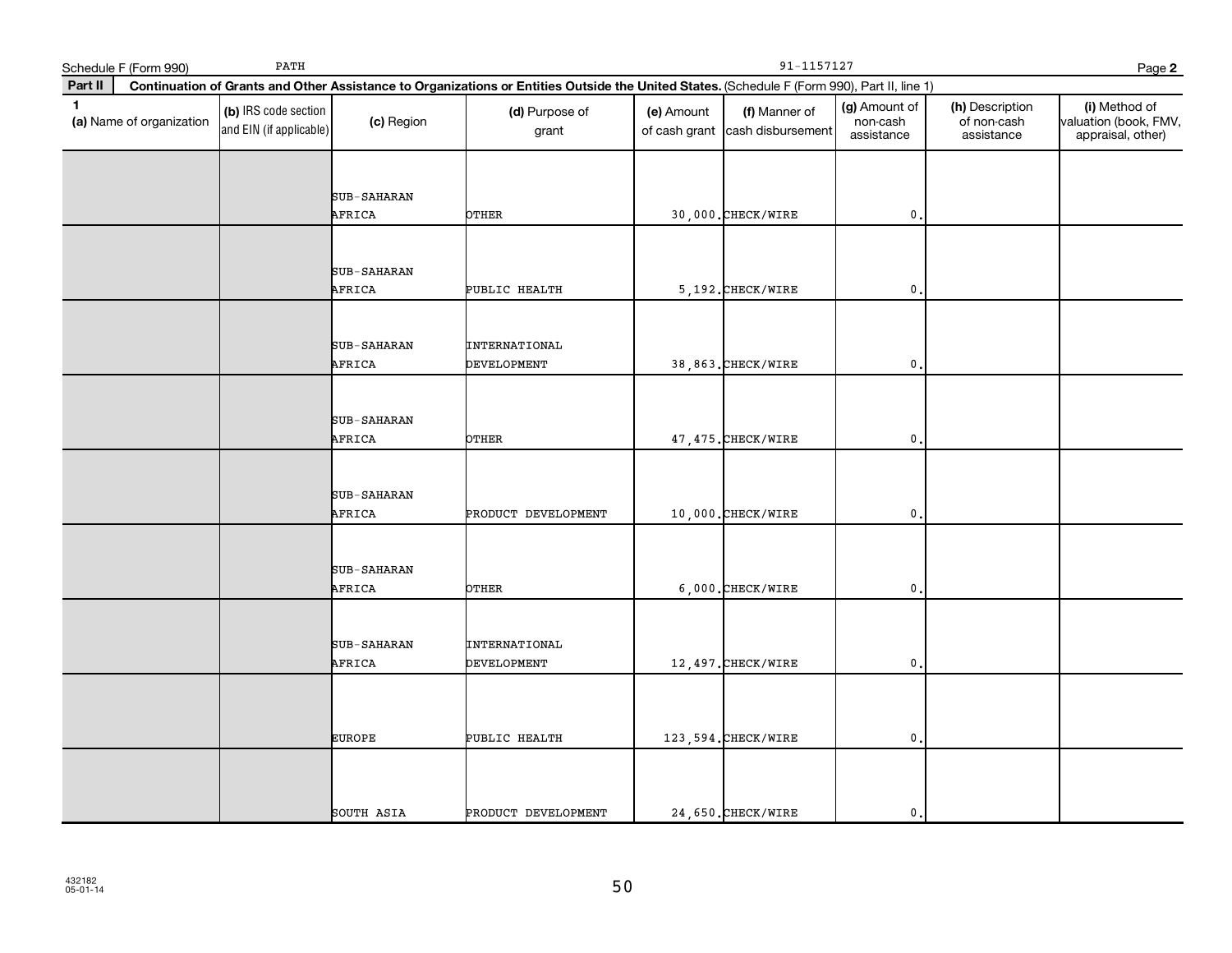|              | Schedule F (Form 990)    | PATH                                            |                                            | 91-1157127<br>Page 2                                                                                                                         |            |                                                  |                                         |                                              |                                                             |  |
|--------------|--------------------------|-------------------------------------------------|--------------------------------------------|----------------------------------------------------------------------------------------------------------------------------------------------|------------|--------------------------------------------------|-----------------------------------------|----------------------------------------------|-------------------------------------------------------------|--|
| Part II      |                          |                                                 |                                            | Continuation of Grants and Other Assistance to Organizations or Entities Outside the United States. (Schedule F (Form 990), Part II, line 1) |            |                                                  |                                         |                                              |                                                             |  |
| $\mathbf{1}$ | (a) Name of organization | (b) IRS code section<br>and EIN (if applicable) | (c) Region                                 | (d) Purpose of<br>grant                                                                                                                      | (e) Amount | (f) Manner of<br>of cash grant cash disbursement | (g) Amount of<br>non-cash<br>assistance | (h) Description<br>of non-cash<br>assistance | (i) Method of<br>valuation (book, FMV,<br>appraisal, other) |  |
|              |                          |                                                 | EAST ASIA AND THE INTERNATIONAL<br>PACIFIC | <b>DEVELOPMENT</b>                                                                                                                           |            | 111,707. CHECK/WIRE                              | $\mathbf 0$ .                           |                                              |                                                             |  |
|              |                          |                                                 | SUB-SAHARAN<br>AFRICA                      | <b>INTERNATIONAL</b><br><b>DEVELOPMENT</b>                                                                                                   |            | 19,619. CHECK/WIRE                               | $\mathbf{0}$ .                          |                                              |                                                             |  |
|              |                          |                                                 | SUB-SAHARAN<br>AFRICA                      | <b>INTERNATIONAL</b><br><b>DEVELOPMENT</b>                                                                                                   |            | 39,439. CHECK/WIRE                               | $\mathbf 0$ .                           |                                              |                                                             |  |
|              |                          |                                                 | SUB-SAHARAN<br>AFRICA                      | PRODUCT DEVELOPMENT                                                                                                                          |            | 580,700. CHECK/WIRE                              | $\mathfrak{o}$ .                        |                                              |                                                             |  |
|              |                          |                                                 | <b>EUROPE</b>                              | PRODUCT DEVELOPMENT                                                                                                                          |            | 1,552,397. CHECK/WIRE                            | $\mathbf{0}$                            |                                              |                                                             |  |
|              |                          |                                                 | SOUTH ASIA                                 | PRODUCT DEVELOPMENT                                                                                                                          |            | 30,260. CHECK/WIRE                               | $\mathbf{0}$ .                          |                                              |                                                             |  |
|              |                          |                                                 | SUB-SAHARAN<br>AFRICA                      | PUBLIC HEALTH                                                                                                                                |            | 20,827. CHECK/WIRE                               | $\mathbf{0}$ .                          |                                              |                                                             |  |
|              |                          |                                                 | SUB-SAHARAN<br>AFRICA                      | PRODUCT DEVELOPMENT                                                                                                                          |            | 69, 316. CHECK/WIRE                              | $\mathfrak{o}$ .                        |                                              |                                                             |  |
|              |                          |                                                 | EUROPE                                     | PUBLIC HEALTH                                                                                                                                |            | 60,000. CHECK/WIRE                               | $\mathbf{0}$ .                          |                                              |                                                             |  |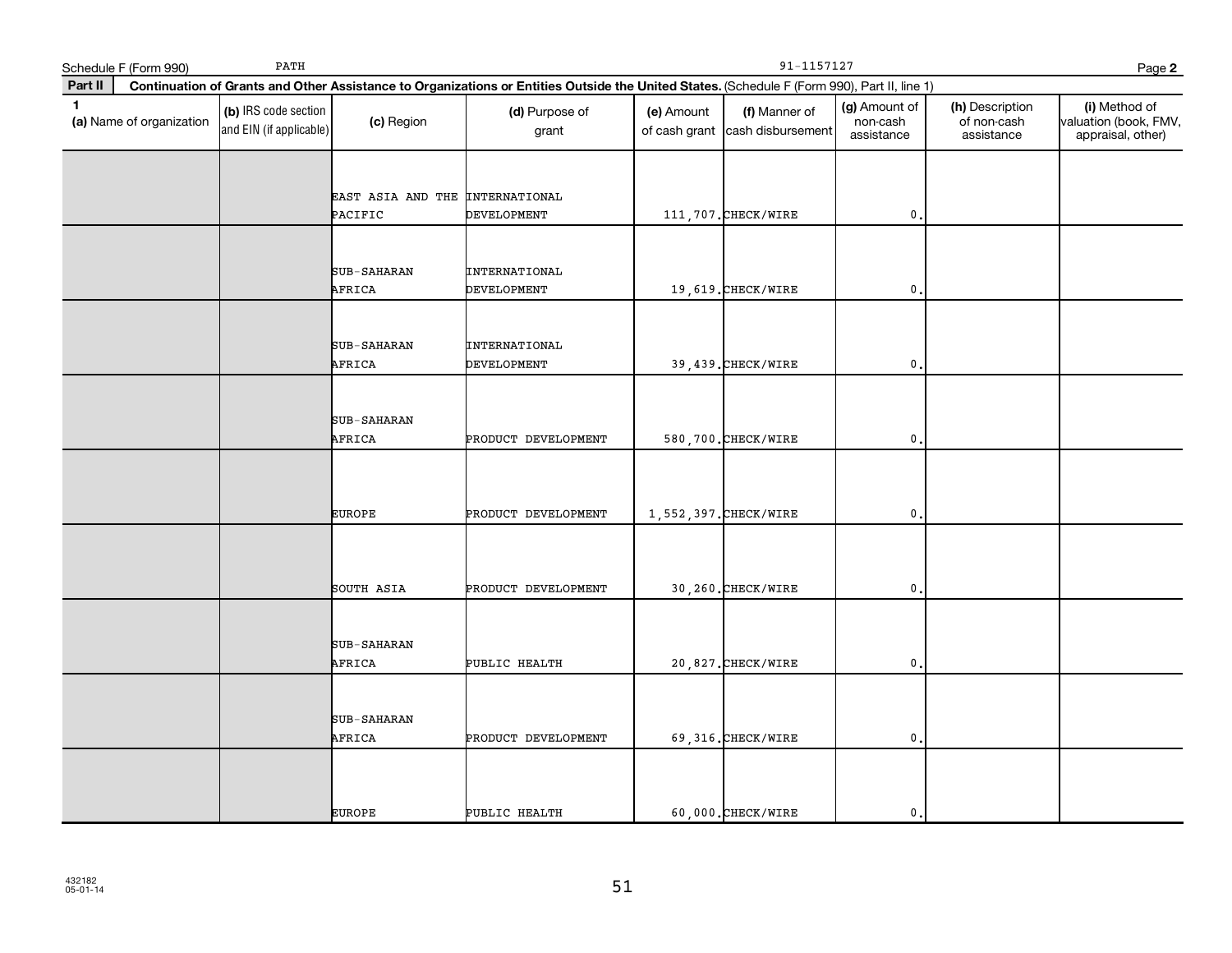|              | Schedule F (Form 990)    | PATH                                            |                              | 91-1157127<br>Page 2                                                                                                                         |            |                                                  |                                         |                                              |                                                             |  |
|--------------|--------------------------|-------------------------------------------------|------------------------------|----------------------------------------------------------------------------------------------------------------------------------------------|------------|--------------------------------------------------|-----------------------------------------|----------------------------------------------|-------------------------------------------------------------|--|
| Part II      |                          |                                                 |                              | Continuation of Grants and Other Assistance to Organizations or Entities Outside the United States. (Schedule F (Form 990), Part II, line 1) |            |                                                  |                                         |                                              |                                                             |  |
| $\mathbf{1}$ | (a) Name of organization | (b) IRS code section<br>and EIN (if applicable) | (c) Region                   | (d) Purpose of<br>grant                                                                                                                      | (e) Amount | (f) Manner of<br>of cash grant cash disbursement | (g) Amount of<br>non-cash<br>assistance | (h) Description<br>of non-cash<br>assistance | (i) Method of<br>valuation (book, FMV,<br>appraisal, other) |  |
|              |                          |                                                 |                              |                                                                                                                                              |            |                                                  |                                         |                                              |                                                             |  |
|              |                          |                                                 | <b>EUROPE</b>                | PUBLIC HEALTH                                                                                                                                |            | 105,782. CHECK/WIRE                              | $\mathbf 0$ .                           |                                              |                                                             |  |
|              |                          |                                                 | SUB-SAHARAN<br>AFRICA        | PRODUCT DEVELOPMENT                                                                                                                          |            | 323, 717. CHECK/WIRE                             | $\mathbf{0}$                            |                                              |                                                             |  |
|              |                          |                                                 | EUROPE                       | PRODUCT DEVELOPMENT                                                                                                                          |            | 1,019,121. CHECK/WIRE                            | $\mathbf 0$ .                           |                                              |                                                             |  |
|              |                          |                                                 | <b>EUROPE</b>                | PUBLIC HEALTH                                                                                                                                |            | 504,882. CHECK/WIRE                              | 0.                                      |                                              |                                                             |  |
|              |                          |                                                 | <b>EUROPE</b>                | PRODUCT DEVELOPMENT                                                                                                                          |            | 100,000. CHECK/WIRE                              | $\mathbf{0}$                            |                                              |                                                             |  |
|              |                          |                                                 | <b>SUB-SAHARAN</b><br>AFRICA | PRODUCT DEVELOPMENT                                                                                                                          |            | 77, 253. CHECK/WIRE                              | $\mathbf{0}$                            |                                              |                                                             |  |
|              |                          |                                                 | SOUTH AMERICA                | PRODUCT DEVELOPMENT                                                                                                                          |            | 9,100. CHECK/WIRE                                | $\mathbf{0}$                            |                                              |                                                             |  |
|              |                          |                                                 | SOUTH ASIA                   | PRODUCT DEVELOPMENT                                                                                                                          |            | 385,099. CHECK/WIRE                              | $\mathfrak{o}$ .                        |                                              |                                                             |  |
|              |                          |                                                 | EUROPE                       | PRODUCT DEVELOPMENT                                                                                                                          |            | 16,428. CHECK/WIRE                               | $\mathbf 0$ .                           |                                              |                                                             |  |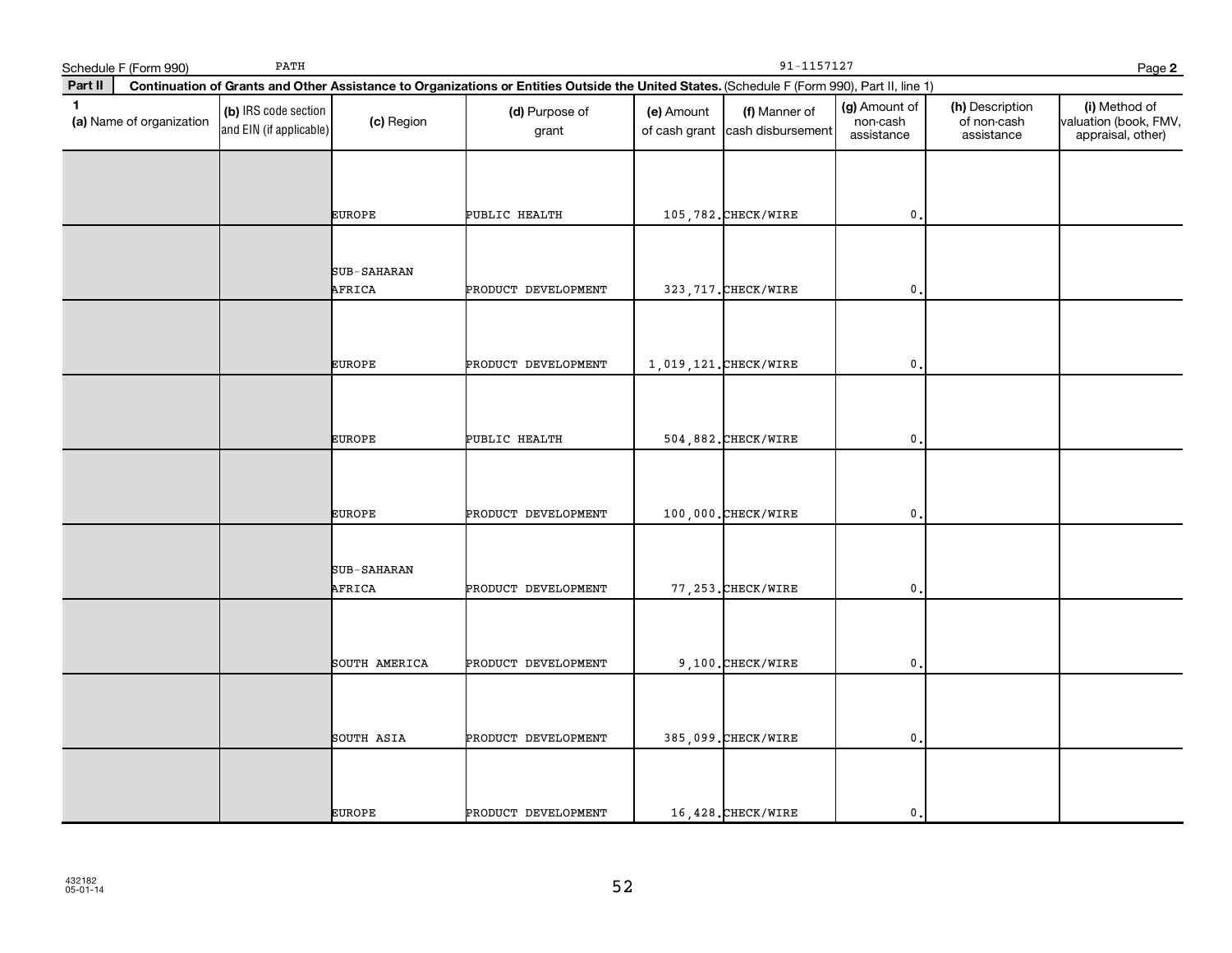|              | Schedule F (Form 990)    | PATH                                            |                              | 91-1157127                                                                                                                                   |            |                                                  |                                         |                                              |                                                             |  |
|--------------|--------------------------|-------------------------------------------------|------------------------------|----------------------------------------------------------------------------------------------------------------------------------------------|------------|--------------------------------------------------|-----------------------------------------|----------------------------------------------|-------------------------------------------------------------|--|
| Part II      |                          |                                                 |                              | Continuation of Grants and Other Assistance to Organizations or Entities Outside the United States. (Schedule F (Form 990), Part II, line 1) |            |                                                  |                                         |                                              | Page 2                                                      |  |
| $\mathbf{1}$ | (a) Name of organization | (b) IRS code section<br>and EIN (if applicable) | (c) Region                   | (d) Purpose of<br>grant                                                                                                                      | (e) Amount | (f) Manner of<br>of cash grant cash disbursement | (g) Amount of<br>non-cash<br>assistance | (h) Description<br>of non-cash<br>assistance | (i) Method of<br>valuation (book, FMV,<br>appraisal, other) |  |
|              |                          |                                                 | <b>EUROPE</b>                | PUBLIC HEALTH                                                                                                                                |            | 50,000. CHECK/WIRE                               | $\mathbf 0$ .                           |                                              |                                                             |  |
|              |                          |                                                 |                              |                                                                                                                                              |            |                                                  |                                         |                                              |                                                             |  |
|              |                          |                                                 | NORTH AMERICA                | PUBLIC HEALTH                                                                                                                                |            | 88,458. CHECK/WIRE                               | $\mathbf{0}$ .                          |                                              |                                                             |  |
|              |                          |                                                 | <b>SUB-SAHARAN</b><br>AFRICA | PRODUCT DEVELOPMENT                                                                                                                          |            | 61,698. CHECK/WIRE                               | 0.                                      |                                              |                                                             |  |
|              |                          |                                                 | SUB-SAHARAN<br>AFRICA        | PUBLIC HEALTH                                                                                                                                |            | 19,391. CHECK/WIRE                               | $\mathfrak o$ .                         |                                              |                                                             |  |
|              |                          |                                                 | SUB-SAHARAN<br>AFRICA        | <b>INTERNATIONAL</b><br><b>DEVELOPMENT</b>                                                                                                   |            | 12,331. CHECK/WIRE                               | 0.                                      |                                              |                                                             |  |
|              |                          |                                                 | SUB-SAHARAN<br>AFRICA        | INTERNATIONAL<br><b>DEVELOPMENT</b>                                                                                                          |            | 14, 189. CHECK/WIRE                              | $\mathbf{0}$ .                          |                                              |                                                             |  |
|              |                          |                                                 | SUB-SAHARAN<br>AFRICA        | <b>INTERNATIONAL</b><br><b>DEVELOPMENT</b>                                                                                                   |            | 6,378. CHECK/WIRE                                | $\mathbf{0}$ .                          |                                              |                                                             |  |
|              |                          |                                                 | SUB-SAHARAN<br>AFRICA        | INTERNATIONAL<br><b>DEVELOPMENT</b>                                                                                                          |            | 11,830. CHECK/WIRE                               | $\mathfrak o$ .                         |                                              |                                                             |  |
|              |                          |                                                 | SUB-SAHARAN<br>AFRICA        | PUBLIC HEALTH                                                                                                                                |            | 8,335. CHECK/WIRE                                | $\mathbf{0}$ .                          |                                              |                                                             |  |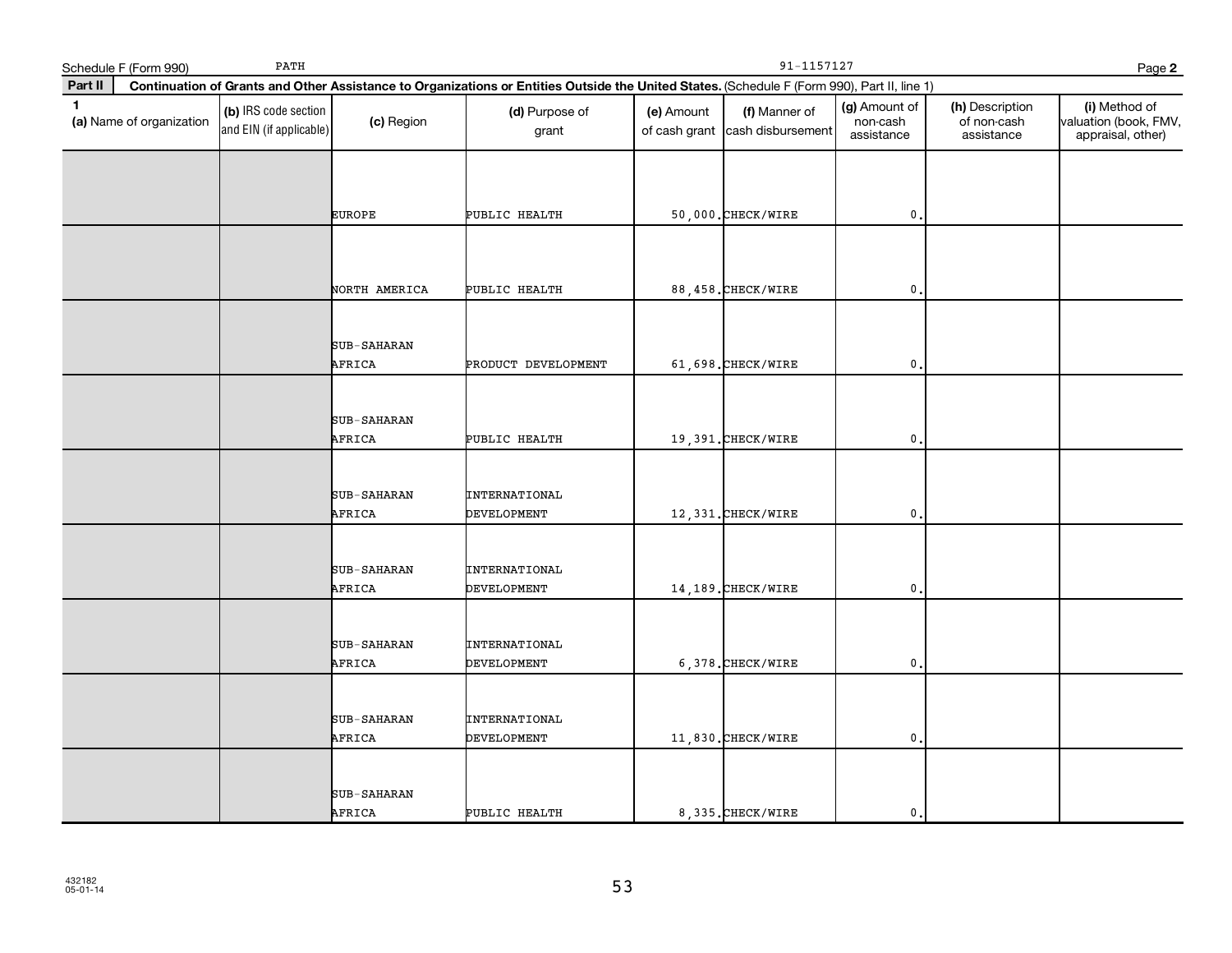|              | Schedule F (Form 990)    | PATH                                            |                       |                                                                                                                                              | 91-1157127<br>Page 2 |                                                  |                                         |                                              |                                                             |  |  |
|--------------|--------------------------|-------------------------------------------------|-----------------------|----------------------------------------------------------------------------------------------------------------------------------------------|----------------------|--------------------------------------------------|-----------------------------------------|----------------------------------------------|-------------------------------------------------------------|--|--|
| Part II      |                          |                                                 |                       | Continuation of Grants and Other Assistance to Organizations or Entities Outside the United States. (Schedule F (Form 990), Part II, line 1) |                      |                                                  |                                         |                                              |                                                             |  |  |
| $\mathbf{1}$ | (a) Name of organization | (b) IRS code section<br>and EIN (if applicable) | (c) Region            | (d) Purpose of<br>grant                                                                                                                      | (e) Amount           | (f) Manner of<br>of cash grant cash disbursement | (g) Amount of<br>non-cash<br>assistance | (h) Description<br>of non-cash<br>assistance | (i) Method of<br>valuation (book, FMV,<br>appraisal, other) |  |  |
|              |                          |                                                 | SUB-SAHARAN<br>AFRICA | INTERNATIONAL<br><b>DEVELOPMENT</b>                                                                                                          |                      | 13, 240. CHECK/WIRE                              | $\mathbf 0$ .                           |                                              |                                                             |  |  |
|              |                          |                                                 | SUB-SAHARAN<br>AFRICA | <b>INTERNATIONAL</b><br><b>DEVELOPMENT</b>                                                                                                   |                      | 17,851. CHECK/WIRE                               | $\mathbf{0}$ .                          |                                              |                                                             |  |  |
|              |                          |                                                 | SUB-SAHARAN<br>AFRICA | PUBLIC HEALTH                                                                                                                                |                      | 9,824. CHECK/WIRE                                | $\mathbf 0$ .                           |                                              |                                                             |  |  |
|              |                          |                                                 | SUB-SAHARAN<br>AFRICA | PUBLIC HEALTH                                                                                                                                |                      | 7,574. CHECK/WIRE                                | $\mathfrak{o}$ .                        |                                              |                                                             |  |  |
|              |                          |                                                 | SUB-SAHARAN<br>AFRICA | <b>INTERNATIONAL</b><br><b>DEVELOPMENT</b>                                                                                                   |                      | 14,761. CHECK/WIRE                               | $\mathbf{0}$                            |                                              |                                                             |  |  |
|              |                          |                                                 | SUB-SAHARAN<br>AFRICA | <b>INTERNATIONAL</b><br><b>DEVELOPMENT</b>                                                                                                   |                      | 18, 285. CHECK/WIRE                              | $\mathbf{0}$ .                          |                                              |                                                             |  |  |
|              |                          |                                                 | SUB-SAHARAN<br>AFRICA | <b>INTERNATIONAL</b><br>DEVELOPMENT                                                                                                          |                      | 23, 344. CHECK/WIRE                              | $\mathfrak o$ .                         |                                              |                                                             |  |  |
|              |                          |                                                 | SUB-SAHARAN<br>AFRICA | <b>INTERNATIONAL</b><br><b>DEVELOPMENT</b>                                                                                                   |                      | 14, 457. CHECK/WIRE                              | $\mathfrak{o}$ .                        |                                              |                                                             |  |  |
|              |                          |                                                 | SUB-SAHARAN<br>AFRICA | <b>INTERNATIONAL</b><br><b>DEVELOPMENT</b>                                                                                                   |                      | 12,895. CHECK/WIRE                               | $\mathbf{0}$ .                          |                                              |                                                             |  |  |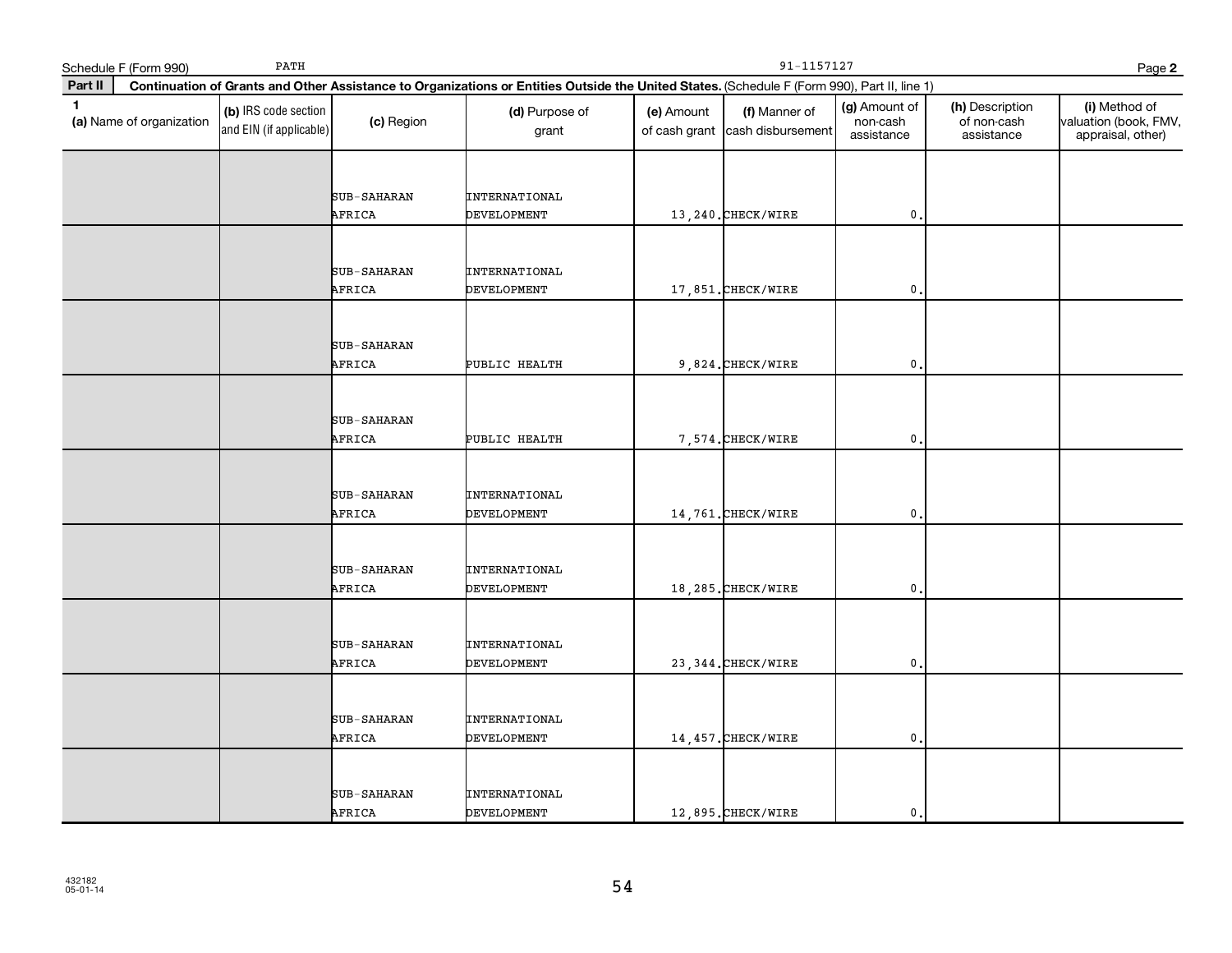|              | Schedule F (Form 990)    | PATH                                            |                              | 91-1157127<br>Page 2                                                                                                                         |            |                                                  |                                         |                                              |                                                             |  |
|--------------|--------------------------|-------------------------------------------------|------------------------------|----------------------------------------------------------------------------------------------------------------------------------------------|------------|--------------------------------------------------|-----------------------------------------|----------------------------------------------|-------------------------------------------------------------|--|
| Part II      |                          |                                                 |                              | Continuation of Grants and Other Assistance to Organizations or Entities Outside the United States. (Schedule F (Form 990), Part II, line 1) |            |                                                  |                                         |                                              |                                                             |  |
| $\mathbf{1}$ | (a) Name of organization | (b) IRS code section<br>and EIN (if applicable) | (c) Region                   | (d) Purpose of<br>grant                                                                                                                      | (e) Amount | (f) Manner of<br>of cash grant cash disbursement | (g) Amount of<br>non-cash<br>assistance | (h) Description<br>of non-cash<br>assistance | (i) Method of<br>valuation (book, FMV,<br>appraisal, other) |  |
|              |                          |                                                 | SUB-SAHARAN<br>AFRICA        | <b>INTERNATIONAL</b><br><b>DEVELOPMENT</b>                                                                                                   |            | 37,438. CHECK/WIRE                               | $\mathbf 0$ .                           |                                              |                                                             |  |
|              |                          |                                                 | <b>SUB-SAHARAN</b><br>AFRICA | PRODUCT DEVELOPMENT                                                                                                                          |            | 811, 274. CHECK/WIRE                             | $\mathfrak o$ .                         |                                              |                                                             |  |
|              |                          |                                                 | SUB-SAHARAN<br>AFRICA        | PRODUCT DEVELOPMENT                                                                                                                          |            | 233,045. CHECK/WIRE                              | $\mathbf{0}$                            |                                              |                                                             |  |
|              |                          |                                                 | SUB-SAHARAN<br>AFRICA        | INTERNATIONAL<br><b>DEVELOPMENT</b>                                                                                                          |            | 24, 468. CHECK/WIRE                              | $\mathfrak{o}$ .                        |                                              |                                                             |  |
|              |                          |                                                 | SUB-SAHARAN<br>AFRICA        | OTHER                                                                                                                                        |            | $5,000$ . CHECK/WIRE                             | $\mathfrak o$ .                         |                                              |                                                             |  |
|              |                          |                                                 | EUROPE                       | PRODUCT DEVELOPMENT                                                                                                                          |            | 130,000. CHECK/WIRE                              | $\mathbf{0}$ .                          |                                              |                                                             |  |
|              |                          |                                                 | SUB-SAHARAN<br>AFRICA        | <b>INTERNATIONAL</b><br><b>DEVELOPMENT</b>                                                                                                   |            | 12, 125. CHECK/WIRE                              | $\mathfrak o$ .                         |                                              |                                                             |  |
|              |                          |                                                 | SUB-SAHARAN<br>AFRICA        | INTERNATIONAL<br><b>DEVELOPMENT</b>                                                                                                          |            | 12,180. CHECK/WIRE                               | $\mathfrak{o}$ .                        |                                              |                                                             |  |
|              |                          |                                                 | SUB-SAHARAN<br>AFRICA        | PUBLIC HEALTH                                                                                                                                |            | 16,882. CHECK/WIRE                               | $\mathbf{0}$ .                          |                                              |                                                             |  |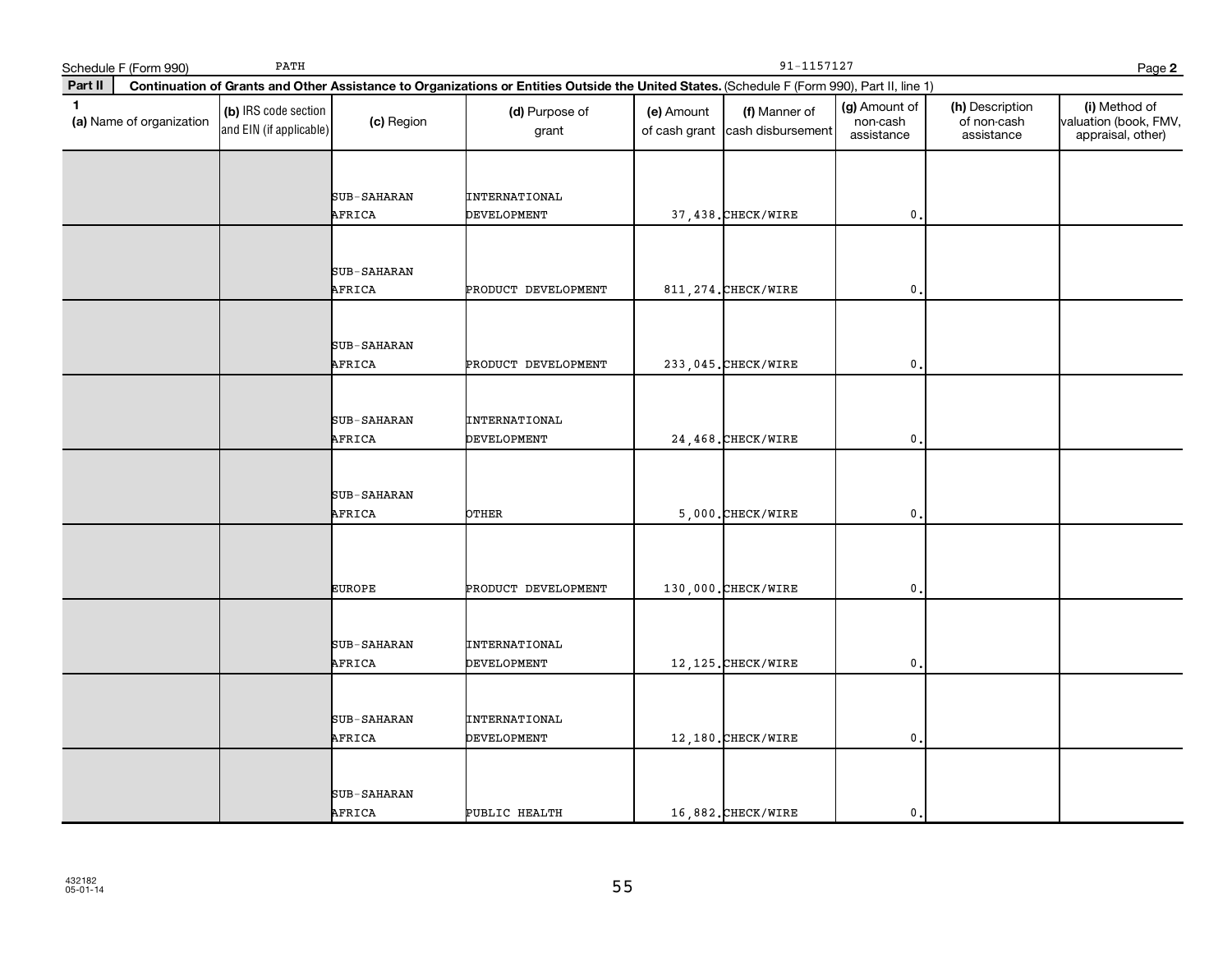|              | Schedule F (Form 990)    | PATH                                            |                       | 91-1157127<br>Page 2                                                                                                                         |            |                                                  |                                         |                                              |                                                             |  |
|--------------|--------------------------|-------------------------------------------------|-----------------------|----------------------------------------------------------------------------------------------------------------------------------------------|------------|--------------------------------------------------|-----------------------------------------|----------------------------------------------|-------------------------------------------------------------|--|
| Part II      |                          |                                                 |                       | Continuation of Grants and Other Assistance to Organizations or Entities Outside the United States. (Schedule F (Form 990), Part II, line 1) |            |                                                  |                                         |                                              |                                                             |  |
| $\mathbf{1}$ | (a) Name of organization | (b) IRS code section<br>and EIN (if applicable) | (c) Region            | (d) Purpose of<br>grant                                                                                                                      | (e) Amount | (f) Manner of<br>of cash grant cash disbursement | (g) Amount of<br>non-cash<br>assistance | (h) Description<br>of non-cash<br>assistance | (i) Method of<br>valuation (book, FMV,<br>appraisal, other) |  |
|              |                          |                                                 | SUB-SAHARAN<br>AFRICA | <b>INTERNATIONAL</b><br><b>DEVELOPMENT</b>                                                                                                   |            | 19,029. CHECK/WIRE                               | $\mathbf 0$ .                           |                                              |                                                             |  |
|              |                          |                                                 | SUB-SAHARAN<br>AFRICA | PUBLIC HEALTH                                                                                                                                |            | 33,967. CHECK/WIRE                               | $\mathbf{0}$ .                          |                                              |                                                             |  |
|              |                          |                                                 | SUB-SAHARAN<br>AFRICA | PRODUCT DEVELOPMENT                                                                                                                          |            | 363,819. CHECK/WIRE                              | $\mathbf{0}$                            |                                              |                                                             |  |
|              |                          |                                                 | SUB-SAHARAN<br>AFRICA | PUBLIC HEALTH                                                                                                                                |            | 6,513. CHECK/WIRE                                | $\mathfrak{o}$ .                        |                                              |                                                             |  |
|              |                          |                                                 | SUB-SAHARAN<br>AFRICA | PUBLIC HEALTH                                                                                                                                |            | 8,307. CHECK/WIRE                                | $\mathbf{0}$                            |                                              |                                                             |  |
|              |                          |                                                 | SUB-SAHARAN<br>AFRICA | PUBLIC HEALTH                                                                                                                                |            | 28, 260. CHECK/WIRE                              | $\mathfrak o$ .                         |                                              |                                                             |  |
|              |                          |                                                 | SUB-SAHARAN<br>AFRICA | <b>INTERNATIONAL</b><br><b>DEVELOPMENT</b>                                                                                                   |            | 12,552. CHECK/WIRE                               | $\mathsf{0}$ .                          |                                              |                                                             |  |
|              |                          |                                                 | SUB-SAHARAN<br>AFRICA | PRODUCT DEVELOPMENT                                                                                                                          |            | 178, 559. CHECK/WIRE                             | $\mathfrak{o}$ .                        |                                              |                                                             |  |
|              |                          |                                                 | SUB-SAHARAN<br>AFRICA | <b>INTERNATIONAL</b><br><b>DEVELOPMENT</b>                                                                                                   |            | 6,286. CHECK/WIRE                                | $\mathbf 0$ .                           |                                              |                                                             |  |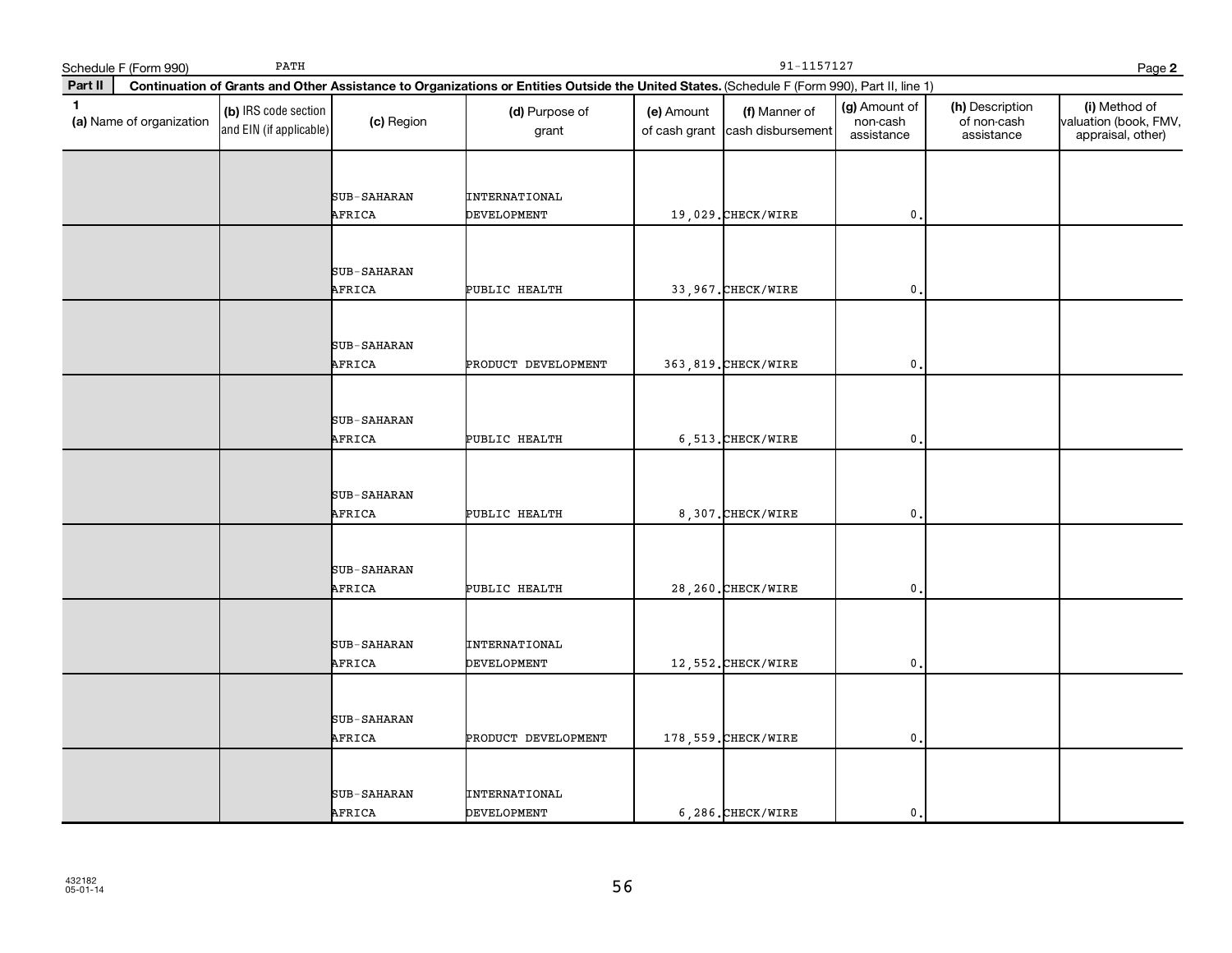|              | Schedule F (Form 990)    | PATH                                            |                       | 91-1157127<br>Page 2                                                                                                                         |            |                                                  |                                         |                                              |                                                             |  |
|--------------|--------------------------|-------------------------------------------------|-----------------------|----------------------------------------------------------------------------------------------------------------------------------------------|------------|--------------------------------------------------|-----------------------------------------|----------------------------------------------|-------------------------------------------------------------|--|
| Part II      |                          |                                                 |                       | Continuation of Grants and Other Assistance to Organizations or Entities Outside the United States. (Schedule F (Form 990), Part II, line 1) |            |                                                  |                                         |                                              |                                                             |  |
| $\mathbf{1}$ | (a) Name of organization | (b) IRS code section<br>and EIN (if applicable) | (c) Region            | (d) Purpose of<br>grant                                                                                                                      | (e) Amount | (f) Manner of<br>of cash grant cash disbursement | (g) Amount of<br>non-cash<br>assistance | (h) Description<br>of non-cash<br>assistance | (i) Method of<br>valuation (book, FMV,<br>appraisal, other) |  |
|              |                          |                                                 | SUB-SAHARAN<br>AFRICA | PUBLIC HEALTH                                                                                                                                |            | 16,403. CHECK/WIRE                               | $\mathfrak o$ .                         |                                              |                                                             |  |
|              |                          |                                                 | <b>EUROPE</b>         | PRODUCT DEVELOPMENT                                                                                                                          |            | 185,570. CHECK/WIRE                              | $\mathbf{0}$                            |                                              |                                                             |  |
|              |                          |                                                 | SUB-SAHARAN<br>AFRICA | PUBLIC HEALTH                                                                                                                                |            | 9,575. CHECK/WIRE                                | $\mathbf 0$ .                           |                                              |                                                             |  |
|              |                          |                                                 | SOUTH ASIA            | PUBLIC HEALTH                                                                                                                                |            | 50,401. CHECK/WIRE                               | $\mathbf 0$ .                           |                                              |                                                             |  |
|              |                          |                                                 | <b>EUROPE</b>         | PRODUCT DEVELOPMENT                                                                                                                          |            | 221,047. CHECK/WIRE                              | $\mathbf 0$                             |                                              |                                                             |  |
|              |                          |                                                 | SUB-SAHARAN<br>AFRICA | PUBLIC HEALTH                                                                                                                                |            | 30,081. CHECK/WIRE                               | $\mathfrak o$ .                         |                                              |                                                             |  |
|              |                          |                                                 | <b>EUROPE</b>         | INTERNATIONAL<br><b>DEVELOPMENT</b>                                                                                                          |            | 240, 463. CHECK/WIRE                             | $\mathbf{0}$                            |                                              |                                                             |  |
|              |                          |                                                 | <b>EUROPE</b>         | PUBLIC HEALTH                                                                                                                                |            | 876, 521. CHECK/WIRE                             | $\mathfrak{o}$ .                        |                                              |                                                             |  |
|              |                          |                                                 | <b>EUROPE</b>         | PUBLIC HEALTH                                                                                                                                |            | 38,706. CHECK/WIRE                               | $\mathbf{0}$                            |                                              |                                                             |  |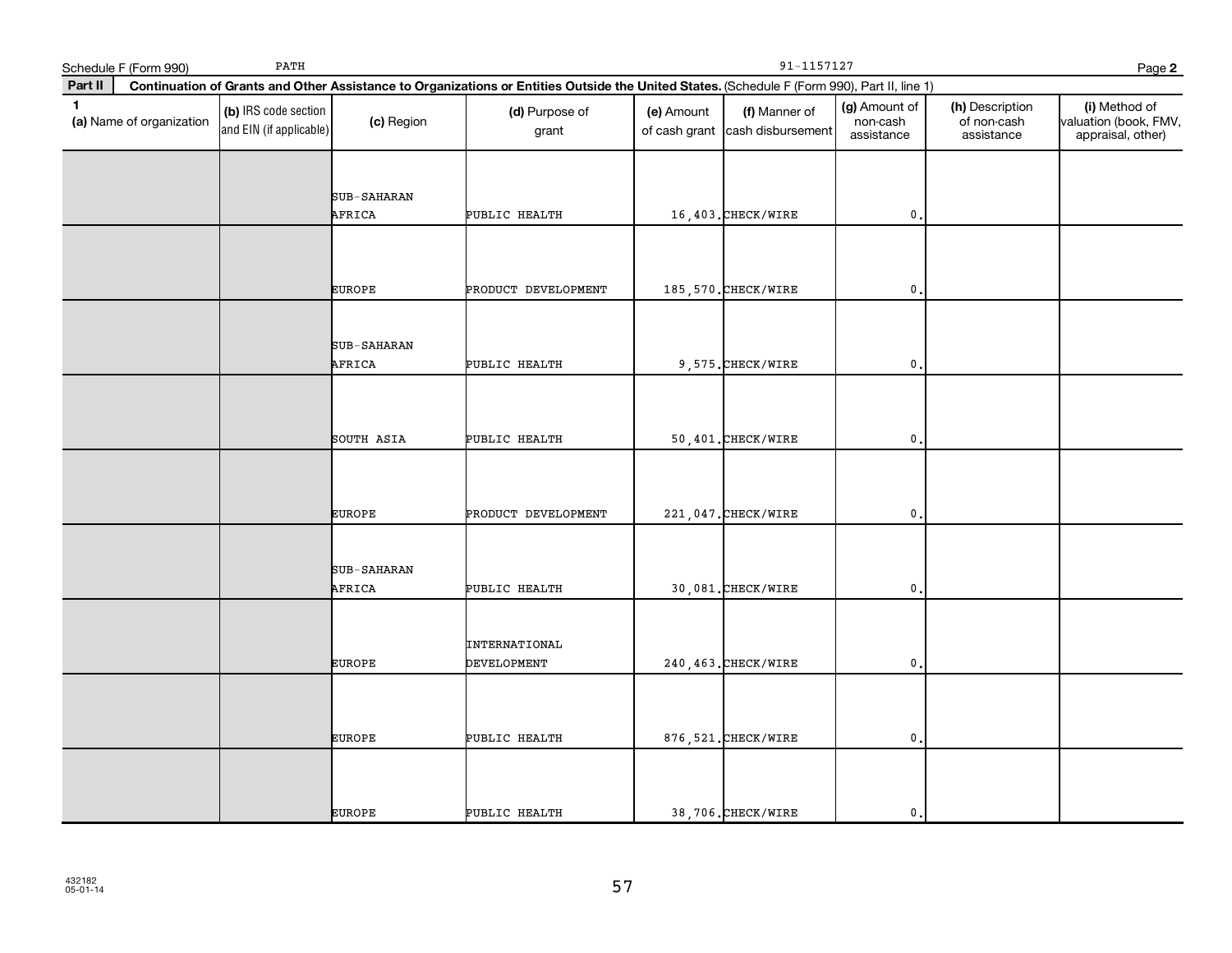|              | Schedule F (Form 990)    | PATH                                            |                              |                                                                                                                                              | 91-1157127<br>Page 2 |                                                  |                                         |                                              |                                                             |  |
|--------------|--------------------------|-------------------------------------------------|------------------------------|----------------------------------------------------------------------------------------------------------------------------------------------|----------------------|--------------------------------------------------|-----------------------------------------|----------------------------------------------|-------------------------------------------------------------|--|
| Part II      |                          |                                                 |                              | Continuation of Grants and Other Assistance to Organizations or Entities Outside the United States. (Schedule F (Form 990), Part II, line 1) |                      |                                                  |                                         |                                              |                                                             |  |
| $\mathbf{1}$ | (a) Name of organization | (b) IRS code section<br>and EIN (if applicable) | (c) Region                   | (d) Purpose of<br>grant                                                                                                                      | (e) Amount           | (f) Manner of<br>of cash grant cash disbursement | (g) Amount of<br>non-cash<br>assistance | (h) Description<br>of non-cash<br>assistance | (i) Method of<br>valuation (book, FMV,<br>appraisal, other) |  |
|              |                          |                                                 | <b>SUB-SAHARAN</b><br>AFRICA | INTERNATIONAL<br><b>DEVELOPMENT</b>                                                                                                          |                      | 18,774. CHECK/WIRE                               | $\mathfrak{o}$ .                        |                                              |                                                             |  |
|              |                          |                                                 | <b>SUB-SAHARAN</b><br>AFRICA | PUBLIC HEALTH                                                                                                                                |                      | 8,860. CHECK/WIRE                                | $\mathfrak{o}$ .                        |                                              |                                                             |  |
|              |                          |                                                 | SOUTH ASIA                   | INTERNATIONAL<br>DEVELOPMENT                                                                                                                 |                      | 267,908. CHECK/WIRE                              | $\mathbf 0$ .                           |                                              |                                                             |  |
|              |                          |                                                 | <b>SUB-SAHARAN</b><br>AFRICA | <b>INTERNATIONAL</b><br><b>DEVELOPMENT</b>                                                                                                   |                      | 20,814. CHECK/WIRE                               | $\mathbf{0}$ .                          |                                              |                                                             |  |
|              |                          |                                                 | <b>SUB-SAHARAN</b><br>AFRICA | INTERNATIONAL<br><b>DEVELOPMENT</b>                                                                                                          |                      | 12,156. CHECK/WIRE                               | $\mathbf{0}$                            |                                              |                                                             |  |
|              |                          |                                                 | SOUTH AMERICA                | PRODUCT DEVELOPMENT                                                                                                                          |                      | 255,898. CHECK/WIRE                              | $\mathbf{0}$ .                          |                                              |                                                             |  |
|              |                          |                                                 | <b>SUB-SAHARAN</b><br>AFRICA | PUBLIC HEALTH                                                                                                                                |                      | 7.417. CHECK/WIRE                                | $\mathfrak o$ .                         |                                              |                                                             |  |
|              |                          |                                                 | <b>SUB-SAHARAN</b><br>AFRICA | PUBLIC HEALTH                                                                                                                                |                      | 9,043. CHECK/WIRE                                | $\mathbf{0}$ .                          |                                              |                                                             |  |
|              |                          |                                                 | SUB-SAHARAN<br>AFRICA        | PUBLIC HEALTH                                                                                                                                |                      | 15,923. CHECK/WIRE                               | 0.                                      |                                              |                                                             |  |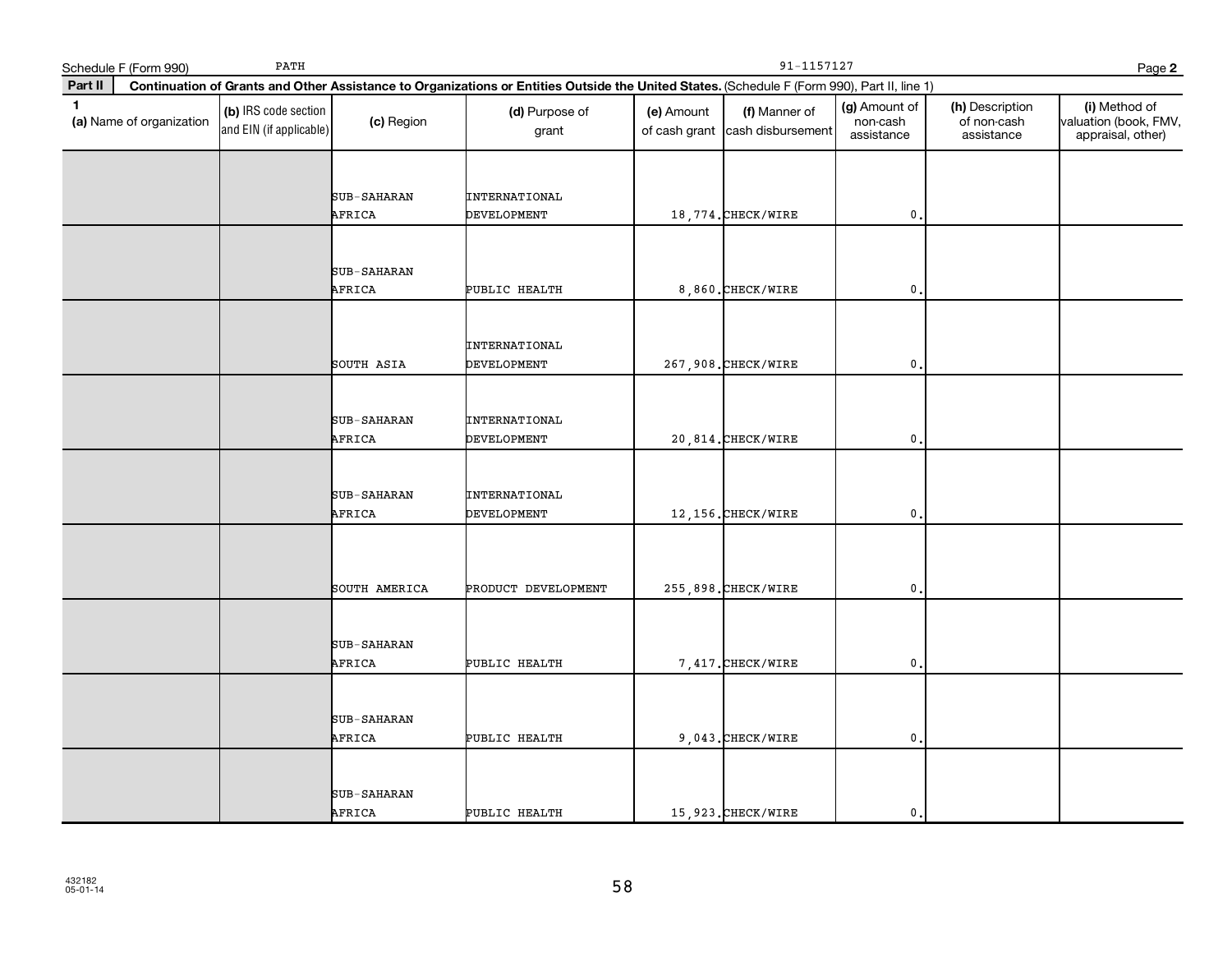|              | Schedule F (Form 990)    | PATH                                            |                              | $91 - 1157127$<br>Page 2                                                                                                                     |            |                                                  |                                         |                                              |                                                             |  |
|--------------|--------------------------|-------------------------------------------------|------------------------------|----------------------------------------------------------------------------------------------------------------------------------------------|------------|--------------------------------------------------|-----------------------------------------|----------------------------------------------|-------------------------------------------------------------|--|
| Part II      |                          |                                                 |                              | Continuation of Grants and Other Assistance to Organizations or Entities Outside the United States. (Schedule F (Form 990), Part II, line 1) |            |                                                  |                                         |                                              |                                                             |  |
| $\mathbf{1}$ | (a) Name of organization | (b) IRS code section<br>and EIN (if applicable) | (c) Region                   | (d) Purpose of<br>grant                                                                                                                      | (e) Amount | (f) Manner of<br>of cash grant cash disbursement | (g) Amount of<br>non-cash<br>assistance | (h) Description<br>of non-cash<br>assistance | (i) Method of<br>valuation (book, FMV,<br>appraisal, other) |  |
|              |                          |                                                 |                              |                                                                                                                                              |            |                                                  |                                         |                                              |                                                             |  |
|              |                          |                                                 | SOUTH ASIA                   | PUBLIC HEALTH                                                                                                                                |            | 9, 177. CHECK/WIRE                               | $\mathbf{0}$                            |                                              |                                                             |  |
|              |                          |                                                 | SUB-SAHARAN<br>AFRICA        | PUBLIC HEALTH                                                                                                                                |            | 22, 231. CHECK/WIRE                              | $\mathfrak o$ .                         |                                              |                                                             |  |
|              |                          |                                                 | <b>SUB-SAHARAN</b><br>AFRICA | PUBLIC HEALTH                                                                                                                                |            | 20,741. CHECK/WIRE                               | $\mathbf 0$                             |                                              |                                                             |  |
|              |                          |                                                 | SUB-SAHARAN<br>AFRICA        | PUBLIC HEALTH                                                                                                                                |            | 27,073. CHECK/WIRE                               | $\mathfrak o$ .                         |                                              |                                                             |  |
|              |                          |                                                 | SUB-SAHARAN<br>AFRICA        | PUBLIC HEALTH                                                                                                                                |            | 87, 377. CHECK/WIRE                              | $\pmb{0}$                               |                                              |                                                             |  |
|              |                          |                                                 | SUB-SAHARAN<br>AFRICA        | <b>INTERNATIONAL</b><br><b>DEVELOPMENT</b>                                                                                                   |            | 22,516. CHECK/WIRE                               | $\mathbf{0}$ .                          |                                              |                                                             |  |
|              |                          |                                                 | EUROPE                       | PRODUCT DEVELOPMENT                                                                                                                          |            | 8,328. CHECK/WIRE                                | $\mathbf 0$ .                           |                                              |                                                             |  |
|              |                          |                                                 | <b>SUB-SAHARAN</b><br>AFRICA | <b>INTERNATIONAL</b><br>DEVELOPMENT                                                                                                          |            | 17,637.CHECK/WIRE                                | $\mathfrak o$ .                         |                                              |                                                             |  |
|              |                          |                                                 | SUB-SAHARAN<br>AFRICA        | PUBLIC HEALTH                                                                                                                                |            | 13,188. CHECK/WIRE                               | $\mathbf{0}$                            |                                              |                                                             |  |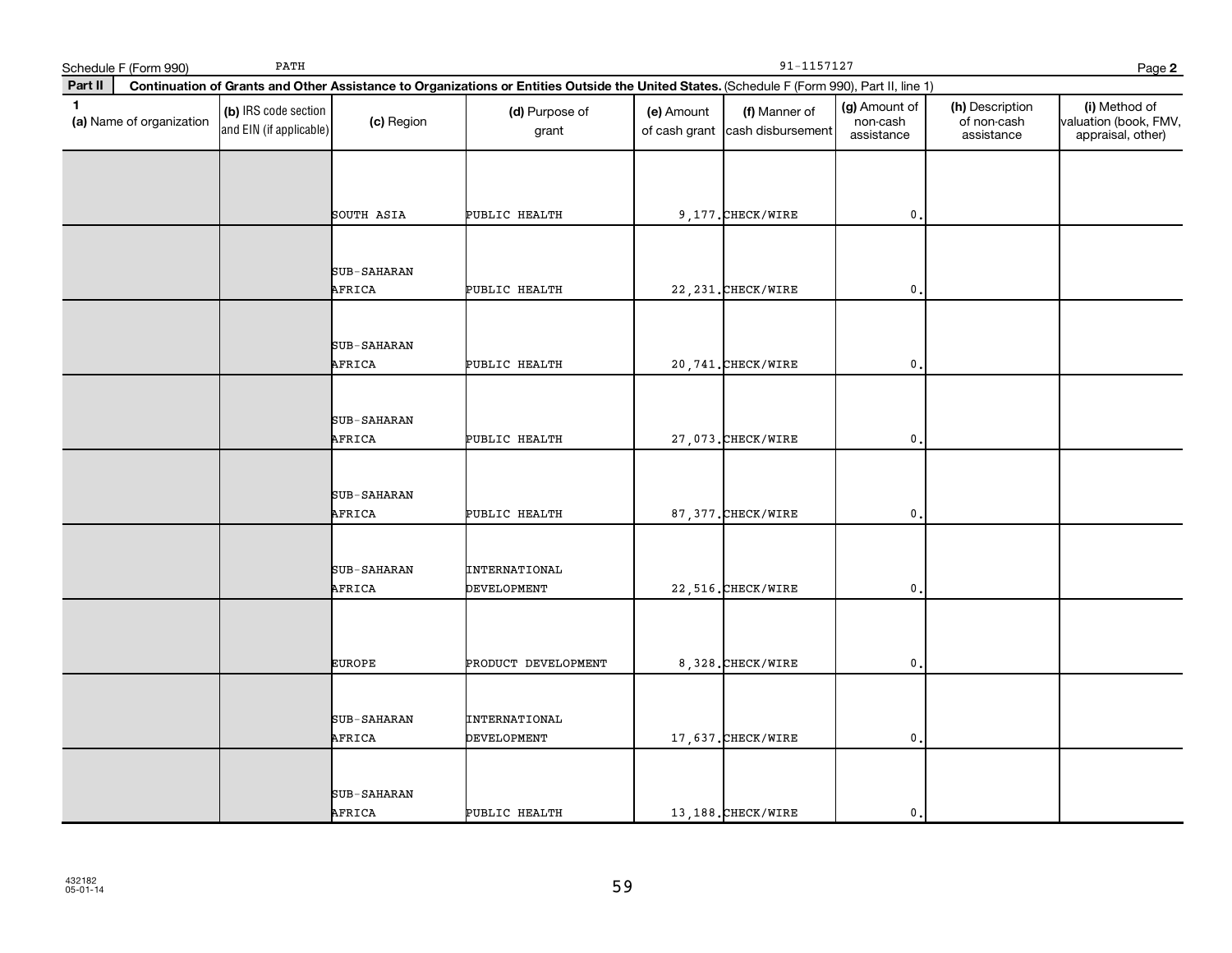|              | Schedule F (Form 990)    | PATH                                            |                                                    |                                                                                                                                              | 91-1157127 |                                                  |                                         |                                              |                                                             |  |
|--------------|--------------------------|-------------------------------------------------|----------------------------------------------------|----------------------------------------------------------------------------------------------------------------------------------------------|------------|--------------------------------------------------|-----------------------------------------|----------------------------------------------|-------------------------------------------------------------|--|
| Part II      |                          |                                                 |                                                    | Continuation of Grants and Other Assistance to Organizations or Entities Outside the United States. (Schedule F (Form 990), Part II, line 1) |            |                                                  |                                         |                                              | Page 2                                                      |  |
| $\mathbf{1}$ | (a) Name of organization | (b) IRS code section<br>and EIN (if applicable) | (c) Region                                         | (d) Purpose of<br>grant                                                                                                                      | (e) Amount | (f) Manner of<br>of cash grant cash disbursement | (g) Amount of<br>non-cash<br>assistance | (h) Description<br>of non-cash<br>assistance | (i) Method of<br>valuation (book, FMV,<br>appraisal, other) |  |
|              |                          |                                                 |                                                    |                                                                                                                                              |            |                                                  |                                         |                                              |                                                             |  |
|              |                          |                                                 | NORTH AMERICA                                      | PUBLIC HEALTH                                                                                                                                |            | 41, 211. CHECK/WIRE                              | $\mathbf 0$ .                           |                                              |                                                             |  |
|              |                          |                                                 | SUB-SAHARAN<br>AFRICA                              | INTERNATIONAL<br><b>DEVELOPMENT</b>                                                                                                          |            | 115, 186. CHECK/WIRE                             | $\mathbf{0}$ .                          |                                              |                                                             |  |
|              |                          |                                                 | SUB-SAHARAN<br>AFRICA                              | INTERNATIONAL<br><b>DEVELOPMENT</b>                                                                                                          |            | 15, 222. CHECK/WIRE                              | $\mathbf 0$ .                           |                                              |                                                             |  |
|              |                          |                                                 | EAST ASIA AND THE<br>PACIFIC                       | PRODUCT DEVELOPMENT                                                                                                                          |            | 85,000. CHECK/WIRE                               | $\mathbf{0}$ .                          |                                              |                                                             |  |
|              |                          |                                                 | <b>SUB-SAHARAN</b><br>AFRICA                       | INTERNATIONAL<br><b>DEVELOPMENT</b>                                                                                                          |            | 22,546. CHECK/WIRE                               | $\mathbf 0$ .                           |                                              |                                                             |  |
|              |                          |                                                 | SOUTH AMERICA                                      | PUBLIC HEALTH                                                                                                                                |            | 48,567. CHECK/WIRE                               | $\mathbf{0}$ .                          |                                              |                                                             |  |
|              |                          |                                                 | SUB-SAHARAN<br>AFRICA                              | PUBLIC HEALTH                                                                                                                                |            | 8,593. CHECK/WIRE                                | $\mathfrak o$ .                         |                                              |                                                             |  |
|              |                          |                                                 | CENTRAL AMERICA<br>AND THE CARIBBEAN PUBLIC HEALTH |                                                                                                                                              |            | 50,859. CHECK/WIRE                               | $\mathbf{0}$ .                          |                                              |                                                             |  |
|              |                          |                                                 | <b>SUB-SAHARAN</b><br>AFRICA                       | PUBLIC HEALTH                                                                                                                                |            | 8, 245. CHECK/WIRE                               | $\mathbf{0}$ .                          |                                              |                                                             |  |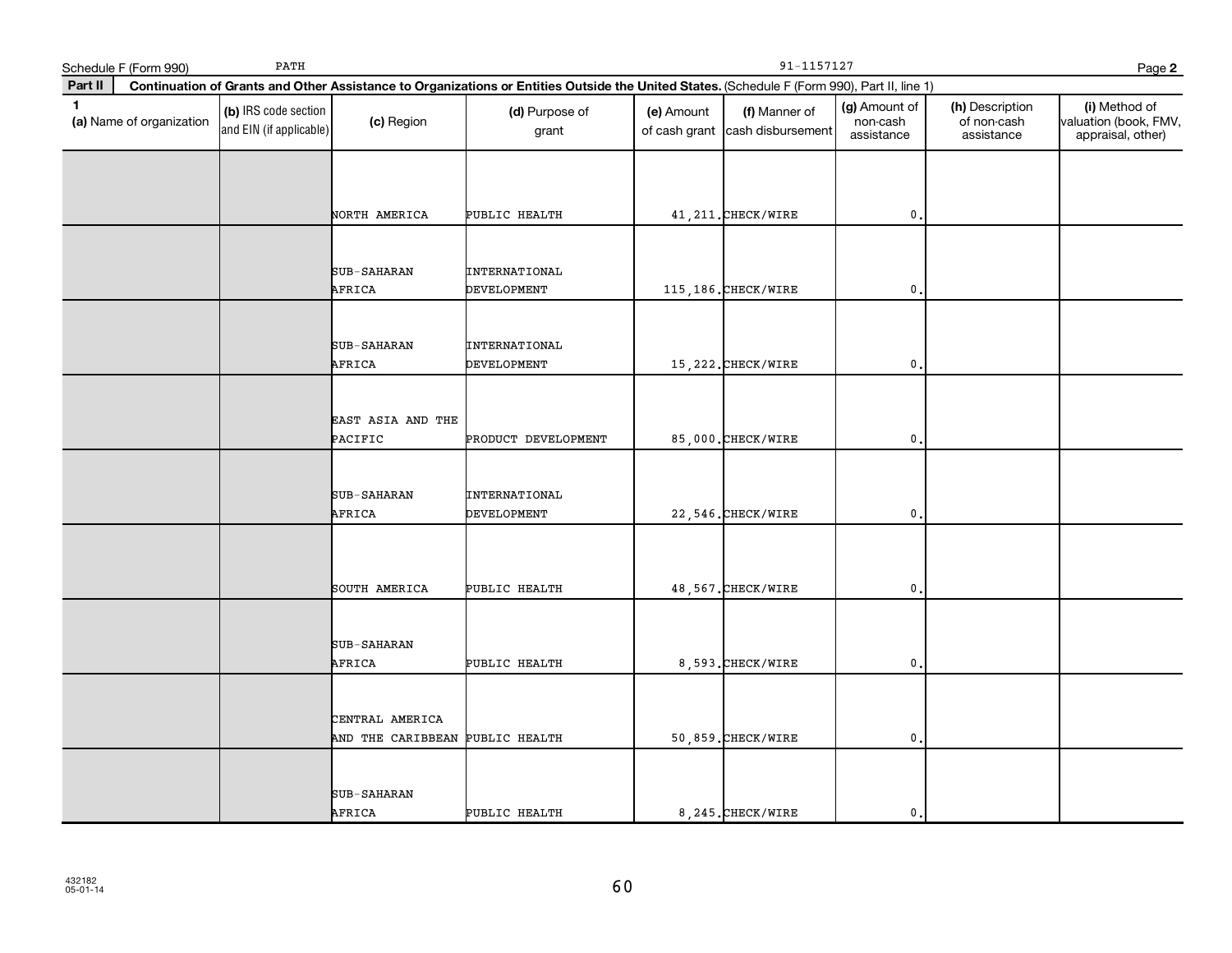|              | Schedule F (Form 990)    | PATH                                            |                              | 91-1157127<br>Page 2                                                                                                                         |            |                                                  |                                         |                                              |                                                             |  |
|--------------|--------------------------|-------------------------------------------------|------------------------------|----------------------------------------------------------------------------------------------------------------------------------------------|------------|--------------------------------------------------|-----------------------------------------|----------------------------------------------|-------------------------------------------------------------|--|
| Part II      |                          |                                                 |                              | Continuation of Grants and Other Assistance to Organizations or Entities Outside the United States. (Schedule F (Form 990), Part II, line 1) |            |                                                  |                                         |                                              |                                                             |  |
| $\mathbf{1}$ | (a) Name of organization | (b) IRS code section<br>and EIN (if applicable) | (c) Region                   | (d) Purpose of<br>grant                                                                                                                      | (e) Amount | (f) Manner of<br>of cash grant cash disbursement | (g) Amount of<br>non-cash<br>assistance | (h) Description<br>of non-cash<br>assistance | (i) Method of<br>valuation (book, FMV,<br>appraisal, other) |  |
|              |                          |                                                 |                              |                                                                                                                                              |            |                                                  |                                         |                                              |                                                             |  |
|              |                          |                                                 | <b>EUROPE</b>                | PRODUCT DEVELOPMENT                                                                                                                          |            | 230,430. CHECK/WIRE                              | $\mathfrak{o}$ .                        |                                              |                                                             |  |
|              |                          |                                                 | SUB-SAHARAN<br>AFRICA        | INTERNATIONAL<br><b>DEVELOPMENT</b>                                                                                                          |            | 8,055. CHECK/WIRE                                | $\mathfrak{o}$ .                        |                                              |                                                             |  |
|              |                          |                                                 | SOUTH AMERICA                | INTERNATIONAL<br>DEVELOPMENT                                                                                                                 |            | 5,880. CHECK/WIRE                                | $\mathbf 0$ .                           |                                              |                                                             |  |
|              |                          |                                                 | <b>SUB-SAHARAN</b><br>AFRICA | PRODUCT DEVELOPMENT                                                                                                                          |            | 123, 967. CHECK/WIRE                             | $\mathbf{0}$ .                          |                                              |                                                             |  |
|              |                          |                                                 | SUB-SAHARAN<br>AFRICA        | INTERNATIONAL<br><b>DEVELOPMENT</b>                                                                                                          |            | 22,793. CHECK/WIRE                               | $\mathbf 0$ .                           |                                              |                                                             |  |
|              |                          |                                                 | <b>SUB-SAHARAN</b><br>AFRICA | PUBLIC HEALTH                                                                                                                                |            | $10, 331.$ CHECK/WIRE                            | $\mathbf{0}$ .                          |                                              |                                                             |  |
|              |                          |                                                 | EUROPE                       | PUBLIC HEALTH                                                                                                                                |            | 8.260. CHECK/WIRE                                | $\mathfrak o$ .                         |                                              |                                                             |  |
|              |                          |                                                 | <b>SUB-SAHARAN</b><br>AFRICA | PUBLIC HEALTH                                                                                                                                |            | 12,514. CHECK/WIRE                               | $\mathbf{0}$ .                          |                                              |                                                             |  |
|              |                          |                                                 | SUB-SAHARAN<br>AFRICA        | PUBLIC HEALTH                                                                                                                                |            | 16,220.CHECK/WIRE                                | $\mathbf{0}$ .                          |                                              |                                                             |  |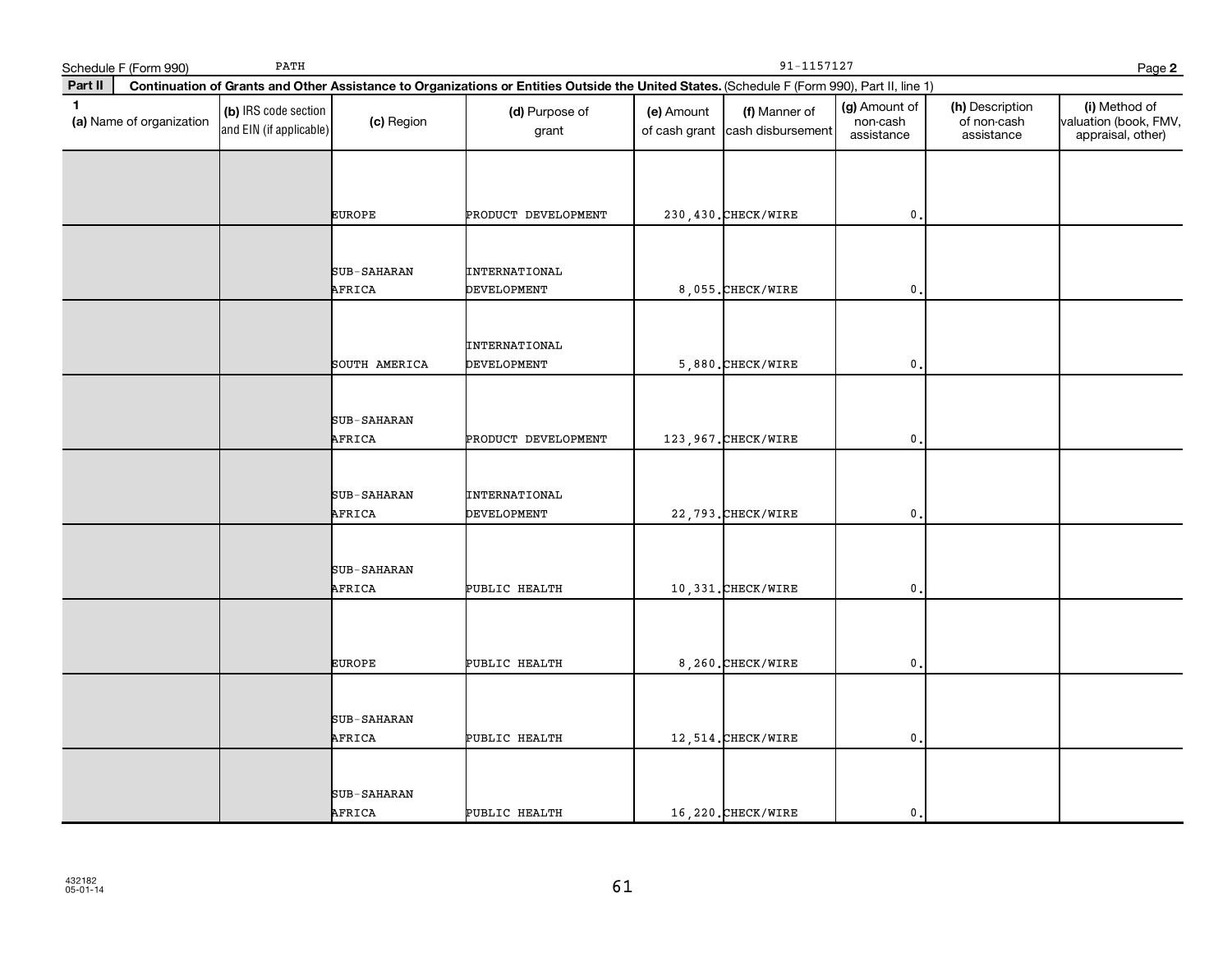|              | Schedule F (Form 990)    | PATH                                            |                       |                                                                                                                                              | 91-1157127<br>Page 2 |                                                  |                                         |                                              |                                                             |  |  |
|--------------|--------------------------|-------------------------------------------------|-----------------------|----------------------------------------------------------------------------------------------------------------------------------------------|----------------------|--------------------------------------------------|-----------------------------------------|----------------------------------------------|-------------------------------------------------------------|--|--|
| Part II      |                          |                                                 |                       | Continuation of Grants and Other Assistance to Organizations or Entities Outside the United States. (Schedule F (Form 990), Part II, line 1) |                      |                                                  |                                         |                                              |                                                             |  |  |
| $\mathbf{1}$ | (a) Name of organization | (b) IRS code section<br>and EIN (if applicable) | (c) Region            | (d) Purpose of<br>grant                                                                                                                      | (e) Amount           | (f) Manner of<br>of cash grant cash disbursement | (g) Amount of<br>non-cash<br>assistance | (h) Description<br>of non-cash<br>assistance | (i) Method of<br>valuation (book, FMV,<br>appraisal, other) |  |  |
|              |                          |                                                 | SUB-SAHARAN<br>AFRICA | INTERNATIONAL<br><b>DEVELOPMENT</b>                                                                                                          |                      | 18,366. CHECK/WIRE                               | $\mathbf 0$ .                           |                                              |                                                             |  |  |
|              |                          |                                                 | SUB-SAHARAN<br>AFRICA | PUBLIC HEALTH                                                                                                                                |                      | 5, 175. CHECK/WIRE                               | $\mathbf{0}$ .                          |                                              |                                                             |  |  |
|              |                          |                                                 | SUB-SAHARAN<br>AFRICA | INTERNATIONAL<br>DEVELOPMENT                                                                                                                 |                      | 24,582. CHECK/WIRE                               | $\mathbf 0$ .                           |                                              |                                                             |  |  |
|              |                          |                                                 | SUB-SAHARAN<br>AFRICA | <b>INTERNATIONAL</b><br><b>DEVELOPMENT</b>                                                                                                   |                      | 10,072. CHECK/WIRE                               | $\mathfrak{o}$ .                        |                                              |                                                             |  |  |
|              |                          |                                                 | SUB-SAHARAN<br>AFRICA | INTERNATIONAL<br><b>DEVELOPMENT</b>                                                                                                          |                      | 17,400. CHECK/WIRE                               | $\mathbf{0}$                            |                                              |                                                             |  |  |
|              |                          |                                                 | SUB-SAHARAN<br>AFRICA | <b>INTERNATIONAL</b><br><b>DEVELOPMENT</b>                                                                                                   |                      | 17,560. CHECK/WIRE                               | $\mathbf{0}$ .                          |                                              |                                                             |  |  |
|              |                          |                                                 | SUB-SAHARAN<br>AFRICA | <b>INTERNATIONAL</b><br>DEVELOPMENT                                                                                                          |                      | 20, 132. CHECK/WIRE                              | $\mathbf{0}$                            |                                              |                                                             |  |  |
|              |                          |                                                 | SUB-SAHARAN<br>AFRICA | PUBLIC HEALTH                                                                                                                                |                      | 12,847. CHECK/WIRE                               | $\mathfrak{o}$ .                        |                                              |                                                             |  |  |
|              |                          |                                                 | SUB-SAHARAN<br>AFRICA | <b>INTERNATIONAL</b><br><b>DEVELOPMENT</b>                                                                                                   |                      | 20,881. CHECK/WIRE                               | $\mathbf{0}$ .                          |                                              |                                                             |  |  |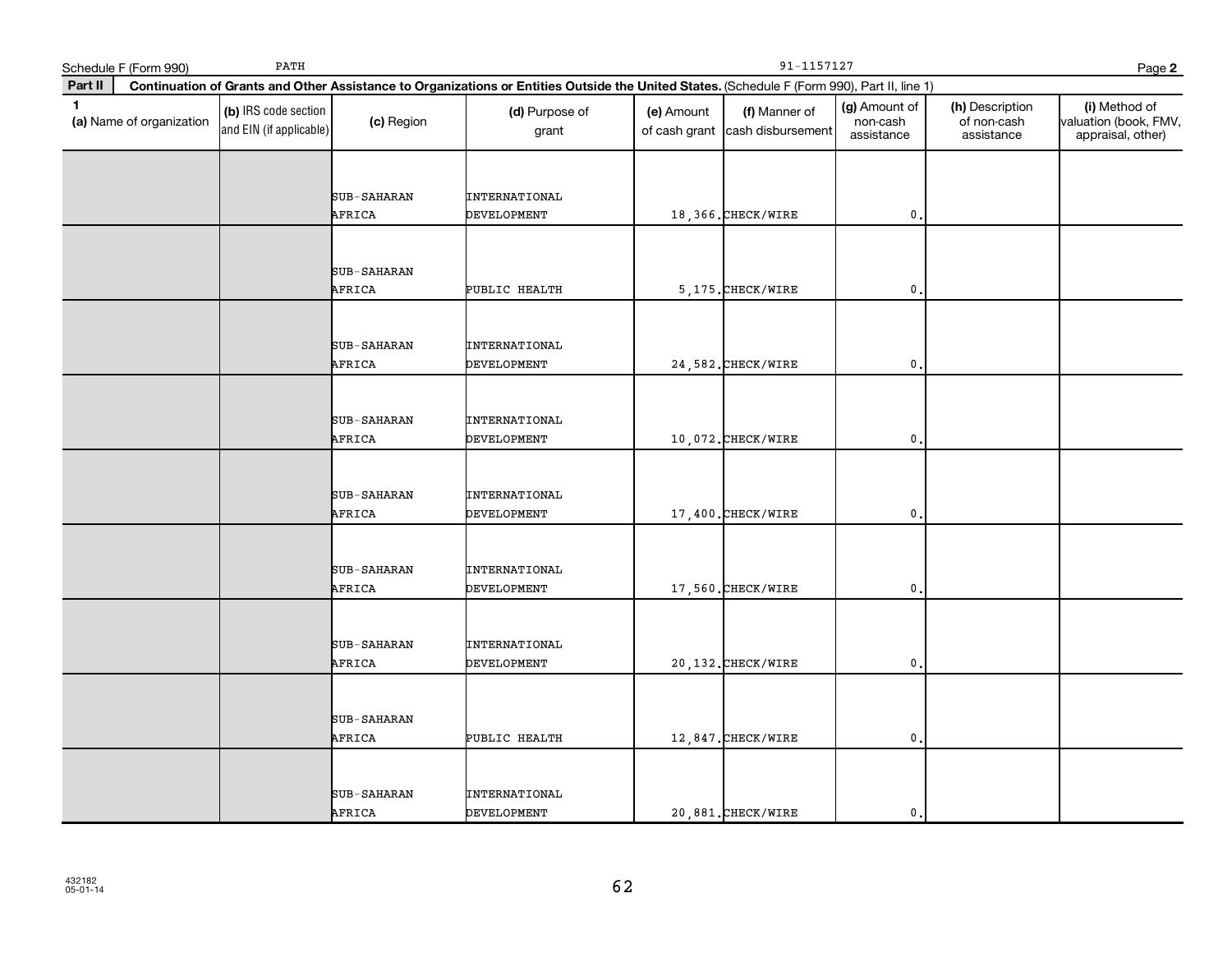|              | Schedule F (Form 990)    | PATH                                            |                                            | 91-1157127<br>Page 2                                                                                                                         |            |                                                  |                                         |                                              |                                                             |  |
|--------------|--------------------------|-------------------------------------------------|--------------------------------------------|----------------------------------------------------------------------------------------------------------------------------------------------|------------|--------------------------------------------------|-----------------------------------------|----------------------------------------------|-------------------------------------------------------------|--|
| Part II      |                          |                                                 |                                            | Continuation of Grants and Other Assistance to Organizations or Entities Outside the United States. (Schedule F (Form 990), Part II, line 1) |            |                                                  |                                         |                                              |                                                             |  |
| $\mathbf{1}$ | (a) Name of organization | (b) IRS code section<br>and EIN (if applicable) | (c) Region                                 | (d) Purpose of<br>grant                                                                                                                      | (e) Amount | (f) Manner of<br>of cash grant cash disbursement | (g) Amount of<br>non-cash<br>assistance | (h) Description<br>of non-cash<br>assistance | (i) Method of<br>valuation (book, FMV,<br>appraisal, other) |  |
|              |                          |                                                 | <b>SUB-SAHARAN</b><br>AFRICA               | PUBLIC HEALTH                                                                                                                                |            | 7,493. CHECK/WIRE                                | $\mathfrak{o}$ .                        |                                              |                                                             |  |
|              |                          |                                                 | <b>EUROPE</b>                              | PRODUCT DEVELOPMENT                                                                                                                          |            | 877, 721. CHECK/WIRE                             | $\mathfrak{o}$ .                        |                                              |                                                             |  |
|              |                          |                                                 | <b>SUB-SAHARAN</b><br>AFRICA               | INTERNATIONAL<br>DEVELOPMENT                                                                                                                 |            | 6, 271. CHECK/WIRE                               | $\mathbf 0$ .                           |                                              |                                                             |  |
|              |                          |                                                 | <b>SUB-SAHARAN</b><br>AFRICA               | PUBLIC HEALTH                                                                                                                                |            | 14,400. CHECK/WIRE                               | $\mathbf{0}$ .                          |                                              |                                                             |  |
|              |                          |                                                 | SUB-SAHARAN<br>AFRICA                      | INTERNATIONAL<br><b>DEVELOPMENT</b>                                                                                                          |            | 23, 404. CHECK/WIRE                              | $\mathbf{0}$                            |                                              |                                                             |  |
|              |                          |                                                 | <b>SUB-SAHARAN</b><br>AFRICA               | PRODUCT DEVELOPMENT                                                                                                                          |            | 16,386.CHECK/WIRE                                | $\mathbf{0}$ .                          |                                              |                                                             |  |
|              |                          |                                                 | EAST ASIA AND THE INTERNATIONAL<br>PACIFIC | <b>DEVELOPMENT</b>                                                                                                                           |            | 1,040,941. CHECK/WIRE                            | $\mathfrak o$ .                         |                                              |                                                             |  |
|              |                          |                                                 | SOUTH AMERICA                              | PUBLIC HEALTH                                                                                                                                |            | 50,000. CHECK/WIRE                               | $\mathbf{0}$ .                          |                                              |                                                             |  |
|              |                          |                                                 | SUB-SAHARAN<br>AFRICA                      | PUBLIC HEALTH                                                                                                                                |            | 8,794. CHECK/WIRE                                | 0.                                      |                                              |                                                             |  |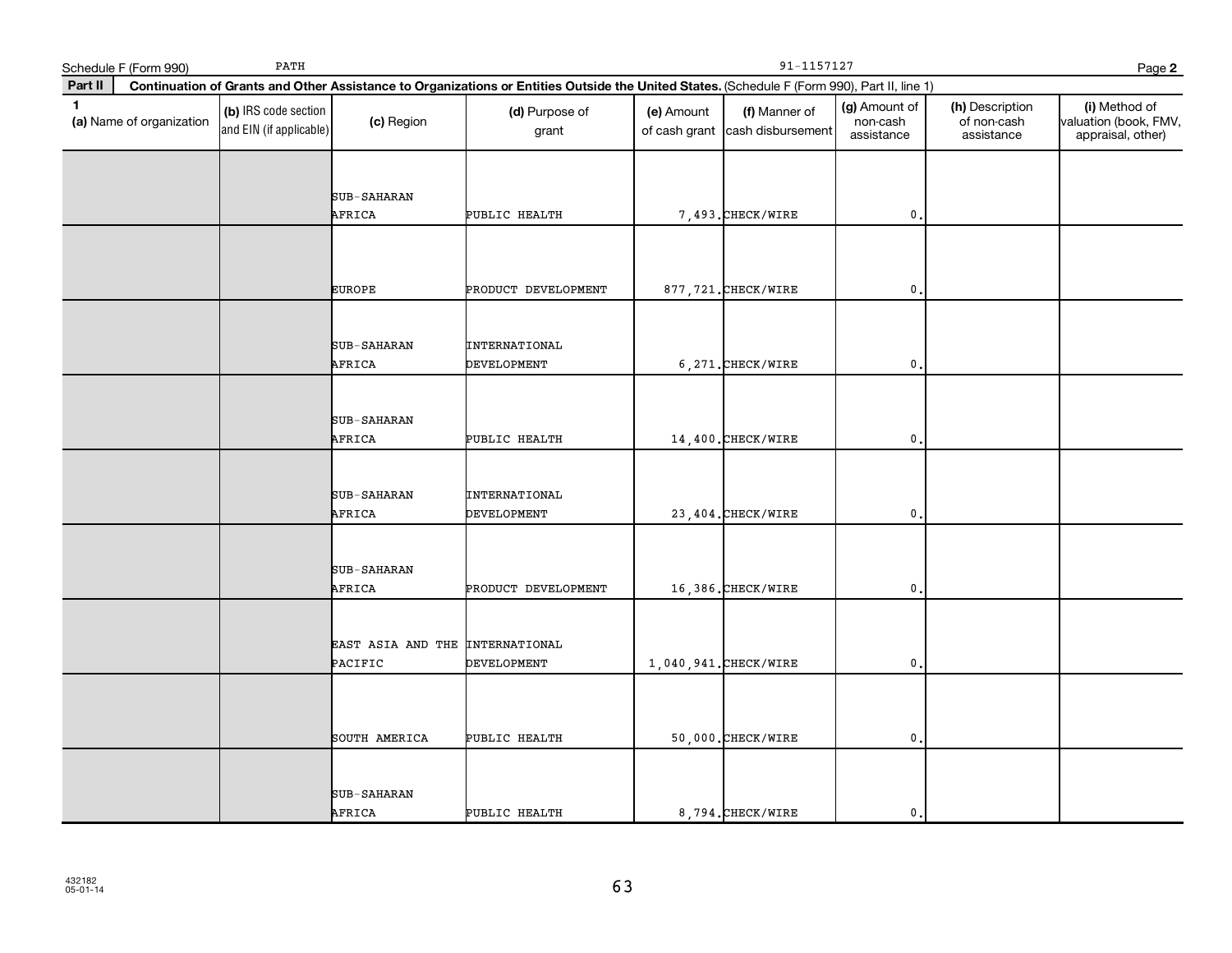|              | Schedule F (Form 990)    | PATH                                            |                              | 91-1157127<br>Page 2                                                                                                                         |            |                                                  |                                         |                                              |                                                             |  |
|--------------|--------------------------|-------------------------------------------------|------------------------------|----------------------------------------------------------------------------------------------------------------------------------------------|------------|--------------------------------------------------|-----------------------------------------|----------------------------------------------|-------------------------------------------------------------|--|
| Part II      |                          |                                                 |                              | Continuation of Grants and Other Assistance to Organizations or Entities Outside the United States. (Schedule F (Form 990), Part II, line 1) |            |                                                  |                                         |                                              |                                                             |  |
| $\mathbf{1}$ | (a) Name of organization | (b) IRS code section<br>and EIN (if applicable) | (c) Region                   | (d) Purpose of<br>grant                                                                                                                      | (e) Amount | (f) Manner of<br>of cash grant cash disbursement | (g) Amount of<br>non-cash<br>assistance | (h) Description<br>of non-cash<br>assistance | (i) Method of<br>valuation (book, FMV,<br>appraisal, other) |  |
|              |                          |                                                 |                              |                                                                                                                                              |            |                                                  |                                         |                                              |                                                             |  |
|              |                          |                                                 | <b>EUROPE</b>                | PRODUCT DEVELOPMENT                                                                                                                          |            | 11,059. CHECK/WIRE                               | $\mathfrak{o}$ .                        |                                              |                                                             |  |
|              |                          |                                                 | <b>EUROPE</b>                | PRODUCT DEVELOPMENT                                                                                                                          |            | 273, 164. CHECK/WIRE                             | $\mathfrak{o}$ .                        |                                              |                                                             |  |
|              |                          |                                                 | SUB-SAHARAN<br>AFRICA        | PUBLIC HEALTH                                                                                                                                |            | 31,928. CHECK/WIRE                               | $\mathfrak o$ .                         |                                              |                                                             |  |
|              |                          |                                                 |                              |                                                                                                                                              |            |                                                  |                                         |                                              |                                                             |  |
|              |                          |                                                 | <b>SUB-SAHARAN</b><br>AFRICA | PUBLIC HEALTH                                                                                                                                |            | 31,061. CHECK/WIRE                               | $\mathbf{0}$ .                          |                                              |                                                             |  |
|              |                          |                                                 | SUB-SAHARAN<br>AFRICA        | PUBLIC HEALTH                                                                                                                                |            | 10,494. CHECK/WIRE                               | $\mathbf 0$ .                           |                                              |                                                             |  |
|              |                          |                                                 |                              |                                                                                                                                              |            |                                                  |                                         |                                              |                                                             |  |
|              |                          |                                                 | NORTH AMERICA                | PUBLIC HEALTH                                                                                                                                |            | 26,100. CHECK/WIRE                               | $\mathbf{0}$ .                          |                                              |                                                             |  |
|              |                          |                                                 | SOUTH ASIA                   | PUBLIC HEALTH                                                                                                                                |            | 54,000. CHECK/WIRE                               | $\mathfrak o$ .                         |                                              |                                                             |  |
|              |                          |                                                 |                              |                                                                                                                                              |            |                                                  |                                         |                                              |                                                             |  |
|              |                          |                                                 | SOUTH AMERICA                | PUBLIC HEALTH                                                                                                                                |            | 5,000. CHECK/WIRE                                | $\mathbf{0}$ .                          |                                              |                                                             |  |
|              |                          |                                                 | SUB-SAHARAN<br>AFRICA        | PUBLIC HEALTH                                                                                                                                |            | 16,427. CHECK/WIRE                               | $\mathbf{0}$ .                          |                                              |                                                             |  |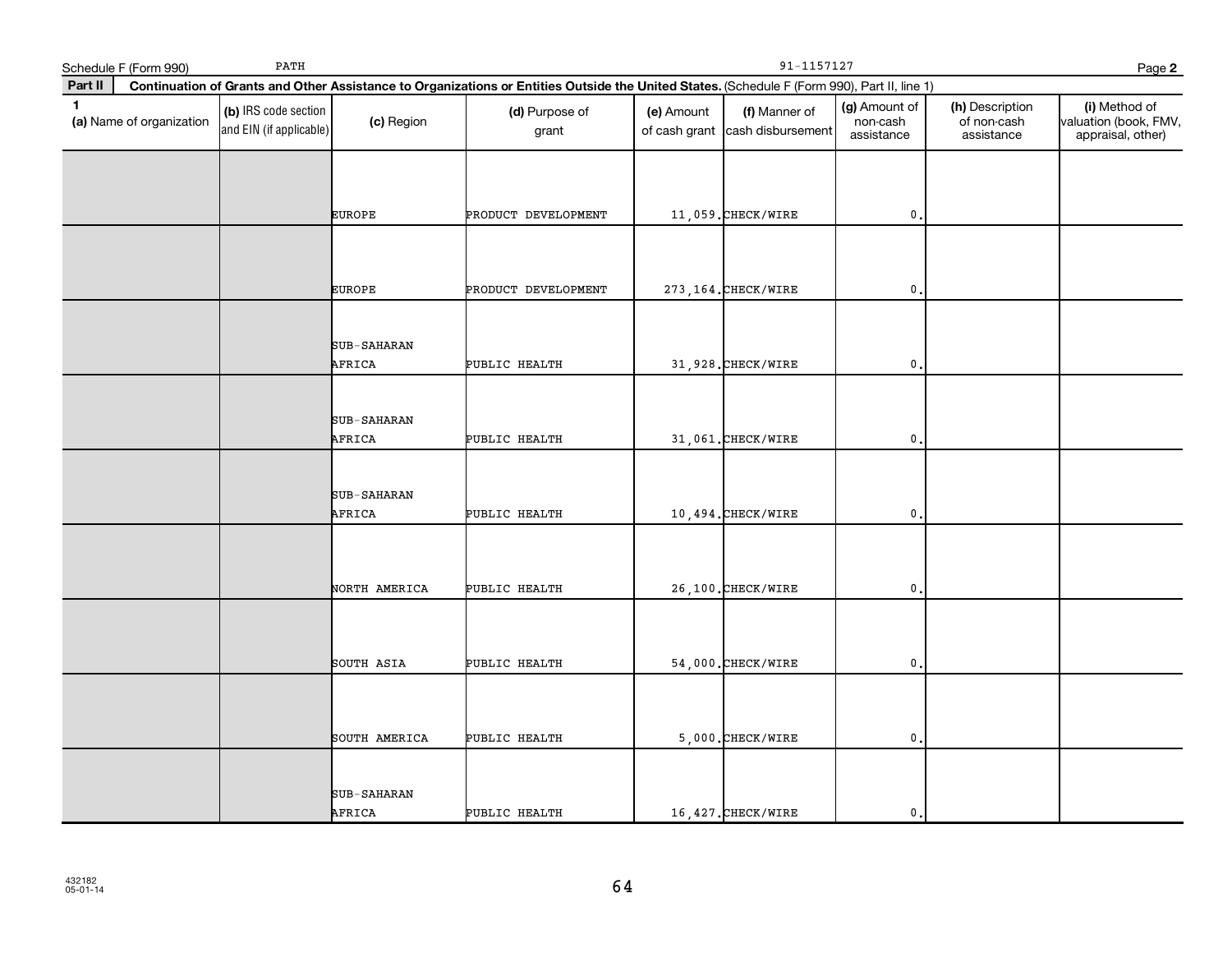|              | Schedule F (Form 990)    | PATH                                            |                              | 91-1157127<br>Page 2                                                                                                                         |            |                                                  |                                         |                                              |                                                             |  |
|--------------|--------------------------|-------------------------------------------------|------------------------------|----------------------------------------------------------------------------------------------------------------------------------------------|------------|--------------------------------------------------|-----------------------------------------|----------------------------------------------|-------------------------------------------------------------|--|
| Part II      |                          |                                                 |                              | Continuation of Grants and Other Assistance to Organizations or Entities Outside the United States. (Schedule F (Form 990), Part II, line 1) |            |                                                  |                                         |                                              |                                                             |  |
| $\mathbf{1}$ | (a) Name of organization | (b) IRS code section<br>and EIN (if applicable) | (c) Region                   | (d) Purpose of<br>grant                                                                                                                      | (e) Amount | (f) Manner of<br>of cash grant cash disbursement | (g) Amount of<br>non-cash<br>assistance | (h) Description<br>of non-cash<br>assistance | (i) Method of<br>valuation (book, FMV,<br>appraisal, other) |  |
|              |                          |                                                 | EAST ASIA AND THE<br>PACIFIC | PRODUCT DEVELOPMENT                                                                                                                          |            | 100,000. CHECK/WIRE                              | $\mathbf 0$ .                           |                                              |                                                             |  |
|              |                          |                                                 | <b>EUROPE</b>                | PRODUCT DEVELOPMENT                                                                                                                          |            | 411, 130. CHECK/WIRE                             | $\mathbf 0$ .                           |                                              |                                                             |  |
|              |                          |                                                 | <b>SUB-SAHARAN</b><br>AFRICA | PUBLIC HEALTH                                                                                                                                |            | 10,410. CHECK/WIRE                               | 0.                                      |                                              |                                                             |  |
|              |                          |                                                 | <b>SUB-SAHARAN</b><br>AFRICA | INTERNATIONAL<br><b>DEVELOPMENT</b>                                                                                                          |            | 14,727. CHECK/WIRE                               | $\mathbf{0}$ .                          |                                              |                                                             |  |
|              |                          |                                                 | SUB-SAHARAN<br>AFRICA        | PUBLIC HEALTH                                                                                                                                |            | 14,057. CHECK/WIRE                               | $\mathbf{0}$                            |                                              |                                                             |  |
|              |                          |                                                 | EAST ASIA AND THE<br>PACIFIC | PRODUCT DEVELOPMENT                                                                                                                          |            | 5,540. CHECK/WIRE                                | $\mathbf{0}$ .                          |                                              |                                                             |  |
|              |                          |                                                 | SUB-SAHARAN<br>AFRICA        | PUBLIC HEALTH                                                                                                                                |            | 5.264. CHECK/WIRE                                | $\mathfrak o$ .                         |                                              |                                                             |  |
|              |                          |                                                 | SUB-SAHARAN<br>AFRICA        | INTERNATIONAL<br><b>DEVELOPMENT</b>                                                                                                          |            | 9,963. CHECK/WIRE                                | $\mathbf{0}$ .                          |                                              |                                                             |  |
|              |                          |                                                 | SUB-SAHARAN<br>AFRICA        | PUBLIC HEALTH                                                                                                                                |            | 7.348. CHECK/WIRE                                | $\mathbf{0}$ .                          |                                              |                                                             |  |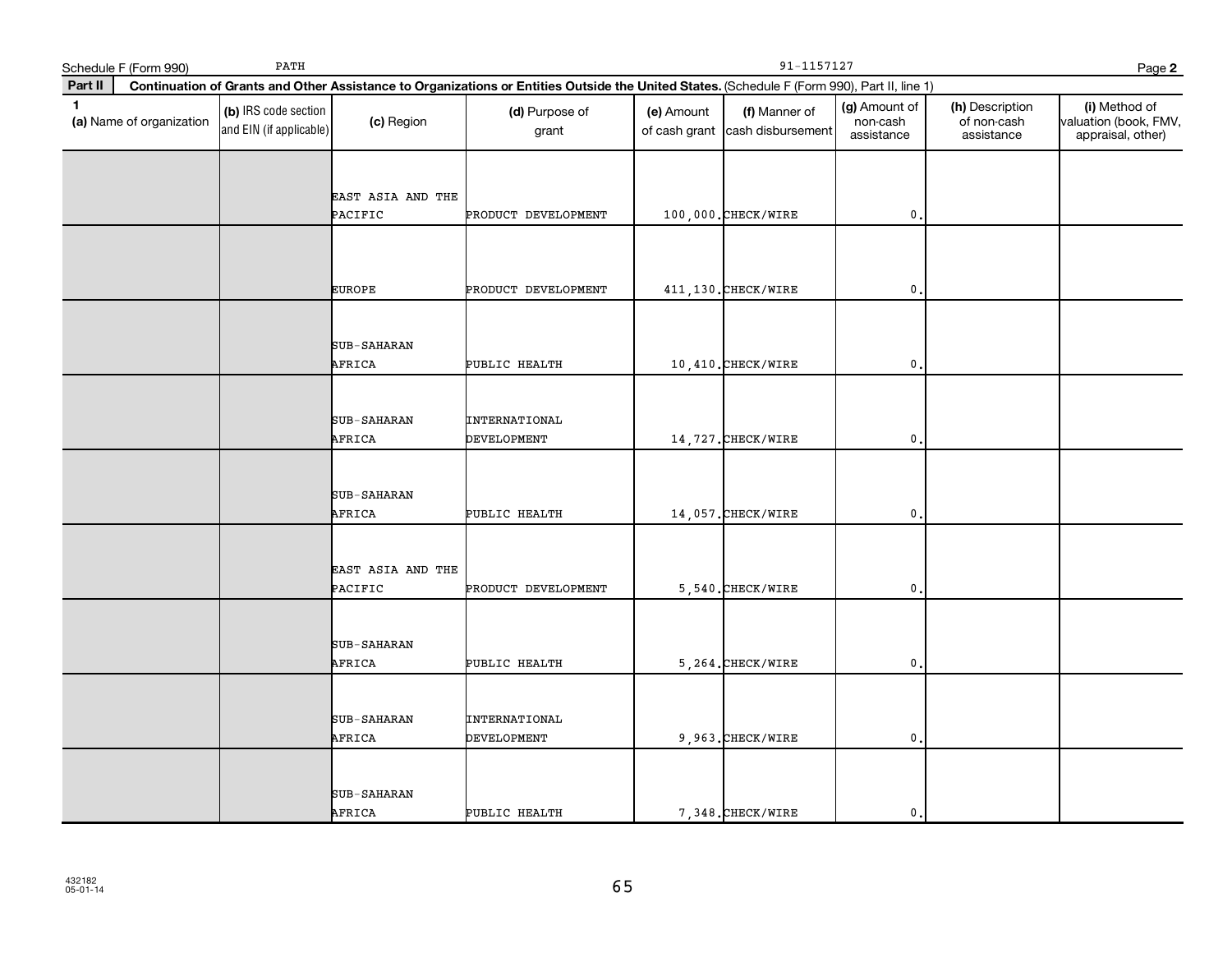|              | Schedule F (Form 990)    | PATH                                            |                              | 91-1157127<br>Page 2                                                                                                                         |            |                                                  |                                         |                                              |                                                             |  |
|--------------|--------------------------|-------------------------------------------------|------------------------------|----------------------------------------------------------------------------------------------------------------------------------------------|------------|--------------------------------------------------|-----------------------------------------|----------------------------------------------|-------------------------------------------------------------|--|
| Part II      |                          |                                                 |                              | Continuation of Grants and Other Assistance to Organizations or Entities Outside the United States. (Schedule F (Form 990), Part II, line 1) |            |                                                  |                                         |                                              |                                                             |  |
| $\mathbf{1}$ | (a) Name of organization | (b) IRS code section<br>and EIN (if applicable) | (c) Region                   | (d) Purpose of<br>grant                                                                                                                      | (e) Amount | (f) Manner of<br>of cash grant cash disbursement | (g) Amount of<br>non-cash<br>assistance | (h) Description<br>of non-cash<br>assistance | (i) Method of<br>valuation (book, FMV,<br>appraisal, other) |  |
|              |                          |                                                 | <b>SUB-SAHARAN</b><br>AFRICA | PUBLIC HEALTH                                                                                                                                |            | 7,839. CHECK/WIRE                                | $\mathfrak{o}$ .                        |                                              |                                                             |  |
|              |                          |                                                 | SUB-SAHARAN<br>AFRICA        | PUBLIC HEALTH                                                                                                                                |            | 5, 212. CHECK/WIRE                               | $\mathfrak{o}$ .                        |                                              |                                                             |  |
|              |                          |                                                 | SUB-SAHARAN<br>AFRICA        | PUBLIC HEALTH                                                                                                                                |            | 8,661. CHECK/WIRE                                | $\mathfrak o$ .                         |                                              |                                                             |  |
|              |                          |                                                 | <b>SUB-SAHARAN</b><br>AFRICA | <b>OTHER</b>                                                                                                                                 |            | 25,690. CHECK/WIRE                               | $\mathbf{0}$ .                          |                                              |                                                             |  |
|              |                          |                                                 | <b>SUB-SAHARAN</b><br>AFRICA | PUBLIC HEALTH                                                                                                                                |            | 42,268. CHECK/WIRE                               | $\mathbf 0$ .                           |                                              |                                                             |  |
|              |                          |                                                 | <b>EUROPE</b>                | PRODUCT DEVELOPMENT                                                                                                                          |            | 250,000. CHECK/WIRE                              | $\mathbf{0}$ .                          |                                              |                                                             |  |
|              |                          |                                                 | <b>SUB-SAHARAN</b><br>AFRICA | PUBLIC HEALTH                                                                                                                                |            | 11,635. CHECK/WIRE                               | $\mathfrak o$ .                         |                                              |                                                             |  |
|              |                          |                                                 | <b>SUB-SAHARAN</b><br>AFRICA | PUBLIC HEALTH                                                                                                                                |            | 12,001. CHECK/WIRE                               | $\mathbf{0}$ .                          |                                              |                                                             |  |
|              |                          |                                                 | SUB-SAHARAN<br>AFRICA        | PUBLIC HEALTH                                                                                                                                |            | 7,776. CHECK/WIRE                                | $\mathbf{0}$ .                          |                                              |                                                             |  |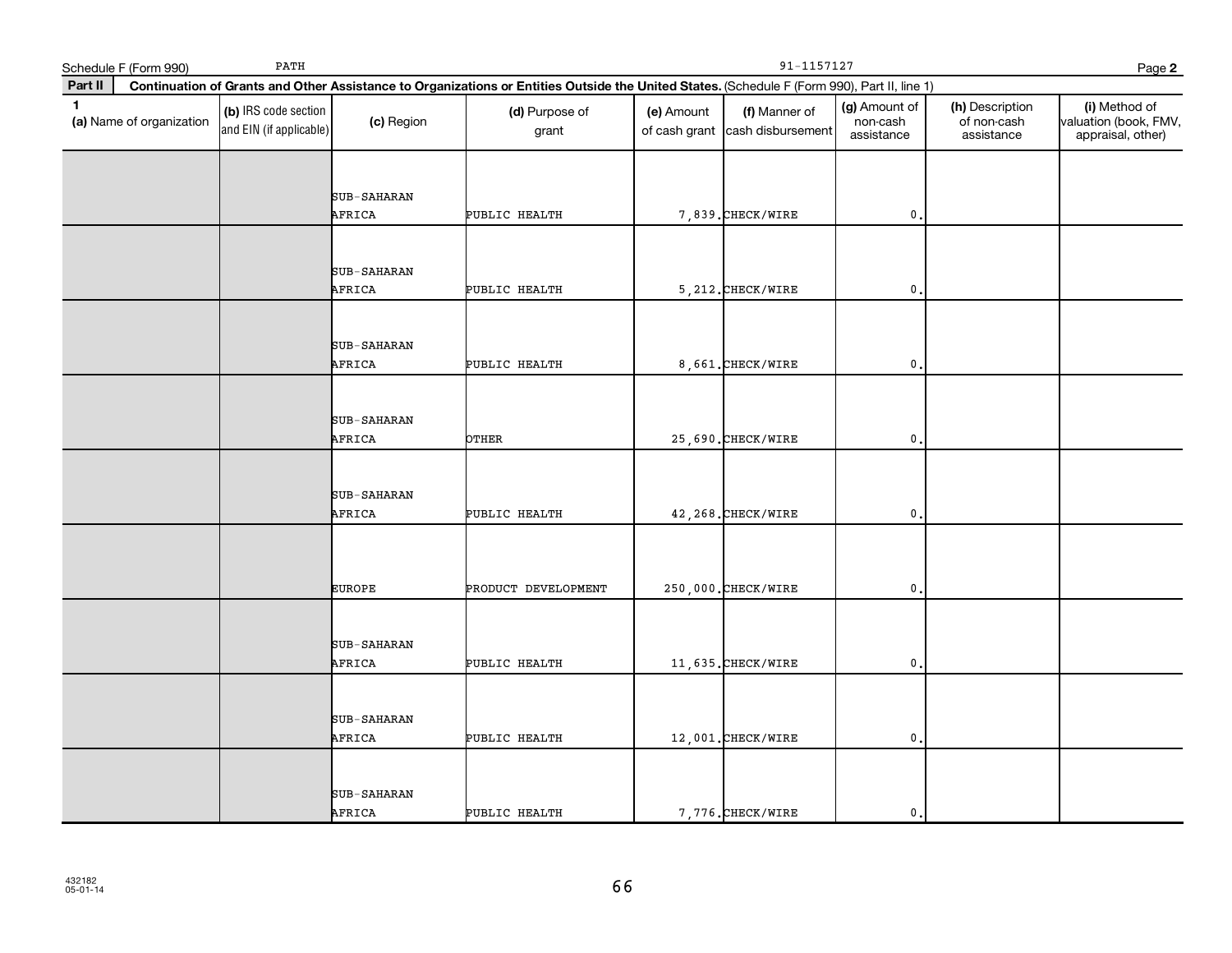|              | Schedule F (Form 990)    | PATH                                            |                              | 91-1157127<br>Page 2                                                                                                                         |            |                                                  |                                         |                                              |                                                             |  |
|--------------|--------------------------|-------------------------------------------------|------------------------------|----------------------------------------------------------------------------------------------------------------------------------------------|------------|--------------------------------------------------|-----------------------------------------|----------------------------------------------|-------------------------------------------------------------|--|
| Part II      |                          |                                                 |                              | Continuation of Grants and Other Assistance to Organizations or Entities Outside the United States. (Schedule F (Form 990), Part II, line 1) |            |                                                  |                                         |                                              |                                                             |  |
| $\mathbf{1}$ | (a) Name of organization | (b) IRS code section<br>and EIN (if applicable) | (c) Region                   | (d) Purpose of<br>grant                                                                                                                      | (e) Amount | (f) Manner of<br>of cash grant cash disbursement | (g) Amount of<br>non-cash<br>assistance | (h) Description<br>of non-cash<br>assistance | (i) Method of<br>valuation (book, FMV,<br>appraisal, other) |  |
|              |                          |                                                 | SOUTH ASIA                   | PRODUCT DEVELOPMENT                                                                                                                          |            | 320,000. CHECK/WIRE                              | $\mathbf 0$ .                           |                                              |                                                             |  |
|              |                          |                                                 |                              |                                                                                                                                              |            |                                                  |                                         |                                              |                                                             |  |
|              |                          |                                                 | <b>EUROPE</b>                | PRODUCT DEVELOPMENT                                                                                                                          |            | 3,300,736. CHECK/WIRE                            | $\mathfrak o$ .                         |                                              |                                                             |  |
|              |                          |                                                 | <b>EUROPE</b>                | PUBLIC HEALTH                                                                                                                                |            | 2,712. CHECK/WIRE                                | $\mathbf 0$ .                           |                                              |                                                             |  |
|              |                          |                                                 |                              |                                                                                                                                              |            |                                                  |                                         |                                              |                                                             |  |
|              |                          |                                                 | <b>EUROPE</b>                | OTHER                                                                                                                                        |            | 2, 353, 409. CHECK/WIRE                          | $\mathfrak{o}$ .                        |                                              |                                                             |  |
|              |                          |                                                 | <b>EUROPE</b>                | PRODUCT DEVELOPMENT                                                                                                                          |            | 91,684. CHECK/WIRE                               | $\mathbf{0}$                            |                                              |                                                             |  |
|              |                          |                                                 | EAST ASIA AND THE<br>PACIFIC | PRODUCT DEVELOPMENT                                                                                                                          |            | 54,136. CHECK/WIRE                               | $\mathbf{0}$ .                          |                                              |                                                             |  |
|              |                          |                                                 | EAST ASIA AND THE<br>PACIFIC | PRODUCT DEVELOPMENT                                                                                                                          |            | 29,972. CHECK/WIRE                               | $\mathbf{0}$ .                          |                                              |                                                             |  |
|              |                          |                                                 | SUB-SAHARAN<br>AFRICA        | <b>INTERNATIONAL</b><br><b>DEVELOPMENT</b>                                                                                                   |            | 15,350.CHECK/WIRE                                | $\mathfrak{o}$ .                        |                                              |                                                             |  |
|              |                          |                                                 | SUB-SAHARAN<br>AFRICA        | <b>INTERNATIONAL</b><br><b>DEVELOPMENT</b>                                                                                                   |            | 15,184. CHECK/WIRE                               | $\mathbf{0}$ .                          |                                              |                                                             |  |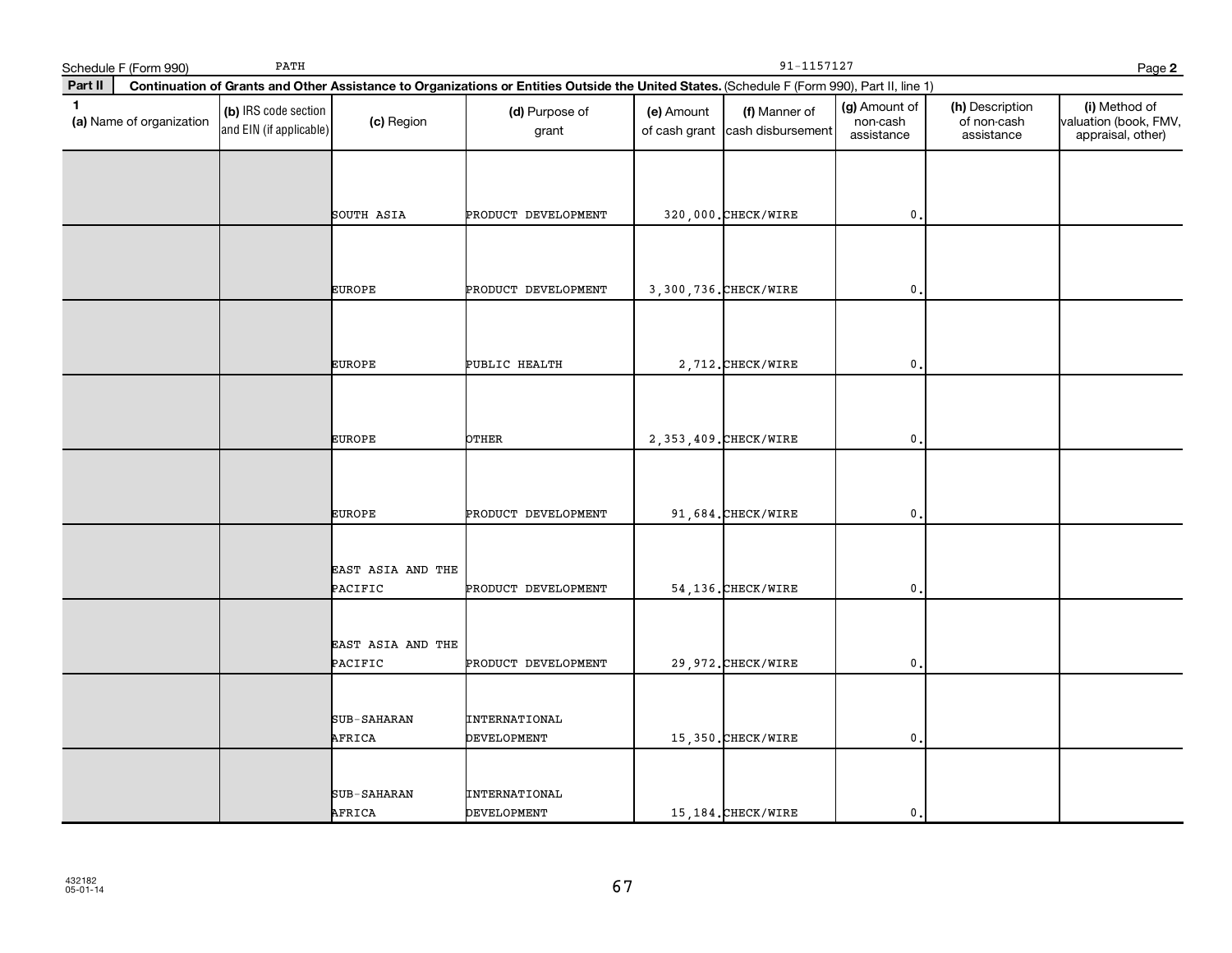|              | PATH<br>Schedule F (Form 990) |                                                 |                              | 91-1157127<br>Page 2                                                                                                                         |            |                                                  |                                         |                                              |                                                             |  |  |
|--------------|-------------------------------|-------------------------------------------------|------------------------------|----------------------------------------------------------------------------------------------------------------------------------------------|------------|--------------------------------------------------|-----------------------------------------|----------------------------------------------|-------------------------------------------------------------|--|--|
| Part II      |                               |                                                 |                              | Continuation of Grants and Other Assistance to Organizations or Entities Outside the United States. (Schedule F (Form 990), Part II, line 1) |            |                                                  |                                         |                                              |                                                             |  |  |
| $\mathbf{1}$ | (a) Name of organization      | (b) IRS code section<br>and EIN (if applicable) | (c) Region                   | (d) Purpose of<br>grant                                                                                                                      | (e) Amount | (f) Manner of<br>of cash grant cash disbursement | (g) Amount of<br>non-cash<br>assistance | (h) Description<br>of non-cash<br>assistance | (i) Method of<br>valuation (book, FMV,<br>appraisal, other) |  |  |
|              |                               |                                                 | EAST ASIA AND THE<br>PACIFIC | PRODUCT DEVELOPMENT                                                                                                                          |            | 58,071. CHECK/WIRE                               | 0,                                      |                                              |                                                             |  |  |
|              |                               |                                                 | SUB-SAHARAN<br>AFRICA        | PUBLIC HEALTH                                                                                                                                |            | 11,961.CHECK/WIRE                                | $\mathbf{0}$ .                          |                                              |                                                             |  |  |
|              |                               |                                                 | <b>SUB-SAHARAN</b><br>AFRICA | PRODUCT DEVELOPMENT                                                                                                                          |            | 9,887. CHECK/WIRE                                | 0,                                      |                                              |                                                             |  |  |
|              |                               |                                                 | SUB-SAHARAN<br>AFRICA        | PUBLIC HEALTH                                                                                                                                |            | 30,939. CHECK/WIRE                               | $\mathfrak o$ .                         |                                              |                                                             |  |  |
|              |                               |                                                 | SUB-SAHARAN<br>AFRICA        | PUBLIC HEALTH                                                                                                                                |            | 8,937. CHECK/WIRE                                | $\mathbf{0}$ .                          |                                              |                                                             |  |  |
|              |                               |                                                 | SUB-SAHARAN<br>AFRICA        | PUBLIC HEALTH                                                                                                                                |            | 25,986. CHECK/WIRE                               | $\mathbf{0}$ .                          |                                              |                                                             |  |  |
|              |                               |                                                 | <b>SUB-SAHARAN</b><br>AFRICA | <b>INTERNATIONAL</b><br><b>DEVELOPMENT</b>                                                                                                   |            | 14,896. CHECK/WIRE                               | 0.                                      |                                              |                                                             |  |  |
|              |                               |                                                 | <b>SUB-SAHARAN</b><br>AFRICA | PUBLIC HEALTH                                                                                                                                |            | 8,305. CHECK/WIRE                                | $\mathbf{0}$ .                          |                                              |                                                             |  |  |
|              |                               |                                                 | SUB-SAHARAN<br>AFRICA        | INTERNATIONAL<br><b>DEVELOPMENT</b>                                                                                                          |            | 12,106. CHECK/WIRE                               | 0.                                      |                                              |                                                             |  |  |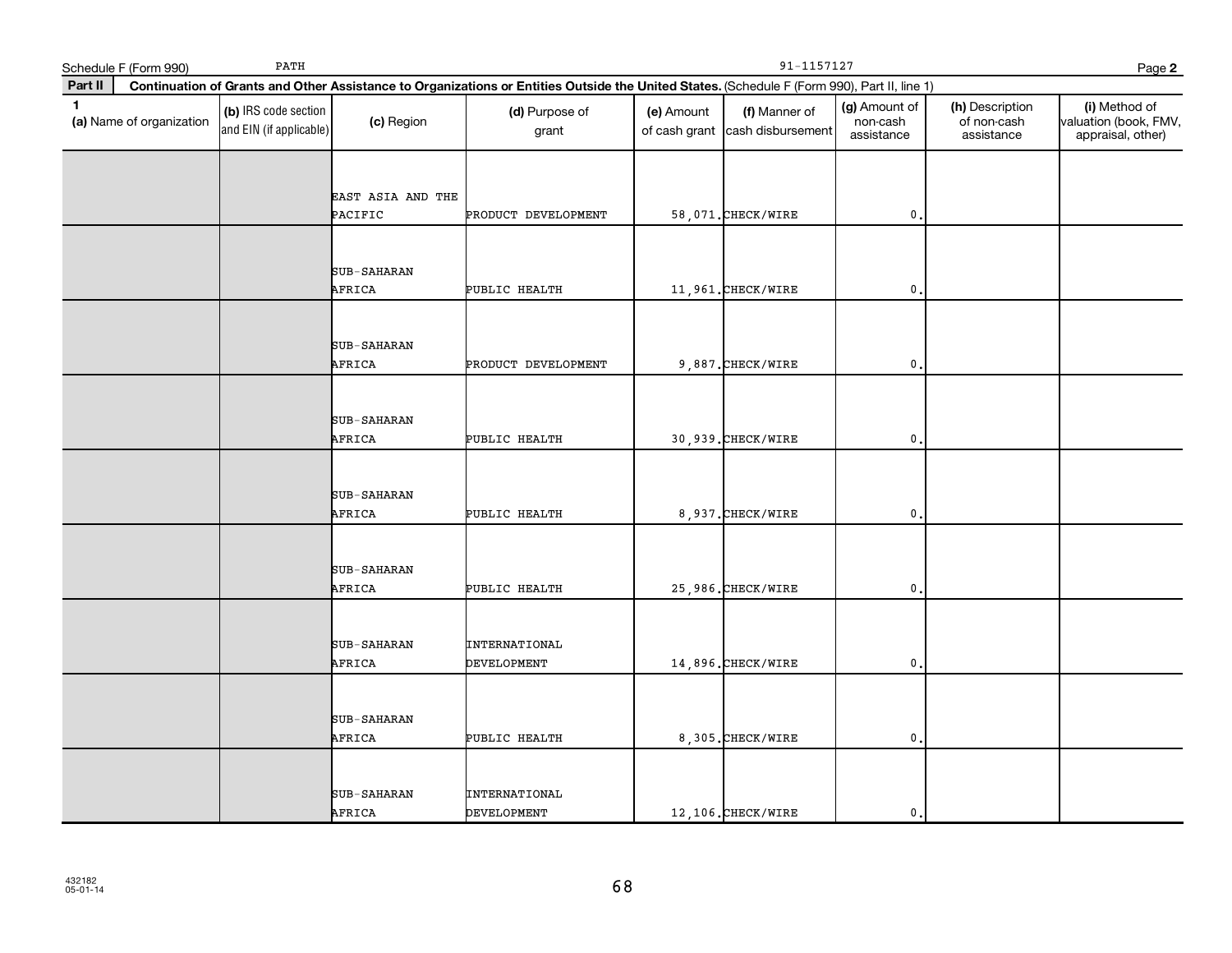|              | Schedule F (Form 990)    | PATH                                            |                       | 91-1157127<br>Page 2                                                                                                                         |            |                                                  |                                         |                                              |                                                             |  |  |
|--------------|--------------------------|-------------------------------------------------|-----------------------|----------------------------------------------------------------------------------------------------------------------------------------------|------------|--------------------------------------------------|-----------------------------------------|----------------------------------------------|-------------------------------------------------------------|--|--|
| Part II      |                          |                                                 |                       | Continuation of Grants and Other Assistance to Organizations or Entities Outside the United States. (Schedule F (Form 990), Part II, line 1) |            |                                                  |                                         |                                              |                                                             |  |  |
| $\mathbf{1}$ | (a) Name of organization | (b) IRS code section<br>and EIN (if applicable) | (c) Region            | (d) Purpose of<br>grant                                                                                                                      | (e) Amount | (f) Manner of<br>of cash grant cash disbursement | (g) Amount of<br>non-cash<br>assistance | (h) Description<br>of non-cash<br>assistance | (i) Method of<br>valuation (book, FMV,<br>appraisal, other) |  |  |
|              |                          |                                                 | SOUTH AMERICA         | <b>INTERNATIONAL</b><br><b>DEVELOPMENT</b>                                                                                                   |            | 5,859. CHECK/WIRE                                | $\mathbf 0$ .                           |                                              |                                                             |  |  |
|              |                          |                                                 | SUB-SAHARAN<br>AFRICA | <b>INTERNATIONAL</b><br><b>DEVELOPMENT</b>                                                                                                   |            | 23, 435. CHECK/WIRE                              | $\mathbf{0}$ .                          |                                              |                                                             |  |  |
|              |                          |                                                 | SUB-SAHARAN<br>AFRICA | OTHER                                                                                                                                        |            | 25,000. CHECK/WIRE                               | $\mathbf 0$ .                           |                                              |                                                             |  |  |
|              |                          |                                                 | SUB-SAHARAN<br>AFRICA | PUBLIC HEALTH                                                                                                                                |            | 290, 187. CHECK/WIRE                             | $\mathfrak{o}$ .                        |                                              |                                                             |  |  |
|              |                          |                                                 | SUB-SAHARAN<br>AFRICA | PUBLIC HEALTH                                                                                                                                |            | 11, 231. CHECK/WIRE                              | $\pmb{0}$                               |                                              |                                                             |  |  |
|              |                          |                                                 | EUROPE                | PRODUCT DEVELOPMENT                                                                                                                          |            | 181, 236. CHECK/WIRE                             | $\mathfrak{o}$ .                        |                                              |                                                             |  |  |
|              |                          |                                                 | SUB-SAHARAN<br>AFRICA | INTERNATIONAL<br>DEVELOPMENT                                                                                                                 |            | 28,048. CHECK/WIRE                               | $\mathbf{0}$                            |                                              |                                                             |  |  |
|              |                          |                                                 | SUB-SAHARAN<br>AFRICA | <b>INTERNATIONAL</b><br><b>DEVELOPMENT</b>                                                                                                   |            | 37,549. CHECK/WIRE                               | $\mathfrak{o}$ .                        |                                              |                                                             |  |  |
|              |                          |                                                 | SUB-SAHARAN<br>AFRICA | <b>INTERNATIONAL</b><br><b>DEVELOPMENT</b>                                                                                                   |            | 5,376. CHECK/WIRE                                | $\mathbf{0}$ .                          |                                              |                                                             |  |  |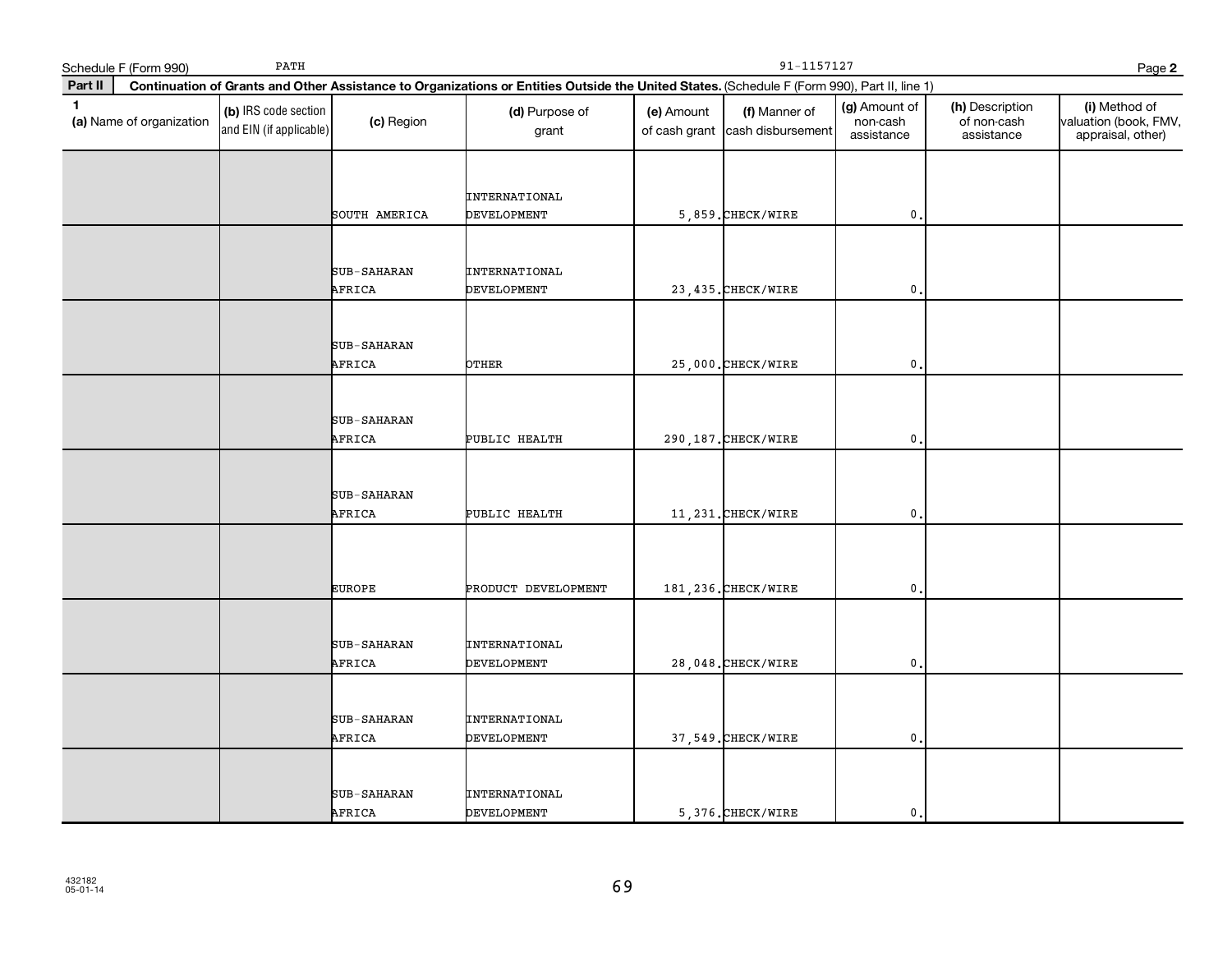|              | Schedule F (Form 990)    | PATH                                            |                       | 91-1157127<br>Page 2                                                                                                                         |            |                                                  |                                         |                                              |                                                             |  |
|--------------|--------------------------|-------------------------------------------------|-----------------------|----------------------------------------------------------------------------------------------------------------------------------------------|------------|--------------------------------------------------|-----------------------------------------|----------------------------------------------|-------------------------------------------------------------|--|
| Part II      |                          |                                                 |                       | Continuation of Grants and Other Assistance to Organizations or Entities Outside the United States. (Schedule F (Form 990), Part II, line 1) |            |                                                  |                                         |                                              |                                                             |  |
| $\mathbf{1}$ | (a) Name of organization | (b) IRS code section<br>and EIN (if applicable) | (c) Region            | (d) Purpose of<br>grant                                                                                                                      | (e) Amount | (f) Manner of<br>of cash grant cash disbursement | (g) Amount of<br>non-cash<br>assistance | (h) Description<br>of non-cash<br>assistance | (i) Method of<br>valuation (book, FMV,<br>appraisal, other) |  |
|              |                          |                                                 | SUB-SAHARAN<br>AFRICA | INTERNATIONAL<br><b>DEVELOPMENT</b>                                                                                                          |            | 22,634. CHECK/WIRE                               | $\mathbf 0$ .                           |                                              |                                                             |  |
|              |                          |                                                 | SUB-SAHARAN<br>AFRICA | PRODUCT DEVELOPMENT                                                                                                                          |            | 92,952. CHECK/WIRE                               | $\mathbf{0}$ .                          |                                              |                                                             |  |
|              |                          |                                                 | SOUTH ASIA            | PRODUCT DEVELOPMENT                                                                                                                          |            | 12,781. CHECK/WIRE                               | $\mathbf 0$ .                           |                                              |                                                             |  |
|              |                          |                                                 | SOUTH ASIA            | PRODUCT DEVELOPMENT                                                                                                                          |            | 42, 431. CHECK/WIRE                              | $\mathfrak{o}$ .                        |                                              |                                                             |  |
|              |                          |                                                 | SUB-SAHARAN<br>AFRICA | PUBLIC HEALTH                                                                                                                                |            | 12,723. CHECK/WIRE                               | $\mathbf{0}$                            |                                              |                                                             |  |
|              |                          |                                                 | SUB-SAHARAN<br>AFRICA | PRODUCT DEVELOPMENT                                                                                                                          |            | 11,656. CHECK/WIRE                               | $\mathbf{0}$ .                          |                                              |                                                             |  |
|              |                          |                                                 | SUB-SAHARAN<br>AFRICA | PUBLIC HEALTH                                                                                                                                |            | 7,548. CHECK/WIRE                                | $\mathbf{0}$ .                          |                                              |                                                             |  |
|              |                          |                                                 | SUB-SAHARAN<br>AFRICA | <b>INTERNATIONAL</b><br><b>DEVELOPMENT</b>                                                                                                   |            | 15,422. CHECK/WIRE                               | $\mathfrak{o}$ .                        |                                              |                                                             |  |
|              |                          |                                                 | SUB-SAHARAN<br>AFRICA | <b>INTERNATIONAL</b><br><b>DEVELOPMENT</b>                                                                                                   |            | 8,176. CHECK/WIRE                                | $\mathbf{0}$ .                          |                                              |                                                             |  |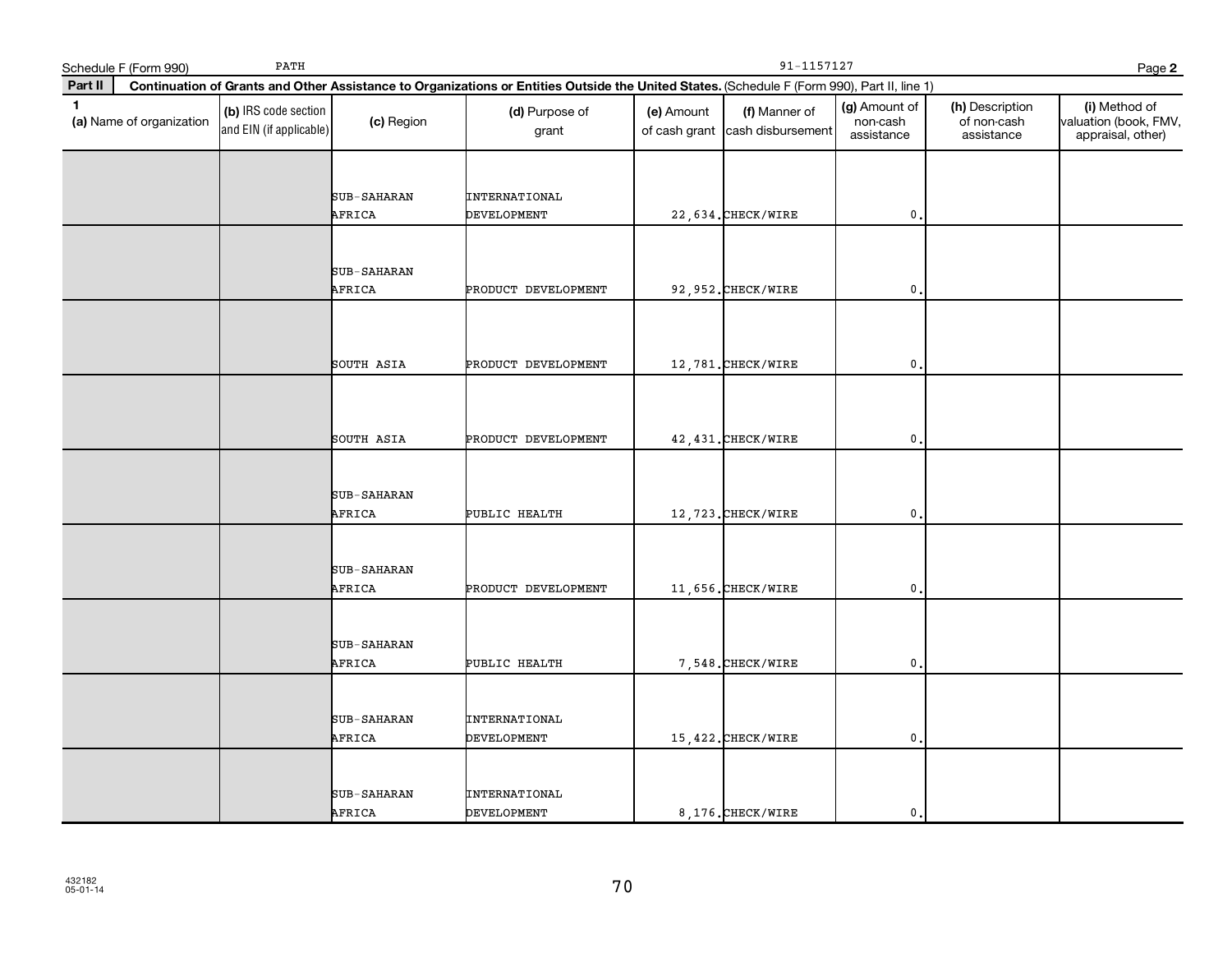|              | Schedule F (Form 990)    | PATH                                            |                                 | 91-1157127<br>Page 2                                                                                                                         |            |                                                  |                                         |                                              |                                                             |  |
|--------------|--------------------------|-------------------------------------------------|---------------------------------|----------------------------------------------------------------------------------------------------------------------------------------------|------------|--------------------------------------------------|-----------------------------------------|----------------------------------------------|-------------------------------------------------------------|--|
| Part II      |                          |                                                 |                                 | Continuation of Grants and Other Assistance to Organizations or Entities Outside the United States. (Schedule F (Form 990), Part II, line 1) |            |                                                  |                                         |                                              |                                                             |  |
| $\mathbf{1}$ | (a) Name of organization | (b) IRS code section<br>and EIN (if applicable) | (c) Region                      | (d) Purpose of<br>grant                                                                                                                      | (e) Amount | (f) Manner of<br>of cash grant cash disbursement | (g) Amount of<br>non-cash<br>assistance | (h) Description<br>of non-cash<br>assistance | (i) Method of<br>valuation (book, FMV,<br>appraisal, other) |  |
|              |                          |                                                 | SUB-SAHARAN<br>AFRICA           | PUBLIC HEALTH                                                                                                                                |            | 21,923. CHECK/WIRE                               | $\mathbf 0$ .                           |                                              |                                                             |  |
|              |                          |                                                 | SUB-SAHARAN                     |                                                                                                                                              |            |                                                  |                                         |                                              |                                                             |  |
|              |                          |                                                 | AFRICA<br>SUB-SAHARAN<br>AFRICA | OTHER<br>PUBLIC HEALTH                                                                                                                       |            | 5,000. CHECK/WIRE<br>147,061. CHECK/WIRE         | $\mathfrak{o}$ .<br>$\mathbf{0}$        |                                              |                                                             |  |
|              |                          |                                                 | EUROPE                          | PRODUCT DEVELOPMENT                                                                                                                          |            | 280,092. CHECK/WIRE                              | $\mathfrak o$ .                         |                                              |                                                             |  |
|              |                          |                                                 | SUB-SAHARAN<br>AFRICA           | PUBLIC HEALTH                                                                                                                                |            | 257, 347. CHECK/WIRE                             | $\mathbf{0}$                            |                                              |                                                             |  |
|              |                          |                                                 | <b>EUROPE</b>                   | PRODUCT DEVELOPMENT                                                                                                                          |            | 56,743. CHECK/WIRE                               | $\mathfrak{o}$ .                        |                                              |                                                             |  |
|              |                          |                                                 | SUB-SAHARAN<br>AFRICA           | PRODUCT DEVELOPMENT                                                                                                                          |            | 201,868. CHECK/WIRE                              | $\mathbf{0}$ .                          |                                              |                                                             |  |
|              |                          |                                                 | SUB-SAHARAN<br>AFRICA           | PUBLIC HEALTH                                                                                                                                |            | 219, 959. CHECK/WIRE                             | $\mathbf{0}$ .                          |                                              |                                                             |  |
|              |                          |                                                 | EUROPE                          | PRODUCT DEVELOPMENT                                                                                                                          |            | 841, 382. CHECK/WIRE                             | $\mathbf{0}$ .                          |                                              |                                                             |  |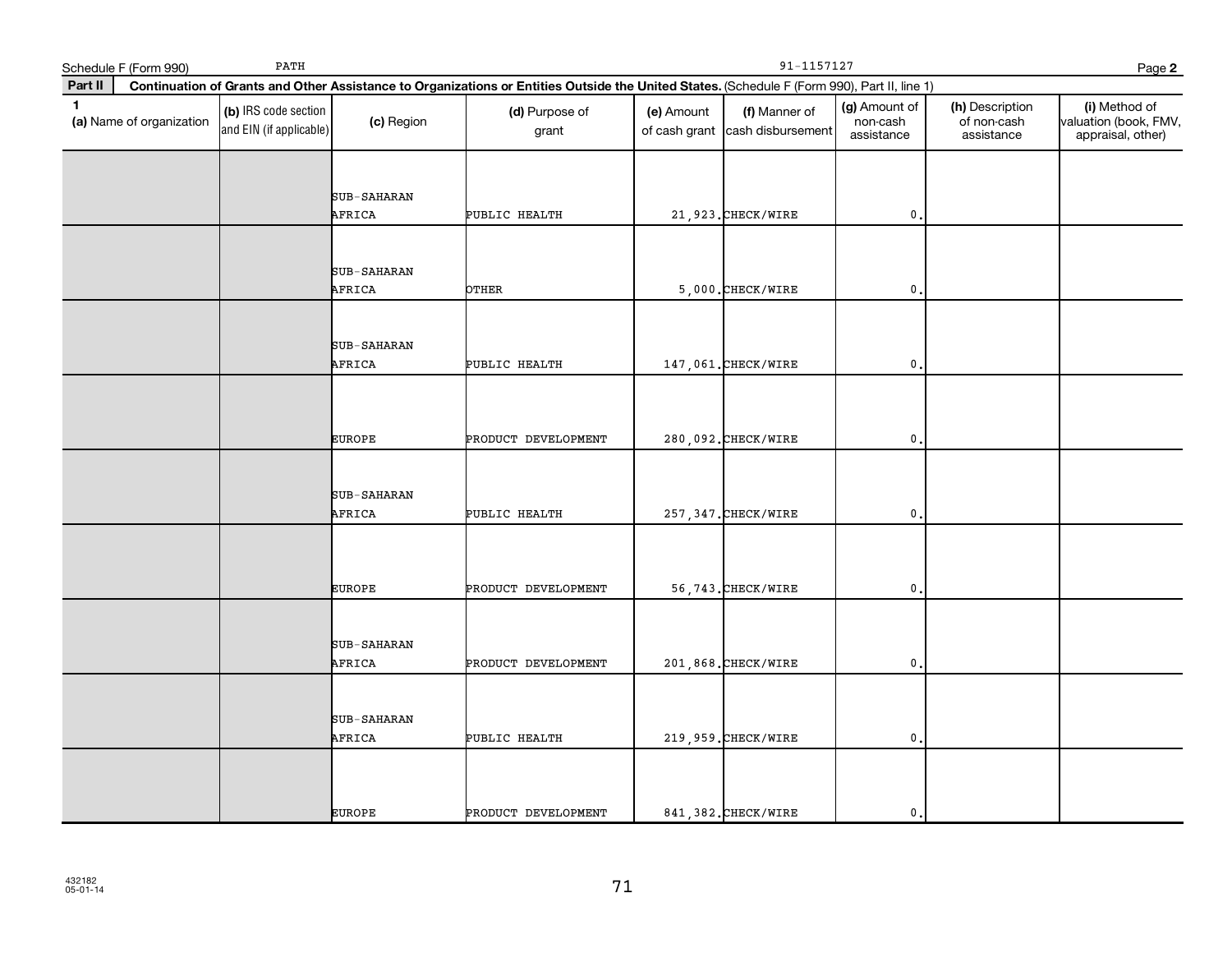|              | Schedule F (Form 990)    | PATH                                            |                              | 91-1157127<br>Page 2                                                                                                                         |            |                                                  |                                         |                                              |                                                             |  |
|--------------|--------------------------|-------------------------------------------------|------------------------------|----------------------------------------------------------------------------------------------------------------------------------------------|------------|--------------------------------------------------|-----------------------------------------|----------------------------------------------|-------------------------------------------------------------|--|
| Part II      |                          |                                                 |                              | Continuation of Grants and Other Assistance to Organizations or Entities Outside the United States. (Schedule F (Form 990), Part II, line 1) |            |                                                  |                                         |                                              |                                                             |  |
| $\mathbf{1}$ | (a) Name of organization | (b) IRS code section<br>and EIN (if applicable) | (c) Region                   | (d) Purpose of<br>grant                                                                                                                      | (e) Amount | (f) Manner of<br>of cash grant cash disbursement | (g) Amount of<br>non-cash<br>assistance | (h) Description<br>of non-cash<br>assistance | (i) Method of<br>valuation (book, FMV,<br>appraisal, other) |  |
|              |                          |                                                 |                              |                                                                                                                                              |            |                                                  |                                         |                                              |                                                             |  |
|              |                          |                                                 | <b>EUROPE</b>                | PRODUCT DEVELOPMENT                                                                                                                          |            | 34, 641. CHECK/WIRE                              | $\mathbf 0$ .                           |                                              |                                                             |  |
|              |                          |                                                 | <b>EUROPE</b>                | PRODUCT DEVELOPMENT                                                                                                                          |            | 1,602,157. CHECK/WIRE                            | $\mathfrak{o}$ .                        |                                              |                                                             |  |
|              |                          |                                                 |                              |                                                                                                                                              |            |                                                  |                                         |                                              |                                                             |  |
|              |                          |                                                 | EUROPE                       | PUBLIC HEALTH                                                                                                                                |            | 52,208. CHECK/WIRE                               | $\mathbf{0}$                            |                                              |                                                             |  |
|              |                          |                                                 | NORTH AMERICA                | PRODUCT DEVELOPMENT                                                                                                                          |            | 26,450. CHECK/WIRE                               | $\mathfrak o$ .                         |                                              |                                                             |  |
|              |                          |                                                 | SUB-SAHARAN<br>AFRICA        | <b>INTERNATIONAL</b><br>DEVELOPMENT                                                                                                          |            | 29,942. CHECK/WIRE                               | $\mathbf{0}$                            |                                              |                                                             |  |
|              |                          |                                                 | EAST ASIA AND THE<br>PACIFIC | PRODUCT DEVELOPMENT                                                                                                                          |            | 24,000. CHECK/WIRE                               | $\mathfrak{o}$ .                        |                                              |                                                             |  |
|              |                          |                                                 | SUB-SAHARAN<br>AFRICA        | PUBLIC HEALTH                                                                                                                                |            | 9,686. CHECK/WIRE                                | $\mathbf{0}$ .                          |                                              |                                                             |  |
|              |                          |                                                 | SUB-SAHARAN<br>AFRICA        | PUBLIC HEALTH                                                                                                                                |            | 11,631.CHECK/WIRE                                | $\mathfrak o$ .                         |                                              |                                                             |  |
|              |                          |                                                 | EUROPE                       | PRODUCT DEVELOPMENT                                                                                                                          |            | 290,300. CHECK/WIRE                              | $\mathfrak{o}$ .                        |                                              |                                                             |  |
|              |                          |                                                 |                              |                                                                                                                                              |            |                                                  |                                         |                                              |                                                             |  |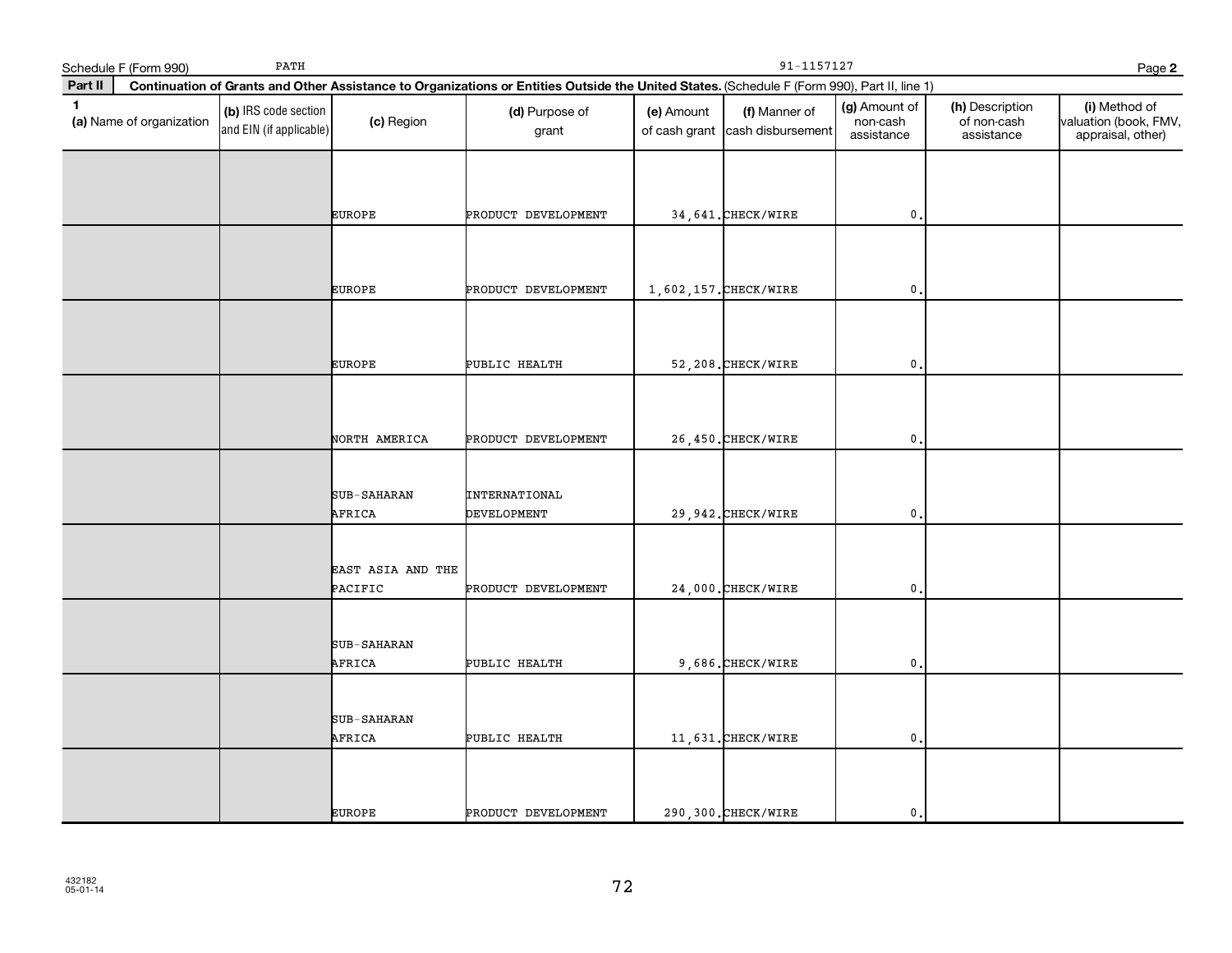|              | Schedule F (Form 990)    | PATH                                            |                   |                                                                                                                                              | 91-1157127 |                                                  |                                         |                                              |                                                             |  |  |  |
|--------------|--------------------------|-------------------------------------------------|-------------------|----------------------------------------------------------------------------------------------------------------------------------------------|------------|--------------------------------------------------|-----------------------------------------|----------------------------------------------|-------------------------------------------------------------|--|--|--|
| Part II      |                          |                                                 |                   | Continuation of Grants and Other Assistance to Organizations or Entities Outside the United States. (Schedule F (Form 990), Part II, line 1) |            |                                                  |                                         |                                              | Page 2                                                      |  |  |  |
| $\mathbf{1}$ | (a) Name of organization | (b) IRS code section<br>and EIN (if applicable) | (c) Region        | (d) Purpose of<br>grant                                                                                                                      | (e) Amount | (f) Manner of<br>of cash grant cash disbursement | (g) Amount of<br>non-cash<br>assistance | (h) Description<br>of non-cash<br>assistance | (i) Method of<br>valuation (book, FMV,<br>appraisal, other) |  |  |  |
|              |                          |                                                 |                   |                                                                                                                                              |            |                                                  |                                         |                                              |                                                             |  |  |  |
|              |                          |                                                 | SUB-SAHARAN       |                                                                                                                                              |            |                                                  |                                         |                                              |                                                             |  |  |  |
|              |                          |                                                 | AFRICA            | PUBLIC HEALTH                                                                                                                                |            | 35, 147. CHECK/WIRE                              | $\mathbf{0}$                            |                                              |                                                             |  |  |  |
|              |                          |                                                 |                   |                                                                                                                                              |            |                                                  |                                         |                                              |                                                             |  |  |  |
|              |                          |                                                 | SUB-SAHARAN       | INTERNATIONAL                                                                                                                                |            |                                                  |                                         |                                              |                                                             |  |  |  |
|              |                          |                                                 | AFRICA            | <b>DEVELOPMENT</b>                                                                                                                           |            | 6,764. CHECK/WIRE                                | $\mathbf{0}$ .                          |                                              |                                                             |  |  |  |
|              |                          |                                                 |                   |                                                                                                                                              |            |                                                  |                                         |                                              |                                                             |  |  |  |
|              |                          |                                                 | EAST ASIA AND THE |                                                                                                                                              |            |                                                  |                                         |                                              |                                                             |  |  |  |
|              |                          |                                                 | PACIFIC           | PRODUCT DEVELOPMENT                                                                                                                          |            | 302,872. CHECK/WIRE                              | $\mathbf{0}$                            |                                              |                                                             |  |  |  |
|              |                          |                                                 |                   |                                                                                                                                              |            |                                                  |                                         |                                              |                                                             |  |  |  |
|              |                          |                                                 | EAST ASIA AND THE |                                                                                                                                              |            |                                                  |                                         |                                              |                                                             |  |  |  |
|              |                          |                                                 | PACIFIC           | PUBLIC HEALTH                                                                                                                                |            | 75,000. CHECK/WIRE                               | 0.                                      |                                              |                                                             |  |  |  |
|              |                          |                                                 |                   |                                                                                                                                              |            |                                                  |                                         |                                              |                                                             |  |  |  |
|              |                          |                                                 | SUB-SAHARAN       | INTERNATIONAL                                                                                                                                |            |                                                  |                                         |                                              |                                                             |  |  |  |
|              |                          |                                                 | AFRICA            | <b>DEVELOPMENT</b>                                                                                                                           |            | 20,993. CHECK/WIRE                               | $\mathbf{0}$                            |                                              |                                                             |  |  |  |
|              |                          |                                                 |                   |                                                                                                                                              |            |                                                  |                                         |                                              |                                                             |  |  |  |
|              |                          |                                                 | SUB-SAHARAN       | <b>INTERNATIONAL</b>                                                                                                                         |            |                                                  |                                         |                                              |                                                             |  |  |  |
|              |                          |                                                 | AFRICA            | DEVELOPMENT                                                                                                                                  |            | 19, 171. CHECK/WIRE                              | $\mathfrak{o}$ .                        |                                              |                                                             |  |  |  |
|              |                          |                                                 |                   |                                                                                                                                              |            |                                                  |                                         |                                              |                                                             |  |  |  |
|              |                          |                                                 | SUB-SAHARAN       | <b>INTERNATIONAL</b>                                                                                                                         |            |                                                  |                                         |                                              |                                                             |  |  |  |
|              |                          |                                                 | AFRICA            | DEVELOPMENT                                                                                                                                  |            | 18,993. CHECK/WIRE                               | 0.                                      |                                              |                                                             |  |  |  |
|              |                          |                                                 |                   |                                                                                                                                              |            |                                                  |                                         |                                              |                                                             |  |  |  |
|              |                          |                                                 | SUB-SAHARAN       | <b>INTERNATIONAL</b>                                                                                                                         |            |                                                  |                                         |                                              |                                                             |  |  |  |
|              |                          |                                                 | AFRICA            | <b>DEVELOPMENT</b>                                                                                                                           |            | 13,007. CHECK/WIRE                               | $\mathbf{0}$ .                          |                                              |                                                             |  |  |  |
|              |                          |                                                 |                   |                                                                                                                                              |            |                                                  |                                         |                                              |                                                             |  |  |  |
|              |                          |                                                 | SUB-SAHARAN       | <b>INTERNATIONAL</b>                                                                                                                         |            |                                                  |                                         |                                              |                                                             |  |  |  |
|              |                          |                                                 | AFRICA            | <b>DEVELOPMENT</b>                                                                                                                           |            | 10,231.CHECK/WIRE                                | $\mathbf{0}$ .                          |                                              |                                                             |  |  |  |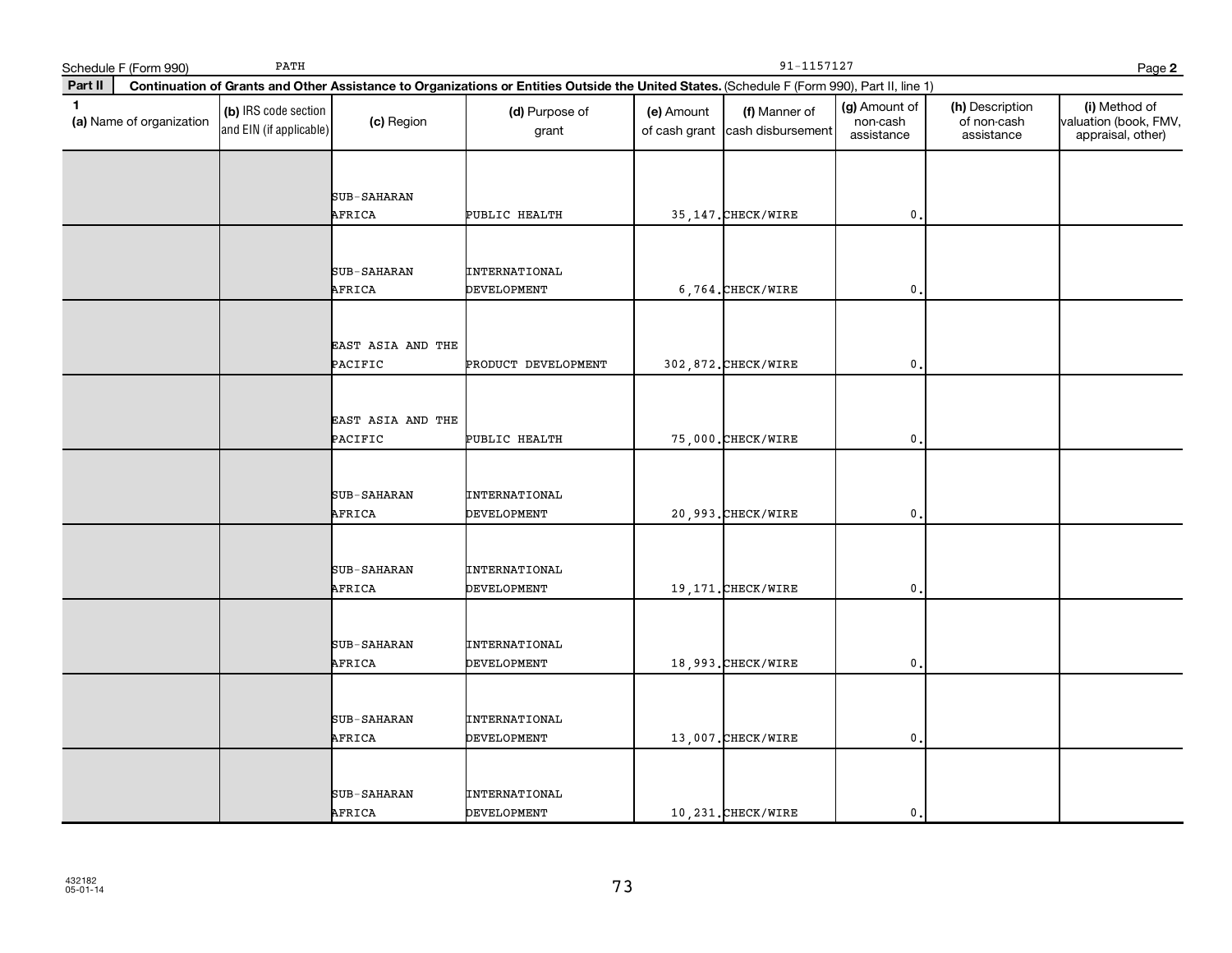|              | Schedule F (Form 990)    | PATH                                            |                              |                                                                                                                                              | 91-1157127 |                                                  |                                         |                                              |                                                             |  |  |
|--------------|--------------------------|-------------------------------------------------|------------------------------|----------------------------------------------------------------------------------------------------------------------------------------------|------------|--------------------------------------------------|-----------------------------------------|----------------------------------------------|-------------------------------------------------------------|--|--|
| Part II      |                          |                                                 |                              | Continuation of Grants and Other Assistance to Organizations or Entities Outside the United States. (Schedule F (Form 990), Part II, line 1) |            |                                                  |                                         |                                              | Page 2                                                      |  |  |
| $\mathbf{1}$ | (a) Name of organization | (b) IRS code section<br>and EIN (if applicable) | (c) Region                   | (d) Purpose of<br>grant                                                                                                                      | (e) Amount | (f) Manner of<br>of cash grant cash disbursement | (g) Amount of<br>non-cash<br>assistance | (h) Description<br>of non-cash<br>assistance | (i) Method of<br>valuation (book, FMV,<br>appraisal, other) |  |  |
|              |                          |                                                 |                              |                                                                                                                                              |            |                                                  |                                         |                                              |                                                             |  |  |
|              |                          |                                                 | SOUTH AMERICA                | PUBLIC HEALTH                                                                                                                                |            | 10,524. CHECK/WIRE                               | $\mathbf{0}$                            |                                              |                                                             |  |  |
|              |                          |                                                 | SUB-SAHARAN<br>AFRICA        | OTHER                                                                                                                                        |            | 5, 944. CHECK/WIRE                               | $\mathbf{0}$ .                          |                                              |                                                             |  |  |
|              |                          |                                                 | <b>SUB-SAHARAN</b><br>AFRICA | PRODUCT DEVELOPMENT                                                                                                                          |            | 59,745. CHECK/WIRE                               | $\mathbf 0$ .                           |                                              |                                                             |  |  |
|              |                          |                                                 | SUB-SAHARAN<br>AFRICA        | PRODUCT DEVELOPMENT                                                                                                                          |            | 292, 417. CHECK/WIRE                             | $\mathfrak o$ .                         |                                              |                                                             |  |  |
|              |                          |                                                 | <b>EUROPE</b>                | INTERNATIONAL<br><b>DEVELOPMENT</b>                                                                                                          |            | 295,000. CHECK/WIRE                              | $\mathbf 0$ .                           |                                              |                                                             |  |  |
|              |                          |                                                 | <b>EUROPE</b>                | PRODUCT DEVELOPMENT                                                                                                                          |            | 917, 344. CHECK/WIRE                             | $\mathfrak o$ .                         |                                              |                                                             |  |  |
|              |                          |                                                 | <b>EUROPE</b>                | PUBLIC HEALTH                                                                                                                                |            | 42,039. CHECK/WIRE                               | $\mathbf 0$ .                           |                                              |                                                             |  |  |
|              |                          |                                                 | <b>SUB-SAHARAN</b><br>AFRICA | PUBLIC HEALTH                                                                                                                                |            | 22,984. CHECK/WIRE                               | $\mathbf{0}$ .                          |                                              |                                                             |  |  |
|              |                          |                                                 | SUB-SAHARAN<br>AFRICA        | <b>INTERNATIONAL</b><br>DEVELOPMENT                                                                                                          |            | 12,987. CHECK/WIRE                               | $\mathbf{0}$                            |                                              |                                                             |  |  |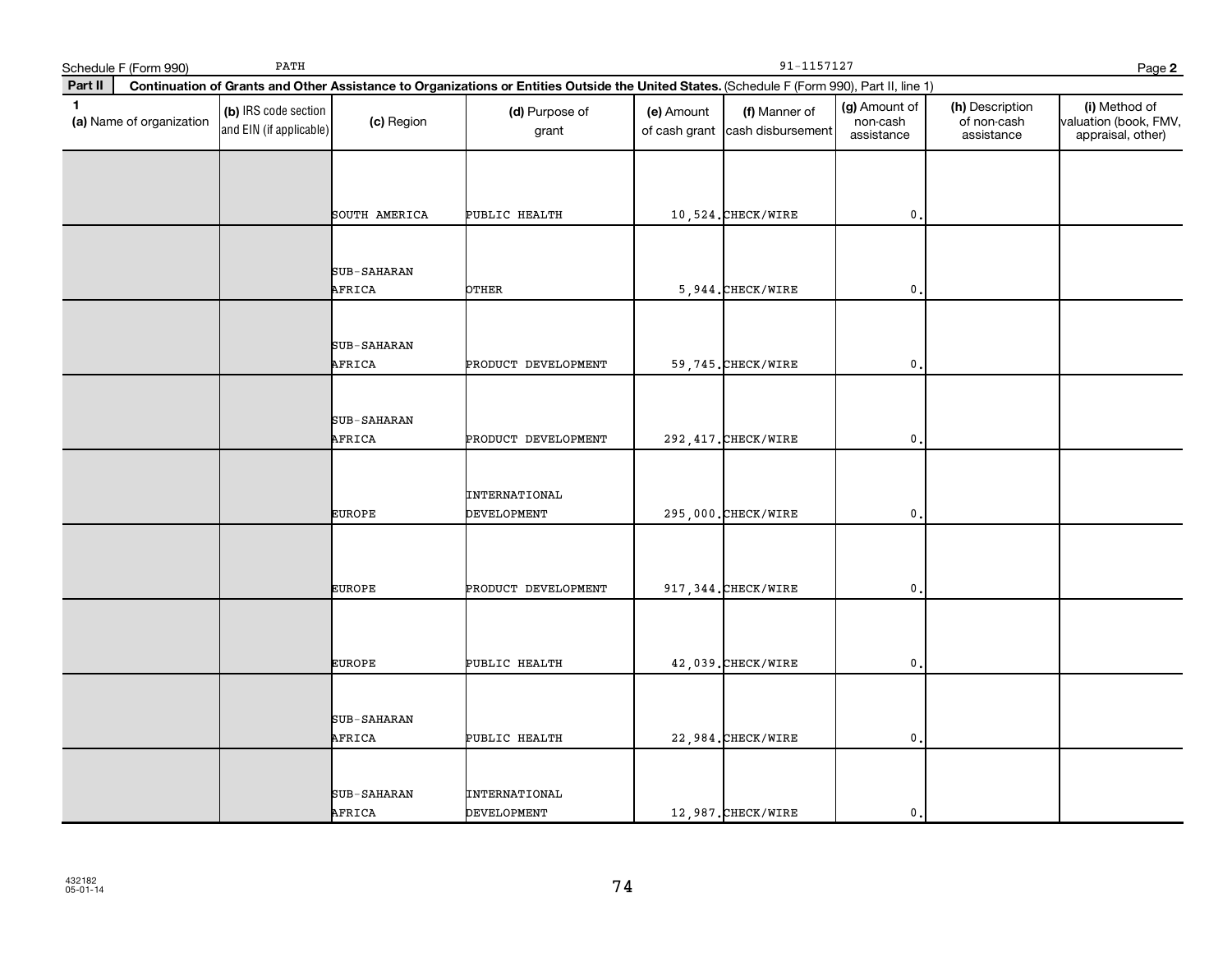|              | Schedule F (Form 990)    | $91 - 1157127$<br>PATH                          |                                            |                                                                                                                                              |            |                                                  |                                         |                                              |                                                             |  |
|--------------|--------------------------|-------------------------------------------------|--------------------------------------------|----------------------------------------------------------------------------------------------------------------------------------------------|------------|--------------------------------------------------|-----------------------------------------|----------------------------------------------|-------------------------------------------------------------|--|
| Part II      |                          |                                                 |                                            | Continuation of Grants and Other Assistance to Organizations or Entities Outside the United States. (Schedule F (Form 990), Part II, line 1) |            |                                                  |                                         |                                              | Page 2                                                      |  |
| $\mathbf{1}$ | (a) Name of organization | (b) IRS code section<br>and EIN (if applicable) | (c) Region                                 | (d) Purpose of<br>grant                                                                                                                      | (e) Amount | (f) Manner of<br>of cash grant cash disbursement | (g) Amount of<br>non-cash<br>assistance | (h) Description<br>of non-cash<br>assistance | (i) Method of<br>valuation (book, FMV,<br>appraisal, other) |  |
|              |                          |                                                 |                                            |                                                                                                                                              |            |                                                  |                                         |                                              |                                                             |  |
|              |                          |                                                 | SUB-SAHARAN<br>AFRICA                      | PUBLIC HEALTH                                                                                                                                |            | 10,628. CHECK/WIRE                               | $\mathbf{0}$                            |                                              |                                                             |  |
|              |                          |                                                 | SUB-SAHARAN<br>AFRICA                      | <b>INTERNATIONAL</b><br>DEVELOPMENT                                                                                                          |            | 58,781. CHECK/WIRE                               | $\mathbf{0}$ .                          |                                              |                                                             |  |
|              |                          |                                                 | SUB-SAHARAN<br>AFRICA                      | PUBLIC HEALTH                                                                                                                                |            | 21,949. CHECK/WIRE                               | $\mathbf{0}$                            |                                              |                                                             |  |
|              |                          |                                                 | SUB-SAHARAN<br>AFRICA                      | PUBLIC HEALTH                                                                                                                                |            | 167,409. CHECK/WIRE                              | $\mathbf{0}$ .                          |                                              |                                                             |  |
|              |                          |                                                 | EAST ASIA AND THE INTERNATIONAL<br>PACIFIC | <b>DEVELOPMENT</b>                                                                                                                           |            | $-179$ . CHECK/WIRE                              | $\mathfrak o$ .                         |                                              |                                                             |  |
|              |                          |                                                 | EAST ASIA AND THE INTERNATIONAL<br>PACIFIC | <b>DEVELOPMENT</b>                                                                                                                           |            | $-12,850$ . CHECK/WIRE                           | $\mathbf{0}$ .                          |                                              |                                                             |  |
|              |                          |                                                 |                                            |                                                                                                                                              |            |                                                  |                                         |                                              |                                                             |  |
|              |                          |                                                 |                                            |                                                                                                                                              |            |                                                  |                                         |                                              |                                                             |  |
|              |                          |                                                 |                                            |                                                                                                                                              |            |                                                  |                                         |                                              |                                                             |  |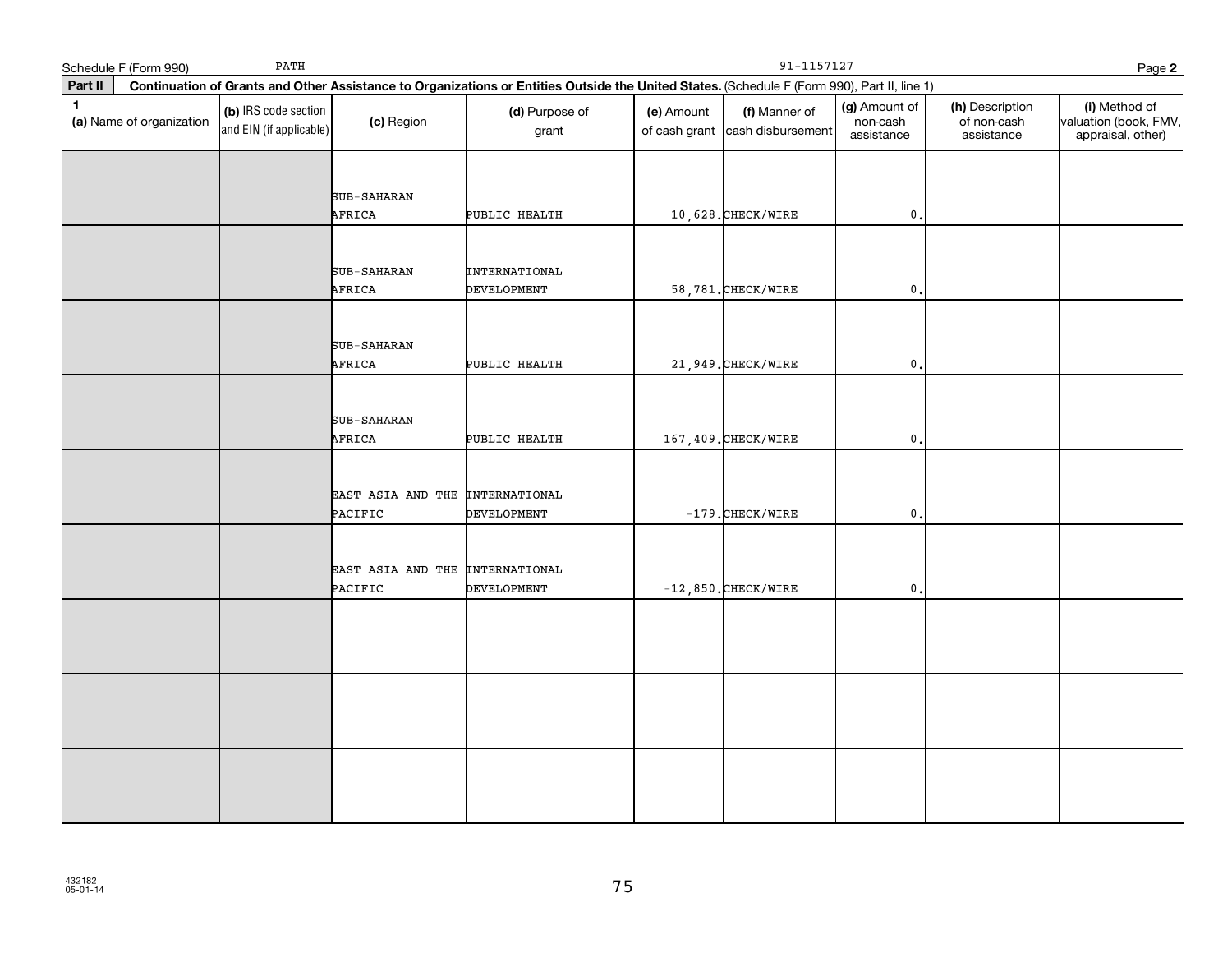**3**

| Schedule F (Form 990) 2014                                                                                                                                | $\ensuremath{\mathrm{PATH}}$ |                             |                             |                                    | $91 - 1157127$                          |                                           | Pag                                                            |
|-----------------------------------------------------------------------------------------------------------------------------------------------------------|------------------------------|-----------------------------|-----------------------------|------------------------------------|-----------------------------------------|-------------------------------------------|----------------------------------------------------------------|
| Part III Grants and Other Assistance to Individuals Outside the United States. Complete if the organization answered "Yes" on Form 990, Part IV, line 16. |                              |                             |                             |                                    |                                         |                                           |                                                                |
| Part III can be duplicated if additional space is needed.                                                                                                 |                              |                             |                             |                                    |                                         |                                           |                                                                |
| (a) Type of grant or assistance                                                                                                                           | (b) Region                   | (c) Number of<br>recipients | (d) Amount of<br>cash grant | (e) Manner of<br>cash disbursement | (f) Amount of<br>non-cash<br>assistance | (g) Description of<br>non-cash assistance | (h) Method of<br>valuation<br>(book, FMV,<br>appraisal, other) |
|                                                                                                                                                           |                              |                             |                             |                                    |                                         |                                           |                                                                |
|                                                                                                                                                           |                              |                             |                             |                                    |                                         |                                           |                                                                |
|                                                                                                                                                           |                              |                             |                             |                                    |                                         |                                           |                                                                |
|                                                                                                                                                           |                              |                             |                             |                                    |                                         |                                           |                                                                |
|                                                                                                                                                           |                              |                             |                             |                                    |                                         |                                           |                                                                |
|                                                                                                                                                           |                              |                             |                             |                                    |                                         |                                           |                                                                |
|                                                                                                                                                           |                              |                             |                             |                                    |                                         |                                           |                                                                |
|                                                                                                                                                           |                              |                             |                             |                                    |                                         |                                           |                                                                |
|                                                                                                                                                           |                              |                             |                             |                                    |                                         |                                           |                                                                |
|                                                                                                                                                           |                              |                             |                             |                                    |                                         |                                           |                                                                |
|                                                                                                                                                           |                              |                             |                             |                                    |                                         |                                           |                                                                |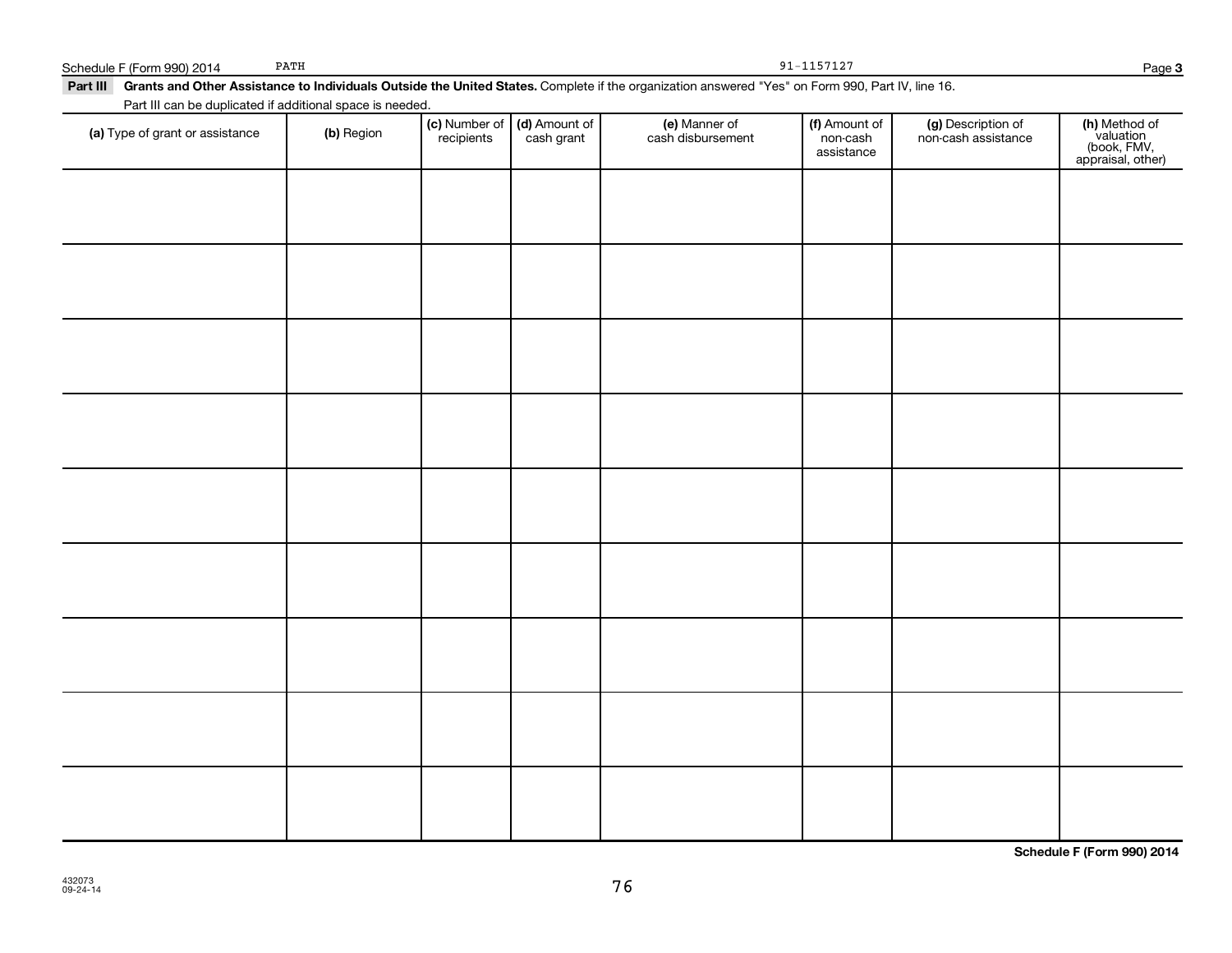|              | Schedule F (Form 990) 2014<br>PATH                                                                                                                                                                                                                                                                                                                                                                                                             | 91-1157127   | Page 4                         |
|--------------|------------------------------------------------------------------------------------------------------------------------------------------------------------------------------------------------------------------------------------------------------------------------------------------------------------------------------------------------------------------------------------------------------------------------------------------------|--------------|--------------------------------|
| Part IV      | <b>Foreign Forms</b>                                                                                                                                                                                                                                                                                                                                                                                                                           |              |                                |
| 1            | Was the organization a U.S. transferor of property to a foreign corporation during the tax year? If "Yes," the<br>organization may be required to file Form 926, Return by a U.S. Transferor of Property to a Foreign<br>Corporation (see Instructions for Form 926) [11] Corporation (see Instruction of the Instruction of Toronto)                                                                                                          | $x \mid$ Yes | No                             |
| $\mathbf{2}$ | Did the organization have an interest in a foreign trust during the tax year? If "Yes," the organization<br>may be required to file Form 3520, Annual Return To Report Transactions With Foreign Trusts and<br>Receipt of Certain Foreign Gifts, and/or Form 3520-A, Annual Information Return of Foreign Trust With<br>a U.S. Owner (see Instructions for Forms 3520 and 3520-A; do not file with Form 990) <i>manual community community</i> | Yes          | $X \mid N_{\Omega}$            |
| 3            | Did the organization have an ownership interest in a foreign corporation during the tax year? If "Yes,"<br>the organization may be required to file Form 5471, Information Return of U.S. Persons With Respect To                                                                                                                                                                                                                              | Yes          | $X \mid N_{0}$                 |
| 4            | Was the organization a direct or indirect shareholder of a passive foreign investment company or a<br>qualified electing fund during the tax year? If "Yes," the organization may be required to file Form 8621,<br>Information Return by a Shareholder of a Passive Foreign Investment Company or Qualified Electing Fund<br>(see Instructions for Form 8621)                                                                                 | Yes          | $x \mid N_0$                   |
| 5            | Did the organization have an ownership interest in a foreign partnership during the tax year? If "Yes,"<br>the organization may be required to file Form 8865, Return of U.S. Persons With Respect to Certain                                                                                                                                                                                                                                  | Yes          | $\vert x \vert_{\text{No}}$    |
| 6            | Did the organization have any operations in or related to any boycotting countries during the tax year? If<br>"Yes," the organization may be required to file Form 5713, International Boycott Report (see Instructions<br>for Form 5713; do not file with Form 990)                                                                                                                                                                           | Yes          | $\mathbf{x}$<br>N <sub>o</sub> |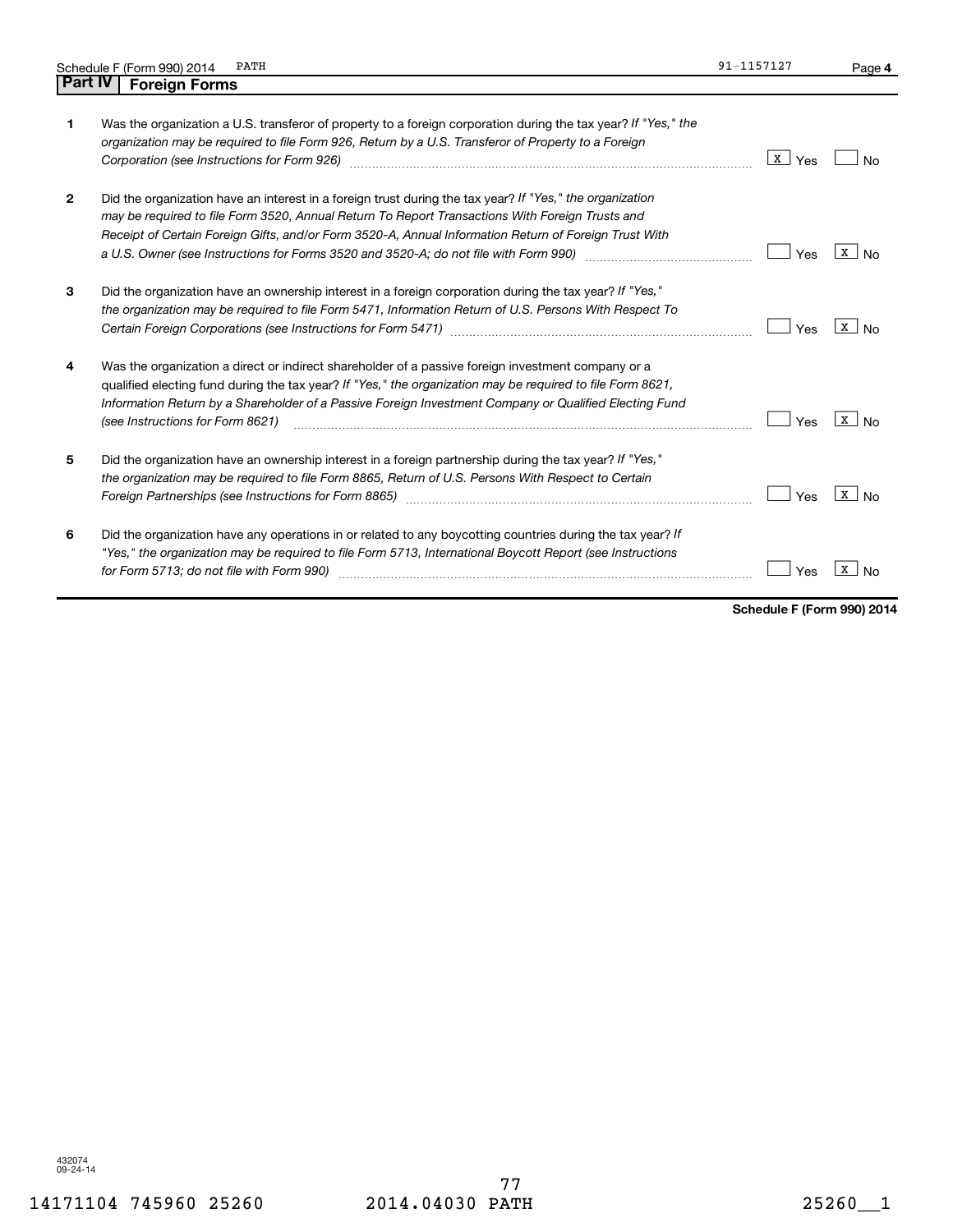## **Part Supplemental Information**

Provide the information required by Part I, line 2 (monitoring of funds); Part I, line 3, column (f) (accounting method; amounts of investments vs. expenditures per region); Part II, line 1 (accounting method); Part III (accounting method); and Part III, column (c) (estimated number of recipients), as applicable. Also complete this part to provide any additional information.

PART I, LINE 2:

SUBRECIPIENTS MUST SUBMIT PROGRESS REPORTS THAT ARE REVIEWED BY

RESPONSIBLE PATH PROGRAM MANAGERS AND PROGRAM ADMINISTRATORS TO ENSURE

THAT PROGRAM GOALS ARE ATTAINED IN ACCORDANCE WITH AGREEMENT

REQUIREMENTS. THE RESPONSIBLE PROGRAM MANAGERS AND PROGRAM ADMINISTRATORS

CONTACT SUBRECIPIENTS WITH QUESTIONS OR FOLLOW UP ON ANY AREA OF CONCERN.

IN SOME CASES, SUBAWARD TERMS MAY REQUIRE SPECIFIED DELIVERABLES IN

ADDITION TO, OR IN LIEU OF, TECHNICAL REPORTS. IN ADDITION, DISCRETIONARY

ON-SITE VISITS ARE CONDUCTED TO EVALUATE BOTH COMPLIANCE WITH THE

SCIENTIFIC OBJECTIVES OF THE PROJECT AND THE APPROPRIATENESS OF THE

SUBRECIPIENT'S ADMINISTRATIVE SYSTEMS AND PROCESSES. PATH ALSO USES

CROSS-PROGRAM INDICATORS TO TRACK OVERALL ORGANIZATIONAL PERFORMANCE AND

LINK OUR WORK AND THE WORK OF SUBRECIPIENTS TO SPECIFIC IMPROVEMENTS IN

HEALTH-RELATED OUTCOMES. MONITORING THIS SET OF INDICATORS HELPS PATH SET

FUTURE BENCHMARKS AND ADOPT BEST PRACTICES THAT IMPROVE PROGRAMMATIC

EFFECTIVENESS OVER TIME.

432075 09-24-14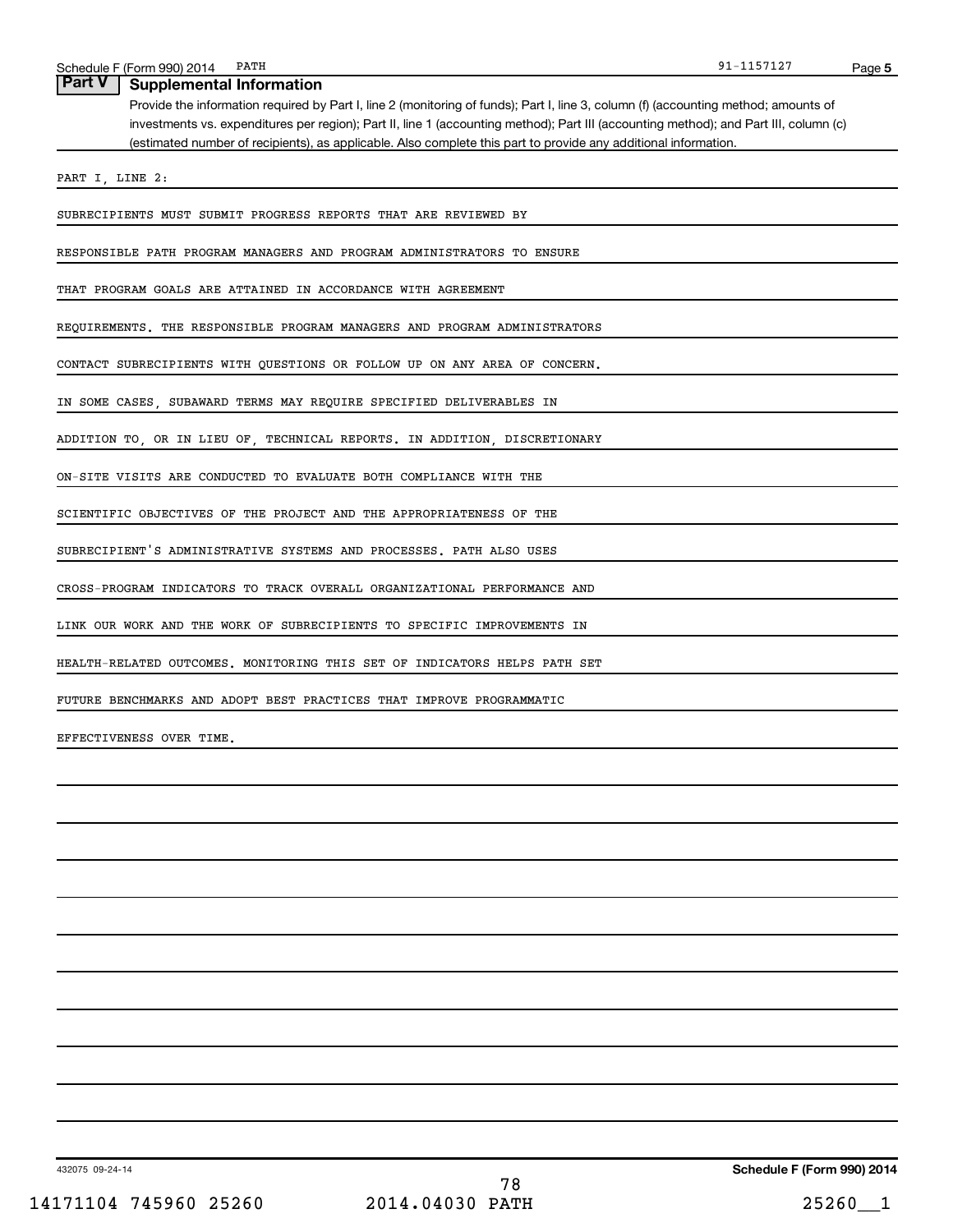| <b>SCHEDULE G</b>                                                                                                                                                                 |                                                                                                                                                                                                                                                                                                                                                                                                                                                                                                                                                               |                                 |                                         |                                                                            |                                                                            | OMB No. 1545-0047                                       |
|-----------------------------------------------------------------------------------------------------------------------------------------------------------------------------------|---------------------------------------------------------------------------------------------------------------------------------------------------------------------------------------------------------------------------------------------------------------------------------------------------------------------------------------------------------------------------------------------------------------------------------------------------------------------------------------------------------------------------------------------------------------|---------------------------------|-----------------------------------------|----------------------------------------------------------------------------|----------------------------------------------------------------------------|---------------------------------------------------------|
| (Form 990 or 990-EZ)                                                                                                                                                              | <b>Supplemental Information Regarding Fundraising or Gaming Activities</b><br>Complete if the organization answered "Yes" to Form 990, Part IV, lines 17, 18, or 19, or if the<br>organization entered more than \$15,000 on Form 990-EZ, line 6a.                                                                                                                                                                                                                                                                                                            |                                 |                                         |                                                                            |                                                                            |                                                         |
| Department of the Treasury<br>Internal Revenue Service                                                                                                                            | Attach to Form 990 or Form 990-EZ.                                                                                                                                                                                                                                                                                                                                                                                                                                                                                                                            |                                 |                                         |                                                                            |                                                                            | <b>Open to Public</b><br>Inspection                     |
| Name of the organization                                                                                                                                                          | Information about Schedule G (Form 990 or 990-EZ) and its instructions is at www.irs.gov/form 990.                                                                                                                                                                                                                                                                                                                                                                                                                                                            |                                 |                                         |                                                                            |                                                                            | <b>Employer identification number</b>                   |
| PATH                                                                                                                                                                              |                                                                                                                                                                                                                                                                                                                                                                                                                                                                                                                                                               |                                 |                                         |                                                                            | 91-1157127                                                                 |                                                         |
| Part I<br>required to complete this part.                                                                                                                                         | Fundraising Activities. Complete if the organization answered "Yes" to Form 990, Part IV, line 17. Form 990-EZ filers are not                                                                                                                                                                                                                                                                                                                                                                                                                                 |                                 |                                         |                                                                            |                                                                            |                                                         |
| Mail solicitations<br>a<br>Internet and email solicitations<br>b<br>Phone solicitations<br>с<br>In-person solicitations<br>d<br>compensated at least \$5,000 by the organization. | 1 Indicate whether the organization raised funds through any of the following activities. Check all that apply.<br>e<br>$\mathbf{f}$<br>Special fundraising events<br>g<br>2 a Did the organization have a written or oral agreement with any individual (including officers, directors, trustees or<br>key employees listed in Form 990, Part VII) or entity in connection with professional fundraising services?<br>b If "Yes," list the ten highest paid individuals or entities (fundraisers) pursuant to agreements under which the fundraiser is to be |                                 |                                         | Solicitation of non-government grants<br>Solicitation of government grants |                                                                            | Yes<br>No                                               |
| (i) Name and address of individual<br>or entity (fundraiser)                                                                                                                      | (ii) Activity                                                                                                                                                                                                                                                                                                                                                                                                                                                                                                                                                 | or control of<br>contributions? | (iii) Did<br>fundraiser<br>have custody | (iv) Gross receipts<br>from activity                                       | (v) Amount paid<br>to (or retained by)<br>fundraiser<br>listed in col. (i) | (vi) Amount paid<br>to (or retained by)<br>organization |
|                                                                                                                                                                                   |                                                                                                                                                                                                                                                                                                                                                                                                                                                                                                                                                               | Yes                             | No                                      |                                                                            |                                                                            |                                                         |
|                                                                                                                                                                                   |                                                                                                                                                                                                                                                                                                                                                                                                                                                                                                                                                               |                                 |                                         |                                                                            |                                                                            |                                                         |
|                                                                                                                                                                                   |                                                                                                                                                                                                                                                                                                                                                                                                                                                                                                                                                               |                                 |                                         |                                                                            |                                                                            |                                                         |
|                                                                                                                                                                                   |                                                                                                                                                                                                                                                                                                                                                                                                                                                                                                                                                               |                                 |                                         |                                                                            |                                                                            |                                                         |
|                                                                                                                                                                                   |                                                                                                                                                                                                                                                                                                                                                                                                                                                                                                                                                               |                                 |                                         |                                                                            |                                                                            |                                                         |
|                                                                                                                                                                                   |                                                                                                                                                                                                                                                                                                                                                                                                                                                                                                                                                               |                                 |                                         |                                                                            |                                                                            |                                                         |
|                                                                                                                                                                                   |                                                                                                                                                                                                                                                                                                                                                                                                                                                                                                                                                               |                                 |                                         |                                                                            |                                                                            |                                                         |
|                                                                                                                                                                                   |                                                                                                                                                                                                                                                                                                                                                                                                                                                                                                                                                               |                                 |                                         |                                                                            |                                                                            |                                                         |
|                                                                                                                                                                                   |                                                                                                                                                                                                                                                                                                                                                                                                                                                                                                                                                               |                                 |                                         |                                                                            |                                                                            |                                                         |
|                                                                                                                                                                                   |                                                                                                                                                                                                                                                                                                                                                                                                                                                                                                                                                               |                                 |                                         |                                                                            |                                                                            |                                                         |
| Total                                                                                                                                                                             |                                                                                                                                                                                                                                                                                                                                                                                                                                                                                                                                                               |                                 |                                         |                                                                            |                                                                            |                                                         |
| or licensing.                                                                                                                                                                     | 3 List all states in which the organization is registered or licensed to solicit contributions or has been notified it is exempt from registration                                                                                                                                                                                                                                                                                                                                                                                                            |                                 |                                         |                                                                            |                                                                            |                                                         |
|                                                                                                                                                                                   |                                                                                                                                                                                                                                                                                                                                                                                                                                                                                                                                                               |                                 |                                         |                                                                            |                                                                            |                                                         |
|                                                                                                                                                                                   |                                                                                                                                                                                                                                                                                                                                                                                                                                                                                                                                                               |                                 |                                         |                                                                            |                                                                            |                                                         |
|                                                                                                                                                                                   |                                                                                                                                                                                                                                                                                                                                                                                                                                                                                                                                                               |                                 |                                         |                                                                            |                                                                            |                                                         |
|                                                                                                                                                                                   |                                                                                                                                                                                                                                                                                                                                                                                                                                                                                                                                                               |                                 |                                         |                                                                            |                                                                            |                                                         |
|                                                                                                                                                                                   |                                                                                                                                                                                                                                                                                                                                                                                                                                                                                                                                                               |                                 |                                         |                                                                            |                                                                            |                                                         |
|                                                                                                                                                                                   |                                                                                                                                                                                                                                                                                                                                                                                                                                                                                                                                                               |                                 |                                         |                                                                            |                                                                            |                                                         |
|                                                                                                                                                                                   |                                                                                                                                                                                                                                                                                                                                                                                                                                                                                                                                                               |                                 |                                         |                                                                            |                                                                            |                                                         |
|                                                                                                                                                                                   |                                                                                                                                                                                                                                                                                                                                                                                                                                                                                                                                                               |                                 |                                         |                                                                            |                                                                            |                                                         |

**For Paperwork Reduction Act Notice, see the Instructions for Form 990 or 990-EZ. Schedule G (Form 990 or 990-EZ) 2014** LHA

432081 08-28-14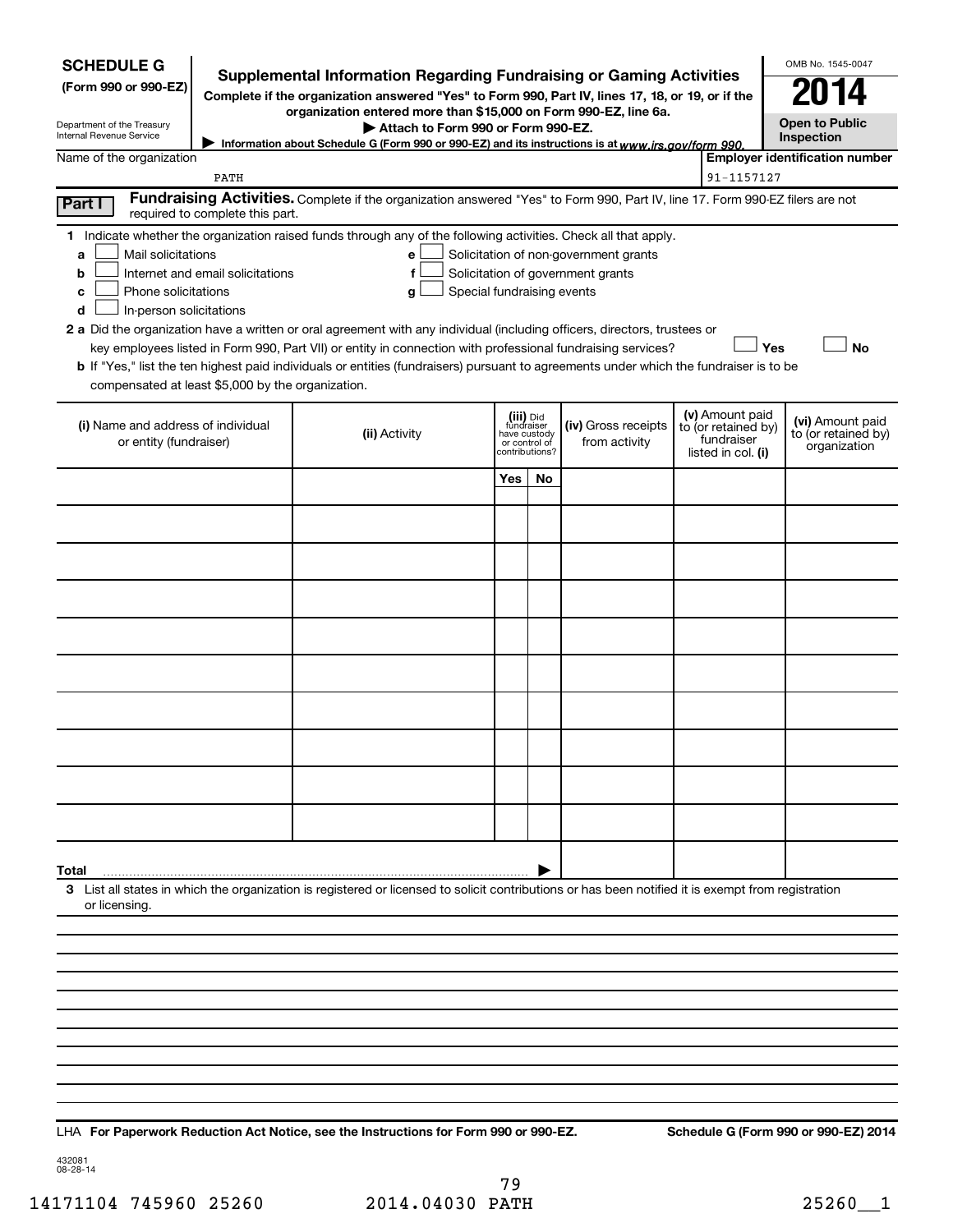|                 | Part II  | Schedule G (Form 990 or 990-EZ) 2014 PATH                                                                                                                                                                                                                                  |                       |                                                       |                                 | 91-1157127<br>Page 2                      |
|-----------------|----------|----------------------------------------------------------------------------------------------------------------------------------------------------------------------------------------------------------------------------------------------------------------------------|-----------------------|-------------------------------------------------------|---------------------------------|-------------------------------------------|
|                 |          | Fundraising Events. Complete if the organization answered "Yes" to Form 990, Part IV, line 18, or reported more than \$15,000<br>of fundraising event contributions and gross income on Form 990-EZ, lines 1 and 6b. List events with gross receipts greater than \$5,000. |                       |                                                       |                                 |                                           |
|                 |          |                                                                                                                                                                                                                                                                            | (a) Event #1          | (b) Event #2                                          | (c) Other events<br><b>NONE</b> | (d) Total events<br>(add col. (a) through |
|                 |          |                                                                                                                                                                                                                                                                            | GOLF BENEFIT          |                                                       |                                 | col. (c))                                 |
|                 |          |                                                                                                                                                                                                                                                                            | (event type)          | (event type)                                          | (total number)                  |                                           |
| Revenue         | 1        |                                                                                                                                                                                                                                                                            | 177,120.              |                                                       |                                 | 177,120.                                  |
|                 | 2        |                                                                                                                                                                                                                                                                            | 35,220.               |                                                       |                                 | 35,220.                                   |
|                 | 3        | Gross income (line 1 minus line 2)                                                                                                                                                                                                                                         | 141,900.              |                                                       |                                 | 141,900.                                  |
|                 | 4        |                                                                                                                                                                                                                                                                            |                       |                                                       |                                 |                                           |
|                 | 5        |                                                                                                                                                                                                                                                                            | 38,218.               |                                                       |                                 | 38,218.                                   |
| Direct Expenses | 6        |                                                                                                                                                                                                                                                                            | 54,379.               |                                                       |                                 | 54,379.                                   |
|                 | 7        |                                                                                                                                                                                                                                                                            |                       |                                                       |                                 |                                           |
|                 | 8        |                                                                                                                                                                                                                                                                            | 2,786.                |                                                       |                                 | 2,786.                                    |
|                 | 9        |                                                                                                                                                                                                                                                                            | 9,876.                |                                                       |                                 | 9,876.                                    |
|                 |          | Direct expense summary. Add lines 4 through 9 in column (d) maturities contains an according contained and Direct expense summary.                                                                                                                                         |                       |                                                       |                                 | 105,259.                                  |
|                 | 11       |                                                                                                                                                                                                                                                                            |                       |                                                       |                                 | 36,641.                                   |
|                 | Part III | Gaming. Complete if the organization answered "Yes" to Form 990, Part IV, line 19, or reported more than                                                                                                                                                                   |                       |                                                       |                                 |                                           |
|                 |          | \$15,000 on Form 990-EZ, line 6a.                                                                                                                                                                                                                                          |                       | (b) Pull tabs/instant                                 |                                 | (d) Total gaming (add                     |
| Revenue         |          |                                                                                                                                                                                                                                                                            | (a) Bingo             | bingo/progressive bingo                               | (c) Other gaming                | col. (a) through col. (c))                |
|                 |          |                                                                                                                                                                                                                                                                            |                       |                                                       |                                 |                                           |
|                 | 1        |                                                                                                                                                                                                                                                                            |                       |                                                       |                                 |                                           |
|                 | 2        | Cash prizes [111] Cash prizes [11] Cash prizes [11] Cash prizes [11] Casar Dividend Dividend Dividend Dividend D                                                                                                                                                           |                       |                                                       |                                 |                                           |
| Expenses        | 3        |                                                                                                                                                                                                                                                                            |                       |                                                       |                                 |                                           |
| tig<br>ă        |          |                                                                                                                                                                                                                                                                            |                       |                                                       |                                 |                                           |
|                 |          |                                                                                                                                                                                                                                                                            |                       |                                                       |                                 |                                           |
|                 |          | 6 Volunteer labor                                                                                                                                                                                                                                                          | Yes<br>%<br><b>No</b> | Yes<br>%<br>No                                        | Yes<br>%<br>No                  |                                           |
|                 | 7        | Direct expense summary. Add lines 2 through 5 in column (d)                                                                                                                                                                                                                |                       |                                                       |                                 |                                           |
|                 | 8        |                                                                                                                                                                                                                                                                            |                       |                                                       |                                 |                                           |
| 9               |          | Enter the state(s) in which the organization conducts gaming activities:                                                                                                                                                                                                   |                       | <u> 1989 - Johann Stein, fransk politik (d. 1989)</u> |                                 | Yes<br><b>No</b>                          |
|                 |          |                                                                                                                                                                                                                                                                            |                       |                                                       |                                 | Yes<br><b>No</b>                          |
|                 |          |                                                                                                                                                                                                                                                                            |                       |                                                       |                                 |                                           |

432082 08-28-14

**Schedule G (Form 990 or 990-EZ) 2014**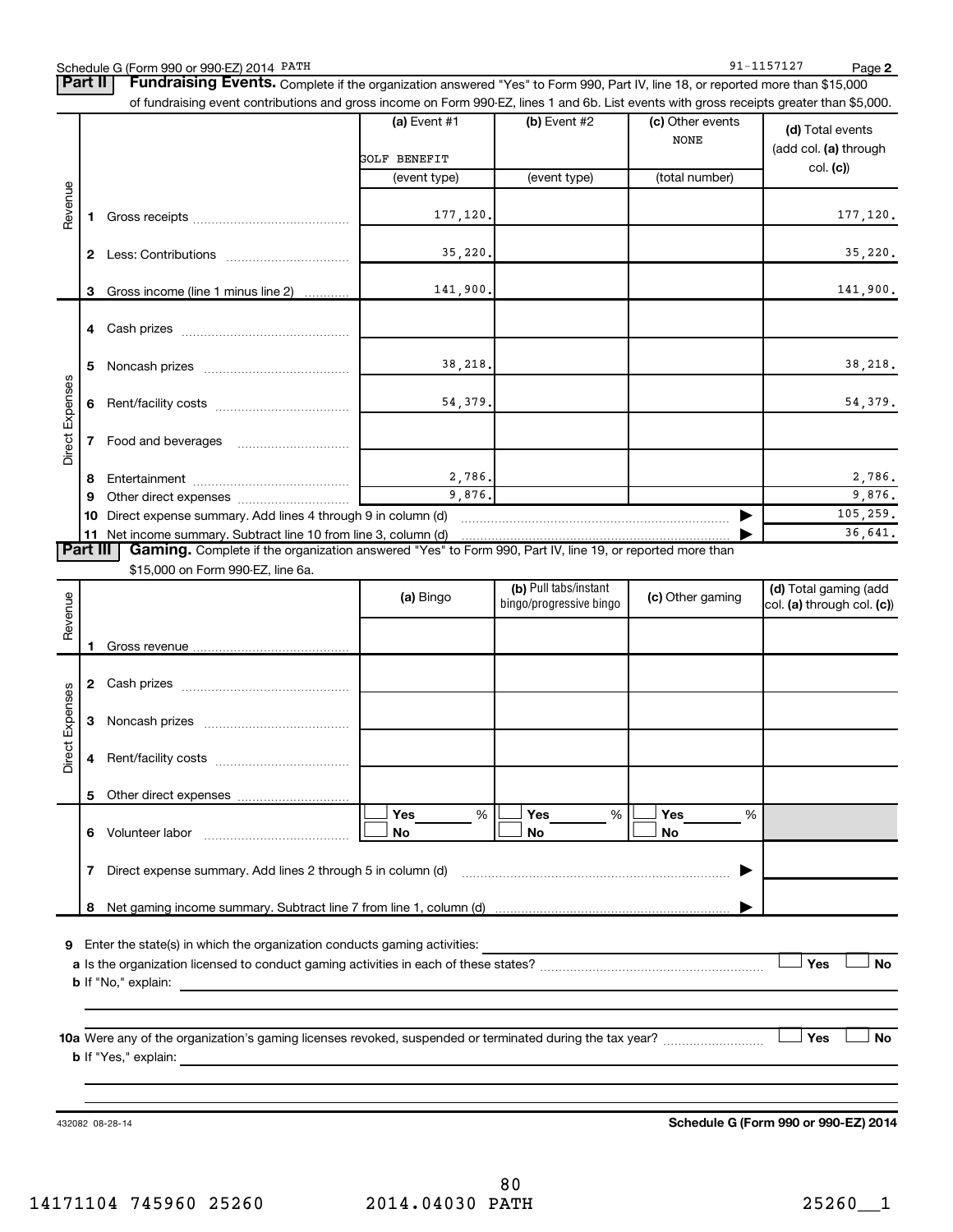|    | Schedule G (Form 990 or 990-EZ) 2014 PATH                                                                                                                                                                                            | 91-1157127                           | Page 3    |
|----|--------------------------------------------------------------------------------------------------------------------------------------------------------------------------------------------------------------------------------------|--------------------------------------|-----------|
|    |                                                                                                                                                                                                                                      | Yes                                  | <b>No</b> |
|    | 12 Is the organization a grantor, beneficiary or trustee of a trust or a member of a partnership or other entity formed                                                                                                              | Yes                                  | <b>No</b> |
|    | <b>13</b> Indicate the percentage of gaming activity conducted in:                                                                                                                                                                   |                                      |           |
|    |                                                                                                                                                                                                                                      | 1За                                  | %         |
|    |                                                                                                                                                                                                                                      | 13 <sub>b</sub>                      | %         |
|    | 14 Enter the name and address of the person who prepares the organization's gaming/special events books and records:                                                                                                                 |                                      |           |
|    | Name $\blacktriangleright$<br><u> 1989 - John Stein, Amerikaansk politiker (* 1908)</u>                                                                                                                                              |                                      |           |
|    |                                                                                                                                                                                                                                      |                                      |           |
|    |                                                                                                                                                                                                                                      | Yes                                  | <b>No</b> |
|    | of gaming revenue retained by the third party $\triangleright$ \$ __________________.                                                                                                                                                |                                      |           |
|    | c If "Yes," enter name and address of the third party:                                                                                                                                                                               |                                      |           |
|    | <u> 1989 - Johann Barbara, martin amerikan basal dan berasal dan berasal dalam basal dan berasal dan berasal dan</u><br>Name $\blacktriangleright$                                                                                   |                                      |           |
|    | Address $\blacktriangleright$                                                                                                                                                                                                        |                                      |           |
| 16 | Gaming manager information:                                                                                                                                                                                                          |                                      |           |
|    | Name $\blacktriangleright$                                                                                                                                                                                                           |                                      |           |
|    | Gaming manager compensation > \$                                                                                                                                                                                                     |                                      |           |
|    | Description of services provided <b>Denote the Constantine Constantine Constantine Constantine Constantine Constantine Constantine Constantine Constantine Constantine Constantine Constantine Constantine Constantine Constanti</b> |                                      |           |
|    |                                                                                                                                                                                                                                      |                                      |           |
|    | Director/officer<br>Employee<br>Independent contractor                                                                                                                                                                               |                                      |           |
|    | <b>17</b> Mandatory distributions:                                                                                                                                                                                                   |                                      |           |
|    | a Is the organization required under state law to make charitable distributions from the gaming proceeds to                                                                                                                          |                                      |           |
|    | retain the state gaming license?                                                                                                                                                                                                     | Yes $\lfloor$                        | $\Box$ No |
|    | <b>b</b> Enter the amount of distributions required under state law to be distributed to other exempt organizations or spent in the                                                                                                  |                                      |           |
|    | organization's own exempt activities during the tax year $\triangleright$ \$                                                                                                                                                         |                                      |           |
|    | <b>Part IV</b><br>Supplemental Information. Provide the explanations required by Part I, line 2b, columns (iii) and (v), and Part III, lines 9, 9b, 10b, 15b,                                                                        |                                      |           |
|    | 15c, 16, and 17b, as applicable. Also provide any additional information (see instructions).                                                                                                                                         |                                      |           |
|    |                                                                                                                                                                                                                                      |                                      |           |
|    |                                                                                                                                                                                                                                      |                                      |           |
|    |                                                                                                                                                                                                                                      |                                      |           |
|    |                                                                                                                                                                                                                                      |                                      |           |
|    |                                                                                                                                                                                                                                      |                                      |           |
|    |                                                                                                                                                                                                                                      |                                      |           |
|    |                                                                                                                                                                                                                                      |                                      |           |
|    |                                                                                                                                                                                                                                      |                                      |           |
|    |                                                                                                                                                                                                                                      |                                      |           |
|    |                                                                                                                                                                                                                                      |                                      |           |
|    |                                                                                                                                                                                                                                      |                                      |           |
|    |                                                                                                                                                                                                                                      |                                      |           |
|    |                                                                                                                                                                                                                                      |                                      |           |
|    |                                                                                                                                                                                                                                      |                                      |           |
|    | 432083 08-28-14                                                                                                                                                                                                                      | Schedule G (Form 990 or 990-EZ) 2014 |           |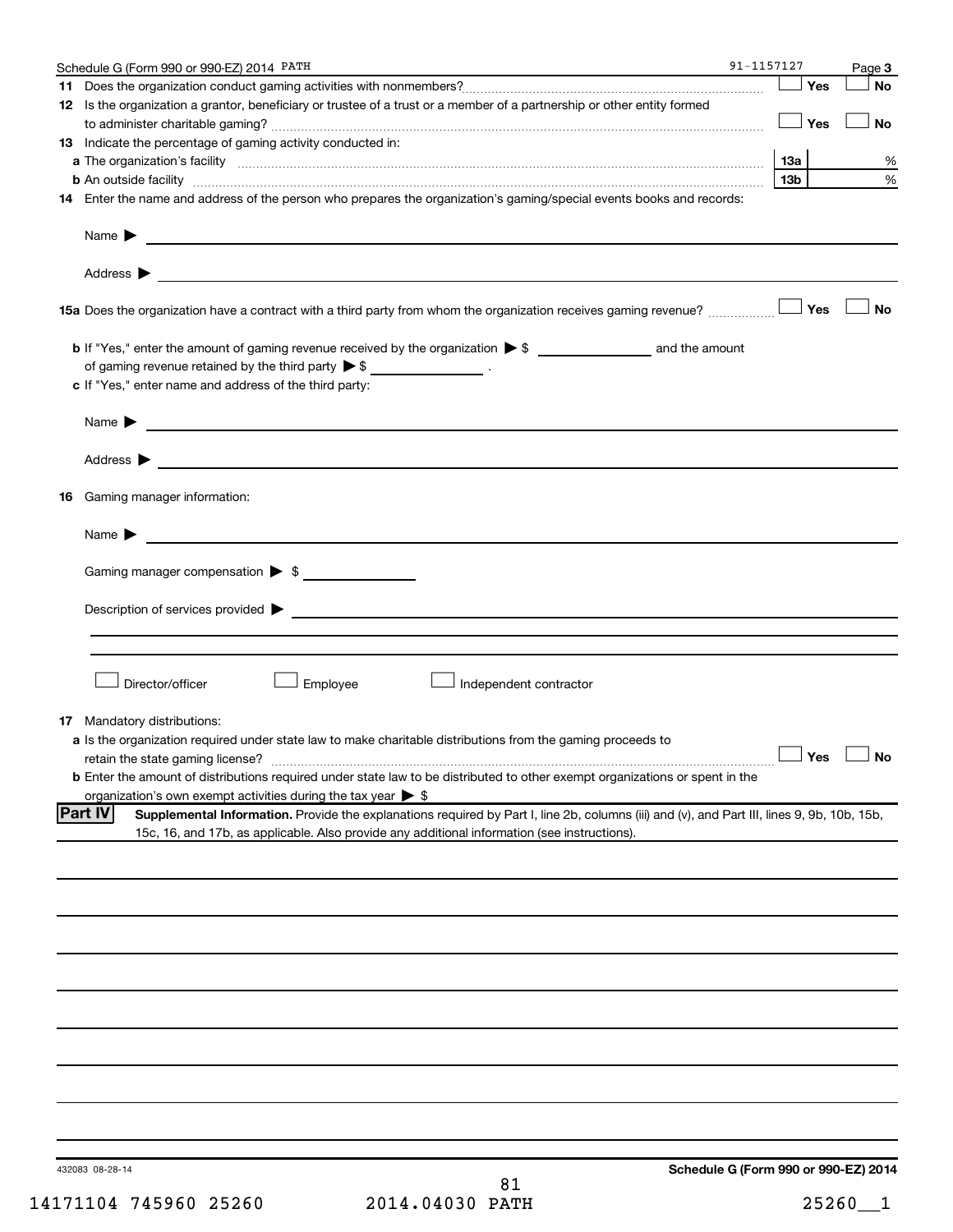**Part IV** | Supplemental Information (continued)

**Schedule G (Form 990 or 990-EZ)**

14171104 745960 25260 2014.04030 PATH 25260\_\_1 82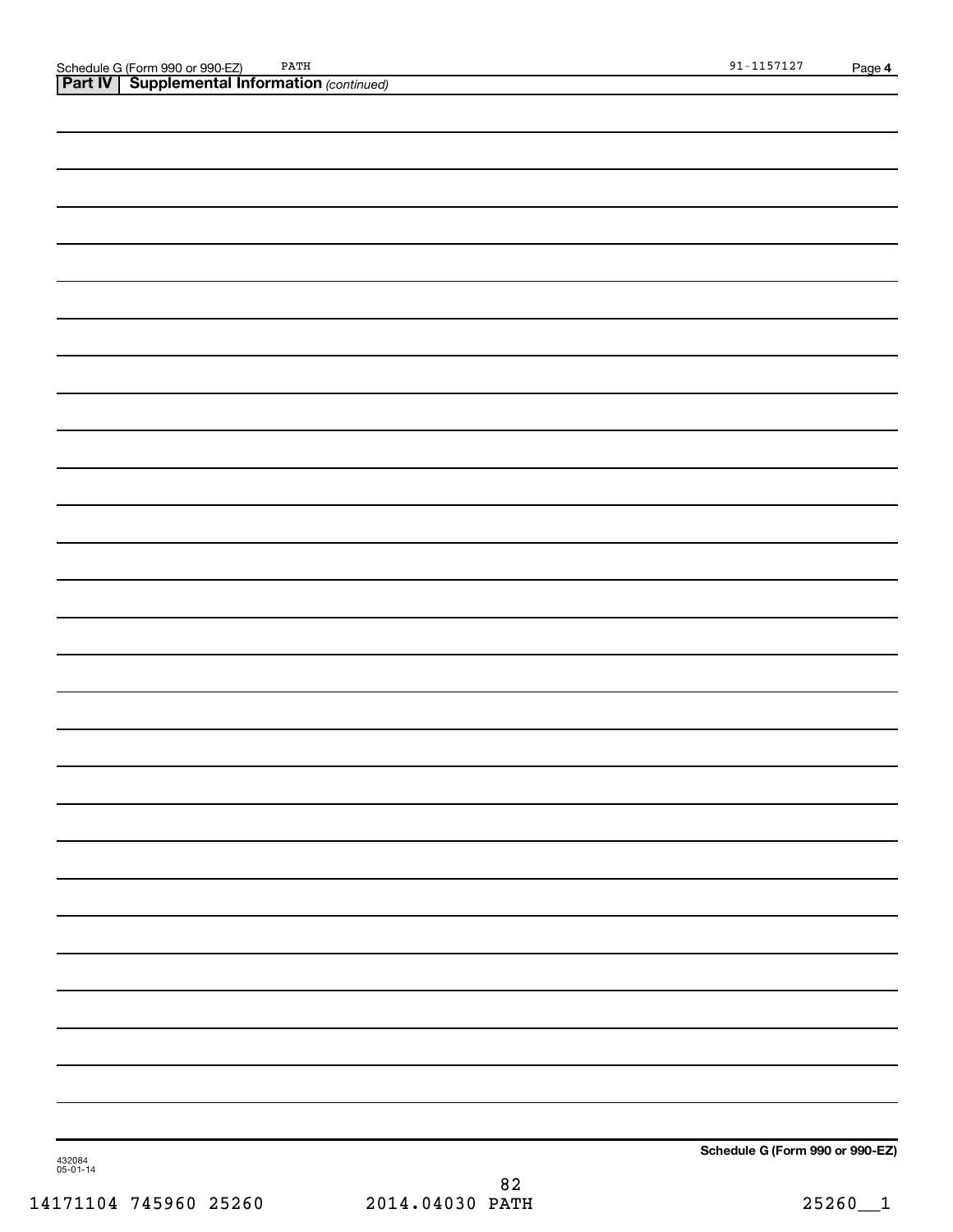| <b>SCHEDULE I</b><br>(Form 990)<br>Department of the Treasury<br>Internal Revenue Service                                                                                                                                                                                                                       | <b>Grants and Other Assistance to Organizations,</b><br>Governments, and Individuals in the United States<br>Complete if the organization answered "Yes" to Form 990, Part IV, line 21 or 22.<br>Attach to Form 990.<br>Information about Schedule I (Form 990) and its instructions is at www.irs.gov/form990. |                                  |                             |                                         |                                                                |                                           |                                       |  |  |  |  |
|-----------------------------------------------------------------------------------------------------------------------------------------------------------------------------------------------------------------------------------------------------------------------------------------------------------------|-----------------------------------------------------------------------------------------------------------------------------------------------------------------------------------------------------------------------------------------------------------------------------------------------------------------|----------------------------------|-----------------------------|-----------------------------------------|----------------------------------------------------------------|-------------------------------------------|---------------------------------------|--|--|--|--|
| Name of the organization                                                                                                                                                                                                                                                                                        |                                                                                                                                                                                                                                                                                                                 |                                  |                             |                                         |                                                                |                                           | <b>Employer identification number</b> |  |  |  |  |
| PATH                                                                                                                                                                                                                                                                                                            |                                                                                                                                                                                                                                                                                                                 |                                  |                             |                                         |                                                                |                                           | 91-1157127                            |  |  |  |  |
| Part I<br><b>General Information on Grants and Assistance</b>                                                                                                                                                                                                                                                   |                                                                                                                                                                                                                                                                                                                 |                                  |                             |                                         |                                                                |                                           |                                       |  |  |  |  |
| Does the organization maintain records to substantiate the amount of the grants or assistance, the grantees' eligibility for the grants or assistance, and the selection<br>1.<br>Describe in Part IV the organization's procedures for monitoring the use of grant funds in the United States.<br>$\mathbf{2}$ |                                                                                                                                                                                                                                                                                                                 |                                  |                             |                                         |                                                                |                                           | $\boxed{\text{X}}$ Yes<br><b>No</b>   |  |  |  |  |
| Part II<br>Grants and Other Assistance to Domestic Organizations and Domestic Governments. Complete if the organization answered "Yes" to Form 990, Part IV, line 21, for any                                                                                                                                   |                                                                                                                                                                                                                                                                                                                 |                                  |                             |                                         |                                                                |                                           |                                       |  |  |  |  |
| recipient that received more than \$5,000. Part II can be duplicated if additional space is needed.                                                                                                                                                                                                             |                                                                                                                                                                                                                                                                                                                 |                                  |                             |                                         |                                                                |                                           |                                       |  |  |  |  |
| 1 (a) Name and address of organization<br>or government                                                                                                                                                                                                                                                         | (b) EIN                                                                                                                                                                                                                                                                                                         | (c) IRC section<br>if applicable | (d) Amount of<br>cash grant | (e) Amount of<br>non-cash<br>assistance | (f) Method of<br>valuation (book,<br>FMV, appraisal,<br>other) | (g) Description of<br>non-cash assistance | (h) Purpose of grant<br>or assistance |  |  |  |  |
| ACCELOVANCE, INC.<br>2275 RESEARCH BOULEVARD, SUITE 700<br>ROCKVILLE, MD 20850                                                                                                                                                                                                                                  | 20-0956757                                                                                                                                                                                                                                                                                                      | N/A                              | 744,175.                    | 0                                       |                                                                |                                           | PRODUCT DEVELOPMENT                   |  |  |  |  |
| ADVANCED BIOSCIENCE LABORATORIES<br>INC. - 9800 MEDICAL CENTER DRIVE,<br>BUILDING D - ROCKVILLE, MD 20850                                                                                                                                                                                                       | 62-1242262                                                                                                                                                                                                                                                                                                      | N/A                              | 178,400.                    | $\mathbf 0$ .                           |                                                                |                                           | <b>PRODUCT DEVELOPMENT</b>            |  |  |  |  |
| AKROS, INC. - RESEARCH ANALYTICS<br>3350 LAZERA RANCH ROAD<br>CHEYENNE, WY 82007                                                                                                                                                                                                                                | $26 - 3668995$                                                                                                                                                                                                                                                                                                  | N/A                              | 309,411.                    | $\mathbf{0}$                            |                                                                |                                           | INTERNATIONAL DEVELOPMENT             |  |  |  |  |
| APPLIED STRATEGIES CONSULTING LLC<br>951 MARINERS ISLAND BLVD., SUITE 4<br>SAN MATEO, CA 94404                                                                                                                                                                                                                  | 33-1026972                                                                                                                                                                                                                                                                                                      | N/A                              | 25,876,                     | 0                                       |                                                                |                                           | PUBLIC HEALTH                         |  |  |  |  |
| BASIC HEALTH INTERNATIONAL, INC.<br>THE MOUNT SINAI MEDICAL CENTER ONE<br>GUSTAV, L. LEVY PLACE, P.O. BOX<br>$1170 - NE$                                                                                                                                                                                        | $20-3408717$ $501(C)(3)$                                                                                                                                                                                                                                                                                        |                                  | 263,348.                    | 0                                       |                                                                |                                           | PUBLIC HEALTH                         |  |  |  |  |
| BOSTON UNIVERSITY<br>ONE SILBER WAY<br>BOSTON, MA 02215                                                                                                                                                                                                                                                         | $04 - 2103547$ $501(C)(3)$                                                                                                                                                                                                                                                                                      |                                  | 178,517.                    | $\mathbf{0}$                            |                                                                |                                           | PUBLIC HEALTH                         |  |  |  |  |
| 2 Enter total number of section 501(c)(3) and government organizations listed in the line 1 table                                                                                                                                                                                                               |                                                                                                                                                                                                                                                                                                                 |                                  |                             |                                         |                                                                |                                           | 56.                                   |  |  |  |  |
| 3 Enter total number of other organizations listed in the line 1 table                                                                                                                                                                                                                                          |                                                                                                                                                                                                                                                                                                                 |                                  |                             |                                         |                                                                |                                           | 24.                                   |  |  |  |  |

**For Paperwork Reduction Act Notice, see the Instructions for Form 990. Schedule I (Form 990) (2014)** LHA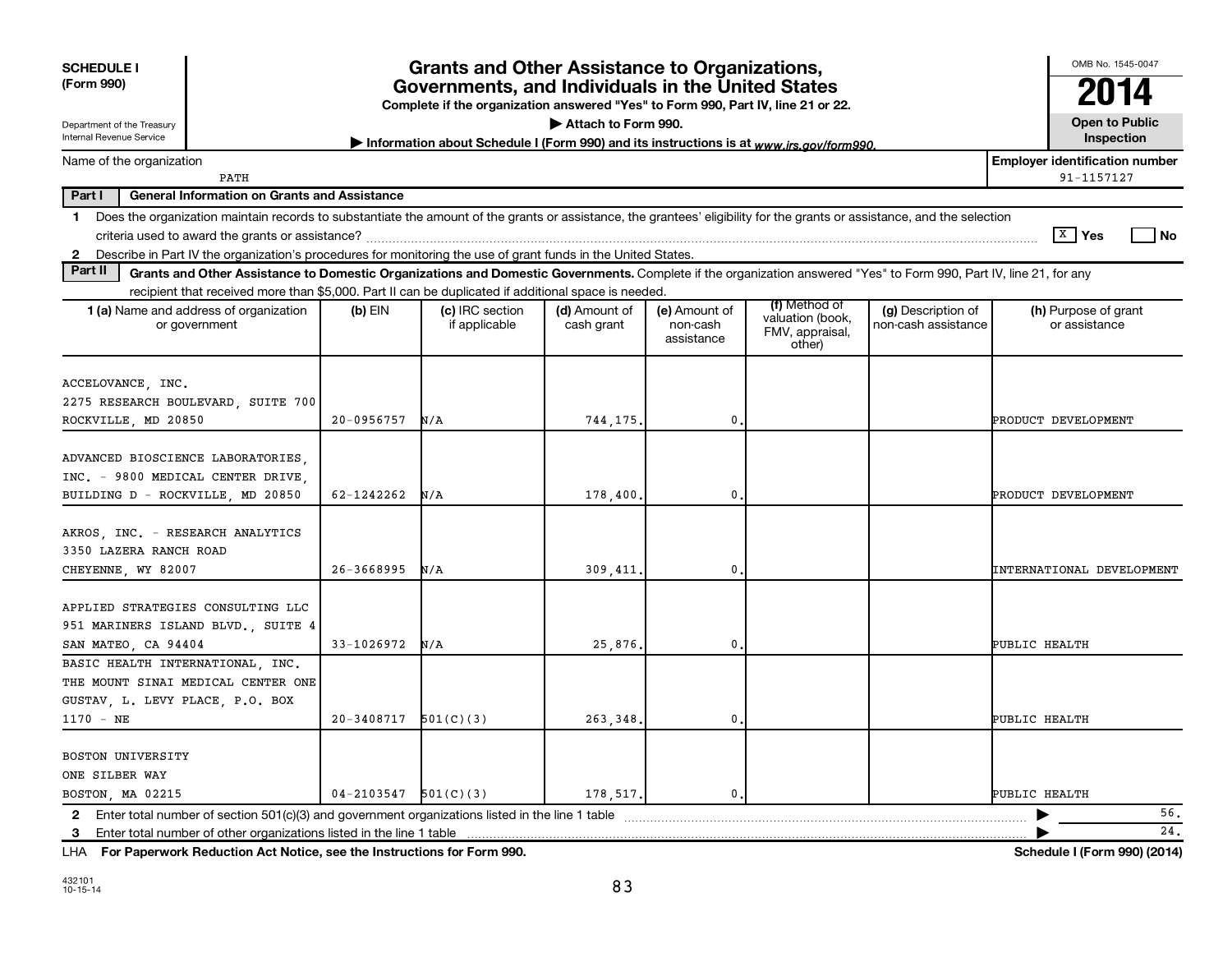| Schedule I (Form 990)<br>PATH                                                                                                                  |                            |                                  |                             |                                         |                                                                |                                           | 91-1157127<br>Page 1                  |
|------------------------------------------------------------------------------------------------------------------------------------------------|----------------------------|----------------------------------|-----------------------------|-----------------------------------------|----------------------------------------------------------------|-------------------------------------------|---------------------------------------|
| Part II<br>Continuation of Grants and Other Assistance to Governments and Organizations in the United States (Schedule I (Form 990), Part II.) |                            |                                  |                             |                                         |                                                                |                                           |                                       |
| (a) Name and address of<br>organization or government                                                                                          | $(b)$ EIN                  | (c) IRC section<br>if applicable | (d) Amount of<br>cash grant | (e) Amount of<br>non-cash<br>assistance | (f) Method of<br>valuation<br>(book, FMV,<br>appraisal, other) | (g) Description of<br>non-cash assistance | (h) Purpose of grant<br>or assistance |
| BOSTON UNIVERSITY                                                                                                                              |                            |                                  |                             |                                         |                                                                |                                           |                                       |
| ONE SILBER WAY                                                                                                                                 |                            |                                  |                             |                                         |                                                                |                                           |                                       |
| BOSTON, MA 02215                                                                                                                               | $04 - 2103547$             | 501(C)(3)                        | 26,887                      | $\mathfrak{o}$ .                        |                                                                |                                           | PRODUCT DEVELOPMENT                   |
| BROADREACH HEALTHCARE, LLC<br>1655 NORTH FORT MYER DR., SUITE 70                                                                               |                            |                                  |                             |                                         |                                                                |                                           |                                       |
| ARLINGTON, VA 22209                                                                                                                            | 86-1052728                 | N/A                              | 309,328                     | $\mathbf{0}$                            |                                                                |                                           | INTERNATIONAL DEVELOPMENT             |
| CASCADE DESIGNS, INC.<br>4000 FIRST AVENUE SOUTH                                                                                               |                            |                                  |                             |                                         |                                                                |                                           |                                       |
| SEATTLE, WA 98134                                                                                                                              | 91-0969695                 | N/A                              | 9,624                       | $\mathbf 0$ .                           |                                                                |                                           | PRODUCT DEVELOPMENT                   |
| CDC FOUNDATION<br>CDC FOUNDATION 55 PARK PLACE NE, S<br>ATLANTA, GA 30303                                                                      | 58-2106707                 | 501(C)(3)                        | 449,939.                    | $\mathbf{0}$ .                          |                                                                |                                           | PRODUCT DEVELOPMENT                   |
| CHILDFUND INTERNATIONAL<br>2821 EMERYWOOD PARKWAY<br>RICHMOND, VA 23294                                                                        | 54-0536100                 | 501(C)(3)                        | 96,066                      | 0                                       |                                                                |                                           | PUBLIC HEALTH                         |
| CHRISTIAN CONNECTIONS FOR<br>INTERNATIONAL HEALTH - 1329<br>SHEPARD DRIVE, SUITE 7 - STERLING                                                  |                            |                                  |                             |                                         |                                                                |                                           |                                       |
| VA 20164                                                                                                                                       | 54-1932761                 | 501(C)(3)                        | 79,905                      | $\mathfrak{o}$ .                        |                                                                |                                           | <b>PUBLIC HEALTH</b>                  |
| CONRAD<br>EASTERN VIRGINIA MEDICAL SCHOOL<br>1611 N. KENT ST., SUITE 806 -                                                                     |                            |                                  |                             |                                         |                                                                |                                           |                                       |
| ARLINGTON, VA                                                                                                                                  | 23-7053028                 | 501(C)(3)                        | 250,000                     | $\mathfrak o$ .                         |                                                                |                                           | PRODUCT DEVELOPMENT                   |
| ECHODITTO, INC.<br>ONE DAVIS SQUARE, STE 302<br>SOMERVILLE, MA 02144                                                                           | $20 - 0134367$             | N/A                              | 81,260                      | 0.                                      |                                                                |                                           | PUBLIC HEALTH                         |
| ELIZABETH GLASER PEDIATRIC AIDS<br>FOUNDATION - 1140 CONNECTICUT<br>AVENUE NW - WASHINGTON, DC 20036                                           | $95 - 4191698$ $501(C)(3)$ |                                  | 3,138,967.                  | $\mathbf{0}$ .                          |                                                                |                                           | INTERNATIONAL DEVELOPMENT             |

PATH 91-1157127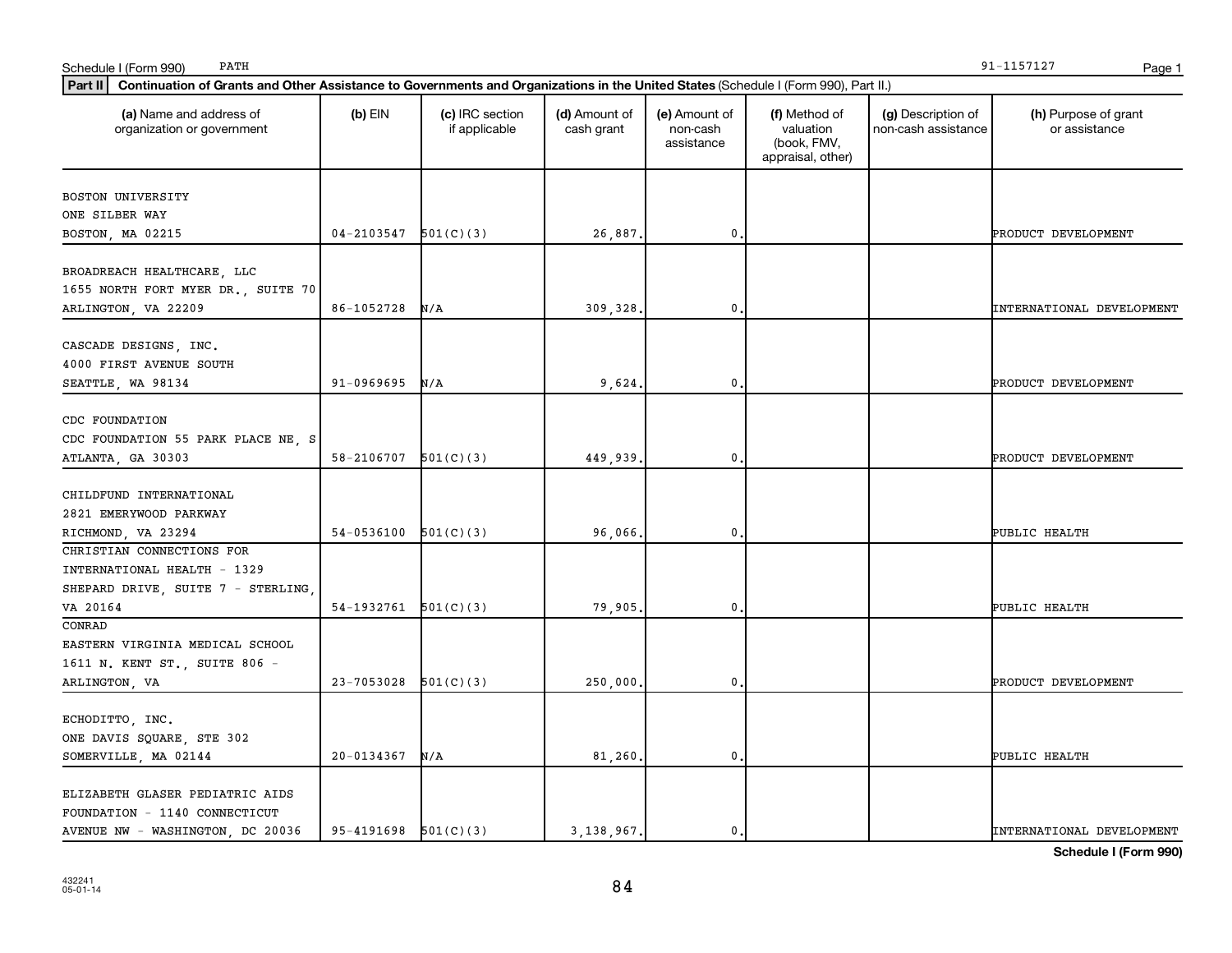| PATH<br>Schedule I (Form 990)                                                                                                                  |                            |                                  |                             |                                         |                                                                |                                           | 91-1157127<br>Page 1                  |
|------------------------------------------------------------------------------------------------------------------------------------------------|----------------------------|----------------------------------|-----------------------------|-----------------------------------------|----------------------------------------------------------------|-------------------------------------------|---------------------------------------|
| Part II<br>Continuation of Grants and Other Assistance to Governments and Organizations in the United States (Schedule I (Form 990), Part II.) |                            |                                  |                             |                                         |                                                                |                                           |                                       |
| (a) Name and address of<br>organization or government                                                                                          | $(b)$ EIN                  | (c) IRC section<br>if applicable | (d) Amount of<br>cash grant | (e) Amount of<br>non-cash<br>assistance | (f) Method of<br>valuation<br>(book, FMV,<br>appraisal, other) | (g) Description of<br>non-cash assistance | (h) Purpose of grant<br>or assistance |
| EMORY UNIVERSITY<br>201 DOWMAN DRIVE<br>ATLANTA, GA 30322                                                                                      | $58-0566256$ $501(C)(3)$   |                                  | 364,418.                    | 0                                       |                                                                |                                           | PUBLIC HEALTH                         |
| EMORY UNIVERSITY<br>201 DOWMAN DRIVE<br>ATLANTA, GA 30322                                                                                      | 58-0566256                 | 501(C)(3)                        | 49,135.                     | 0                                       |                                                                |                                           | PRODUCT DEVELOPMENT                   |
| EXPRESSION ANALYSIS, INC.<br>4326 S ALSTON AVE #101<br>DURHAM, NC 27713                                                                        | 52-2340631                 | N/A                              | 25,000.                     | 0                                       |                                                                |                                           | PRODUCT DEVELOPMENT                   |
| FAMILY CARE INTERNATIONAL, INC.<br>45 BROADWAY, SUITE 320<br>NEW YORK, NY 10006                                                                | 23-7413005                 | 501(C)(3)                        | 134,908.                    | 0                                       |                                                                |                                           | PUBLIC HEALTH                         |
| <b>FHI 360</b><br>FHI 360 HEADQUARTERS 359 BLACKWELL<br>DURHAM, NC 27701                                                                       | $23 - 7413005$ $501(C)(3)$ |                                  | 743,953.                    | 0                                       |                                                                |                                           | PUBLIC HEALTH                         |
| FINA BIOSOLUTIONS LLC<br>9430 KEY WEST AVE, SUITE 200<br>ROCKVILLE, MD 20850                                                                   | $20 - 5448275$             | N/A                              | 53,568                      | 0                                       |                                                                |                                           | PRODUCT DEVELOPMENT                   |
| FINANCING FOR DEVELOPMENT<br>1800 MASSACHUSETTS AVENUE, SUITE 4<br>WASHINGTON, DC 20036                                                        | 68-0683026                 | 501(C)(3)                        | 313,956.                    | 0                                       |                                                                |                                           | PUBLIC HEALTH                         |
| FOOD & DRUG ADMINISTRATION<br>10903 NEW HAMPSHIRE AVENUE<br>SILVER SPRING, MD 20993                                                            | 53-0196965                 | GOVERNMENT                       | 407,170.                    | $\mathbf{0}$                            |                                                                |                                           | PRODUCT DEVELOPMENT                   |
| FRAUNHOFER USA CENTER FOR<br>MOLECULAR BIOTECHNOLOGY - 9<br>INNOVATION WAY, SUITE 200 -<br>NEWARK, DE 19711                                    | $38-3203030$ $501(C)(3)$   |                                  | 230,937.                    | $\mathbf{0}$ .                          |                                                                |                                           | PRODUCT DEVELOPMENT                   |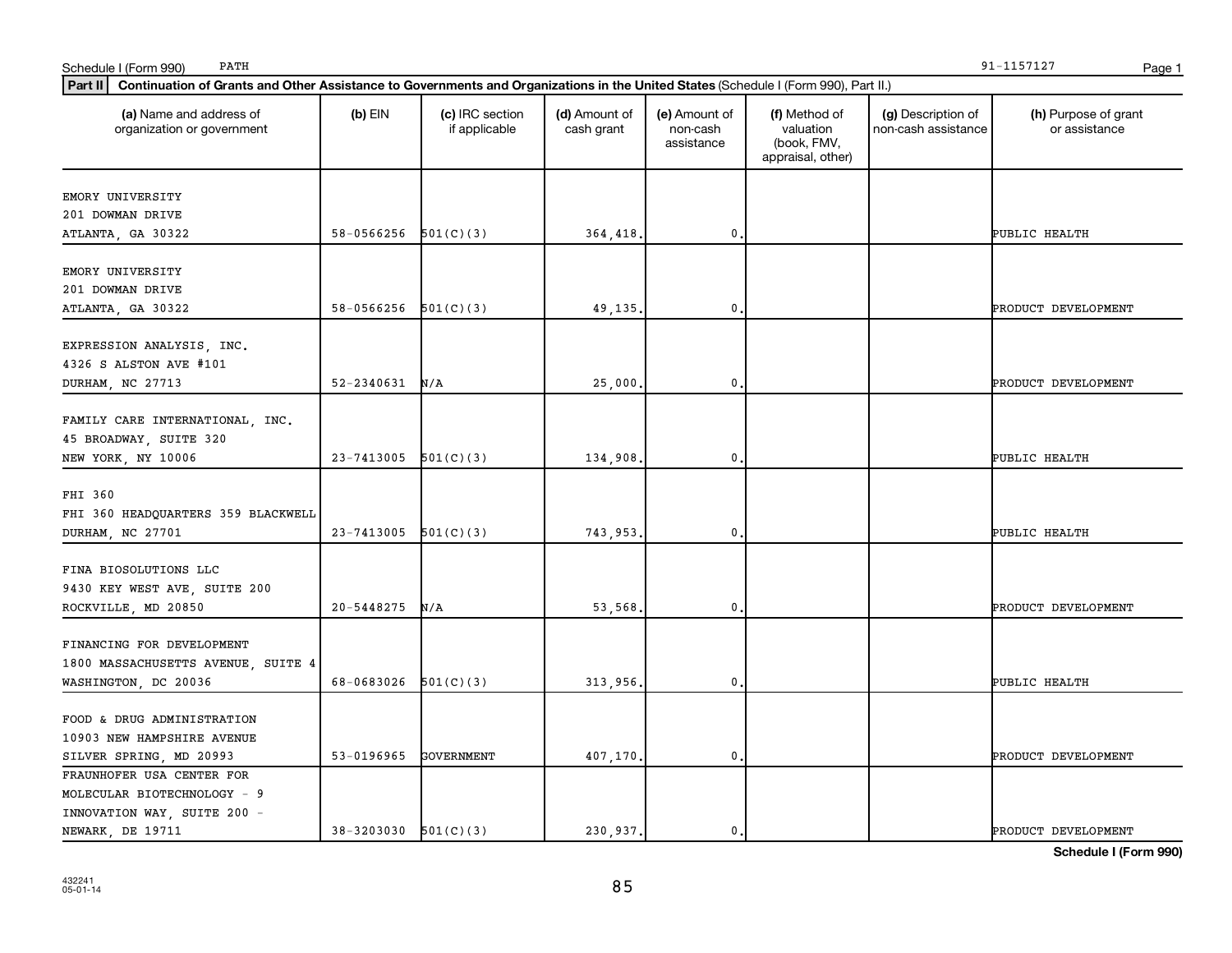| PATH<br>Schedule I (Form 990)                                                                                                                  |                            |                                  |                             |                                         |                                                                |                                           | 91-1157127<br>Page 1                  |
|------------------------------------------------------------------------------------------------------------------------------------------------|----------------------------|----------------------------------|-----------------------------|-----------------------------------------|----------------------------------------------------------------|-------------------------------------------|---------------------------------------|
| Part II<br>Continuation of Grants and Other Assistance to Governments and Organizations in the United States (Schedule I (Form 990), Part II.) |                            |                                  |                             |                                         |                                                                |                                           |                                       |
| (a) Name and address of<br>organization or government                                                                                          | $(b)$ EIN                  | (c) IRC section<br>if applicable | (d) Amount of<br>cash grant | (e) Amount of<br>non-cash<br>assistance | (f) Method of<br>valuation<br>(book, FMV,<br>appraisal, other) | (g) Description of<br>non-cash assistance | (h) Purpose of grant<br>or assistance |
| FRED HUTCHINSON CANCER RESEARCH<br>CENTER - PO BOX 19024 - SEATTLE,<br>WA 98109                                                                | $23 - 7156071$ $501(C)(3)$ |                                  | 142,779.                    | $\mathbf 0$ .                           |                                                                |                                           | PRODUCT DEVELOPMENT                   |
| GEORGE W. BUSH INSTITUTE<br>2943 SMU BLVD<br>DALLAS, TX 75205                                                                                  | 20-4119317                 | 501(C)(3)                        | 25,000.                     | $\mathbf{0}$                            |                                                                |                                           | PUBLIC HEALTH                         |
| GLOBAL HEALTH INSIGHTS LLC<br>3 PETER COOPER ROAD, APT MC<br>NEW YORK, NY 10010                                                                | 26-3809493                 | N/A                              | 69,534.                     | $\mathbf{0}$                            |                                                                |                                           | PUBLIC HEALTH                         |
| GMMB INC.<br>1200 WESTLAKE AVENUE N., SUITE 100<br>SEATTLE, WA 98109                                                                           | 52-1305983                 | N/A                              | 95,463.                     | $\mathbf{0}$                            |                                                                |                                           | PUBLIC HEALTH                         |
| GREENEWORKS GLOBAL, LLC<br>3733 WARREN STREET NW<br>WASHINGTON, DC 20016                                                                       | 80-0672849                 | N/A                              | 31,000.                     | $\mathbf 0$ .                           |                                                                |                                           | PUBLIC HEALTH                         |
| HARVARD UNIVERSITY, SCHOOL OF<br>PUBLIC HEALTH - 1033 MASSACHUSETTS<br>AVE STE 3 - CAMBRIDGE, MA 02138                                         | 04-2103580                 | 501(C)(3)                        | $-10,450.$                  | $\mathbf{0}$                            |                                                                |                                           | PUBLIC HEALTH                         |
| IBIS REPRODUCTIVE HEALTH<br>17 DUNSTER STREET, SUITE 201<br>CAMBRIDGE, MA 02138                                                                | $03-0382773$ $501(C)(3)$   |                                  | 105,612.                    | $\mathbf 0$ .                           |                                                                |                                           | PUBLIC HEALTH                         |
| INITIATIVES INC.<br>264 BEACON STREET<br>BOSTON, MA 02116                                                                                      | $04 - 2961350$             | N/A                              | 113,017.                    | $\mathbf 0$ .                           |                                                                |                                           | INTERNATIONAL DEVELOPMENT             |
| INOVIO PHARMACEUTICALS<br>1787 SENTRY PARKWAY WEST BLDG 18-<br>BLUE BELL, PA 19422                                                             | $33-0969592$ N/A           |                                  | 50,000.                     | 0.                                      |                                                                |                                           | PRODUCT DEVELOPMENT                   |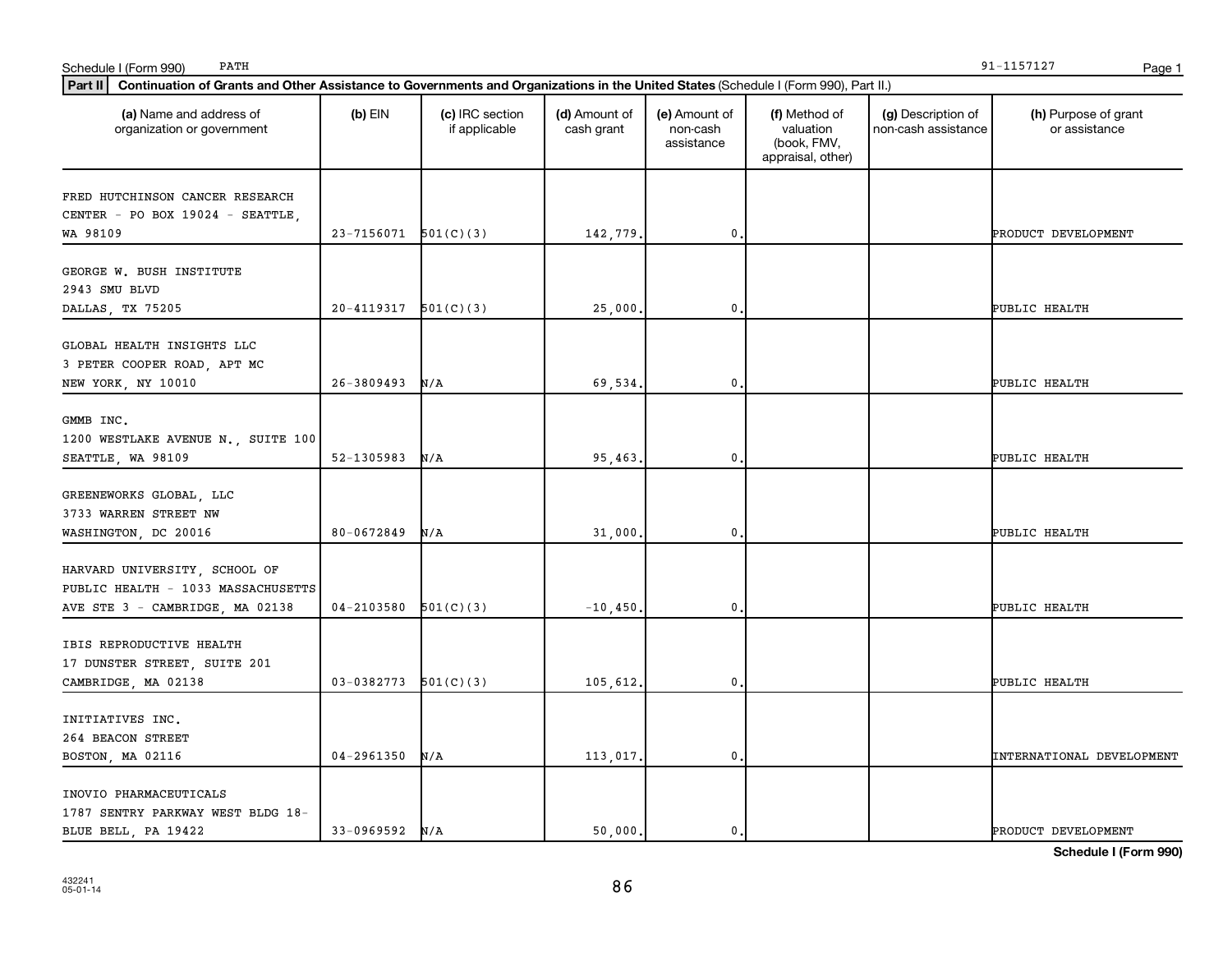| Schedule I (Form 990)<br>PATH                                                                                                                  |                          |                                  |                             |                                         |                                                                |                                           | 91-1157127<br>Page 1                  |
|------------------------------------------------------------------------------------------------------------------------------------------------|--------------------------|----------------------------------|-----------------------------|-----------------------------------------|----------------------------------------------------------------|-------------------------------------------|---------------------------------------|
| Part II<br>Continuation of Grants and Other Assistance to Governments and Organizations in the United States (Schedule I (Form 990), Part II.) |                          |                                  |                             |                                         |                                                                |                                           |                                       |
| (a) Name and address of<br>organization or government                                                                                          | $(b)$ EIN                | (c) IRC section<br>if applicable | (d) Amount of<br>cash grant | (e) Amount of<br>non-cash<br>assistance | (f) Method of<br>valuation<br>(book, FMV,<br>appraisal, other) | (g) Description of<br>non-cash assistance | (h) Purpose of grant<br>or assistance |
| INTERNATIONAL AIDS VACCINE                                                                                                                     |                          |                                  |                             |                                         |                                                                |                                           |                                       |
| INITIATIVE - 110 WILLIAM ST., 27TH                                                                                                             |                          |                                  |                             |                                         |                                                                |                                           |                                       |
| FLOOR - NEW YORK, NY 10038                                                                                                                     | 13-3870223               | 501(C)(3)                        | 192,630                     | 0,                                      |                                                                |                                           | PRODUCT DEVELOPMENT                   |
| INTERNATIONAL PLANNED PARENTHOOD                                                                                                               |                          |                                  |                             |                                         |                                                                |                                           |                                       |
| FEDERATION, WESTERN HEMISPHERE                                                                                                                 |                          |                                  |                             |                                         |                                                                |                                           |                                       |
| REGION - 125 MAIDEN LANE, 9TH                                                                                                                  |                          |                                  |                             |                                         |                                                                |                                           |                                       |
| FLOOR - NEW YORK, NY 10038                                                                                                                     | $13-1845455$ $501(C)(3)$ |                                  | 39,522                      | $\mathbf{0}$                            |                                                                |                                           | PUBLIC HEALTH                         |
| INTRAHEALTH INTERNATIONAL<br>6340 QUADRANGLE DRIVE, SUITE 200                                                                                  |                          |                                  |                             |                                         |                                                                |                                           |                                       |
| CHAPEL HILL, NC 27514                                                                                                                          | 55-0825466               | 501(C)(3)                        | 147,908                     | 0                                       |                                                                |                                           | PUBLIC HEALTH                         |
| JHPIEGO<br>1615 THAMES STREET<br>BALTIMORE, MD 21231                                                                                           | $23 - 7424444$           | 501(C)(3)                        | 1,702,770                   | 0,                                      |                                                                |                                           | INTERNATIONAL DEVELOPMENT             |
| JHPIEGO<br>1615 THAMES STREET<br>BALTIMORE, MD 21231                                                                                           | 23-7424444               | 501(C)(3)                        | 99,998                      | $\mathbf{0}$                            |                                                                |                                           | PUBLIC HEALTH                         |
| JHU, BLOOMBERG SCHOOL OF PUBLIC<br>HEALTH - 615 N. WOLFE STREET -<br>BALTIMORE, MD 21205                                                       | 13-1687001               | 501(C)(3)                        | 482,772                     | $\mathbf{0}$                            |                                                                |                                           | PRODUCT DEVELOPMENT                   |
| JOHN SNOW, INC.<br><b>44 FARNSWORTH STREET</b>                                                                                                 |                          |                                  |                             |                                         |                                                                |                                           |                                       |
| BOSTON, MA 02210                                                                                                                               | $04 - 2578580$           | N/A                              | 204,467.                    | 0.                                      |                                                                |                                           | PRODUCT DEVELOPMENT                   |
| JOHN SNOW, INC.<br><b>44 FARNSWORTH STREET</b><br>BOSTON, MA 02210                                                                             | $04 - 2578580$           | N/A                              | 7,600                       | 0                                       |                                                                |                                           | PUBLIC HEALTH                         |
| JOHNS HOPKINS UNIVERSITY                                                                                                                       |                          |                                  |                             |                                         |                                                                |                                           |                                       |
| OFFICE OF RESEARCH ADMINISTRATION                                                                                                              |                          |                                  |                             |                                         |                                                                |                                           |                                       |
| 615 N WOLFE STREET, W1100 -                                                                                                                    |                          |                                  |                             |                                         |                                                                |                                           |                                       |
| BALTIMORE, MD                                                                                                                                  | $13-1687001$ $501(C)(3)$ |                                  | 494,201.                    | 0.                                      |                                                                |                                           | PRODUCT DEVELOPMENT                   |

PATH 91-1157127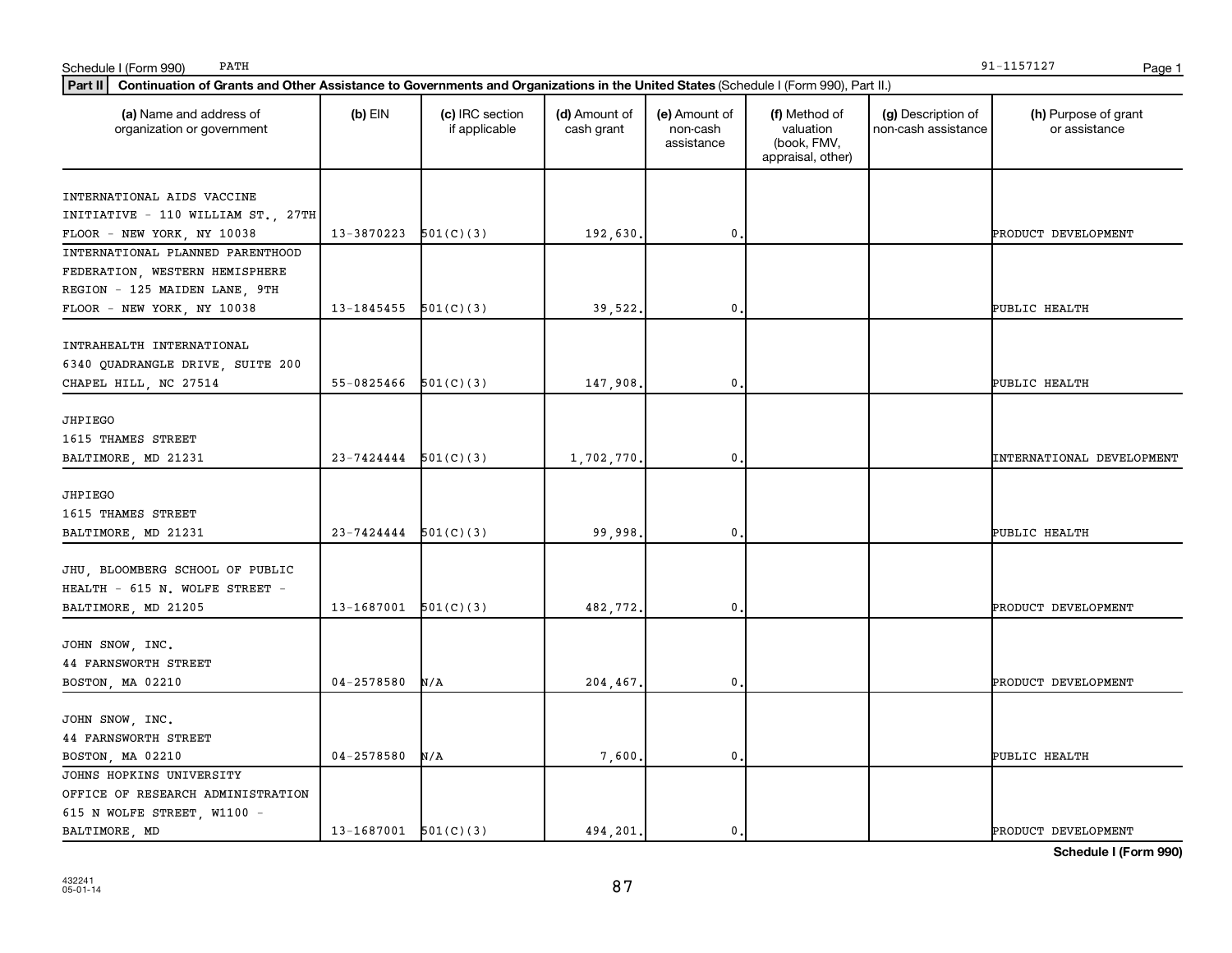| Part II<br>Continuation of Grants and Other Assistance to Governments and Organizations in the United States (Schedule I (Form 990), Part II.) |                          |                                  |                             |                                         |                                                                |                                           |                                       |
|------------------------------------------------------------------------------------------------------------------------------------------------|--------------------------|----------------------------------|-----------------------------|-----------------------------------------|----------------------------------------------------------------|-------------------------------------------|---------------------------------------|
| (a) Name and address of<br>organization or government                                                                                          | $(b)$ EIN                | (c) IRC section<br>if applicable | (d) Amount of<br>cash grant | (e) Amount of<br>non-cash<br>assistance | (f) Method of<br>valuation<br>(book, FMV,<br>appraisal, other) | (g) Description of<br>non-cash assistance | (h) Purpose of grant<br>or assistance |
| JSI/R&T                                                                                                                                        |                          |                                  |                             |                                         |                                                                |                                           |                                       |
| 1616 NORTH FORT MYER DRIVE, 11TH F<br>ARLINGTON, VA 22209                                                                                      | $04 - 2578580$           | N/A                              | 77,418                      | 0.                                      |                                                                |                                           | PUBLIC HEALTH                         |
| KYBELE INC.<br>3524 YADKINVILLE ROAD, #124                                                                                                     |                          |                                  |                             |                                         |                                                                |                                           |                                       |
| WINSTON SALEM, NC 27106                                                                                                                        | $90 - 0759003$           | 501(C)(3)                        | 408,273                     | $\mathbf 0$ .                           |                                                                |                                           | PUBLIC HEALTH                         |
| LOYOLA UNIVERSITY CHICAGO<br>6339 N. SHERIDAN ROAD<br>CHICAGO, IL 60660                                                                        | 36-1408475               | 501(C)(3)                        | 149,693                     | 0.                                      |                                                                |                                           | PRODUCT DEVELOPMENT                   |
| MEDICAL CARE DEVELOPMENT INC.                                                                                                                  |                          |                                  |                             |                                         |                                                                |                                           |                                       |
| 8401 COLESVILLE ROAD, SUITE 425<br>SILVER SPRING, MD 20910                                                                                     | $01-6022787$ $501(C)(3)$ |                                  | 2,672,982                   | 0.                                      |                                                                |                                           | PUBLIC HEALTH                         |
| NEW YORK UNIVERSITY<br>726 BROADWAY, FLOOR: 10, ROOM 1024                                                                                      |                          |                                  |                             |                                         |                                                                |                                           |                                       |
| NEW YORK, NY 10003                                                                                                                             | 13-5562308               | 501(C)(3)                        | 81,695                      | $\mathbf 0$ .                           |                                                                |                                           | PRODUCT DEVELOPMENT                   |
| NIH, NATIONAL INSTITUTE OF ALLERGY<br>AND INFECTIOUS DISEASES - 6610<br>ROCKLEDGE DRIVE, MSC 6612 -                                            |                          |                                  |                             |                                         |                                                                |                                           |                                       |
| BETHESDA, MD 20892                                                                                                                             | 52-0858115               | GOVERNMENT                       | 1,443,022                   | 0.                                      |                                                                |                                           | PRODUCT DEVELOPMENT                   |
| NORTIS, INC.<br>C4C NEW VENTURE FACILITY, 4000<br>MASON RD ROOM 304, FLUKE HALL, PO                                                            |                          |                                  |                             |                                         |                                                                |                                           |                                       |
| BOX 352141                                                                                                                                     | 68-0649212               | 501(C)(3)                        | 60,924                      | 0.                                      |                                                                |                                           | PRODUCT DEVELOPMENT                   |
| PAN AMERICAN HEALTH ORGANIZATION<br>1889 F STREET, SUITE 312<br>WASHINGTON, DC 20006                                                           | 23-7072046               | 501(C)(3)                        | $-62, 251$                  | $\mathbf 0$ .                           |                                                                |                                           | PRODUCT DEVELOPMENT                   |
| PATH DRUG SOLUTIONS<br>2201 WESTLAKE AVE., SUITE 200<br>SEATTLE, WA 98121                                                                      | 94-3384500               | 501(C)(3)                        | 798,172.                    | 0.                                      |                                                                |                                           | GENERAL SUPPORT                       |

Schedule I (Form 990) PATH Page 1

PATH 91-1157127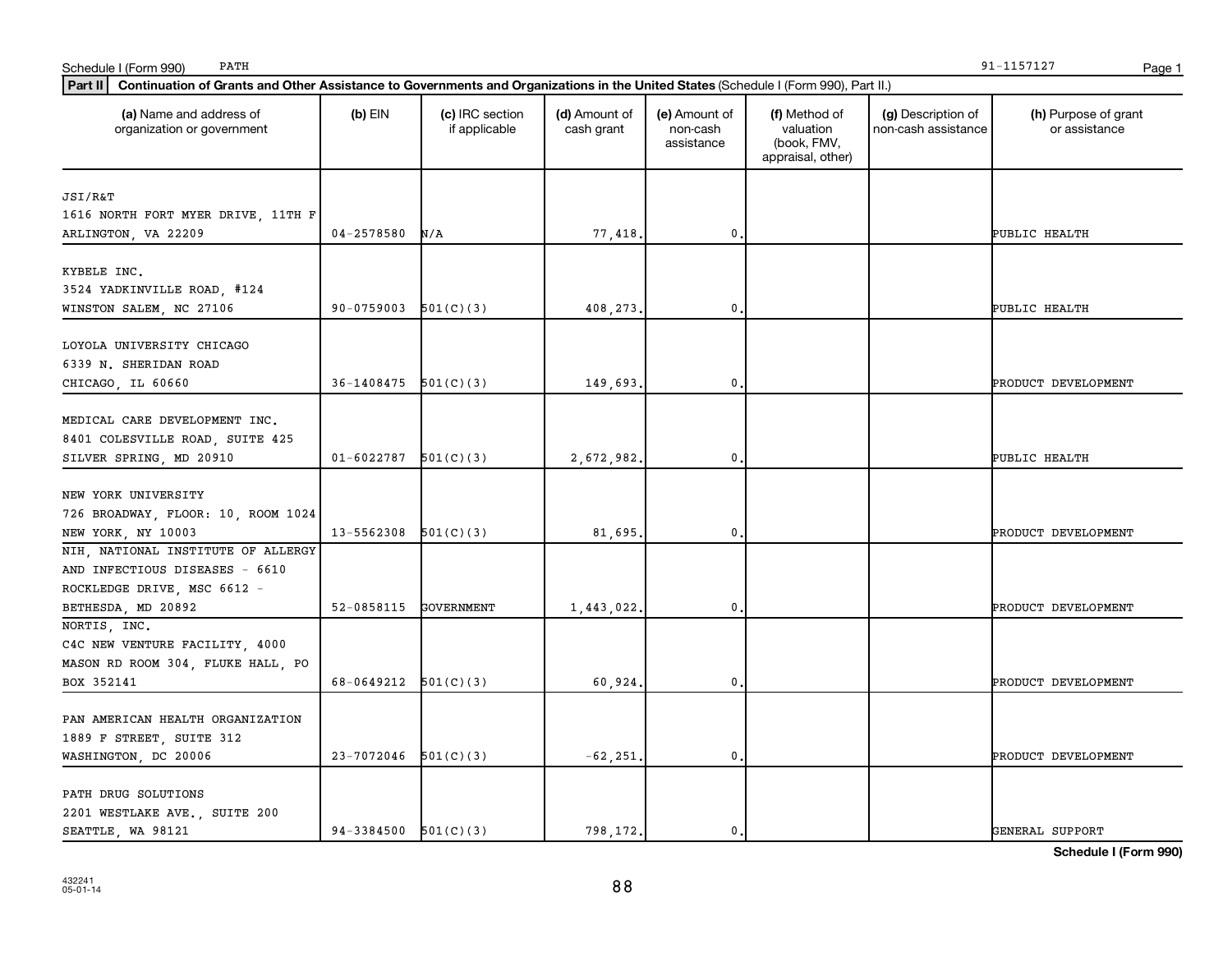| Schedule I (Form 990)<br>PATH                                                                                                                  |                          |                                  |                             |                                         |                                                                |                                           | 91-1157127<br>Page 1                  |
|------------------------------------------------------------------------------------------------------------------------------------------------|--------------------------|----------------------------------|-----------------------------|-----------------------------------------|----------------------------------------------------------------|-------------------------------------------|---------------------------------------|
| Part II<br>Continuation of Grants and Other Assistance to Governments and Organizations in the United States (Schedule I (Form 990), Part II.) |                          |                                  |                             |                                         |                                                                |                                           |                                       |
| (a) Name and address of<br>organization or government                                                                                          | $(b)$ EIN                | (c) IRC section<br>if applicable | (d) Amount of<br>cash grant | (e) Amount of<br>non-cash<br>assistance | (f) Method of<br>valuation<br>(book, FMV,<br>appraisal, other) | (g) Description of<br>non-cash assistance | (h) Purpose of grant<br>or assistance |
| PATHFINDER INTERNATIONAL<br>NINE GALEN STREET, SUITE 217<br>WATERTOWN, MA 02472                                                                | 53-0235320               | 501(C)(3)                        | 442,732.                    | $\mathbf{0}$                            |                                                                |                                           | PUBLIC HEALTH                         |
| POPULATION ACTION INTERNATIONAL<br>1300 19TH STREET NW<br>WASHINGTON, DC 20036                                                                 | 52-0812075               | 501(C)(3)                        | 12,409.                     | $\mathbf{0}$                            |                                                                |                                           | OTHER                                 |
| POPULATION COUNCIL<br>ONE DAG HAMMARSKJOLD PLAZA, 3RD FL<br>NEW YORK, NY 10017                                                                 | $13-1687001$ $501(C)(3)$ |                                  | 1, 151, 403.                | $\mathbf{0}$                            |                                                                |                                           | PUBLIC HEALTH                         |
| POPULATION SERVICES INTERNATIONAL<br>1120 19TH STREET NW, SUITE 600<br>WASHINGTON, DC 20036                                                    | 56-0942853               | 501(C)(3)                        | 624,285.                    | $\mathbf{0}$                            |                                                                |                                           | PUBLIC HEALTH                         |
| POPULATION SERVICES INTERNATIONAL<br>1120 19TH STREET NW, SUITE 600<br>WASHINGTON, DC 20036                                                    | $56-0942853$ $501(C)(3)$ |                                  | 107,241                     | $\mathbf{0}$                            |                                                                |                                           | PRODUCT DEVELOPMENT                   |
| PUBLIC HEALTH INSTITUTE<br>555 12TH STREET, 10TH FLOOR<br>OAKLAND, CA 94607                                                                    | 94-1646278               | 501(C)(3)                        | 423,465                     | $\mathbf{0}$                            |                                                                |                                           | PRODUCT DEVELOPMENT                   |
| SABIN VACCINE INSTITUTE<br>2000 PENNSYLVANIA AVENUE, SUITE 71<br>WASHINGTON, DC 20006                                                          | 06-1389829               | 501(C)(3)                        | 100,000.                    | $\mathbf{0}$                            |                                                                |                                           | PRODUCT DEVELOPMENT                   |
| SANARIA, INC.<br>9800 MEDICAL CENTER DRIVE, SUITE A<br>ROCKVILLE, MD 20850                                                                     | 56-2354362               | N/A                              | 979,589.                    | $\mathbf{0}$                            |                                                                |                                           | PRODUCT DEVELOPMENT                   |
| SAVE THE CHILDREN<br>501 KINGS HIGHWAY<br>FAIRFIELD, CT 06825                                                                                  | $06-0726487$ $501(C)(3)$ |                                  | 156,007.                    | 0.                                      |                                                                |                                           | PUBLIC HEALTH                         |

PATH 91-1157127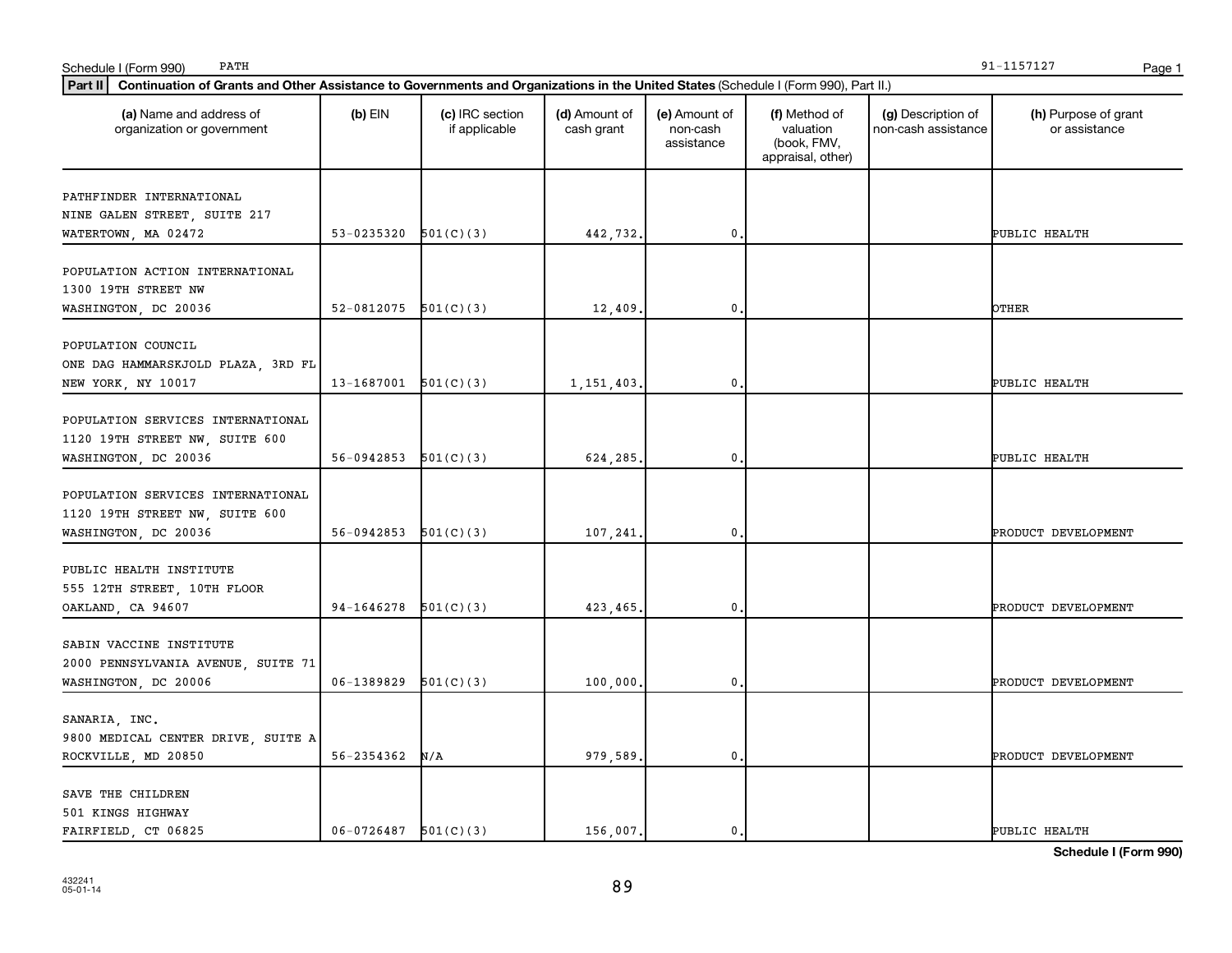| PATH<br>Schedule I (Form 990)                                                                                                                  |                          |                                  |                             |                                         |                                                                |                                           | 91-1157127<br>Page 1                  |
|------------------------------------------------------------------------------------------------------------------------------------------------|--------------------------|----------------------------------|-----------------------------|-----------------------------------------|----------------------------------------------------------------|-------------------------------------------|---------------------------------------|
| Part II<br>Continuation of Grants and Other Assistance to Governments and Organizations in the United States (Schedule I (Form 990), Part II.) |                          |                                  |                             |                                         |                                                                |                                           |                                       |
| (a) Name and address of<br>organization or government                                                                                          | $(b)$ EIN                | (c) IRC section<br>if applicable | (d) Amount of<br>cash grant | (e) Amount of<br>non-cash<br>assistance | (f) Method of<br>valuation<br>(book, FMV,<br>appraisal, other) | (g) Description of<br>non-cash assistance | (h) Purpose of grant<br>or assistance |
| SAVE THE CHILDREN                                                                                                                              |                          |                                  |                             |                                         |                                                                |                                           |                                       |
| 501 KINGS HIGHWAY                                                                                                                              |                          |                                  |                             |                                         |                                                                |                                           |                                       |
| FAIRFIELD, CT 06825                                                                                                                            | $06 - 0726487$           | 501(C)(3)                        | 18,000                      | $^{\rm 0}$ .                            |                                                                |                                           | PRODUCT DEVELOPMENT                   |
| SEATTLE BIOMEDICAL RESEARCH<br>INSTITUTE - 307 WESTLAKE AVE. N.                                                                                |                          |                                  |                             |                                         |                                                                |                                           |                                       |
| SUITE 500 - SEATTLE, WA 98109                                                                                                                  | $91-0961784$ $501(C)(3)$ |                                  | 1,464,598                   | $\mathbf 0$ .                           |                                                                |                                           | PRODUCT DEVELOPMENT                   |
| SHIFT LABS, INC.<br>1752 NW MARKET ST., #211                                                                                                   |                          |                                  |                             |                                         |                                                                |                                           |                                       |
| SEATTLE, WA 98107                                                                                                                              | 45-4541971               | N/A                              | 8,000                       | $\mathbf 0$ .                           |                                                                |                                           | PUBLIC HEALTH                         |
| TULANE EDUCATIONAL FUND, THE<br>ADMINISTRATORS OF THE - 1430<br>TULANE AVENUE, TB-32 - NEW                                                     |                          |                                  |                             |                                         |                                                                |                                           |                                       |
| ORLEANS, LA 70112                                                                                                                              | 72-0423889               | 501(C)(3)                        | 21,670                      | 0                                       |                                                                |                                           | PRODUCT DEVELOPMENT                   |
| TULANE UNIVERSITY SCHOOL OF PUBLIC                                                                                                             |                          |                                  |                             |                                         |                                                                |                                           |                                       |
| HEALTH AND TROPICAL MEDICINE -                                                                                                                 |                          |                                  |                             |                                         |                                                                |                                           |                                       |
| 1440 CANAL ST - NEW ORLEANS, LA                                                                                                                |                          |                                  |                             |                                         |                                                                |                                           |                                       |
| 70112                                                                                                                                          | 72-0423889               | 501(C)(3)                        | 170,975                     | 0.                                      |                                                                |                                           | PUBLIC HEALTH                         |
| TULANE UNIVERSITY, OFFICE OF<br>GRANTS AND CONTRACTS ACCOUNTING -                                                                              |                          |                                  |                             |                                         |                                                                |                                           |                                       |
| 800 EAST COMMERCE ROAD, SUITE 203<br>$-$ HARAHAN, LA 70123                                                                                     | 72-0423889               | 501(C)(3)                        | 10,778                      | $\mathbf 0$ .                           |                                                                |                                           | INTERNATIONAL DEVELOPMENT             |
| UNITED NATIONS FUND FOR POPULATION<br>ACTIVITIES - 220 EAST 42ND STREET                                                                        |                          |                                  |                             |                                         |                                                                |                                           |                                       |
| - NEW YORK, NY 10017                                                                                                                           |                          | GOVERNMENT                       | 124,517                     | $\mathbf{0}$                            |                                                                |                                           | PUBLIC HEALTH                         |
| UNITED STATES NAVAL MEDICAL<br>RESEARCH CENTER - 503 ROBERT GRANT<br>AVE - SILVER SPRING, MD 20910                                             | $47 - 0100048$           | GOVERNMENT                       | 647,619.                    | $\mathbf{0}$ .                          |                                                                |                                           | PRODUCT DEVELOPMENT                   |
| UNITED STATES PHARMACOPEIAL<br>CONVENTION - USP HEADQUARTERS                                                                                   |                          |                                  |                             |                                         |                                                                |                                           |                                       |
| 12601 TWIN BROOK PARKWAY -<br>ROCKVILLE, MD 20852                                                                                              | $13-1656692$ $501(C)(3)$ |                                  | 45.567.                     | $\mathbf{0}$ .                          |                                                                |                                           | PRODUCT DEVELOPMENT                   |

PATH 91-1157127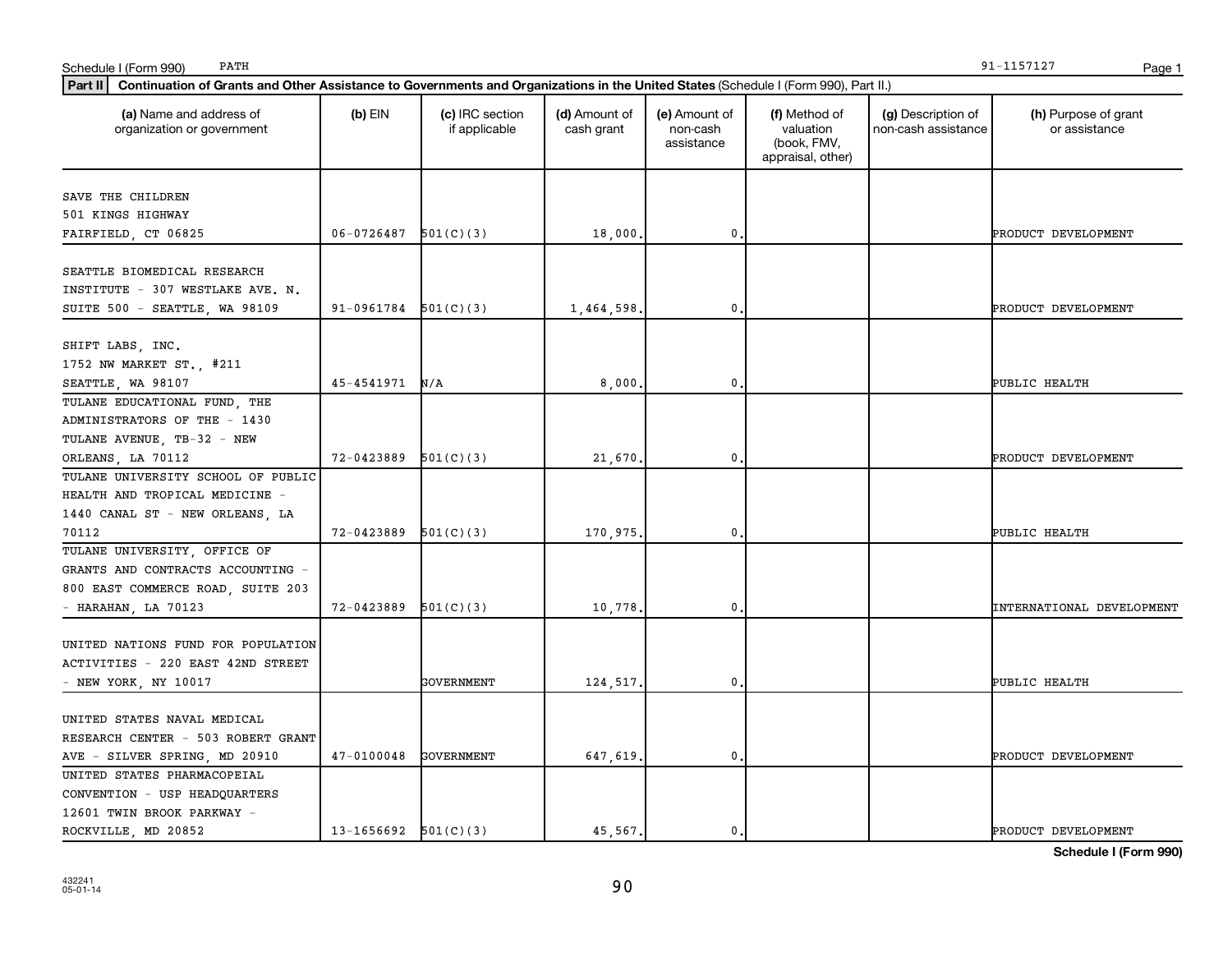| PATH<br>Schedule I (Form 990)                                                                                                                  |                            |                                  |                             |                                         |                                                                |                                           | 91-1157127<br>Page 1                  |
|------------------------------------------------------------------------------------------------------------------------------------------------|----------------------------|----------------------------------|-----------------------------|-----------------------------------------|----------------------------------------------------------------|-------------------------------------------|---------------------------------------|
| Part II<br>Continuation of Grants and Other Assistance to Governments and Organizations in the United States (Schedule I (Form 990), Part II.) |                            |                                  |                             |                                         |                                                                |                                           |                                       |
| (a) Name and address of<br>organization or government                                                                                          | (b) EIN                    | (c) IRC section<br>if applicable | (d) Amount of<br>cash grant | (e) Amount of<br>non-cash<br>assistance | (f) Method of<br>valuation<br>(book, FMV,<br>appraisal, other) | (g) Description of<br>non-cash assistance | (h) Purpose of grant<br>or assistance |
| UNIVERSITY OF ALABAMA AT                                                                                                                       |                            |                                  |                             |                                         |                                                                |                                           |                                       |
| BIRMINGHAM - 701 20TH STREET                                                                                                                   |                            |                                  |                             |                                         |                                                                |                                           |                                       |
| SOUTH, AB 1170 - BIRMINGHAM, AL                                                                                                                |                            |                                  |                             |                                         |                                                                |                                           |                                       |
| 35294                                                                                                                                          | 63-6005396 $501(C)(3)$     |                                  | 200,000                     | 0.                                      |                                                                |                                           | PRODUCT DEVELOPMENT                   |
| UNIVERSITY OF FLORIDA<br>219 GRINTER HALL P.O. BOX 115500                                                                                      |                            |                                  |                             |                                         |                                                                |                                           |                                       |
| GAINESVILLE, FL 32611                                                                                                                          | 59-6002052                 | 501(C)(3)                        | 18,566                      | 0.                                      |                                                                |                                           | PRODUCT DEVELOPMENT                   |
| UNIVERSITY OF MARYLAND BALTIMORE<br>P.O. BOX 41428                                                                                             |                            |                                  |                             |                                         |                                                                |                                           |                                       |
| BALTIMORE, MD 21203                                                                                                                            | 52-6002033                 | 501(C)(3)                        | 453,519                     | 0.                                      |                                                                |                                           | PRODUCT DEVELOPMENT                   |
| UNIVERSITY OF MIAMI<br>1320 SOUTH DIXIE HIGHWAY GABLES<br>ONE TOWER, SUITE 650 - CORAL                                                         |                            |                                  |                             |                                         |                                                                |                                           |                                       |
| GABLES, FL 3314                                                                                                                                | 59-0624458                 | 501(C)(3)                        | 223,728                     | $\mathbf 0$ .                           |                                                                |                                           | PRODUCT DEVELOPMENT                   |
| UNIVERSITY OF NORTH CAROLINA<br>720 MARTIN LUTHER KING JR. BLVD.,<br>CHAPEL HILL, NC 27599                                                     | $56 - 6001393$ $501(C)(3)$ |                                  | 305,850                     | 0.                                      |                                                                |                                           | PRODUCT DEVELOPMENT                   |
| UNIVERSITY OF SOUTH FLORIDA<br>4202 E FOWLER AVE<br>TAMPA, FL 33620                                                                            | $59-3102112$ $501(C)(3)$   |                                  | 37,888                      | 0.                                      |                                                                |                                           | PRODUCT DEVELOPMENT                   |
| UNIVERSITY OF VERMONT AND STATE                                                                                                                |                            |                                  |                             |                                         |                                                                |                                           |                                       |
| AGRICULTURAL COLLEGE - 85 SOUTH<br>PROSPECT STREET WATERMAN 217 -                                                                              |                            |                                  |                             |                                         |                                                                |                                           |                                       |
| BURLINGTON, VT 05405                                                                                                                           | $03 - 0179440$             | 501(C)(3)                        | 47,000                      | $\mathbf 0$ .                           |                                                                |                                           | PRODUCT DEVELOPMENT                   |
| UNIVERSITY OF WASHINGTON<br>4333 BROOKLYN AVE, NE, BOX 359472<br>SEATTLE, WA 98195                                                             | 91-6001537                 | 501(C)(3)                        | 349,038,                    | 0.                                      |                                                                |                                           | PRODUCT DEVELOPMENT                   |
| UNIVERSITY OF WASHINGTON<br>4333 BROOKLYN AVE, NE, BOX 359472<br>SEATTLE, WA 98195                                                             | $91 - 6001537$ $501(C)(3)$ |                                  | 5.000.                      | $\mathbf{0}$ .                          |                                                                |                                           | OTHER                                 |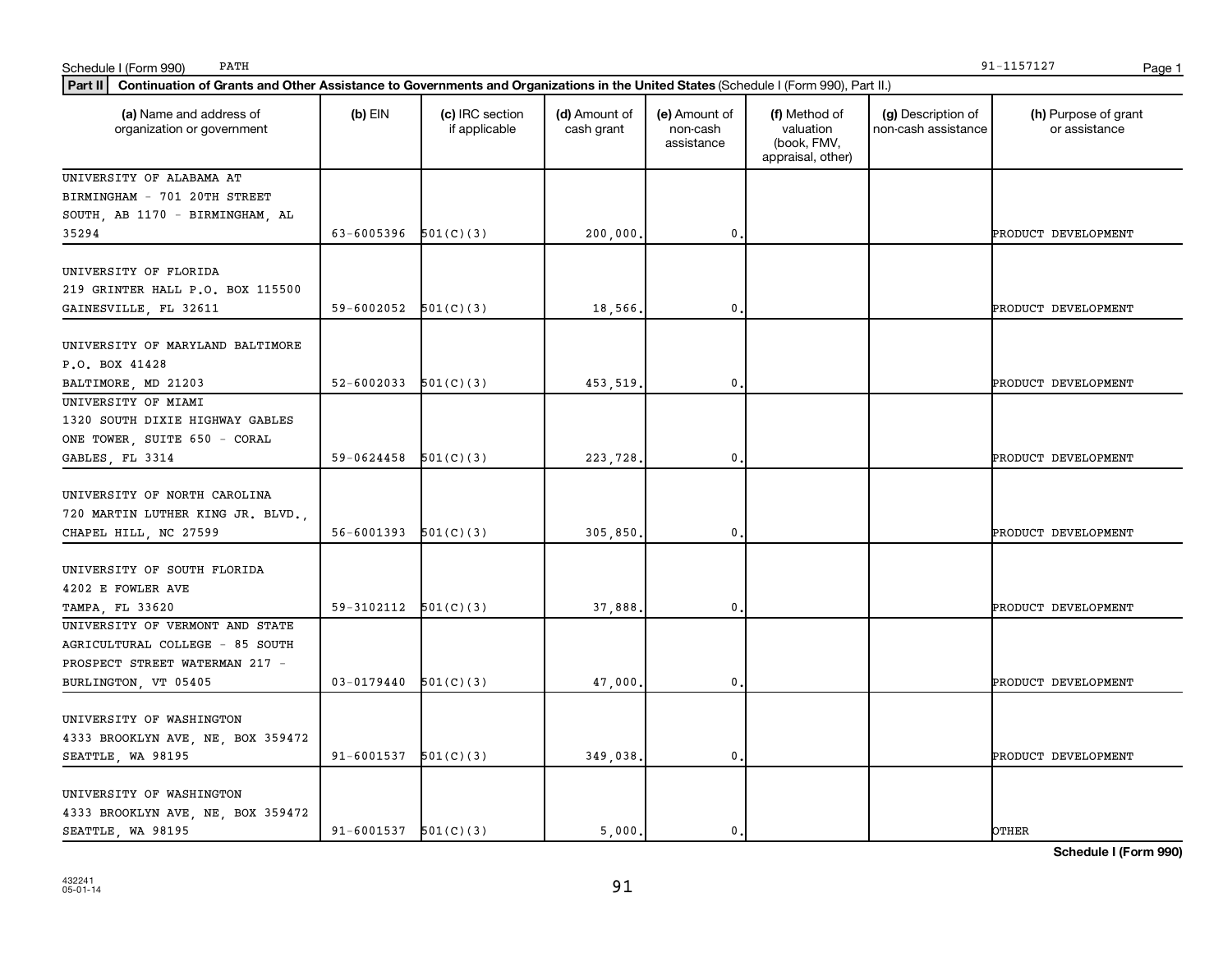| PATH<br>Schedule I (Form 990)                                                                                                                  |                            |                                  |                             |                                         |                                                                |                                           | 91-1157127<br>Page 1                  |
|------------------------------------------------------------------------------------------------------------------------------------------------|----------------------------|----------------------------------|-----------------------------|-----------------------------------------|----------------------------------------------------------------|-------------------------------------------|---------------------------------------|
| Part II<br>Continuation of Grants and Other Assistance to Governments and Organizations in the United States (Schedule I (Form 990), Part II.) |                            |                                  |                             |                                         |                                                                |                                           |                                       |
| (a) Name and address of<br>organization or government                                                                                          | $(b)$ EIN                  | (c) IRC section<br>if applicable | (d) Amount of<br>cash grant | (e) Amount of<br>non-cash<br>assistance | (f) Method of<br>valuation<br>(book, FMV,<br>appraisal, other) | (g) Description of<br>non-cash assistance | (h) Purpose of grant<br>or assistance |
| UNIVERSITY OF WASHINGTON,                                                                                                                      |                            |                                  |                             |                                         |                                                                |                                           |                                       |
| HARBORVIEW MEDICAL CENTER                                                                                                                      |                            |                                  |                             |                                         |                                                                |                                           |                                       |
| INFECTIOUS DISEASES RES -                                                                                                                      |                            |                                  |                             |                                         |                                                                |                                           |                                       |
| HARBORVIEW MEDICAL CENTER 325 9TH                                                                                                              | $91 - 6001537$ $501(C)(3)$ |                                  | 11,684.                     | 0                                       |                                                                |                                           | PRODUCT DEVELOPMENT                   |
| VENTURE STRATEGIES INNOVATIONS<br>19200 VON KARMAN AVENUE, SUITE 400                                                                           |                            |                                  |                             |                                         |                                                                |                                           |                                       |
| IRVINE, CA 92612                                                                                                                               | $26-2813021$ $501(C)(3)$   |                                  | 60,057.                     | $\mathbf{0}$                            |                                                                |                                           | PRODUCT DEVELOPMENT                   |
| VILLAGEREACH<br>2900 EASTLAKE AVE E, STE 230<br>SEATTLE, WA 98102                                                                              | $91 - 2082484$ $501(C)(3)$ |                                  | 22,295.                     | 0                                       |                                                                |                                           | PRODUCT DEVELOPMENT                   |
|                                                                                                                                                |                            |                                  |                             |                                         |                                                                |                                           |                                       |
| WALTER REED ARMY INSTITUTE OF<br>RESEARCH - 503 ROBERT GRANT DRIVE                                                                             |                            |                                  |                             |                                         |                                                                |                                           |                                       |
| - SILVER SPRING, MD 20910                                                                                                                      | 52-0664528                 | GOVERNMENT                       | 2,128,235.                  | 0                                       |                                                                |                                           | PRODUCT DEVELOPMENT                   |
| WIDENET CONSULTING GROUP<br>2910 1ST AVENUE S, SUITE 200<br>SEATTLE, WA 98134                                                                  | 26-4198815                 | N/A                              | 333,308,                    | $\mathbf{0}$                            |                                                                |                                           | PUBLIC HEALTH                         |
|                                                                                                                                                |                            |                                  |                             |                                         |                                                                |                                           |                                       |
| WIDENET CONSULTING GROUP<br>2910 1ST AVENUE S, SUITE 200                                                                                       |                            |                                  |                             |                                         |                                                                |                                           |                                       |
| SEATTLE, WA 98134                                                                                                                              | $26 - 4198815$             | N/A                              | 30,173                      | 0                                       |                                                                |                                           | OTHER                                 |
| WOMEN DELIVER<br>588 BROADWAY, SUITE 5033                                                                                                      | $26-4462256$ $501(C)(3)$   |                                  | 90,000                      | 0                                       |                                                                |                                           | OTHER                                 |
| NEW YORK, NY 10012                                                                                                                             |                            |                                  |                             |                                         |                                                                |                                           |                                       |
| WORKTANK ENTERPRISES LLC<br>400 EAST PINE STREET, SUITE 301                                                                                    |                            |                                  |                             |                                         |                                                                |                                           |                                       |
| SEATTLE, WA 98122                                                                                                                              | 91-2089916                 | N/A                              | 88,476.                     | $\mathbf{0}$                            |                                                                |                                           | PUBLIC HEALTH                         |
|                                                                                                                                                |                            |                                  |                             |                                         |                                                                |                                           |                                       |
| WORLD VISION, DC                                                                                                                               |                            |                                  |                             |                                         |                                                                |                                           |                                       |
| 300 I ST., NE                                                                                                                                  |                            |                                  |                             |                                         |                                                                |                                           |                                       |
| WASHINGTON DC, DC 20002                                                                                                                        | $95-1922279$ $501(C)(3)$   |                                  | 1,631,107.                  | $\mathbf{0}$                            |                                                                |                                           | INTERNATIONAL DEVELOPMENT             |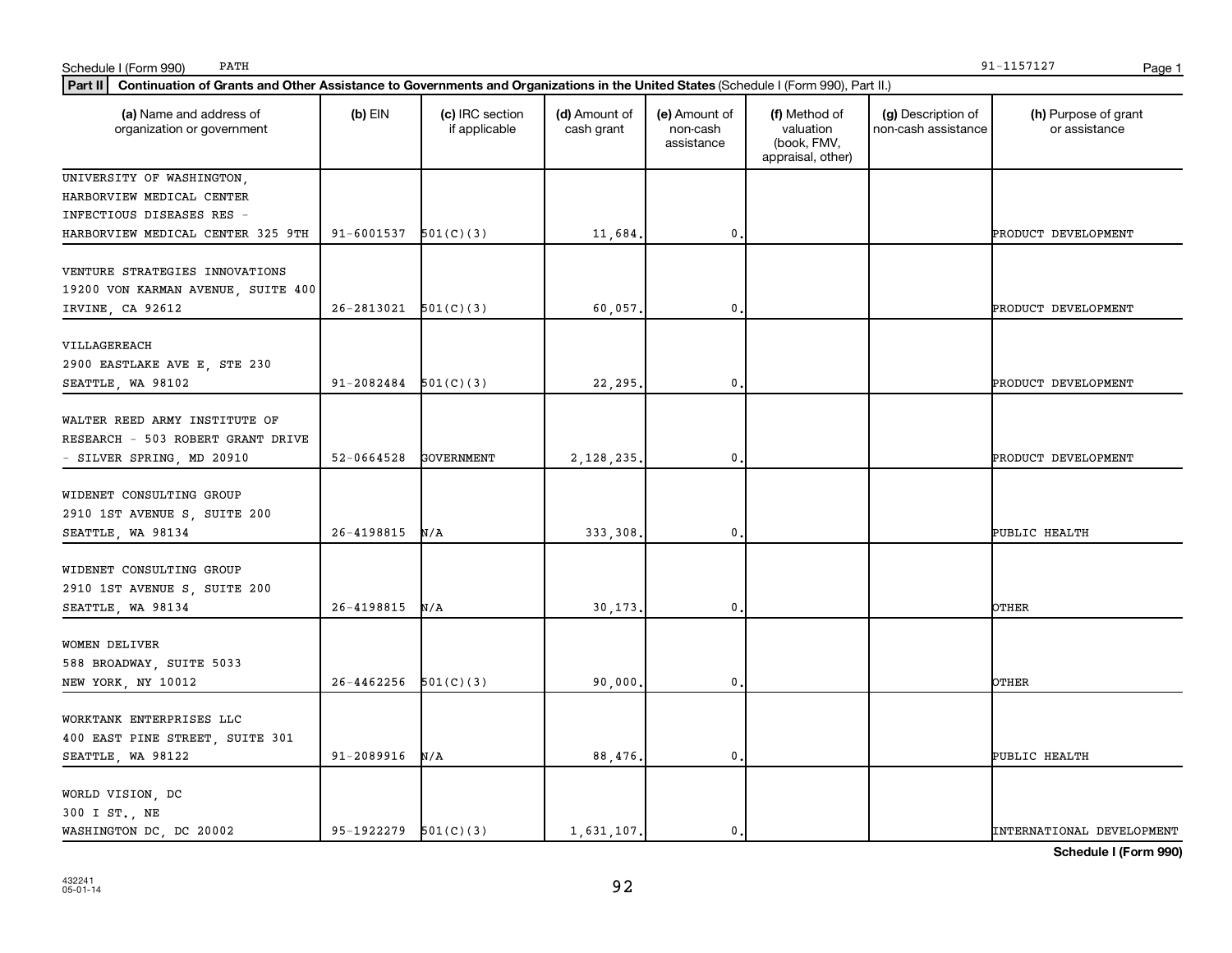| $\ensuremath{\mathrm{PATH}}$<br>Schedule I (Form 990)                                                                                          |                |                                  |                             |                                         |                                                                |                                           | $91 - 1157127$<br>Page 1              |
|------------------------------------------------------------------------------------------------------------------------------------------------|----------------|----------------------------------|-----------------------------|-----------------------------------------|----------------------------------------------------------------|-------------------------------------------|---------------------------------------|
| Part II<br>Continuation of Grants and Other Assistance to Governments and Organizations in the United States (Schedule I (Form 990), Part II.) |                |                                  |                             |                                         |                                                                |                                           |                                       |
| (a) Name and address of<br>organization or government                                                                                          | (b) EIN        | (c) IRC section<br>if applicable | (d) Amount of<br>cash grant | (e) Amount of<br>non-cash<br>assistance | (f) Method of<br>valuation<br>(book, FMV,<br>appraisal, other) | (g) Description of<br>non-cash assistance | (h) Purpose of grant<br>or assistance |
| WORLD VISION, DC<br>300 I ST., NE<br>WASHINGTON DC, DC 20002                                                                                   | 95-1922279     | 501(C)(3)                        | 25,000.                     | $\mathbf{0}$                            |                                                                |                                           | <b>OTHER</b>                          |
| YALE UNIVERSITY<br>GRANTS AND CONTRACT FINANCIAL<br>ADMINISTRATION, PO BOX 1873 - NEW                                                          |                |                                  |                             |                                         |                                                                |                                           |                                       |
| HAVEN, CT 06                                                                                                                                   | $06 - 0646973$ | 501(C)(3)                        | 92,081.                     | $\mathfrak o$ .                         |                                                                |                                           | PRODUCT DEVELOPMENT                   |
|                                                                                                                                                |                |                                  |                             |                                         |                                                                |                                           |                                       |
|                                                                                                                                                |                |                                  |                             |                                         |                                                                |                                           |                                       |
|                                                                                                                                                |                |                                  |                             |                                         |                                                                |                                           |                                       |
|                                                                                                                                                |                |                                  |                             |                                         |                                                                |                                           |                                       |
|                                                                                                                                                |                |                                  |                             |                                         |                                                                |                                           |                                       |
|                                                                                                                                                |                |                                  |                             |                                         |                                                                |                                           |                                       |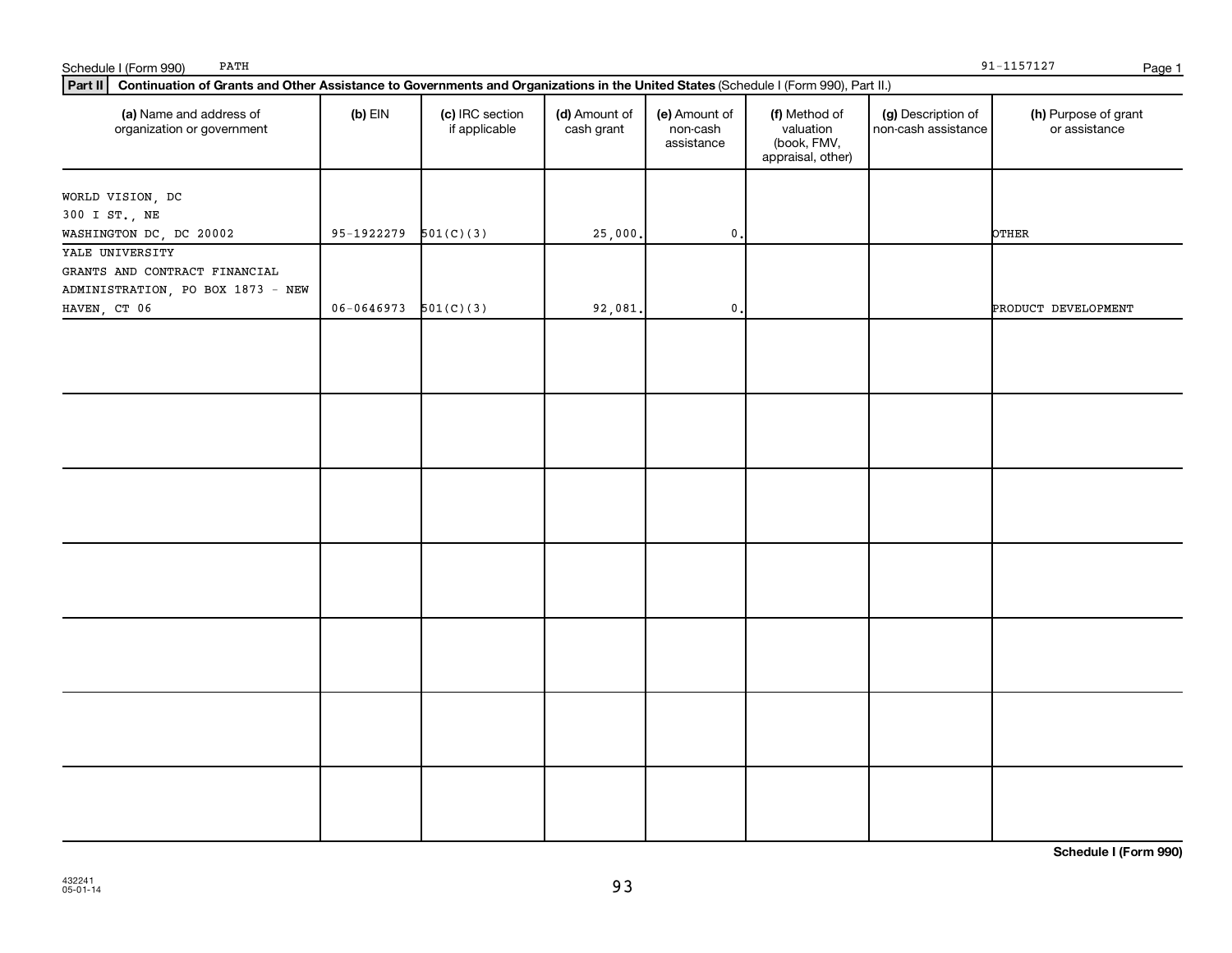Schedule I (Form 990) (2014) PATH PARTH PAGE 2014 PATH PAGE 2014 1157127

PATH 91-1157127

**2**

Part III | Grants and Other Assistance to Domestic Individuals. Complete if the organization answered "Yes" to Form 990, Part IV, line 22. Part III can be duplicated if additional space is needed.

| (a) Type of grant or assistance                                                                                                                             | (b) Number of<br>recipients | (c) Amount of<br>cash grant | (d) Amount of non-<br>cash assistance | (e) Method of valuation<br>(book, FMV, appraisal, other) | (f) Description of non-cash assistance |
|-------------------------------------------------------------------------------------------------------------------------------------------------------------|-----------------------------|-----------------------------|---------------------------------------|----------------------------------------------------------|----------------------------------------|
|                                                                                                                                                             |                             |                             |                                       |                                                          |                                        |
| PUBLIC HEALTH                                                                                                                                               |                             | 250, 504.                   | $\mathbf{0}$ .                        |                                                          |                                        |
|                                                                                                                                                             |                             |                             |                                       |                                                          |                                        |
|                                                                                                                                                             |                             |                             |                                       |                                                          |                                        |
|                                                                                                                                                             |                             |                             |                                       |                                                          |                                        |
|                                                                                                                                                             |                             |                             |                                       |                                                          |                                        |
|                                                                                                                                                             |                             |                             |                                       |                                                          |                                        |
|                                                                                                                                                             |                             |                             |                                       |                                                          |                                        |
|                                                                                                                                                             |                             |                             |                                       |                                                          |                                        |
|                                                                                                                                                             |                             |                             |                                       |                                                          |                                        |
| Supplemental Information. Provide the information required in Part I, line 2, Part III, column (b), and any other additional information.<br><b>Part IV</b> |                             |                             |                                       |                                                          |                                        |
|                                                                                                                                                             |                             |                             |                                       |                                                          |                                        |

PART I, LINE 2:

SUBRECIPIENTS MUST SUBMIT PROGRESS REPORTS THAT ARE REVIEWED BY RESPONSIBLE

PATH PROGRAM MANAGERS AND PROGRAM ADMINISTRATORS TO ENSURE THAT PROGRAM

GOALS ARE ATTAINED IN ACCORDANCE WITH AGREEMENT REQUIREMENTS. THE

RESPONSIBLE PROGRAM MANAGERS AND PROGRAM ADMINISTRATORS CONTACT

SUBRECIPIENTS WITH QUESTIONS OR FOLLOW UP ON ANY AREA OF CONCERN. IN SOME

CASES, SUBAWARD TERMS MAY REQUIRE SPECIFIED DELIVERABLES IN ADDITION TO, OR

IN LIEU OF, TECHNICAL REPORTS. IN ADDITION, DISCRETIONARY ON-SITE VISITS

ARE CONDUCTED TO EVALUATE BOTH COMPLIANCE WITH THE SCIENTIFIC OBJECTIVES OF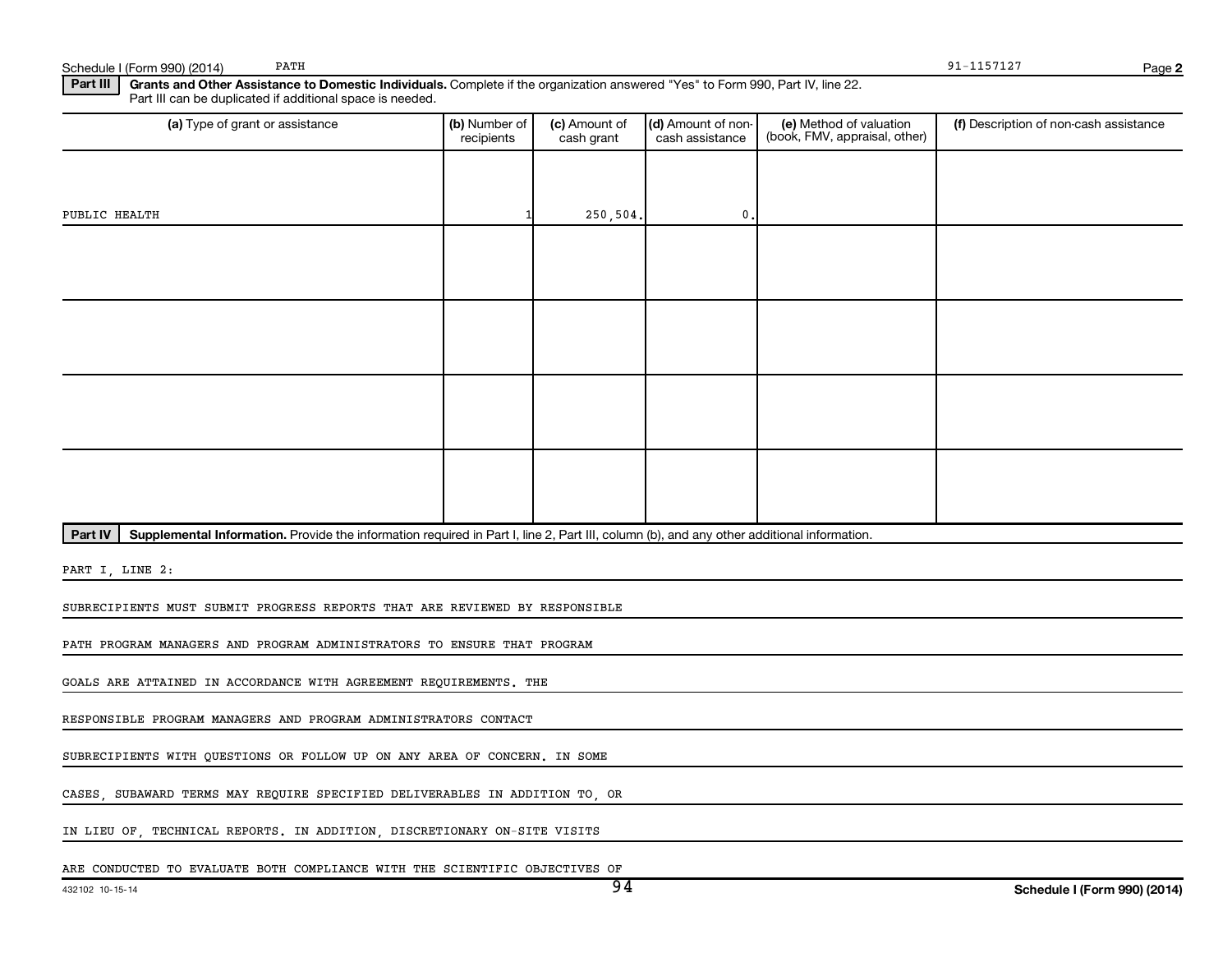**Part IV Supplemental Information**

THE PROJECT AND THE APPROPRIATENESS OF THE SUBRECIPIENT'S ADMINISTRATIVE

SYSTEMS AND PROCESSES. PATH ALSO USES CROSS-PROGRAM INDICATORS TO TRACK

OVERALL ORGANIZATIONAL PERFORMANCE AND LINK OUR WORK AND THE WORK OF

SUBRECIPIENTS TO SPECIFIC IMPROVEMENTS IN HEALTH-RELATED OUTCOMES.

MONITORING THIS SET OF INDICATORS HELPS PATH SET FUTURE BENCHMARKS AND

ADOPT BEST PRACTICES THAT IMPROVE PROGRAMMATIC EFFECTIVENESS OVER TIME.

**Schedule I (Form 990)**

432291 05-01-14

14171104 745960 25260 2014.04030 PATH 25260\_\_1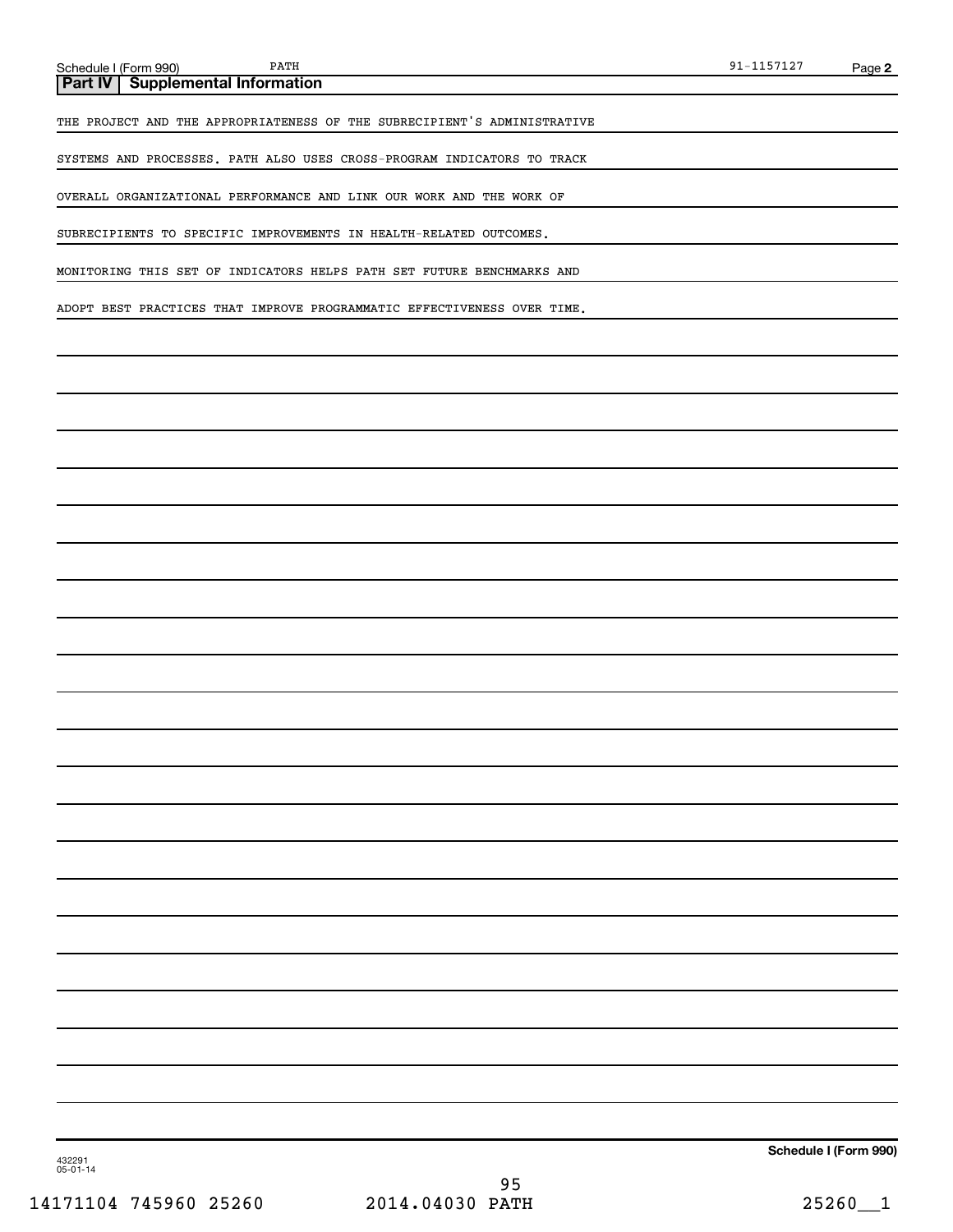|                                                                                                                | <b>SCHEDULE J</b>                                                                                                           | <b>Compensation Information</b>                                                                                           |                                       | OMB No. 1545-0047          |     |    |  |  |
|----------------------------------------------------------------------------------------------------------------|-----------------------------------------------------------------------------------------------------------------------------|---------------------------------------------------------------------------------------------------------------------------|---------------------------------------|----------------------------|-----|----|--|--|
|                                                                                                                | (Form 990)                                                                                                                  | For certain Officers, Directors, Trustees, Key Employees, and Highest                                                     |                                       |                            |     |    |  |  |
|                                                                                                                |                                                                                                                             | <b>Compensated Employees</b>                                                                                              |                                       | 2014                       |     |    |  |  |
|                                                                                                                | Department of the Treasury                                                                                                  | Complete if the organization answered "Yes" on Form 990, Part IV, line 23.<br>Attach to Form 990.                         |                                       | <b>Open to Public</b>      |     |    |  |  |
|                                                                                                                | Internal Revenue Service                                                                                                    | Information about Schedule J (Form 990) and its instructions is at www.irs.gov/form990.                                   |                                       | Inspection                 |     |    |  |  |
|                                                                                                                | Name of the organization                                                                                                    |                                                                                                                           | <b>Employer identification number</b> |                            |     |    |  |  |
|                                                                                                                |                                                                                                                             | PATH                                                                                                                      | 91-1157127                            |                            |     |    |  |  |
|                                                                                                                | Part I                                                                                                                      | <b>Questions Regarding Compensation</b>                                                                                   |                                       |                            |     |    |  |  |
|                                                                                                                |                                                                                                                             |                                                                                                                           |                                       |                            | Yes | No |  |  |
| 1a                                                                                                             |                                                                                                                             | Check the appropriate box(es) if the organization provided any of the following to or for a person listed in Form 990,    |                                       |                            |     |    |  |  |
|                                                                                                                |                                                                                                                             | Part VII, Section A, line 1a. Complete Part III to provide any relevant information regarding these items.                |                                       |                            |     |    |  |  |
|                                                                                                                | First-class or charter travel                                                                                               | $X \mid$<br>Housing allowance or residence for personal use                                                               |                                       |                            |     |    |  |  |
|                                                                                                                | Travel for companions                                                                                                       | Payments for business use of personal residence                                                                           |                                       |                            |     |    |  |  |
|                                                                                                                | $X$ Tax indemnification and gross-up payments<br>Health or social club dues or initiation fees                              |                                                                                                                           |                                       |                            |     |    |  |  |
|                                                                                                                |                                                                                                                             | Discretionary spending account<br>Personal services (e.g., maid, chauffeur, chef)                                         |                                       |                            |     |    |  |  |
|                                                                                                                |                                                                                                                             |                                                                                                                           |                                       |                            |     |    |  |  |
|                                                                                                                | <b>b</b> If any of the boxes on line 1a are checked, did the organization follow a written policy regarding payment or<br>х |                                                                                                                           |                                       |                            |     |    |  |  |
| reimbursement or provision of all of the expenses described above? If "No," complete Part III to explain<br>1b |                                                                                                                             |                                                                                                                           |                                       |                            |     |    |  |  |
| 2                                                                                                              |                                                                                                                             | Did the organization require substantiation prior to reimbursing or allowing expenses incurred by all directors,          |                                       | $\mathbf{2}$               | x   |    |  |  |
|                                                                                                                |                                                                                                                             |                                                                                                                           |                                       |                            |     |    |  |  |
| з                                                                                                              |                                                                                                                             | Indicate which, if any, of the following the filing organization used to establish the compensation of the organization's |                                       |                            |     |    |  |  |
|                                                                                                                |                                                                                                                             | CEO/Executive Director. Check all that apply. Do not check any boxes for methods used by a related organization to        |                                       |                            |     |    |  |  |
|                                                                                                                |                                                                                                                             | establish compensation of the CEO/Executive Director, but explain in Part III.                                            |                                       |                            |     |    |  |  |
|                                                                                                                | X Compensation committee                                                                                                    | Written employment contract                                                                                               |                                       |                            |     |    |  |  |
|                                                                                                                | $X$ Independent compensation consultant<br>X  <br>Compensation survey or study                                              |                                                                                                                           |                                       |                            |     |    |  |  |
|                                                                                                                | $\underline{x}$ Approval by the board or compensation committee<br>Form 990 of other organizations                          |                                                                                                                           |                                       |                            |     |    |  |  |
|                                                                                                                |                                                                                                                             |                                                                                                                           |                                       |                            |     |    |  |  |
| 4                                                                                                              |                                                                                                                             | During the year, did any person listed in Form 990, Part VII, Section A, line 1a, with respect to the filing              |                                       |                            |     |    |  |  |
|                                                                                                                | organization or a related organization:                                                                                     |                                                                                                                           |                                       |                            |     |    |  |  |
| а                                                                                                              |                                                                                                                             | Receive a severance payment or change-of-control payment?                                                                 |                                       | 4a                         |     | х  |  |  |
| b                                                                                                              |                                                                                                                             |                                                                                                                           |                                       | 4b                         |     | x  |  |  |
| c                                                                                                              |                                                                                                                             |                                                                                                                           |                                       | 4c                         |     | x  |  |  |
|                                                                                                                |                                                                                                                             | If "Yes" to any of lines 4a-c, list the persons and provide the applicable amounts for each item in Part III.             |                                       |                            |     |    |  |  |
|                                                                                                                |                                                                                                                             |                                                                                                                           |                                       |                            |     |    |  |  |
|                                                                                                                |                                                                                                                             | Only section 501(c)(3), 501(c)(4), and 501(c)(29) organizations must complete lines 5-9.                                  |                                       |                            |     |    |  |  |
|                                                                                                                |                                                                                                                             | For persons listed in Form 990, Part VII, Section A, line 1a, did the organization pay or accrue any compensation         |                                       |                            |     |    |  |  |
|                                                                                                                | contingent on the revenues of:                                                                                              |                                                                                                                           |                                       |                            |     |    |  |  |
|                                                                                                                |                                                                                                                             |                                                                                                                           |                                       | 5a                         |     | х  |  |  |
|                                                                                                                |                                                                                                                             |                                                                                                                           |                                       | 5b                         |     | x  |  |  |
|                                                                                                                |                                                                                                                             | If "Yes" to line 5a or 5b, describe in Part III.                                                                          |                                       |                            |     |    |  |  |
| 6.                                                                                                             |                                                                                                                             | For persons listed in Form 990, Part VII, Section A, line 1a, did the organization pay or accrue any compensation         |                                       |                            |     |    |  |  |
|                                                                                                                | contingent on the net earnings of:                                                                                          |                                                                                                                           |                                       | 6a                         |     | х  |  |  |
|                                                                                                                |                                                                                                                             |                                                                                                                           |                                       |                            |     |    |  |  |
|                                                                                                                |                                                                                                                             | If "Yes" to line 6a or 6b, describe in Part III.                                                                          |                                       | 6b                         |     | х  |  |  |
|                                                                                                                |                                                                                                                             | 7 For persons listed in Form 990, Part VII, Section A, line 1a, did the organization provide any non-fixed payments       |                                       |                            |     |    |  |  |
|                                                                                                                |                                                                                                                             |                                                                                                                           |                                       | $\overline{7}$             | х   |    |  |  |
| 8                                                                                                              |                                                                                                                             | Were any amounts reported in Form 990, Part VII, paid or accrued pursuant to a contract that was subject to the           |                                       |                            |     |    |  |  |
|                                                                                                                |                                                                                                                             |                                                                                                                           |                                       | 8                          |     | х  |  |  |
| 9                                                                                                              |                                                                                                                             | If "Yes" to line 8, did the organization also follow the rebuttable presumption procedure described in                    |                                       |                            |     |    |  |  |
|                                                                                                                |                                                                                                                             |                                                                                                                           |                                       | 9                          |     |    |  |  |
|                                                                                                                |                                                                                                                             | LHA For Paperwork Reduction Act Notice, see the Instructions for Form 990.                                                |                                       | Schedule J (Form 990) 2014 |     |    |  |  |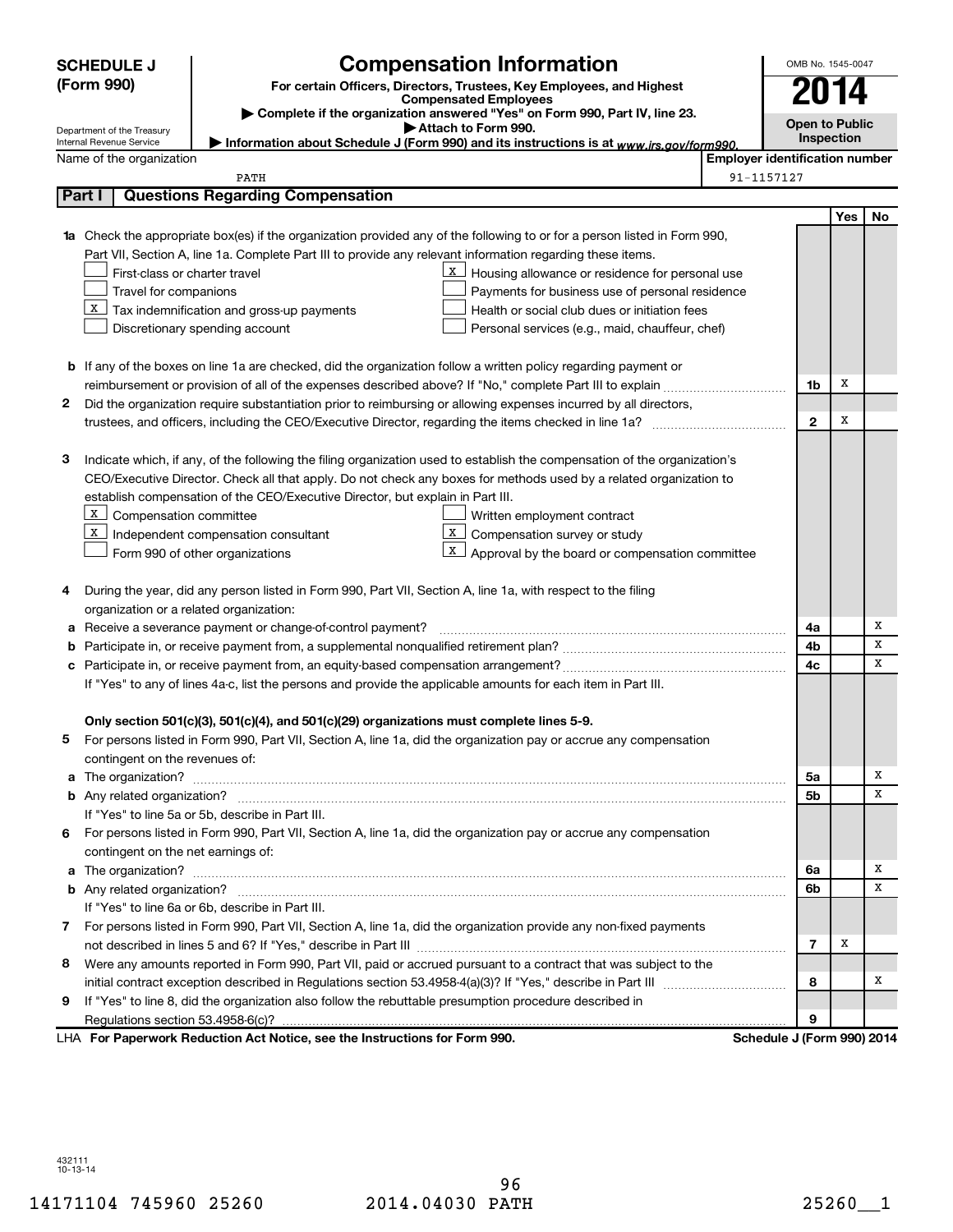### Part II | Officers, Directors, Trustees, Key Employees, and Highest Compensated Employees. Use duplicate copies if additional space is needed.

For each individual whose compensation must be reported in Schedule J, report compensation from the organization on row (i) and from related organizations, described in the instructions, on row (ii). Do not list any individuals that are not listed on Form 990, Part VII.

Note. The sum of columns (B)(i)-(iii) for each listed individual must equal the total amount of Form 990, Part VII, Section A, line 1a, applicable column (D) and (E) amounts for that individual.

|                                     |       |                          | (B) Breakdown of W-2 and/or 1099-MISC compensation |                                           | (C) Retirement and<br>other deferred | (D) Nontaxable<br>benefits | (E) Total of columns | (F) Compensation<br>in column (B)         |  |
|-------------------------------------|-------|--------------------------|----------------------------------------------------|-------------------------------------------|--------------------------------------|----------------------------|----------------------|-------------------------------------------|--|
| (A) Name and Title                  |       | (i) Base<br>compensation | (ii) Bonus &<br>incentive<br>compensation          | (iii) Other<br>reportable<br>compensation | compensation                         |                            | $(B)(i)-(D)$         | reported as deferred<br>in prior Form 990 |  |
| STEVEN B. DAVIS<br>(1)              | (i)   | 421,692                  | 147.592                                            | 700                                       | 31,000                               | 12,512                     | 613.496              | $\mathbf{0}$ .                            |  |
| PRESIDENT AND CEO                   | (ii)  | $\Omega$                 |                                                    | 0                                         | <sup>n</sup>                         | $\Omega$                   |                      | $\mathbf{0}$ .                            |  |
| MICHAEL B. KOLLINS<br>(2)           | (i)   | 275,004                  | 0                                                  | 770                                       | 28,133                               | 12,512                     | 316,419              | $\mathbf{0}$ .                            |  |
| CHIEF OPERATING OFFICER             | (ii)  | $\mathbf{0}$             | 0                                                  | 0                                         | <sup>n</sup>                         | n                          |                      | 0.                                        |  |
| OLIVIA POLIUS<br>(3)                | (i)   | 255,000                  | 0                                                  | 770                                       | 30,281                               | 9,363                      | 295,414              | 0.                                        |  |
| CHIEF FINANCIAL OFFICER             | (ii)  | 0                        | 0                                                  | 0                                         | <sup>0</sup>                         | $\Omega$                   |                      | $\mathbf{0}$ .                            |  |
| DAVID C. KASLOW<br>(4)              | (i)   | 377,000                  | 0                                                  | 1,301                                     | 28,920                               | 12,512                     | 419,733              | $\mathfrak o$ .                           |  |
| VP PRODUCT DEVELOPMENT              | (ii)  | 0                        | 0                                                  | 0                                         | <sup>0</sup>                         | n                          |                      | $\mathbf{0}$ .                            |  |
| JOHN W. BOSLEGO<br>(5)              | (i)   | 328,552                  | 0                                                  | 0                                         | 31,000                               | 9,363                      | 368,915              | $\mathfrak o$ .                           |  |
| GLOBAL PROG. LDR II (UNTIL 12/2/14) | (iii) | 0                        | 0                                                  | 0                                         | <sup>0</sup>                         | <sup>n</sup>               |                      | $\mathsf{0}\,.$                           |  |
| (6) AMIE E. BATSON                  | (i)   | 275,004                  | 0                                                  | 225                                       | 31,000                               | 1,472                      | 307,701              | 0.                                        |  |
| CHIEF STRATEGY OFFICER              | (ii)  | $\mathbf{0}$             | $\mathbf 0$                                        | 0                                         | <sup>0</sup>                         | $\Omega$                   |                      | $\mathsf{0}\,.$                           |  |
| (7) RIKKA E. TRANGSRUD              | (i)   | 176,241                  | $\mathbf 0$                                        | 96,141                                    | 19,696                               | 11,558                     | 303,636              | $\mathsf{0}\,.$                           |  |
| COUNTRY PROGRAM LEADER II           | (ii)  | 0                        | 0                                                  | 0                                         | <sup>0</sup>                         |                            |                      | $\mathbf{0}$ .                            |  |
| (8) ASHLEY J. BIRKETT               | (i)   | 270,783                  | 0                                                  | 225                                       | 13,712                               | 12,512                     | 297,232              | 0.                                        |  |
| GLOBAL PROGRAM LEADER I             | (ii)  | 0                        |                                                    | 0                                         | <sup>0</sup>                         |                            |                      | 0.                                        |  |
| (9) KATHLEEN M. NEUZIL              | (i)   | 230,089                  | 25,000                                             | 75                                        | 26,576                               | 9.344                      | 291,084              | $\mathbf{0}$ .                            |  |
| GLOBAL PROGRAM LEADER I             | (ii)  | $\mathbf{0}$             | 0                                                  | 0                                         | $\Omega$                             |                            |                      | $\mathbf{0}$ .                            |  |
| (10) DANIEL LASTER                  | (i)   | 250,008                  | $\mathbf 0$                                        | 840                                       | 26,668                               | 12,512                     | 290,028              | $\mathbf{0}$ .                            |  |
| GENERAL COUNSEL                     | (ii)  | 0                        | $\mathbf 0$                                        | 0                                         | <sup>0</sup>                         | <sup>0</sup>               |                      | $\mathbf{0}$ .                            |  |
| (11) ANURAG PRABHAKAR MAIRAL        | (i)   | 236,916                  | $\mathbf 0$                                        | 75                                        | 26,061                               | 12,464                     | 275,516              | 0.                                        |  |
| GLOBAL PROGRAM LEADER I             | (ii)  | 0                        | 0                                                  | 0                                         | <sup>0</sup>                         | $\Omega$                   |                      | $\mathbf{0}$ .                            |  |
| (12) KATHRYN A. O'DRISCOLL          | (i)   | 223, 295                 | 0                                                  | 630                                       | 25,295                               | 12,439                     | 261,659              | $\mathbf{0}$ .                            |  |
| CHIEF H.R. OFFICER                  | (ii)  | 0                        | $\mathbf{0}$ .                                     | $\mathbf{0}$                              | $\Omega$                             | $\mathbf{0}$               |                      | $\mathbf{0}$ .                            |  |
| (13) AYORINDE ALBERT AJAYI          | (i)   | 220,691                  | 0                                                  | 2,000                                     | 25,501                               | 5,221                      | 253,413              | $\mathbf{0}$ .                            |  |
| VP, INTL. DEV. (UNTIL 9/10/14)      | (ii)  | 0                        | 0                                                  | $\mathbf{0}$                              | $\Omega$                             | <sup>0</sup>               |                      | $\mathbf{0}$ .                            |  |
| (14) JANE E. HUTCHINGS              | (i)   | 217,735                  | 0                                                  | $\mathbf{0}$                              | 26.128                               | 12,441                     | 256.304              | $\mathbf{0}$ .                            |  |
| GLOBAL PROGRAM LEADER I             | (ii)  | $\mathbf{0}$             | 0                                                  | $\mathbf{0}$                              | $\Omega$                             | $\Omega$                   |                      | $\mathbf{0}$ .                            |  |
| (15) CARLOS CLINTON CAMPBELL        | (i)   | 187,648                  | 0                                                  | 18,842                                    | 21,457                               | 1,205                      | 229,152              | $\mathsf{0}\,.$                           |  |
| GLOBAL PROGRAM LEADER I             | (ii)  | 0                        | $\mathbf 0$ .                                      | $\mathbf{0}$                              | $\Omega$                             | $^{\circ}$                 |                      | $\mathbf{0}$ .                            |  |
| (16) JOHN SKIBIAK                   | (i)   | 202,619                  | $\mathbf 0$ .                                      | 185,471                                   | 23,641                               | 11,613                     | 423,344              | $\mathbf 0$ .                             |  |
| ASSOCIATE DIRECTOR II               | (ii)  | 0.                       | $\mathbf 0$ .                                      | 0.                                        | 0                                    | $\mathbf{0}$ .             | 0.                   | $\mathbf{0}$ .                            |  |

97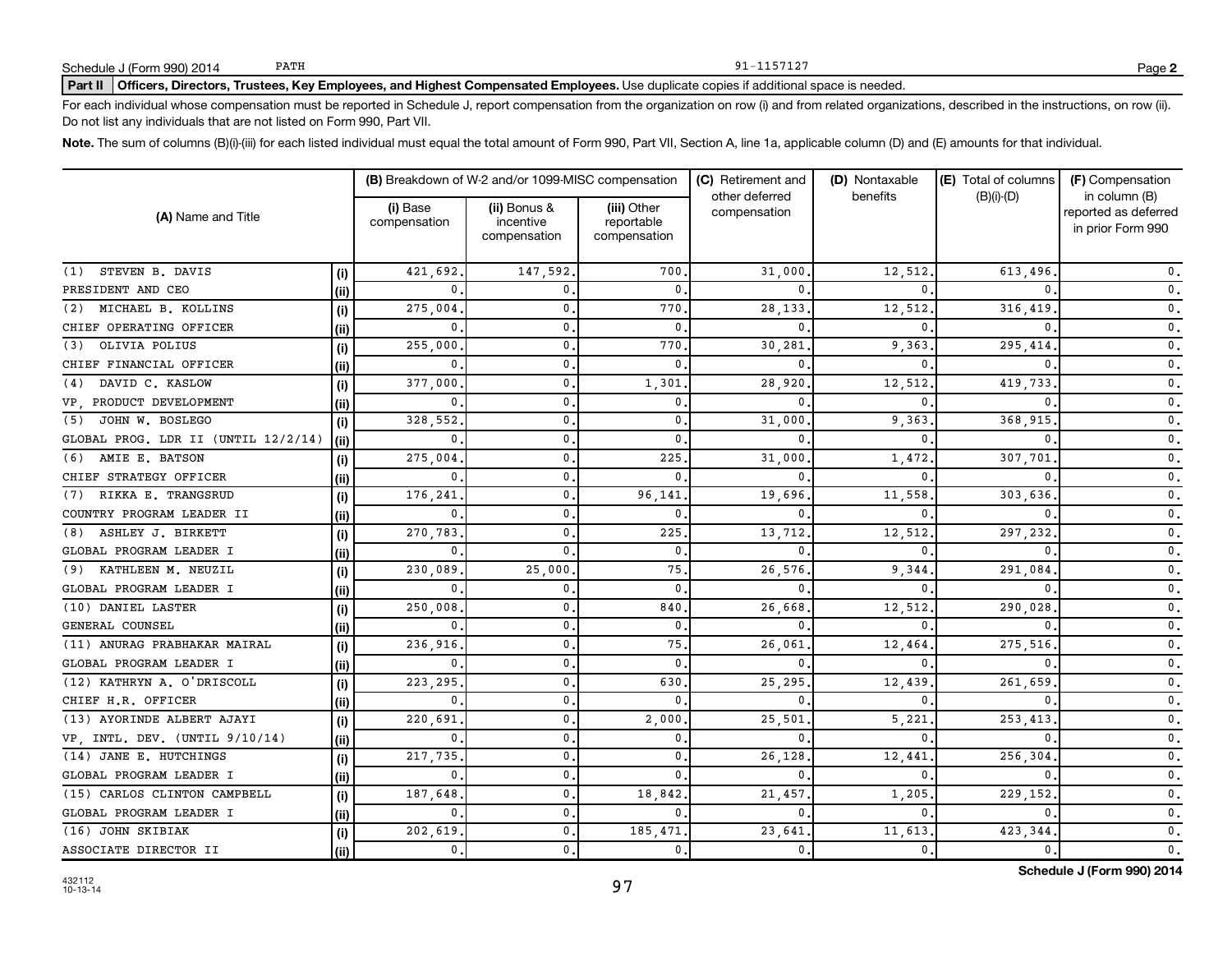## Part II | Officers, Directors, Trustees, Key Employees, and Highest Compensated Employees. Use duplicate copies if additional space is needed.

For each individual whose compensation must be reported in Schedule J, report compensation from the organization on row (i) and from related organizations, described in the instructions, on row (ii). Do not list any individuals that are not listed on Form 990, Part VII.

Note. The sum of columns (B)(i)-(iii) for each listed individual must equal the total amount of Form 990, Part VII, Section A, line 1a, applicable column (D) and (E) amounts for that individual.

|                          |      |                          | (B) Breakdown of W-2 and/or 1099-MISC compensation |                                           | (C) Retirement and             | (D) Nontaxable | (E) Total of columns | (F) Compensation                                           |  |
|--------------------------|------|--------------------------|----------------------------------------------------|-------------------------------------------|--------------------------------|----------------|----------------------|------------------------------------------------------------|--|
| (A) Name and Title       |      | (i) Base<br>compensation | (ii) Bonus &<br>incentive<br>compensation          | (iii) Other<br>reportable<br>compensation | other deferred<br>compensation | benefits       | $(B)(i)-(D)$         | in column (B)<br>reported as deferred<br>in prior Form 990 |  |
| (17) GRANT N. COLFAX     | (i)  | 218,830                  | 50,000                                             | 15,225                                    | 18,017                         | 11,556.        | 313,628              | $\mathfrak o$ .                                            |  |
| GLOBAL PROGRAM LEADER I  | (ii) | $\mathbf 0$ .            | $\mathbf{0}$                                       | $\mathbf{0}$ .                            | $\mathbf{0}$                   | $\mathbf{0}$   | $\Omega$             | $\mathfrak o$ .                                            |  |
| (18) TRAD M. HATTON      | (i)  | 121,085                  | $\mathbf{0}$                                       | 151,651                                   | 14,530                         | 11,441         | 298,707              | $\mathfrak o$ .                                            |  |
| CHIEF OF PARTY           | (ii) | $\mathbf{0}$ .           | $\mathbf{0}$                                       | $\mathbf{0}$ .                            | $\mathbf{0}$                   | $\mathbf{0}$   | $\mathbf{0}$         | $\mathfrak o$ .                                            |  |
| (19) RAMONDA ANNE BYRKIT | (i)  | 173,374                  | $\mathbf{0}$ .                                     | 81,556                                    | 20,805                         | 11,551         | 287,286              | $\mathbf 0$ .                                              |  |
| COUNTRY PROGRAM LEADER I | (ii) | $\mathbf{0}$ .           | $\mathbf{0}$ .                                     | $\mathbf{0}$ .                            | $\mathbf{0}$                   | $\mathbf{0}$ . | $\mathbf{0}$ .       | $\mathbf 0$ .                                              |  |
| (20) DUNCAN OWENS EARLE  | (i)  | 217,223                  | $\mathbf{0}$ .                                     | 32,625                                    | 26,067                         | 6,160.         | 282,075              | $\mathbf 0$ .                                              |  |
| ASSOCIATE DIRECTOR II    | (ii) | $\mathbf{0}$ .           | $\mathbf{0}$ .                                     | 0.                                        | $\mathbf{0}$                   | $\mathbf{0}$ . | $\mathbf 0$ .        | $\mathbf 0$ .                                              |  |
|                          | (i)  |                          |                                                    |                                           |                                |                |                      |                                                            |  |
|                          | (ii) |                          |                                                    |                                           |                                |                |                      |                                                            |  |
|                          | (i)  |                          |                                                    |                                           |                                |                |                      |                                                            |  |
|                          | (ii) |                          |                                                    |                                           |                                |                |                      |                                                            |  |
|                          | (i)  |                          |                                                    |                                           |                                |                |                      |                                                            |  |
|                          | (ii) |                          |                                                    |                                           |                                |                |                      |                                                            |  |
|                          | (i)  |                          |                                                    |                                           |                                |                |                      |                                                            |  |
|                          | (ii) |                          |                                                    |                                           |                                |                |                      |                                                            |  |
|                          | (i)  |                          |                                                    |                                           |                                |                |                      |                                                            |  |
|                          | (ii) |                          |                                                    |                                           |                                |                |                      |                                                            |  |
|                          | (i)  |                          |                                                    |                                           |                                |                |                      |                                                            |  |
|                          | (ii) |                          |                                                    |                                           |                                |                |                      |                                                            |  |
|                          | (i)  |                          |                                                    |                                           |                                |                |                      |                                                            |  |
|                          | (ii) |                          |                                                    |                                           |                                |                |                      |                                                            |  |
|                          | (i)  |                          |                                                    |                                           |                                |                |                      |                                                            |  |
|                          | (ii) |                          |                                                    |                                           |                                |                |                      |                                                            |  |
|                          | (i)  |                          |                                                    |                                           |                                |                |                      |                                                            |  |
|                          | (ii) |                          |                                                    |                                           |                                |                |                      |                                                            |  |
|                          | (i)  |                          |                                                    |                                           |                                |                |                      |                                                            |  |
|                          | (ii) |                          |                                                    |                                           |                                |                |                      |                                                            |  |
|                          | (i)  |                          |                                                    |                                           |                                |                |                      |                                                            |  |
|                          | (ii) |                          |                                                    |                                           |                                |                |                      |                                                            |  |
|                          | (i)  |                          |                                                    |                                           |                                |                |                      |                                                            |  |
|                          | (ii) |                          |                                                    |                                           |                                |                |                      |                                                            |  |

98

91-1157127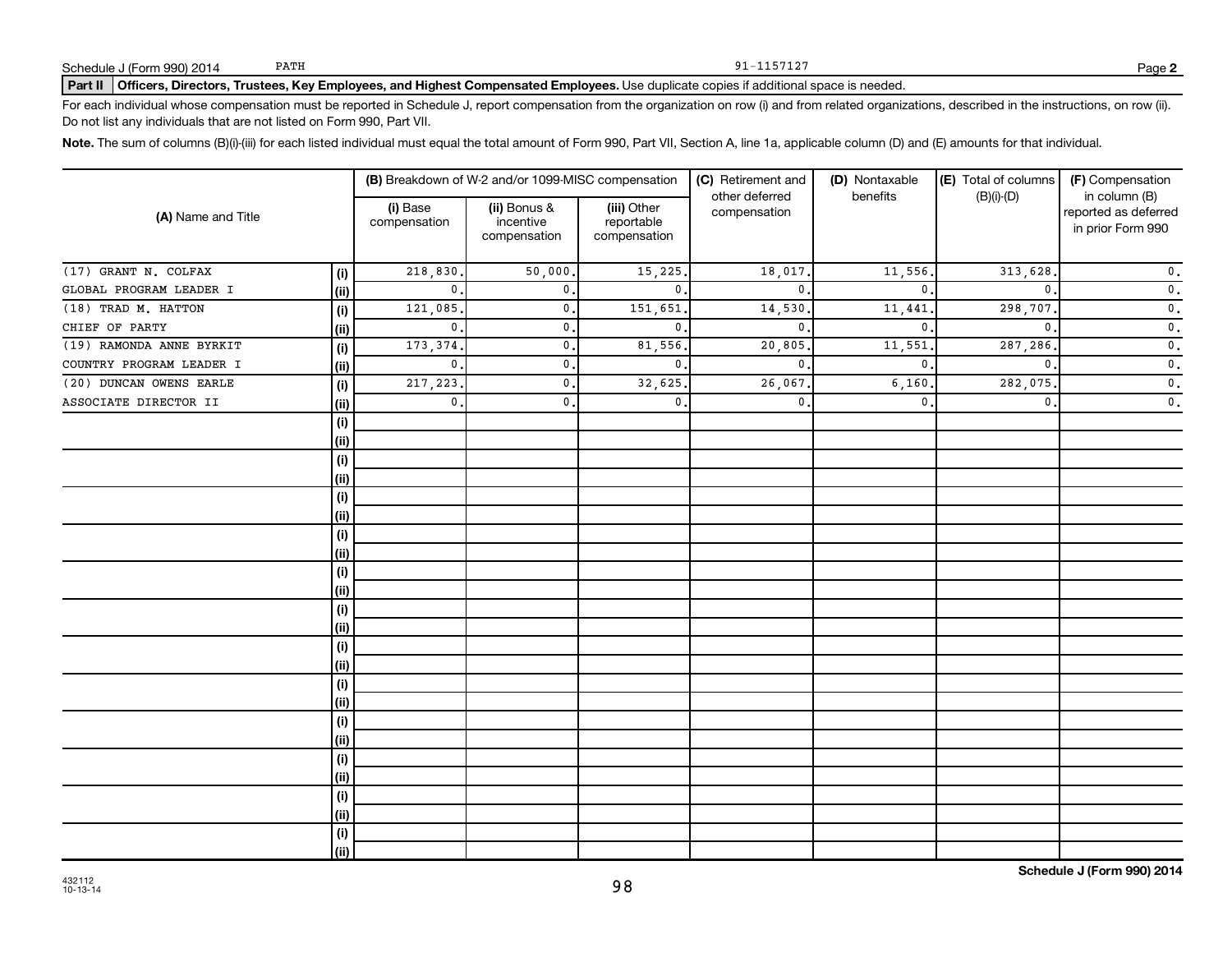#### **Part III Supplemental Information**

Provide the information, explanation, or descriptions required for Part I, lines 1a, 1b, 3, 4a, 4b, 4c, 5a, 5b, 6a, 6b, 7, and 8, and for Part II. Also complete this part for any additional information.

PART I, LINE 1A:

HOUSING ALLOWANCE & TAX INDEMNIFICATION ARE ONLY PROVIDED TO THOSE

INDIVIDUALS WHO ARE EXPATRIATE EMPLOYEES. ALL BENEFIT PAYMENTS ARE MADE

ACCORDING TO OUR EXPATRIATE POLICY.

PART I, LINE 3: PATH ENGAGES WITH A CONSULTING FIRM TO REVIEW THE

COMPENSATION FOR EACH OF THE SENIOR MANAGEMENT POSITION. PATH PROVIDES AN

ANNUAL SALARY ADJUSTMENT EACH JANUARY BASED ON THE OVERALL LABOR MARKET

MOVEMENT.

PART I, LINE 7:

BONUS COMPENSATION HAS BEEN REFLECTED IN PART II, COLUMN (B)(II).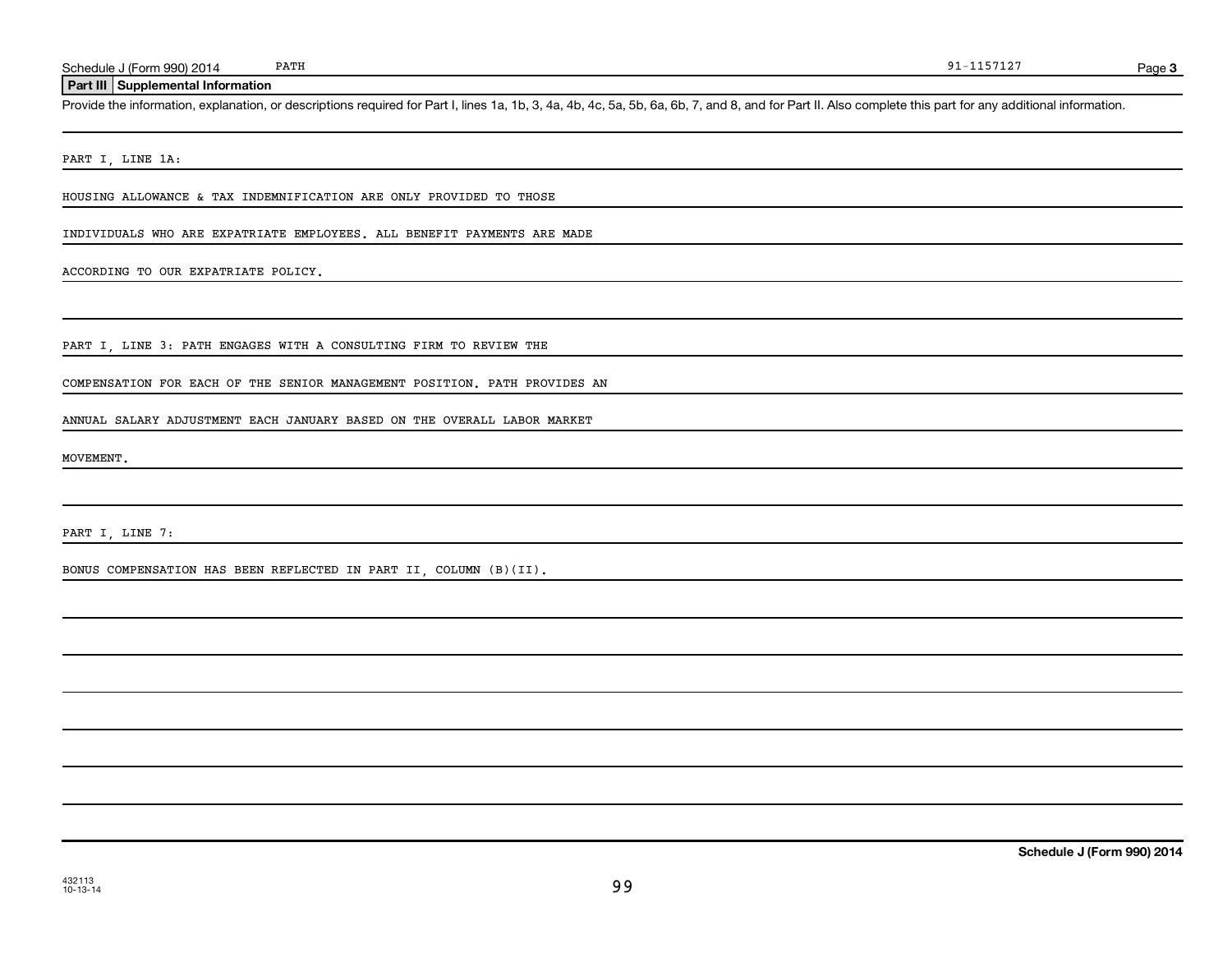# **SCHEDULE M (Form 990)**

# **Noncash Contributions**

OMB No. 1545-0047

Department of the Treasury Internal Revenue Service

◆ Complete if the organizations answered "Yes" on Form 990, Part IV, lines 29 or 30.<br>▶ Complete if the organizations answered "Yes" on Form 990, Part IV, lines 29 or 30. **Attach to Form 990.** J

**Information about Schedule M (Form 990) and its instructions is at**  J

**Open To Public Inspection**

|  | Name of the organization |
|--|--------------------------|
|--|--------------------------|

| vww.irs.aov/form990. | <b>Inspection</b>                     |  |  |  |
|----------------------|---------------------------------------|--|--|--|
|                      | <b>Employer identification number</b> |  |  |  |

PATH 91-1157127

| <b>Part I</b> | <b>Types of Property</b>                                                                                                       |                               |                                      |                                                                                                      |           |                                                              |            |       |    |
|---------------|--------------------------------------------------------------------------------------------------------------------------------|-------------------------------|--------------------------------------|------------------------------------------------------------------------------------------------------|-----------|--------------------------------------------------------------|------------|-------|----|
|               |                                                                                                                                | (a)<br>Check if<br>applicable | (b)<br>Number of<br>contributions or | (c)<br>Noncash contribution<br>amounts reported on<br>items contributed Form 990, Part VIII, line 1g |           | (d)<br>Method of determining<br>noncash contribution amounts |            |       |    |
| 1.            |                                                                                                                                |                               |                                      |                                                                                                      |           |                                                              |            |       |    |
| 2             |                                                                                                                                |                               |                                      |                                                                                                      |           |                                                              |            |       |    |
| З             | Art - Fractional interests                                                                                                     |                               |                                      |                                                                                                      |           |                                                              |            |       |    |
| 4             | Books and publications                                                                                                         |                               |                                      |                                                                                                      |           |                                                              |            |       |    |
| 5             | Clothing and household goods                                                                                                   |                               |                                      |                                                                                                      |           |                                                              |            |       |    |
| 6             | Cars and other vehicles                                                                                                        |                               |                                      |                                                                                                      |           |                                                              |            |       |    |
| 7             |                                                                                                                                |                               |                                      |                                                                                                      |           |                                                              |            |       |    |
| 8             |                                                                                                                                |                               |                                      |                                                                                                      |           |                                                              |            |       |    |
| 9             |                                                                                                                                | $\mathbf{x}$                  | 25                                   |                                                                                                      | 182, 112. | FMV                                                          |            |       |    |
|               | Securities - Publicly traded                                                                                                   |                               |                                      |                                                                                                      |           |                                                              |            |       |    |
| 10            | Securities - Closely held stock                                                                                                |                               |                                      |                                                                                                      |           |                                                              |            |       |    |
| 11            | Securities - Partnership, LLC, or<br>trust interests                                                                           |                               |                                      |                                                                                                      |           |                                                              |            |       |    |
| 12            | Securities - Miscellaneous                                                                                                     |                               |                                      |                                                                                                      |           |                                                              |            |       |    |
| 13            | Qualified conservation contribution -                                                                                          |                               |                                      |                                                                                                      |           |                                                              |            |       |    |
|               |                                                                                                                                |                               |                                      |                                                                                                      |           |                                                              |            |       |    |
| 14            | Qualified conservation contribution - Other                                                                                    |                               |                                      |                                                                                                      |           |                                                              |            |       |    |
| 15            | Real estate - Residential                                                                                                      |                               |                                      |                                                                                                      |           |                                                              |            |       |    |
| 16            | Real estate - Commercial                                                                                                       |                               |                                      |                                                                                                      |           |                                                              |            |       |    |
| 17            |                                                                                                                                |                               |                                      |                                                                                                      |           |                                                              |            |       |    |
| 18            |                                                                                                                                |                               |                                      |                                                                                                      |           |                                                              |            |       |    |
| 19            |                                                                                                                                |                               |                                      |                                                                                                      |           |                                                              |            |       |    |
| 20            | Drugs and medical supplies                                                                                                     |                               |                                      |                                                                                                      |           |                                                              |            |       |    |
| 21            |                                                                                                                                |                               |                                      |                                                                                                      |           |                                                              |            |       |    |
| 22            |                                                                                                                                |                               |                                      |                                                                                                      |           |                                                              |            |       |    |
| 23            |                                                                                                                                |                               |                                      |                                                                                                      |           |                                                              |            |       |    |
| 24            |                                                                                                                                |                               |                                      |                                                                                                      |           |                                                              |            |       |    |
| 25            | ( SUPPLIES<br>Other $\blacktriangleright$                                                                                      | X                             | 2                                    |                                                                                                      | 354,007.  | COST OR SALES PRICE                                          |            |       |    |
| 26            | SOFTWARE<br>▶<br>Other                                                                                                         | X                             | $\mathbf{1}$                         |                                                                                                      | 153,600.  | COST OR SALES PRICE                                          |            |       |    |
| 27            | <b>AUCTION ITEMS</b><br>▶<br>Other                                                                                             | x                             | 31                                   |                                                                                                      | 29.250.   | COST OR SALES PRICE                                          |            |       |    |
| 28            | RAFFLE ITEMS<br>Other<br>▶                                                                                                     | X                             | 24                                   |                                                                                                      | 3.131.    | COST OR SALES PRICE                                          |            |       |    |
| 29            | Number of Forms 8283 received by the organization during the tax year for contributions                                        |                               |                                      |                                                                                                      |           |                                                              |            |       |    |
|               | for which the organization completed Form 8283, Part IV, Donee Acknowledgement [1111]                                          |                               |                                      |                                                                                                      | 29        |                                                              |            | 0     |    |
|               |                                                                                                                                |                               |                                      |                                                                                                      |           |                                                              |            | Yes l | No |
|               | 30a During the year, did the organization receive by contribution any property reported in Part I, lines 1 through 28, that it |                               |                                      |                                                                                                      |           |                                                              |            |       |    |
|               | must hold for at least three years from the date of the initial contribution, and which is not required to be used for         |                               |                                      |                                                                                                      |           |                                                              |            |       |    |
|               |                                                                                                                                |                               |                                      |                                                                                                      |           |                                                              | <b>30a</b> |       | х  |
|               | <b>b</b> If "Yes," describe the arrangement in Part II.                                                                        |                               |                                      |                                                                                                      |           |                                                              |            |       |    |
| 31            | Does the organization have a gift acceptance policy that requires the review of any non-standard contributions?                |                               |                                      |                                                                                                      |           |                                                              | 31         | х     |    |
|               | 32a Does the organization hire or use third parties or related organizations to solicit, process, or sell noncash              |                               |                                      |                                                                                                      |           |                                                              |            |       |    |
|               | contributions?                                                                                                                 |                               |                                      |                                                                                                      |           |                                                              | 32a        |       | х  |
|               | <b>b</b> If "Yes," describe in Part II.                                                                                        |                               |                                      |                                                                                                      |           |                                                              |            |       |    |
| 33            | If the organization did not report an amount in column (c) for a type of property for which column (a) is checked,             |                               |                                      |                                                                                                      |           |                                                              |            |       |    |
|               | describe in Part II.                                                                                                           |                               |                                      |                                                                                                      |           |                                                              |            |       |    |
| LHA           | For Paperwork Reduction Act Notice, see the Instructions for Form 990.                                                         |                               |                                      |                                                                                                      |           | Schedule M (Form 990) (2014)                                 |            |       |    |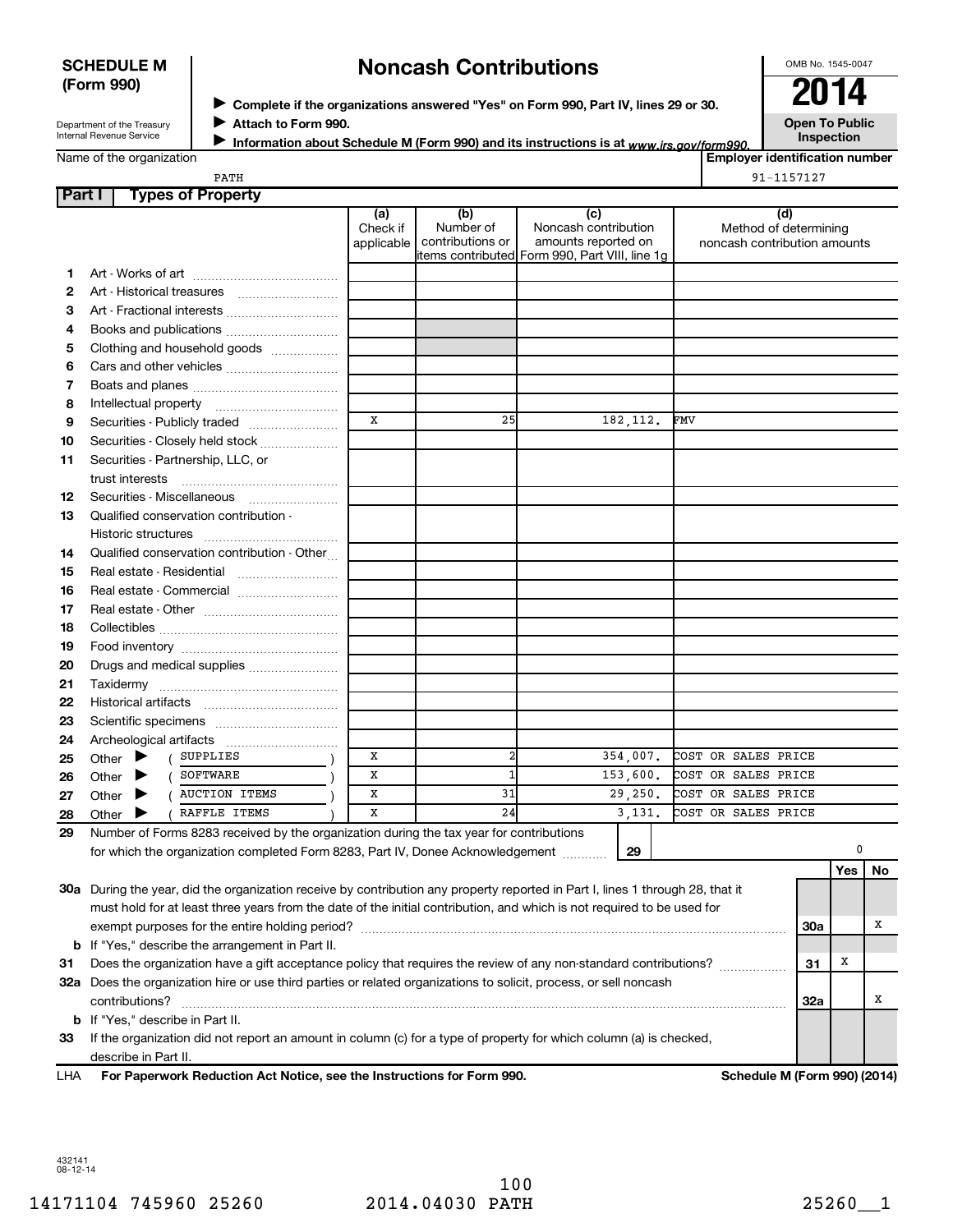Part II | Supplemental Information. Provide the information required by Part I, lines 30b, 32b, and 33, and whether the organization is reporting in Part I, column (b), the number of contributions, the number of items received, or a combination of both. Also complete this part for any additional information.

SCHEDULE M, PART I, COLUMN (B):

THIS COLUMN REFLECTS THE NUMBER OF CONTRIBUTIONS.

SCHEDULE M, PART I, LINES 27 AND 28: THESE LINES CONTAIN ITEMS DONATED

FOR THE AUCTION AND RAFFLE EVENT. THIS EVENT IS FURTHER DISCUSSED IN

SCHEDULE G, PART II.

91-1157127

**Schedule M (Form 990) (2014)**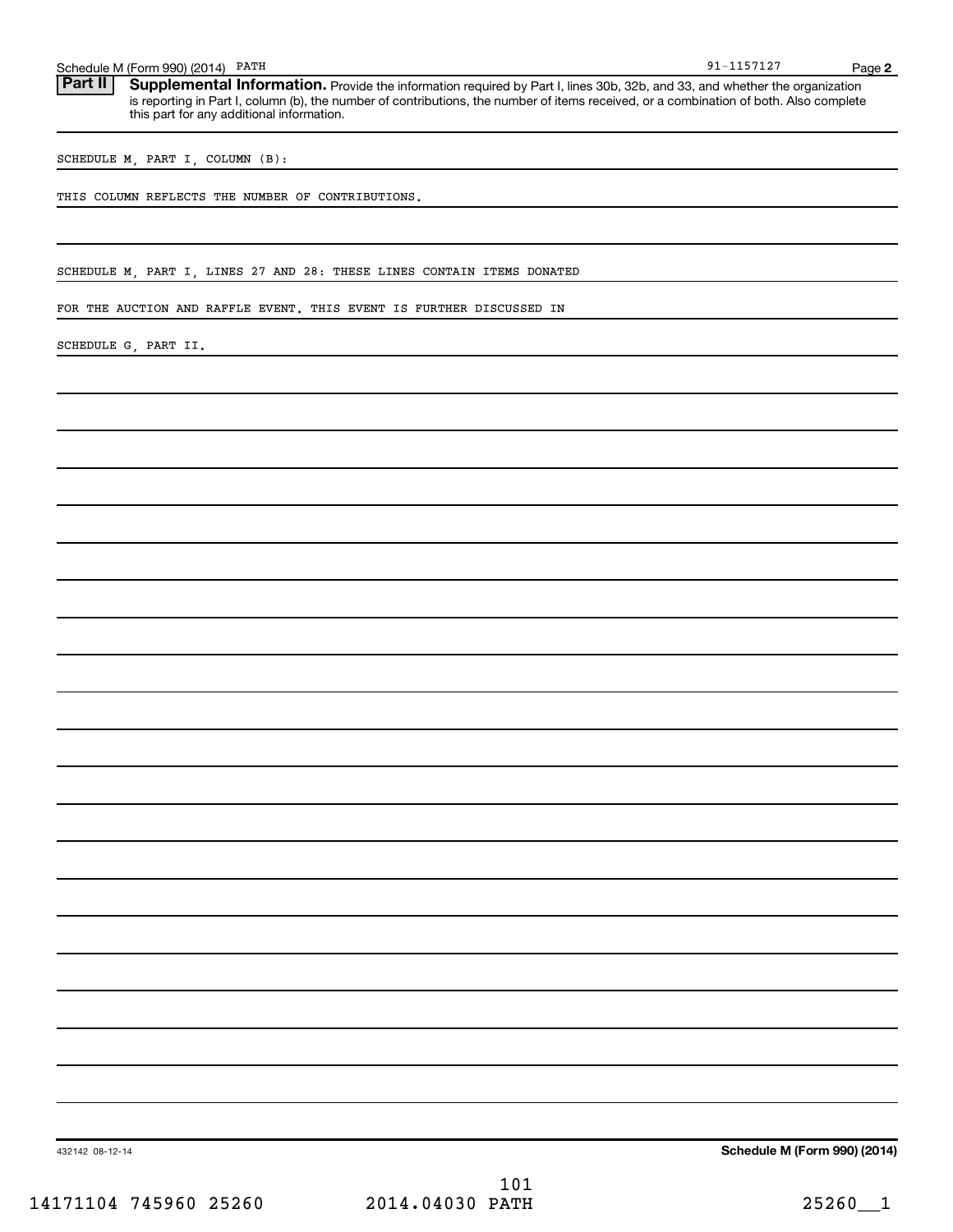| <b>SCHEDULE O</b><br>(Form 990 or 990-EZ)<br>Department of the Treasury<br>Internal Revenue Service | Supplemental Information to Form 990 or 990-EZ<br>Complete to provide information for responses to specific questions on<br>Form 990 or 990-EZ or to provide any additional information.<br>Attach to Form 990 or 990-EZ.<br>Information about Schedule O (Form 990 or 990-EZ) and its instructions is at www.irs.gov/form990. |            | OMB No. 1545-0047<br><b>Open to Public</b><br>Inspection |
|-----------------------------------------------------------------------------------------------------|--------------------------------------------------------------------------------------------------------------------------------------------------------------------------------------------------------------------------------------------------------------------------------------------------------------------------------|------------|----------------------------------------------------------|
| Name of the organization                                                                            | PATH                                                                                                                                                                                                                                                                                                                           | 91-1157127 | <b>Employer identification number</b>                    |
|                                                                                                     | FORM 990, PART I, LINE 1, DESCRIPTION OF ORGANIZATION MISSION:                                                                                                                                                                                                                                                                 |            |                                                          |
|                                                                                                     | PATH IS THE LEADER IN GLOBAL HEALTH INNOVATION. AN INTERNATIONAL                                                                                                                                                                                                                                                               |            |                                                          |
|                                                                                                     | NONPROFIT ORGANIZATION, WE SAVE LIVES AND IMPROVE HEALTH, ESPECIALLY                                                                                                                                                                                                                                                           |            |                                                          |
|                                                                                                     | AMONG WOMEN AND CHILDREN. WE ACCELERATE INNOVATION ACROSS FIVE                                                                                                                                                                                                                                                                 |            |                                                          |
|                                                                                                     | PLATFORMS-VACCINES, DRUGS, DIAGNOSTICS, DEVICES, AND SYSTEM AND SERVICE                                                                                                                                                                                                                                                        |            |                                                          |
|                                                                                                     | INNOVATIONS-THAT HARNESS OUR ENTREPRENEURIAL INSIGHT, SCIENTIFIC AND                                                                                                                                                                                                                                                           |            |                                                          |
|                                                                                                     | PUBLIC HEALTH EXPERTISE, AND PASSION FOR HEALTH EQUITY. BY MOBILIZING                                                                                                                                                                                                                                                          |            |                                                          |
|                                                                                                     | PARTNERS AROUND THE WORLD, WE TAKE INNOVATION TO SCALE, WORKING                                                                                                                                                                                                                                                                |            |                                                          |
|                                                                                                     | ALONGSIDE COUNTRIES PRIMARILY IN AFRICA AND ASIA TO TACKLE THEIR                                                                                                                                                                                                                                                               |            |                                                          |
|                                                                                                     | GREATEST HEALTH NEEDS. TOGETHER, WE DELIVER MEASURABLE RESULTS THAT                                                                                                                                                                                                                                                            |            |                                                          |
| DISRUPT THE CYCLE OF POOR HEALTH.                                                                   |                                                                                                                                                                                                                                                                                                                                |            |                                                          |
|                                                                                                     |                                                                                                                                                                                                                                                                                                                                |            |                                                          |
|                                                                                                     | OUR ROBUST MONITORING AND EVALUATION IS INTEGRAL TO THESE EFFORTS. AT                                                                                                                                                                                                                                                          |            |                                                          |
|                                                                                                     | EVERY STAGE, WE ASSESS AND ALIGN OUR PROGRESS AGAINST PROJECT, FUNDER,                                                                                                                                                                                                                                                         |            |                                                          |
|                                                                                                     | AND ORGANIZATIONAL TARGETS, AND EVALUATE OPPORTUNITIES TO INCREASE OUR                                                                                                                                                                                                                                                         |            |                                                          |
| EFFICINECY AND IMPACT.                                                                              |                                                                                                                                                                                                                                                                                                                                |            |                                                          |
|                                                                                                     |                                                                                                                                                                                                                                                                                                                                |            |                                                          |
|                                                                                                     | IN 2014, PATH AND OUR PARTNERS AND SUPPORTERS REACHED MORE THAN 160                                                                                                                                                                                                                                                            |            |                                                          |
|                                                                                                     | MILLION PEOPLE WITH LIFESAVING HEALTH SOLUTIONS.                                                                                                                                                                                                                                                                               |            |                                                          |
|                                                                                                     |                                                                                                                                                                                                                                                                                                                                |            |                                                          |
|                                                                                                     | OUR FUNDERS AND COLLABORATORS FROM ACROSS THE PUBLIC, PRIVATE, AND                                                                                                                                                                                                                                                             |            |                                                          |
|                                                                                                     | CORPORATE SECTORS ARE PIVOTAL TO OUR SUCCESS. THEIR CONTRIBUTIONS                                                                                                                                                                                                                                                              |            |                                                          |
|                                                                                                     | SUPPORT OUR WIDE-REACHING WORK TO ACCELERATE INNOVATION TO SAVE LIVES                                                                                                                                                                                                                                                          |            |                                                          |
| AND IMPROVE HEALTH WORLDWIDE.                                                                       |                                                                                                                                                                                                                                                                                                                                |            |                                                          |
|                                                                                                     |                                                                                                                                                                                                                                                                                                                                |            |                                                          |

432211 08-27-14 LHA For Paperwork Reduction Act Notice, see the Instructions for Form 990 or 990-EZ. Schedule O (Form 990 or 990-EZ) (2014)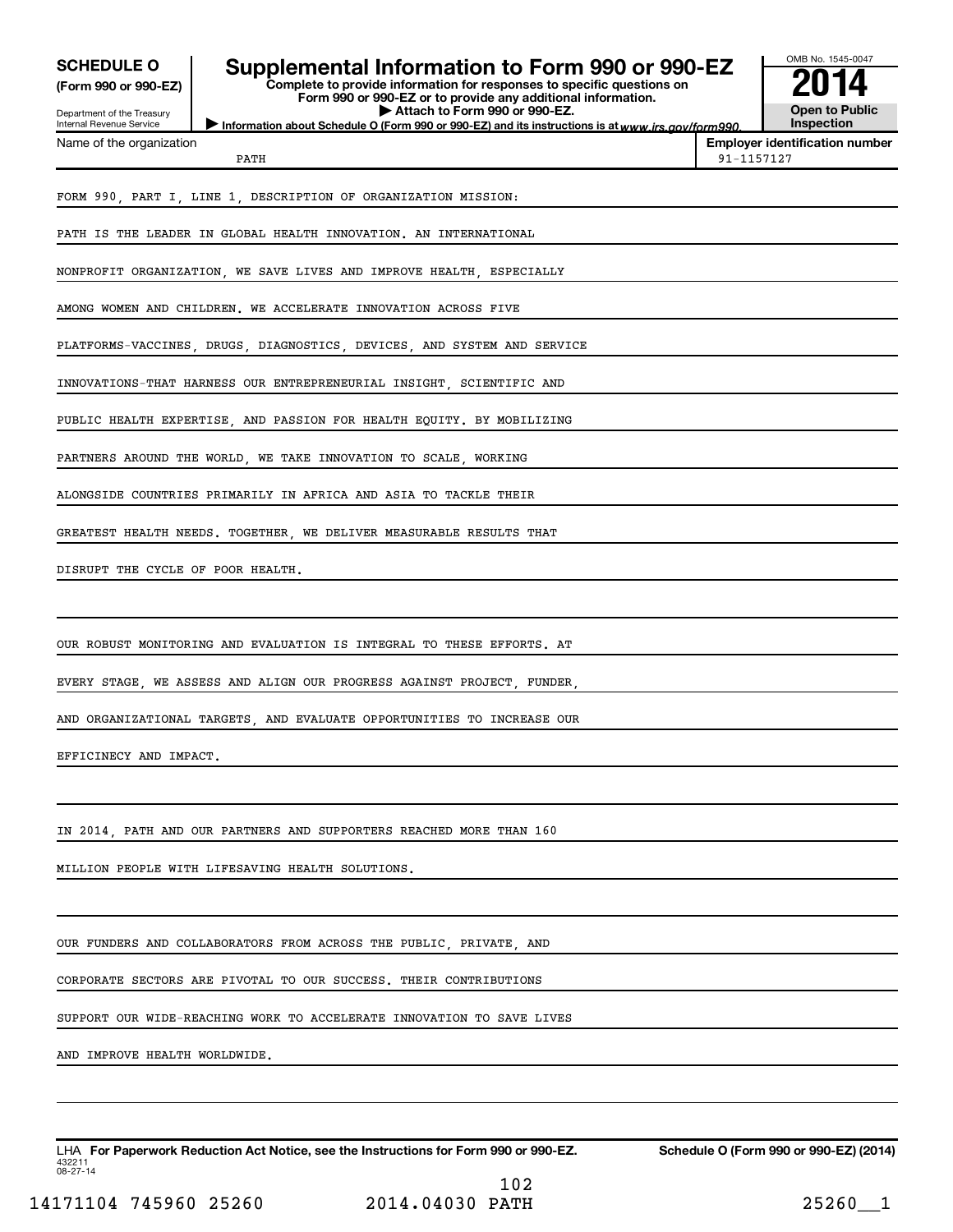| Schedule O (Form 990 or 990-EZ) (2014)                                  | Page 2                                              |
|-------------------------------------------------------------------------|-----------------------------------------------------|
| Name of the organization<br>PATH                                        | <b>Employer identification number</b><br>91-1157127 |
| FORM 990, PART III, LINE 4A, PROGRAM SERVICE ACCOMPLISHMENTS:           |                                                     |
| CONSIDERATIONS TO ENSURE THAT SMART SOLUTIONS REACH THE PEOPLE WHO NEED |                                                     |
| THEM.                                                                   |                                                     |
|                                                                         |                                                     |
| KEY TO THIS EFFORT IS OUR WORK TO ACCELERATE THE DEVELOPMENT AND        |                                                     |
| DELIVERY OF SAFE, EFFECTIVE, AND LOW-COST VACCINES AGAINST DISEASES     |                                                     |
| THAT THREATEN WOMEN AND CHILDREN WORLDWIDE, INCLUDING THOSE THAT ARE    |                                                     |
| NOT WELL-RECOGNIZED IN WEALTHY COUNTRIES. OUR PORTFOLIO INCLUDES        |                                                     |
| VACCINES FOR DIARRHEAL DISEASE, INFLUENZA, JAPANESE ENCEPHALITIS,       |                                                     |
| MALARIA, MENINGITIS, PNEUMOCOCCAL DISEASE, POLIO, AND MORE. WE ALSO     |                                                     |
| ADVANCE INNOVATIVE DELIVERY STRATEGIES TO HELP VACCINES REACH THE       |                                                     |
| PEOPLE WHOSE LIVES THEY CAN PROTECT.                                    |                                                     |
|                                                                         |                                                     |
| IN 2014, OUR EFFORTS BROUGHT VACCINES TO MORE COMMUNITIES (SOME FOR THE |                                                     |
| FIRST TIME); ADVANCED PROMISING NEW VACCINE CANDIDATES; AND             |                                                     |
| STRENGTHENED THE SUPPLY CHAINS AND SYSTEMS NECESSARY FOR SAFE VACCINE   |                                                     |
| DELIVERY, STORAGE, AND ADMINISTRATION.                                  |                                                     |
|                                                                         |                                                     |
| FOR EXAMPLE, WE COLLABORATED WITH COUNTRY LEADERS AND PARTNERS IN       |                                                     |
| CAMBODIA, INDIA, AND LAOS TO BRING A SAFE AND EFFECTIVE VACCINE AGAINST |                                                     |
| JAPANESE ENCEPHALITIS TO AN ESTIMATED 14 MILLION MORE CHILDREN. WE ALSO |                                                     |
| LAID THE GROUNDWORK FOR ITS INTRODUCTION IN ADDITIONAL REGIONS AND      |                                                     |
| COUNTRIES. JAPANESE ENCEPHALITIS, OFTEN CALLED "BRAIN FEVER," IS AN     |                                                     |
| INCURABLE DISEASE COMMON IN SOUTHEAST ASIA AND THE WESTERN PACIFIC.     |                                                     |
| VACCINE INTRODUCTIONS ARE A CRUCIAL STEP IN A PATH-LED PROCESS THAT HAS |                                                     |
| INCLUDED IDENTIFYING THE LITTLE-KNOWN VACCINE IN CHINA, PROVING THAT IT |                                                     |

IS SAFE AND EFFECTIVE, HELPING THE CHINESE MANUFACTURER ENSURE A GLOBAL

SUPPLY, AND SECURING AN AFFORDABLE PUBLIC-SECTOR PRICE. WE ALSO USHERED

**Schedule O (Form 990 or 990-EZ) (2014)**

432212 08-27-14

103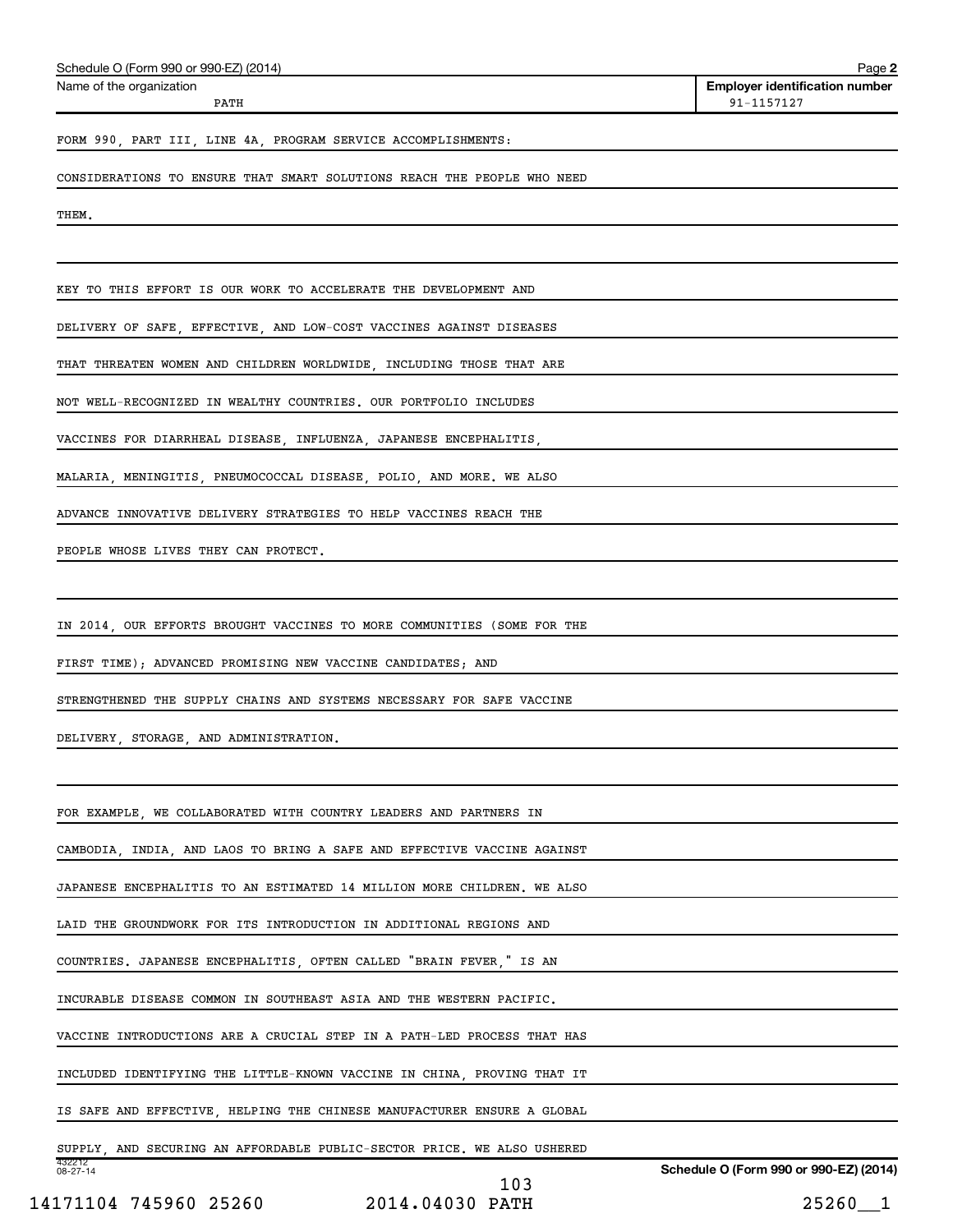| Schedule O (Form 990 or 990-EZ) (2014)                                   | Page 2                                |
|--------------------------------------------------------------------------|---------------------------------------|
| Name of the organization                                                 | <b>Employer identification number</b> |
| PATH                                                                     | 91-1157127                            |
| THE VACCINE THROUGH WORLD HEALTH ORGANIZATION PREQUALIFICATION.<br>WHICH |                                       |
| MAKES IT EASIER FOR COUNTRIES TO OBTAIN FUNDING TO PURCHASE AND ROLL     |                                       |

OUT THE VACCINE.

IN 2014, WE ALSO REACHED 64 MILLION AFRICANS WITH THE MENAFRIVAC

VACCINE, DEVELOPED BY PATH, WHO, AND THE SERUM INSTITUTE OF INDIA LTD.

TO PROTECT CHILDREN AND YOUNG PEOPLE FROM DEADLY AND DEBILITATING

MENINGITIS A. SINCE THE VACCINE'S INTRODUCTION IN 2010, MORE THAN 217

MILLION PEOPLE HAVE BEEN IMMUNIZED. IN 2014, WE CELEBRATED A CAPSTONE

ACHIEVEMENT FOR THIS 14-YEAR EFFORT: THE WORLD HEALTH ORGANIZATION

DETERMINED THAT, STARTING IN 2015, THE VACCINE CAN SAFELY BE INCLUDED

IN ROUTINE IMMUNIZATIONS FOR INFANTS. THIS WILL HELP ENSURE BROAD

PROTECTION INTO THE FUTURE. [MENAFRIVAC IS A REGISTERED TRADEMARK OF

SERUM INSTITUTE OF INDIA LTD.]

WE'RE ALSO ACCELERATING THE DEVELOPMENT OF MORE THAN 20 MALARIA VACCINE

CANDIDATES AND APPROACHES. THIS YEAR, THE PIVOTAL PHASE 3 TRIAL OF ONE

OF THESE-THE RTS, S MALARIA VACCINE CANDIDATE-CONCLUDED, AND OUR

DEVELOPMENT PARTNER, GLAXOSMITHKLINE, SUBMITTED THE FILE FOR REGULATORY

REVIEW. THIS WORK PAVED THE WAY FOR A POSITIVE SCIENTIFIC OPINION FROM

EUROPEAN REGULATORS IN 2015, AND OPENED THE DOOR FOR A RECOMMENDATION

BY THE WORLD HEALTH ORGANIZATION, ANTICIPATED IN LATE 2015. BOTH WILL

SUPPORT WIDER ADOPTION AND INTRODUCTION OF THE VACCINE.

AN AFFORDABLE NEW VACCINE AGAINST THE MOST LETHAL FORM OF DIARRHEA,

ROTAVAC, WAS ALSO A FOCUS. THE VACCINE REDUCES SEVERE ROTAVIRUS

DIARRHEA BY 56 PERCENT IN THE FIRST YEAR OF LIFE AT A FRACTION OF THE

PRICE OF CURRENTLY AVAILABLE VACCINES. IN EARLY 2014, ROTAVAC OBTAINED

432212 08-27-14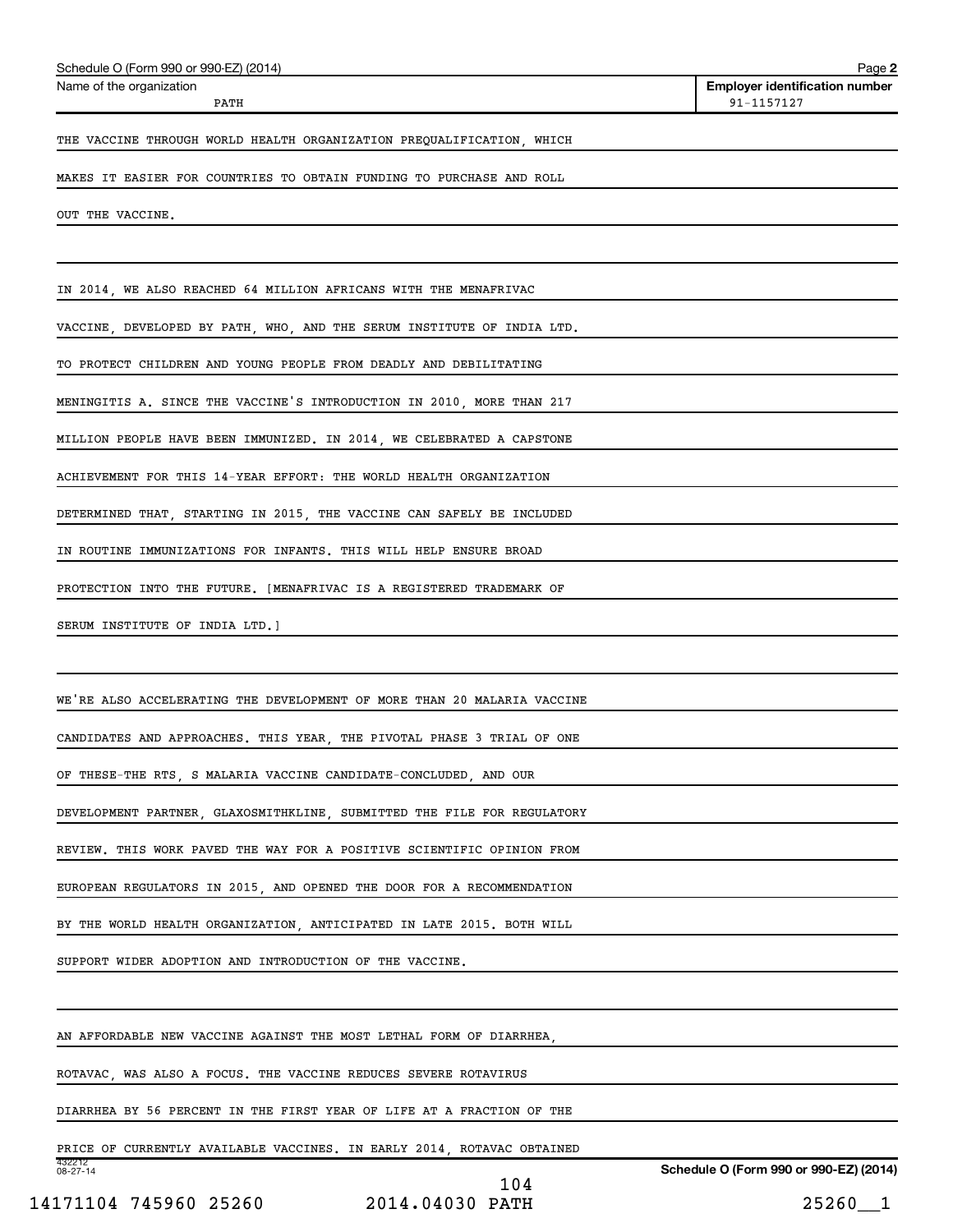| Schedule O (Form 990 or 990-EZ) (2014)                                  |                 | Page 2                                              |
|-------------------------------------------------------------------------|-----------------|-----------------------------------------------------|
| Name of the organization<br>PATH                                        |                 | <b>Employer identification number</b><br>91-1157127 |
| LICENSURE IN INDIA, AND IN JULY 2014, THE PRIME MINISTER ANNOUNCED THAT |                 |                                                     |
| IT WILL BE INCLUDED IN THE NATIONAL IMMUNIZATION PROGRAM. [ROTAVAC IS A |                 |                                                     |
| REGISTERED TRADEMARK OF BHARAT BIOTECH INTERNATIONAL LTD.]              |                 |                                                     |
| FINALLY, THE BETTER IMMUNIZATION DATA INITIATIVE, A COLLABORATION       |                 |                                                     |
| BETWEEN PATH AND SUB-SAHARAN AFRICAN COUNTRIES, CONTINUED TO EMPOWER    |                 |                                                     |
| NATIONAL HEALTH SYSTEMS TO ENHANCE IMMUNIZATION THROUGH IMPROVED DATA   |                 |                                                     |
| COLLECTION, QUALITY, AND USE. THE INITIATIVE PARTNERED WITH MORE THAN   |                 |                                                     |
| 12 COUNTRIES TO DESIGN EFFECTIVE, SCALABLE INTERVENTIONS AND WORKED     |                 |                                                     |
| DIRECTLY WITH TWO DEMONSTRATION COUNTRIES, TANZANIA AND ZAMBIA, TO      |                 |                                                     |
| IMPROVE ROUTINE IMMUNIZATION SERVICE DELIVERY. IN 2014, FOR INSTANCE,   |                 |                                                     |
| WE LAID THE GROUNDWORK FOR THE 2015 LAUNCH OF A NEW NATIONAL ELECTRONIC |                 |                                                     |
| IMMUNIZATION REGISTRY IN TANZANIA. THE REGISTRY WILL HELP HEALTH        |                 |                                                     |
| WORKERS TRACK CHILDREN'S IMMUNIZATIONS, FLAG THOSE WHO HAVE MISSED A    |                 |                                                     |
| POTENTIALLY LIFESAVING VACCINE, AND ALERT CAREGIVERS.                   |                 |                                                     |
| PATH'S IMPORTANT DRUG DEVELOPMENT WORK CONTINUED IN 2014. OUR EFFORTS   |                 |                                                     |
| FOCUS ON DEVELOPING AND ENSURING THE AVAILABILITY AND ACCESSIBILITY OF  |                 |                                                     |
| SAFE AND EFFECTIVE DRUGS FOR DISEASES THAT DISPROPORTIONATELY AFFECT    |                 |                                                     |
| PEOPLE IN LOW-INCOME COUNTRIES. THESE INCLUDE DIARRHEA, PARASITIC       |                 |                                                     |
| DISEASES, HIV, MALARIA, AND INFECTIONS THAT THREATEN YOUNG CHILDREN AND |                 |                                                     |
| NEWBORNS.                                                               |                 |                                                     |
| THIS YEAR, 1.7 MILLION MALARIA TREATMENTS MADE WITH A NOVEL INGREDIENT  |                 |                                                     |
| CALLED SEMISYNTHETIC ARTEMISININ WERE DELIVERED TO BURUNDI, LIBERIA,    |                 |                                                     |
| NIGER, AND OTHER COUNTRIES. THE ROLLOUT OF THESE MALARIA TREATMENTS WAS |                 |                                                     |
| A KEY MILESTONE FOR A GLOBAL PARTNERSHIP CONVENED BY PATH TO CREATE A   |                 |                                                     |
| STABLE, HIGH-QUALITY SOURCE OF ARTEMISININ. SEMISYNTHETIC ARTEMISININ   |                 |                                                     |
| 432212<br>$08 - 27 - 14$                                                | 105             | Schedule O (Form 990 or 990-EZ) (2014)              |
| 14171104 745960 25260                                                   | 2014.04030 PATH | $25260 - 1$                                         |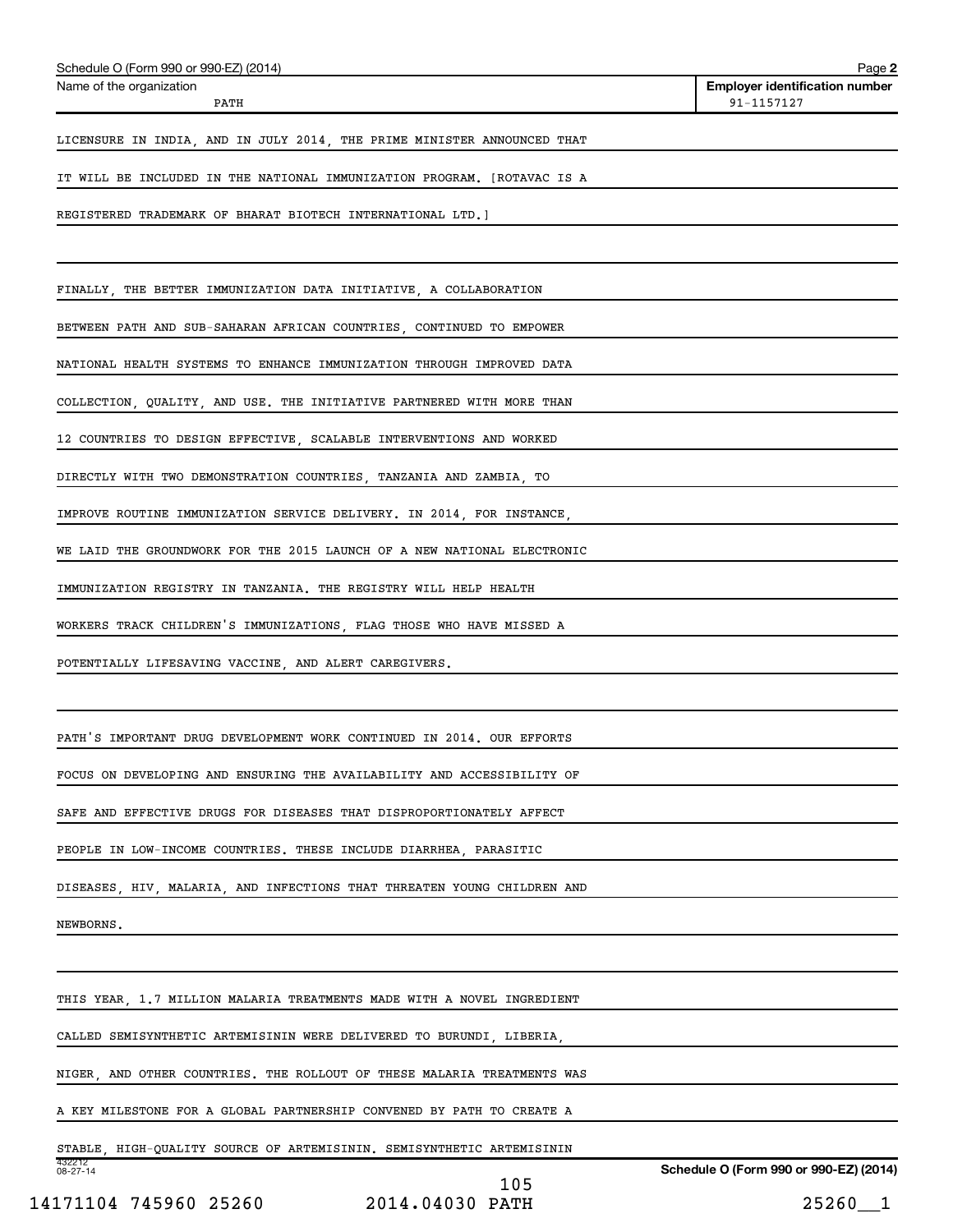| Schedule O (Form 990 or 990-EZ) (2014) | Page |  |
|----------------------------------------|------|--|
|                                        |      |  |

Name of the organization

PATH 91-1157127

**2 Employer identification number**

WILL COMPLEMENT THE BOTANICAL SUPPLY AND HAS HELPED TO STRENGTHEN THE

#### SUPPLY CHAIN, STABILIZE PRICING, AND ENSURE AVAILABILITY.

IN ADDITION, WE CONTINUED WORK TO TEST NEW, AND OPTIMIZE EXISTING,

TREATMENTS THAT LESSEN THE BURDEN OF ENTERIC (INTESTINAL) DISEASES IN

CHILDREN. THIS INCLUDES RESEARCH AND DEVELOPMENT OF SAFE AND EFFECTIVE

NEW THERAPEUTICS FOR CRYPTOSPORIDIUM INFECTION, A LEADING CAUSE OF

DEADLY DIARRHEAL DISEASE AMONG YOUNG CHILDREN THAT CAN CONTRIBUTE TO

CHRONIC MALNUTRITION, STUNTED GROWTH, AND DELAYED MENTAL DEVELOPMENT.

WITH GLOBAL PARTNERS, WE ADVANCED THE DEVELOPMENT OF A LONG-ACTING

INJECTABLE FORMULATION OF PRE-EXPOSURE PROPHYLAXIS (PREP) TO PREVENT

HIV INFECTION. SUCH FORMULATIONS HAVE THE POTENTIAL TO IMPROVE UPTAKE

AND ADHERENCE OF HIV PREP AND COULD EXPAND THE GLOBAL TOOLBOX OF

PREVENTION INTERVENTIONS, PROVIDING SAFE AND EFFECTIVE CHOICES TO

ADDRESS DIFFERENT CIRCUMSTANCES AND PREFERENCES.

PATH ALSO CONTINUED AN INTERNATIONAL EFFORT TO EXPAND THE USE OF A

PROVEN ANTISEPTIC, CHLORHEXIDINE, INTO A NEW FORMULATION FOR USE ON

BABIES' NEWLY CUT UMBILICAL CORDS. BETWEEN 2015 AND 2030, AN ESTIMATED

1,004,000 NEONATAL LIVES COULD BE SAVED EACH YEAR WITH GREATER USE OF

CHLORHEXIDINE, AT A COST OF LESS THAN 50 CENTS A DOSE. PATH IS HELPING

TO SUPPORT MORE THAN 20 COUNTRIES TO ADOPT THE DRUG AND INCREASE LOCAL

PRODUCTION.

FOR PATH'S BROAD DEVICES AND TOOLS PORTFOLIO, WE WORK WITH THE PEOPLE

WE SERVE TO DEVELOP, ADAPT, AND INTRODUCE SOLUTIONS THAT IMPROVE

MATERNAL, NEWBORN, AND REPRODUCTIVE HEALTH; NUTRITION; VACCINE

432212 08-27-14

**Schedule O (Form 990 or 990-EZ) (2014)**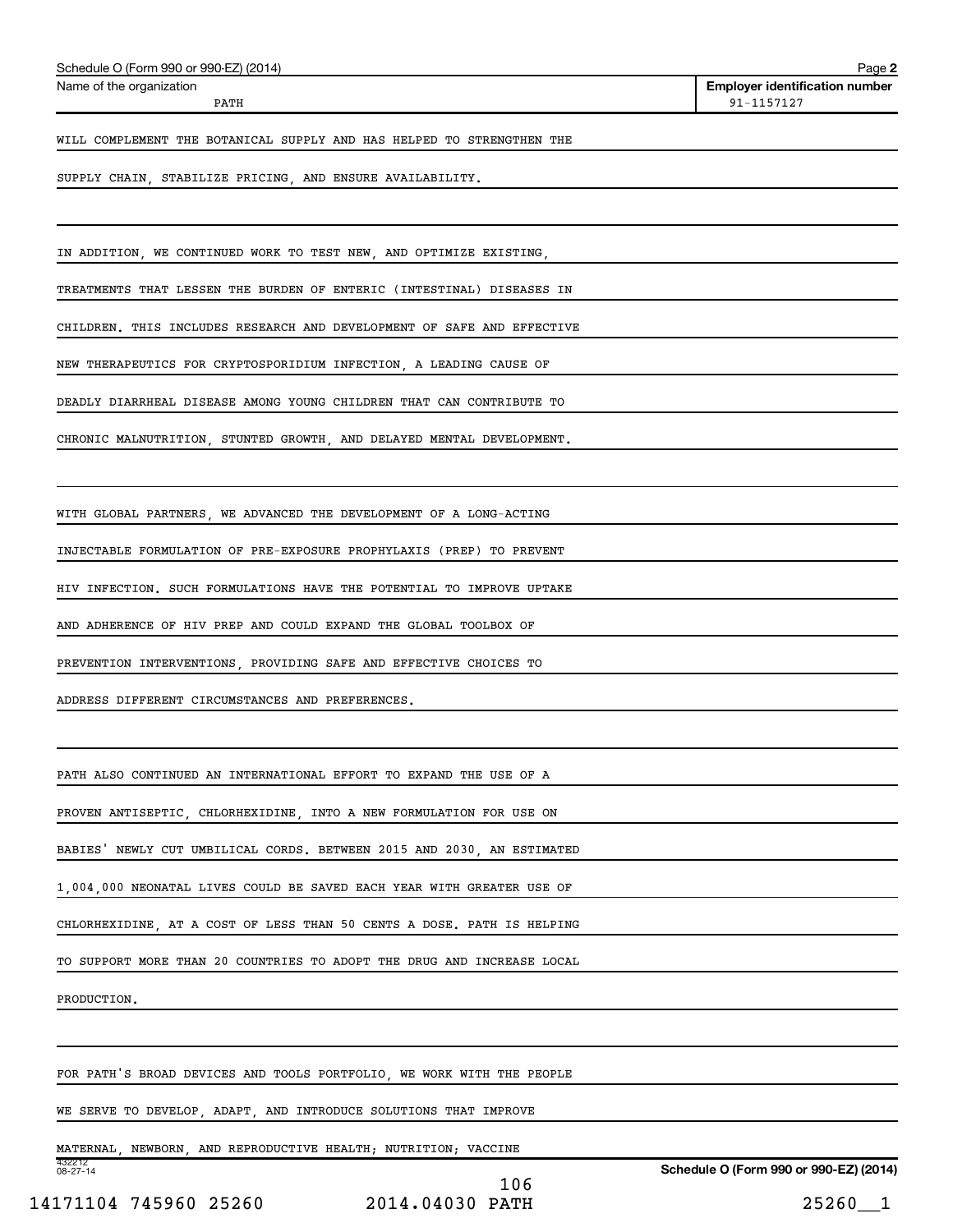| Schedule O (Form 990 or 990-EZ) (2014) | Page |  |
|----------------------------------------|------|--|
|                                        |      |  |

Name of the organization

**2 Employer identification number** PATH 91-1157127

DELIVERY; WATER AND SANITATION; AND MORE.

THIS YEAR, WE CONTINUED TO DEVELOP AND INTRODUCE EFFECTIVE,

USER-CONTROLLED CONTRACEPTIVE OPTIONS FOR THE 222 MILLION WOMEN

WORLDWIDE WHO WANT TO AVOID PREGNANCY BUT ARE NOT USING MODERN

CONTRACEPTION.

THE CAYA CONTOURED DIAPHRAGM, DEVELOPED BY PATH AND OUR PARTNERS AS THE

SILCS DIAPHRAGM, RECEIVED REGULATORY APPROVAL IN CANADA. IN ADDITION,

MARKET CLEARANCE BY THE US FOOD AND DRUG ADMINISTRATION OPENED THE DOOR

FOR SUBSEQUENT INTRODUCTION IN THE UNITED STATES IN 2015, PAVING THE

WAY FOR INTRODUCTION IN MORE DEVELOPING-COUNTRY MARKETS. THE CAYA

DIAPHRAGM'S DESIGN AND SPECIFICATIONS WERE INFORMED BY INPUT FROM WOMEN

AND HEALTH CARE PROVIDERS. AS OF 2014, THE PRODUCT IS IN MORE THAN 15

COUNTRIES, INCLUDING EUROPEAN NATIONS. [CAYA IS A REGISTERED TRADEMARK

OF KESSEL MEDINTIM GMBH.]

PATH AND OUR PARTNERS ALSO ADVANCED WATER FILTERS AND TREATMENT

DEVICES, INCLUDING THE GROUNDBREAKING MOUNTAIN SAFETY RESEARCH SE200

COMMUNITY CHLORINE MAKER, AVAILABLE IN 2015, WHICH CAN CREATE ENOUGH

CHLORINE TO TREAT 55 GALLONS OF WATER AT THE TOUCH OF A BUTTON. [SE200

IS A REGISTERED TRADEMARK OF CASCADE DESIGNS, INC.]

PATH ALSO WORKS TO DEVELOP AND INTRODUCE FAST, ACCURATE DIAGNOSTIC

TECHNOLOGIES, INCLUDING TOOLS TO DETECT AND MONITOR CERVICAL CANCER,

DIABETES, HIV, MALARIA, NEGLECTED TROPICAL DISEASES, TUBERCULOSIS (TB),

AND OTHER DISEASES.

432212 08-27-14

**Schedule O (Form 990 or 990-EZ) (2014)**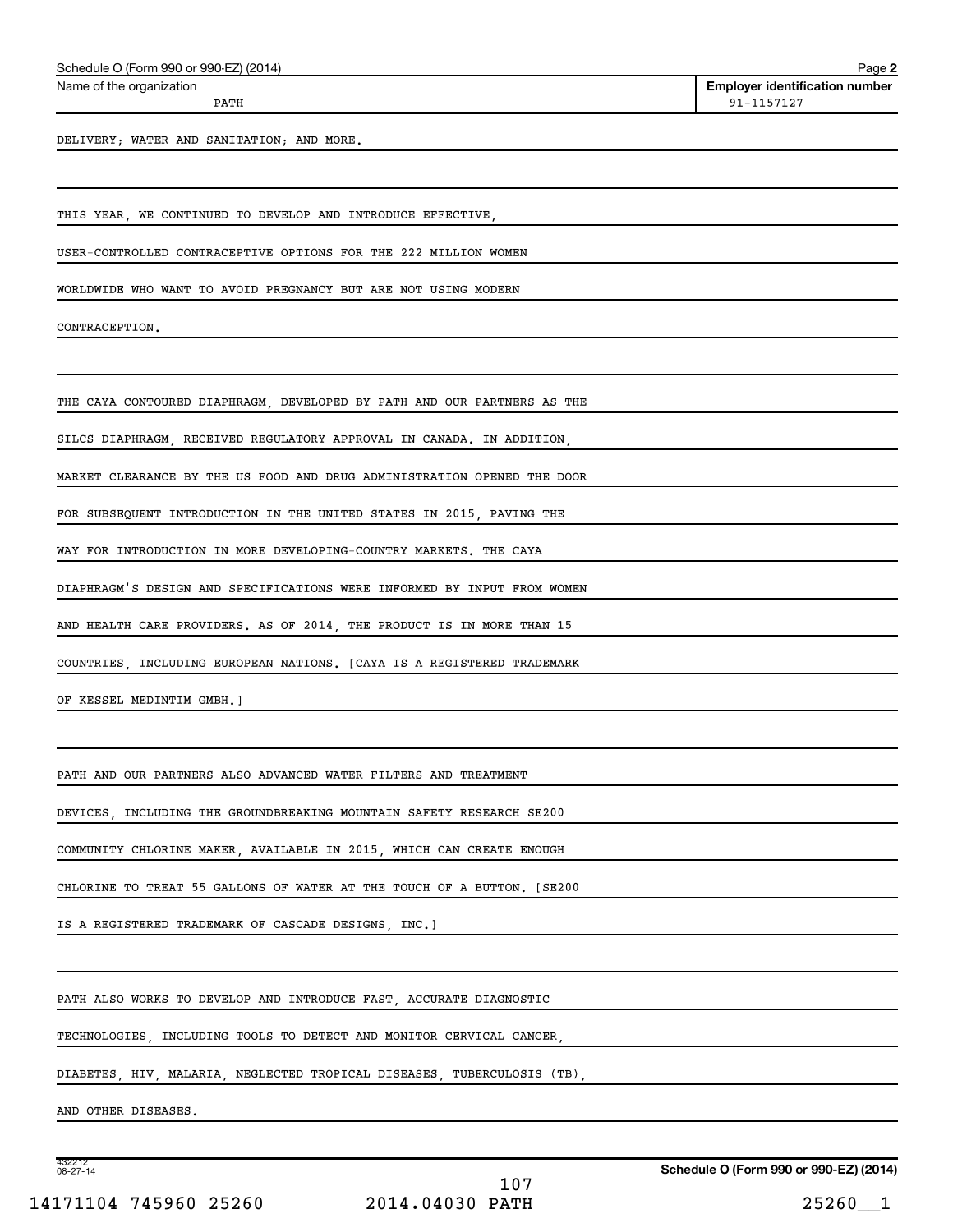| Schedule O (Form 990 or 990-EZ) (2014)                                  | Page 2                                              |
|-------------------------------------------------------------------------|-----------------------------------------------------|
| Name of the organization<br>PATH                                        | <b>Employer identification number</b><br>91-1157127 |
| IN A KEY 2014 MILESTONE, WE LAUNCHED AN AFFORDABLE, EASY-TO-USE         |                                                     |
| DIAGNOSTIC TEST THAT CAN QUICKLY DETECT PREVIOUS EXPOSURE TO THE        |                                                     |
| PARASITE THAT CAUSES RIVER BLINDNESS (ONCHOCERCIASIS). THE TEST IS      |                                                     |
| FAST, ACCURATE, AND TAILORED FOR USE IN THE POOR RURAL COMMUNITIES      |                                                     |
| WHERE THE DISEASE IS MOST COMMON. PATH HAS WORKED WITH PARTNERS SINCE   |                                                     |
| 2010 TO DEVELOP THE TEST AND BRING IT TO MARKET. WE TESTED AND REFINED  |                                                     |
| THE DIAGNOSTIC, CONDUCTED LABORATORY AND FIELD EVALUATIONS, IDENTIFIED  |                                                     |
| THE MANUFACTURER, AND HELPED ENSURE THE PRODUCT MET QUALITY AND         |                                                     |
| PERFORMANCE REQUIREMENTS. THE TEST REPRESENTS THE FIRST IN A SUITE OF   |                                                     |
| DIAGNOSTICS AIMED AT ELIMINATING NEGLECTED TROPICAL DISEASES, A GROUP   |                                                     |
| OF ILLNESSES THAT AFFECT MORE THAN 1 BILLION PEOPLE WORLDWIDE. IN 2014, |                                                     |
| THE FIRST 15,000 TESTS WERE SHIPPED TO NIGERIA AND TOGO FOR USE IN      |                                                     |
| DEMONSTRATION STUDIES, LAYING THE GROUNDWORK FOR FURTHER EXPANSION IN   |                                                     |
| 2015.                                                                   |                                                     |
|                                                                         |                                                     |
| WE ARE ALSO EXPANDING OUR WORK TO BRING TO MARKET A NEW DUAL-DETECTION  |                                                     |
| TEST FOR BOTH RIVER BLINDNESS AND LYMPHATIC FILARIASIS, A DISEASE THAT  |                                                     |
| CAUSES DISFIGUREMENT AND DISABILITY AND OFTEN AFFECTS THE SAME          |                                                     |
| COMMUNITIES AS RIVER BLINDNESS. AND WE ARE LEVERAGING OUR EXPERTISE AND |                                                     |
| GLOBAL NETWORK OF PARTNERS TO SPEED DEVELOPMENT OF ADDITIONAL           |                                                     |
| DIAGNOSTIC TOOLS FOR NEGLECTED TROPICAL DISEASES.                       |                                                     |
|                                                                         |                                                     |
| FINALLY, WE ARE PIONEERING THE USE OF DIAGNOSTICS FOR MALARIA           |                                                     |
| ELIMINATION. WE ARE IMPROVING ACCESS TO AVAILABLE TESTS WHILE           |                                                     |
| DEVELOPING NEW OPTIONS THAT PROVIDE ACCESS TO PROPER TREATMENT AND THAT |                                                     |
| CAN DETECT LOW LEVELS OF MALARIA INFECTION THAT MIGHT OTHERWISE BE      |                                                     |

MISSED. IN 2014, WE INCREASED THE USE OF HIGH-QUALITY MALARIA DIAGNOSIS

AND TREATMENT IN 15 COUNTRIES IN AFRICA AND THE MEKONG REGION.

432212 08-27-14

**Schedule O (Form 990 or 990-EZ) (2014)**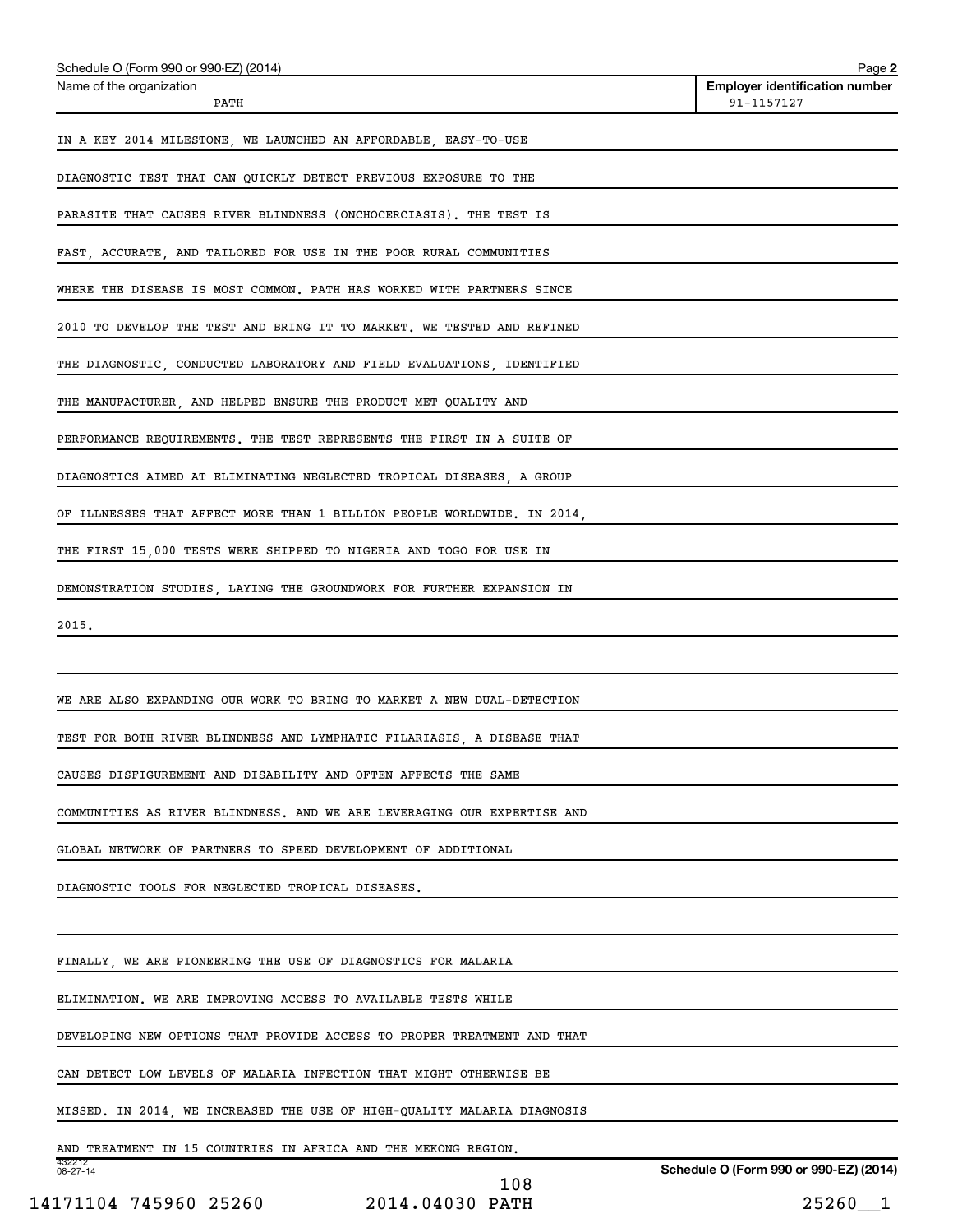**2 Employer identification number** PATH 91-1157127

OUR DIGITAL HEALTH SOLUTIONS GROUP CONTINUED TO WORK WITH GLOBAL HEALTH

STAKEHOLDERS TO IDENTIFY, ADAPT, AND IMPLEMENT INFORMATION AND

COMMUNICATIONS TECHNOLOGIES PRODUCTS, POLICIES, AND PROCESSES TO

ENCOURAGE BETTER DATA USE AND DECISION-MAKING AND IMPROVE HEALTH.

ACCOMPLISHMENTS IN 2014 INCLUDED SERVING AS A LEAD PARTNER IN THE

BETTER IMMUNIZATION DATA INITIATIVE AND WORKING WITH TANZANIA'S

MINISTRY OF HEALTH; GAVI, THE VACCINE ALLIANCE; AND OTHER PARTNERS TO

INTRODUCE AN INEXPENSIVE, EASY-TO-USE, AND RELIABLE BARCODE TECHNOLOGY

INTO THE NATIONAL LOGISTICS MANAGEMENT SYSTEM FOR VACCINES AND OTHER

SUPPLIES. WE ALSO WORKED CLOSELY WITH VACCINE MANUFACTURERS TO UPDATE

THE BARCODES USED ON VACCINE PACKAGING. OUR VISION IS THAT IN FIVE

YEARS EVERY COUNTRY WILL BE ABLE TO TRACK PRODUCTS FROM MANUFACTURER TO

RECIPIENT, IDENTIFY AND PREDICT STOCKOUTS, AND ENSURE THAT THE RIGHT

GOODS ARE IN PLACE TO DELIVER LIFESAVING HEALTH IMPACT.

FORM 990, PART III, LINE 4B, PROGRAM SERVICE ACCOMPLISHMENTS:

TB WORLDWIDE. WITH PARTNERS, WE WORKED TO DEVELOP APPROPRIATE,

AFFORDABLE, AND EVIDENCE-BASED SCREENING TOOLS, DIAGNOSTICS, AND DRUGS;

STRENGTHEN HEALTH SYSTEMS; AND INTEGRATE SERVICES FOR HIV AND RELATED

CONDITIONS SUCH AS TB AND DIABETES. WE ALSO MOBILIZED LOCAL

COMMUNITIES, PUBLIC AND PRIVATE PARTNERS, GOVERNMENTS, AND LEADERS TO

INCREASE HEALTHY BEHAVIORS AND CONFRONT STIGMA AND GENDER-BASED

VIOLENCE.

FOR EXAMPLE, UNDER PROVIC, AN HIV/AIDS PROJECT IN THE DEMOCRATIC

432212 08-27-14

**Schedule O (Form 990 or 990-EZ) (2014)**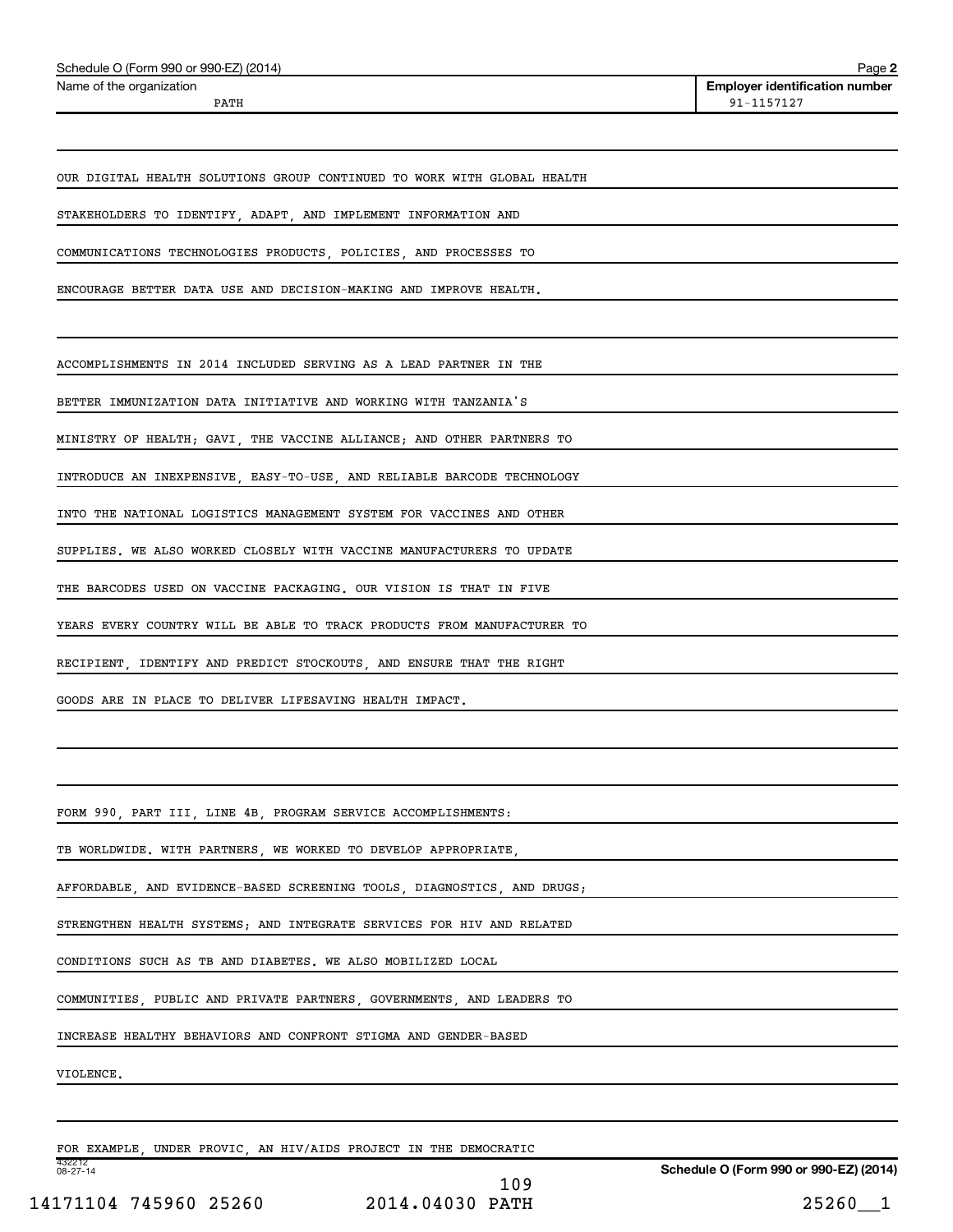| Schedule O (Form 990 or 990-EZ) (2014)                                  | Page 2                                              |
|-------------------------------------------------------------------------|-----------------------------------------------------|
| Name of the organization<br>PATH                                        | <b>Employer identification number</b><br>91-1157127 |
| REPUBLIC OF THE CONGO, WE COUNSELED MORE THAN 166,390 PEOPLE ON HIV     |                                                     |
| PREVENTION AND RISK REDUCTION AND MADE MORE THAN 131,730 PEOPLE AWARE   |                                                     |
| OF THEIR HIV STATUS AND LINKED THEM TO SERVICES. WE SCREENED NEARLY     |                                                     |
| 80,000 PREGNANT WOMEN FOR HIV AND HELPED 93 PERCENT OF THOSE WHO WERE   |                                                     |
| POSITIVE BEGIN TREATMENT TO REDUCE THE RISK OF TRANSMISSION TO THEIR    |                                                     |
| CHILDREN. AND WE REACHED THOUSANDS OF MEN AND WOMEN WITH SERVICES FOR   |                                                     |
| TB, FAMILY PLANNING, AND NUTRITION AND PROVIDED COUNSELING AND          |                                                     |
| SCREENING FOR GENDER BASED VIOLENCE.                                    |                                                     |
| PATH'S COMPREHENSIVE STRATEGY TO ELIMINATE MALARIA IN AFRICA INCLUDES   |                                                     |
| WORKING WITH NATIONAL MALARIA PROGRAMS IN A NUMBER OF COUNTRIES TO      |                                                     |
| INCREASE THE USE OF PROVEN INTERVENTIONS, SUCH AS INSECTICIDE-TREATED   |                                                     |
| BED NETS; STRENGTHEN QUICK AND EFFECTIVE CASE MANAGEMENT; GIVE MORE     |                                                     |
| PEOPLE ACCESS TO DIAGNOSIS AND TREATMENT; FIND NEW WAYS TO REMOVE THE   |                                                     |
| MALARIA PARASITE FROM POPULATIONS COMPLETELY; AND BUILD STRONG          |                                                     |
| REPORTING SYSTEMS.                                                      |                                                     |
| IN 2014, WE PARTNERED WITH THE ZAMBIAN MINISTRY OF HEALTH TO RESEARCH   |                                                     |
| NEW WAYS TO MONITOR AND ELIMINATE MALARIA IN AREAS WHERE PRIOR EFFORTS  |                                                     |
| HAVE ALREADY LOWERED RATES. FOR INSTANCE, WE ARE EXPLORING THE EFFICACY |                                                     |
| OF TREATING ENTIRE COMMUNITIES WITH SAFE AND EFFECTIVE ANTIMALARIA      |                                                     |
| DRUGS. IN SENEGAL, PATH AND OUR PARTNERS ARE SUPPORTING HEALTH CARE     |                                                     |
| WORKERS TO CREATE "MALARIA-FREE ZONES" BY INVESTIGATING, IDENTIFYING,   |                                                     |
| AND TREATING POCKETS OF SUSPECTED CASES BEFORE THEY GROW. IN AREAS WITH |                                                     |
| MORE INFECTIONS, WORKERS ALSO SCREEN ALL PEOPLE WITH FEVERS, TEST       |                                                     |
| ENTIRE COMMUNITIES, AND PROVIDE TREATMENT. IN 2014, WE EXPANDED OUR     |                                                     |
| EFFORTS TO FOUR NEW REGIONS, AND WE ARE MONITORING RESULTS.             |                                                     |

110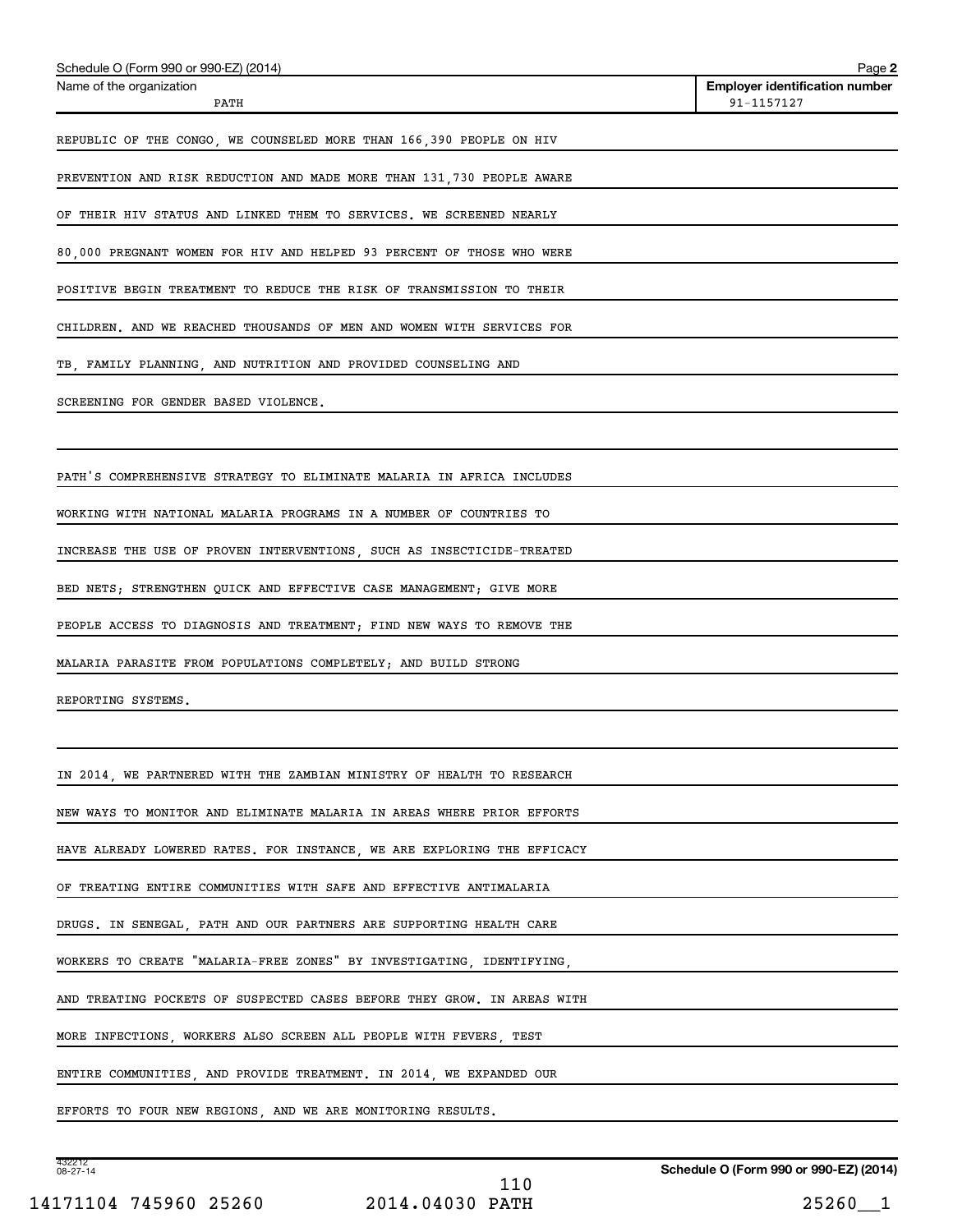| Schedule O (Form 990 or 990-EZ) (2014)                                    | Page 2                                              |
|---------------------------------------------------------------------------|-----------------------------------------------------|
| Name of the organization<br>PATH                                          | <b>Employer identification number</b><br>91-1157127 |
| OUR REPRODUCTIVE HEALTH PROGRAM CONTINUED ITS WORK TO STRENGTHEN ACCESS   |                                                     |
| TO FAMILY PLANNING, IMPROVE SCREENING AND TREATMENT FOR CERVICAL AND      |                                                     |
| BREAST CANCERS, PREVENT SEXUALLY TRANSMITTED INFECTIONS, ADVOCATE FOR     |                                                     |
| HEALTH SERVICES AND SUPPLIES, INTRODUCE CONTRACEPTIVE TECHNOLOGIES, AND   |                                                     |
| ENCOURAGE HEALTHY BEHAVIORS.                                              |                                                     |
|                                                                           |                                                     |
| A KEY FOCUS IS ENSURING THAT WOMEN HAVE ACCESS TO A VARIETY OF SAFE AND   |                                                     |
| AFFORDABLE CONTRACEPTIVE OPTIONS. IN AN IMPORTANT MILESTONE, PILOT        |                                                     |
| INTRODUCTIONS OF A GROUNDBREAKING NEW FORM OF INJECTABLE CONTRACEPTION,   |                                                     |
| SAYANA PRESS, REACHED THOUSANDS OF WOMEN FOR THE FIRST TIME IN 2014.      |                                                     |
| SAYANA PRESS COMBINES A LOWER-DOSE FORMULATION OF THE WIDELY USED         |                                                     |
| INJECTABLE CONTRACEPTIVE DEPO-PROVERA WITH THE PATH-DEVELOPED UNIJECT     |                                                     |
| INJECTION SYSTEM. FOR THE PILOT PROJECTS, PATH AND OUR PARTNERS TRAINED   |                                                     |
| 3,000 HEALTH WORKERS IN FOUR COUNTRIES TO DELIVER THE CONTRACEPTIVE. BY   |                                                     |
| THE END OF 2014, SAYANA PRESS WAS BEING USED BY THOUSANDS OF WOMEN        |                                                     |
| ACROSS BURKINA FASO, NIGER, AND UGANDA; SENEGAL WAS ON THE VERGE OF       |                                                     |
| INTRODUCTION. IN ADDITION, KEY HEALTH PARTNERS ANNOUNCED A SIGNIFICANT    |                                                     |
| PRICE REDUCTION FOR SAYANA PRESS THAT WILL GIVE MILLIONS MORE WOMEN       |                                                     |
| ACCESS TO THE CONTRACEPTIVE AT REDUCED OR NO COST. [SAYANA AND            |                                                     |
| DEPO-PROVERA ARE REGISTERED TRADEMARKS OF PFIZER INC. AND/OR ITS          |                                                     |
| AFFILIATES. UNIJECT IS A TRADEMARK OF BD.]                                |                                                     |
|                                                                           |                                                     |
| OUR WORK INCLUDED SEVERAL PROJECTS TO PREVENT, DETECT, AND TREAT HUMAN    |                                                     |
| PAPILLOMAVIRUS (HPV), THE PRIMARY CAUSE OF CERVICAL CANCER WORLDWIDE.     |                                                     |
| IN UGANDA, WE SUPPORTED THE MINISTRY OF HEALTH TO IMPLEMENT A TOOLKIT     |                                                     |
| OF APPROACHES, INCLUDING VACCINATION FOR YOUNG WOMEN, EFFECTIVE AND       |                                                     |
| AFFORDABLE SCREENING TOOLS, AND NATIONAL POLICIES TO PRIORITIZE HPV. WE   |                                                     |
| ARE ALSO PARTNERING TO ASSESS NEW TECHNOLOGIES THAT CAN IMPROVE<br>432212 |                                                     |
| 08-27-14<br>111                                                           | Schedule O (Form 990 or 990-EZ) (2014)              |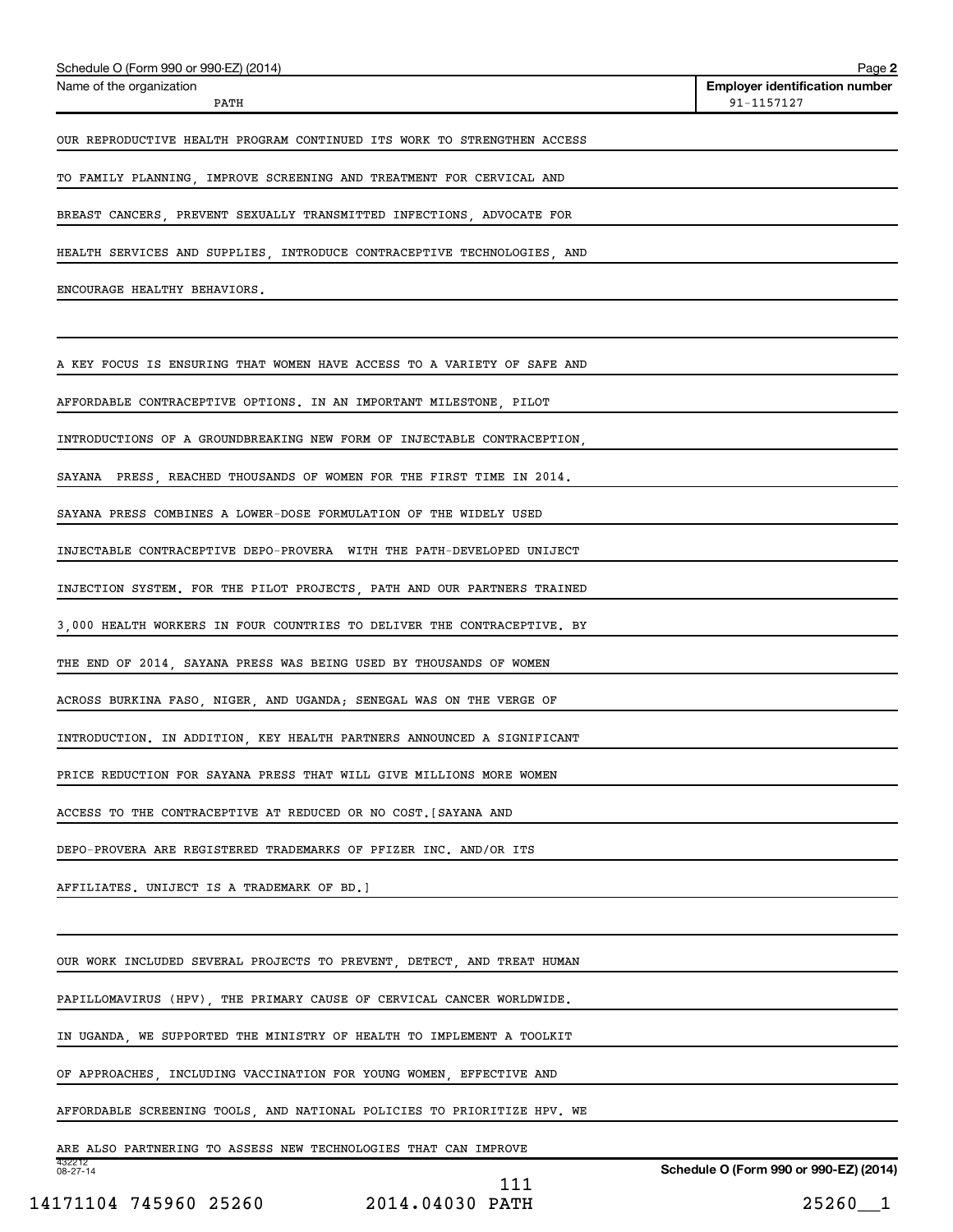| Schedule O (Form 990 or 990-EZ) (2014)                                  | Page 2                                              |
|-------------------------------------------------------------------------|-----------------------------------------------------|
| Name of the organization<br>PATH                                        | <b>Employer identification number</b><br>91-1157127 |
|                                                                         |                                                     |
| DETECTION AND TREATMENT. IN GUATEMALA, PATH SUPPORTED THE MINISTRY OF   |                                                     |
| PUBLIC HEALTH AND SOCIAL ASSISTANCE TO RELEASE NEW NATIONAL GUIDELINES  |                                                     |
| FOR THE SCREENING AND PREVENTION OF CERVICAL CANCER. THE GUIDELINES CAN |                                                     |
| SAVE WOMEN'S LIVES BY GIVING HEALTH CARE WORKERS LEADING-EDGE           |                                                     |
| APPROACHES TO STOP CANCER BEFORE IT STARTS.                             |                                                     |
|                                                                         |                                                     |
| WE ALSO CONTINUE TO SERVE AS THE SECRETARIAT FOR THE REPRODUCTIVE       |                                                     |
| HEALTH SUPPLIES COALITION, A GLOBAL PARTNERSHIP OF 300 PUBLIC, PRIVATE, |                                                     |
|                                                                         |                                                     |
| AND NONGOVERNMENTAL ORGANIZATIONS WORKING TO EXPAND ACCESS TO SUPPLIES, |                                                     |
| SERVICES, AND OPTIONS FOR PREVENTING UNINTENDED PREGNANCIES AND         |                                                     |
| SEXUALLY TRANSMITTED INFECTIONS.                                        |                                                     |
|                                                                         |                                                     |
| 2014 BROUGHT TREMENDOUS GROWTH IN OUR NONCOMMUNICABLE DISEASES (NCD)    |                                                     |
| PROGRAM. WE ARE APPLYING OUR IN-COUNTRY EXPERTISE AND OUR KNOWLEDGE OF  |                                                     |
| PRODUCT AND MARKET DEVELOPMENT, DIAGNOSTICS, AND HEALTH SYSTEMS         |                                                     |
| STRENGTHENING TO ADDRESS THE GROWING HEALTH AND ECONOMIC CHALLENGES     |                                                     |
| ASSOCIATED WITH RISING NCD PREVALENCE. OUR GOAL IS TO REDUCE            |                                                     |
| PREVENTABLE ILLNESS AND DEATH BY INCREASING ACCESS TO PREVENTION AND    |                                                     |
| CARE FOR THESE DISEASES. THIS YEAR, BUILDING ON OUR SUCCESSFUL WORK TO  |                                                     |
| REDUCE THE BURDEN OF BREAST AND CERVICAL CANCERS IN LOW-RESOURCE        |                                                     |
| COUNTRIES, WE INCREASED OUR EFFORTS IN DIABETES AND EXPANDED OUR        |                                                     |
| PORTFOLIO TO INCLUDE HYPERTENSION. WE CURRENTLY HAVE MORE THAN A DOZEN  |                                                     |
| ACTIVE NCD PROJECTS IN VARIOUS STAGES, FROM RESEARCH AND DEVELOPMENT TO |                                                     |
| IMPLEMENTATION. MANY OF THESE EFFORTS ARE IMPLEMENTED IN PARTNERSHIP    |                                                     |
| WITH MINISTRIES OF HEALTH TO ADDRESS CHALLENGES IN PROVIDING NCD        |                                                     |
| PREVENTION AND CARE. FOR EXAMPLE, THE NO EMPTY SHELVES PROJECT IS       |                                                     |
| GATHERING EVIDENCE AND MOBILIZING STAKEHOLDERS TO IMPROVE THE           |                                                     |
| AVAILABILITY AND AFFORDABILITY OF ESSENTIAL NCD MEDICINES AND           |                                                     |
| 432212<br>08-27-14<br>110                                               | Schedule O (Form 990 or 990-EZ) (2014)              |

14171104 745960 25260 2014.04030 PATH 25260\_\_1

112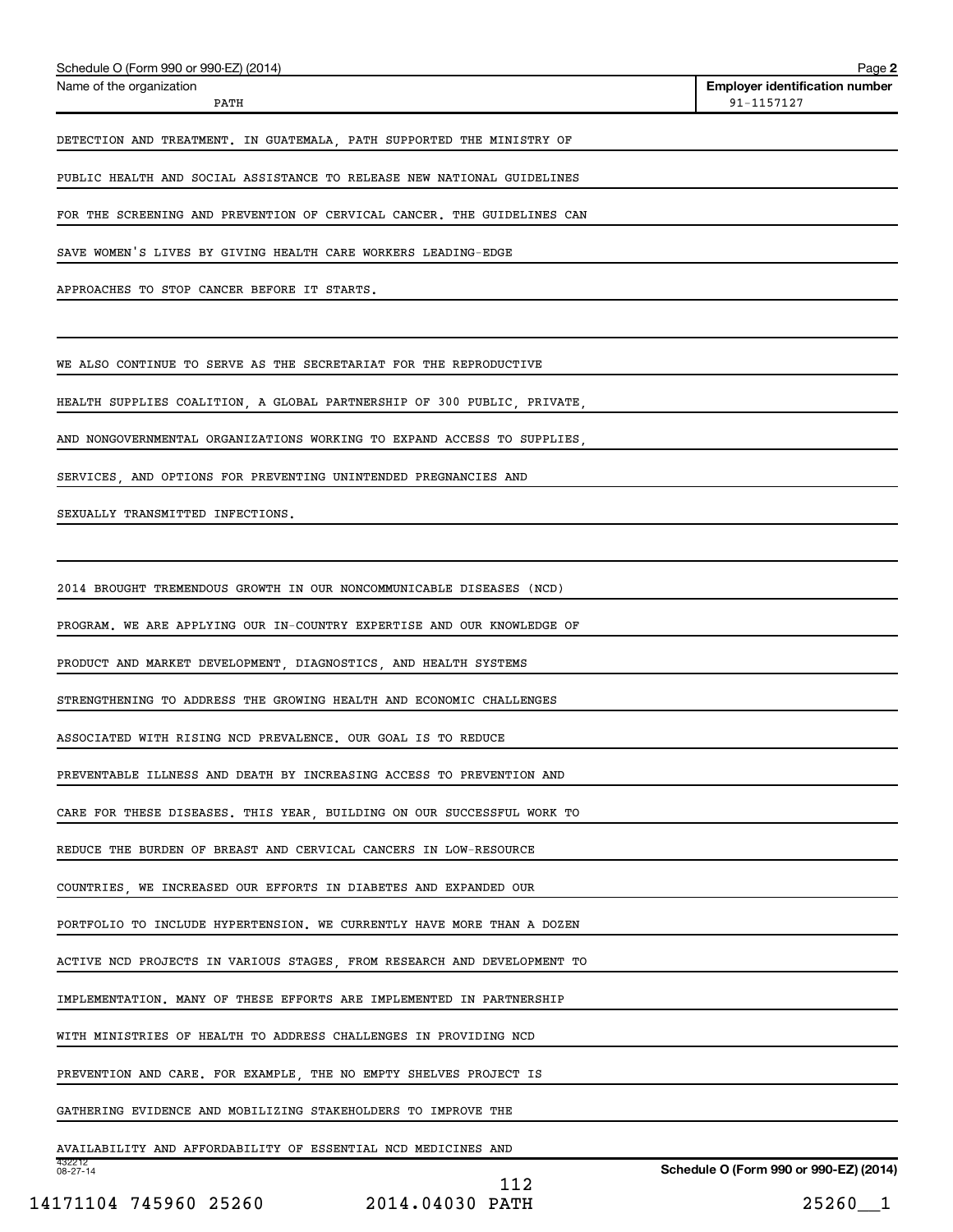| Schedule O (Form 990 or 990-EZ) (2014) | Page |  |
|----------------------------------------|------|--|
|                                        |      |  |

PATH 91-1157127

TECHNOLOGIES IN LOW-RESOURCE SETTINGS WORLDWIDE, WITH AN INITIAL FOCUS

ON DIABETES.

PATH'S MATERNAL, NEWBORN, AND CHILD HEALTH AND NUTRITION PROGRAM

CONTINUED TO WORK WITH PARTNERS TO DESIGN AND IMPLEMENT EVIDENCE-BASED

TECHNOLOGIES AND APPROACHES THAT REDUCE MATERNAL AND CHILD ILLNESS AND

DEATH AND GIVE CHILDREN THE BEST POSSIBLE START IN LIFE. OUR INTEGRATED

AND COST-EFFECTIVE SOLUTIONS ARE REACHING MOTHERS AND CHILDREN IN 19

COUNTRIES ACROSS AFRICA, ASIA, EASTERN EUROPE, THE MIDDLE EAST, AND

LATIN AMERICA AND THE CARIBBEAN.

IN 2014, WE CONTINUED TO PLAY A CATALYTIC ROLE IN ENSURING THAT

FORTIFIED RICE PRODUCED THROUGH OUR ULTRA RICE FORTIFICATION

TECHNOLOGY REACHES CHILDREN AND FAMILIES WORLDWIDE. WE CONTINUED TO

BOLSTER LOCAL PRODUCTION, ESTABLISH QUALITY ASSURANCE SYSTEMS, AND

SUPPORT MARKETING. THIS YEAR, OUR EFFORTS ACHIEVED A MILESTONE IN

BRAZIL: A STUNNING 2 MILLION PEOPLE REACHED SINCE INTRODUCTION. AND IN

MYANMAR, WE'RE WORKING TO BUILD RICE-FORTIFICATION CAPACITY AND

INCREASE CONSUMER DEMAND. [ULTRA RICE IS A REGISTERED TRADEMARK OF BON

DENTE INTERNATIONAL, INC.]

PATH IS A LEADER IN STRENGTHENING HUMAN MILK BANKING (HMB) TO ENSURE

THAT VULNERABLE INFANTS HAVE ACCESS TO LIFESAVING DONATED BREAST MILK

WHEN THEIR MOTHERS' OWN MILK ISN'T AVAILABLE. IN 2014, WE ADVANCED AN

INNOVATIVE MODEL IN WHICH BANKS ARE NOT JUST DONATION SITES, BUT HUBS

OF CARE THAT PROVIDE BREASTFEEDING SUPPORT, PROMOTE CRUCIAL

SKIN-TO-SKIN CONTACT, AND ENGAGE COMMUNITIES. WE REFINED A LOW-COST

SYSTEM, FONEASTRA, THAT USES MOBILE PHONES TO HELP HEALTH WORKERS

**Schedule O (Form 990 or 990-EZ) (2014)** 113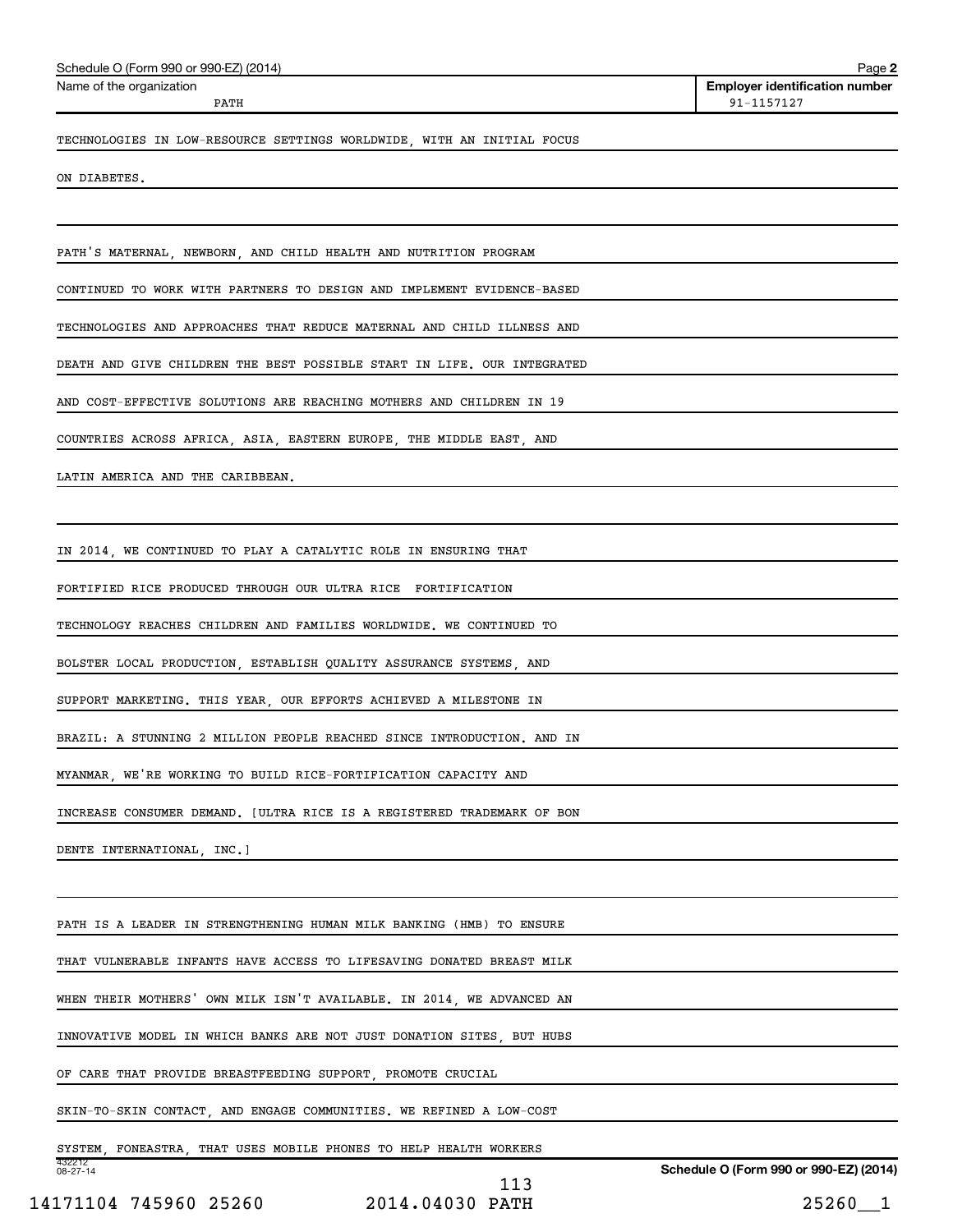| Schedule O (Form 990 or 990-EZ) (2014)                                                                                                        | Page 2                                              |
|-----------------------------------------------------------------------------------------------------------------------------------------------|-----------------------------------------------------|
| Name of the organization<br>PATH                                                                                                              | <b>Employer identification number</b><br>91-1157127 |
| PASTEURIZE MILK. IN SOUTH AFRICA, WE HELPED THE NATIONAL HMB                                                                                  |                                                     |
| ASSOCIATION SAFELY AND SUSTAINABLY EXPAND BANKING. AND WE RECEIVED                                                                            |                                                     |
| FUNDING TO HELP THE GOVERNMENT OF INDIA DEVELOP NATIONAL HMB GUIDANCE                                                                         |                                                     |
| AND TO ESTABLISH A LEARNING EXCHANGE THAT LINKS INDIAN STAKEHOLDERS                                                                           |                                                     |
| WITH EXPERTS IN BRAZIL'S GLOBALLY RECOGNIZED HMB SYSTEM.                                                                                      |                                                     |
|                                                                                                                                               |                                                     |
| THE FIVE-YEAR WINDOW OF OPPORTUNITY PROJECT (2011-2016) CONTINUED TO<br>IMPROVE MATERNAL, NEWBORN, AND CHILD HEALTH (MNCH) AND DEVELOPMENT IN |                                                     |
|                                                                                                                                               |                                                     |
| FIVE DISTRICTS IN SOUTH AFRICA AND MOZAMBIQUE. AMONG OTHER 2014                                                                               |                                                     |
| HIGHLIGHTS, WE CONTINUED WORK TO DEVELOP NATIONAL MNCH NUTRITION                                                                              |                                                     |
| STRATEGIES AND SUPPORTED PROGRESS TOWARD A NEW NATIONAL EARLY CHILDHOOD                                                                       |                                                     |
| DEVELOPMENT POLICY. AT THE DISTRICT LEVEL, WE STRENGTHENED                                                                                    |                                                     |
| COLLABORATIONS BETWEEN STAKEHOLDERS; IMPROVED DATA MANAGEMENT AND USE;                                                                        |                                                     |
| ENGAGED COMMUNITIES TO IMPROVE HEALTH; AND PROVIDED SUPPORT AND                                                                               |                                                     |
| TECHNICAL ASSISTANCE TO MORE THAN 40 COMMUNITY-BASED ORGANIZATIONS. SO                                                                        |                                                     |
| FAR, THE PROJECT HAS TRAINED THOUSANDS OF HEALTH AND DEVELOPMENT                                                                              |                                                     |
| PROFESSIONALS IN MNCH AND PROVIDED EDUCATION AND ASSISTANCE TO TENS OF                                                                        |                                                     |
| THOUSANDS OF HOUSEHOLDS. TO DATE, OUR EFFORTS HAVE INCREASED WOMEN                                                                            |                                                     |
| RECEIVING EARLY ANTENATAL CARE OVER STARTING NUMBERS IN PARTICIPATING                                                                         |                                                     |
| AREAS, AND MORE CHILDREN ARE EXCLUSIVELY BREASTFED AT 14 WEEKS OF AGE,                                                                        |                                                     |
| DECREASING THE BURDEN OF LIFE-THREATENING DIARRHEA.                                                                                           |                                                     |
|                                                                                                                                               |                                                     |
| WE ALSO CONTINUED OUR BOLD PORTFOLIO OF EARLY CHILDHOOD DEVELOPMENT                                                                           |                                                     |
| EFFORTS, WHICH HELP TO ENSURE THAT MORE CHILDREN RECEIVE THE                                                                                  |                                                     |
| STIMULATION (FROM CONVERSATION TO SIMPLE TOYS) THAT HELPS THEIR MINDS                                                                         |                                                     |
| DEVELOP TO THEIR FULL POTENTIAL. IN 2014, WE BUILT ON MOMENTUM AND                                                                            |                                                     |
| LESSONS LEARNED FROM PRIOR EFFORTS TO EXPAND OUR WORK IN KENYA AND                                                                            |                                                     |
| MOZAMBIQUE.                                                                                                                                   |                                                     |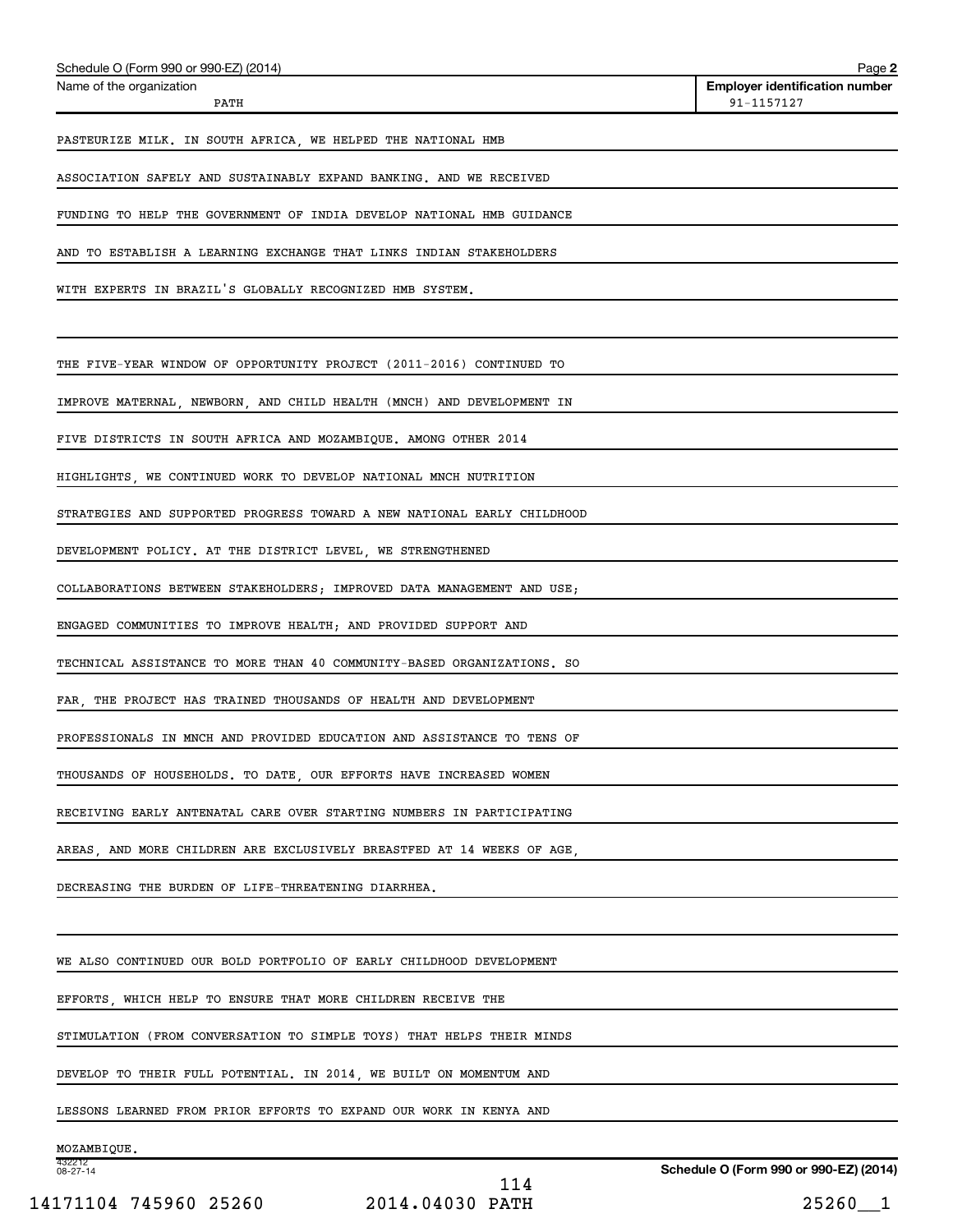**2 Employer identification number** PATH 91-1157127

THE MAXIMISING THE QUALITY OF SCALING UP NUTRITION PROJECT SUPPORTED

MORE THAN 20 PROJECTS TO ADDRESS UNDERNUTRITION IN 17 FOCUS COUNTRIES.

THE PATH-LED CONSORTIUM IS IMPROVING HEALTH AND NUTRITION BY

STRENGTHENING GOVERNMENT AND NATIONAL POLICIES; SCALING UP PROVEN

INTERVENTIONS, SUCH AS FOOD SUPPLEMENTATION AND FORTIFICATION; AND

INTEGRATING SYSTEMIC CHANGES, SUCH AS AGRICULTURAL AND WATER AND

SANITATION IMPROVEMENTS, INTO EXISTING PROGRAMS.

OUR PROJECTING HEALTH PROJECT ALSO MADE STRIDES. GETTING PEOPLE TO

CHANGE THEIR HABITS IN FAVOR OF HEALTHIER BEHAVIORS IS ONE OF THE

BIGGEST CHALLENGES IN GLOBAL HEALTH. PROJECTING HEALTH EMPOWERS LOCAL

COMMUNITY MEMBERS TO PRODUCE, EDIT, AND STAR IN HEALTH EDUCATION VIDEOS

CUSTOMIZED FOR LOCAL CONTEXTS AND DIALECTS. WITH A LOW-COST, PORTABLE

PROJECTOR AND A WHITE SHEET FOR A SCREEN, THE VIDEOS ARE REACHING

REMOTE COMMUNITIES IN ETHIOPIA AND INDIA WITH ACCURATE INFORMATION ON

BREASTFEEDING, IMMUNIZATION, CHILDBIRTH, AND MORE.

FORM 990, PART III, LINE 4C, PROGRAM SERVICE ACCOMPLISHMENTS:

COMPLEMENT EXISTING COUNTRY AND COMMUNITY STRENGTHS, PRIORITIES, AND

PROGRAMS.

EXAMPLES INCLUDE:

OUR MEKONG REGIONAL PROGRAM, BASED IN HANOI, VIETNAM, WORKS TO IMPROVE

HEALTH SYSTEMS AND TACKLE PERSISTENT HEALTH THREATS IN VIETNAM,

432212 08-27-14 **Schedule O (Form 990 or 990-EZ) (2014)** MYANMAR, CAMBODIA, AND LAOS. WE WORK WITH GOVERNMENTS TO IMPROVE 115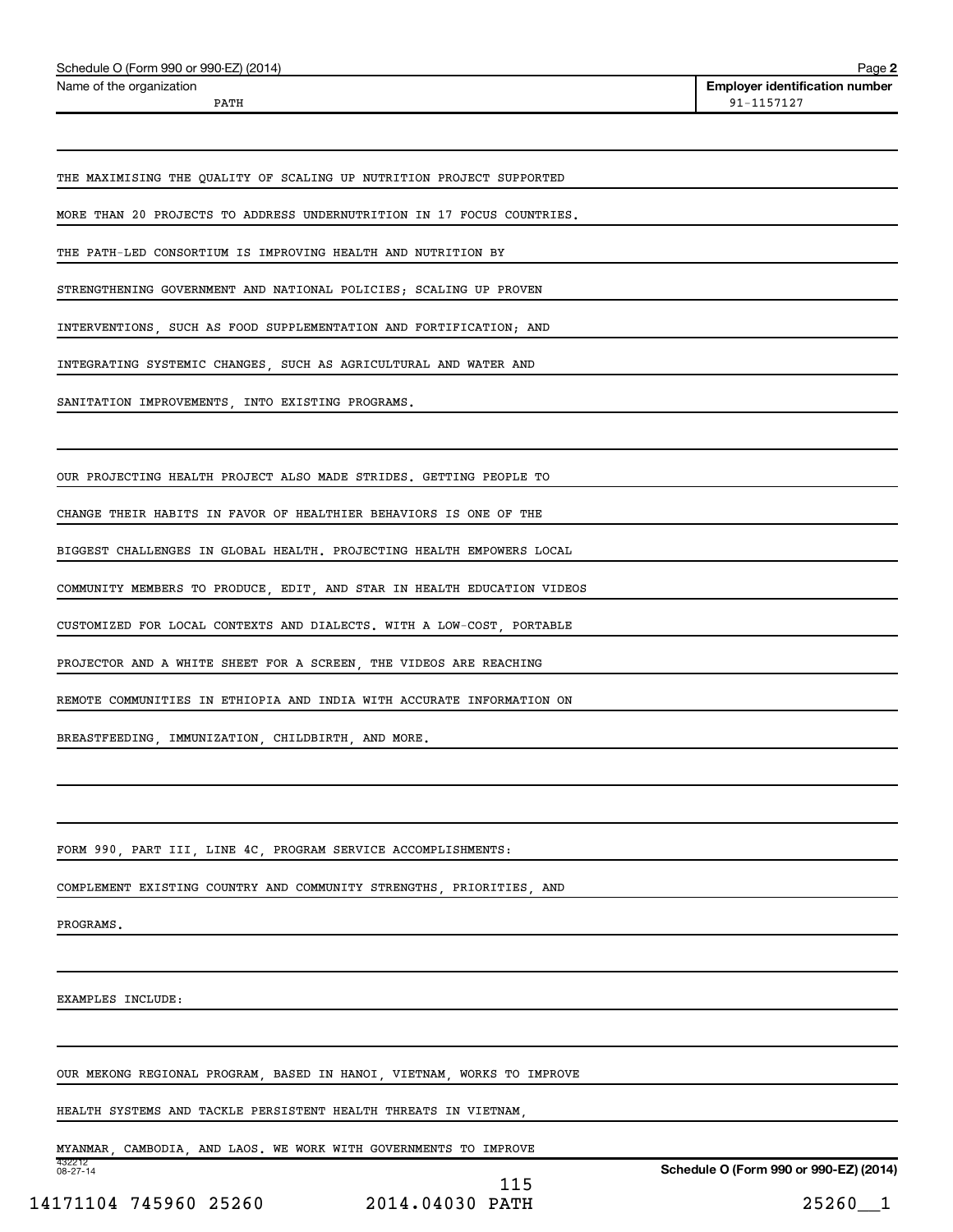| Schedule O (Form 990 or 990-EZ) (2014)                                  | Page 2                                              |
|-------------------------------------------------------------------------|-----------------------------------------------------|
| Name of the organization<br>PATH                                        | <b>Employer identification number</b><br>91-1157127 |
| VACCINE DELIVERY SYSTEMS; INTRODUCE NEW VACCINES; ADDRESS INFECTIOUS    |                                                     |
| DISEASES INCLUDING HIV, TB, AND MALARIA; IMPROVE SCREENING AND          |                                                     |
| TREATMENT FOR NCDS SUCH AS HYPERTENSION; AND IMPROVE REPRODUCTIVE AND   |                                                     |
| MATERNAL AND CHILD HEALTH.                                              |                                                     |
| AMONG OTHER HIGHLIGHTS IN 2014, WE SUPPORTED NATIONAL LEADERS TO        |                                                     |
| INTRODUCE THE JAPANESE ENCEPHALITIS VACCINE IN KEY DISTRICTS OF         |                                                     |
| CAMBODIA AND LAOS. THIS AFFORDABLE, EFFECTIVE VACCINE, ADVANCED THROUGH |                                                     |
| THE WORK OF PATH AND OUR PARTNERS, REACHED AN ESTIMATED 14 MILLION      |                                                     |
| CHILDREN IN THESE TWO COUNTRIES AND THROUGH SIMILAR EFFORTS IN INDIA.   |                                                     |
|                                                                         |                                                     |
| OUR HEALTHY MARKETS PROJECT IS HELPING THE GOVERNMENT OF VIETNAM BUILD  |                                                     |
| A COMMERCIAL MARKET FOR CONDOMS, HIV TESTING, AND OTHER HEALTH PRODUCTS |                                                     |
| AND SERVICES. BY MAKING PRODUCTS ACCESSIBLE TO EVERYDAY CONSUMERS WHO   |                                                     |
| CAN AFFORD THEM, THE PROJECT FREES THE GOVERNMENT TO FOCUS FUNDING ON   |                                                     |
| THOSE WHO CANNOT.                                                       |                                                     |
|                                                                         |                                                     |
| IN MYANMAR, PATH IS ALSO ADDRESSING MICRONUTRIENT DEFICIENCIES THROUGH  |                                                     |
| THE INTRODUCTION OF FORTIFIED RICE. WE ARE WORKING WITH PARTNERS TO     |                                                     |
| SUPPORT FAVORABLE POLICY, DEVELOP LOCAL PRODUCTION, IMPROVE             |                                                     |
| DISTRIBUTION, AND BUILD MARKETING AND PROMOTION CHANNELS.               |                                                     |
|                                                                         |                                                     |
| IN SENEGAL, WE ARE PARTNERING CLOSELY WITH THE NATIONAL MINISTRY OF     |                                                     |
| HEALTH TO STRENGTHEN THE COUNTRY'S HEALTH SYSTEMS. THIS INCLUDES        |                                                     |

BUILDING THE CAPACITY OF INDIVIDUAL MINISTRY OF HEALTH DIVISIONS AND

IMPROVING KEY HEALTH SYSTEMS AND PROCESSES. IN 2014, OUR RELATIONSHIPS

AND EXPERIENCE PROVED CRUCIAL TO THE FIGHT AGAINST EBOLA. PATH PLAYED A

MAJOR ROLE IN SUPPORTING THE MINISTRY OF HEALTH TO SET UP A NATIONAL

**Schedule O (Form 990 or 990-EZ) (2014)**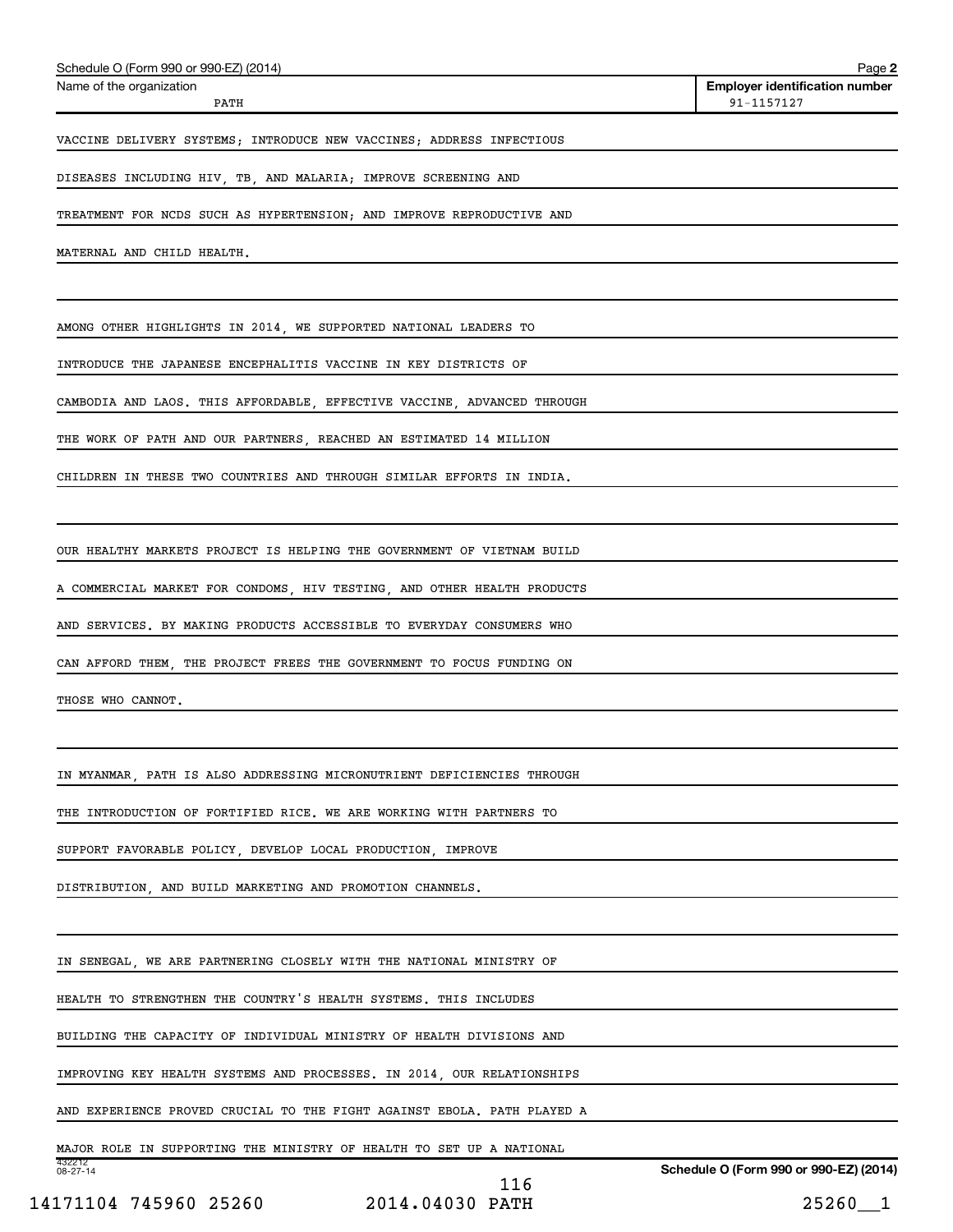| Schedule O (Form 990 or 990-EZ) (2014)                       | Page 2                                |
|--------------------------------------------------------------|---------------------------------------|
| Name of the organization                                     | <b>Employer identification number</b> |
| PATH                                                         | 91-1157127                            |
|                                                              |                                       |
| EMERGENCY OPERATIONS CENTER AND DEVELOP TREATMENT GUIDELINES |                                       |

SURVEILLANCE PROCESSES, AND OTHER SYSTEMS AND PROCEDURES TO RESPOND TO

THE THREAT.

PATH'S MALARIA CONTROL AND ELIMINATION PROGRAM (MACEPA) CONTINUES TO

SUPPORT THE COUNTRY AS IT DRAWS CLOSER TO ELIMINATING MALARIA. IN

SENEGAL, WE ARE BUILDING THE SURVEILLANCE SYSTEMS NECESSARY TO FIND AND

TREAT NEW CASES QUICKLY-BREAKING THE CYCLE OF TRANSMISSION. THIS

INCLUDES SUPPORTING FIELD WORKERS WHO GO HOUSE TO HOUSE, TESTING PEOPLE

AND INVESTIGATING CASES. WITH PATH HELP, WORKERS USE AN ELECTRONIC

SYSTEM TO UPLOAD THEIR FINDINGS TO A COMMON DATABASE. THE RESULT IS A

REAL-TIME CASE MAP, ALLOWING LEADERS TO BETTER PLAN AND TARGET

RESOURCES AND RESPOND MORE QUICKLY TO POTENTIAL OUTBREAKS.

IN ADDITION, WE ARE HELPING TO BRING MODERN FAMILY PLANNING TO THE

ESTIMATED 40 PERCENT OF SENEGALESE WOMEN WITHOUT ACCESS. THIS YEAR,

SENEGAL WAS ONE OF FOUR COUNTRIES WHERE SAYANA PRESS, A NEW FORM OF A

POPULAR INJECTABLE CONTRACEPTIVE DEVELOPED BY PATH AND PARTNERS, WAS

LAUNCHED. THE PRODUCT WILL BRING MILLIONS OF WOMEN A SAFE, EFFECTIVE

NEW CHOICE IN FAMILY PLANNING.

IN ZAMBIA, PATH IS STRENGTHENING NATIONAL HEALTH SYSTEMS AND TARGETING

KEY HEALTH THREATS. MACEPA CONTINUED TO PARTNER WITH THE GOVERNMENT TO

STRENGTHEN THE MALARIA PROGRAM THROUGH FIELD-TESTING NEW STRATEGIES TO

DECREASE MALARIA TRANSMISSION, EFFICIENT PLANNING, SURVEILLANCE, AND

OTHER AREAS CRUCIAL TO ELIMINATION. THROUGH THE MALARIACARE EFFORT, WE

TRAINED LABORATORY WORKERS AND CLINICIANS TO TEST FOR AND TREAT MALARIA

AND PROVIDED ONGOING SUPERVISION.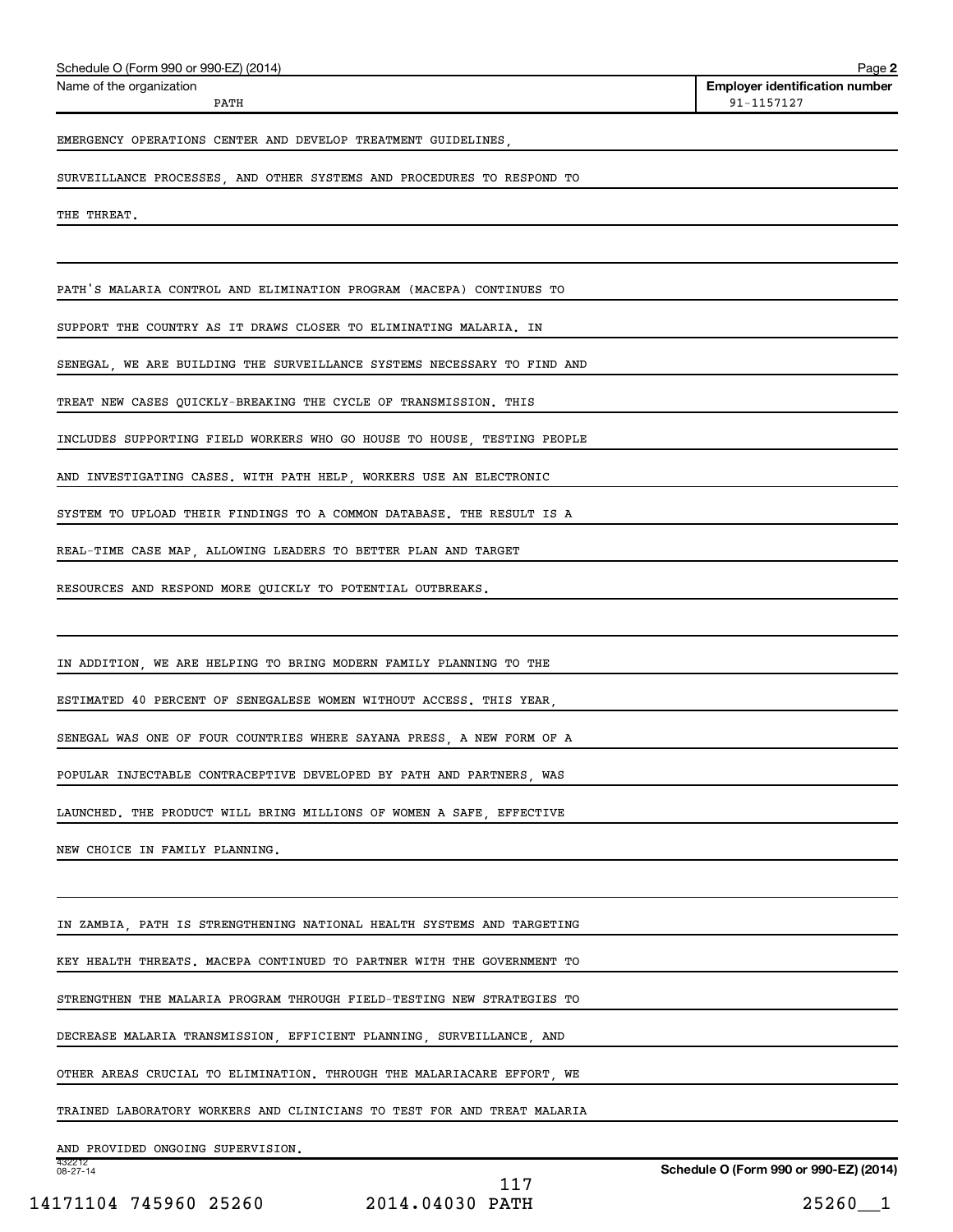**2 Employer identification number** PATH 91-1157127

OUR EFFORTS TO IMPROVE THE HEALTH OF WOMEN AND CHILDREN INCLUDED AN

ASSESSMENT OF OPPORTUNITIES TO STOP THE TRANSMISSION OF SYPHILIS FROM

MOTHERS TO BABIES.

IN COLLABORATION WITH OTHER ADVOCATES, OUR ADVOCACY TEAM PERSUADED THE

GOVERNMENT OF ZAMBIA TO ADOPT TWO NEW NATIONAL POLICIES THAT WILL

IMPROVE THE HEALTH OF NEWBORNS BY GUIDING HEALTH WORKERS AND

ENCOURAGING INCREASED GOVERNMENT FUNDING.

TO IMPROVE IMMUNIZATION, WE WORKED THROUGH GAVI, THE VACCINE ALLIANCE,

TO EVALUATE KEY BARRIERS TO IMMUNIZATION IN ZAMBIA. AND THROUGH THE BID

INITIATIVE, WE CONTINUED A BROAD PORTFOLIO OF WORK TO IMPROVE THE

COLLECTION AND USE OF HIGH-QUALITY IMMUNIZATION DATA. WORKING WITH

OTHER PARTNERS, WE ALSO DEMONSTRATED THAT THE HPV VACCINE, WHICH CAN

HELP PREVENT CERVICAL CANCER, CAN BE SUCCESSFULLY ADMINISTERED TO

ADOLESCENT GIRLS WHO ATTEND SCHOOL.

FINALLY, THE PATH-LED THRIVE PROJECT IMPROVED NUTRITION FOR PEOPLE

LIVING WITH HIV/AIDS, PREGNANT WOMEN, AND ORPHANS AND VULNERABLE

CHILDREN IN FOUR PROVINCES. WE TRAINED HEALTH WORKERS IN NUTRITION

ASSESSMENT, COUNSELING, AND SUPPORT, AND WE INCREASED ACCESS TO KEY

PRODUCTS AND SERVICES. IN 2014, FOR EXAMPLE, WE WORKED WITH OUR

PARTNERS TO EXPAND THE AVAILABILITY AND MARKET VIABILITY OF HIGH-ENERGY

PROTEIN SUPPLEMENT, OR "HEPS"-A NUTRIENT-RICH PORRIDGE. WE INCREASED

HEALTH WORKERS' COMFORT WITH HEPS, RAISED PRODUCTION STANDARDS, AND ARE

EXPLORING SUSTAINABLE MARKETING AND DISTRIBUTION.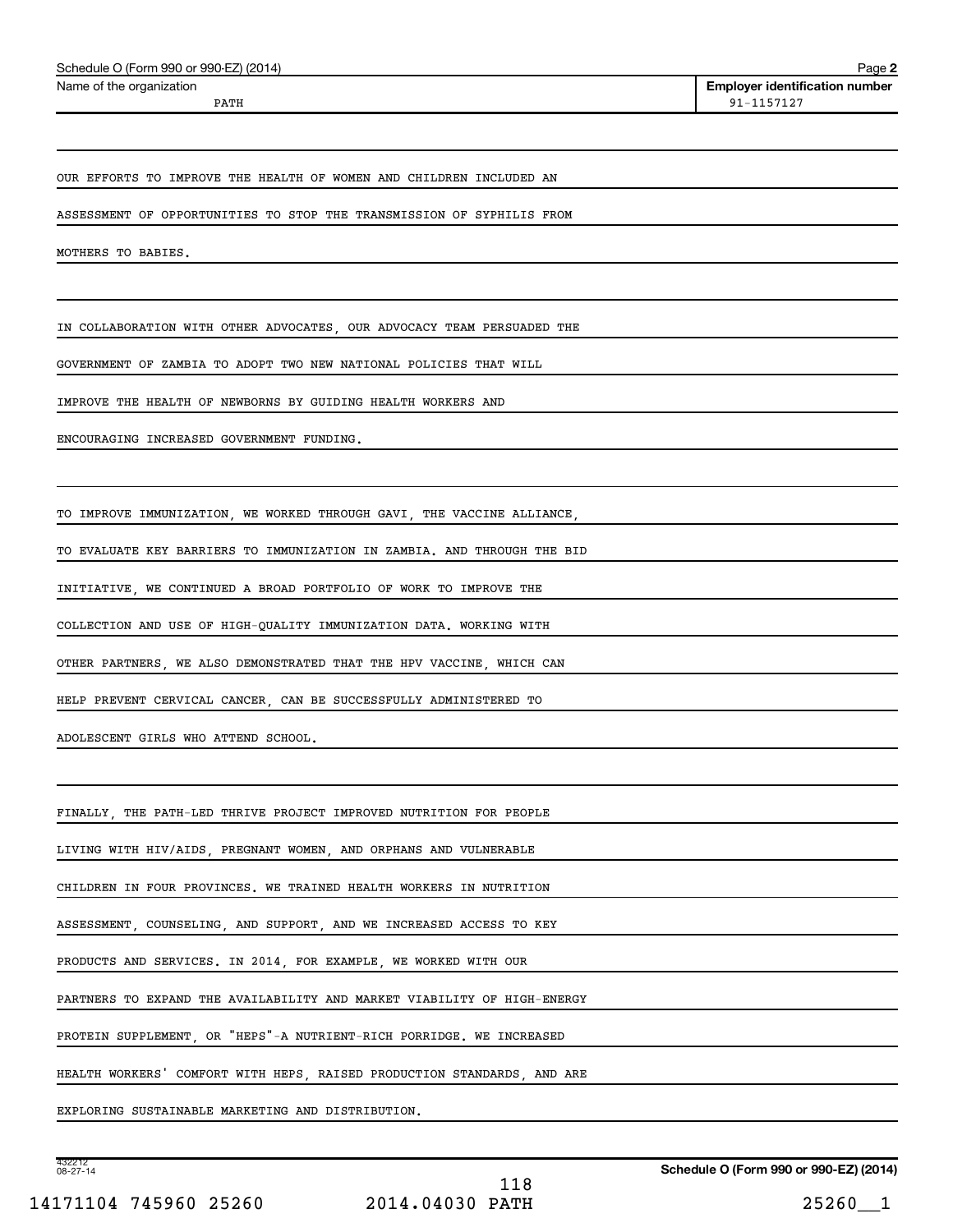| Schedule O (Form 990 or 990-EZ) (2014)                                  | Page 2                                              |
|-------------------------------------------------------------------------|-----------------------------------------------------|
| Name of the organization<br>PATH                                        | <b>Employer identification number</b><br>91-1157127 |
| FORM 990, PART III, LINE 4D, OTHER PROGRAM SERVICES:                    |                                                     |
| OTHER PROGRAM SERVICES: PATH'S ADVOCACY AND PUBLIC POLICY PROGRAM WORKS |                                                     |
| IN THE UNITED STATES; WITH MULTILATERAL HEALTH LEADERS ENGAGED IN       |                                                     |
| GLOBAL POLICY AND PLANNING; AND WITH COUNTRIES AND COMMUNITIES AROUND   |                                                     |
| THE WORLD. WE HELP POLICYMAKERS UNDERSTAND ISSUES AND MOTIVATE THEM TO  |                                                     |
| COMMIT FUNDING, CRAFT POLICIES, AND SPONSOR INITIATIVES TO STRENGTHEN   |                                                     |
| GLOBAL HEALTH EFFORTS. IN 2014, WE LED ADVOCACY EFFORTS FOR THE         |                                                     |
| INCLUSION OF RESEARCH AND DEVELOPMENT (R&D) IN THE POST-2015            |                                                     |
| DEVELOPMENT AGENDA. AS WELL AS ENSURING SUPPORT FOR GLOBAL HEALTH R&D   |                                                     |
| IN THE UNITED STATES AND EUROPE.                                        |                                                     |
|                                                                         |                                                     |
| OUR PROJECT TO PROVIDE ADVOCACY SUPPORT IN KEY PARTNER COUNTRIES        |                                                     |
| SUCCEEDED IN ADVANCING HEALTH POLICIES WITH THE POTENTIAL TO IMPROVE    |                                                     |
| THE HEALTH OF WOMEN AND CHILDREN. FOR EXAMPLE, IN THE INDIAN STATE OF   |                                                     |
| UTTAR PRADESH, PATH WORKED WITH THE GOVERNMENT TO HELP APPROVE POLICIES |                                                     |
| THAT WOULD PROVIDE EMERGENCY TRANSPORT FOR WOMEN IN LABOR. INFANT AND   |                                                     |
| MATERNAL MORTALITY RATES ARE HIGH IN THE STATE, IN PART DUE TO LACK OF  |                                                     |
| TRANSPORTATION TO HOSPITALS. PATH'S ADVOCACY EFFORTS LED TO THE         |                                                     |
| DEVELOPMENT OF AN EMERGENCY MEDICAL TRANSPORTATION FRAMEWORK THAT WILL  |                                                     |
| HELP SAVE LIVES.                                                        |                                                     |
|                                                                         |                                                     |
| MARKET DYNAMICS: OVER THE PAST YEAR, PATH ALSO ESTABLISHED A FORMAL     |                                                     |
| MARKET DYNAMICS DEPARTMENT. MARKET DYNAMICS WORK ENCOMPASSES EFFORTS TO |                                                     |
| CHARACTERIZE MARKETS, ASSESS SHORTCOMINGS, AND DESIGN MARKET-BASED      |                                                     |
| INTERVENTIONS TO IMPROVE HEALTH OUTCOMES. THIS WORK COMPLEMENTS PATH'S  |                                                     |
| OTHER EFFORTS, SUCH AS PRODUCT DEVELOPMENT; BUILDS UPON OUR EXISTING    |                                                     |
| STRENGTH IN COMMERCIALIZATION; ALIGNS EXPERTISE ACROSS TEAMS; AND       |                                                     |
| EXPANDS OUR CAPACITY TO ADDRESS MARKET-BASED ISSUES. THE DEPARTMENT IS  |                                                     |
| 432212<br>$08 - 27 - 14$<br>119                                         | Schedule O (Form 990 or 990-EZ) (2014)              |
| 14171104 745960 25260<br>2014.04030 PATH                                | $25260 - 1$                                         |

<sup>2014.04030</sup> PATH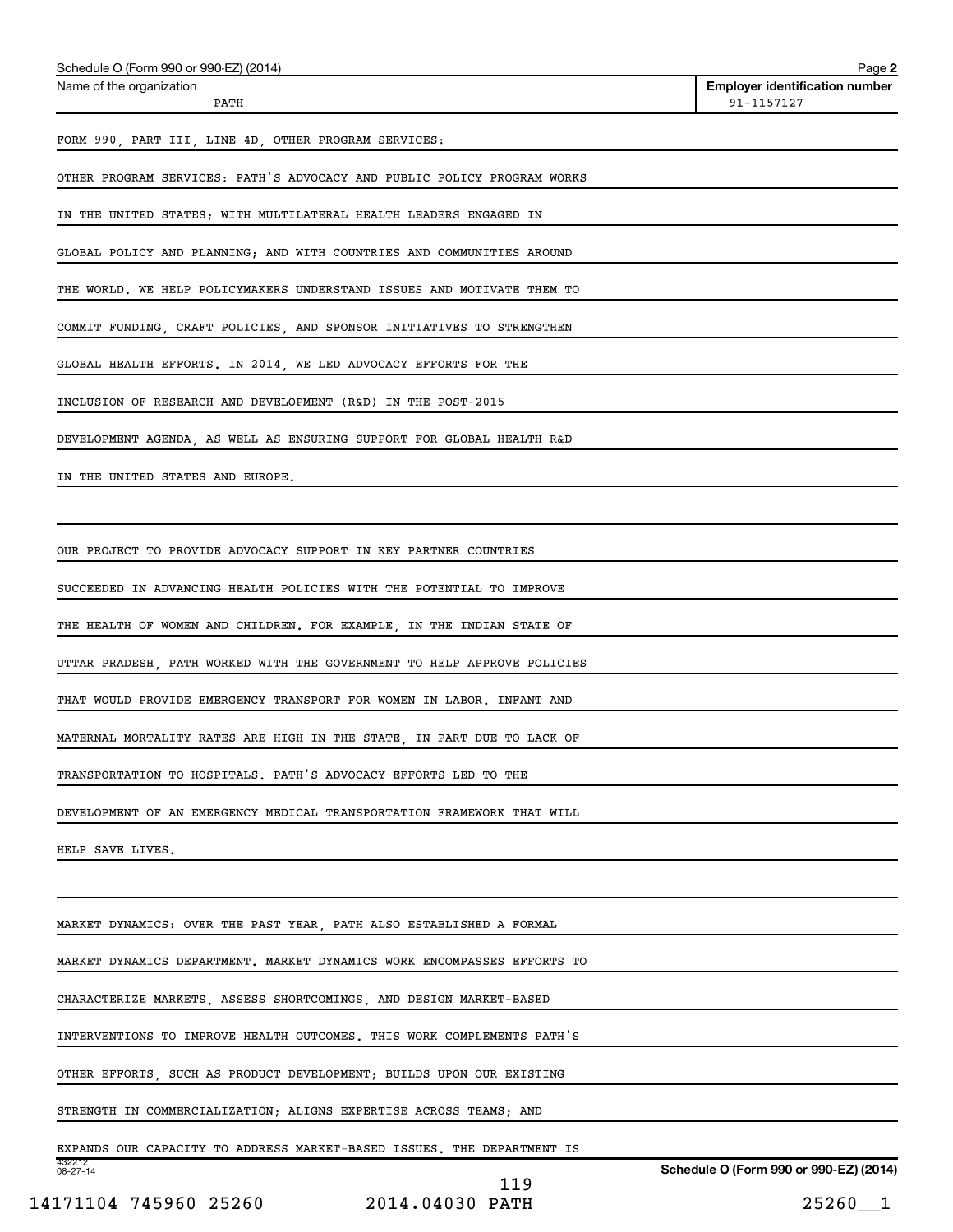| CURRENTLY LEADING WORK ON MALARIA DRUG SUPPLY STRATEGIES AND SUPPORTING |                                        |
|-------------------------------------------------------------------------|----------------------------------------|
| OTHER PATH PROJECTS, INCLUDING ASSESSING MARKETS FOR SEVERAL NOVEL      |                                        |
| DIAGNOSTICS (FOR EXAMPLE, MALARIA POINT-OF-CARE DIAGNOSTICS) AND        |                                        |
| ADVOCATING FOR MARKET-BASED SOLUTIONS TO IMPROVE ACCESS TO MATERNAL,    |                                        |
| NEWBORN, AND CHILD HEALTH PRODUCTS.                                     |                                        |
|                                                                         |                                        |
| SPECIAL INITIATIVES: PATH IS ENGAGED IN A VARIETY OF PROJECTS THAT      |                                        |
| GALVANIZE OUR EXPERTISE AND RESOURCES AND THAT OF OUR GLOBAL PARTNERS   |                                        |
| TO SAVE MORE LIVES, MORE QUICKLY. THESE SPECIAL INITIATIVES INCREASE    |                                        |
| OUR IMPACT BY ALIGNING DIVERSE EFFORTS, BRINGING US CLOSER TO A WORLD   |                                        |
| WHERE HEALTH IS IN REACH FOR EVERY PERSON, NO MATTER WHERE THEY LIVE.   |                                        |
|                                                                         |                                        |
| OUR MALARIA CENTER OF EXCELLENCE, FOR EXAMPLE, COORDINATES WORK ACROSS  |                                        |
| OUR INNOVATION PLATFORMS (VACCINES, DRUGS, DIAGNOSTICS, DEVICES, AND    |                                        |
| SYSTEMS AND SERVICE INNOVATIONS) TO COMBAT MALARIA EVEN MORE            |                                        |
| EFFECTIVELY AND AGGRESSIVELY. BY ALIGNING AND FOCUSING OUR STRENGTHS,   |                                        |
| THE INITIATIVE WILL ACCELERATE MOMENTUM TOWARD ACHIEVING THE AUDACIOUS  |                                        |
| GOAL OF A WORLD WITHOUT MALARIA.                                        |                                        |
|                                                                         |                                        |
| IN 2014, WE ALSO LAUNCHED THE PATH-LED INNOVATION COUNTDOWN 2030        |                                        |
| (IC2030) INITIATIVE. IC2030 IS REIMAGINING WHAT IS POSSIBLE IN GLOBAL   |                                        |
| HEALTH. IT AIMS TO IDENTIFY, EVALUATE, AND SHOWCASE HIGH-IMPACT         |                                        |
| TECHNOLOGIES AND IDEAS THAT CAN TRANSFORM GLOBAL HEALTH BY 2030. BY     |                                        |
| ENGAGING ENTREPRENEURS, INVESTORS, INNOVATORS, AND EXPERTS ACROSS       |                                        |
| SECTORS AND AROUND THE WORLD, THE PROJECT AIMS TO HELP DRIVE            |                                        |
| DECISION-MAKING AND INVESTMENTS IN GAME-CHANGING INNOVATIONS AND        |                                        |
| ACCELERATE PROGRESS TOWARD ACHIEVING THE UNITED NATIONS SUSTAINABLE     |                                        |
| DEVELOPMENT GOALS AND RELATED HEALTH TARGETS.                           |                                        |
| 432212<br>$08 - 27 - 14$<br>120                                         | Schedule O (Form 990 or 990-EZ) (2014) |
| 14171104 745960 25260 2014.04030 PATH                                   | $25260 - 1$                            |

Schedule O (Form 990 or 990-EZ) (2014)

Name of the organization

PATH 91-1157127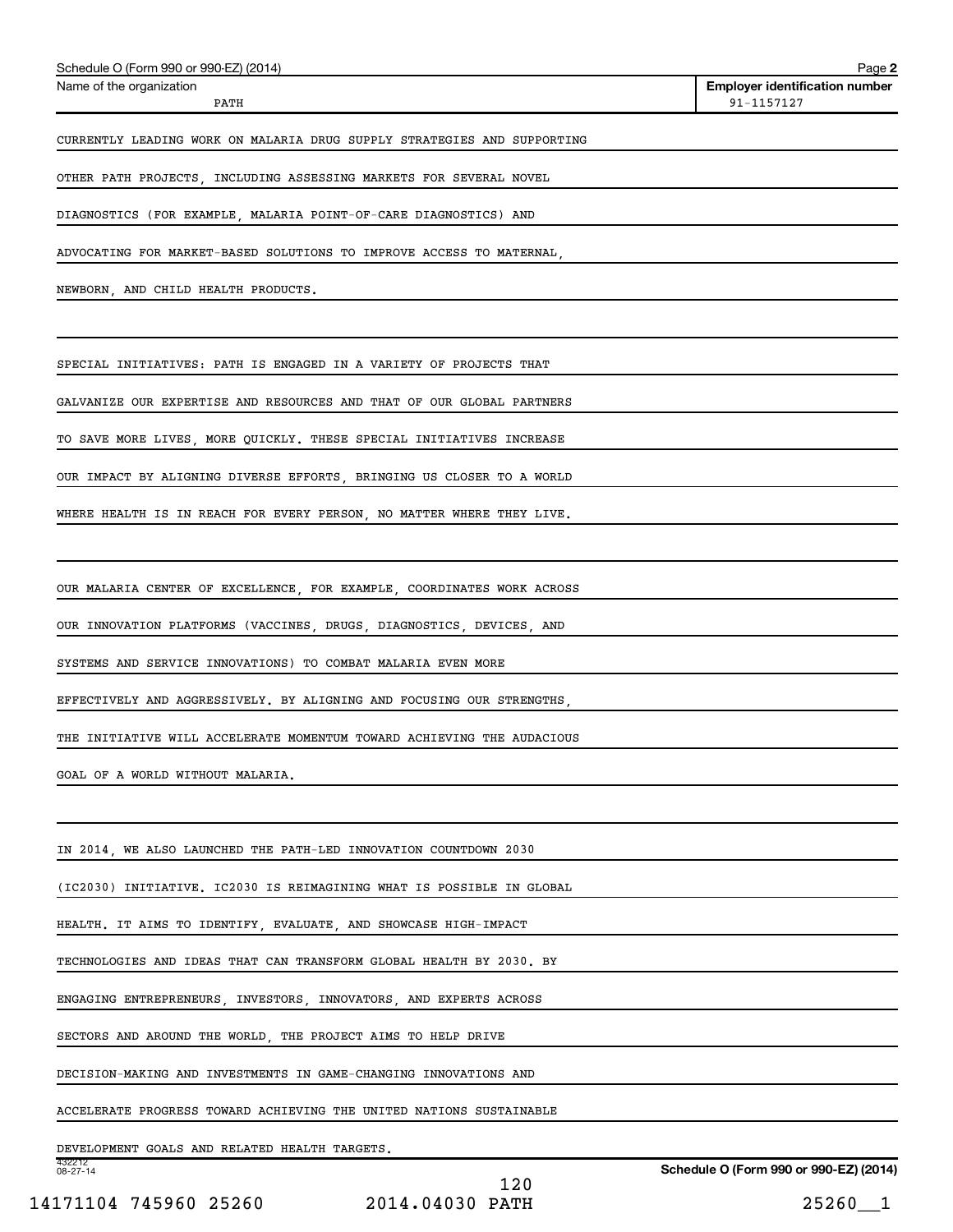**2 Employer identification number** PATH 91-1157127

PATH'S GLOBAL HEALTH INNOVATION HUB ALSO CONTINUES TO IMPROVE ACCESS TO

HEALTH SOLUTIONS. THE HUB SUPPORTS LOCAL INNOVATORS IN COUNTRIES AROUND

THE WORLD. DRAWING ON OUR EXPERTISE IN BRINGING TOGETHER THE BEST MINDS

FROM ACROSS PUBLIC AND PRIVATE SECTORS, WE HELP INNOVATORS OVERCOME

HURDLES-WHETHER IN PRODUCT DESIGN, CLINICAL VALIDATION,

COMMERCIALIZATION, OR MARKET DEVELOPMENT-AND GET THEIR SOLUTIONS TO

MORE PEOPLE IN RESOURCE-LIMITED COMMUNITIES. IN 2014, WE LAUNCHED THE

HUB IN SOUTH AFRICA, WHERE WE STRENGTHENED OUR PARTNERSHIPS WITH

SCIENTISTS, ENTREPRENEURS, COMPANIES, AND INVESTORS FOCUSED ON GLOBAL

HEALTH INNOVATIONS. WE ALSO ESTABLISHED THE FUNDING NECESSARY TO LAUNCH

A HUB IN INDIA IN 2015.

IN 2014, IN RECOGNITION OF PATH'S LEADING ROLE IN HEALTH INNOVATION,

THE BILL & MELINDA GATES FOUNDATION PROVIDED A GENEROUS INNOVATION FUND

(IF) GRANT. THE GRANT WAS CREATED TO INSPIRE AND SUPPORT PATH TEAMS'

BEST IDEAS AND CREATIVITY. AFTER SOLICITING IDEAS FROM ACROSS PATH,

CREATING A SHORT LIST, AND INVITING STAFF TO VOTE, A PATH INNOVATION

FUND TASK FORCE AND OUR EXECUTIVE TEAM SELECTED NINE INNOVATIONS FOR

FUNDING. THROUGHOUT 2014, THE GRANT ADVANCED RESEARCH AND WORK TOWARD

POTENTIAL SOLUTIONS IN NUTRITION, DIAGNOSTICS, MALARIA, VACCINES, AND

OTHER HEALTH AREAS.

EXPENSES \$ 10,076,043. INCL GRANTS OF \$ 3,539,407. REVENUE \$ 20,545.

FORM 990, PART V, LINE 4B, LIST OF FOREIGN COUNTRIES:

BELGIUM, CAMBODIA, CHINA, CONGO, DEM REP,

ETHIOPIA, FRANCE, GHANA, INDIA,

MOZAMBIQUE, OTHER COUNTRY, NICARAGUA, PERU,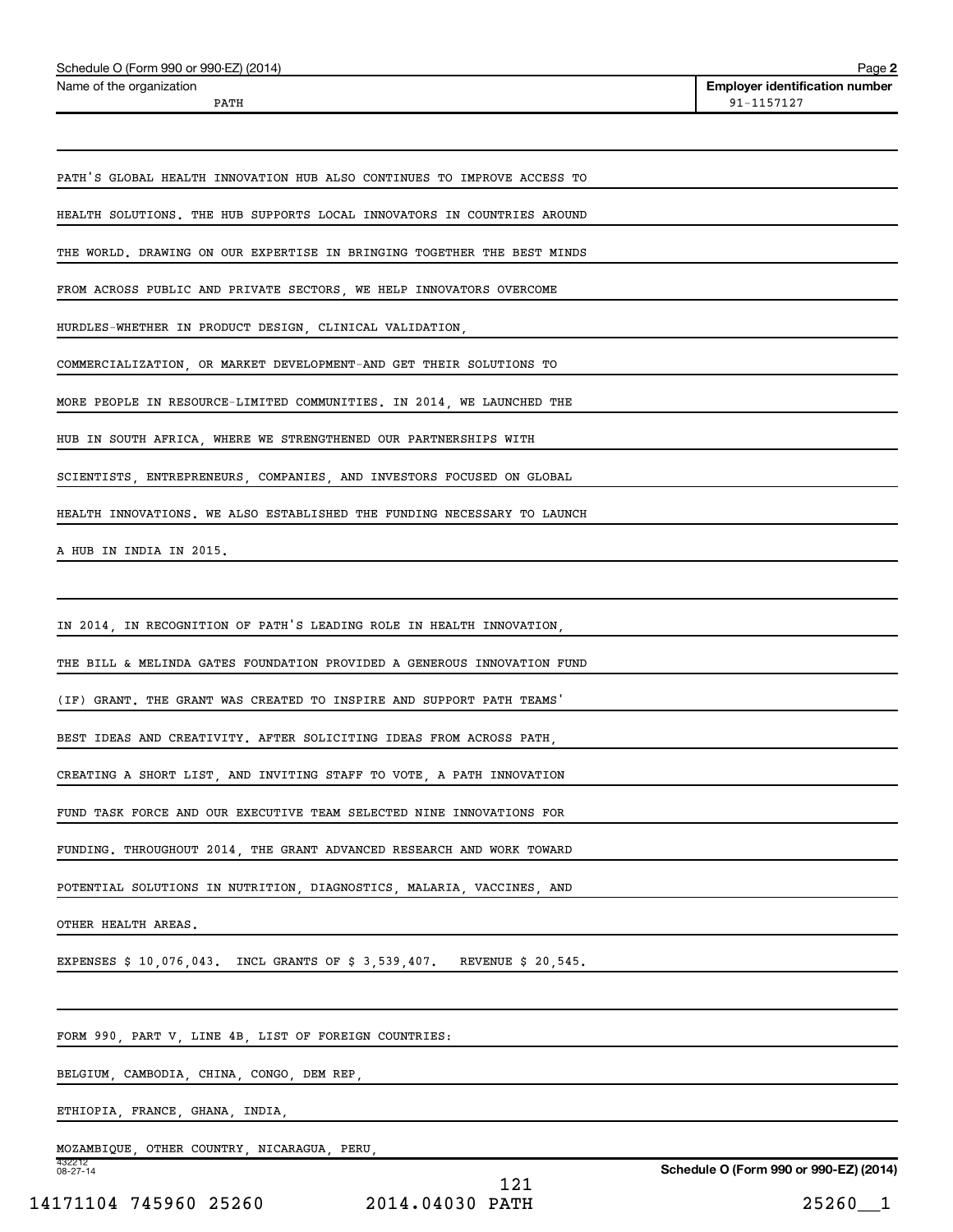| Schedule O (Form 990 or 990-EZ) (2014) |  | Page |  |
|----------------------------------------|--|------|--|
|                                        |  |      |  |

**2 Employer identification number** PATH 91-1157127

SWITZERLAND, TANZANIA, THAILAND, UGANDA,

KENYA, UKRAINE, VIETNAM, ZAMBIA,

SENEGAL, SOUTH AFRICA, UNITED KINGDOM

FORM 990, PART VI, SECTION B, LINE 11:

THE FORM 990 WAS PREPARED BY AN OUTSIDE ACCOUNTING FIRM USING INFORMATION

PROVIDED BY PATH ACCOUNTING SERVICES STAFF. PATH SENIOR MANAGEMENT REVIEWED

THE DRAFT FORM. A COPY OF THE 990 WAS SENT TO THE BOARD OF DIRECTORS FOR

COMMENT. AFTER THE COMMENT PERIOD, THE PRESIDENT/CEO SIGNED THE RETURN.

FORM 990, PART VI, SECTION B, LINE 12C:

BOARD MEMBERS, PATH MANAGEMENT, AND ALL STAFF ABOVE A DESIGNATED LEVEL IN

THE ORGANIZATION MUST COMPLETE A CONFLICT OF INTEREST DISCLOSURE FORM EACH

YEAR. ALL FORMS ARE REVIEWED AND KEPT ON FILE. A CONFLICT MANAGEMENT PLAN

IS DEVELOPED FOR ANY EMPLOYEE WITH A SIGNIFICANT ACTUAL OR PERCEIVED

CONFLICT OF INTEREST.

FORM 990, PART VI, SECTION B, LINE 15:

THE BOARD'S EXECUTIVE COMPENSATION COMMITTEE ANNUALLY REVIEWS SALARY AND

BENEFITS FOR EXECUTIVE EMPLOYEE POSITIONS AND PROVIDES GUIDANCE TO THE CEO

ON COMPENSATION DECISIONS FOR EXECUTIVE POSITIONS.

THE COMPENSATION AND BENEFITS FOR PATH'S PRESIDENT AND CEO ARE REVIEWED AND

APPROVED BY THE ENTIRE BOARD OF DIRECTORS EACH YEAR AT THE DECEMBER BOARD

MEETING.

PATH ROUTINELY USES THE SERVICES OF EXTERNAL FIRMS TO ASSESS AND BENCHMARK

EXECUTIVE COMPENSATION (PRESIDENT/CEO, VICE PRESIDENTS, AND EXECUTIVE TEAM

432212 08-27-14

**Schedule O (Form 990 or 990-EZ) (2014)**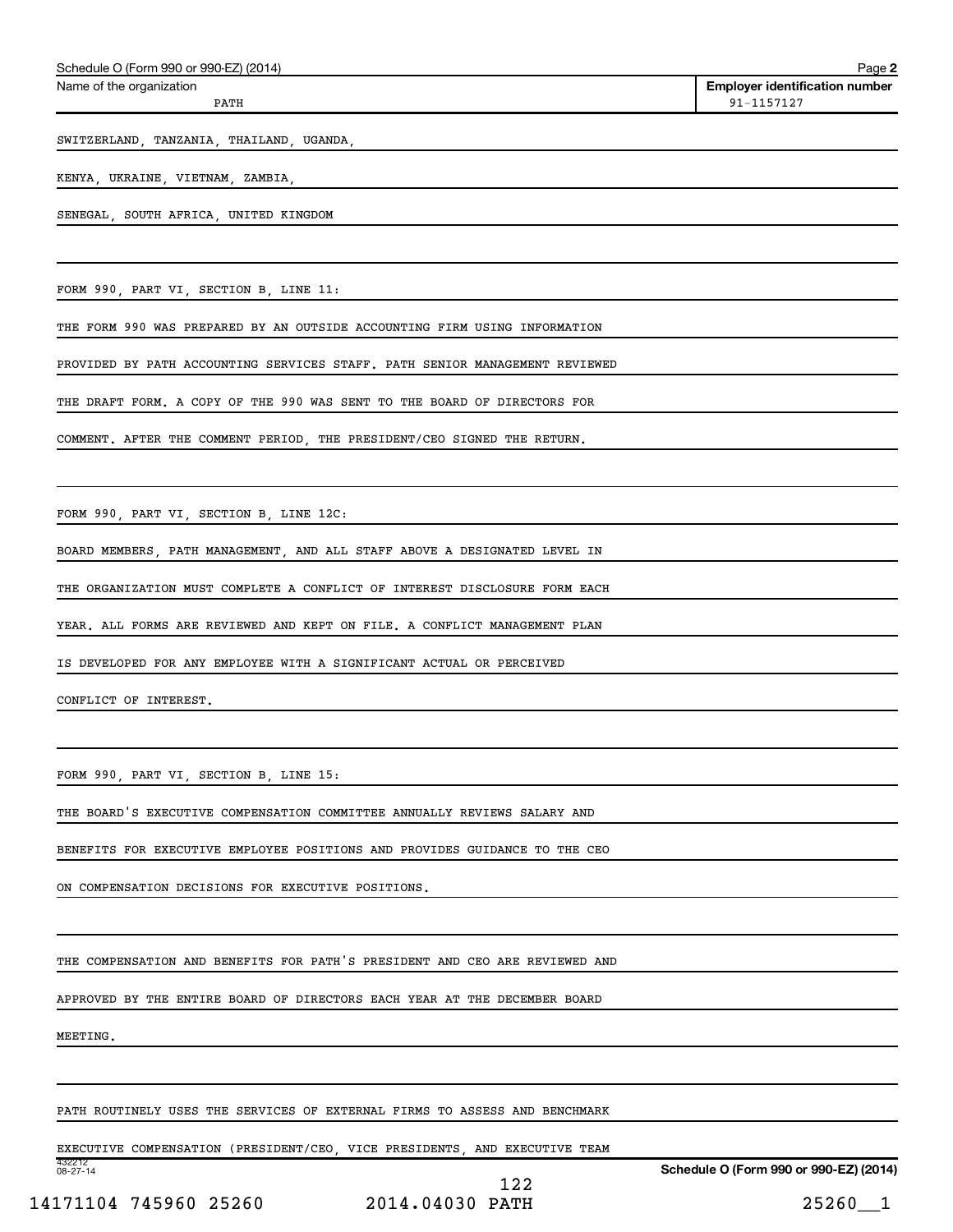| Schedule O (Form 990 or 990-EZ) (2014)                                      | Page 2                                |
|-----------------------------------------------------------------------------|---------------------------------------|
| Name of the organization                                                    | <b>Employer identification number</b> |
| PATH                                                                        | 91-1157127                            |
| MEMBERS). THE LAST MAJOR REVIEW WAS COMPLETED IN 2014, WHEN PATH ENGAGED    |                                       |
| MERCER (A COMPENSATION, BENEFITS, AND HUMAN RESOURCES CONSULTING FIRM) TO   |                                       |
| REVIEW CURRENT AND PROPOSED BASE SALARIES OF PATH'S PRESIDENT/CEO, VICE     |                                       |
| PRESIDENTS, AND EXECUTIVE TEAM MEMBERS. MERCER USED DATA FROM MULTIPLE      |                                       |
| SOURCES TO EVALUATE CURRENT AND PROPOSED BASE SALARIES FOR THESE POSITIONS. |                                       |
| THE BOARD'S EXECUTIVE COMPENSATION COMMITTEE REVIEWED THE MERCER REPORT AND |                                       |
| APPROVED THE COMPENSATION PACKAGES FOR THE VICE PRESIDENTS AND EXECUTIVE    |                                       |
| TEAM. ADDITIONALLY MERCER REVIEWED THE PROPOSED TOTAL COMPENSATION AND      |                                       |
| BENEFIT PACKAGE FOR THE PRESIDENT/CEO POSITION AND OBTAINED A SIGNIFICANT   |                                       |
| NUMBER OF DATA POINTS TO ASCERTAIN ITS REASONABLENESS AND APPROPRIATENESS.  |                                       |
| THE BOARD APPROVED THE COMMITTEE'S RECOMMENDATION FOR THE PRESIDENT/CEO'S   |                                       |
| TOTAL COMPENSATION PACKAGE.                                                 |                                       |
|                                                                             |                                       |
| FORM 990, PART VI, LINE 17, LIST OF STATES RECEIVING COPY OF FORM 990:      |                                       |
| AZ, CA, CT, FL, IL, MA, MD, NJ, NY, NC, OH, OR, PA, TX, VA, VT, WA          |                                       |
|                                                                             |                                       |
| FORM 990, PART VI, SECTION C, LINE 19:                                      |                                       |
| PATH MAKES ITS GOVERNING DOCUMENTS, CONFLICT OF INTEREST POLICY, AND        |                                       |
| FINANCIAL STATEMENTS AVAILABLE TO THE PUBLIC UPON REQUEST; MOST DOCUMENTS   |                                       |
| ARE ALSO AVAILABLE ONLINE.                                                  |                                       |
|                                                                             |                                       |
|                                                                             |                                       |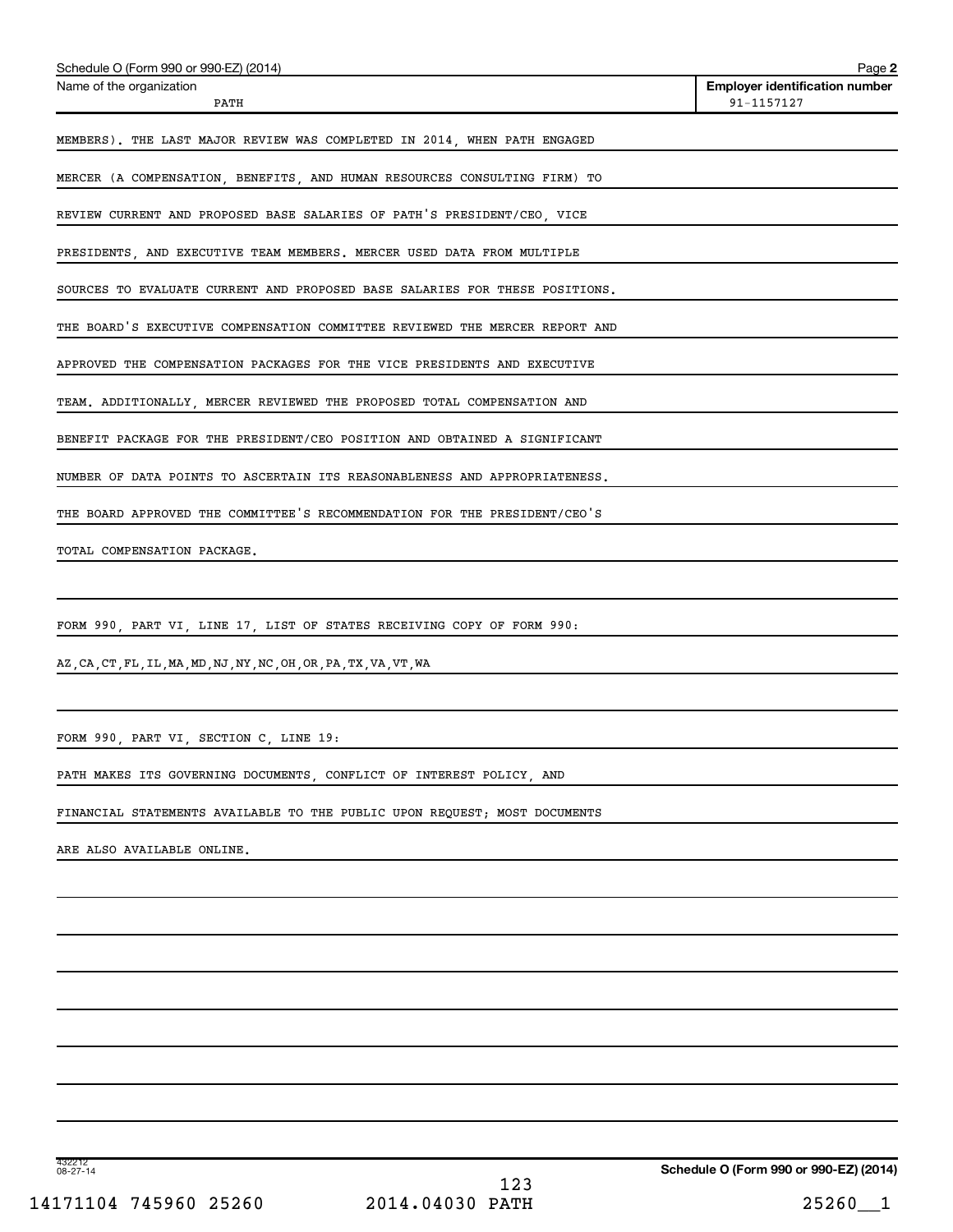| <b>SCHEDULE R</b><br>(Form 990)<br>Department of the Treasury<br>Internal Revenue Service |      | <b>Related Organizations and Unrelated Partnerships</b><br>▶ Complete if the organization answered "Yes" on Form 990, Part IV, line 33, 34, 35b, 36, or 37.<br>Attach to Form 990.<br>Information about Schedule R (Form 990) and its instructions is at www.irs.gov/form990. |            | OMB No. 1545-0047<br>2014<br>Open to Public<br><b>Inspection</b> |
|-------------------------------------------------------------------------------------------|------|-------------------------------------------------------------------------------------------------------------------------------------------------------------------------------------------------------------------------------------------------------------------------------|------------|------------------------------------------------------------------|
| Name of the organization                                                                  |      |                                                                                                                                                                                                                                                                               |            | Employer identification number                                   |
|                                                                                           | PATH |                                                                                                                                                                                                                                                                               | 91-1157127 |                                                                  |
|                                                                                           |      |                                                                                                                                                                                                                                                                               |            |                                                                  |

# Part I ldentification of Disregarded Entities Complete if the organization answered "Yes" on Form 990, Part IV, line 33.

| (a)<br>Name, address, and EIN (if applicable)<br>of disregarded entity | (b)<br>Primary activity | (c)<br>Legal domicile (state or<br>foreign country) | (d)<br>Total income | (e)<br>End-of-year assets | (f)<br>Direct controlling<br>entity |
|------------------------------------------------------------------------|-------------------------|-----------------------------------------------------|---------------------|---------------------------|-------------------------------------|
|                                                                        |                         |                                                     |                     |                           |                                     |
|                                                                        |                         |                                                     |                     |                           |                                     |
|                                                                        |                         |                                                     |                     |                           |                                     |
|                                                                        |                         |                                                     |                     |                           |                                     |

### **Part II** Identification of Related Tax-Exempt Organizations Complete if the organization answered "Yes" on Form 990, Part IV, line 34 because it had one or more related tax-exempt<br>Complete it is a seriest of the two wears organizations during the tax year.

| (a)<br>Name, address, and EIN<br>of related organization | (b)<br>Primary activity        | (c)<br>Legal domicile (state or<br>foreign country) | (d)<br>Exempt Code<br>section | (e)<br>Public charity<br>status (if section | (f)<br>Direct controlling<br>entity |     | $(g)$<br>Section 512(b)(13)<br>controlled<br>entity? |
|----------------------------------------------------------|--------------------------------|-----------------------------------------------------|-------------------------------|---------------------------------------------|-------------------------------------|-----|------------------------------------------------------|
|                                                          |                                |                                                     |                               | 501(c)(3))                                  |                                     | Yes | No                                                   |
| PATH VACCINE SOLUTIONS - 83-0431851                      | ADVANCE DEVELOPMENT OF         |                                                     |                               |                                             |                                     |     |                                                      |
| 2201 WESTLAKE AVENUE                                     | <b>WACCINES TO IMPROVE THE</b> |                                                     |                               |                                             |                                     |     |                                                      |
| SEATTLE, WA 98109                                        | HEALTH OF CHILDREN             | WASHINGTON                                          | 501(C)(3)                     | LINE 11A                                    | PATH                                | X   |                                                      |
| PATH DRUG SOLUTIONS - 94-3384500                         | DEVELOPMENT & DISTRIBUTION     |                                                     |                               |                                             |                                     |     |                                                      |
| 280 UTAH AVENUE, SUITE 250                               | OF SAFE, EFFECTIVE, AND        |                                                     |                               |                                             |                                     |     |                                                      |
| SAN FRANCISCO, CA 94080                                  | <b>AFFORDABLE MEDICINES</b>    | CALIFORNIA                                          | 501(C)(3)                     | LINE 11A                                    | PATH                                | x   |                                                      |
| FOUNDATION FOR APPROPRIATE TECHNOLOGIES IN               |                                |                                                     |                               |                                             |                                     |     |                                                      |
| SWITZERLAND, 207 ROUTE DE FERNEY<br>$HEALTH$ -           | EDUCATIONAL AND SCIENTIFIC     |                                                     |                               |                                             |                                     |     |                                                      |
| 1218 LE GRAND-SACONNEX, GENEVA, SWITZERLAND              | PROMOTION OF HEALTH            | SWITZERLAND                                         | N/A                           | N/A                                         | PATH                                | x   |                                                      |
|                                                          |                                |                                                     |                               |                                             |                                     |     |                                                      |
|                                                          |                                |                                                     |                               |                                             |                                     |     |                                                      |
|                                                          |                                |                                                     |                               |                                             |                                     |     |                                                      |

**For Paperwork Reduction Act Notice, see the Instructions for Form 990. Schedule R (Form 990) 2014**

**I** OMB No. 1545-0047

 $\blacksquare$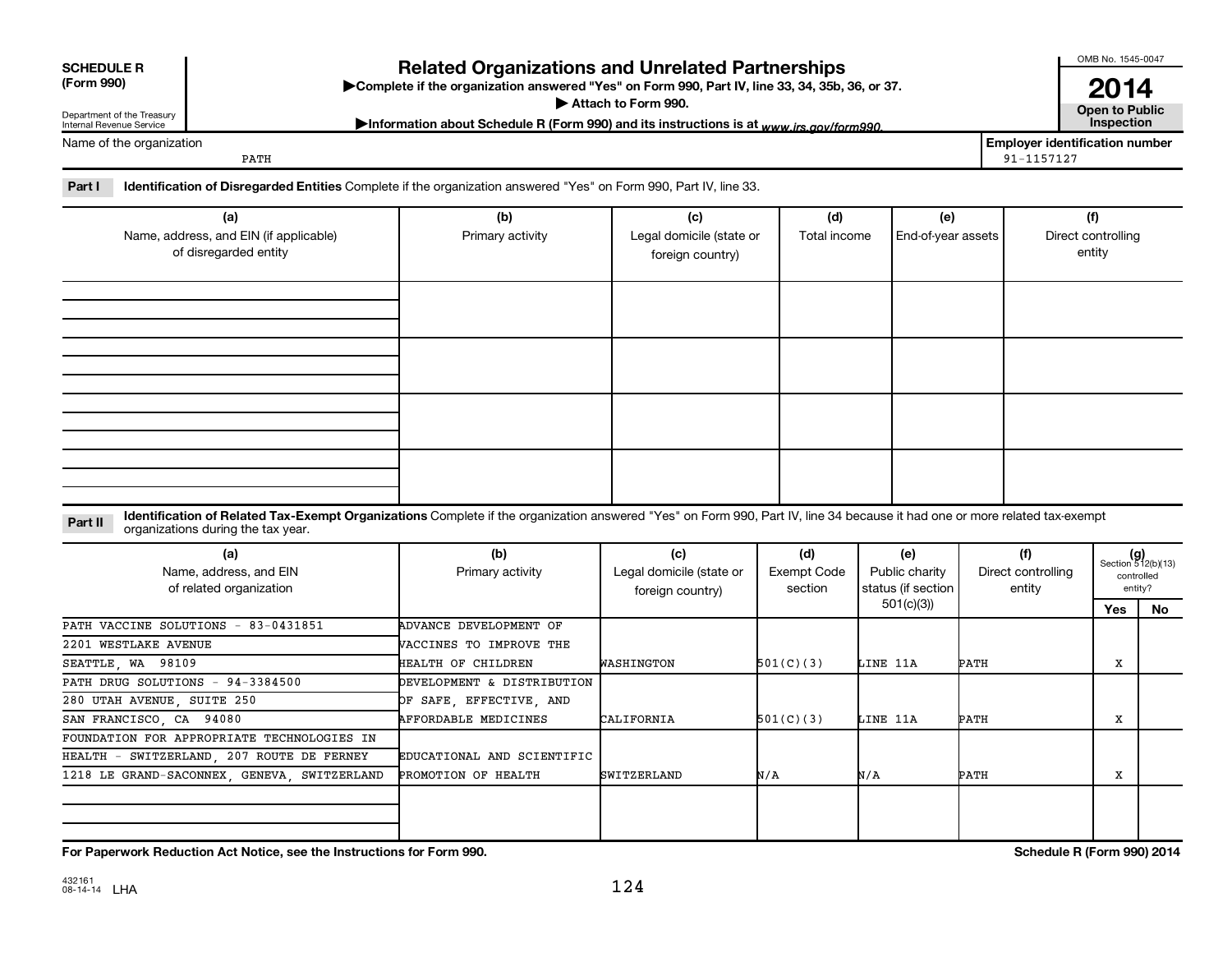**Yes No Yes No** K-1 (Form 1065)

assets

#### Disproportionate allocations? Legal domicile (state or General or Percentage managing partner? Part III Identification of Related Organizations Taxable as a Partnership Complete if the organization answered "Yes" on Form 990, Part IV, line 34 because it had one or more related<br>Read to the organizations tracted as a **(a) (b) (c) (d) (e) (f) (g) (h) (i) (j) (k)** Predominant income (related, unrelated, excluded from tax under sections 512-514) organizations treated as a partnership during the tax year. Name, address, and EIN of related organization Primary activity  $\left| \begin{array}{c} \text{Legal} \\ \text{domisib} \end{array} \right|$  Direct controlling entity Share of total income Share of end-of-year Code V-UBI amount in box 20 of Schedule ownership

foreign country)

| <b>Identification of Related Organizations Taxable as a Corporation or Trust</b> Complete if the organization answered "Yes" on Form 990. Part IV. line 34 because it had one or more related<br>Part IV |
|----------------------------------------------------------------------------------------------------------------------------------------------------------------------------------------------------------|
| organizations treated as a corporation or trust during the tax year.                                                                                                                                     |

| (a)                                               | (b)              | (c)                         | (d)                          | (e)                                             | (f)                      | (g)                     | (h)                       |                                                                                                                                 |  |
|---------------------------------------------------|------------------|-----------------------------|------------------------------|-------------------------------------------------|--------------------------|-------------------------|---------------------------|---------------------------------------------------------------------------------------------------------------------------------|--|
| Name, address, and EIN<br>of related organization | Primary activity | Legal domicile<br>(state or | Direct controlling<br>entity | Type of entity<br>(C corp, S corp,<br>or trust) | Share of total<br>income | Share of<br>end-of-year | Percentage<br>  ownership | $\begin{array}{c} \textbf{(i)}\\ \text{Section}\\ 512 \text{(b)} \text{(13)}\\ \text{controlled} \\ \text{entity?} \end{array}$ |  |
|                                                   |                  | foreign                     |                              |                                                 |                          | assets                  |                           |                                                                                                                                 |  |
|                                                   |                  | country)                    |                              |                                                 |                          |                         |                           | Yes   No                                                                                                                        |  |
|                                                   |                  |                             |                              |                                                 |                          |                         |                           |                                                                                                                                 |  |
|                                                   |                  |                             |                              |                                                 |                          |                         |                           |                                                                                                                                 |  |
|                                                   |                  |                             |                              |                                                 |                          |                         |                           |                                                                                                                                 |  |
|                                                   |                  |                             |                              |                                                 |                          |                         |                           |                                                                                                                                 |  |
|                                                   |                  |                             |                              |                                                 |                          |                         |                           |                                                                                                                                 |  |
|                                                   |                  |                             |                              |                                                 |                          |                         |                           |                                                                                                                                 |  |
|                                                   |                  |                             |                              |                                                 |                          |                         |                           |                                                                                                                                 |  |
|                                                   |                  |                             |                              |                                                 |                          |                         |                           |                                                                                                                                 |  |
|                                                   |                  |                             |                              |                                                 |                          |                         |                           |                                                                                                                                 |  |
|                                                   |                  |                             |                              |                                                 |                          |                         |                           |                                                                                                                                 |  |
|                                                   |                  |                             |                              |                                                 |                          |                         |                           |                                                                                                                                 |  |
|                                                   |                  |                             |                              |                                                 |                          |                         |                           |                                                                                                                                 |  |
|                                                   |                  |                             |                              |                                                 |                          |                         |                           |                                                                                                                                 |  |
|                                                   |                  |                             |                              |                                                 |                          |                         |                           |                                                                                                                                 |  |
|                                                   |                  |                             |                              |                                                 |                          |                         |                           |                                                                                                                                 |  |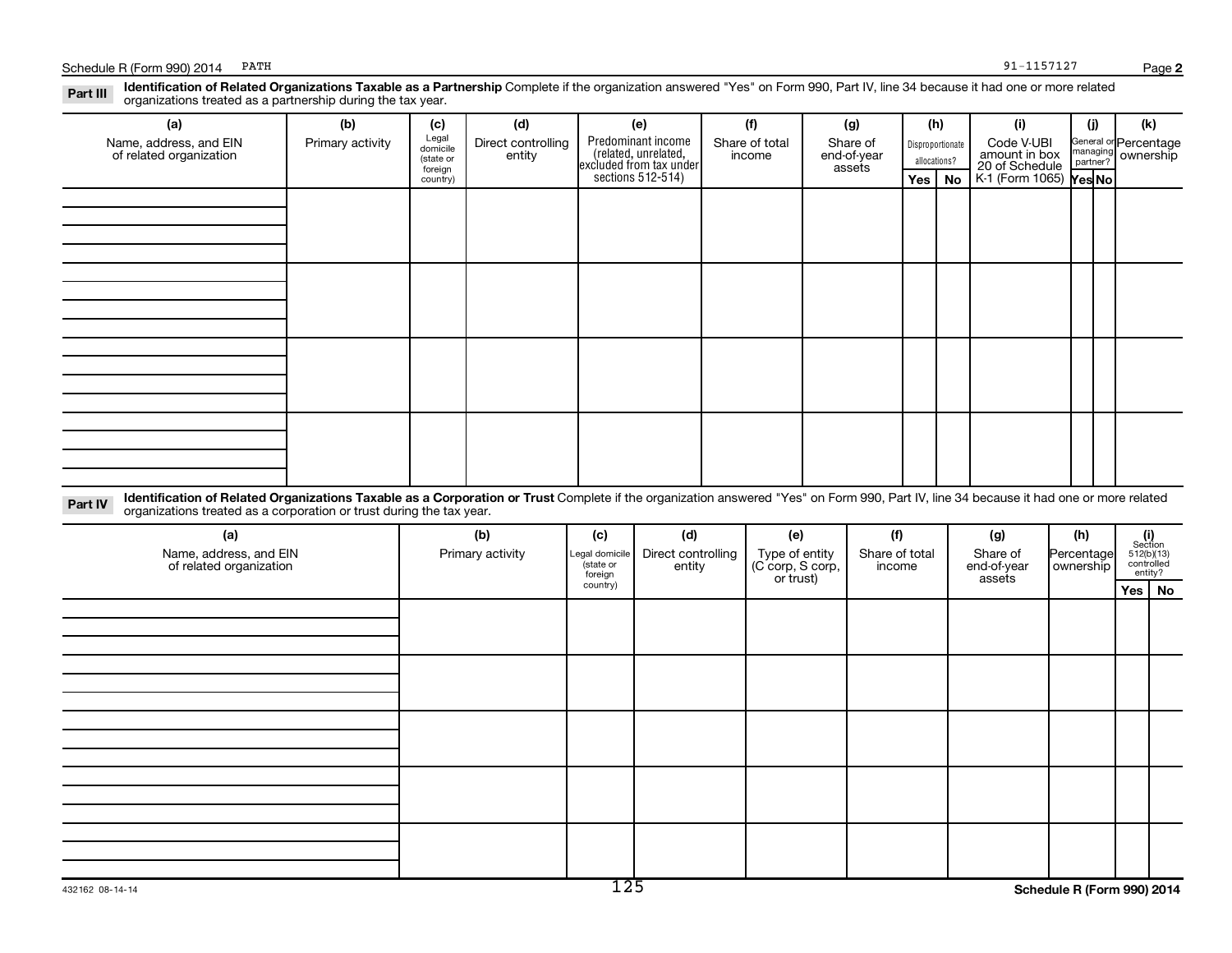Part V Transactions With Related Organizations Complete if the organization answered "Yes" on Form 990, Part IV, line 34, 35b, or 36.

| Note. Complete line 1 if any entity is listed in Parts II, III, or IV of this schedule.                                                                                                                                        |                | Yes | No |
|--------------------------------------------------------------------------------------------------------------------------------------------------------------------------------------------------------------------------------|----------------|-----|----|
| During the tax year, did the organization engage in any of the following transactions with one or more related organizations listed in Parts II-IV?                                                                            |                |     |    |
|                                                                                                                                                                                                                                | 1a             |     | x  |
| b Gift, grant, or capital contribution to related organization(s) manufactured content to content and contribution to related organization(s) manufactured content and content of the content of the content of the content of | 1 <sub>b</sub> | X   |    |
|                                                                                                                                                                                                                                | 1 <sub>c</sub> | X   |    |
| d Loans or loan guarantees to or for related organization(s) www.communically.com/www.communically.com/www.communically.com/www.communically.com/www.communically.com/www.communically.com/www.communically.com/www.communical | 1 <sub>d</sub> |     | X  |
|                                                                                                                                                                                                                                | 1e             |     | X  |
|                                                                                                                                                                                                                                |                |     |    |
|                                                                                                                                                                                                                                | 1f             |     | х  |
| $g$ Sale of assets to related organization(s) with the contraction contraction contract of the contract of the contract organization(s) with the contract of the contract of the contract of the contract of the contract of   | 1g             |     | х  |
| h Purchase of assets from related organization(s) manufactured and content to content the content of assets from related organization(s)                                                                                       | 1 <sub>h</sub> |     | X  |
|                                                                                                                                                                                                                                | 1i.            |     | X  |
|                                                                                                                                                                                                                                | 1i             |     | X  |
|                                                                                                                                                                                                                                |                |     |    |
|                                                                                                                                                                                                                                | 1k             |     | x  |
|                                                                                                                                                                                                                                | 11             |     | X  |
|                                                                                                                                                                                                                                | 1 <sub>m</sub> |     | X  |
|                                                                                                                                                                                                                                | 1n             |     | X  |
| o Sharing of paid employees with related organization(s) manufaction(s) and all resonance contracts are set of the state organization(s) and all resonance contracts are set of the state organization(s) and all resonance co | 1 <sub>o</sub> |     | X  |
|                                                                                                                                                                                                                                |                |     |    |
|                                                                                                                                                                                                                                | 1p             |     | x  |
|                                                                                                                                                                                                                                | 1 <sub>q</sub> |     | X  |
|                                                                                                                                                                                                                                |                |     |    |
|                                                                                                                                                                                                                                | 1r             |     | х  |
|                                                                                                                                                                                                                                | 1s             |     | X  |
| 2 If the answer to any of the above is "Yes," see the instructions for information on who must complete this line, including covered relationships and transaction thresholds.                                                 |                |     |    |

| (a)<br>Name of related organization                                 | (b)<br>Transaction<br>type (a-s) | (c)<br>Amount involved | (d)<br>Method of determining amount involved |
|---------------------------------------------------------------------|----------------------------------|------------------------|----------------------------------------------|
| (1) PATH VACCINE SOLUTIONS                                          | C                                | 15,586,258.FMV         |                                              |
| (2) PATH DRUG SOLUTIONS                                             | C                                | 5, 119, 574. FMV       |                                              |
| (3) PATH DRUG SOLUTIONS                                             | в                                | 798,172.FMV            |                                              |
| (4) FOUNDATION FOR APPROPRIATE TECHNOLOGIES IN HEALTH - SWITZERLAND | C                                | 2,151,116.FMV          |                                              |
| (5) FOUNDATION FOR APPROPRIATE TECHNOLOGIES IN HEALTH - SWITZERLAND | в                                | 5,656,857.FMV          |                                              |
| (6)                                                                 | $\overline{100}$                 |                        |                                              |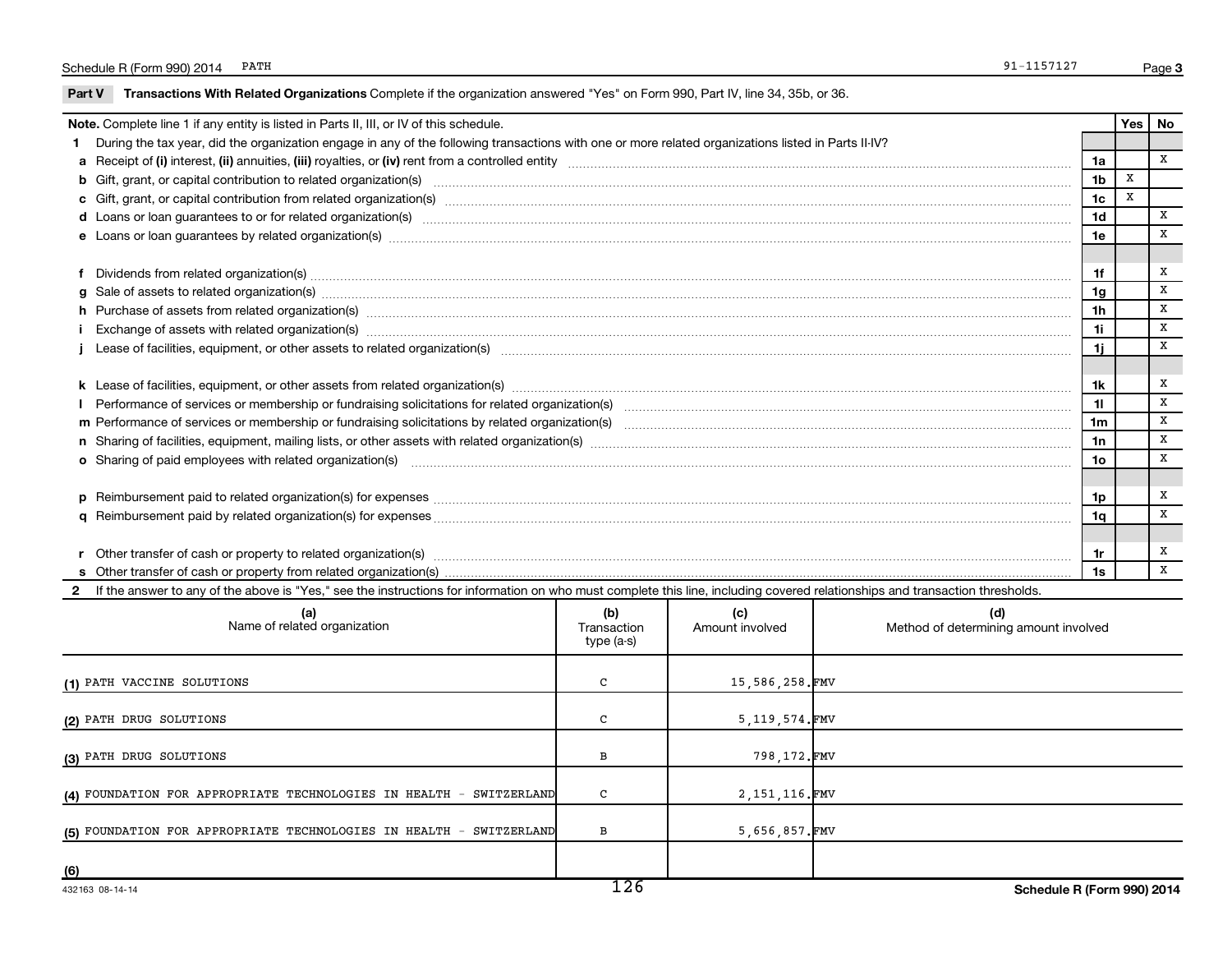# Schedule R (Form 990) 2014 PATH 91-1157127

Part VI Unrelated Organizations Taxable as a Partnership Complete if the organization answered "Yes" on Form 990, Part IV, line 37.

Provide the following information for each entity taxed as a partnership through which the organization conducted more than five percent of its activities (measured by total assets or gross revenue) that was not a related organization. See instructions regarding exclusion for certain investment partnerships.

| that was not a related organization. Occ instructions regarding excitation for certain investment partnerships.<br>(a) | (b)              | (c)               | (d)                                                                                        |                                                          | (f)      | (g)         |        | (h)                                                                        | (i)                                                                            | (j)    | (k) |
|------------------------------------------------------------------------------------------------------------------------|------------------|-------------------|--------------------------------------------------------------------------------------------|----------------------------------------------------------|----------|-------------|--------|----------------------------------------------------------------------------|--------------------------------------------------------------------------------|--------|-----|
| Name, address, and EIN                                                                                                 | Primary activity | Legal domicile    | Predominant income<br>(related, unrelated,<br>excluded from tax under<br>sections 512-514) | (e)<br>Are all<br>partners sec.<br>$501(c)(3)$<br>orgs.? | Share of | Share of    |        | $\begin{tabular}{c} Disproport \\ tionate \\ all locations? \end{tabular}$ | Code V-UBI<br>amount in box 20 managing<br>Percentage<br>(Form 1065)<br>Pes No |        |     |
| of entity                                                                                                              |                  | (state or foreign |                                                                                            |                                                          | total    | end-of-year |        |                                                                            |                                                                                |        |     |
|                                                                                                                        |                  | country)          |                                                                                            | Yes No                                                   | income   | assets      | Yes No |                                                                            |                                                                                | Yes NO |     |
|                                                                                                                        |                  |                   |                                                                                            |                                                          |          |             |        |                                                                            |                                                                                |        |     |
|                                                                                                                        |                  |                   |                                                                                            |                                                          |          |             |        |                                                                            |                                                                                |        |     |
|                                                                                                                        |                  |                   |                                                                                            |                                                          |          |             |        |                                                                            |                                                                                |        |     |
|                                                                                                                        |                  |                   |                                                                                            |                                                          |          |             |        |                                                                            |                                                                                |        |     |
|                                                                                                                        |                  |                   |                                                                                            |                                                          |          |             |        |                                                                            |                                                                                |        |     |
|                                                                                                                        |                  |                   |                                                                                            |                                                          |          |             |        |                                                                            |                                                                                |        |     |
|                                                                                                                        |                  |                   |                                                                                            |                                                          |          |             |        |                                                                            |                                                                                |        |     |
|                                                                                                                        |                  |                   |                                                                                            |                                                          |          |             |        |                                                                            |                                                                                |        |     |
|                                                                                                                        |                  |                   |                                                                                            |                                                          |          |             |        |                                                                            |                                                                                |        |     |
|                                                                                                                        |                  |                   |                                                                                            |                                                          |          |             |        |                                                                            |                                                                                |        |     |
|                                                                                                                        |                  |                   |                                                                                            |                                                          |          |             |        |                                                                            |                                                                                |        |     |
|                                                                                                                        |                  |                   |                                                                                            |                                                          |          |             |        |                                                                            |                                                                                |        |     |
|                                                                                                                        |                  |                   |                                                                                            |                                                          |          |             |        |                                                                            |                                                                                |        |     |
|                                                                                                                        |                  |                   |                                                                                            |                                                          |          |             |        |                                                                            |                                                                                |        |     |
|                                                                                                                        |                  |                   |                                                                                            |                                                          |          |             |        |                                                                            |                                                                                |        |     |
|                                                                                                                        |                  |                   |                                                                                            |                                                          |          |             |        |                                                                            |                                                                                |        |     |
|                                                                                                                        |                  |                   |                                                                                            |                                                          |          |             |        |                                                                            |                                                                                |        |     |
|                                                                                                                        |                  |                   |                                                                                            |                                                          |          |             |        |                                                                            |                                                                                |        |     |
|                                                                                                                        |                  |                   |                                                                                            |                                                          |          |             |        |                                                                            |                                                                                |        |     |
|                                                                                                                        |                  |                   |                                                                                            |                                                          |          |             |        |                                                                            |                                                                                |        |     |
|                                                                                                                        |                  |                   |                                                                                            |                                                          |          |             |        |                                                                            |                                                                                |        |     |
|                                                                                                                        |                  |                   |                                                                                            |                                                          |          |             |        |                                                                            |                                                                                |        |     |
|                                                                                                                        |                  |                   |                                                                                            |                                                          |          |             |        |                                                                            |                                                                                |        |     |
|                                                                                                                        |                  |                   |                                                                                            |                                                          |          |             |        |                                                                            |                                                                                |        |     |
|                                                                                                                        |                  |                   |                                                                                            |                                                          |          |             |        |                                                                            |                                                                                |        |     |
|                                                                                                                        |                  |                   |                                                                                            |                                                          |          |             |        |                                                                            |                                                                                |        |     |
|                                                                                                                        |                  |                   |                                                                                            |                                                          |          |             |        |                                                                            |                                                                                |        |     |
|                                                                                                                        |                  |                   |                                                                                            |                                                          |          |             |        |                                                                            |                                                                                |        |     |
|                                                                                                                        |                  |                   |                                                                                            |                                                          |          |             |        |                                                                            |                                                                                |        |     |
|                                                                                                                        |                  |                   |                                                                                            |                                                          |          |             |        |                                                                            |                                                                                |        |     |
|                                                                                                                        |                  |                   |                                                                                            |                                                          |          |             |        |                                                                            |                                                                                |        |     |
|                                                                                                                        |                  |                   |                                                                                            |                                                          |          |             |        |                                                                            |                                                                                |        |     |

**Schedule R (Form 990) 2014**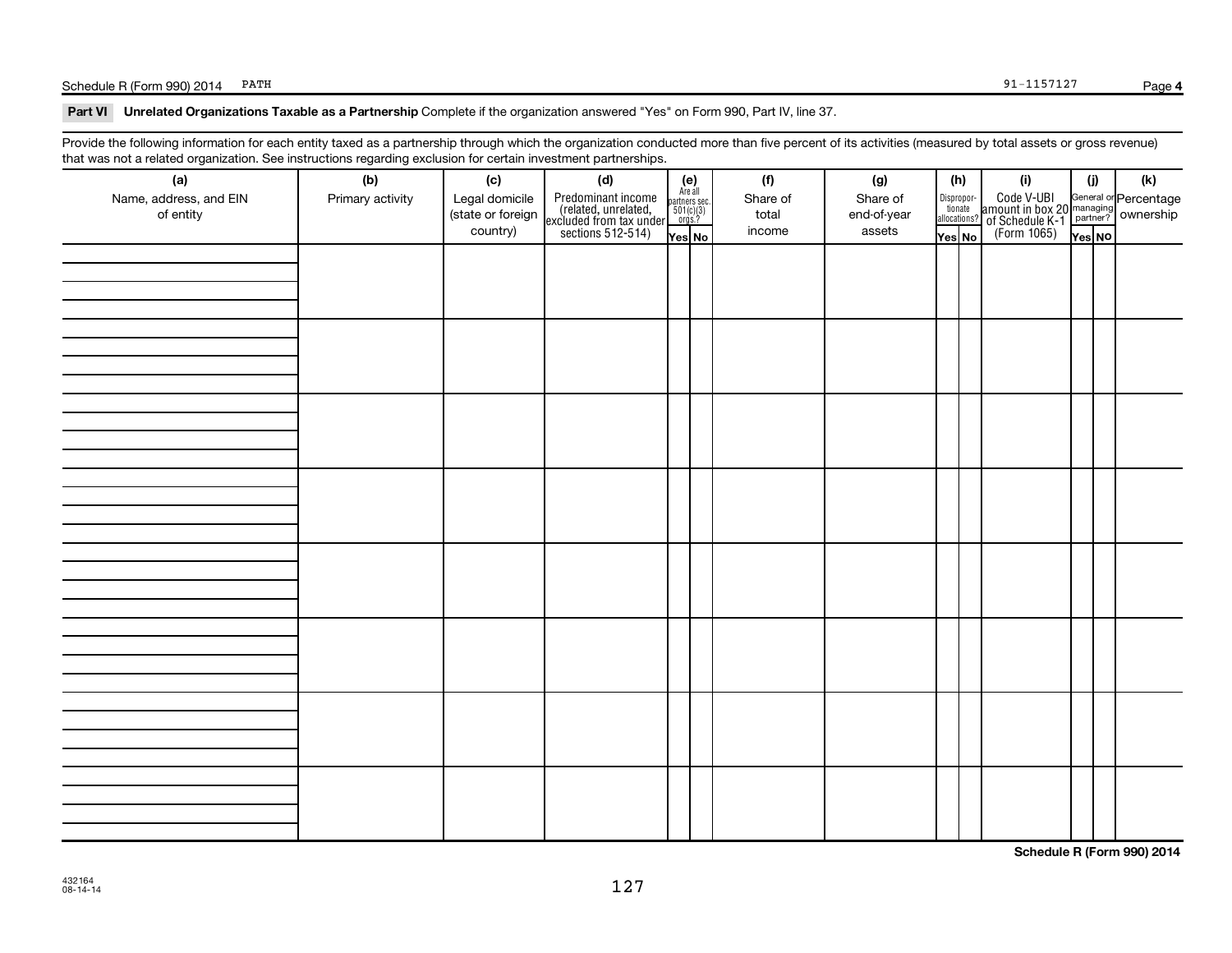**Part VII Supplemental Information**

Provide additional information for responses to questions on Schedule R (see instructions).

432165 08-14-14